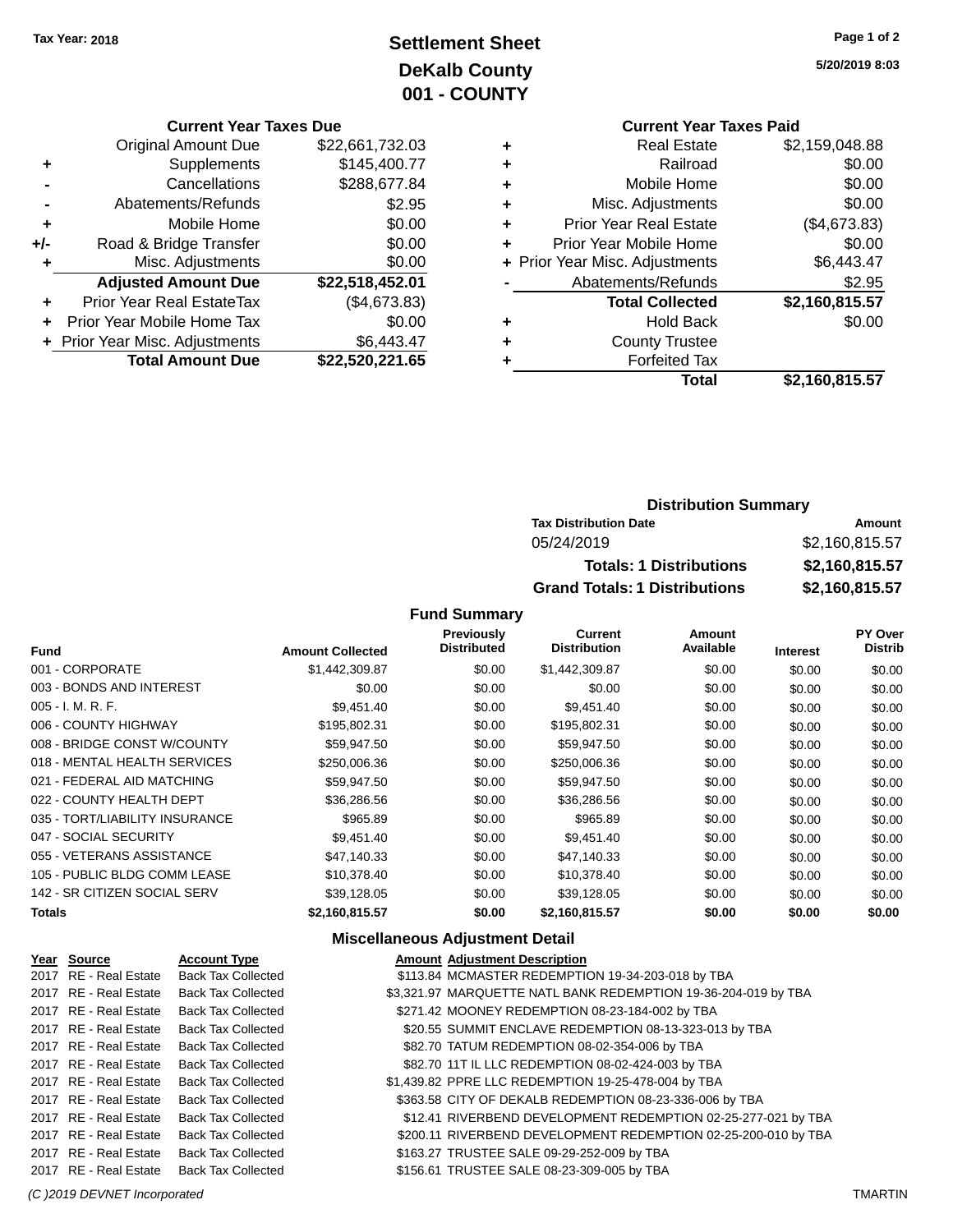### **Settlement Sheet Tax Year: 2018 Page 2 of 2 DeKalb County**

**Miscellaneous Adjustment Detail**

### **Year** Source **Account Type Account Adjustment Description** 2017 RE - Real Estate Back Tax Collected \$162.64 TRUSTEE SALE 09-29-252-011 by TBA 2017 RE - Real Estate Back Tax Collected \$17.58 TRUSTEE SALE 08-23-203-013 by TBA 2017 RE - Real Estate Back Tax Collected \$34.27 TRUSTEE SALE 02-22-100-005 by TBA **Totals \$6,443.47 15 entries**

**Totals \$2.95 6 entries**

**Abatement Detail Year Source Account Type Amount Adjustment Description**<br>2017 RE - Real Estate RE Abatement **Amount 1998** 1999 **AMOUNT ADDEREST REFUN** \$0.22 PTAB INTEREST REFUND 08-22-228-017 by TBA 2017 RE - Real Estate RE Abatement \$0.04 PTAB INTEREST REFUND 08-26-104-006 by TBA 2018 RE - Real Estate RE Abatement \$1.89 PTAB INTEREST REFUND 07-23-187-003 by TBA 2018 RE - Real Estate RE Abatement \$0.36 PTAB INTEREST REFUND 08-23-308-001 by TBA 2018 RE - Real Estate RE Abatement \$0.31 PTAB INTEREST REFUND 06-21-377-033 by TBA 2018 RE - Real Estate RE Abatement \$0.13 PTAB INTEREST REFUND 06-21-201-015 by TBA

*(C )2019 DEVNET Incorporated* TMARTIN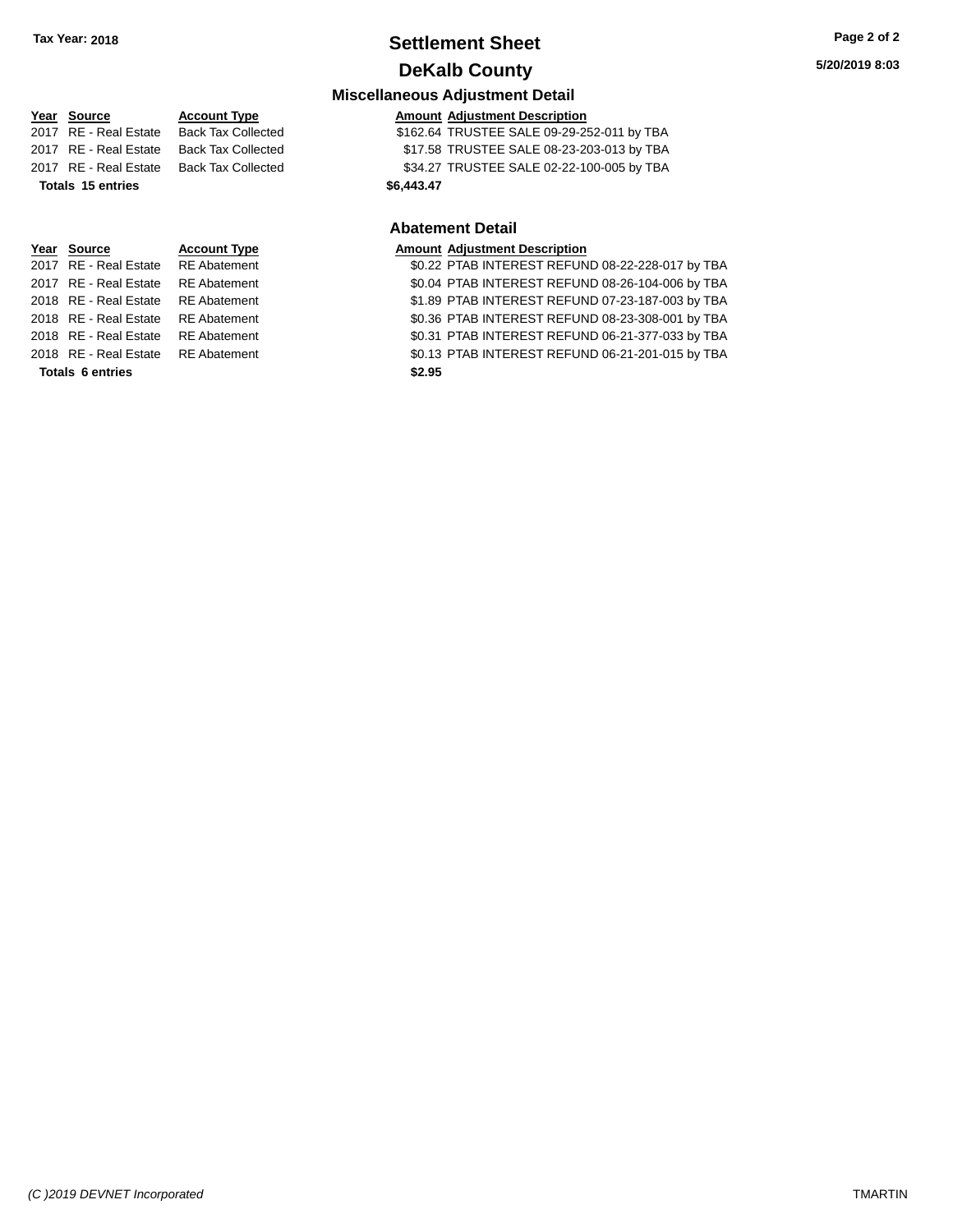### **Settlement Sheet Tax Year: 2018 Page 1 of 2 DeKalb County 002 - FOREST PRESERVE**

**5/20/2019 8:03**

#### **Current Year Taxes Paid**

|     | <b>Current Year Taxes Due</b>                |                |  |  |  |  |
|-----|----------------------------------------------|----------------|--|--|--|--|
|     | <b>Original Amount Due</b><br>\$1,584,343.72 |                |  |  |  |  |
| ٠   | Supplements                                  | \$18,690.32    |  |  |  |  |
|     | Cancellations                                | \$20,182.31    |  |  |  |  |
|     | \$0.20<br>Abatements/Refunds                 |                |  |  |  |  |
| ٠   | \$0.00<br>Mobile Home                        |                |  |  |  |  |
| +/- | Road & Bridge Transfer                       | \$0.00         |  |  |  |  |
|     | \$0.00<br>Misc. Adjustments                  |                |  |  |  |  |
|     | <b>Adjusted Amount Due</b>                   | \$1,582,851.53 |  |  |  |  |
| ÷   | Prior Year Real EstateTax                    | (\$326.74)     |  |  |  |  |
| ÷   | Prior Year Mobile Home Tax                   | \$0.00         |  |  |  |  |
|     | + Prior Year Misc. Adjustments               | \$450.46       |  |  |  |  |
|     | <b>Total Amount Due</b>                      | \$1,582,975.25 |  |  |  |  |

| ٠ | <b>Real Estate</b>             | \$151,024.27 |
|---|--------------------------------|--------------|
| ٠ | Railroad                       | \$0.00       |
| ٠ | Mobile Home                    | \$0.00       |
| ٠ | Misc. Adjustments              | \$0.00       |
| ٠ | <b>Prior Year Real Estate</b>  | (\$326.74)   |
| ٠ | Prior Year Mobile Home         | \$0.00       |
|   | + Prior Year Misc. Adjustments | \$450.46     |
|   | Abatements/Refunds             | \$0.20       |
|   | <b>Total Collected</b>         | \$151,147.79 |
| ٠ | <b>Hold Back</b>               | \$0.00       |
| ٠ | <b>County Trustee</b>          |              |
| ٠ | <b>Forfeited Tax</b>           |              |
|   | Total                          | \$151,147.79 |
|   |                                |              |

|                     | <b>Distribution Summary</b>          |                                |              |  |  |
|---------------------|--------------------------------------|--------------------------------|--------------|--|--|
|                     | <b>Tax Distribution Date</b>         |                                | Amount       |  |  |
|                     | 05/24/2019                           |                                | \$151,147.79 |  |  |
|                     |                                      | <b>Totals: 1 Distributions</b> | \$151,147.79 |  |  |
|                     | <b>Grand Totals: 1 Distributions</b> |                                | \$151,147.79 |  |  |
| <b>Fund Summary</b> |                                      |                                |              |  |  |
| Previously          | Current                              | Amount                         | PY Over      |  |  |

| Fund                                                | <b>Amount Collected</b> | <b>Previously</b><br><b>Distributed</b> | Current<br><b>Distribution</b> | Amount<br>Available | <b>Interest</b> | PY Over<br><b>Distrib</b> |
|-----------------------------------------------------|-------------------------|-----------------------------------------|--------------------------------|---------------------|-----------------|---------------------------|
| 001 - CORPORATE                                     | \$118,020.13            | \$0.00                                  | \$118,020.13                   | \$0.00              | \$0.00          | \$0.00                    |
| $005 - I. M. R. F.$                                 | \$296.10                | \$0.00                                  | \$296.10                       | \$0.00              | \$0.00          | \$0.00                    |
| 035 - TORT JUDGEMENTS/LIABILITY<br><b>INSURANCE</b> | \$29.968.97             | \$0.00                                  | \$29.968.97                    | \$0.00              | \$0.00          | \$0.00                    |
| 047 - SOCIAL SECURITY                               | \$2,862.59              | \$0.00                                  | \$2,862.59                     | \$0.00              | \$0.00          | \$0.00                    |
| <b>Totals</b>                                       | \$151.147.79            | \$0.00                                  | \$151.147.79                   | \$0.00              | \$0.00          | \$0.00                    |

#### **Miscellaneous Adjustment Detail**

| Year Source              | <b>Account Type</b>       | <b>Amount Adjustment Description</b>                          |
|--------------------------|---------------------------|---------------------------------------------------------------|
| 2017 RE - Real Estate    | <b>Back Tax Collected</b> | \$7.96 MCMASTER REDEMPTION 19-34-203-018 by TBA               |
| 2017 RE - Real Estate    | <b>Back Tax Collected</b> | \$232.24 MARQUETTE NATL BANK REDEMPTION 19-36-204-019 by TBA  |
| 2017 RE - Real Estate    | <b>Back Tax Collected</b> | \$18.97 MOONEY REDEMPTION 08-23-184-002 by TBA                |
| 2017 RE - Real Estate    | <b>Back Tax Collected</b> | \$1.44 SUMMIT ENCLAVE REDEMPTION 08-13-323-013 by TBA         |
| 2017 RE - Real Estate    | <b>Back Tax Collected</b> | \$5.78 TATUM REDEMPTION 08-02-354-006 by TBA                  |
| 2017 RE - Real Estate    | <b>Back Tax Collected</b> | \$5.78 11T IL LLC REDEMPTION 08-02-424-003 by TBA             |
| 2017 RE - Real Estate    | <b>Back Tax Collected</b> | \$100.66 PPRE LLC REDEMPTION 19-25-478-004 by TBA             |
| 2017 RE - Real Estate    | <b>Back Tax Collected</b> | \$25.42 CITY OF DEKALB REDEMPTION 08-23-336-006 by TBA        |
| 2017 RE - Real Estate    | <b>Back Tax Collected</b> | \$0.87 RIVERBEND DEVELOPMENT REDEMPTION 02-25-277-021 by TBA  |
| 2017 RE - Real Estate    | <b>Back Tax Collected</b> | \$13.99 RIVERBEND DEVELOPMENT REDEMPTION 02-25-200-010 by TBA |
| 2017 RE - Real Estate    | <b>Back Tax Collected</b> | \$11.41 TRUSTEE SALE 09-29-252-009 by TBA                     |
| 2017 RE - Real Estate    | <b>Back Tax Collected</b> | \$10.95 TRUSTEE SALE 08-23-309-005 by TBA                     |
| 2017 RE - Real Estate    | <b>Back Tax Collected</b> | \$11.37 TRUSTEE SALE 09-29-252-011 by TBA                     |
| 2017 RE - Real Estate    | <b>Back Tax Collected</b> | \$1.23 TRUSTEE SALE 08-23-203-013 by TBA                      |
| 2017 RE - Real Estate    | <b>Back Tax Collected</b> | \$2.39 TRUSTEE SALE 02-22-100-005 by TBA                      |
| <b>Totals 15 entries</b> |                           | \$450.46                                                      |

# Year Source **Account Type Aggle 2016** Amount Adjustment Description

### **Abatement Detail**

2017 RE - Real Estate RE Abatement \$0.02 PTAB INTEREST REFUND 08-22-228-017 by TBA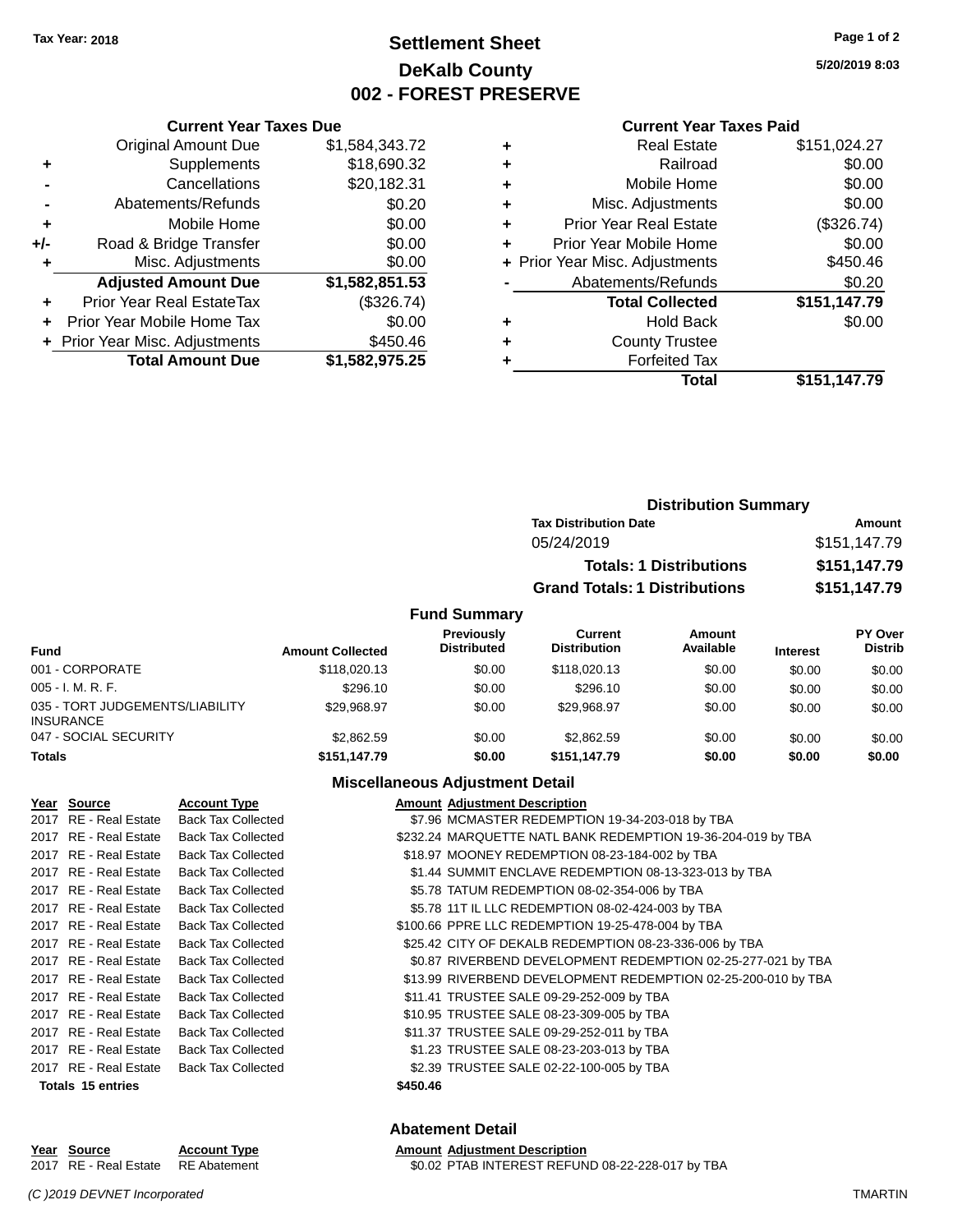### **Settlement Sheet Tax Year: 2018 Page 2 of 2 DeKalb County Abatement Detail**

| Year Source                        | <b>Account Type</b> |        | <b>Amount Adjustment Description</b> |
|------------------------------------|---------------------|--------|--------------------------------------|
| 2017 RE - Real Estate RE Abatement |                     |        | \$0.00 PTAB INTEREST REFUN           |
| 2018 RE - Real Estate RE Abatement |                     |        | \$0.13 PTAB INTEREST REFUN           |
| 2018 RE - Real Estate RE Abatement |                     |        | \$0.02 PTAB INTEREST REFUN           |
| 2018 RE - Real Estate RE Abatement |                     |        | \$0.02 PTAB INTEREST REFUN           |
| 2018 RE - Real Estate RE Abatement |                     |        | \$0.01 PTAB INTEREST REFUN           |
| <b>Totals 6 entries</b>            |                     | \$0.20 |                                      |

|                         | Year Source                        | <b>Account Type</b> | <b>Amount Adjustment Description</b>             |
|-------------------------|------------------------------------|---------------------|--------------------------------------------------|
|                         | 2017 RE - Real Estate              | <b>RE</b> Abatement | \$0.00 PTAB INTEREST REFUND 08-26-104-006 by TBA |
|                         | 2018 RE - Real Estate              | <b>RE</b> Abatement | \$0.13 PTAB INTEREST REFUND 07-23-187-003 by TBA |
|                         | 2018 RE - Real Estate              | <b>RE</b> Abatement | \$0.02 PTAB INTEREST REFUND 08-23-308-001 by TBA |
|                         | 2018 RE - Real Estate              | <b>RE</b> Abatement | \$0.02 PTAB INTEREST REFUND 06-21-377-033 by TBA |
|                         | 2018 RE - Real Estate RE Abatement |                     | \$0.01 PTAB INTEREST REFUND 06-21-201-015 by TBA |
| <b>Totals 6 entries</b> |                                    |                     | \$0.20                                           |
|                         |                                    |                     |                                                  |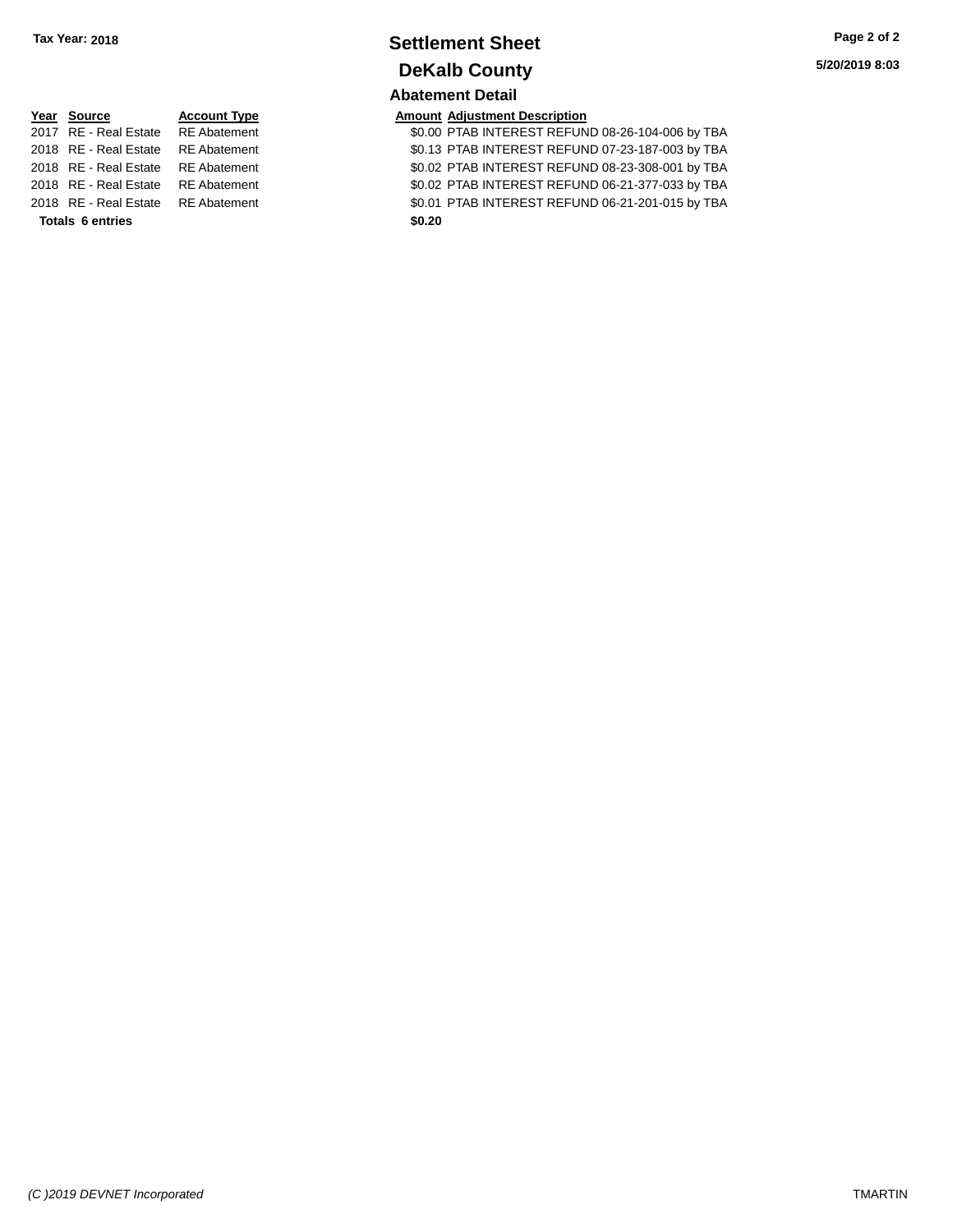## **Settlement Sheet Tax Year: 2018 Page 1 of 1 DeKalb County 003 - AFTON TOWNSHIP**

**5/20/2019 8:03**

|     | <b>Current Year Taxes Due</b>  |             |  |  |  |  |
|-----|--------------------------------|-------------|--|--|--|--|
|     | <b>Original Amount Due</b>     | \$79,394.31 |  |  |  |  |
| ٠   | Supplements                    | \$413.85    |  |  |  |  |
|     | \$485.05<br>Cancellations      |             |  |  |  |  |
|     | Abatements/Refunds             | \$0.00      |  |  |  |  |
| ٠   | Mobile Home                    | \$0.00      |  |  |  |  |
| +/- | Road & Bridge Transfer         | \$0.00      |  |  |  |  |
| ٠   | Misc. Adjustments              | \$0.00      |  |  |  |  |
|     | <b>Adjusted Amount Due</b>     | \$79,323.11 |  |  |  |  |
| ٠   | Prior Year Real EstateTax      | \$0.00      |  |  |  |  |
|     | Prior Year Mobile Home Tax     | \$0.00      |  |  |  |  |
|     | + Prior Year Misc. Adjustments | \$0.00      |  |  |  |  |
|     | <b>Total Amount Due</b>        | \$79.323.11 |  |  |  |  |
|     |                                |             |  |  |  |  |

### **Current Year Taxes Paid**

|   | <b>Real Estate</b>             | \$6,126.17 |
|---|--------------------------------|------------|
| ٠ | Railroad                       | \$0.00     |
| ٠ | Mobile Home                    | \$0.00     |
| ٠ | Misc. Adjustments              | \$0.00     |
|   | Prior Year Real Estate         | \$0.00     |
|   | Prior Year Mobile Home         | \$0.00     |
|   | + Prior Year Misc. Adjustments | \$0.00     |
|   | Abatements/Refunds             | \$0.00     |
|   | <b>Total Collected</b>         | \$6,126.17 |
| ٠ | Hold Back                      | \$0.00     |
|   | <b>County Trustee</b>          |            |
|   | <b>Forfeited Tax</b>           |            |
|   | Total                          | \$6,126.17 |
|   |                                |            |

| <b>Distribution Summary</b>          |            |
|--------------------------------------|------------|
| <b>Tax Distribution Date</b>         | Amount     |
| 05/24/2019                           | \$6,126.17 |
| <b>Totals: 1 Distributions</b>       | \$6,126.17 |
| <b>Grand Totals: 1 Distributions</b> | \$6,126.17 |

| <b>Fund</b>                                         | <b>Amount Collected</b> | <b>Previously</b><br><b>Distributed</b> | Current<br><b>Distribution</b> | Amount<br>Available | <b>Interest</b> | PY Over<br><b>Distrib</b> |
|-----------------------------------------------------|-------------------------|-----------------------------------------|--------------------------------|---------------------|-----------------|---------------------------|
| 001 - CORPORATE                                     | \$4,658.66              | \$0.00                                  | \$4,658,66                     | \$0.00              | \$0.00          | \$0.00                    |
| $005 - I. M. R. F.$                                 | \$501.77                | \$0.00                                  | \$501.77                       | \$0.00              | \$0.00          | \$0.00                    |
| 027 - AUDIT                                         | \$162.91                | \$0.00                                  | \$162.91                       | \$0.00              | \$0.00          | \$0.00                    |
| 035 - TORT JUDGEMENTS/LIABILITY<br><b>INSURANCE</b> | \$246.97                | \$0.00                                  | \$246.97                       | \$0.00              | \$0.00          | \$0.00                    |
| 047 - SOCIAL SECURITY                               | \$501.77                | \$0.00                                  | \$501.77                       | \$0.00              | \$0.00          | \$0.00                    |
| 054 - GENERAL ASSISTANCE                            | \$54.09                 | \$0.00                                  | \$54.09                        | \$0.00              | \$0.00          | \$0.00                    |
| <b>Totals</b>                                       | \$6.126.17              | \$0.00                                  | \$6.126.17                     | \$0.00              | \$0.00          | \$0.00                    |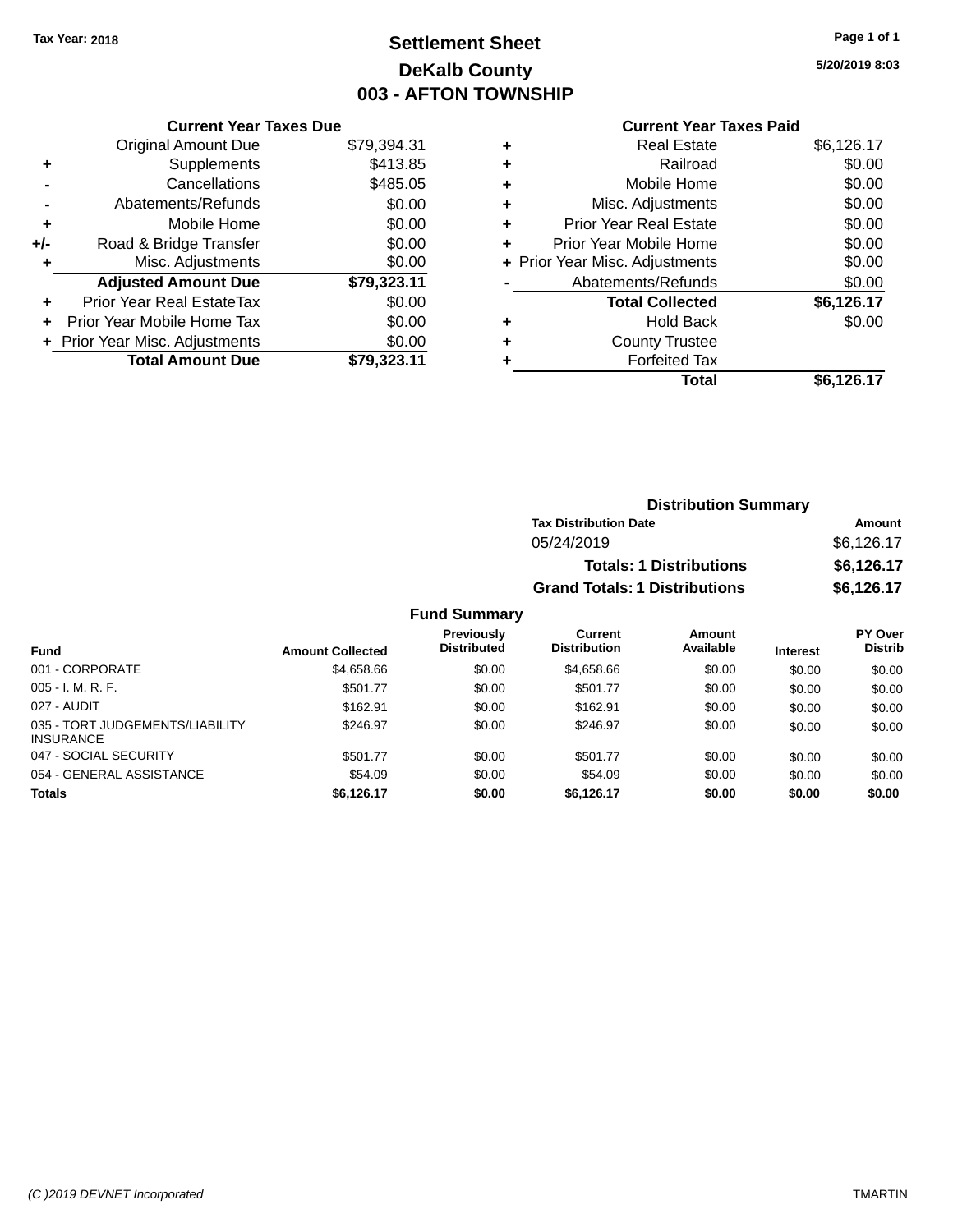### **Settlement Sheet Tax Year: 2018 Page 1 of 1 DeKalb County 004 - AFTON ROAD & BRIDGE**

**5/20/2019 8:03**

|     | <b>Current Year Taxes Due</b>  |              |
|-----|--------------------------------|--------------|
|     | <b>Original Amount Due</b>     | \$313,037.74 |
| ٠   | Supplements                    | \$1,556.91   |
|     | Cancellations                  | \$1,824.83   |
|     | Abatements/Refunds             | \$0.00       |
| ٠   | Mobile Home                    | \$0.00       |
| +/- | Road & Bridge Transfer         | (\$1,106.96) |
| ٠   | Misc. Adjustments              | \$0.00       |
|     | <b>Adjusted Amount Due</b>     | \$311,662.86 |
| ٠   | Prior Year Real EstateTax      | \$0.00       |
| ÷   | Prior Year Mobile Home Tax     | \$0.00       |
|     | + Prior Year Misc. Adjustments | \$0.00       |
|     | <b>Total Amount Due</b>        | \$311,662.86 |
|     |                                |              |

| ٠ | <b>Real Estate</b>             | \$23,047.60 |
|---|--------------------------------|-------------|
| ٠ | Railroad                       | \$0.00      |
| ٠ | Mobile Home                    | \$0.00      |
| ٠ | Misc. Adjustments              | \$0.00      |
| ٠ | <b>Prior Year Real Estate</b>  | \$0.00      |
| ٠ | Prior Year Mobile Home         | \$0.00      |
|   | + Prior Year Misc. Adjustments | \$0.00      |
|   | Abatements/Refunds             | \$0.00      |
|   | <b>Total Collected</b>         | \$23,047.60 |
| ٠ | <b>Hold Back</b>               | \$0.00      |
| ٠ | <b>County Trustee</b>          |             |
| ٠ | <b>Forfeited Tax</b>           |             |
|   | Total                          | \$23.047.60 |
|   |                                |             |

| <b>Road and Bridge Summary</b> |             | <b>Distribution Summary</b> |                                      |             |
|--------------------------------|-------------|-----------------------------|--------------------------------------|-------------|
| <b>Municipality</b>            | Amt. Due    | Amt. Distrib.               | <b>Tax Distribution Date</b>         | Amount      |
| CITY OF DEKALB                 | \$13.999.69 | \$1,106.96                  | 05/24/2019                           | \$23.047.60 |
| <b>Totals</b>                  | \$13,999.69 | \$1,106.96                  | <b>Totals: 1 Distributions</b>       | \$23,047.60 |
|                                |             |                             | <b>Grand Totals: 1 Distributions</b> | \$23,047.60 |

| <b>Fund Summary</b>          |                         |                                         |                                |                     |                 |                                  |
|------------------------------|-------------------------|-----------------------------------------|--------------------------------|---------------------|-----------------|----------------------------------|
| <b>Fund</b>                  | <b>Amount Collected</b> | <b>Previously</b><br><b>Distributed</b> | Current<br><b>Distribution</b> | Amount<br>Available | <b>Interest</b> | <b>PY Over</b><br><b>Distrib</b> |
| 007 - ROAD AND BRIDGE        | \$11.538.42             | \$0.00                                  | \$11,538.42                    | \$0.00              | \$0.00          | \$0.00                           |
| 008 - BRIDGE CONST W/COUNTY  | \$1,240.09              | \$0.00                                  | \$1.240.09                     | \$0.00              | \$0.00          | \$0.00                           |
| 009 - PERMANENT ROAD         | \$7,804.53              | \$0.00                                  | \$7,804.53                     | \$0.00              | \$0.00          | \$0.00                           |
| 010 - EQUIPMENT AND BUILDING | \$2.464.56              | \$0.00                                  | \$2,464.56                     | \$0.00              | \$0.00          | \$0.00                           |
| <b>Totals</b>                | \$23,047.60             | \$0.00                                  | \$23,047.60                    | \$0.00              | \$0.00          | \$0.00                           |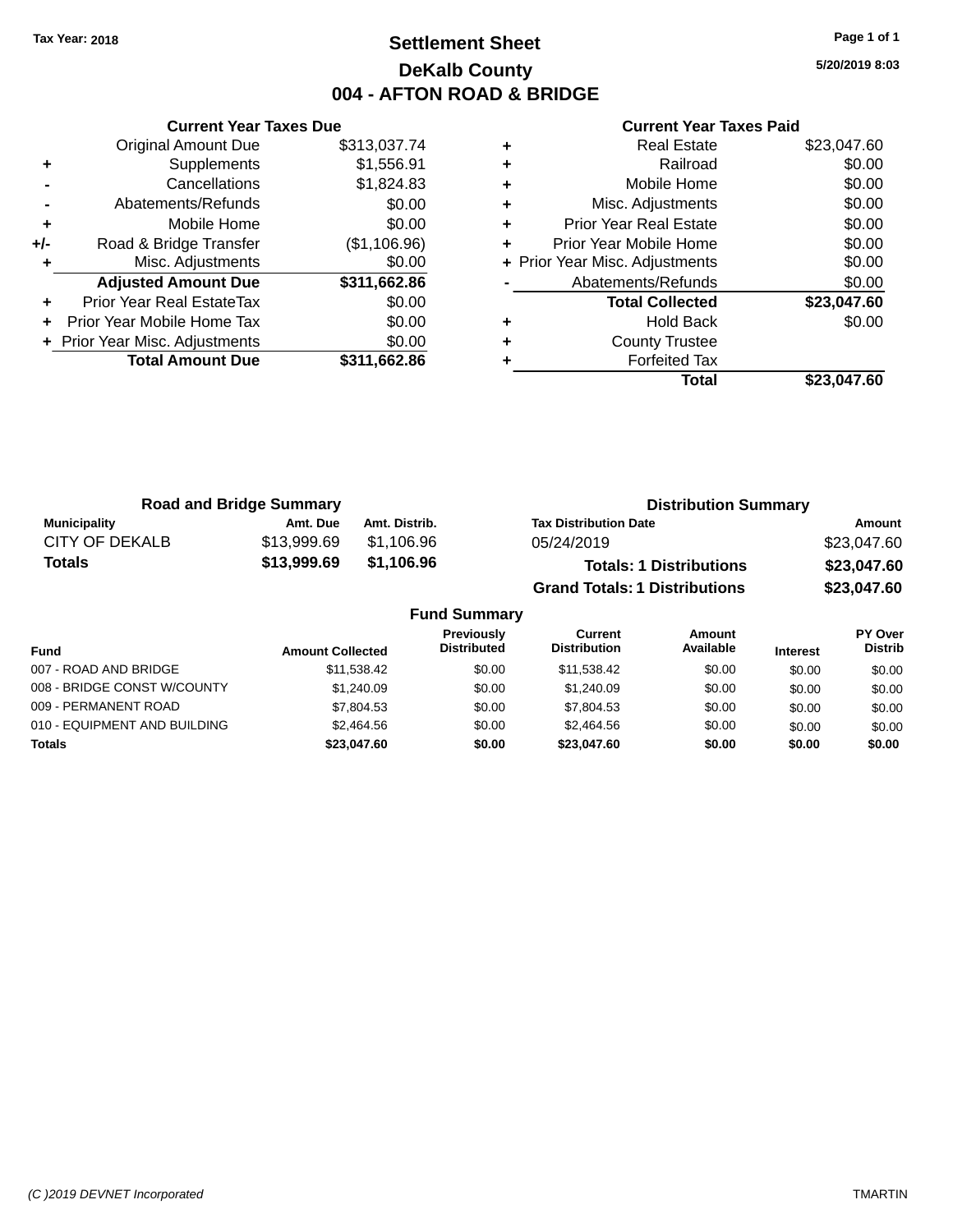### **Settlement Sheet Tax Year: 2018 Page 1 of 1 DeKalb County 005 - CLINTON TOWNSHIP**

**5/20/2019 8:03**

#### **Current Year Taxes Paid**

|     | <b>Current Year Taxes Due</b>  |              |
|-----|--------------------------------|--------------|
|     | <b>Original Amount Due</b>     | \$101,317.13 |
| ٠   | Supplements                    | \$380.14     |
|     | Cancellations                  | \$380.14     |
|     | Abatements/Refunds             | \$0.00       |
| ٠   | Mobile Home                    | \$0.00       |
| +/- | Road & Bridge Transfer         | \$0.00       |
|     | Misc. Adjustments              | \$0.00       |
|     | <b>Adjusted Amount Due</b>     | \$101,317.13 |
| ÷   | Prior Year Real EstateTax      | \$0.00       |
|     | Prior Year Mobile Home Tax     | \$0.00       |
|     | + Prior Year Misc. Adjustments | \$0.00       |
|     | <b>Total Amount Due</b>        | \$101,317.13 |
|     |                                |              |

| ٠ | <b>Real Estate</b>             | \$8,905.17 |
|---|--------------------------------|------------|
| ÷ | Railroad                       | \$0.00     |
| ٠ | Mobile Home                    | \$0.00     |
| ٠ | Misc. Adjustments              | \$0.00     |
| ٠ | <b>Prior Year Real Estate</b>  | \$0.00     |
| ٠ | Prior Year Mobile Home         | \$0.00     |
|   | + Prior Year Misc. Adjustments | \$0.00     |
|   | Abatements/Refunds             | \$0.00     |
|   | <b>Total Collected</b>         | \$8,905.17 |
| ٠ | <b>Hold Back</b>               | \$0.00     |
| ٠ | <b>County Trustee</b>          |            |
|   | <b>Forfeited Tax</b>           |            |
|   | Total                          | \$8,905.17 |
|   |                                |            |

| <b>Distribution Summary</b>          |            |
|--------------------------------------|------------|
| <b>Tax Distribution Date</b>         | Amount     |
| 05/24/2019                           | \$8,905.17 |
| <b>Totals: 1 Distributions</b>       | \$8,905.17 |
| <b>Grand Totals: 1 Distributions</b> | \$8,905.17 |

| <b>Fund</b>                                         | <b>Amount Collected</b> | <b>Previously</b><br><b>Distributed</b> | Current<br><b>Distribution</b> | Amount<br>Available | <b>Interest</b> | PY Over<br><b>Distrib</b> |
|-----------------------------------------------------|-------------------------|-----------------------------------------|--------------------------------|---------------------|-----------------|---------------------------|
| 001 - CORPORATE                                     | \$7,673.42              | \$0.00                                  | \$7.673.42                     | \$0.00              | \$0.00          | \$0.00                    |
| $005 - I. M. R. F.$                                 | \$44.34                 | \$0.00                                  | \$44.34                        | \$0.00              | \$0.00          | \$0.00                    |
| 027 - AUDIT                                         | \$61.61                 | \$0.00                                  | \$61.61                        | \$0.00              | \$0.00          | \$0.00                    |
| 035 - TORT JUDGEMENTS/LIABILITY<br><b>INSURANCE</b> | \$457.41                | \$0.00                                  | \$457.41                       | \$0.00              | \$0.00          | \$0.00                    |
| 047 - SOCIAL SECURITY                               | \$659.52                | \$0.00                                  | \$659.52                       | \$0.00              | \$0.00          | \$0.00                    |
| 054 - GENERAL ASSISTANCE                            | \$8.87                  | \$0.00                                  | \$8.87                         | \$0.00              | \$0.00          | \$0.00                    |
| <b>Totals</b>                                       | \$8,905.17              | \$0.00                                  | \$8,905.17                     | \$0.00              | \$0.00          | \$0.00                    |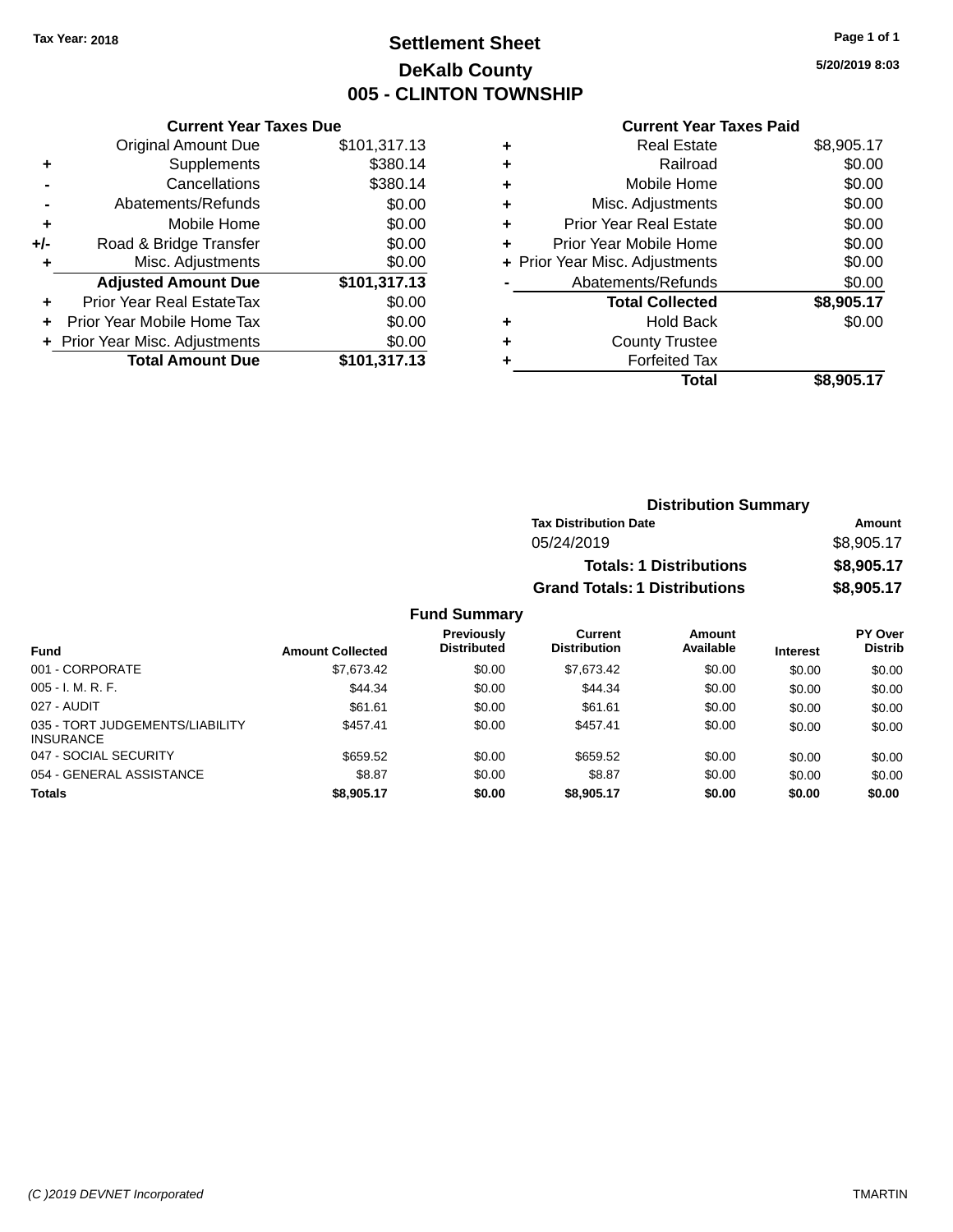### **Settlement Sheet Tax Year: 2018 Page 1 of 1 DeKalb County 006 - CLINTON TWP LIBRARY**

**5/20/2019 8:03**

| <b>Current Year Taxes Paid</b> |  |  |
|--------------------------------|--|--|
|                                |  |  |

|       | <b>Current Year Taxes Due</b>  |             |
|-------|--------------------------------|-------------|
|       | <b>Original Amount Due</b>     | \$95,422.18 |
| ٠     | Supplements                    | \$358.03    |
|       | Cancellations                  | \$358.03    |
|       | Abatements/Refunds             | \$0.00      |
| ٠     | Mobile Home                    | \$0.00      |
| $+/-$ | Road & Bridge Transfer         | \$0.00      |
| ٠     | Misc. Adjustments              | \$0.00      |
|       | <b>Adjusted Amount Due</b>     | \$95,422.18 |
| ÷     | Prior Year Real EstateTax      | \$0.00      |
|       | Prior Year Mobile Home Tax     | \$0.00      |
|       | + Prior Year Misc. Adjustments | \$0.00      |
|       | <b>Total Amount Due</b>        | \$95,422.18 |

|   | <b>Real Estate</b>             | \$8,387.06 |
|---|--------------------------------|------------|
| ٠ | Railroad                       | \$0.00     |
| ٠ | Mobile Home                    | \$0.00     |
| ٠ | Misc. Adjustments              | \$0.00     |
| ٠ | <b>Prior Year Real Estate</b>  | \$0.00     |
| ٠ | Prior Year Mobile Home         | \$0.00     |
|   | + Prior Year Misc. Adjustments | \$0.00     |
|   | Abatements/Refunds             | \$0.00     |
|   | <b>Total Collected</b>         | \$8,387.06 |
| ٠ | <b>Hold Back</b>               | \$0.00     |
|   | <b>County Trustee</b>          |            |
| ٠ | <b>Forfeited Tax</b>           |            |
|   | Total                          | \$8,387.06 |
|   |                                |            |

|               |                         | <b>Distribution Summary</b>             |                                       |                                |                 |                                  |  |
|---------------|-------------------------|-----------------------------------------|---------------------------------------|--------------------------------|-----------------|----------------------------------|--|
|               |                         |                                         |                                       | <b>Tax Distribution Date</b>   |                 | Amount                           |  |
|               |                         |                                         | 05/24/2019                            |                                |                 | \$8,387.06                       |  |
|               |                         |                                         |                                       | <b>Totals: 1 Distributions</b> |                 | \$8,387.06                       |  |
|               |                         |                                         | <b>Grand Totals: 1 Distributions</b>  |                                |                 | \$8,387.06                       |  |
|               |                         | <b>Fund Summary</b>                     |                                       |                                |                 |                                  |  |
| <b>Fund</b>   | <b>Amount Collected</b> | <b>Previously</b><br><b>Distributed</b> | <b>Current</b><br><b>Distribution</b> | <b>Amount</b><br>Available     | <b>Interest</b> | <b>PY Over</b><br><b>Distrib</b> |  |
| 016 - LIBRARY | \$8,387.06              | \$0.00                                  | \$8,387.06                            | \$0.00                         | \$0.00          | \$0.00                           |  |
| <b>Totals</b> | \$8,387.06              | \$0.00                                  | \$8,387.06                            | \$0.00                         | \$0.00          | \$0.00                           |  |
|               |                         |                                         |                                       |                                |                 |                                  |  |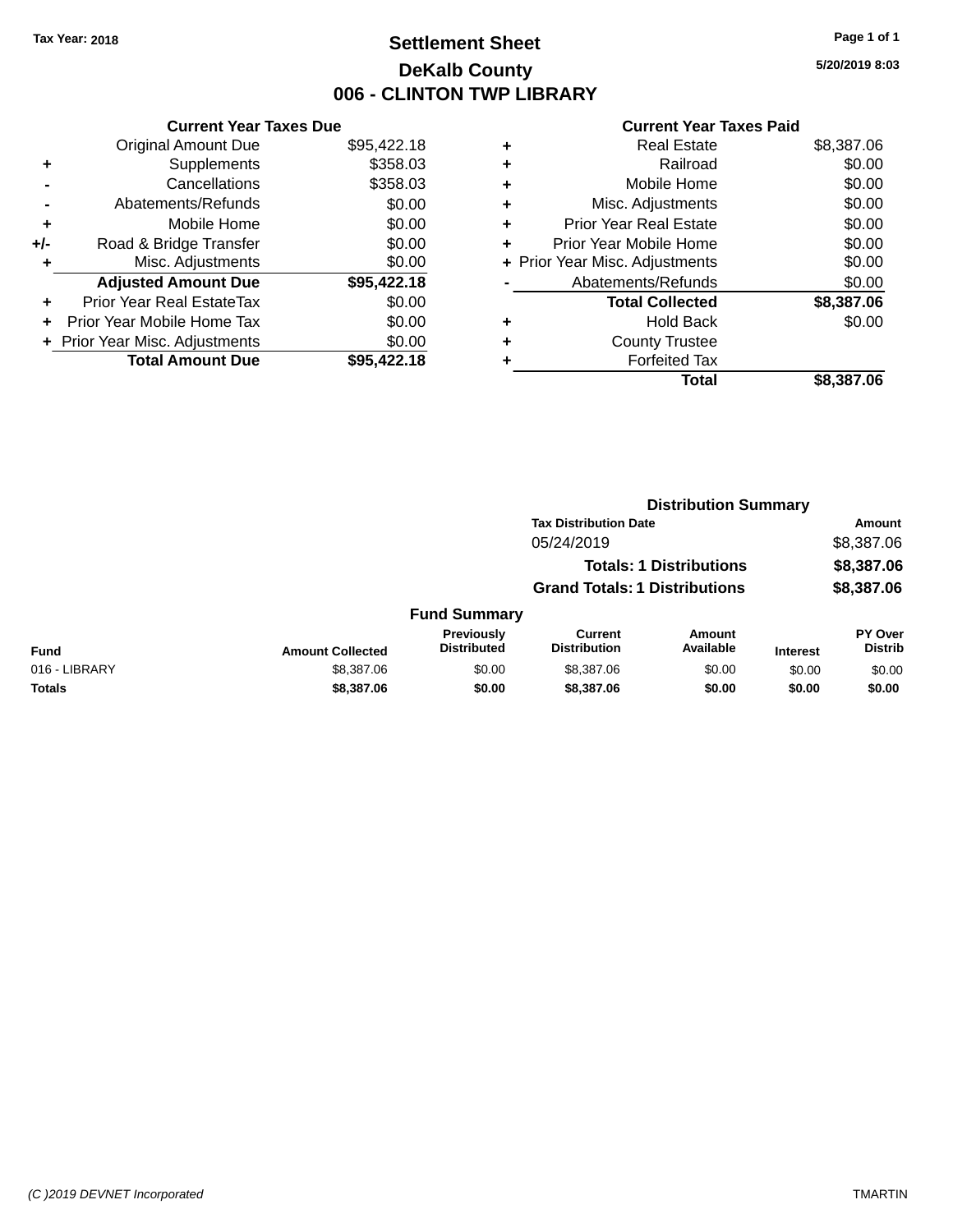### **Settlement Sheet Tax Year: 2018 Page 1 of 1 DeKalb County 007 - CLINTON TWP CEMETERY**

**5/20/2019 8:03**

| <b>Original Amount Due</b>   | \$22,053.77                   |
|------------------------------|-------------------------------|
| Supplements                  | \$82.75                       |
| Cancellations                | \$82.75                       |
| Abatements/Refunds           | \$0.00                        |
| Mobile Home                  | \$0.00                        |
| Road & Bridge Transfer       | \$0.00                        |
| Misc. Adjustments            | \$0.00                        |
| <b>Adjusted Amount Due</b>   | \$22,053.77                   |
| Prior Year Real EstateTax    | \$0.00                        |
| Prior Year Mobile Home Tax   | \$0.00                        |
| Prior Year Misc. Adjustments | \$0.00                        |
| <b>Total Amount Due</b>      | \$22.053.77                   |
|                              | <b>Current Year Taxes Due</b> |

|   | <b>Real Estate</b>             | \$1,938.34 |
|---|--------------------------------|------------|
| ٠ | Railroad                       | \$0.00     |
| ٠ | Mobile Home                    | \$0.00     |
| ٠ | Misc. Adjustments              | \$0.00     |
| ٠ | <b>Prior Year Real Estate</b>  | \$0.00     |
| ٠ | Prior Year Mobile Home         | \$0.00     |
|   | + Prior Year Misc. Adjustments | \$0.00     |
|   | Abatements/Refunds             | \$0.00     |
|   | <b>Total Collected</b>         | \$1,938.34 |
| ٠ | <b>Hold Back</b>               | \$0.00     |
| ٠ | <b>County Trustee</b>          |            |
| ٠ | <b>Forfeited Tax</b>           |            |
|   | Total                          | \$1,938.34 |
|   |                                |            |

|                |                         |                                  | <b>Distribution Summary</b>           |                                |                 |                                  |  |
|----------------|-------------------------|----------------------------------|---------------------------------------|--------------------------------|-----------------|----------------------------------|--|
|                |                         |                                  | <b>Tax Distribution Date</b>          |                                |                 | Amount                           |  |
|                |                         |                                  | 05/24/2019                            |                                |                 | \$1,938.34                       |  |
|                |                         |                                  |                                       | <b>Totals: 1 Distributions</b> |                 | \$1,938.34                       |  |
|                |                         |                                  | <b>Grand Totals: 1 Distributions</b>  |                                |                 | \$1,938.34                       |  |
|                |                         | <b>Fund Summary</b>              |                                       |                                |                 |                                  |  |
| <b>Fund</b>    | <b>Amount Collected</b> | Previously<br><b>Distributed</b> | <b>Current</b><br><b>Distribution</b> | Amount<br>Available            | <b>Interest</b> | <b>PY Over</b><br><b>Distrib</b> |  |
| 017 - CEMETERY | \$1,938.34              | \$0.00                           | \$1,938.34                            | \$0.00                         | \$0.00          | \$0.00                           |  |
| Totals         | \$1,938.34              | \$0.00                           | \$1,938.34                            | \$0.00                         | \$0.00          | \$0.00                           |  |
|                |                         |                                  |                                       |                                |                 |                                  |  |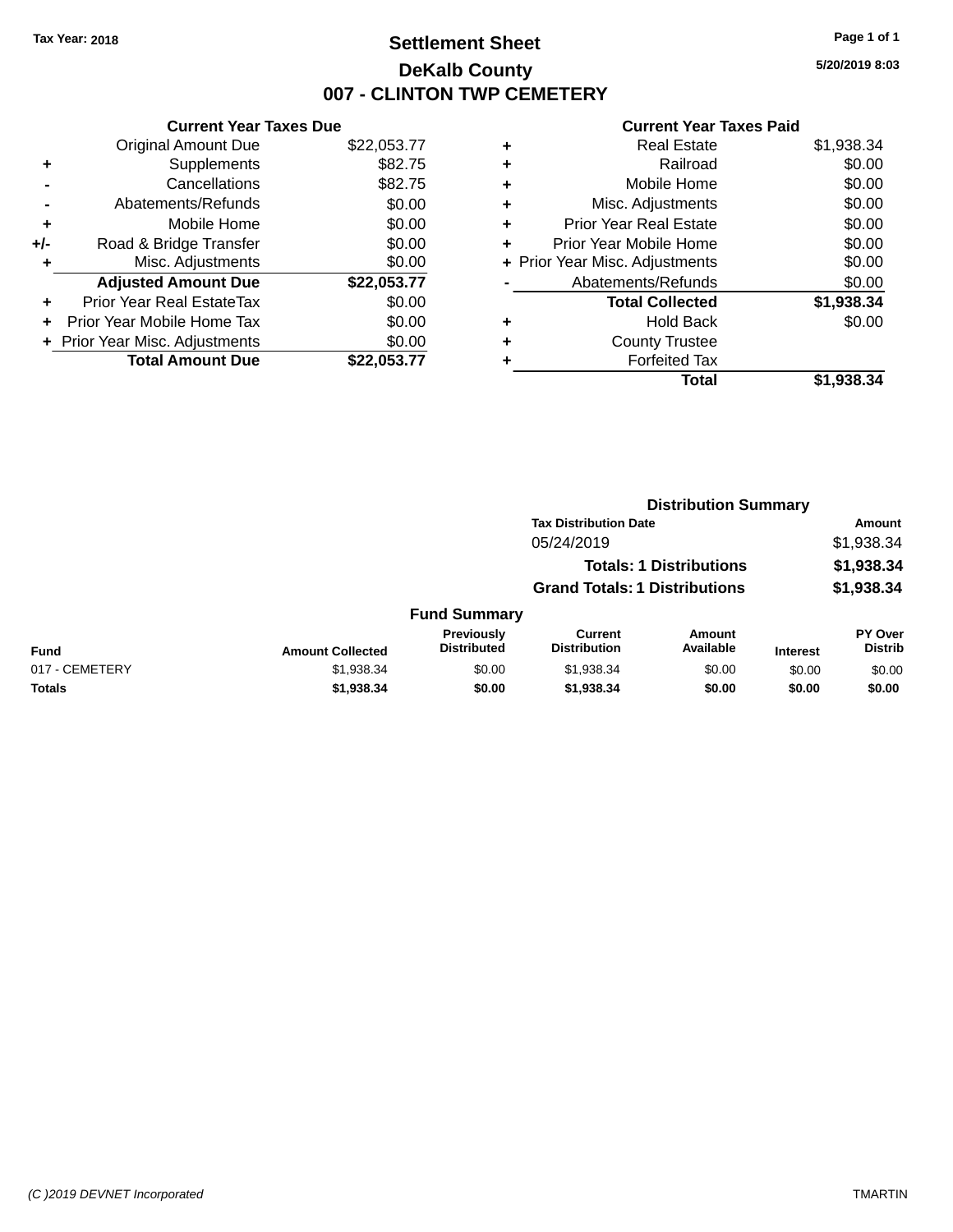### **Settlement Sheet Tax Year: 2018 Page 1 of 1 DeKalb County 008 - CLINTON COMM BLDG**

**5/20/2019 8:03**

|     | <b>Current Year Taxes Due</b>  |            |
|-----|--------------------------------|------------|
|     | <b>Original Amount Due</b>     | \$9,601.59 |
| ٠   | Supplements                    | \$36.02    |
|     | Cancellations                  | \$36.03    |
|     | Abatements/Refunds             | \$0.00     |
| ٠   | Mobile Home                    | \$0.00     |
| +/- | Road & Bridge Transfer         | \$0.00     |
|     | Misc. Adjustments              | \$0.00     |
|     | <b>Adjusted Amount Due</b>     | \$9,601.58 |
| ٠   | Prior Year Real EstateTax      | \$0.00     |
|     | Prior Year Mobile Home Tax     | \$0.00     |
|     | + Prior Year Misc. Adjustments | \$0.00     |
|     | <b>Total Amount Due</b>        | \$9,601.58 |
|     |                                |            |

|   | Real Estate                    | \$843.95 |
|---|--------------------------------|----------|
| ٠ | Railroad                       | \$0.00   |
| ٠ | Mobile Home                    | \$0.00   |
| ٠ | Misc. Adjustments              | \$0.00   |
| ٠ | <b>Prior Year Real Estate</b>  | \$0.00   |
|   | Prior Year Mobile Home         | \$0.00   |
|   | + Prior Year Misc. Adjustments | \$0.00   |
|   | Abatements/Refunds             | \$0.00   |
|   | <b>Total Collected</b>         | \$843.95 |
|   | Hold Back                      | \$0.00   |
|   | <b>County Trustee</b>          |          |
| ٠ | <b>Forfeited Tax</b>           |          |
|   | Total                          | \$843.95 |
|   |                                |          |

|                 |                         |                                  | <b>Distribution Summary</b>           |                                |                 |                                  |
|-----------------|-------------------------|----------------------------------|---------------------------------------|--------------------------------|-----------------|----------------------------------|
|                 |                         |                                  | <b>Tax Distribution Date</b>          |                                |                 | Amount                           |
|                 |                         |                                  | 05/24/2019                            |                                |                 | \$843.95                         |
|                 |                         |                                  |                                       | <b>Totals: 1 Distributions</b> |                 | \$843.95                         |
|                 |                         |                                  | <b>Grand Totals: 1 Distributions</b>  |                                |                 | \$843.95                         |
|                 |                         | <b>Fund Summary</b>              |                                       |                                |                 |                                  |
| <b>Fund</b>     | <b>Amount Collected</b> | Previously<br><b>Distributed</b> | <b>Current</b><br><b>Distribution</b> | Amount<br>Available            | <b>Interest</b> | <b>PY Over</b><br><b>Distrib</b> |
| 001 - CORPORATE | \$843.95                | \$0.00                           | \$843.95                              | \$0.00                         | \$0.00          | \$0.00                           |
| Totals          | \$843.95                | \$0.00                           | \$843.95                              | \$0.00                         | \$0.00          | \$0.00                           |
|                 |                         |                                  |                                       |                                |                 |                                  |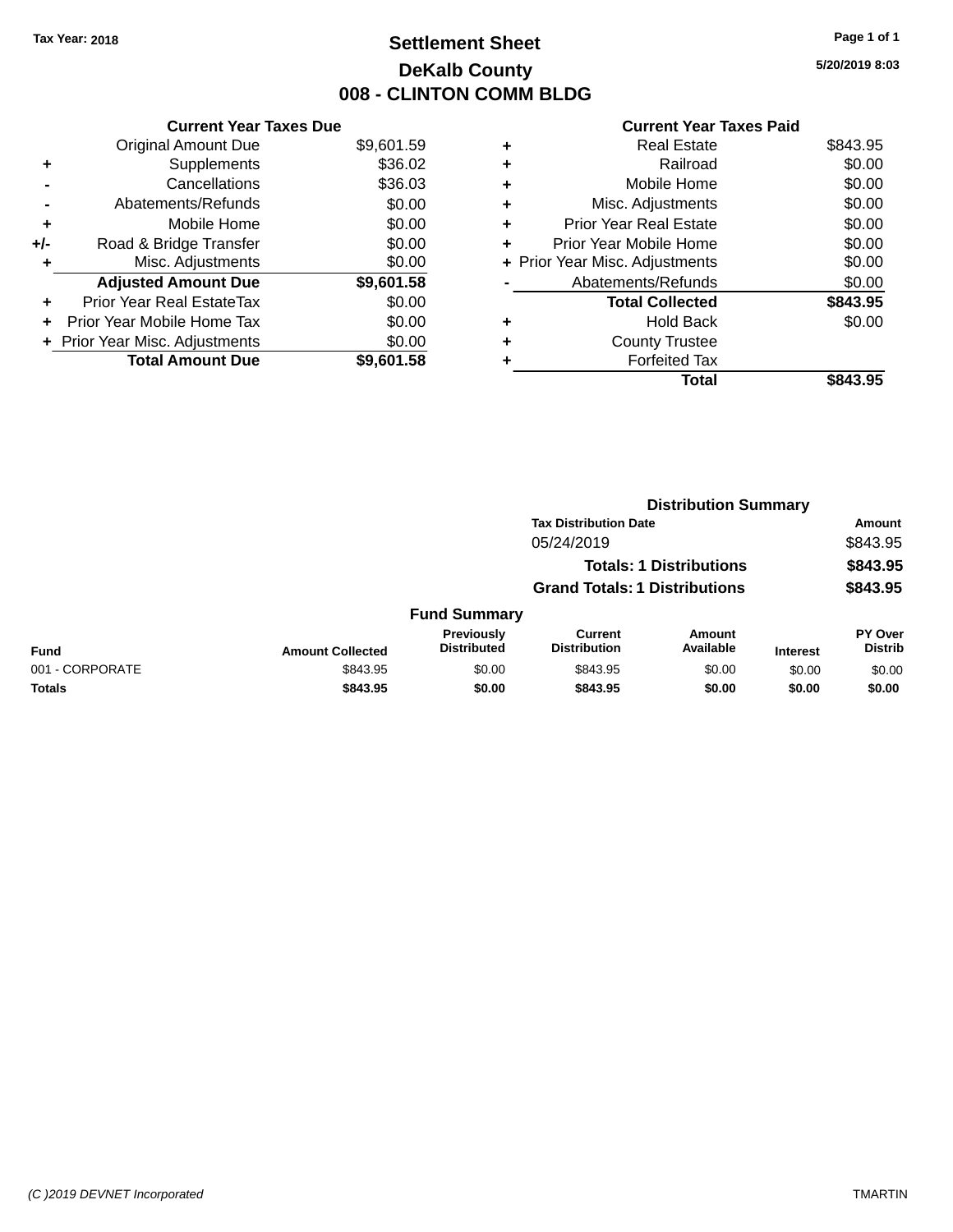### **Settlement Sheet Tax Year: 2018 Page 1 of 1 DeKalb County 009 - CLINTON ROAD & BRIDGE**

**5/20/2019 8:03**

|     | <b>Current Year Taxes Due</b>  |              |  |  |  |  |  |
|-----|--------------------------------|--------------|--|--|--|--|--|
|     | <b>Original Amount Due</b>     | \$260,012.85 |  |  |  |  |  |
| ٠   | Supplements                    | \$851.49     |  |  |  |  |  |
|     | Cancellations                  | \$851.49     |  |  |  |  |  |
|     | Abatements/Refunds             | \$0.00       |  |  |  |  |  |
| ٠   | Mobile Home                    | \$0.00       |  |  |  |  |  |
| +/- | Road & Bridge Transfer         | (\$2,906.67) |  |  |  |  |  |
|     | Misc. Adjustments              | \$0.00       |  |  |  |  |  |
|     | <b>Adjusted Amount Due</b>     | \$257,106.18 |  |  |  |  |  |
| ٠   | Prior Year Real EstateTax      | \$0.00       |  |  |  |  |  |
|     | Prior Year Mobile Home Tax     | \$0.00       |  |  |  |  |  |
|     | + Prior Year Misc. Adjustments | \$0.00       |  |  |  |  |  |
|     | <b>Total Amount Due</b>        | \$257,106.18 |  |  |  |  |  |
|     |                                |              |  |  |  |  |  |

| ٠ | <b>Real Estate</b>             | \$19,946.87 |
|---|--------------------------------|-------------|
| ٠ | Railroad                       | \$0.00      |
| ٠ | Mobile Home                    | \$0.00      |
| ٠ | Misc. Adjustments              | \$0.00      |
| ٠ | <b>Prior Year Real Estate</b>  | \$0.00      |
| ٠ | Prior Year Mobile Home         | \$0.00      |
|   | + Prior Year Misc. Adjustments | \$0.00      |
|   | Abatements/Refunds             | \$0.00      |
|   | <b>Total Collected</b>         | \$19,946.87 |
| ٠ | <b>Hold Back</b>               | \$0.00      |
| ٠ | <b>County Trustee</b>          |             |
|   | <b>Forfeited Tax</b>           |             |
|   | Total                          | \$19.946.87 |

| <b>Road and Bridge Summary</b> |             |               | <b>Distribution Summary</b>          |             |  |  |
|--------------------------------|-------------|---------------|--------------------------------------|-------------|--|--|
| <b>Municipality</b>            | Amt. Due    | Amt. Distrib. | <b>Tax Distribution Date</b>         | Amount      |  |  |
| <b>VILLAGE OF WATERMAN</b>     | \$32,538.09 | \$2,906.67    | 05/24/2019                           | \$19,946.87 |  |  |
| <b>Totals</b>                  | \$32,538.09 | \$2,906.67    | <b>Totals: 1 Distributions</b>       | \$19,946.87 |  |  |
|                                |             |               | <b>Grand Totals: 1 Distributions</b> | \$19,946.87 |  |  |
| <b>Fund Summary</b>            |             |               |                                      |             |  |  |

| <b>Fund</b>                                   | <b>Amount Collected</b> | <b>Previously</b><br><b>Distributed</b> | Current<br><b>Distribution</b> | Amount<br>Available | <b>Interest</b> | PY Over<br><b>Distrib</b> |
|-----------------------------------------------|-------------------------|-----------------------------------------|--------------------------------|---------------------|-----------------|---------------------------|
| 007 - ROAD AND BRIDGE                         | \$7,377,26              | \$0.00                                  | \$7,377,26                     | \$0.00              | \$0.00          | \$0.00                    |
| 009 - PERMANENT ROAD                          | \$7.559.04              | \$0.00                                  | \$7.559.04                     | \$0.00              | \$0.00          | \$0.00                    |
| 010 - EQUIPMENT AND BUILDING                  | \$4,394.92              | \$0.00                                  | \$4.394.92                     | \$0.00              | \$0.00          | \$0.00                    |
| 035 - TORT JUDGEMENTS/LIABILITY<br><b>INS</b> | \$615.65                | \$0.00                                  | \$615.65                       | \$0.00              | \$0.00          | \$0.00                    |
| <b>Totals</b>                                 | \$19,946.87             | \$0.00                                  | \$19,946.87                    | \$0.00              | \$0.00          | \$0.00                    |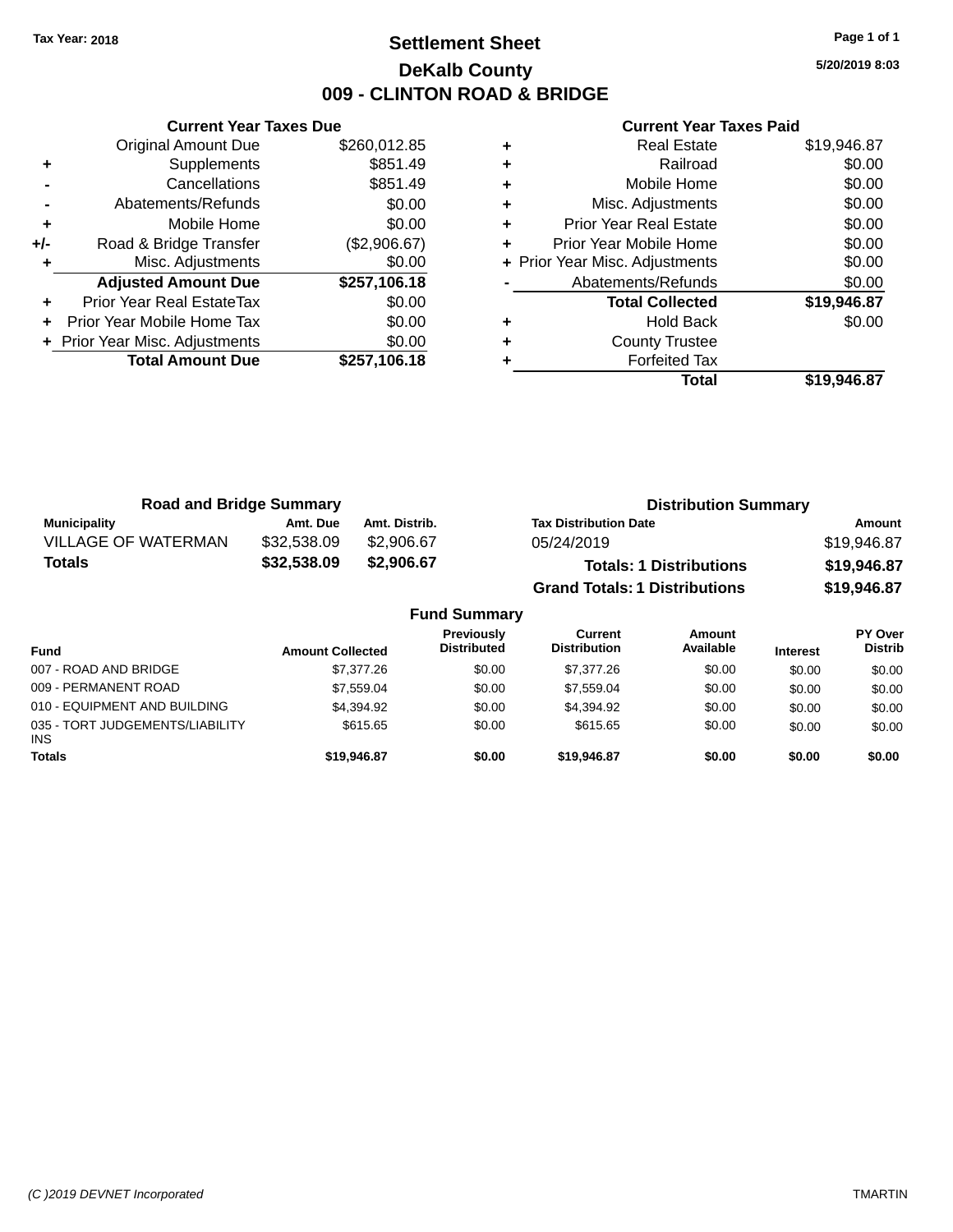### **Settlement Sheet Tax Year: 2018 Page 1 of 1 DeKalb County 010 - CORTLAND TOWNSHIP**

**5/20/2019 8:03**

|     | <b>Current Year Taxes Due</b>  |              |  |  |
|-----|--------------------------------|--------------|--|--|
|     | Original Amount Due            | \$278,089.06 |  |  |
| ٠   | Supplements                    | \$1,250.10   |  |  |
|     | Cancellations                  | \$1,557.73   |  |  |
|     | Abatements/Refunds             | \$0.00       |  |  |
| ٠   | Mobile Home                    | \$0.00       |  |  |
| +/- | Road & Bridge Transfer         | \$0.00       |  |  |
| ٠   | Misc. Adjustments              | \$0.00       |  |  |
|     | <b>Adjusted Amount Due</b>     | \$277,781.43 |  |  |
|     | Prior Year Real EstateTax      | \$0.00       |  |  |
| ÷   | Prior Year Mobile Home Tax     | \$0.00       |  |  |
|     | + Prior Year Misc. Adjustments | \$32.30      |  |  |
|     | <b>Total Amount Due</b>        | \$277,813.73 |  |  |
|     |                                |              |  |  |

#### **Current Year Taxes Paid**

|   | <b>Real Estate</b>             | \$26,798.37 |
|---|--------------------------------|-------------|
| ÷ | Railroad                       | \$0.00      |
| ÷ | Mobile Home                    | \$0.00      |
| ٠ | Misc. Adjustments              | \$0.00      |
| ٠ | Prior Year Real Estate         | \$0.00      |
|   | Prior Year Mobile Home         | \$0.00      |
|   | + Prior Year Misc. Adjustments | \$32.30     |
|   | Abatements/Refunds             | \$0.00      |
|   | <b>Total Collected</b>         | \$26,830.67 |
| ٠ | Hold Back                      | \$0.00      |
| ٠ | <b>County Trustee</b>          |             |
|   | <b>Forfeited Tax</b>           |             |
|   | Total                          | \$26,830.67 |
|   |                                |             |

### **Distribution Summary Tax Distribution Date Amount** 05/24/2019 \$26,830.67 **Totals: 1 Distributions \$26,830.67 Grand Totals: 1 Distributions \$26,830.67**

#### **Fund Summary**

| <b>Fund</b>                                   | <b>Amount Collected</b> | Previously<br><b>Distributed</b> | <b>Current</b><br><b>Distribution</b> | <b>Amount</b><br>Available | <b>Interest</b> | <b>PY Over</b><br><b>Distrib</b> |
|-----------------------------------------------|-------------------------|----------------------------------|---------------------------------------|----------------------------|-----------------|----------------------------------|
| 001 - CORPORATE                               | \$20,907.82             | \$0.00                           | \$20.907.82                           | \$0.00                     | \$0.00          | \$0.00                           |
| $005 - I. M. R. F.$                           | \$2,798,74              | \$0.00                           | \$2.798.74                            | \$0.00                     | \$0.00          | \$0.00                           |
| 027 - AUDIT                                   | \$266.91                | \$0.00                           | \$266.91                              | \$0.00                     | \$0.00          | \$0.00                           |
| 035 - TORT JUDGEMENTS/LIABILITY<br><b>INS</b> | \$386.40                | \$0.00                           | \$386.40                              | \$0.00                     | \$0.00          | \$0.00                           |
| 047 - SOCIAL SECURITY                         | \$1,042.20              | \$0.00                           | \$1,042.20                            | \$0.00                     | \$0.00          | \$0.00                           |
| 054 - GENERAL ASSISTANCE                      | \$1,428.60              | \$0.00                           | \$1,428,60                            | \$0.00                     | \$0.00          | \$0.00                           |
| <b>Totals</b>                                 | \$26,830.67             | \$0.00                           | \$26,830.67                           | \$0.00                     | \$0.00          | \$0.00                           |

#### **Miscellaneous Adjustment Detail**

| Year Source           |  |  |
|-----------------------|--|--|
| 2017 RE - Real Estate |  |  |
| 2017 RE - Real Estate |  |  |
|                       |  |  |

**Totals \$32.30 2 entries**

**Account Type**<br>Back Tax Collected<br>\$16.18 TRUSTEE SALE 09-29-25 \$16.18 TRUSTEE SALE 09-29-252-009 by TBA Back Tax Collected **2017** S16.12 TRUSTEE SALE 09-29-252-011 by TBA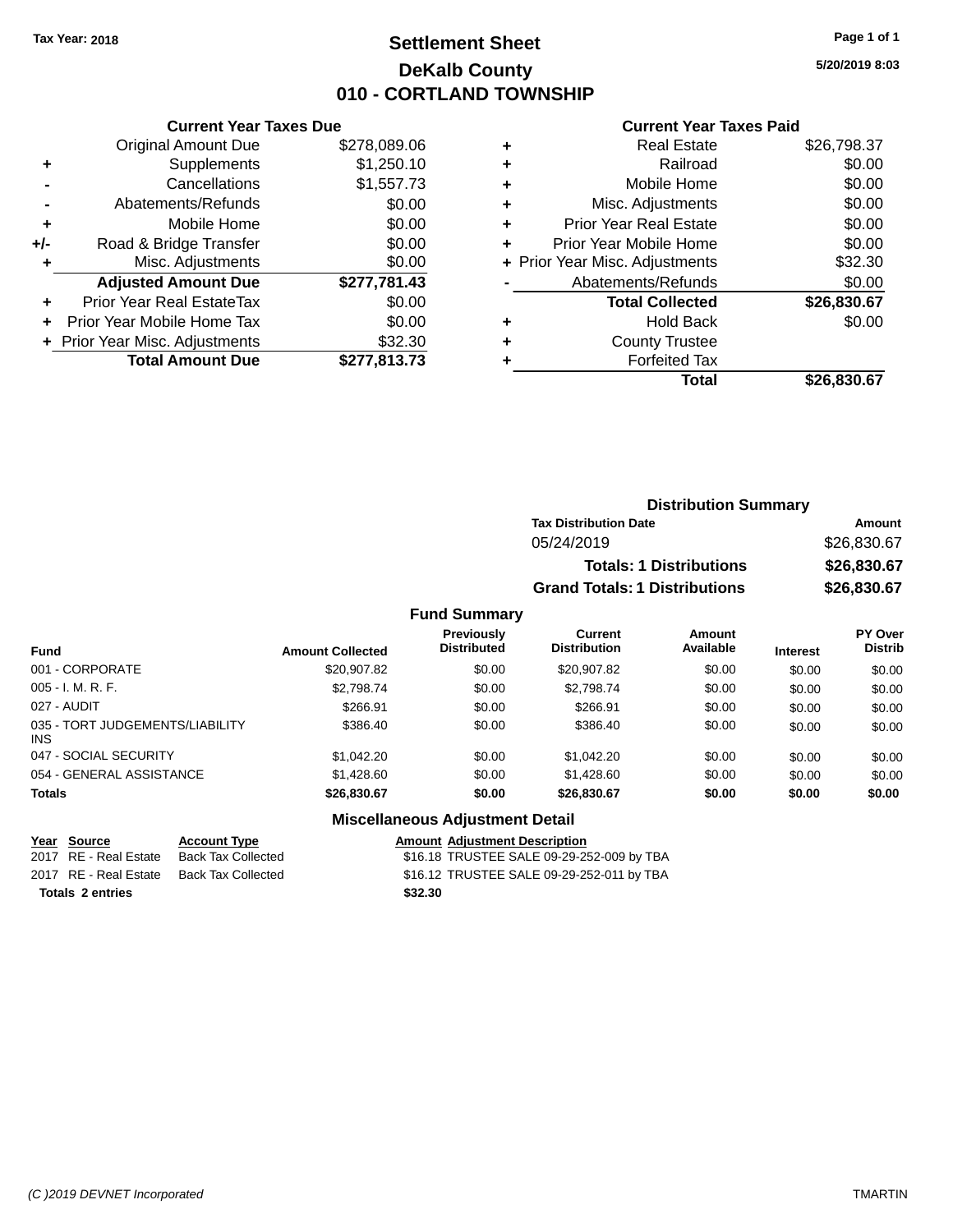### **Settlement Sheet Tax Year: 2018 Page 1 of 1 DeKalb County 011 - CORTLAND ROAD & BRIDGE**

**5/20/2019 8:03**

#### **Current Year Taxes Paid**

|       | <b>Current Year Taxes Due</b>  |              |
|-------|--------------------------------|--------------|
|       | <b>Original Amount Due</b>     | \$500,876.01 |
| ÷     | Supplements                    | \$1,927.66   |
|       | Cancellations                  | \$2,401.98   |
|       | Abatements/Refunds             | \$0.00       |
| ٠     | Mobile Home                    | \$0.00       |
| $+/-$ | Road & Bridge Transfer         | (\$6,953.25) |
|       | Misc. Adjustments              | \$0.00       |
|       | <b>Adjusted Amount Due</b>     | \$493,448.44 |
| ٠     | Prior Year Real EstateTax      | (\$8.41)     |
|       | Prior Year Mobile Home Tax     | \$0.00       |
|       | + Prior Year Misc. Adjustments | \$58.41      |
|       | <b>Total Amount Due</b>        | \$493,498.44 |
|       |                                |              |

| ٠ | <b>Real Estate</b>             | \$41,322.54 |
|---|--------------------------------|-------------|
| ٠ | Railroad                       | \$0.00      |
| ٠ | Mobile Home                    | \$0.00      |
| ٠ | Misc. Adjustments              | \$0.00      |
| ٠ | <b>Prior Year Real Estate</b>  | (\$8.41)    |
| ٠ | Prior Year Mobile Home         | \$0.00      |
|   | + Prior Year Misc. Adjustments | \$58.41     |
|   | Abatements/Refunds             | \$0.00      |
|   | <b>Total Collected</b>         | \$41,372.54 |
| ٠ | <b>Hold Back</b>               | \$0.00      |
| ٠ | <b>County Trustee</b>          |             |
| ٠ | <b>Forfeited Tax</b>           |             |
|   | Total                          | \$41.372.54 |

| <b>Road and Bridge Summary</b> |             |               | <b>Distribution Summary</b>          |             |
|--------------------------------|-------------|---------------|--------------------------------------|-------------|
| <b>Municipality</b>            | Amt. Due    | Amt. Distrib. | <b>Tax Distribution Date</b>         | Amount      |
| TOWN OF CORTLAND               | \$20,706.90 | \$2,007.99    | 05/24/2019                           | \$41,372.54 |
| CITY OF DEKALB                 | \$1,000.51  | \$97.34       | <b>Totals: 1 Distributions</b>       | \$41,372.54 |
| VILLAGE OF MAPLE PARK          | \$4,741.92  | \$461.10      | <b>Grand Totals: 1 Distributions</b> | \$41,372.54 |
| <b>CITY OF SYCAMORE</b>        | \$45,113.11 | \$4,386.82    |                                      |             |
| <b>Totals</b>                  | \$71,562.44 | \$6,953.25    |                                      |             |

|                                         |                         | <b>Fund Summary</b>                     |                                       |                     |                 |                           |
|-----------------------------------------|-------------------------|-----------------------------------------|---------------------------------------|---------------------|-----------------|---------------------------|
| <b>Fund</b>                             | <b>Amount Collected</b> | <b>Previously</b><br><b>Distributed</b> | <b>Current</b><br><b>Distribution</b> | Amount<br>Available | <b>Interest</b> | PY Over<br><b>Distrib</b> |
| $005 - I. M. R. F.$                     | \$1,004.07              | \$0.00                                  | \$1,004.07                            | \$0.00              | \$0.00          | \$0.00                    |
| 007 - ROAD AND BRIDGE                   | \$8,557.98              | \$0.00                                  | \$8,557.98                            | \$0.00              | \$0.00          | \$0.00                    |
| 009 - PERMANENT ROAD                    | \$23,447.33             | \$0.00                                  | \$23,447.33                           | \$0.00              | \$0.00          | \$0.00                    |
| 010 - EQUIPMENT AND BUILDING            | \$7.735.27              | \$0.00                                  | \$7.735.27                            | \$0.00              | \$0.00          | \$0.00                    |
| 027 - AUDIT                             | \$96.60                 | \$0.00                                  | \$96.60                               | \$0.00              | \$0.00          | \$0.00                    |
| 035 - TORT JUDGEMENTS/LIABILITY<br>INS. | \$338.09                | \$0.00                                  | \$338.09                              | \$0.00              | \$0.00          | \$0.00                    |
| 047 - SOCIAL SECURITY                   | \$193.20                | \$0.00                                  | \$193.20                              | \$0.00              | \$0.00          | \$0.00                    |
| <b>Totals</b>                           | \$41,372.54             | \$0.00                                  | \$41,372.54                           | \$0.00              | \$0.00          | \$0.00                    |
|                                         |                         | Missellanesses Adjustment Detail        |                                       |                     |                 |                           |

#### **Miscellaneous Adjustment Detail**

|                         | Year Source           | <b>Account Type</b>                      | <b>Amount Adjustment Description</b>      |
|-------------------------|-----------------------|------------------------------------------|-------------------------------------------|
|                         | 2017 RE - Real Estate | Back Tax Collected                       | \$29.26 TRUSTEE SALE 09-29-252-009 by TBA |
|                         |                       | 2017 RE - Real Estate Back Tax Collected | \$29.15 TRUSTEE SALE 09-29-252-011 by TBA |
| <b>Totals 2 entries</b> |                       |                                          | \$58.41                                   |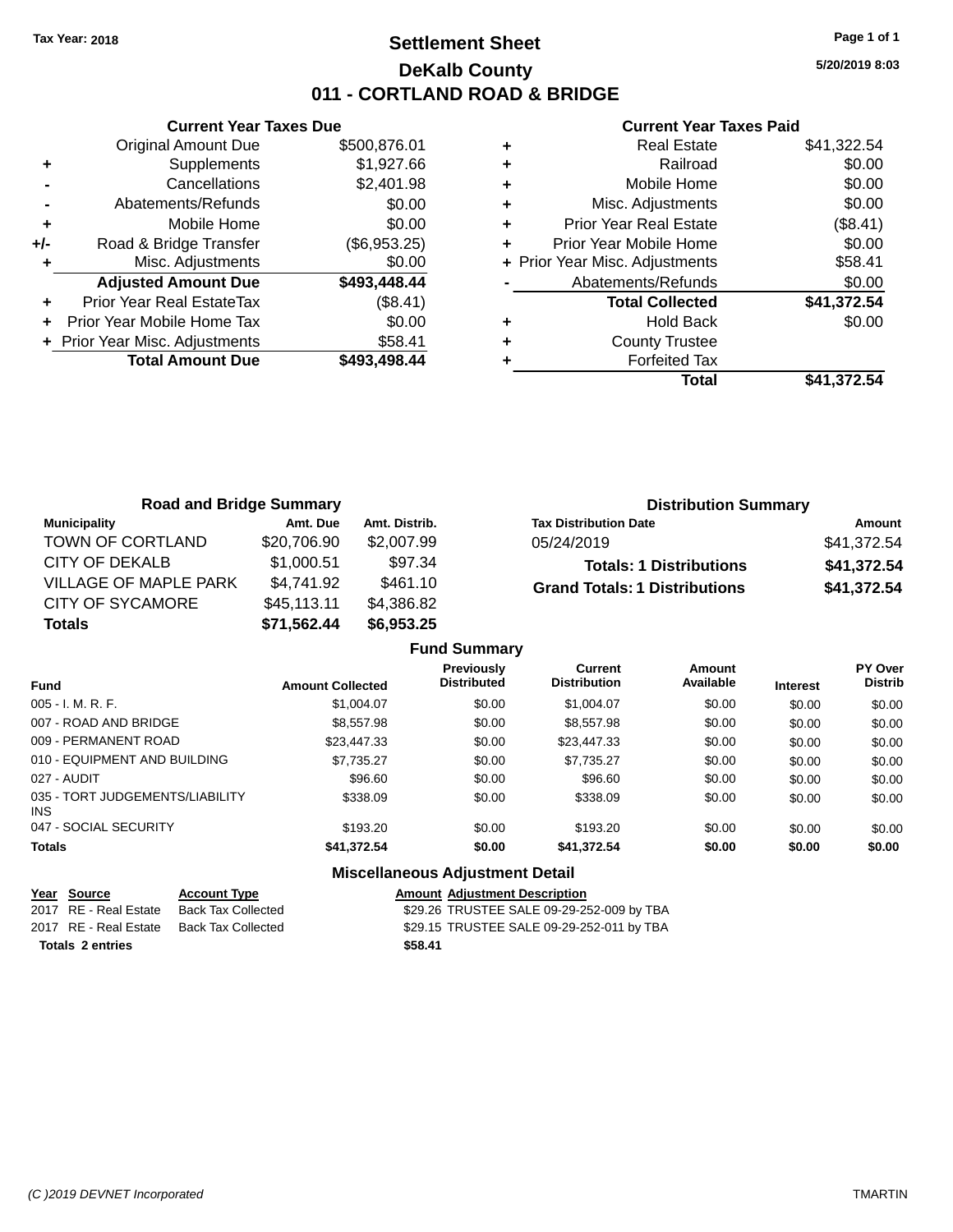### **Settlement Sheet Tax Year: 2018 Page 1 of 1 DeKalb County 012 - DEKALB TOWNSHIP**

**5/20/2019 8:03**

|  | <b>Current Year Taxes Paid</b> |  |  |  |
|--|--------------------------------|--|--|--|
|--|--------------------------------|--|--|--|

|     | <b>Current Year Taxes Due</b>  |                |  |  |
|-----|--------------------------------|----------------|--|--|
|     | <b>Original Amount Due</b>     | \$1,030,724.93 |  |  |
| ٠   | Supplements                    | \$8,619.58     |  |  |
|     | Cancellations                  | \$27,415.85    |  |  |
|     | Abatements/Refunds             | \$0.09         |  |  |
| ٠   | Mobile Home                    | \$0.00         |  |  |
| +/- | Road & Bridge Transfer         | \$0.00         |  |  |
| ٠   | Misc. Adjustments              | \$0.00         |  |  |
|     | <b>Adjusted Amount Due</b>     | \$1,011,928.57 |  |  |
|     | Prior Year Real EstateTax      | (\$134.61)     |  |  |
| ÷   | Prior Year Mobile Home Tax     | \$0.00         |  |  |
|     | + Prior Year Misc. Adjustments | \$151.78       |  |  |
|     | <b>Total Amount Due</b>        | \$1,011,945.74 |  |  |

| ٠ | <b>Real Estate</b>             | \$87,628.53 |
|---|--------------------------------|-------------|
| ٠ | Railroad                       | \$0.00      |
| ٠ | Mobile Home                    | \$0.00      |
| ٠ | Misc. Adjustments              | \$0.00      |
| ٠ | <b>Prior Year Real Estate</b>  | (\$134.61)  |
| ٠ | Prior Year Mobile Home         | \$0.00      |
|   | + Prior Year Misc. Adjustments | \$151.78    |
|   | Abatements/Refunds             | \$0.09      |
|   | <b>Total Collected</b>         | \$87,645.61 |
| ٠ | <b>Hold Back</b>               | \$0.00      |
|   | <b>County Trustee</b>          |             |
| ٠ | <b>Forfeited Tax</b>           |             |
|   | Total                          | \$87,645.61 |
|   |                                |             |

|                          |                         |                                        |                                      | <b>Distribution Summary</b>    |                 |                                  |
|--------------------------|-------------------------|----------------------------------------|--------------------------------------|--------------------------------|-----------------|----------------------------------|
|                          |                         |                                        | <b>Tax Distribution Date</b>         |                                |                 | Amount                           |
|                          |                         |                                        | 05/24/2019                           |                                |                 | \$87,645.61                      |
|                          |                         |                                        |                                      | <b>Totals: 1 Distributions</b> |                 | \$87,645.61                      |
|                          |                         |                                        | <b>Grand Totals: 1 Distributions</b> |                                |                 | \$87,645.61                      |
|                          |                         | <b>Fund Summary</b>                    |                                      |                                |                 |                                  |
| <b>Fund</b>              | <b>Amount Collected</b> | Previously<br><b>Distributed</b>       | Current<br><b>Distribution</b>       | Amount<br>Available            | <b>Interest</b> | <b>PY Over</b><br><b>Distrib</b> |
| 001 - CORPORATE          | \$66,933.02             | \$0.00                                 | \$66,933.02                          | \$0.00                         | \$0.00          | \$0.00                           |
| 054 - GENERAL ASSISTANCE | \$20.712.59             | \$0.00                                 | \$20.712.59                          | \$0.00                         | \$0.00          | \$0.00                           |
| <b>Totals</b>            | \$87,645.61             | \$0.00                                 | \$87,645.61                          | \$0.00                         | \$0.00          | \$0.00                           |
|                          |                         | <b>Miscellaneous Adjustment Detail</b> |                                      |                                |                 |                                  |

| Year Source             | <b>Account Type</b>       |          | <b>Amount Adjustment Description</b>                   |
|-------------------------|---------------------------|----------|--------------------------------------------------------|
| 2017 RE - Real Estate   | <b>Back Tax Collected</b> |          | \$41.40 MOONEY REDEMPTION 08-23-184-002 by TBA         |
| 2017 RE - Real Estate   | <b>Back Tax Collected</b> |          | \$3.13 SUMMIT ENCLAVE REDEMPTION 08-13-323-013 by TBA  |
| 2017 RE - Real Estate   | <b>Back Tax Collected</b> |          | \$12.61 TATUM REDEMPTION 08-02-354-006 by TBA          |
| 2017 RE - Real Estate   | <b>Back Tax Collected</b> |          | \$12.61 11T IL LLC REDEMPTION 08-02-424-003 by TBA     |
| 2017 RE - Real Estate   | <b>Back Tax Collected</b> |          | \$55.46 CITY OF DEKALB REDEMPTION 08-23-336-006 by TBA |
| 2017 RE - Real Estate   | <b>Back Tax Collected</b> |          | \$23.89 TRUSTEE SALE 08-23-309-005 by TBA              |
| 2017 RE - Real Estate   | <b>Back Tax Collected</b> |          | \$2.68 TRUSTEE SALE 08-23-203-013 by TBA               |
| <b>Totals 7 entries</b> |                           | \$151.78 |                                                        |
|                         |                           |          |                                                        |
| <b>Abatement Detail</b> |                           |          |                                                        |

| Year Source                        | <b>Account Type</b> | <b>Amount Adjustment Description</b>             |
|------------------------------------|---------------------|--------------------------------------------------|
| 2017 RE - Real Estate              | RE Abatement        | \$0.03 PTAB INTEREST REFUND 08-22-228-017 by TBA |
| 2017 RE - Real Estate RE Abatement |                     | \$0.01 PTAB INTEREST REFUND 08-26-104-006 by TBA |
| 2018 RE - Real Estate RE Abatement |                     | \$0.05 PTAB INTEREST REFUND 08-23-308-001 by TBA |
| <b>Totals 3 entries</b>            |                     | \$0.09                                           |
|                                    |                     |                                                  |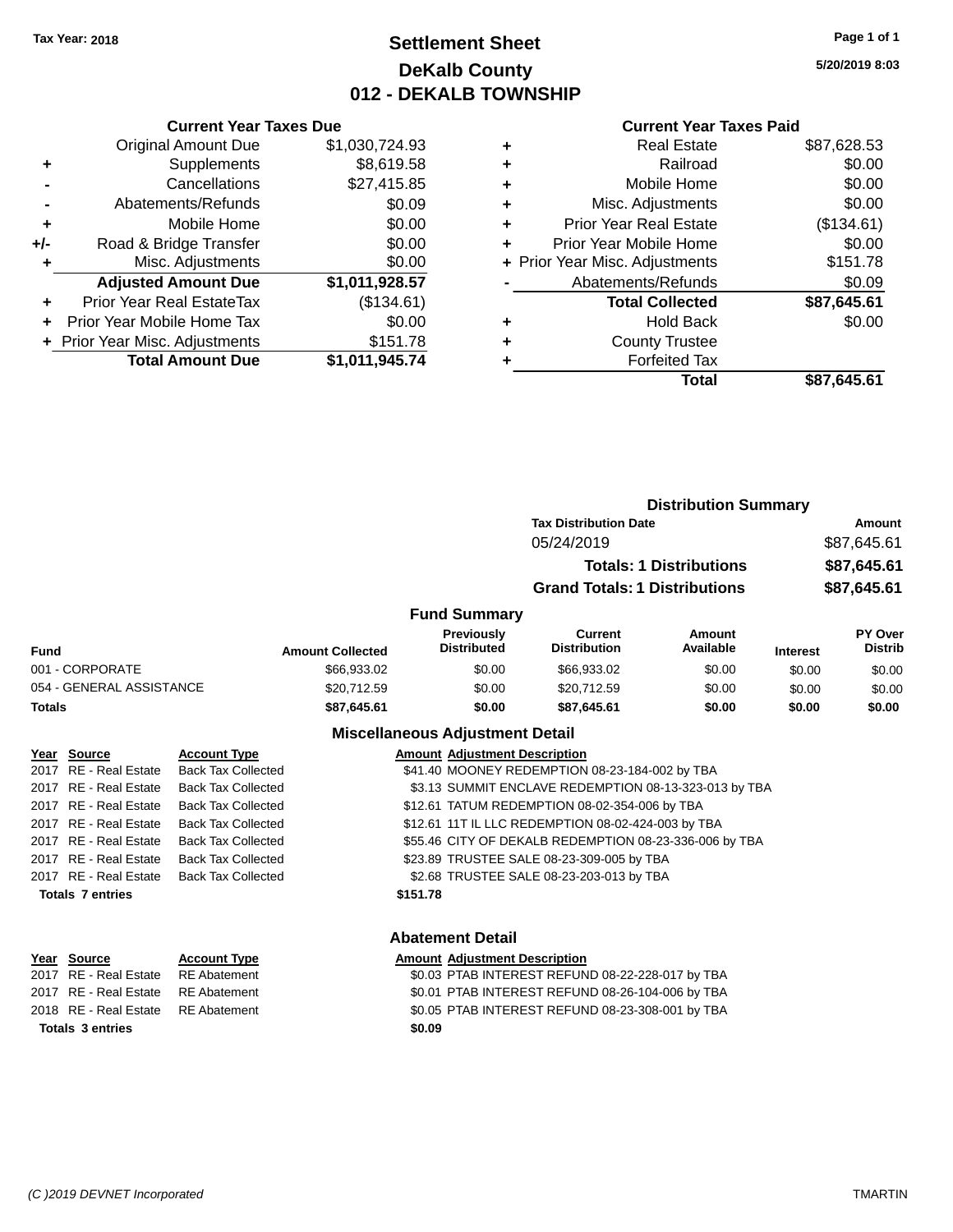### **Settlement Sheet Tax Year: 2018 Page 1 of 1 DeKalb County 013 - DEKALB ROAD & BRIDGE**

**5/20/2019 8:03**

#### **Current Year Taxes Paid**

|     | <b>Original Amount Due</b>     | \$1,200,706.77 |
|-----|--------------------------------|----------------|
| ٠   | Supplements                    | \$27,290.79    |
|     | Cancellations                  | \$28,011.60    |
|     | Abatements/Refunds             | \$0.09         |
| ٠   | Mobile Home                    | \$0.00         |
| +/- | Road & Bridge Transfer         | (\$12,549.54)  |
| ٠   | Misc. Adjustments              | \$0.00         |
|     | <b>Adjusted Amount Due</b>     | \$1,187,436.33 |
| ÷   | Prior Year Real EstateTax      | (\$160.48)     |
|     | Prior Year Mobile Home Tax     | \$0.00         |
|     | + Prior Year Misc. Adjustments | \$178.24       |
|     | <b>Total Amount Due</b>        | \$1,187,454.09 |
|     |                                |                |

**Current Year Taxes Due**

|   | <b>Real Estate</b>             | \$89,532.71 |
|---|--------------------------------|-------------|
| ٠ | Railroad                       | \$0.00      |
| ٠ | Mobile Home                    | \$0.00      |
| ٠ | Misc. Adjustments              | \$0.00      |
| ٠ | <b>Prior Year Real Estate</b>  | (\$160.48)  |
| ٠ | Prior Year Mobile Home         | \$0.00      |
|   | + Prior Year Misc. Adjustments | \$178.24    |
|   | Abatements/Refunds             | \$0.09      |
|   | <b>Total Collected</b>         | \$89,550.38 |
| ٠ | Hold Back                      | \$0.00      |
| ٠ | <b>County Trustee</b>          |             |
|   | <b>Forfeited Tax</b>           |             |
|   | Total                          | \$89,550.38 |
|   |                                |             |

|                         | <b>Road and Bridge Summary</b> |               | <b>Distribution Summary</b>          |             |
|-------------------------|--------------------------------|---------------|--------------------------------------|-------------|
| <b>Municipality</b>     | Amt. Due                       | Amt. Distrib. | <b>Tax Distribution Date</b>         | Amount      |
| <b>CITY OF DEKALB</b>   | \$136,580.74                   | \$11.633.03   | 05/24/2019                           | \$89,550.38 |
| <b>CITY OF SYCAMORE</b> | \$10,717.33                    | \$916.51      | <b>Totals: 1 Distributions</b>       | \$89,550.38 |
| <b>Totals</b>           | \$147,298.07                   | \$12,549.54   | <b>Grand Totals: 1 Distributions</b> | \$89,550.38 |
| <b>Fund Summary</b>     |                                |               |                                      |             |

| Fund                         | <b>Amount Collected</b> | Previously<br><b>Distributed</b> | Current<br><b>Distribution</b> | Amount<br>Available | <b>Interest</b> | PY Over<br><b>Distrib</b> |
|------------------------------|-------------------------|----------------------------------|--------------------------------|---------------------|-----------------|---------------------------|
| 007 - ROAD AND BRIDGE        | \$13,927.01             | \$0.00                           | \$13,927.01                    | \$0.00              | \$0.00          | \$0.00                    |
| 009 - PERMANENT ROAD         | \$68,812.89             | \$0.00                           | \$68,812.89                    | \$0.00              | \$0.00          | \$0.00                    |
| 010 - EQUIPMENT AND BUILDING | \$6.810.48              | \$0.00                           | \$6,810.48                     | \$0.00              | \$0.00          | \$0.00                    |
| Totals                       | \$89,550.38             | \$0.00                           | \$89,550,38                    | \$0.00              | \$0.00          | \$0.00                    |
|                              |                         |                                  |                                |                     |                 |                           |

#### **Miscellaneous Adjustment Detail**

| Year Source             | <b>Account Type</b>       | <b>Amount Adjustment Description</b>                   |  |
|-------------------------|---------------------------|--------------------------------------------------------|--|
| 2017 RE - Real Estate   | <b>Back Tax Collected</b> | \$48.62 MOONEY REDEMPTION 08-23-184-002 by TBA         |  |
| 2017 RE - Real Estate   | <b>Back Tax Collected</b> | \$3.68 SUMMIT ENCLAVE REDEMPTION 08-13-323-013 by TBA  |  |
| 2017 RE - Real Estate   | <b>Back Tax Collected</b> | \$14.81 TATUM REDEMPTION 08-02-354-006 by TBA          |  |
| 2017 RE - Real Estate   | <b>Back Tax Collected</b> | \$14.81 11T IL LLC REDEMPTION 08-02-424-003 by TBA     |  |
| 2017 RE - Real Estate   | <b>Back Tax Collected</b> | \$65.12 CITY OF DEKALB REDEMPTION 08-23-336-006 by TBA |  |
| 2017 RE - Real Estate   | <b>Back Tax Collected</b> | \$28.05 TRUSTEE SALE 08-23-309-005 by TBA              |  |
| 2017 RE - Real Estate   | <b>Back Tax Collected</b> | \$3.15 TRUSTEE SALE 08-23-203-013 by TBA               |  |
| <b>Totals 7 entries</b> |                           | \$178.24                                               |  |
|                         |                           |                                                        |  |

# **Year Source Account Type Account Type Amount Adjustment Description**<br>2017 RE - Real Estate RE Abatement **Account 1** \$0.04 PTAB INTEREST REFUN **Totals \$0.11 3 entries**

### **Abatement Detail**

### \$0.04 PTAB INTEREST REFUND 08-22-228-017 by TBA 2017 RE - Real Estate RE Abatement \$0.01 PTAB INTEREST REFUND 08-26-104-006 by TBA 2018 RE - Real Estate RE Abatement \$0.06 PTAB INTEREST REFUND 08-23-308-001 by TBA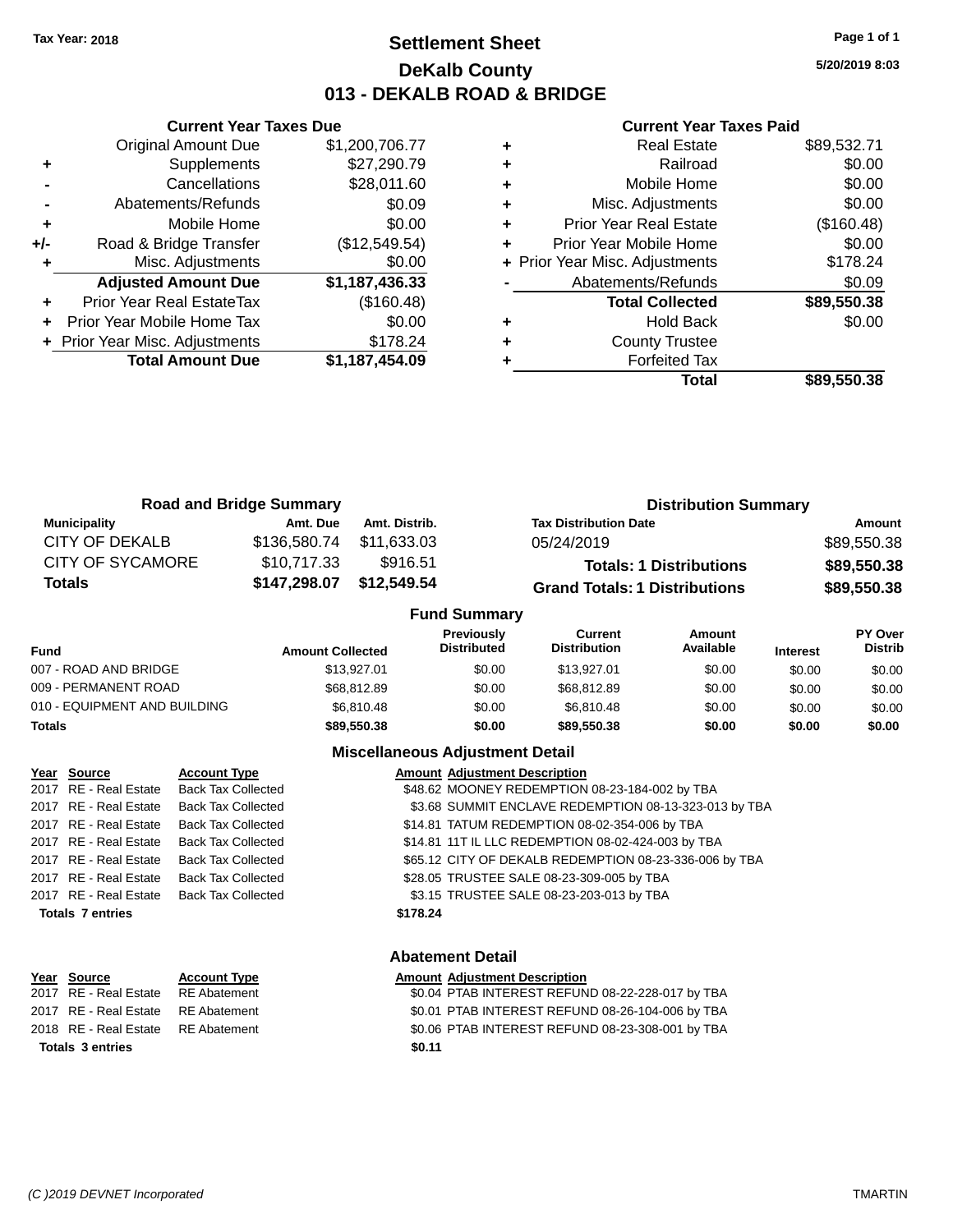### **Settlement Sheet Tax Year: 2018 Page 1 of 1 DeKalb County 014 - FRANKLIN TOWNSHIP**

**5/20/2019 8:03**

#### **Current Year Taxes Paid**

|     | <b>Current Year Taxes Due</b>  |              |
|-----|--------------------------------|--------------|
|     | <b>Original Amount Due</b>     | \$118,082.36 |
| ٠   | Supplements                    | \$555.77     |
|     | Cancellations                  | \$667.84     |
|     | Abatements/Refunds             | \$0.00       |
| ٠   | Mobile Home                    | \$0.00       |
| +/- | Road & Bridge Transfer         | \$0.00       |
| ٠   | Misc. Adjustments              | \$0.00       |
|     | <b>Adjusted Amount Due</b>     | \$117,970.29 |
| ٠   | Prior Year Real EstateTax      | (\$68.90)    |
|     | Prior Year Mobile Home Tax     | \$0.00       |
|     | + Prior Year Misc. Adjustments | \$0.00       |
|     | <b>Total Amount Due</b>        | \$117,901.39 |
|     |                                |              |

|   |                                | \$10,505.37 |
|---|--------------------------------|-------------|
| ٠ | Railroad                       | \$0.00      |
| ٠ | Mobile Home                    | \$0.00      |
| ٠ | Misc. Adjustments              | \$0.00      |
| ٠ | <b>Prior Year Real Estate</b>  | (\$68.90)   |
| ٠ | Prior Year Mobile Home         | \$0.00      |
|   | + Prior Year Misc. Adjustments | \$0.00      |
|   | Abatements/Refunds             | \$0.00      |
|   | <b>Total Collected</b>         | \$10,436.47 |
| ٠ | Hold Back                      | \$0.00      |
| ٠ | <b>County Trustee</b>          |             |
| ٠ | <b>Forfeited Tax</b>           |             |
|   | Total                          | \$10,436.47 |
|   |                                |             |

### **Distribution Summary Tax Distribution Date Amount** 05/24/2019 \$10,436.47 **Totals: 1 Distributions \$10,436.47 Grand Totals: 1 Distributions \$10,436.47**

| Fund                     | <b>Amount Collected</b> | <b>Previously</b><br><b>Distributed</b> | Current<br><b>Distribution</b> | Amount<br>Available | <b>Interest</b> | <b>PY Over</b><br><b>Distrib</b> |
|--------------------------|-------------------------|-----------------------------------------|--------------------------------|---------------------|-----------------|----------------------------------|
| 001 - CORPORATE          | \$9,190.09              | \$0.00                                  | \$9.190.09                     | \$0.00              | \$0.00          | \$0.00                           |
| $005 - I. M. R. F.$      | \$709.65                | \$0.00                                  | \$709.65                       | \$0.00              | \$0.00          | \$0.00                           |
| 054 - GENERAL ASSISTANCE | \$536.73                | \$0.00                                  | \$536.73                       | \$0.00              | \$0.00          | \$0.00                           |
| <b>Totals</b>            | \$10,436.47             | \$0.00                                  | \$10,436,47                    | \$0.00              | \$0.00          | \$0.00                           |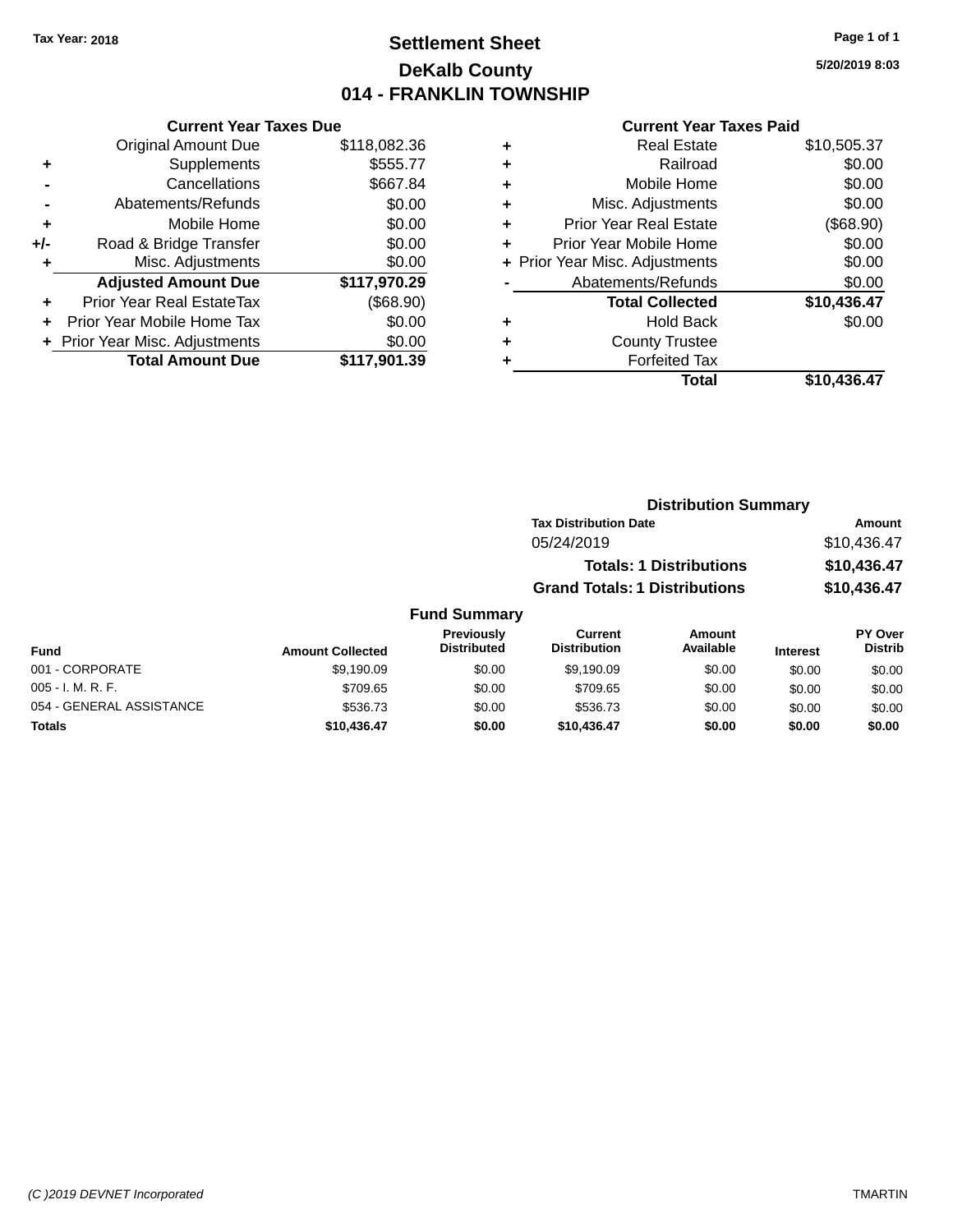### **Settlement Sheet Tax Year: 2018 Page 1 of 1 DeKalb County 015 - FRANKLIN TWP CEMETERY**

**5/20/2019 8:03**

|     | <b>Current Year Taxes Due</b>            |             |  |  |  |  |
|-----|------------------------------------------|-------------|--|--|--|--|
|     | <b>Original Amount Due</b>               | \$35,421.33 |  |  |  |  |
| ٠   | \$166.70<br>Supplements                  |             |  |  |  |  |
|     | Cancellations                            | \$200.33    |  |  |  |  |
|     | Abatements/Refunds                       | \$0.00      |  |  |  |  |
| ٠   | \$0.00<br>Mobile Home                    |             |  |  |  |  |
| +/- | Road & Bridge Transfer                   | \$0.00      |  |  |  |  |
|     | Misc. Adjustments<br>\$0.00              |             |  |  |  |  |
|     | <b>Adjusted Amount Due</b>               | \$35,387.70 |  |  |  |  |
| ÷   | Prior Year Real EstateTax                | (\$20.67)   |  |  |  |  |
|     | \$0.00<br>Prior Year Mobile Home Tax     |             |  |  |  |  |
|     | \$0.00<br>+ Prior Year Misc. Adjustments |             |  |  |  |  |
|     | <b>Total Amount Due</b>                  | \$35,367,03 |  |  |  |  |

|   | <b>Real Estate</b>             | \$3,151.29 |
|---|--------------------------------|------------|
| ٠ | Railroad                       | \$0.00     |
| ٠ | Mobile Home                    | \$0.00     |
| ٠ | Misc. Adjustments              | \$0.00     |
| ٠ | <b>Prior Year Real Estate</b>  | (\$20.67)  |
| ٠ | Prior Year Mobile Home         | \$0.00     |
|   | + Prior Year Misc. Adjustments | \$0.00     |
|   | Abatements/Refunds             | \$0.00     |
|   | <b>Total Collected</b>         | \$3,130.62 |
| ٠ | Hold Back                      | \$0.00     |
|   | <b>County Trustee</b>          |            |
| ٠ | <b>Forfeited Tax</b>           |            |
|   | Total                          | \$3,130.62 |
|   |                                |            |

|                |                         |                                  | <b>Distribution Summary</b>           |                                |                 |                                  |  |
|----------------|-------------------------|----------------------------------|---------------------------------------|--------------------------------|-----------------|----------------------------------|--|
|                |                         |                                  | <b>Tax Distribution Date</b>          |                                |                 | <b>Amount</b>                    |  |
|                |                         |                                  | 05/24/2019                            |                                |                 | \$3,130.62                       |  |
|                |                         |                                  |                                       | <b>Totals: 1 Distributions</b> |                 | \$3,130.62                       |  |
|                |                         |                                  | <b>Grand Totals: 1 Distributions</b>  |                                |                 | \$3,130.62                       |  |
|                |                         | <b>Fund Summary</b>              |                                       |                                |                 |                                  |  |
| <b>Fund</b>    | <b>Amount Collected</b> | Previously<br><b>Distributed</b> | <b>Current</b><br><b>Distribution</b> | <b>Amount</b><br>Available     | <b>Interest</b> | <b>PY Over</b><br><b>Distrib</b> |  |
| 017 - CEMETERY | \$3,130.62              | \$0.00                           | \$3,130.62                            | \$0.00                         | \$0.00          | \$0.00                           |  |
| <b>Totals</b>  | \$3,130.62              | \$0.00                           | \$3,130.62                            | \$0.00                         | \$0.00          | \$0.00                           |  |
|                |                         |                                  |                                       |                                |                 |                                  |  |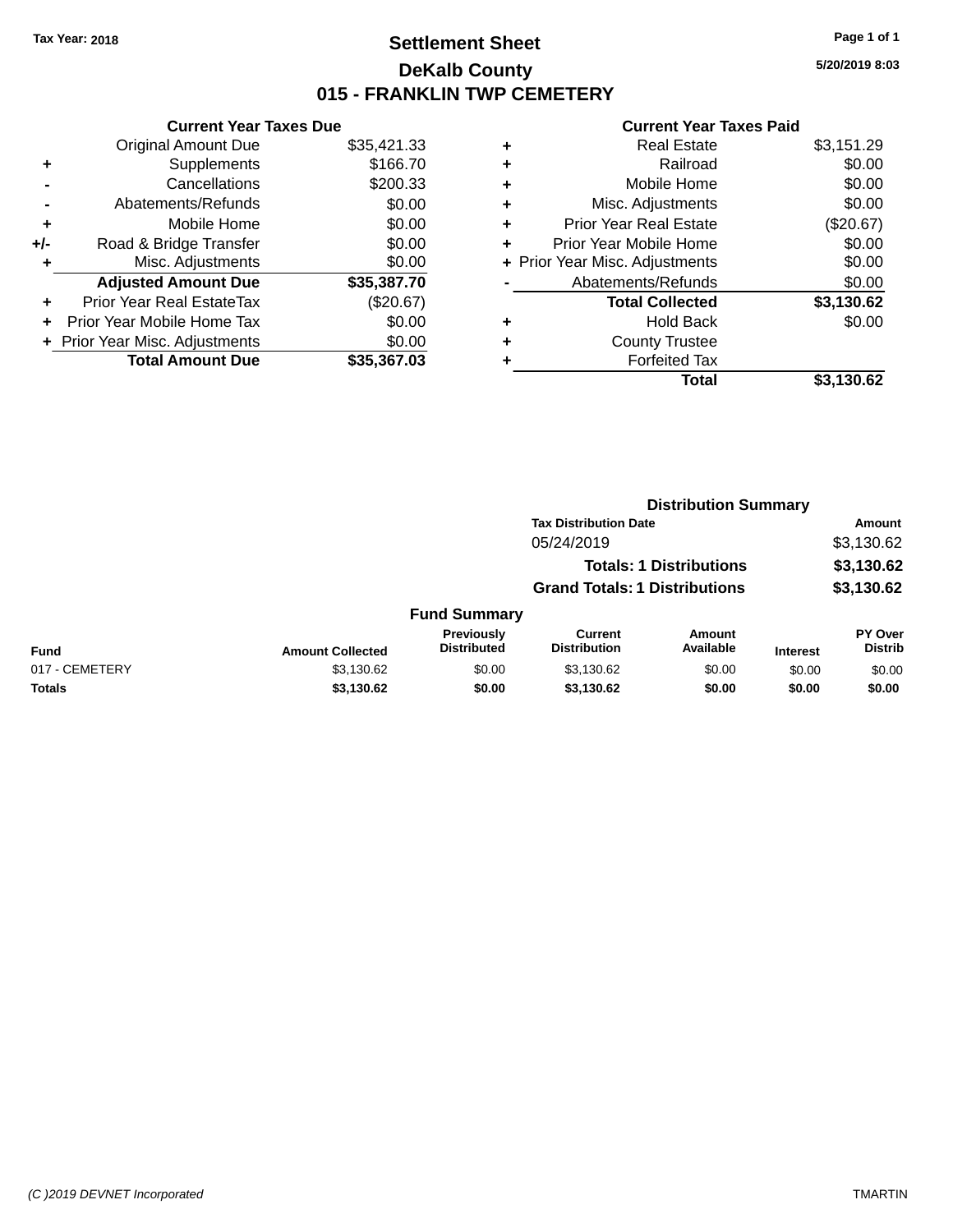### **Settlement Sheet Tax Year: 2018 Page 1 of 1 DeKalb County 016 - FRANKLIN ROAD & BRIDGE**

**5/20/2019 8:03**

|       | <b>Current Year Taxes Due</b>  |              |
|-------|--------------------------------|--------------|
|       | <b>Original Amount Due</b>     | \$199,829.91 |
| ٠     | Supplements                    | \$908.04     |
|       | Cancellations                  | \$1,091.17   |
|       | Abatements/Refunds             | \$0.00       |
| ٠     | Mobile Home                    | \$0.00       |
| $+/-$ | Road & Bridge Transfer         | (\$609.70)   |
|       | Misc. Adjustments              | \$0.00       |
|       | <b>Adjusted Amount Due</b>     | \$199,037.08 |
| ٠     | Prior Year Real EstateTax      | (\$114.31)   |
|       | Prior Year Mobile Home Tax     | \$0.00       |
|       | + Prior Year Misc. Adjustments | \$0.00       |
|       | <b>Total Amount Due</b>        | \$198,922.77 |
|       |                                |              |

| ٠ | <b>Real Estate</b>             | \$17,164.42 |
|---|--------------------------------|-------------|
| ٠ | Railroad                       | \$0.00      |
| ٠ | Mobile Home                    | \$0.00      |
| ٠ | Misc. Adjustments              | \$0.00      |
| ٠ | <b>Prior Year Real Estate</b>  | (\$114.31)  |
| ٠ | Prior Year Mobile Home         | \$0.00      |
|   | + Prior Year Misc. Adjustments | \$0.00      |
|   | Abatements/Refunds             | \$0.00      |
|   | <b>Total Collected</b>         | \$17,050.11 |
| ٠ | <b>Hold Back</b>               | \$0.00      |
| ٠ | <b>County Trustee</b>          |             |
|   | <b>Forfeited Tax</b>           |             |
|   | Total                          | \$17.050.11 |

| <b>Road and Bridge Summary</b> |            |               | <b>Distribution Summary</b>          |             |  |
|--------------------------------|------------|---------------|--------------------------------------|-------------|--|
| <b>Municipality</b>            | Amt. Due   | Amt. Distrib. | <b>Tax Distribution Date</b>         | Amount      |  |
| <b>VILLAGE OF KIRKLAND</b>     | \$6.834.21 | \$609.70      | 05/24/2019                           | \$17,050.11 |  |
| <b>Totals</b>                  | \$6,834.21 | \$609.70      | <b>Totals: 1 Distributions</b>       | \$17,050.11 |  |
|                                |            |               | <b>Grand Totals: 1 Distributions</b> | \$17,050.11 |  |

|                                         |                         | <b>Fund Summary</b>                     |                                |                     |                 |                           |
|-----------------------------------------|-------------------------|-----------------------------------------|--------------------------------|---------------------|-----------------|---------------------------|
| <b>Fund</b>                             | <b>Amount Collected</b> | <b>Previously</b><br><b>Distributed</b> | Current<br><b>Distribution</b> | Amount<br>Available | <b>Interest</b> | PY Over<br><b>Distrib</b> |
| 007 - ROAD AND BRIDGE                   | \$1,836.35              | \$0.00                                  | \$1,836.35                     | \$0.00              | \$0.00          | \$0.00                    |
| 008 - BRIDGE CONST W/COUNTY             | \$2,209.51              | \$0.00                                  | \$2,209.51                     | \$0.00              | \$0.00          | \$0.00                    |
| 009 - PERMANENT ROAD                    | \$8,219,00              | \$0.00                                  | \$8,219,00                     | \$0.00              | \$0.00          | \$0.00                    |
| 010 - EQUIPMENT AND BUILDING            | \$4.078.11              | \$0.00                                  | \$4.078.11                     | \$0.00              | \$0.00          | \$0.00                    |
| 035 - TORT JUDGEMENTS/LIABILITY<br>INS. | \$486.11                | \$0.00                                  | \$486.11                       | \$0.00              | \$0.00          | \$0.00                    |
| 047 - SOCIAL SECURITY                   | \$221.03                | \$0.00                                  | \$221.03                       | \$0.00              | \$0.00          | \$0.00                    |
| <b>Totals</b>                           | \$17,050.11             | \$0.00                                  | \$17,050.11                    | \$0.00              | \$0.00          | \$0.00                    |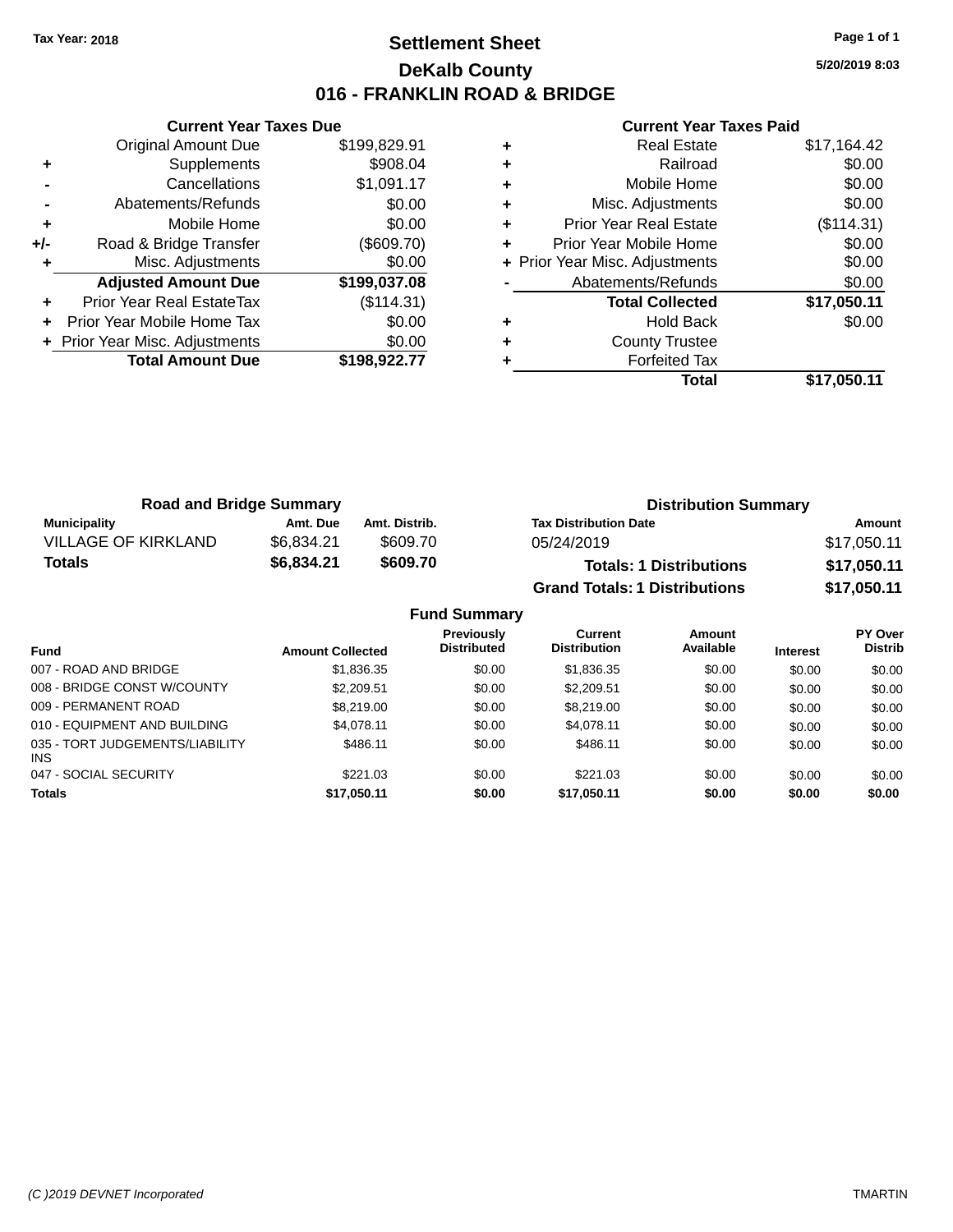## **Settlement Sheet Tax Year: 2018 Page 1 of 1 DeKalb County 017 - GENOA TOWNSHIP**

**5/20/2019 8:03**

| <b>Current Y</b> |
|------------------|

| <b>Current Year Taxes Due</b>    |                                |  |  |
|----------------------------------|--------------------------------|--|--|
| <b>Original Amount Due</b>       | \$255,133.96                   |  |  |
| Supplements                      | \$2,856.17                     |  |  |
| Cancellations                    | \$4,003.09                     |  |  |
| Abatements/Refunds               | \$0.00                         |  |  |
| Mobile Home                      | \$0.00                         |  |  |
| Road & Bridge Transfer           | \$0.00                         |  |  |
| Misc. Adjustments                | \$0.00                         |  |  |
| <b>Adjusted Amount Due</b>       | \$253,987.04                   |  |  |
| <b>Prior Year Real EstateTax</b> | \$0.00                         |  |  |
| Prior Year Mobile Home Tax       | \$0.00                         |  |  |
|                                  | \$0.00                         |  |  |
| <b>Total Amount Due</b>          | \$253,987.04                   |  |  |
|                                  |                                |  |  |
|                                  | + Prior Year Misc. Adjustments |  |  |

|   | <b>Current Year Taxes Paid</b> |             |
|---|--------------------------------|-------------|
| ٠ | <b>Real Estate</b>             | \$27,384.03 |
| ٠ | Railroad                       | \$0.00      |
| ٠ | Mobile Home                    | \$0.00      |
| ٠ | Misc. Adjustments              | \$0.00      |
| ٠ | <b>Prior Year Real Estate</b>  | \$0.00      |
| ٠ | Prior Year Mobile Home         | \$0.00      |
|   | + Prior Year Misc. Adjustments | \$0.00      |
|   | Abatements/Refunds             | \$0.00      |
|   | <b>Total Collected</b>         | \$27,384.03 |
| ٠ | <b>Hold Back</b>               | \$0.00      |
|   | <b>County Trustee</b>          |             |
|   | <b>Forfeited Tax</b>           |             |
|   | Total                          | \$27,384.03 |
|   |                                |             |

| <b>Distribution Summary</b>          |             |
|--------------------------------------|-------------|
| <b>Tax Distribution Date</b>         | Amount      |
| 05/24/2019                           | \$27,384.03 |
| <b>Totals: 1 Distributions</b>       | \$27,384.03 |
| <b>Grand Totals: 1 Distributions</b> | \$27,384.03 |

| <b>Fund</b>                                   | <b>Amount Collected</b> | <b>Previously</b><br><b>Distributed</b> | Current<br><b>Distribution</b> | Amount<br>Available | <b>Interest</b> | PY Over<br><b>Distrib</b> |
|-----------------------------------------------|-------------------------|-----------------------------------------|--------------------------------|---------------------|-----------------|---------------------------|
| 001 - CORPORATE                               | \$23.755.67             | \$0.00                                  | \$23,755.67                    | \$0.00              | \$0.00          | \$0.00                    |
| 035 - TORT JUDGEMENTS/LIABILITY<br><b>INS</b> | \$523.09                | \$0.00                                  | \$523.09                       | \$0.00              | \$0.00          | \$0.00                    |
| 047 - SOCIAL SECURITY                         | \$1,307.73              | \$0.00                                  | \$1,307.73                     | \$0.00              | \$0.00          | \$0.00                    |
| 054 - GENERAL ASSISTANCE                      | \$1.797.54              | \$0.00                                  | \$1.797.54                     | \$0.00              | \$0.00          | \$0.00                    |
| <b>Totals</b>                                 | \$27,384.03             | \$0.00                                  | \$27.384.03                    | \$0.00              | \$0.00          | \$0.00                    |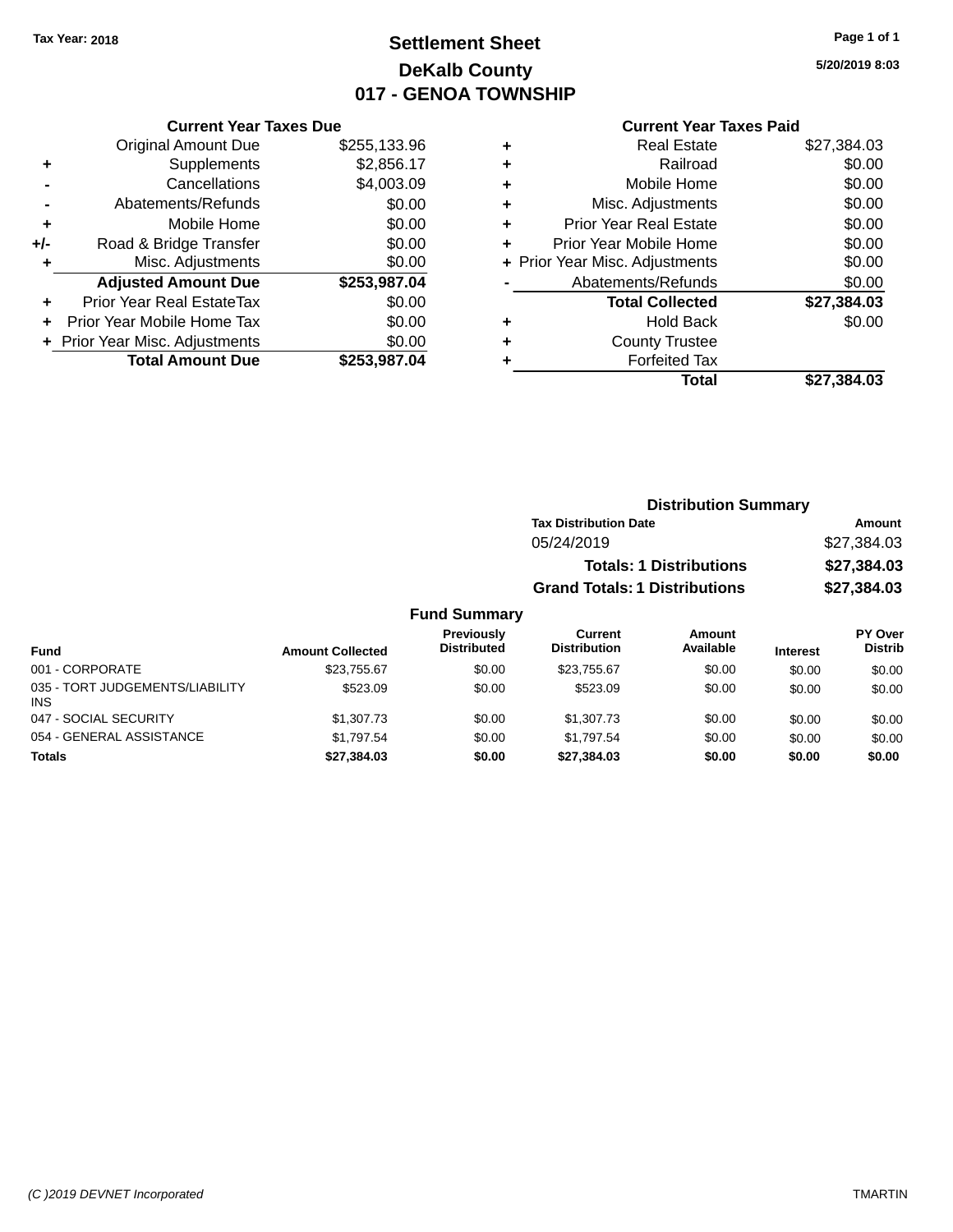### **Settlement Sheet Tax Year: 2018 Page 1 of 1 DeKalb County 018 - GENOA ROAD & BRIDGE**

**5/20/2019 8:03**

|     | <b>Current Year Taxes Due</b>  |              |  |  |  |
|-----|--------------------------------|--------------|--|--|--|
|     | Original Amount Due            | \$191,606.87 |  |  |  |
| ٠   | Supplements                    | \$2,441.80   |  |  |  |
|     | Cancellations                  | \$2,584.66   |  |  |  |
|     | Abatements/Refunds             | \$0.00       |  |  |  |
| ٠   | Mobile Home                    | \$0.00       |  |  |  |
| +/- | Road & Bridge Transfer         | (\$2,911.15) |  |  |  |
| ٠   | Misc. Adjustments              | \$0.00       |  |  |  |
|     | <b>Adjusted Amount Due</b>     | \$188,552.86 |  |  |  |
| ٠   | Prior Year Real EstateTax      | \$0.00       |  |  |  |
| ÷   | Prior Year Mobile Home Tax     | \$0.00       |  |  |  |
|     | + Prior Year Misc. Adjustments | \$0.00       |  |  |  |
|     | <b>Total Amount Due</b>        | \$188,552.86 |  |  |  |
|     |                                |              |  |  |  |

|   | <b>Real Estate</b>             | \$17,842.80 |
|---|--------------------------------|-------------|
| ٠ | Railroad                       | \$0.00      |
| ٠ | Mobile Home                    | \$0.00      |
| ٠ | Misc. Adjustments              | \$0.00      |
| ٠ | Prior Year Real Estate         | \$0.00      |
|   | Prior Year Mobile Home         | \$0.00      |
|   | + Prior Year Misc. Adjustments | \$0.00      |
|   | Abatements/Refunds             | \$0.00      |
|   | <b>Total Collected</b>         | \$17,842.80 |
| ٠ | Hold Back                      | \$0.00      |
| ٠ | <b>County Trustee</b>          |             |
|   | <b>Forfeited Tax</b>           |             |
|   | Total                          | \$17,842.80 |
|   |                                |             |

| <b>Road and Bridge Summary</b> |             |               | <b>Distribution Summary</b>          |             |  |
|--------------------------------|-------------|---------------|--------------------------------------|-------------|--|
| Municipality                   | Amt. Due    | Amt. Distrib. | <b>Tax Distribution Date</b>         | Amount      |  |
| <b>CITY OF GENOA</b>           | \$26,709.79 | \$2.911.15    | 05/24/2019                           | \$17,842.80 |  |
| Totals                         | \$26,709.79 | \$2,911.15    | <b>Totals: 1 Distributions</b>       | \$17,842.80 |  |
|                                |             |               | <b>Grand Totals: 1 Distributions</b> | \$17,842.80 |  |

| <b>Fund Summary</b>                     |                         |                                         |                                       |                     |                 |                                  |
|-----------------------------------------|-------------------------|-----------------------------------------|---------------------------------------|---------------------|-----------------|----------------------------------|
| <b>Fund</b>                             | <b>Amount Collected</b> | <b>Previously</b><br><b>Distributed</b> | <b>Current</b><br><b>Distribution</b> | Amount<br>Available | <b>Interest</b> | <b>PY Over</b><br><b>Distrib</b> |
| 007 - ROAD AND BRIDGE                   | \$6,283.89              | \$0.00                                  | \$6,283.89                            | \$0.00              | \$0.00          | \$0.00                           |
| 008 - BRIDGE CONST W/COUNTY             | \$104.19                | \$0.00                                  | \$104.19                              | \$0.00              | \$0.00          | \$0.00                           |
| 009 - PERMANENT ROAD                    | \$9,067.69              | \$0.00                                  | \$9.067.69                            | \$0.00              | \$0.00          | \$0.00                           |
| 010 - EQUIPMENT AND BUILDING            | \$1,009.45              | \$0.00                                  | \$1,009.45                            | \$0.00              | \$0.00          | \$0.00                           |
| 035 - TORT JUDGEMENTS/LIABILITY<br>INS. | \$1.010.61              | \$0.00                                  | \$1.010.61                            | \$0.00              | \$0.00          | \$0.00                           |
| 047 - SOCIAL SECURITY                   | \$366.97                | \$0.00                                  | \$366.97                              | \$0.00              | \$0.00          | \$0.00                           |
| <b>Totals</b>                           | \$17,842.80             | \$0.00                                  | \$17,842.80                           | \$0.00              | \$0.00          | \$0.00                           |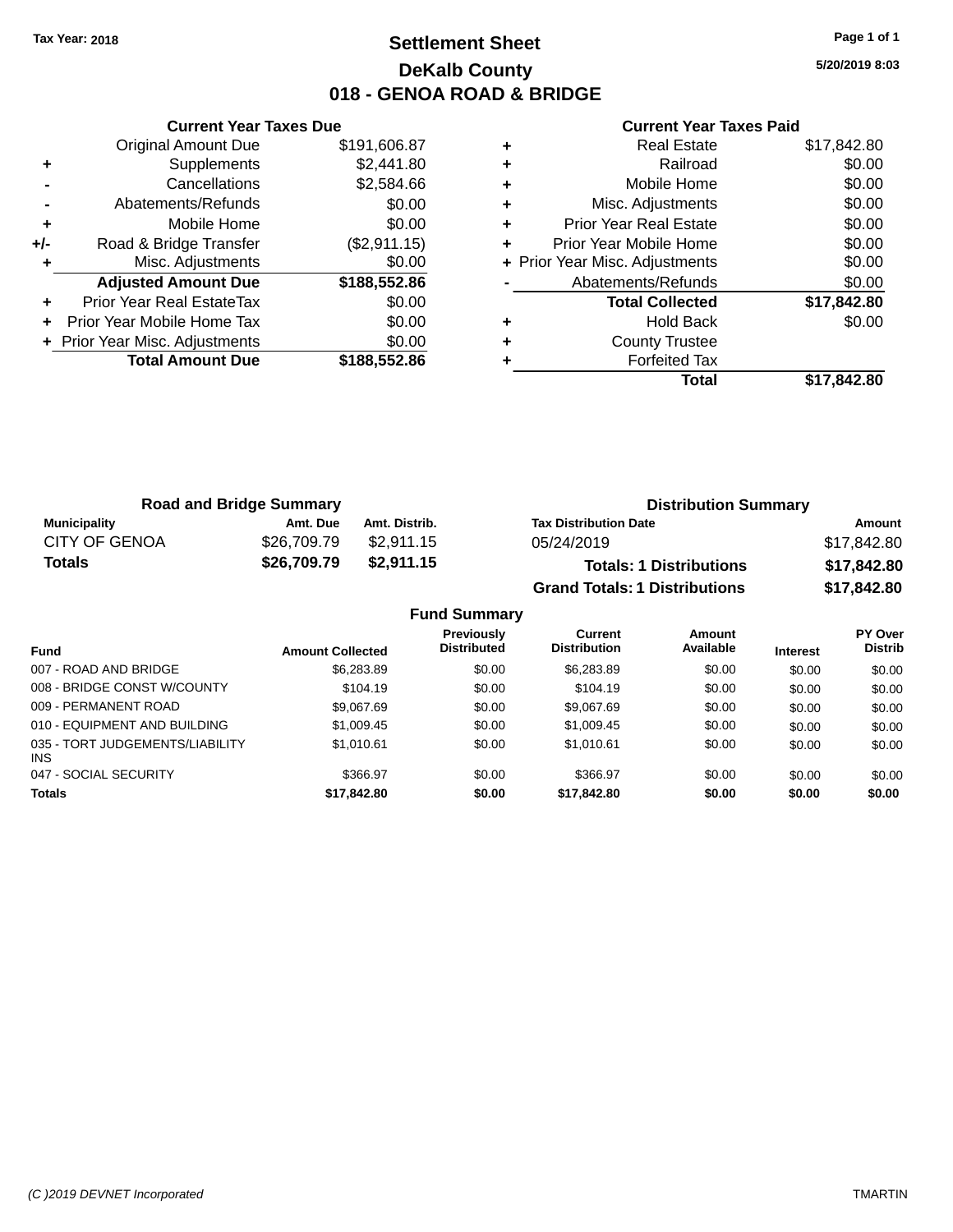### **Settlement Sheet Tax Year: 2018 Page 1 of 1 DeKalb County 019 - KINGSTON TOWNSHIP**

**5/20/2019 8:03**

|       | <b>Current Year Taxes Due</b>             |             |  |  |  |  |  |
|-------|-------------------------------------------|-------------|--|--|--|--|--|
|       | <b>Original Amount Due</b>                | \$93,948.67 |  |  |  |  |  |
| ٠     | \$530.07<br>Supplements                   |             |  |  |  |  |  |
|       | Cancellations                             | \$800.91    |  |  |  |  |  |
|       | \$0.00<br>Abatements/Refunds              |             |  |  |  |  |  |
| ٠     | \$0.00<br>Mobile Home                     |             |  |  |  |  |  |
| $+/-$ | \$0.00<br>Road & Bridge Transfer          |             |  |  |  |  |  |
| ٠     | Misc. Adjustments                         |             |  |  |  |  |  |
|       | <b>Adjusted Amount Due</b>                | \$93,677.83 |  |  |  |  |  |
| ÷     | Prior Year Real EstateTax                 | \$0.00      |  |  |  |  |  |
|       | Prior Year Mobile Home Tax                | \$0.00      |  |  |  |  |  |
|       | \$24.86<br>+ Prior Year Misc. Adjustments |             |  |  |  |  |  |
|       | <b>Total Amount Due</b>                   | \$93.702.69 |  |  |  |  |  |
|       |                                           |             |  |  |  |  |  |

### **Current Year Taxes Paid**

|   | <b>Real Estate</b>             | \$9,914.19 |
|---|--------------------------------|------------|
| ٠ | Railroad                       | \$0.00     |
| ٠ | Mobile Home                    | \$0.00     |
| ٠ | Misc. Adjustments              | \$0.00     |
|   | <b>Prior Year Real Estate</b>  | \$0.00     |
|   | Prior Year Mobile Home         | \$0.00     |
|   | + Prior Year Misc. Adjustments | \$24.86    |
|   | Abatements/Refunds             | \$0.00     |
|   | <b>Total Collected</b>         | \$9,939.05 |
| ٠ | <b>Hold Back</b>               | \$0.00     |
|   | <b>County Trustee</b>          |            |
|   | <b>Forfeited Tax</b>           |            |
|   | Total                          | \$9,939.05 |
|   |                                |            |

|                                                    |                           |            |                                          | <b>Distribution Summary</b>                                   |                                |                 |                           |
|----------------------------------------------------|---------------------------|------------|------------------------------------------|---------------------------------------------------------------|--------------------------------|-----------------|---------------------------|
|                                                    |                           |            |                                          | <b>Tax Distribution Date</b><br>05/24/2019                    |                                |                 | Amount<br>\$9,939.05      |
|                                                    |                           |            |                                          |                                                               | <b>Totals: 1 Distributions</b> |                 | \$9,939.05                |
|                                                    |                           |            |                                          | <b>Grand Totals: 1 Distributions</b>                          |                                |                 | \$9,939.05                |
|                                                    |                           |            | <b>Fund Summary</b>                      |                                                               |                                |                 |                           |
| <b>Fund</b>                                        | <b>Amount Collected</b>   |            | Previously<br><b>Distributed</b>         | <b>Current</b><br><b>Distribution</b>                         | Amount<br>Available            | <b>Interest</b> | PY Over<br><b>Distrib</b> |
| 001 - CORPORATE                                    |                           | \$9,868.22 | \$0.00                                   | \$9,868.22                                                    | \$0.00                         | \$0.00          | \$0.00                    |
| 054 - GENERAL ASSISTANCE                           |                           | \$70.83    | \$0.00                                   | \$70.83                                                       | \$0.00                         | \$0.00          | \$0.00                    |
| <b>Totals</b>                                      |                           | \$9,939.05 | \$0.00                                   | \$9,939.05                                                    | \$0.00                         | \$0.00          | \$0.00                    |
|                                                    |                           |            | <b>Miscellaneous Adjustment Detail</b>   |                                                               |                                |                 |                           |
| Year Source                                        | <b>Account Type</b>       |            | <b>Amount Adiustment Description</b>     |                                                               |                                |                 |                           |
| 2017 RE - Real Estate                              | <b>Back Tax Collected</b> |            |                                          | \$1.25 RIVERBEND DEVELOPMENT REDEMPTION 02-25-277-021 by TBA  |                                |                 |                           |
| 2017 RE - Real Estate<br><b>Back Tax Collected</b> |                           |            |                                          | \$20.16 RIVERBEND DEVELOPMENT REDEMPTION 02-25-200-010 by TBA |                                |                 |                           |
| 2017 RE - Real Estate                              | <b>Back Tax Collected</b> |            | \$3.45 TRUSTEE SALE 02-22-100-005 by TBA |                                                               |                                |                 |                           |
|                                                    |                           |            |                                          |                                                               |                                |                 |                           |

**Totals \$24.86 3 entries**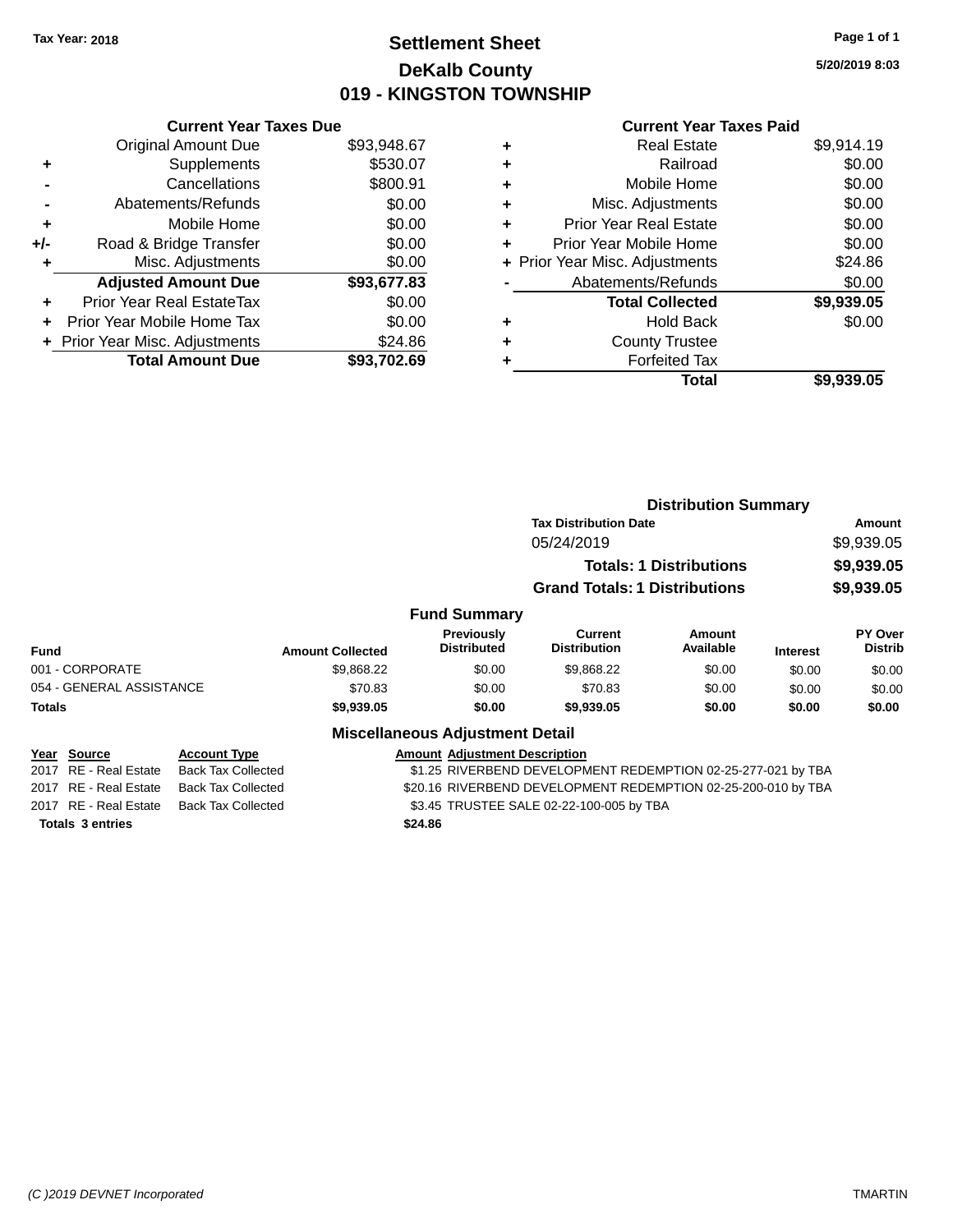### **Settlement Sheet Tax Year: 2018 Page 1 of 1 DeKalb County 020 - KINGSTON ROAD & BRIDGE**

**5/20/2019 8:03**

#### **Current Year Taxes Paid**

|       | <b>Current Year Taxes Due</b>              |              |  |  |  |  |  |
|-------|--------------------------------------------|--------------|--|--|--|--|--|
|       | <b>Original Amount Due</b><br>\$338,716.97 |              |  |  |  |  |  |
| ٠     | \$1,803.80<br>Supplements                  |              |  |  |  |  |  |
|       | Cancellations                              | \$2,725.51   |  |  |  |  |  |
|       | Abatements/Refunds                         | \$0.00       |  |  |  |  |  |
| ٠     | Mobile Home                                |              |  |  |  |  |  |
| $+/-$ | (\$2,010.84)<br>Road & Bridge Transfer     |              |  |  |  |  |  |
|       | Misc. Adjustments                          | \$0.00       |  |  |  |  |  |
|       | <b>Adjusted Amount Due</b>                 | \$335,784.42 |  |  |  |  |  |
|       | Prior Year Real EstateTax                  | (\$5.03)     |  |  |  |  |  |
|       | Prior Year Mobile Home Tax                 | \$0.00       |  |  |  |  |  |
|       | \$89.63<br>+ Prior Year Misc. Adjustments  |              |  |  |  |  |  |
|       | <b>Total Amount Due</b>                    | \$335.869.02 |  |  |  |  |  |
|       |                                            |              |  |  |  |  |  |

|   | <b>Real Estate</b>             | \$33,738.60 |
|---|--------------------------------|-------------|
| ٠ | Railroad                       | \$0.00      |
| ٠ | Mobile Home                    | \$0.00      |
| ٠ | Misc. Adjustments              | \$0.00      |
| ٠ | Prior Year Real Estate         | (\$5.03)    |
| ٠ | Prior Year Mobile Home         | \$0.00      |
|   | + Prior Year Misc. Adjustments | \$89.63     |
|   | Abatements/Refunds             | \$0.00      |
|   | <b>Total Collected</b>         | \$33,823.20 |
| ٠ | <b>Hold Back</b>               | \$0.00      |
| ٠ | <b>County Trustee</b>          |             |
|   | <b>Forfeited Tax</b>           |             |
|   | Total                          | \$33.823.20 |

| <b>Road and Bridge Summary</b> |             |                     | <b>Distribution Summary</b>          |             |
|--------------------------------|-------------|---------------------|--------------------------------------|-------------|
| <b>Municipality</b>            | Amt. Due    | Amt. Distrib.       | <b>Tax Distribution Date</b>         | Amount      |
| <b>CITY OF GENOA</b>           | \$7.707.52  | \$829.03            | 05/24/2019                           | \$33,823.20 |
| <b>VILLAGE OF KINGSTON</b>     | \$11,029.98 | \$1,181.81          | <b>Totals: 1 Distributions</b>       | \$33,823.20 |
| Totals                         | \$18,737.50 | \$2,010.84          | <b>Grand Totals: 1 Distributions</b> | \$33,823.20 |
|                                |             | <b>Fund Summary</b> |                                      |             |

| <b>Fund Summary</b>          |                         |                                         |                                |                     |                 |                           |
|------------------------------|-------------------------|-----------------------------------------|--------------------------------|---------------------|-----------------|---------------------------|
| Fund                         | <b>Amount Collected</b> | <b>Previously</b><br><b>Distributed</b> | Current<br><b>Distribution</b> | Amount<br>Available | <b>Interest</b> | PY Over<br><b>Distrib</b> |
| 007 - ROAD AND BRIDGE        | \$7.485.07              | \$0.00                                  | \$7.485.07                     | \$0.00              | \$0.00          | \$0.00                    |
| 008 - BRIDGE CONST W/COUNTY  | \$1.163.39              | \$0.00                                  | \$1.163.39                     | \$0.00              | \$0.00          | \$0.00                    |
| 009 - PERMANENT ROAD         | \$22,118.70             | \$0.00                                  | \$22,118.70                    | \$0.00              | \$0.00          | \$0.00                    |
| 010 - EQUIPMENT AND BUILDING | \$3.056.04              | \$0.00                                  | \$3.056.04                     | \$0.00              | \$0.00          | \$0.00                    |
| <b>Totals</b>                | \$33,823.20             | \$0.00                                  | \$33.823.20                    | \$0.00              | \$0.00          | \$0.00                    |
|                              |                         |                                         |                                |                     |                 |                           |

### **Miscellaneous Adjustment Detail**

| Year Source             | <b>Account Type</b>                      |         | <b>Amount Adjustment Description</b>                          |
|-------------------------|------------------------------------------|---------|---------------------------------------------------------------|
| 2017 RE - Real Estate   | Back Tax Collected                       |         | \$4.51 RIVERBEND DEVELOPMENT REDEMPTION 02-25-277-021 by TBA  |
|                         | 2017 RE - Real Estate Back Tax Collected |         | \$72.68 RIVERBEND DEVELOPMENT REDEMPTION 02-25-200-010 by TBA |
|                         | 2017 RE - Real Estate Back Tax Collected |         | \$12.44 TRUSTEE SALE 02-22-100-005 by TBA                     |
| <b>Totals 3 entries</b> |                                          | \$89.63 |                                                               |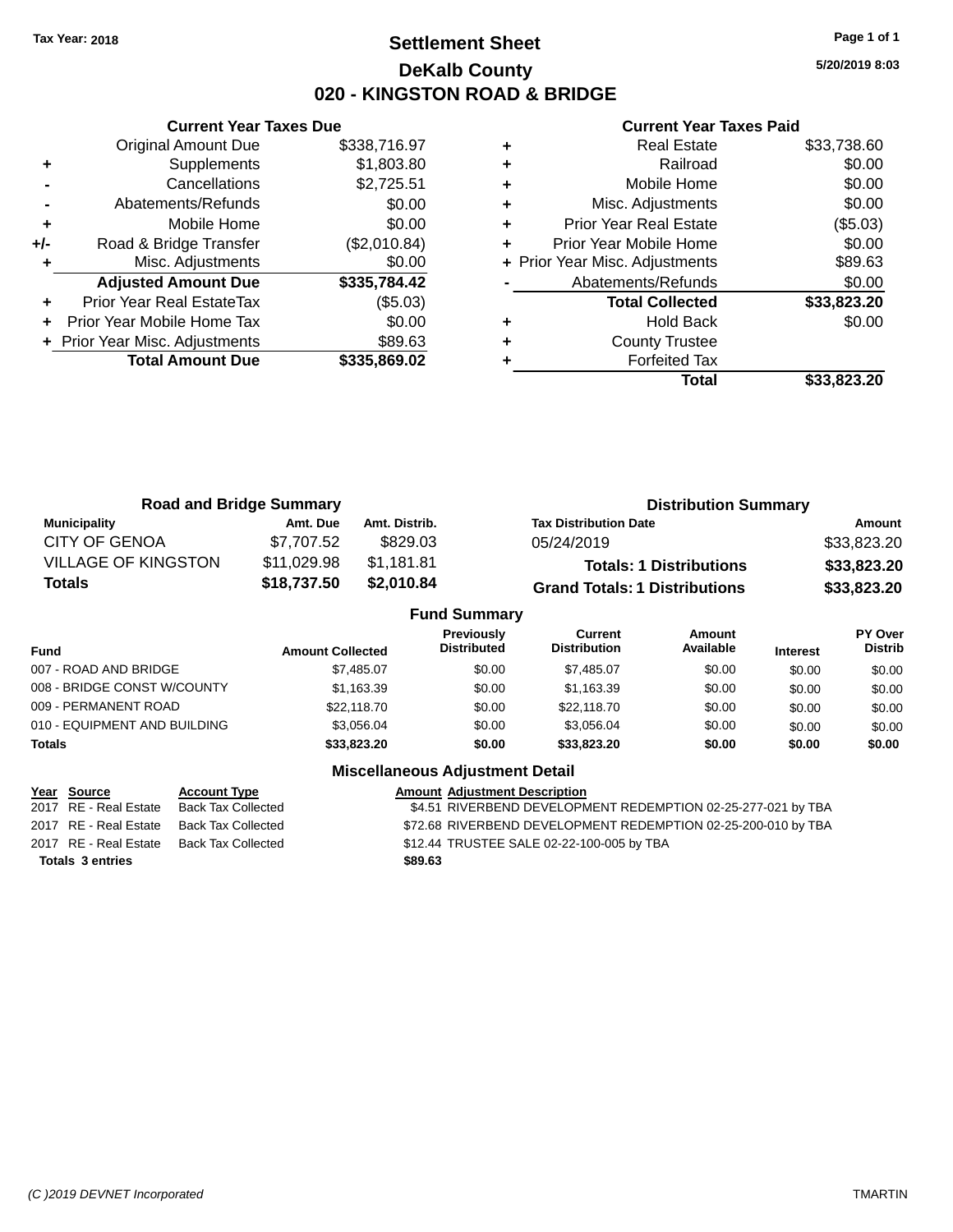### **Settlement Sheet Tax Year: 2018 Page 1 of 1 DeKalb County 021 - KINGSTON TWP CEMETERY**

**Current Year Taxes Due** Original Amount Due \$15,881.28 **+** Supplements \$89.59 **-** Cancellations \$135.38 **-** Abatements/Refunds \$0.00 **+** Mobile Home \$0.00 **+/-** Road & Bridge Transfer \$0.00 **+** Misc. Adjustments \$0.00 **Adjusted Amount Due \$15,835.49 +** Prior Year Real EstateTax \$0.00 **+** Prior Year Mobile Home Tax \$0.00 **+ Prior Year Misc. Adjustments**  $$4.20$ **Total Amount Due \$15,839.69**

|   | <b>Real Estate</b>             | \$1,675.98 |
|---|--------------------------------|------------|
| ٠ | Railroad                       | \$0.00     |
| ÷ | Mobile Home                    | \$0.00     |
| ٠ | Misc. Adjustments              | \$0.00     |
|   | Prior Year Real Estate         | \$0.00     |
|   | Prior Year Mobile Home         | \$0.00     |
|   | + Prior Year Misc. Adjustments | \$4.20     |
|   | Abatements/Refunds             | \$0.00     |
|   | <b>Total Collected</b>         | \$1,680.18 |
| ٠ | Hold Back                      | \$0.00     |
|   | <b>County Trustee</b>          |            |
|   | <b>Forfeited Tax</b>           |            |
|   | Total                          | \$1,680.18 |
|   |                                |            |

|                       |                           |                                         |                                                              | <b>Distribution Summary</b>    |                 |                           |
|-----------------------|---------------------------|-----------------------------------------|--------------------------------------------------------------|--------------------------------|-----------------|---------------------------|
|                       |                           |                                         | <b>Tax Distribution Date</b>                                 |                                |                 | Amount                    |
|                       |                           |                                         | 05/24/2019                                                   |                                |                 | \$1,680.18                |
|                       |                           |                                         |                                                              | <b>Totals: 1 Distributions</b> |                 | \$1,680.18                |
|                       |                           |                                         | <b>Grand Totals: 1 Distributions</b>                         |                                |                 | \$1,680.18                |
|                       |                           | <b>Fund Summary</b>                     |                                                              |                                |                 |                           |
| <b>Fund</b>           | <b>Amount Collected</b>   | <b>Previously</b><br><b>Distributed</b> | Current<br><b>Distribution</b>                               | <b>Amount</b><br>Available     | <b>Interest</b> | PY Over<br><b>Distrib</b> |
| 017 - CEMETERY        | \$1,680.18                | \$0.00                                  | \$1,680.18                                                   | \$0.00                         | \$0.00          | \$0.00                    |
| <b>Totals</b>         | \$1,680.18                | \$0.00                                  | \$1,680.18                                                   | \$0.00                         | \$0.00          | \$0.00                    |
|                       |                           | <b>Miscellaneous Adjustment Detail</b>  |                                                              |                                |                 |                           |
| Year Source           | <b>Account Type</b>       | <b>Amount Adjustment Description</b>    |                                                              |                                |                 |                           |
| 2017 RE - Real Estate | <b>Back Tax Collected</b> |                                         | \$0.21 RIVERBEND DEVELOPMENT REDEMPTION 02-25-277-021 by TBA |                                |                 |                           |
| 2017 RE - Real Estate | <b>Back Tax Collected</b> |                                         | \$3.41 RIVERBEND DEVELOPMENT REDEMPTION 02-25-200-010 by TBA |                                |                 |                           |
| 2017 RE - Real Estate | <b>Back Tax Collected</b> |                                         | \$0.58 TRUSTEE SALE 02-22-100-005 by TBA                     |                                |                 |                           |
| Totals 3 entries      |                           | \$4.20                                  |                                                              |                                |                 |                           |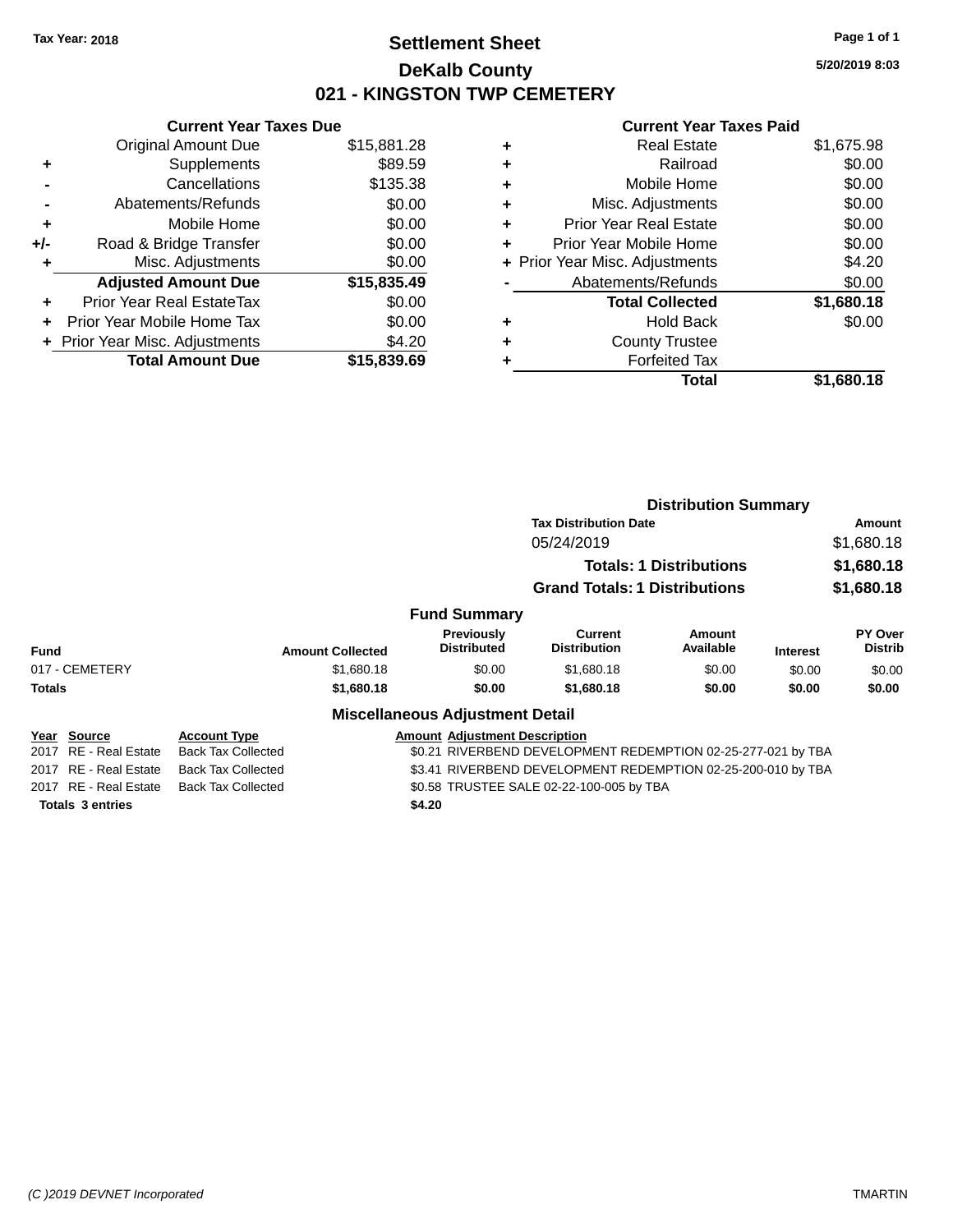## **Settlement Sheet Tax Year: 2018 Page 1 of 1 DeKalb County 022 - MALTA TOWNSHIP**

**5/20/2019 8:03**

**Total \$5,523.01**

|     | <b>Current Year Taxes Due</b>  |             |
|-----|--------------------------------|-------------|
|     | <b>Original Amount Due</b>     | \$70,475.17 |
| ٠   | Supplements                    | \$256.18    |
|     | Cancellations                  | \$383.00    |
|     | Abatements/Refunds             | \$0.35      |
| ٠   | Mobile Home                    | \$0.00      |
| +/- | Road & Bridge Transfer         | \$0.00      |
|     | Misc. Adjustments              | \$0.00      |
|     | <b>Adjusted Amount Due</b>     | \$70,348.00 |
| ٠   | Prior Year Real EstateTax      | (\$34.18)   |
|     | Prior Year Mobile Home Tax     | \$0.00      |
|     | + Prior Year Misc. Adjustments | \$0.00      |
|     | <b>Total Amount Due</b>        | \$70,313.82 |
|     |                                |             |

#### **Current Year Taxes Paid +** Real Estate \$5,557.54 **+** Railroad \$0.00 **+** Mobile Home \$0.00 **+** Misc. Adjustments \$0.00 **+** Prior Year Real Estate (\$34.18) **+** Prior Year Mobile Home \$0.00<br> **+** Prior Year Misc. Adjustments \$0.00 **+ Prior Year Misc. Adjustments -** Abatements/Refunds \$0.35 **Total Collected \$5,523.01 +** Hold Back \$0.00 **+** County Trustee

**+** Forfeited Tax

|                                                                                       |                         |                                         | <b>Distribution Summary</b>                      |                                |                 |                                  |
|---------------------------------------------------------------------------------------|-------------------------|-----------------------------------------|--------------------------------------------------|--------------------------------|-----------------|----------------------------------|
|                                                                                       |                         |                                         | <b>Tax Distribution Date</b>                     |                                |                 | Amount                           |
|                                                                                       |                         |                                         | 05/24/2019                                       |                                |                 | \$5,523.01                       |
|                                                                                       |                         |                                         |                                                  | <b>Totals: 1 Distributions</b> |                 | \$5,523.01                       |
|                                                                                       |                         |                                         | <b>Grand Totals: 1 Distributions</b>             |                                |                 | \$5,523.01                       |
|                                                                                       |                         | <b>Fund Summary</b>                     |                                                  |                                |                 |                                  |
| <b>Fund</b>                                                                           | <b>Amount Collected</b> | <b>Previously</b><br><b>Distributed</b> | <b>Current</b><br><b>Distribution</b>            | Amount<br>Available            | <b>Interest</b> | <b>PY Over</b><br><b>Distrib</b> |
| 001 - CORPORATE                                                                       | \$5,457.83              | \$0.00                                  | \$5,457.83                                       | \$0.00                         | \$0.00          | \$0.00                           |
| 054 - GENERAL ASSISTANCE                                                              | \$65.18                 | \$0.00                                  | \$65.18                                          | \$0.00                         | \$0.00          | \$0.00                           |
| Totals                                                                                | \$5,523.01              | \$0.00                                  | \$5,523.01                                       | \$0.00                         | \$0.00          | \$0.00                           |
|                                                                                       |                         | <b>Abatement Detail</b>                 |                                                  |                                |                 |                                  |
| Year<br><b>Account Type</b><br>Source<br>2018 RE - Real Estate<br><b>RE</b> Abatement |                         | <b>Amount Adjustment Description</b>    | \$0.35 PTAB INTEREST REFUND 07-23-187-003 by TBA |                                |                 |                                  |
| <b>Totals 1 entries</b>                                                               |                         | \$0.35                                  |                                                  |                                |                 |                                  |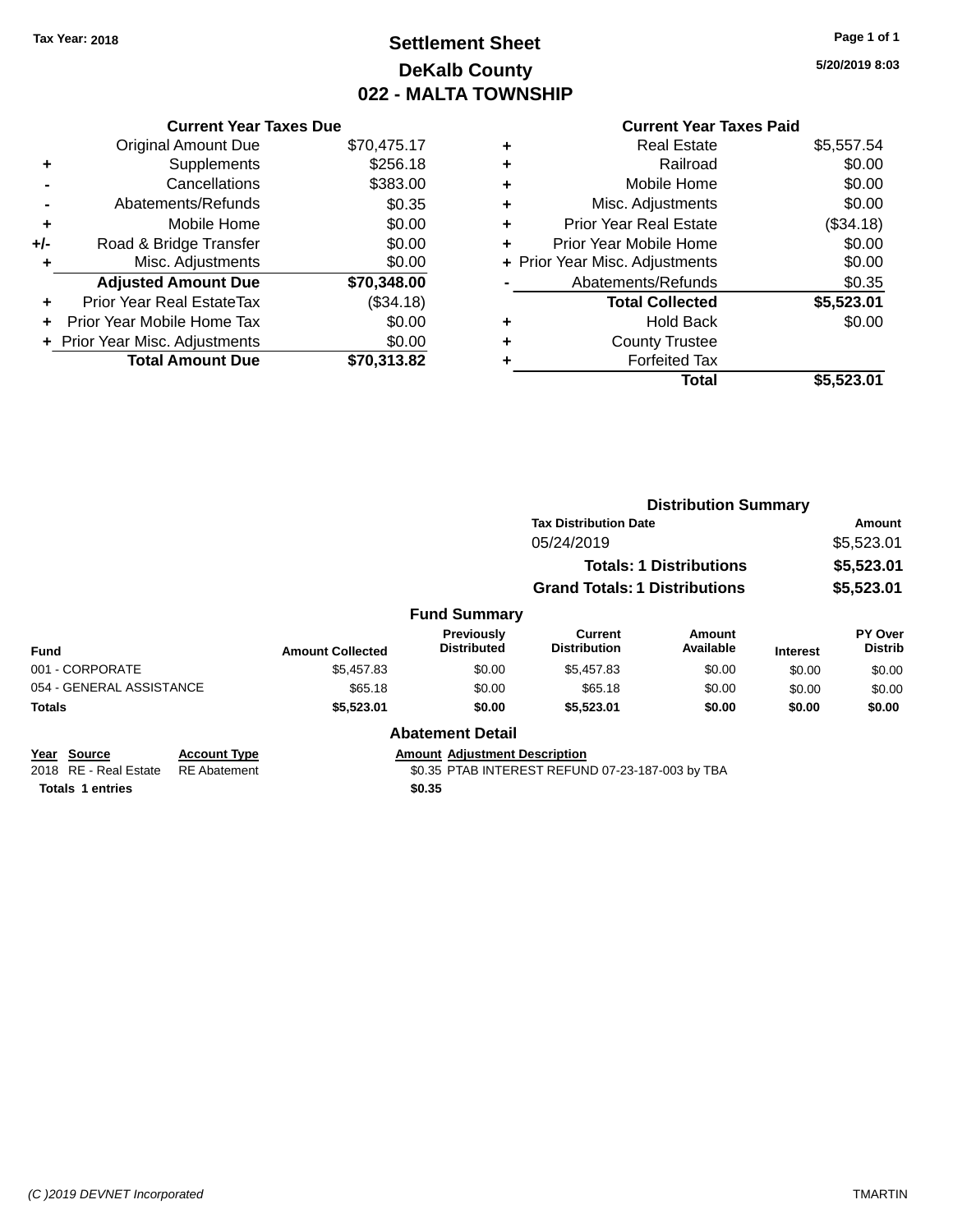### **Settlement Sheet Tax Year: 2018 Page 1 of 1 DeKalb County 023 - MALTA TWP LIBRARY**

**5/20/2019 8:03**

#### **Current Year Taxes Paid**

|     | <b>Current Year Taxes Due</b>  |              |
|-----|--------------------------------|--------------|
|     | <b>Original Amount Due</b>     | \$135,824.66 |
| ٠   | Supplements                    | \$493.70     |
|     | Cancellations                  | \$738.15     |
|     | Abatements/Refunds             | \$0.67       |
| ٠   | Mobile Home                    | \$0.00       |
| +/- | Road & Bridge Transfer         | \$0.00       |
| ٠   | Misc. Adjustments              | \$0.00       |
|     | <b>Adjusted Amount Due</b>     | \$135,579.54 |
| ÷   | Prior Year Real EstateTax      | (\$65.88)    |
|     | Prior Year Mobile Home Tax     | \$0.00       |
|     | + Prior Year Misc. Adjustments | \$0.00       |
|     | <b>Total Amount Due</b>        | \$135,513.66 |

| ٠ | <b>Real Estate</b>             | \$10,710.74 |
|---|--------------------------------|-------------|
| ٠ | Railroad                       | \$0.00      |
| ٠ | Mobile Home                    | \$0.00      |
| ٠ | Misc. Adjustments              | \$0.00      |
| ٠ | Prior Year Real Estate         | (\$65.88)   |
| ٠ | Prior Year Mobile Home         | \$0.00      |
|   | + Prior Year Misc. Adjustments | \$0.00      |
|   | Abatements/Refunds             | \$0.67      |
|   | <b>Total Collected</b>         | \$10,644.19 |
| ٠ | Hold Back                      | \$0.00      |
| ٠ | <b>County Trustee</b>          |             |
|   | <b>Forfeited Tax</b>           |             |
|   | Total                          | \$10,644.19 |
|   |                                |             |

|                                      |                                            |                         |                                      | <b>Distribution Summary</b>                      |                                |                 |                           |
|--------------------------------------|--------------------------------------------|-------------------------|--------------------------------------|--------------------------------------------------|--------------------------------|-----------------|---------------------------|
|                                      |                                            |                         |                                      | <b>Tax Distribution Date</b>                     |                                |                 | Amount                    |
|                                      |                                            |                         |                                      | 05/24/2019                                       |                                |                 | \$10,644.19               |
|                                      |                                            |                         |                                      |                                                  | <b>Totals: 1 Distributions</b> |                 | \$10,644.19               |
|                                      |                                            |                         |                                      | <b>Grand Totals: 1 Distributions</b>             |                                |                 | \$10,644.19               |
|                                      |                                            |                         | <b>Fund Summary</b>                  |                                                  |                                |                 |                           |
| <b>Fund</b>                          |                                            | <b>Amount Collected</b> | Previously<br><b>Distributed</b>     | Current<br><b>Distribution</b>                   | Amount<br>Available            | <b>Interest</b> | PY Over<br><b>Distrib</b> |
| 016 - LIBRARY                        |                                            | \$10,644.19             | \$0.00                               | \$10,644.19                                      | \$0.00                         | \$0.00          | \$0.00                    |
| <b>Totals</b>                        |                                            | \$10,644.19             | \$0.00                               | \$10.644.19                                      | \$0.00                         | \$0.00          | \$0.00                    |
|                                      |                                            |                         | <b>Abatement Detail</b>              |                                                  |                                |                 |                           |
| Year Source<br>2018 RE - Real Estate | <b>Account Type</b><br><b>RE</b> Abatement |                         | <b>Amount Adjustment Description</b> | \$0.67 PTAB INTEREST REFUND 07-23-187-003 by TBA |                                |                 |                           |

**Totals \$0.67 1 entries**

*(C )2019 DEVNET Incorporated* TMARTIN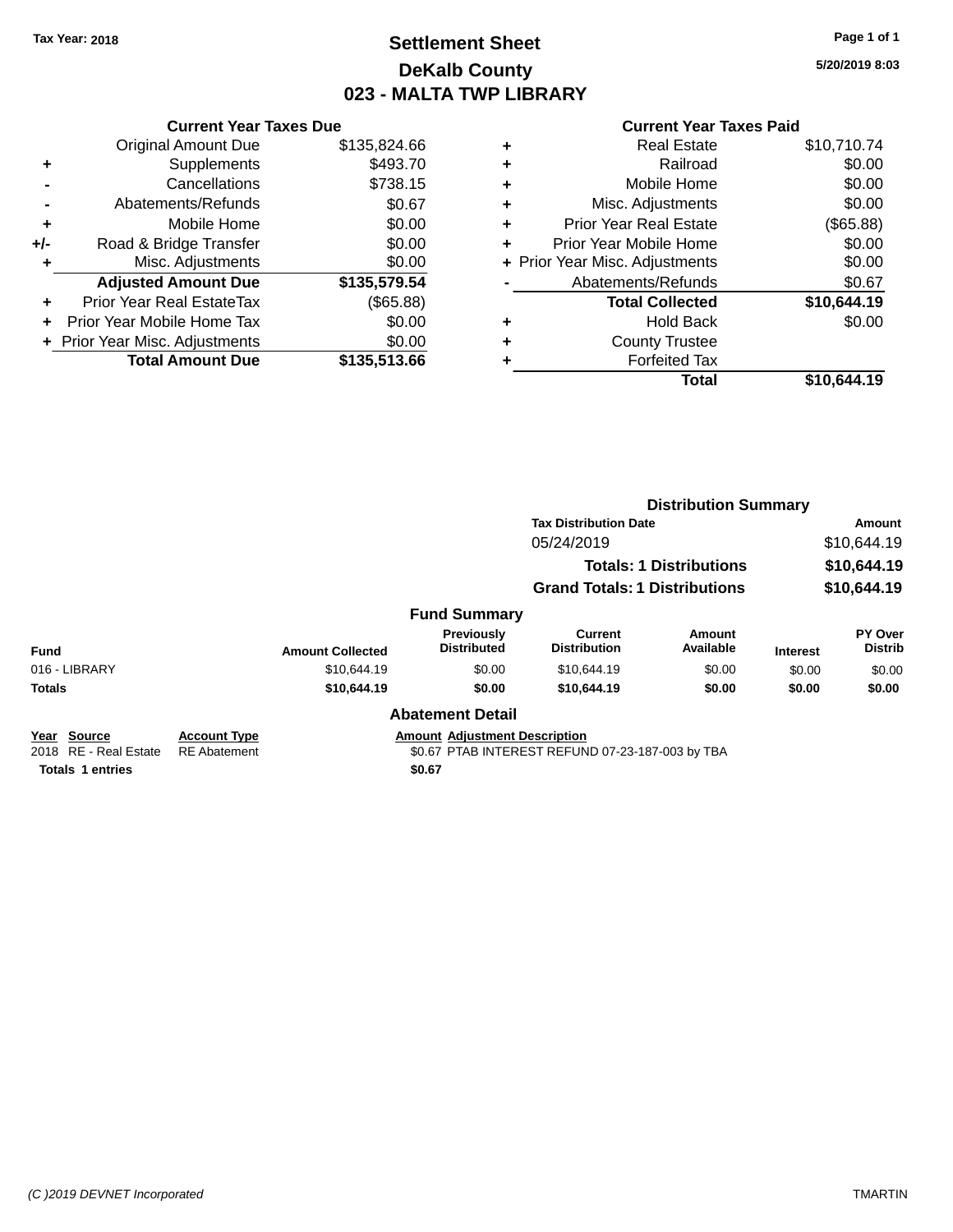### **Settlement Sheet Tax Year: 2018 Page 1 of 1 DeKalb County 024 - MALTA ROAD & BRIDGE**

**5/20/2019 8:03**

|     | <b>Current Year Taxes Due</b>  |              |
|-----|--------------------------------|--------------|
|     | <b>Original Amount Due</b>     | \$177,294.15 |
| ٠   | Supplements                    | \$602.05     |
|     | Cancellations                  | \$900.12     |
|     | Abatements/Refunds             | \$0.81       |
| ٠   | Mobile Home                    | \$0.00       |
| +/- | Road & Bridge Transfer         | (\$914.19)   |
| ٠   | Misc. Adjustments              | \$0.00       |
|     | <b>Adjusted Amount Due</b>     | \$176,081.08 |
| ٠   | Prior Year Real EstateTax      | (\$80.34)    |
| ÷   | Prior Year Mobile Home Tax     | \$0.00       |
|     | + Prior Year Misc. Adjustments | \$0.00       |
|     | <b>Total Amount Due</b>        | \$176,000.74 |
|     |                                |              |

### **Current Year Taxes Paid**

| ٠ | <b>Real Estate</b>             | \$13,061.19 |
|---|--------------------------------|-------------|
| ٠ | Railroad                       | \$0.00      |
| ٠ | Mobile Home                    | \$0.00      |
| ٠ | Misc. Adjustments              | \$0.00      |
| ٠ | <b>Prior Year Real Estate</b>  | (\$80.34)   |
| ٠ | Prior Year Mobile Home         | \$0.00      |
|   | + Prior Year Misc. Adjustments | \$0.00      |
|   | Abatements/Refunds             | \$0.81      |
|   | <b>Total Collected</b>         | \$12,980.04 |
| ٠ | Hold Back                      | \$0.00      |
| ٠ | <b>County Trustee</b>          |             |
| ٠ | <b>Forfeited Tax</b>           |             |
|   | Total                          | \$12,980.04 |
|   |                                |             |

|                         | <b>Road and Bridge Summary</b> |               | <b>Distribution Summary</b>          |             |
|-------------------------|--------------------------------|---------------|--------------------------------------|-------------|
| <b>Municipality</b>     | Amt. Due                       | Amt. Distrib. | <b>Tax Distribution Date</b>         | Amount      |
| <b>VILLAGE OF MALTA</b> | \$11,192.48                    | \$914.19      | 05/24/2019                           | \$12,980.04 |
| <b>Totals</b>           | \$11,192.48                    | \$914.19      | <b>Totals: 1 Distributions</b>       | \$12,980.04 |
|                         |                                |               | <b>Grand Totals: 1 Distributions</b> | \$12,980.04 |

|                              |                         | <b>Fund Summary</b>                     |                                |                            |                 |                           |
|------------------------------|-------------------------|-----------------------------------------|--------------------------------|----------------------------|-----------------|---------------------------|
| <b>Fund</b>                  | <b>Amount Collected</b> | <b>Previously</b><br><b>Distributed</b> | Current<br><b>Distribution</b> | <b>Amount</b><br>Available | <b>Interest</b> | PY Over<br><b>Distrib</b> |
| 007 - ROAD AND BRIDGE        | \$3.992.44              | \$0.00                                  | \$3.992.44                     | \$0.00                     | \$0.00          | \$0.00                    |
| 008 - BRIDGE CONST W/COUNTY  | \$1,660.82              | \$0.00                                  | \$1,660.82                     | \$0.00                     | \$0.00          | \$0.00                    |
| 009 - PERMANENT ROAD         | \$5,854.91              | \$0.00                                  | \$5,854.91                     | \$0.00                     | \$0.00          | \$0.00                    |
| 010 - EQUIPMENT AND BUILDING | \$1,471.87              | \$0.00                                  | \$1,471.87                     | \$0.00                     | \$0.00          | \$0.00                    |
| <b>Totals</b>                | \$12,980,04             | \$0.00                                  | \$12,980,04                    | \$0.00                     | \$0.00          | \$0.00                    |
|                              |                         | <b>Abatement Detail</b>                 |                                |                            |                 |                           |

| Year Source                        | <b>Account Type</b> | <b>Amount Adiustment Description</b> |
|------------------------------------|---------------------|--------------------------------------|
| 2018 RE - Real Estate RE Abatement |                     | \$0.87 PTAB INTEREST REFUN           |
|                                    |                     |                                      |

**Totals \$0.87 1 entries**

2018 RE - Real Estate \$0.87 PTAB INTEREST REFUND 07-23-187-003 by TBA RE Abatement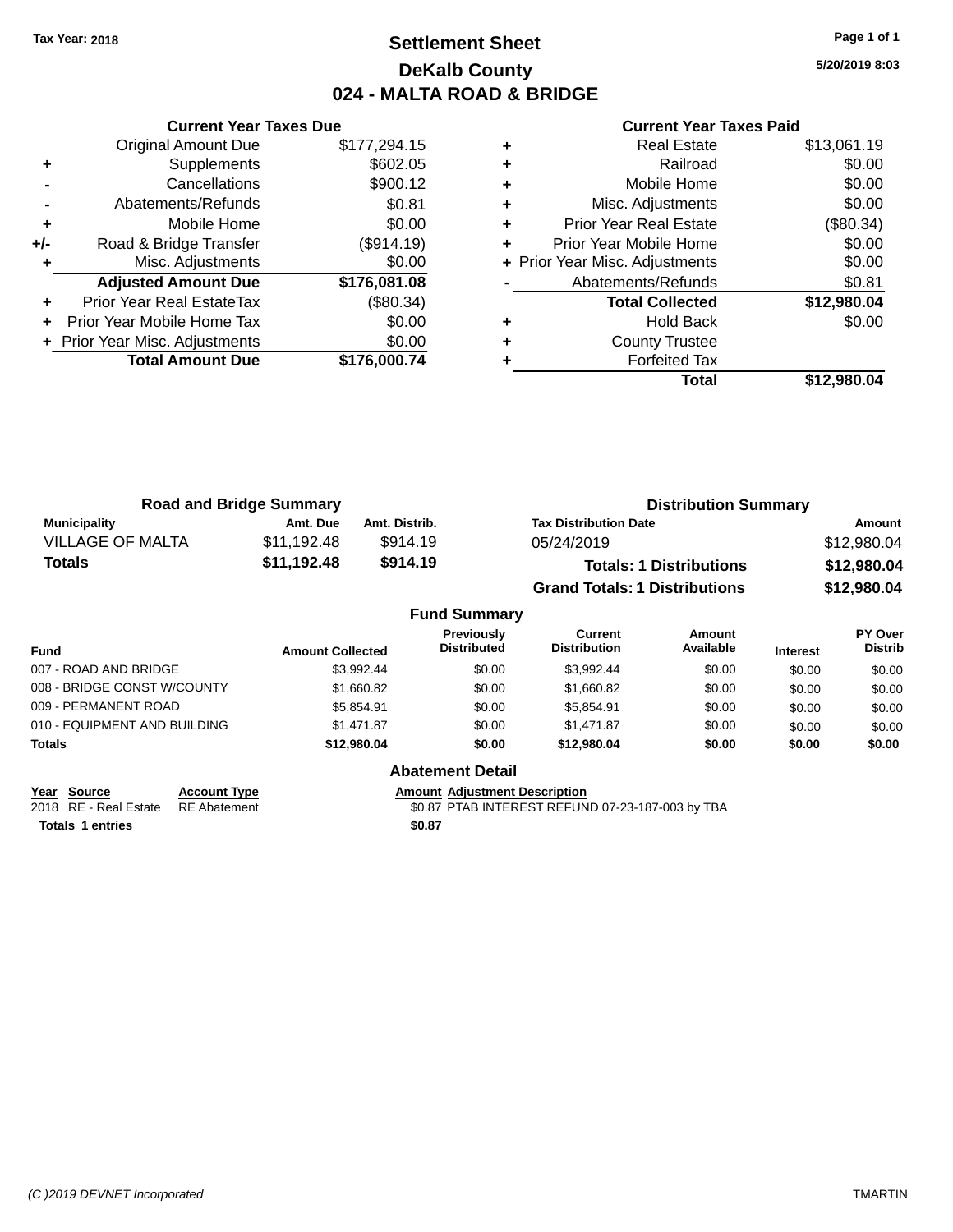### **Settlement Sheet Tax Year: 2018 Page 1 of 1 DeKalb County 025 - MAYFIELD TOWNSHIP**

**5/20/2019 8:03**

#### **Current Year Taxes Paid**

|     | <b>Current Year Taxes Due</b>             |             |  |  |  |  |
|-----|-------------------------------------------|-------------|--|--|--|--|
|     | \$94,504.70<br><b>Original Amount Due</b> |             |  |  |  |  |
| ٠   | \$946.60<br>Supplements                   |             |  |  |  |  |
|     | Cancellations                             | \$1,019.60  |  |  |  |  |
|     | Abatements/Refunds                        | \$0.00      |  |  |  |  |
| ٠   | \$0.00<br>Mobile Home                     |             |  |  |  |  |
| +/- | \$0.00<br>Road & Bridge Transfer          |             |  |  |  |  |
|     | Misc. Adjustments                         | \$0.00      |  |  |  |  |
|     | <b>Adjusted Amount Due</b>                | \$94,431.70 |  |  |  |  |
| ÷   | Prior Year Real EstateTax                 | \$0.00      |  |  |  |  |
|     | \$0.00<br>Prior Year Mobile Home Tax      |             |  |  |  |  |
|     | \$0.00<br>+ Prior Year Misc. Adjustments  |             |  |  |  |  |
|     | <b>Total Amount Due</b>                   | \$94.431.70 |  |  |  |  |

|   | Real Estate                    | \$7,944.23 |
|---|--------------------------------|------------|
| ٠ | Railroad                       | \$0.00     |
| ٠ | Mobile Home                    | \$0.00     |
| ٠ | Misc. Adjustments              | \$0.00     |
| ٠ | <b>Prior Year Real Estate</b>  | \$0.00     |
| ÷ | Prior Year Mobile Home         | \$0.00     |
|   | + Prior Year Misc. Adjustments | \$0.00     |
|   | Abatements/Refunds             | \$0.00     |
|   | <b>Total Collected</b>         | \$7,944.23 |
| ٠ | Hold Back                      | \$0.00     |
| ٠ | <b>County Trustee</b>          |            |
|   | <b>Forfeited Tax</b>           |            |
|   | Total                          | \$7,944.23 |
|   |                                |            |

|                          |                         |                                  |                                       | <b>Distribution Summary</b>    |                 |                           |
|--------------------------|-------------------------|----------------------------------|---------------------------------------|--------------------------------|-----------------|---------------------------|
|                          |                         |                                  | <b>Tax Distribution Date</b>          |                                |                 | Amount                    |
|                          |                         |                                  | 05/24/2019                            |                                |                 | \$7,944.23                |
|                          |                         |                                  |                                       | <b>Totals: 1 Distributions</b> |                 | \$7,944.23                |
|                          |                         |                                  | <b>Grand Totals: 1 Distributions</b>  |                                |                 | \$7,944.23                |
|                          |                         | <b>Fund Summary</b>              |                                       |                                |                 |                           |
| <b>Fund</b>              | <b>Amount Collected</b> | Previously<br><b>Distributed</b> | <b>Current</b><br><b>Distribution</b> | Amount<br>Available            | <b>Interest</b> | PY Over<br><b>Distrib</b> |
| 001 - CORPORATE          | \$7,565.77              | \$0.00                           | \$7,565.77                            | \$0.00                         | \$0.00          | \$0.00                    |
| 054 - GENERAL ASSISTANCE | \$378.46                | \$0.00                           | \$378.46                              | \$0.00                         | \$0.00          | \$0.00                    |

**Totals \$7,944.23 \$0.00 \$7,944.23 \$0.00 \$0.00 \$0.00**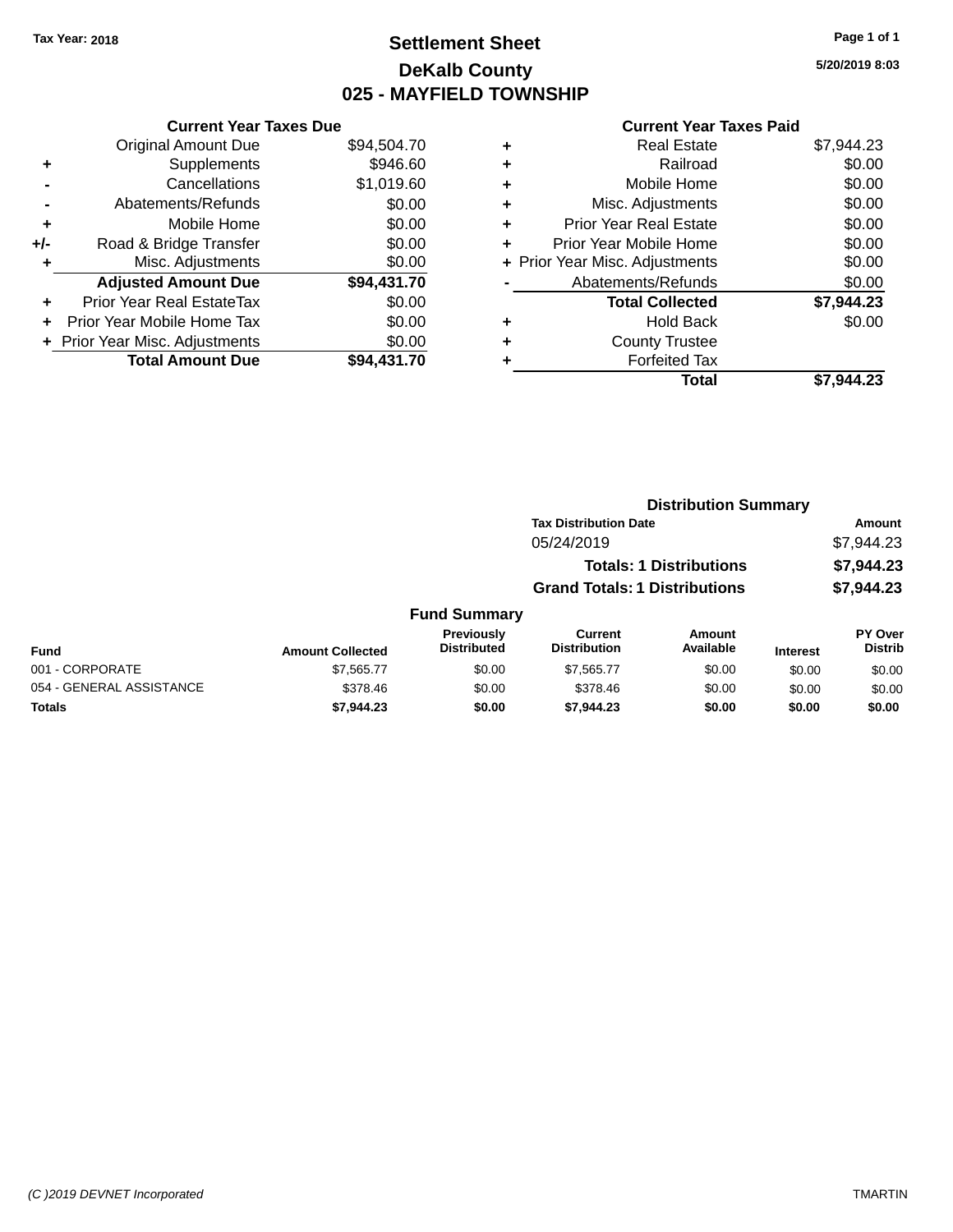### **Settlement Sheet Tax Year: 2018 Page 1 of 1 DeKalb County 026 - MAYFIELD ROAD & BRIDGE**

**5/20/2019 8:03**

#### **Current Year Taxes Paid**

|     | <b>Current Year Taxes Due</b> |              |
|-----|-------------------------------|--------------|
|     | <b>Original Amount Due</b>    | \$273,887.05 |
| ٠   | Supplements                   | \$2,743.37   |
|     | Cancellations                 | \$2,954.91   |
|     | Abatements/Refunds            | \$0.00       |
| ٠   | Mobile Home                   | \$0.00       |
| +/- | Road & Bridge Transfer        | \$0.00       |
|     | Misc. Adjustments             | \$0.00       |
|     | <b>Adjusted Amount Due</b>    | \$273,675.51 |
| ÷   | Prior Year Real EstateTax     | \$0.00       |
| ÷   | Prior Year Mobile Home Tax    | \$0.00       |
|     | Prior Year Misc. Adjustments  | \$0.00       |
|     | <b>Total Amount Due</b>       | \$273,675.51 |

|   | <b>Real Estate</b>             | \$23,023.46 |
|---|--------------------------------|-------------|
| ٠ | Railroad                       | \$0.00      |
| ٠ | Mobile Home                    | \$0.00      |
| ٠ | Misc. Adjustments              | \$0.00      |
| ٠ | <b>Prior Year Real Estate</b>  | \$0.00      |
| ٠ | Prior Year Mobile Home         | \$0.00      |
|   | + Prior Year Misc. Adjustments | \$0.00      |
|   | Abatements/Refunds             | \$0.00      |
|   | <b>Total Collected</b>         | \$23,023.46 |
| ٠ | <b>Hold Back</b>               | \$0.00      |
| ٠ | <b>County Trustee</b>          |             |
| ٠ | <b>Forfeited Tax</b>           |             |
|   | Total                          | \$23.023.46 |
|   |                                |             |

| <b>Distribution Summary</b>          |             |  |  |
|--------------------------------------|-------------|--|--|
| <b>Tax Distribution Date</b>         | Amount      |  |  |
| 05/24/2019                           | \$23,023.46 |  |  |
| <b>Totals: 1 Distributions</b>       | \$23,023.46 |  |  |
| <b>Grand Totals: 1 Distributions</b> | \$23,023.46 |  |  |

| Fund                                                | <b>Amount Collected</b> | Previously<br><b>Distributed</b> | Current<br><b>Distribution</b> | Amount<br>Available | <b>Interest</b> | PY Over<br><b>Distrib</b> |
|-----------------------------------------------------|-------------------------|----------------------------------|--------------------------------|---------------------|-----------------|---------------------------|
| 007 - ROAD AND BRIDGE                               | \$14.161.56             | \$0.00                           | \$14.161.56                    | \$0.00              | \$0.00          | \$0.00                    |
| 008 - BRIDGE CONST W/COUNTY                         | \$662.55                | \$0.00                           | \$662.55                       | \$0.00              | \$0.00          | \$0.00                    |
| 009 - PERMANENT ROAD                                | \$5,879.98              | \$0.00                           | \$5,879.98                     | \$0.00              | \$0.00          | \$0.00                    |
| 010 - EQUIPMENT AND BUILDING                        | \$1,159.67              | \$0.00                           | \$1.159.67                     | \$0.00              | \$0.00          | \$0.00                    |
| 035 - TORT JUDGMENTS, LIABILITY<br><b>INSURANCE</b> | \$662.55                | \$0.00                           | \$662.55                       | \$0.00              | \$0.00          | \$0.00                    |
| 047 - SOCIAL SECURITY                               | \$497.15                | \$0.00                           | \$497.15                       | \$0.00              | \$0.00          | \$0.00                    |
| <b>Totals</b>                                       | \$23,023.46             | \$0.00                           | \$23,023,46                    | \$0.00              | \$0.00          | \$0.00                    |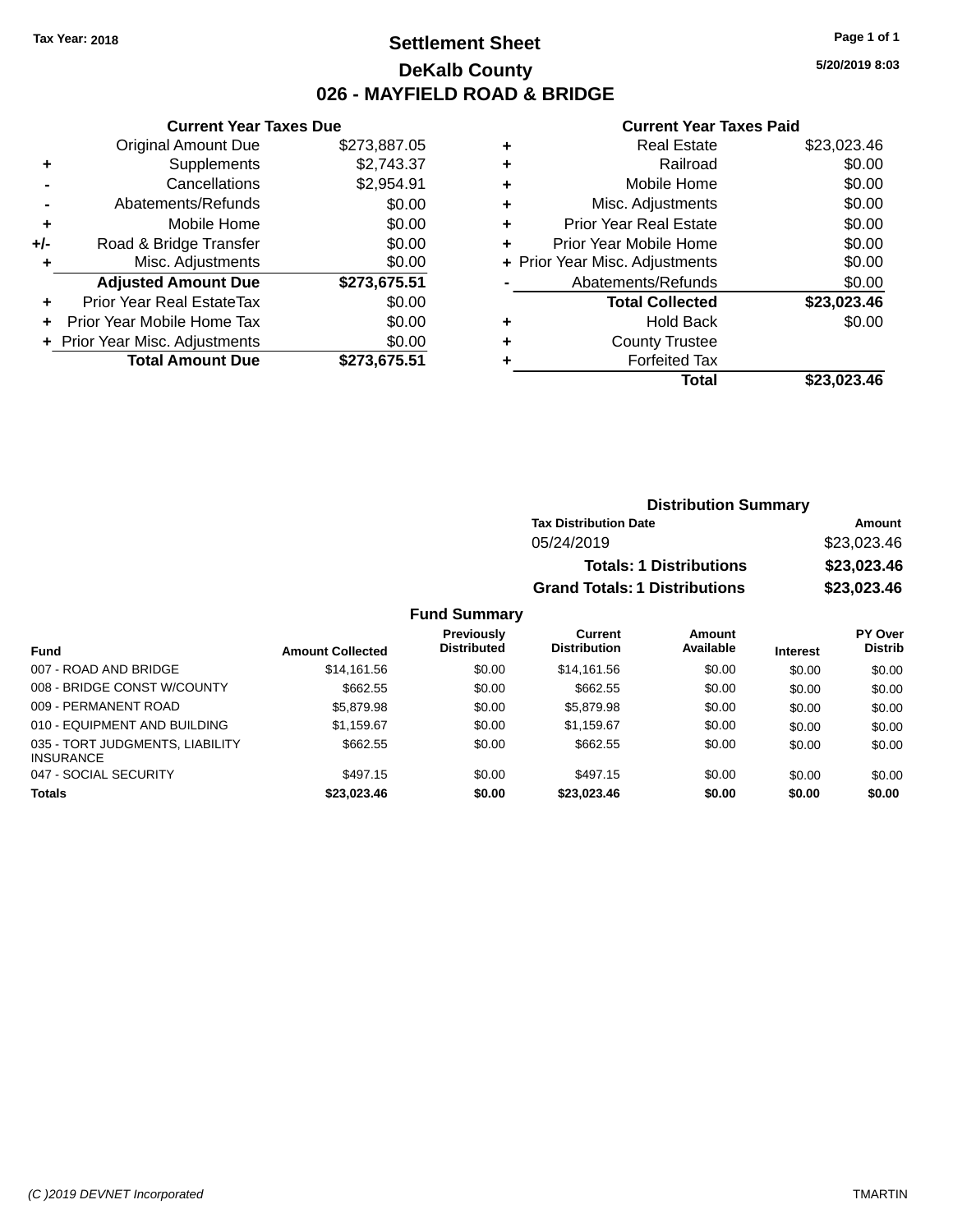## **Settlement Sheet Tax Year: 2018 Page 1 of 1 DeKalb County 027 - MILAN TOWNSHIP**

**5/20/2019 8:03**

|       | <b>Current Year Taxes Due</b>  |             |
|-------|--------------------------------|-------------|
|       | <b>Original Amount Due</b>     | \$39,999.93 |
| ٠     | Supplements                    | \$191.85    |
|       | Cancellations                  | \$203.01    |
|       | Abatements/Refunds             | \$0.00      |
| ٠     | Mobile Home                    | \$0.00      |
| $+/-$ | Road & Bridge Transfer         | \$0.00      |
| ٠     | Misc. Adjustments              | \$0.00      |
|       | <b>Adjusted Amount Due</b>     | \$39,988.77 |
| ٠     | Prior Year Real EstateTax      | \$0.00      |
|       | Prior Year Mobile Home Tax     | \$0.00      |
|       | + Prior Year Misc. Adjustments | \$0.00      |
|       | <b>Total Amount Due</b>        | \$39.988.77 |
|       |                                |             |

| ٠ | <b>Real Estate</b>             | \$3,631.15 |
|---|--------------------------------|------------|
| ٠ | Railroad                       | \$0.00     |
| ٠ | Mobile Home                    | \$0.00     |
| ٠ | Misc. Adjustments              | \$0.00     |
| ٠ | <b>Prior Year Real Estate</b>  | \$0.00     |
| ٠ | Prior Year Mobile Home         | \$0.00     |
|   | + Prior Year Misc. Adjustments | \$0.00     |
|   | Abatements/Refunds             | \$0.00     |
|   | <b>Total Collected</b>         | \$3,631.15 |
| ٠ | <b>Hold Back</b>               | \$0.00     |
| ٠ | <b>County Trustee</b>          |            |
| ٠ | <b>Forfeited Tax</b>           |            |
|   | Total                          | \$3.631.15 |
|   |                                |            |

|                 |                         |                                  |                                       | <b>Distribution Summary</b>    |                 |                           |
|-----------------|-------------------------|----------------------------------|---------------------------------------|--------------------------------|-----------------|---------------------------|
|                 |                         |                                  | <b>Tax Distribution Date</b>          |                                |                 | <b>Amount</b>             |
|                 |                         |                                  | 05/24/2019                            |                                |                 | \$3,631.15                |
|                 |                         |                                  |                                       | <b>Totals: 1 Distributions</b> |                 | \$3,631.15                |
|                 |                         |                                  | <b>Grand Totals: 1 Distributions</b>  |                                |                 | \$3,631.15                |
|                 |                         | <b>Fund Summary</b>              |                                       |                                |                 |                           |
| <b>Fund</b>     | <b>Amount Collected</b> | Previously<br><b>Distributed</b> | <b>Current</b><br><b>Distribution</b> | Amount<br>Available            | <b>Interest</b> | PY Over<br><b>Distrib</b> |
| 001 - CORPORATE | \$3,631.15              | \$0.00                           | \$3,631.15                            | \$0.00                         | \$0.00          | \$0.00                    |
| Totals          | \$3,631.15              | \$0.00                           | \$3,631.15                            | \$0.00                         | \$0.00          | \$0.00                    |
|                 |                         |                                  |                                       |                                |                 |                           |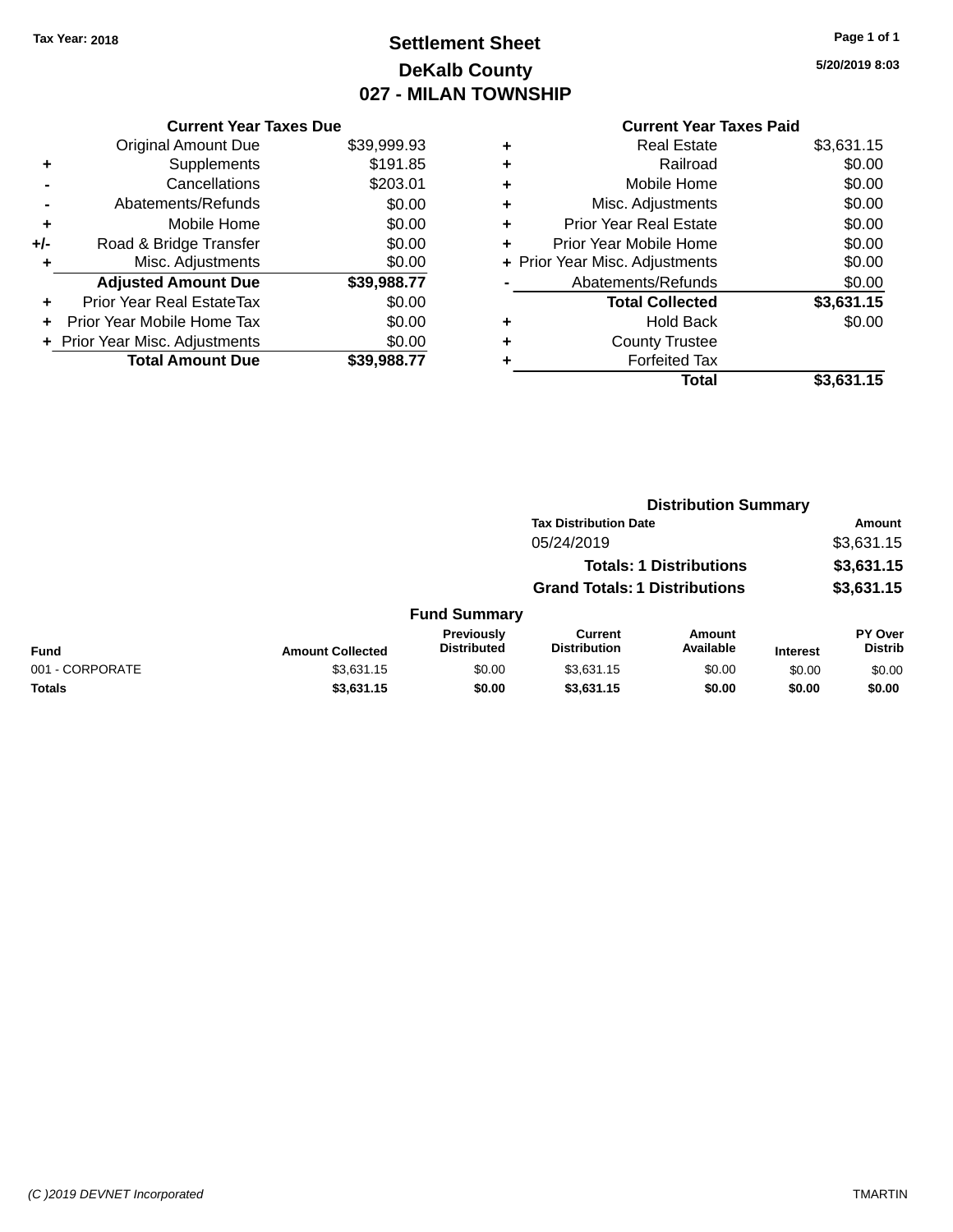### **Settlement Sheet Tax Year: 2018 Page 1 of 1 DeKalb County 028 - MILAN ROAD & BRIDGE**

**5/20/2019 8:03**

|     | <b>Current Year Taxes Due</b>  |             |
|-----|--------------------------------|-------------|
|     | <b>Original Amount Due</b>     | \$66,004.22 |
| ٠   | Supplements                    | \$316.57    |
|     | Cancellations                  | \$334.98    |
|     | Abatements/Refunds             | \$0.00      |
| ٠   | Mobile Home                    | \$0.00      |
| +/- | Road & Bridge Transfer         | \$0.00      |
|     | Misc. Adjustments              | \$0.00      |
|     | <b>Adjusted Amount Due</b>     | \$65,985.81 |
| ÷   | Prior Year Real EstateTax      | \$0.00      |
|     | Prior Year Mobile Home Tax     | \$0.00      |
|     | + Prior Year Misc. Adjustments | \$0.00      |
|     | <b>Total Amount Due</b>        | \$65.985.81 |
|     |                                |             |

| ٠ | <b>Real Estate</b>             | \$5,991.86 |
|---|--------------------------------|------------|
| ٠ | Railroad                       | \$0.00     |
| ٠ | Mobile Home                    | \$0.00     |
| ٠ | Misc. Adjustments              | \$0.00     |
| ٠ | <b>Prior Year Real Estate</b>  | \$0.00     |
| ٠ | Prior Year Mobile Home         | \$0.00     |
|   | + Prior Year Misc. Adjustments | \$0.00     |
|   | Abatements/Refunds             | \$0.00     |
|   | <b>Total Collected</b>         | \$5,991.86 |
| ٠ | Hold Back                      | \$0.00     |
| ٠ | <b>County Trustee</b>          |            |
| ٠ | <b>Forfeited Tax</b>           |            |
|   | Total                          | \$5,991.86 |
|   |                                |            |

|                     |                                      | <b>Distribution Summary</b> |                |
|---------------------|--------------------------------------|-----------------------------|----------------|
|                     | <b>Tax Distribution Date</b>         | <b>Amount</b>               |                |
|                     | 05/24/2019                           |                             | \$5,991.86     |
|                     | <b>Totals: 1 Distributions</b>       |                             | \$5,991.86     |
|                     | <b>Grand Totals: 1 Distributions</b> |                             | \$5,991.86     |
| <b>Fund Summary</b> |                                      |                             |                |
| Previously          | Current                              | Amount                      | <b>PY Over</b> |
|                     |                                      |                             |                |

| Fund                        | <b>Amount Collected</b> | Previously<br><b>Distributed</b> | Current<br><b>Distribution</b> | Amount<br>Available | <b>Interest</b> | <b>PY Over</b><br><b>Distrib</b> |
|-----------------------------|-------------------------|----------------------------------|--------------------------------|---------------------|-----------------|----------------------------------|
| 007 - ROAD AND BRIDGE       | \$4,234.96              | \$0.00                           | \$4,234.96                     | \$0.00              | \$0.00          | \$0.00                           |
| 008 - BRIDGE CONST W/COUNTY | \$395.10                | \$0.00                           | \$395.10                       | \$0.00              | \$0.00          | \$0.00                           |
| 009 - PERMANENT ROAD        | \$1,361.80              | \$0.00                           | \$1.361.80                     | \$0.00              | \$0.00          | \$0.00                           |
| <b>Totals</b>               | \$5,991.86              | \$0.00                           | \$5,991.86                     | \$0.00              | \$0.00          | \$0.00                           |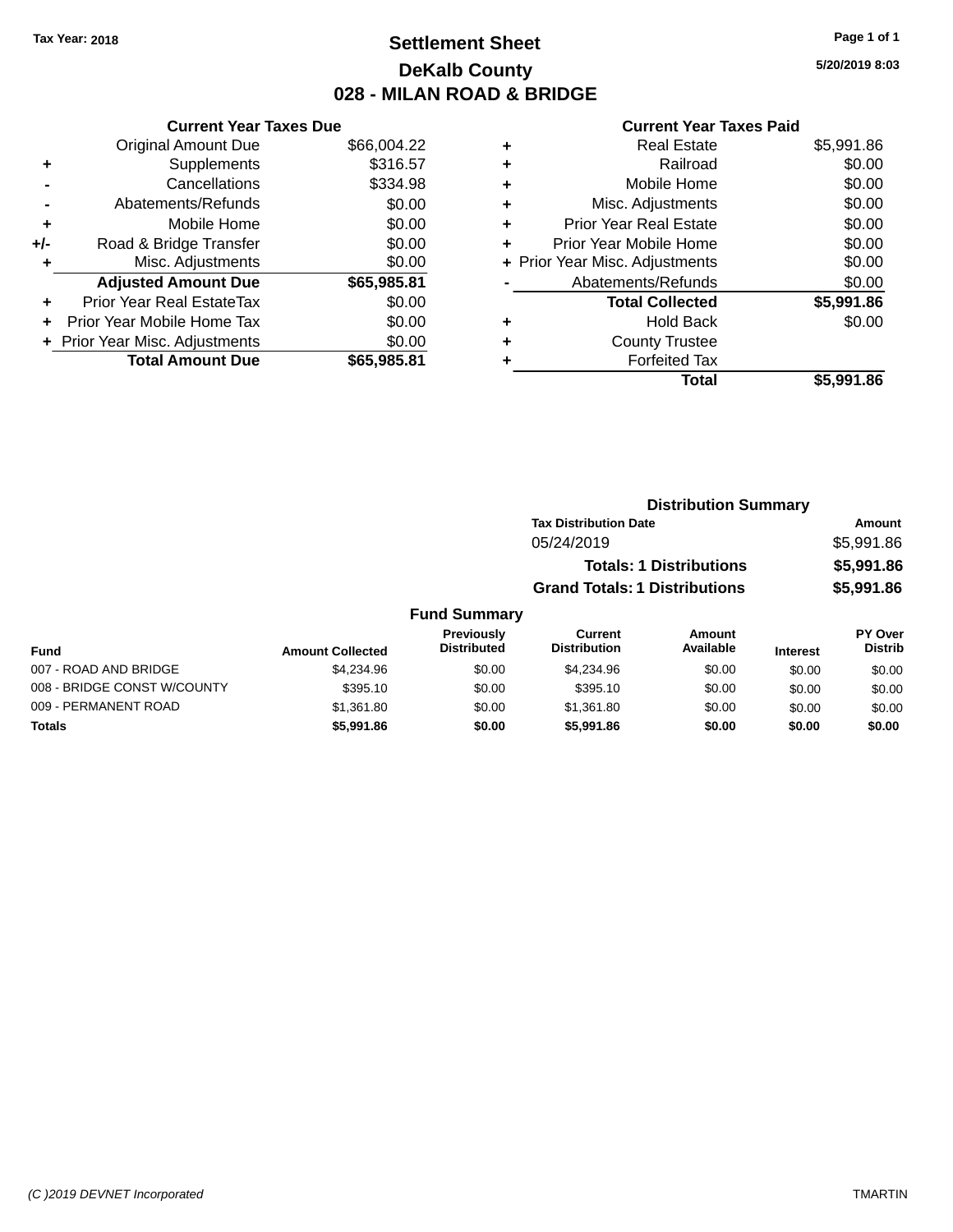## **Settlement Sheet Tax Year: 2018 Page 1 of 1 DeKalb County 029 - PAW PAW TOWNSHIP**

|     | <b>Current Year Taxes Due</b>  |             |
|-----|--------------------------------|-------------|
|     | <b>Original Amount Due</b>     | \$71,794.02 |
| ٠   | Supplements                    | \$0.00      |
|     | Cancellations                  | \$0.00      |
|     | Abatements/Refunds             | \$0.00      |
| ٠   | Mobile Home                    | \$0.00      |
| +/- | Road & Bridge Transfer         | \$0.00      |
|     | Misc. Adjustments              | \$0.00      |
|     | <b>Adjusted Amount Due</b>     | \$71,794.02 |
| ÷   | Prior Year Real EstateTax      | \$0.00      |
|     | Prior Year Mobile Home Tax     | \$0.00      |
|     | + Prior Year Misc. Adjustments | \$0.00      |
|     | <b>Total Amount Due</b>        | .794.02     |

### **Current Year Taxes Paid +** Real Estate \$3,563.96

|   | Total                          | \$3,563.96 |
|---|--------------------------------|------------|
|   | <b>Forfeited Tax</b>           |            |
| ÷ | <b>County Trustee</b>          |            |
|   | <b>Hold Back</b>               | \$0.00     |
|   | <b>Total Collected</b>         | \$3,563.96 |
|   | Abatements/Refunds             | \$0.00     |
|   | + Prior Year Misc. Adjustments | \$0.00     |
| ÷ | Prior Year Mobile Home         | \$0.00     |
| ٠ | <b>Prior Year Real Estate</b>  | \$0.00     |
| ٠ | Misc. Adjustments              | \$0.00     |
| ÷ | Mobile Home                    | \$0.00     |
| ÷ | Railroad                       | \$0.00     |
|   |                                |            |

| <b>Distribution Summary</b>          |            |
|--------------------------------------|------------|
| <b>Tax Distribution Date</b>         | Amount     |
| 05/24/2019                           | \$3,563.96 |
| <b>Totals: 1 Distributions</b>       | \$3,563.96 |
| <b>Grand Totals: 1 Distributions</b> | \$3,563.96 |

#### **Fund Summary**

| Fund                     | <b>Amount Collected</b> | <b>Previously</b><br><b>Distributed</b> | Current<br><b>Distribution</b> | Amount<br>Available | <b>Interest</b> | <b>PY Over</b><br><b>Distrib</b> |
|--------------------------|-------------------------|-----------------------------------------|--------------------------------|---------------------|-----------------|----------------------------------|
| 001 - CORPORATE          | \$3.562.82              | \$0.00                                  | \$3,562.82                     | \$0.00              | \$0.00          | \$0.00                           |
| 017 - CEMETERY           | \$0.57                  | \$0.00                                  | \$0.57                         | \$0.00              | \$0.00          | \$0.00                           |
| 034 - GENERAL ASSISTANCE | \$0.57                  | \$0.00                                  | \$0.57                         | \$0.00              | \$0.00          | \$0.00                           |
| <b>Totals</b>            | \$3,563.96              | \$0.00                                  | \$3,563.96                     | \$0.00              | \$0.00          | \$0.00                           |

**5/20/2019 8:03**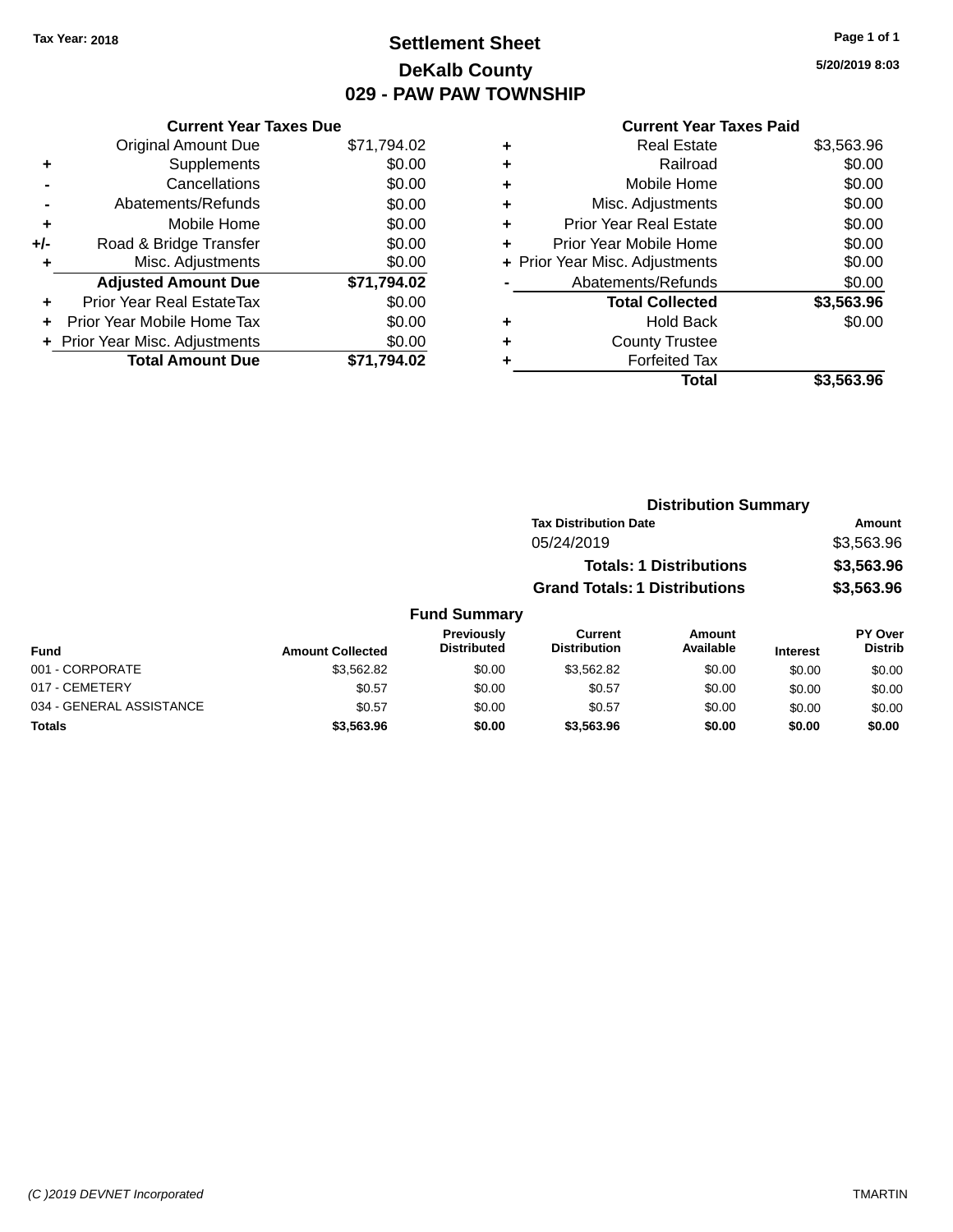### **Settlement Sheet Tax Year: 2018 Page 1 of 1 DeKalb County 030 - PAW PAW ROAD & BRIDGE**

**5/20/2019 8:03**

#### **Current Year Taxes Paid**

| <b>Current Year Taxes Due</b> |                              |
|-------------------------------|------------------------------|
| <b>Original Amount Due</b>    | \$99,024.32                  |
| Supplements                   | \$0.00                       |
| Cancellations                 | \$0.00                       |
| Abatements/Refunds            | \$0.00                       |
| Mobile Home                   | \$0.00                       |
| Road & Bridge Transfer        | \$0.00                       |
| Misc. Adjustments             | \$0.00                       |
| <b>Adjusted Amount Due</b>    | \$99,024.32                  |
| Prior Year Real EstateTax     | \$0.00                       |
| Prior Year Mobile Home Tax    | \$0.00                       |
|                               | \$0.00                       |
| <b>Total Amount Due</b>       | \$99.024.32                  |
|                               | Prior Year Misc. Adjustments |

|   | <b>Real Estate</b>             | \$4,915.72 |
|---|--------------------------------|------------|
| ٠ | Railroad                       | \$0.00     |
| ٠ | Mobile Home                    | \$0.00     |
| ٠ | Misc. Adjustments              | \$0.00     |
| ٠ | <b>Prior Year Real Estate</b>  | \$0.00     |
| ٠ | Prior Year Mobile Home         | \$0.00     |
|   | + Prior Year Misc. Adjustments | \$0.00     |
|   | Abatements/Refunds             | \$0.00     |
|   | <b>Total Collected</b>         | \$4,915.72 |
| ٠ | <b>Hold Back</b>               | \$0.00     |
| ٠ | <b>County Trustee</b>          |            |
| ٠ | <b>Forfeited Tax</b>           |            |
|   | Total                          | \$4,915.72 |
|   |                                |            |

| <b>Distribution Summary</b>          |            |
|--------------------------------------|------------|
| <b>Tax Distribution Date</b>         | Amount     |
| 05/24/2019                           | \$4,915.72 |
| <b>Totals: 1 Distributions</b>       | \$4,915.72 |
| <b>Grand Totals: 1 Distributions</b> | \$4,915.72 |
|                                      |            |

| <b>Fund</b>                                   | <b>Amount Collected</b> | Previously<br><b>Distributed</b> | Current<br><b>Distribution</b> | Amount<br>Available | <b>Interest</b> | PY Over<br><b>Distrib</b> |
|-----------------------------------------------|-------------------------|----------------------------------|--------------------------------|---------------------|-----------------|---------------------------|
| 007 - ROAD AND BRIDGE                         | \$2,384.83              | \$0.00                           | \$2,384.83                     | \$0.00              | \$0.00          | \$0.00                    |
| 009 - PERMANENT ROAD                          | \$1,908.94              | \$0.00                           | \$1,908.94                     | \$0.00              | \$0.00          | \$0.00                    |
| 010 - EQUIPMENT AND BUILDING                  | \$262.40                | \$0.00                           | \$262.40                       | \$0.00              | \$0.00          | \$0.00                    |
| 027 - AUDIT                                   | \$38.30                 | \$0.00                           | \$38.30                        | \$0.00              | \$0.00          | \$0.00                    |
| 035 - TORT JUDGEMENTS/LIABILITY<br><b>INS</b> | \$253.43                | \$0.00                           | \$253.43                       | \$0.00              | \$0.00          | \$0.00                    |
| 047 - SOCIAL SECURITY                         | \$67.82                 | \$0.00                           | \$67.82                        | \$0.00              | \$0.00          | \$0.00                    |
| <b>Totals</b>                                 | \$4,915.72              | \$0.00                           | \$4.915.72                     | \$0.00              | \$0.00          | \$0.00                    |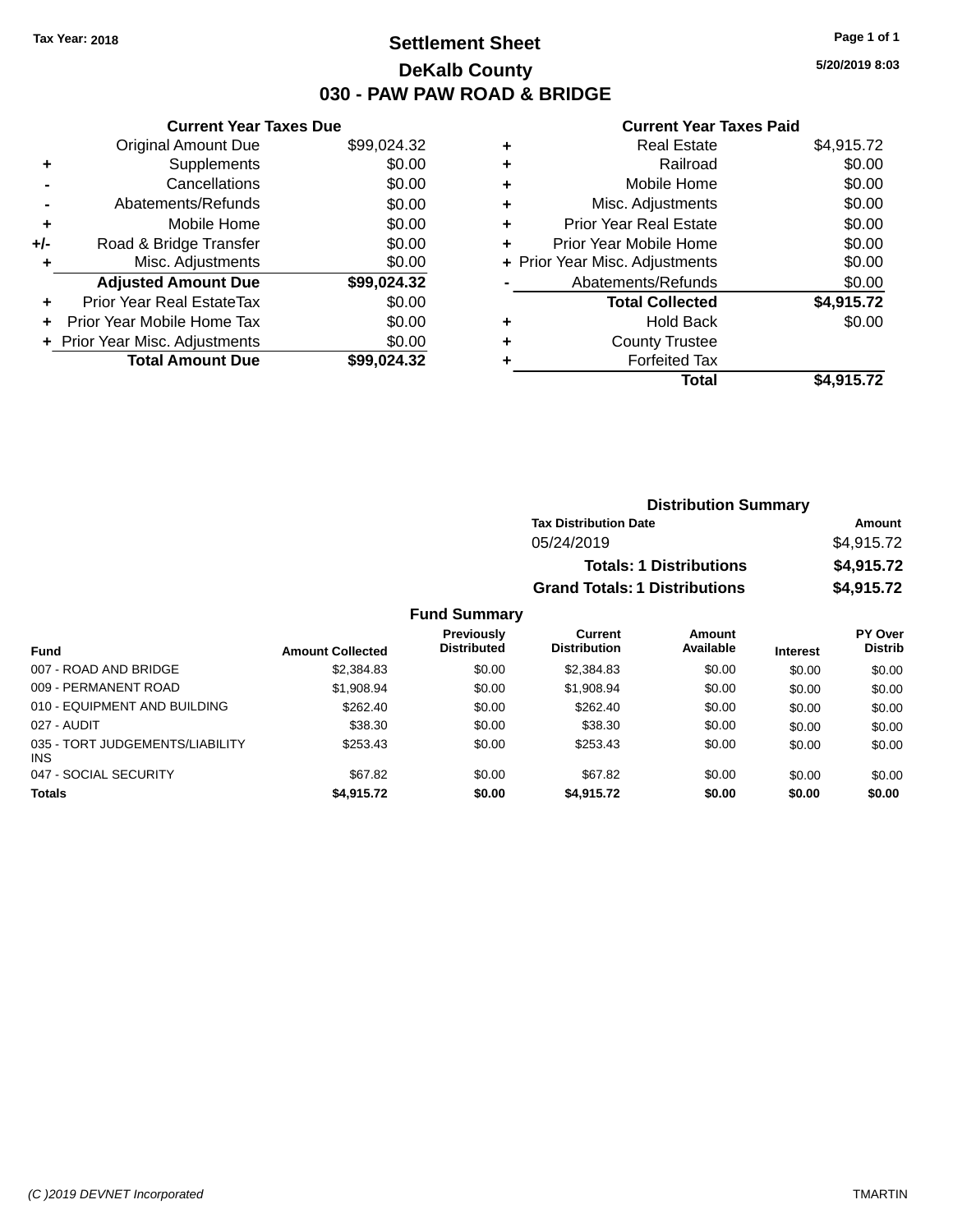## **Settlement Sheet Tax Year: 2018 Page 1 of 1 DeKalb County 031 - PIERCE TOWNSHIP**

**5/20/2019 8:03**

## **Current Year Taxes Paid**

|     | <b>Current Year Taxes Due</b>  |             |
|-----|--------------------------------|-------------|
|     | <b>Original Amount Due</b>     | \$60,011.58 |
| ٠   | Supplements                    | \$0.00      |
|     | Cancellations                  | \$0.00      |
|     | Abatements/Refunds             | \$0.00      |
| ÷   | Mobile Home                    | \$0.00      |
| +/- | Road & Bridge Transfer         | \$0.00      |
|     | Misc. Adjustments              | \$0.00      |
|     | <b>Adjusted Amount Due</b>     | \$60,011.58 |
| ٠   | Prior Year Real EstateTax      | \$0.00      |
|     | Prior Year Mobile Home Tax     | \$0.00      |
|     | + Prior Year Misc. Adjustments | \$0.00      |
|     | <b>Total Amount Due</b>        | \$60,011.58 |
|     |                                |             |

| ٠ | <b>Real Estate</b>             | \$9,146.50 |
|---|--------------------------------|------------|
| ٠ | Railroad                       | \$0.00     |
| ٠ | Mobile Home                    | \$0.00     |
| ٠ | Misc. Adjustments              | \$0.00     |
| ٠ | <b>Prior Year Real Estate</b>  | \$0.00     |
| ÷ | Prior Year Mobile Home         | \$0.00     |
|   | + Prior Year Misc. Adjustments | \$0.00     |
|   | Abatements/Refunds             | \$0.00     |
|   | <b>Total Collected</b>         | \$9,146.50 |
| ٠ | Hold Back                      | \$0.00     |
| ٠ | <b>County Trustee</b>          |            |
| ٠ | <b>Forfeited Tax</b>           |            |
|   | Total                          | \$9,146.50 |
|   |                                |            |

| <b>Distribution Summary</b>          |            |
|--------------------------------------|------------|
| <b>Tax Distribution Date</b>         | Amount     |
| 05/24/2019                           | \$9,146.50 |
| <b>Totals: 1 Distributions</b>       | \$9,146.50 |
| <b>Grand Totals: 1 Distributions</b> | \$9,146.50 |

| <b>Fund</b>                                   | <b>Amount Collected</b> | Previously<br><b>Distributed</b> | Current<br><b>Distribution</b> | <b>Amount</b><br>Available | <b>Interest</b> | <b>PY Over</b><br><b>Distrib</b> |
|-----------------------------------------------|-------------------------|----------------------------------|--------------------------------|----------------------------|-----------------|----------------------------------|
| 001 - CORPORATE                               | \$6,768.04              | \$0.00                           | \$6.768.04                     | \$0.00                     | \$0.00          | \$0.00                           |
| $005 - I. M. R. F.$                           | \$686.09                | \$0.00                           | \$686.09                       | \$0.00                     | \$0.00          | \$0.00                           |
| 027 - AUDIT                                   | \$167.95                | \$0.00                           | \$167.95                       | \$0.00                     | \$0.00          | \$0.00                           |
| 035 - TORT JUDGEMENTS/LIABILITY<br><b>INS</b> | \$624.99                | \$0.00                           | \$624.99                       | \$0.00                     | \$0.00          | \$0.00                           |
| 047 - SOCIAL SECURITY                         | \$442.03                | \$0.00                           | \$442.03                       | \$0.00                     | \$0.00          | \$0.00                           |
| 054 - GENERAL ASSISTANCE                      | \$457.40                | \$0.00                           | \$457.40                       | \$0.00                     | \$0.00          | \$0.00                           |
| <b>Totals</b>                                 | \$9,146.50              | \$0.00                           | \$9.146.50                     | \$0.00                     | \$0.00          | \$0.00                           |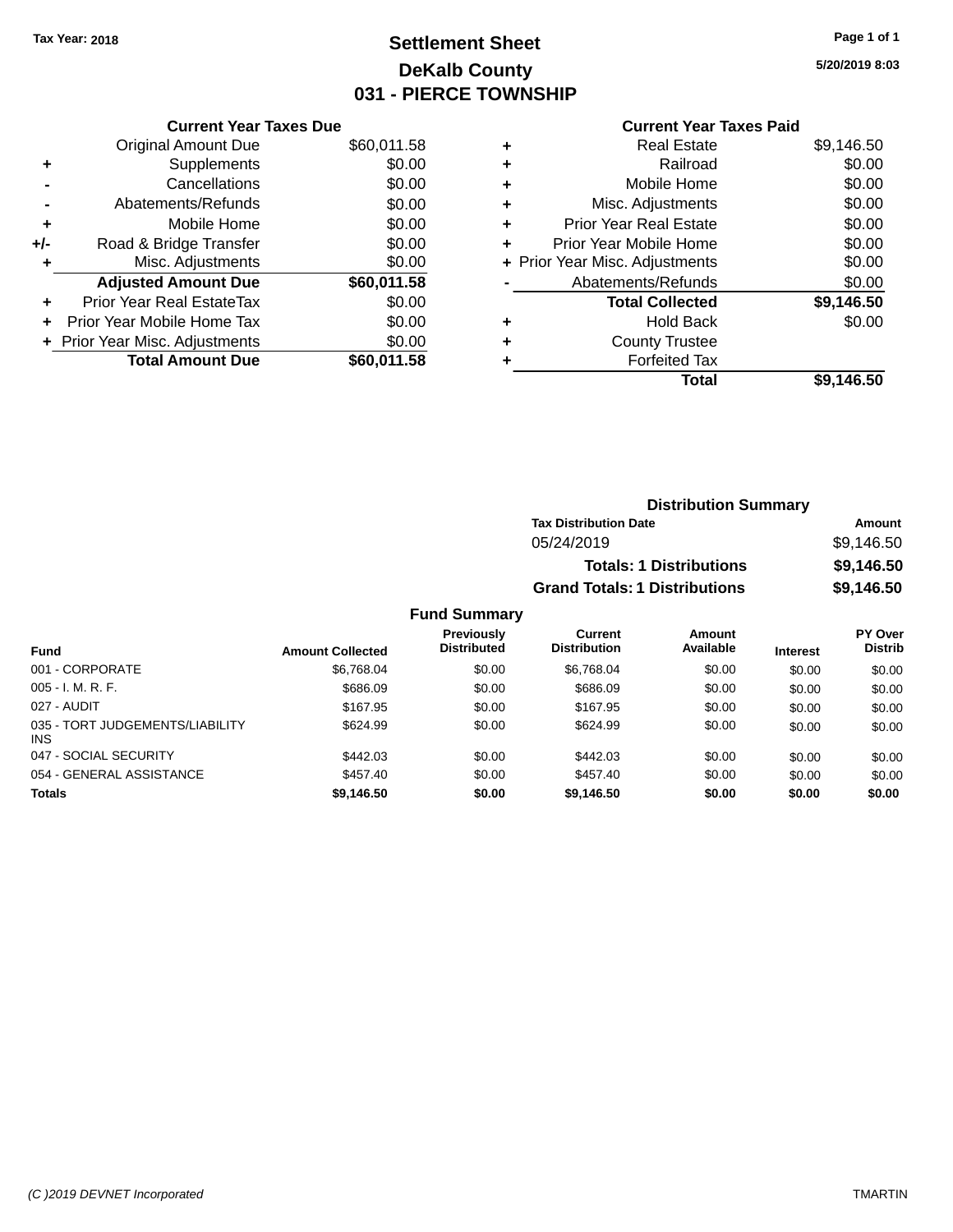### **Settlement Sheet Tax Year: 2018 Page 1 of 1 DeKalb County 032 - PIERCE ROAD & BRIDGE**

**5/20/2019 8:03**

#### **Current Year Taxes Paid**

|     | <b>Current Year Taxes Due</b>  |              |
|-----|--------------------------------|--------------|
|     | <b>Original Amount Due</b>     | \$176,981.22 |
| ٠   | Supplements                    | \$0.00       |
|     | Cancellations                  | \$0.00       |
|     | Abatements/Refunds             | \$0.00       |
| ٠   | Mobile Home                    | \$0.00       |
| +/- | Road & Bridge Transfer         | \$0.00       |
|     | Misc. Adjustments              | \$0.00       |
|     | <b>Adjusted Amount Due</b>     | \$176,981.22 |
| ٠   | Prior Year Real EstateTax      | \$0.00       |
|     | Prior Year Mobile Home Tax     | \$0.00       |
|     | + Prior Year Misc. Adjustments | \$0.00       |
|     | <b>Total Amount Due</b>        | \$176,981.22 |
|     |                                |              |

|   | <b>Real Estate</b>             | \$26,974.10 |
|---|--------------------------------|-------------|
| ٠ | Railroad                       | \$0.00      |
| ٠ | Mobile Home                    | \$0.00      |
| ٠ | Misc. Adjustments              | \$0.00      |
| ٠ | <b>Prior Year Real Estate</b>  | \$0.00      |
| ٠ | Prior Year Mobile Home         | \$0.00      |
|   | + Prior Year Misc. Adjustments | \$0.00      |
|   | Abatements/Refunds             | \$0.00      |
|   | <b>Total Collected</b>         | \$26,974.10 |
| ٠ | <b>Hold Back</b>               | \$0.00      |
| ٠ | <b>County Trustee</b>          |             |
| ٠ | <b>Forfeited Tax</b>           |             |
|   | Total                          | \$26,974.10 |
|   |                                |             |

| <b>Distribution Summary</b>          |             |
|--------------------------------------|-------------|
| <b>Tax Distribution Date</b>         | Amount      |
| 05/24/2019                           | \$26,974.10 |
| <b>Totals: 1 Distributions</b>       | \$26,974.10 |
| <b>Grand Totals: 1 Distributions</b> | \$26,974.10 |

| <b>Fund</b>                  | <b>Amount Collected</b> | Previously<br><b>Distributed</b> | Current<br><b>Distribution</b> | Amount<br>Available | <b>Interest</b> | PY Over<br><b>Distrib</b> |
|------------------------------|-------------------------|----------------------------------|--------------------------------|---------------------|-----------------|---------------------------|
| $005 - I. M. R. F.$          | \$19.56                 | \$0.00                           | \$19.56                        | \$0.00              | \$0.00          | \$0.00                    |
| 007 - ROAD AND BRIDGE        | \$19,189.29             | \$0.00                           | \$19.189.29                    | \$0.00              | \$0.00          | \$0.00                    |
| 008 - BRIDGE CONST W/COUNTY  | \$1.524.06              | \$0.00                           | \$1,524.06                     | \$0.00              | \$0.00          | \$0.00                    |
| 009 - PERMANENT ROAD         | \$4,978.29              | \$0.00                           | \$4,978.29                     | \$0.00              | \$0.00          | \$0.00                    |
| 010 - EQUIPMENT AND BUILDING | \$1,067.72              | \$0.00                           | \$1,067.72                     | \$0.00              | \$0.00          | \$0.00                    |
| 047 - SOCIAL SECURITY        | \$195.18                | \$0.00                           | \$195.18                       | \$0.00              | \$0.00          | \$0.00                    |
| <b>Totals</b>                | \$26,974.10             | \$0.00                           | \$26,974.10                    | \$0.00              | \$0.00          | \$0.00                    |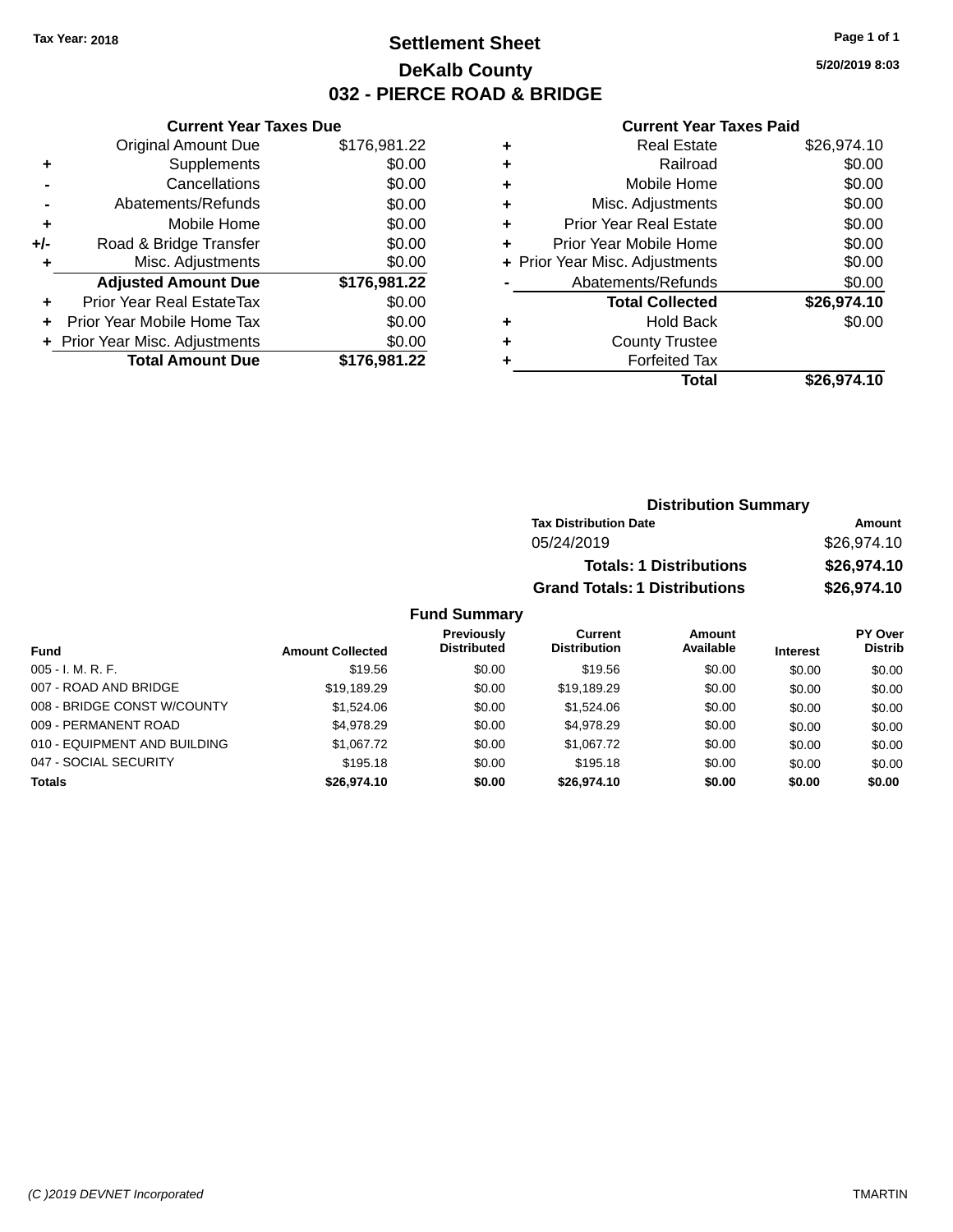### **Settlement Sheet Tax Year: 2018 Page 1 of 1 DeKalb County 033 - SANDWICH TOWNSHIP**

**5/20/2019 8:03**

#### **Current Year Taxes Paid**

|       | <b>Current Year Taxes Due</b>  |              |
|-------|--------------------------------|--------------|
|       | <b>Original Amount Due</b>     | \$265,551.29 |
| ٠     | Supplements                    | \$1,405.63   |
|       | Cancellations                  | \$1,871.62   |
|       | Abatements/Refunds             | \$0.00       |
| ÷     | Mobile Home                    | \$0.00       |
| $+/-$ | Road & Bridge Transfer         | \$0.00       |
|       | Misc. Adjustments              | \$0.00       |
|       | <b>Adjusted Amount Due</b>     | \$265,085.30 |
| ÷     | Prior Year Real EstateTax      | (\$480.77)   |
|       | Prior Year Mobile Home Tax     | \$0.00       |
|       | + Prior Year Misc. Adjustments | \$742.63     |
|       | <b>Total Amount Due</b>        | \$265,347.16 |
|       |                                |              |

| ٠ | <b>Real Estate</b>             | \$30,188.08 |
|---|--------------------------------|-------------|
| ٠ | Railroad                       | \$0.00      |
| ٠ | Mobile Home                    | \$0.00      |
| ٠ | Misc. Adjustments              | \$0.00      |
| ٠ | <b>Prior Year Real Estate</b>  | (\$480.77)  |
| ٠ | Prior Year Mobile Home         | \$0.00      |
|   | + Prior Year Misc. Adjustments | \$742.63    |
|   | Abatements/Refunds             | \$0.00      |
|   | <b>Total Collected</b>         | \$30,449.94 |
| ٠ | Hold Back                      | \$0.00      |
| ٠ | <b>County Trustee</b>          |             |
|   | <b>Forfeited Tax</b>           |             |
|   | Total                          | \$30.449.94 |
|   |                                |             |

|                         |                                         | <b>Distribution Summary</b>          |                     |                 |                                  |  |  |
|-------------------------|-----------------------------------------|--------------------------------------|---------------------|-----------------|----------------------------------|--|--|
|                         |                                         | <b>Tax Distribution Date</b>         |                     |                 | Amount                           |  |  |
|                         | 05/24/2019                              |                                      |                     |                 | \$30,449.94                      |  |  |
|                         |                                         | <b>Totals: 1 Distributions</b>       |                     |                 | \$30,449.94                      |  |  |
|                         |                                         | <b>Grand Totals: 1 Distributions</b> |                     | \$30,449.94     |                                  |  |  |
|                         | <b>Fund Summary</b>                     |                                      |                     |                 |                                  |  |  |
| <b>Amount Collected</b> | <b>Previously</b><br><b>Distributed</b> | Current<br><b>Distribution</b>       | Amount<br>Available | <b>Interest</b> | <b>PY Over</b><br><b>Distrib</b> |  |  |
| \$16,661.16             | \$0.00                                  | \$16,661.16                          | \$0.00              | \$0.00          | \$0.00                           |  |  |

| Fund                     | <b>Amount Collected</b> | <b>Distributed</b>              | <b>Distribution</b> | Available | <b>Interest</b> | <b>Distrib</b> |
|--------------------------|-------------------------|---------------------------------|---------------------|-----------|-----------------|----------------|
| 001 - CORPORATE          | \$16,661.16             | \$0.00                          | \$16,661.16         | \$0.00    | \$0.00          | \$0.00         |
| 005 - I. M. R. F.        | \$1,689.51              | \$0.00                          | \$1,689.51          | \$0.00    | \$0.00          | \$0.00         |
| 017 - CEMETERY           | \$10,800.35             | \$0.00                          | \$10,800.35         | \$0.00    | \$0.00          | \$0.00         |
| 047 - SOCIAL SECURITY    | \$1,239.96              | \$0.00                          | \$1,239.96          | \$0.00    | \$0.00          | \$0.00         |
| 054 - GENERAL ASSISTANCE | \$58.96                 | \$0.00                          | \$58.96             | \$0.00    | \$0.00          | \$0.00         |
| <b>Totals</b>            | \$30,449.94             | \$0.00                          | \$30,449.94         | \$0.00    | \$0.00          | \$0.00         |
|                          |                         | Miscollanoous Adiustmont Dotail |                     |           |                 |                |

#### **Miscellaneous Adjustment Detail**

| Year Source             | <b>Account Type</b>                      | <b>Amount Adjustment Description</b>                         |
|-------------------------|------------------------------------------|--------------------------------------------------------------|
| 2017 RE - Real Estate   | Back Tax Collected                       | \$17.34 MCMASTER REDEMPTION 19-34-203-018 by TBA             |
|                         | 2017 RE - Real Estate Back Tax Collected | \$505.98 MARQUETTE NATL BANK REDEMPTION 19-36-204-019 by TBA |
| 2017 RE - Real Estate   | Back Tax Collected                       | \$219.31 PPRE LLC REDEMPTION 19-25-478-004 by TBA            |
| <b>Totals 3 entries</b> |                                          | \$742.63                                                     |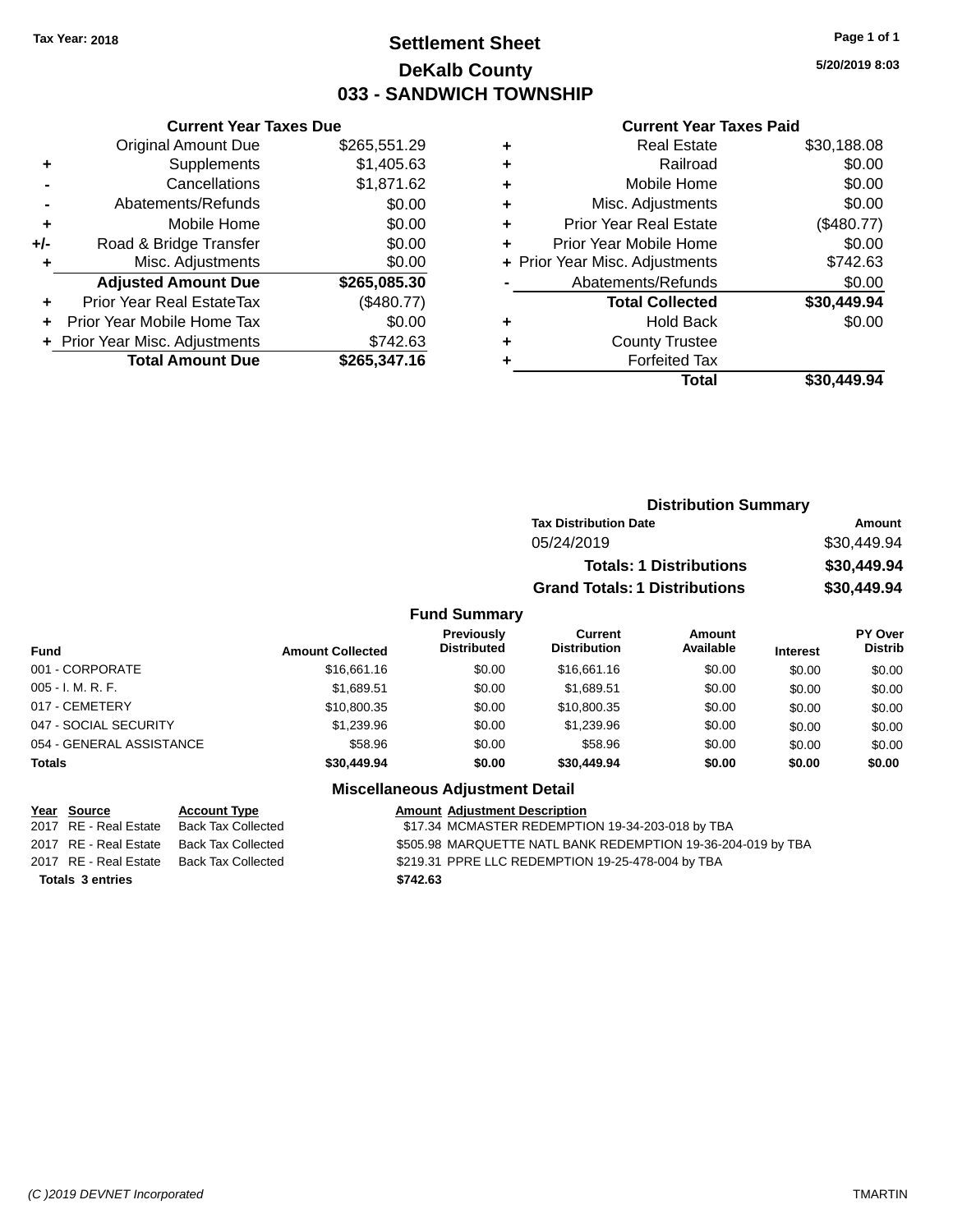### **Settlement Sheet Tax Year: 2018 Page 1 of 1 DeKalb County 034 - SANDWICH PUBLIC LIBRARY DISTRICT**

**5/20/2019 8:03**

|     | <b>Current Year Taxes Due</b>  |              |
|-----|--------------------------------|--------------|
|     | <b>Original Amount Due</b>     | \$585,635.97 |
| ٠   | Supplements                    | \$3,099.89   |
|     | Cancellations                  | \$4,127.56   |
|     | Abatements/Refunds             | \$0.00       |
| ٠   | Mobile Home                    | \$0.00       |
| +/- | Road & Bridge Transfer         | \$0.00       |
| ٠   | Misc. Adjustments              | \$0.00       |
|     | <b>Adjusted Amount Due</b>     | \$584,608.30 |
| ٠   | Prior Year Real EstateTax      | (\$1,074.24) |
|     | Prior Year Mobile Home Tax     | \$0.00       |
|     | + Prior Year Misc. Adjustments | \$1,658.12   |
|     | <b>Total Amount Due</b>        | \$585,192.18 |
|     |                                |              |

|   | <b>Current Year Taxes Paid</b> |              |
|---|--------------------------------|--------------|
| ٠ | <b>Real Estate</b>             | \$66,575.89  |
|   | Railroad                       | \$0.00       |
| ٠ | Mobile Home                    | \$0.00       |
| ٠ | Misc. Adjustments              | \$0.00       |
| ٠ | <b>Prior Year Real Estate</b>  | (\$1,074.24) |
| ٠ | Prior Year Mobile Home         | \$0.00       |
|   | + Prior Year Misc. Adjustments | \$1,658.12   |
|   | Abatements/Refunds             | \$0.00       |
|   | <b>Total Collected</b>         | \$67,159.77  |
|   | <b>Hold Back</b>               | \$0.00       |
|   | <b>County Trustee</b>          |              |
|   | <b>Forfeited Tax</b>           |              |
|   | Total                          | \$67,159.77  |

| <b>Distribution Summary</b>          |             |
|--------------------------------------|-------------|
| <b>Tax Distribution Date</b>         | Amount      |
| 05/24/2019                           | \$67,159.77 |
| <b>Totals: 1 Distributions</b>       | \$67,159.77 |
| <b>Grand Totals: 1 Distributions</b> | \$67,159.77 |

#### **Fund Summary**

| <b>Fund</b>                             | <b>Amount Collected</b> | <b>Previously</b><br><b>Distributed</b> | Current<br><b>Distribution</b> | Amount<br>Available | <b>Interest</b> | <b>PY Over</b><br><b>Distrib</b> |
|-----------------------------------------|-------------------------|-----------------------------------------|--------------------------------|---------------------|-----------------|----------------------------------|
| 001 - CORPORATE                         | \$36.426.72             | \$0.00                                  | \$36,426,72                    | \$0.00              | \$0.00          | \$0.00                           |
| 003 - BONDS AND INTEREST                | \$23.661.05             | \$0.00                                  | \$23.661.05                    | \$0.00              | \$0.00          | \$0.00                           |
| 004 - OPERATIONS & MAINTENANCE          | \$3.226.42              | \$0.00                                  | \$3.226.42                     | \$0.00              | \$0.00          | \$0.00                           |
| $005 - I. M. R. F.$                     | \$2,201.91              | \$0.00                                  | \$2,201.91                     | \$0.00              | \$0.00          | \$0.00                           |
| 027 - AUDIT                             | \$361.18                | \$0.00                                  | \$361.18                       | \$0.00              | \$0.00          | \$0.00                           |
| 035 - TORT JUDGEMENTS/LIABILITY<br>INS. | \$0.00                  | \$0.00                                  | \$0.00                         | \$0.00              | \$0.00          | \$0.00                           |
| 047 - SOCIAL SECURITY                   | \$1.282.49              | \$0.00                                  | \$1.282.49                     | \$0.00              | \$0.00          | \$0.00                           |
| <b>Totals</b>                           | \$67,159.77             | \$0.00                                  | \$67,159.77                    | \$0.00              | \$0.00          | \$0.00                           |

#### **Miscellaneous Adjustment Detail**

| Year Source             | <b>Account Type</b> | <b>Amount Adjustment Description</b>                           |
|-------------------------|---------------------|----------------------------------------------------------------|
| 2017 RE - Real Estate   | Back Tax Collected  | \$38.72 MCMASTER REDEMPTION 19-34-203-018 by TBA               |
| 2017 RE - Real Estate   | Back Tax Collected  | \$1,129.74 MARQUETTE NATL BANK REDEMPTION 19-36-204-019 by TBA |
| 2017 RE - Real Estate   | Back Tax Collected  | \$489.66 PPRE LLC REDEMPTION 19-25-478-004 by TBA              |
| <b>Totals 3 entries</b> |                     | \$1,658.12                                                     |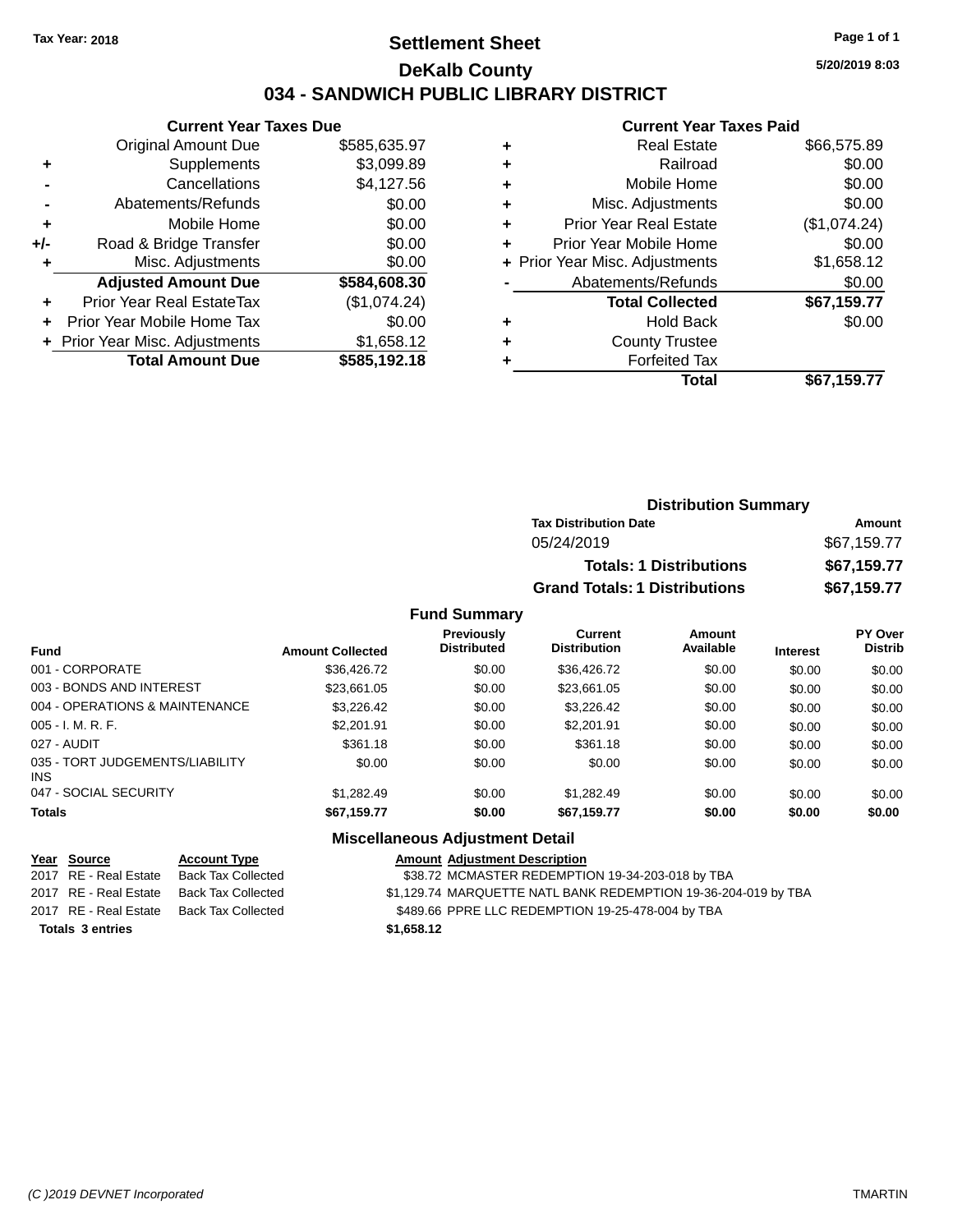### **Settlement Sheet Tax Year: 2018 Page 1 of 1 DeKalb County 035 - SANDWICH ROAD & BRIDGE**

**5/20/2019 8:03**

|     | <b>Current Year Taxes Due</b>  |              |
|-----|--------------------------------|--------------|
|     | <b>Original Amount Due</b>     | \$256,393.13 |
| ٠   | Supplements                    | \$1,232.10   |
|     | Cancellations                  | \$1,640.57   |
|     | Abatements/Refunds             | \$0.00       |
| ٠   | Mobile Home                    | \$0.00       |
| +/- | Road & Bridge Transfer         | (\$2,708.72) |
|     | Misc. Adjustments              | \$0.00       |
|     | <b>Adjusted Amount Due</b>     | \$253,275.94 |
| ٠   | Prior Year Real EstateTax      | (\$487.43)   |
|     | Prior Year Mobile Home Tax     | \$0.00       |
|     | + Prior Year Misc. Adjustments | \$716.97     |
|     | <b>Total Amount Due</b>        | \$253,505.48 |
|     |                                |              |

| ٠ | <b>Real Estate</b>             | \$26,461.59 |
|---|--------------------------------|-------------|
| ٠ | Railroad                       | \$0.00      |
| ٠ | Mobile Home                    | \$0.00      |
| ٠ | Misc. Adjustments              | \$0.00      |
| ٠ | Prior Year Real Estate         | (\$487.43)  |
| ٠ | Prior Year Mobile Home         | \$0.00      |
|   | + Prior Year Misc. Adjustments | \$716.97    |
|   | Abatements/Refunds             | \$0.00      |
|   | <b>Total Collected</b>         | \$26,691.13 |
| ٠ | <b>Hold Back</b>               | \$0.00      |
| ٠ | <b>County Trustee</b>          |             |
|   | <b>Forfeited Tax</b>           |             |
|   | Total                          | \$26,691.13 |

| <b>Road and Bridge Summary</b> |             |               | <b>Distribution Summary</b>          |             |  |
|--------------------------------|-------------|---------------|--------------------------------------|-------------|--|
| <b>Municipality</b>            | Amt. Due    | Amt. Distrib. | <b>Tax Distribution Date</b>         | Amount      |  |
| CITY OF SANDWICH               | \$23.561.19 | \$2.708.72    | 05/24/2019                           | \$26,691.13 |  |
| <b>Totals</b>                  | \$23,561.19 | \$2,708.72    | <b>Totals: 1 Distributions</b>       | \$26,691.13 |  |
|                                |             |               | <b>Grand Totals: 1 Distributions</b> | \$26,691.13 |  |

|                              |                         | <b>Fund Summary</b>                     |                                |                     |                 |                           |
|------------------------------|-------------------------|-----------------------------------------|--------------------------------|---------------------|-----------------|---------------------------|
| <b>Fund</b>                  | <b>Amount Collected</b> | <b>Previously</b><br><b>Distributed</b> | Current<br><b>Distribution</b> | Amount<br>Available | <b>Interest</b> | PY Over<br><b>Distrib</b> |
| 007 - ROAD AND BRIDGE        | \$3,480.02              | \$0.00                                  | \$3,480.02                     | \$0.00              | \$0.00          | \$0.00                    |
| 009 - PERMANENT ROAD         | \$19.043.49             | \$0.00                                  | \$19.043.49                    | \$0.00              | \$0.00          | \$0.00                    |
| 010 - EQUIPMENT AND BUILDING | \$3.941.00              | \$0.00                                  | \$3,941.00                     | \$0.00              | \$0.00          | \$0.00                    |
| 047 - SOCIAL SECURITY        | \$226.62                | \$0.00                                  | \$226.62                       | \$0.00              | \$0.00          | \$0.00                    |
| <b>Totals</b>                | \$26,691.13             | \$0.00                                  | \$26,691.13                    | \$0.00              | \$0.00          | \$0.00                    |
|                              |                         | <b>Miscellaneous Adjustment Detail</b>  |                                |                     |                 |                           |

| Year Source             | <b>Account Type</b>                      | <b>Amount Adjustment Description</b>                         |
|-------------------------|------------------------------------------|--------------------------------------------------------------|
|                         | 2017 RE - Real Estate Back Tax Collected | \$16.74 MCMASTER REDEMPTION 19-34-203-018 by TBA             |
|                         | 2017 RE - Real Estate Back Tax Collected | \$488.50 MARQUETTE NATL BANK REDEMPTION 19-36-204-019 by TBA |
|                         | 2017 RE - Real Estate Back Tax Collected | \$211.73 PPRE LLC REDEMPTION 19-25-478-004 by TBA            |
| <b>Totals 3 entries</b> |                                          | \$716.97                                                     |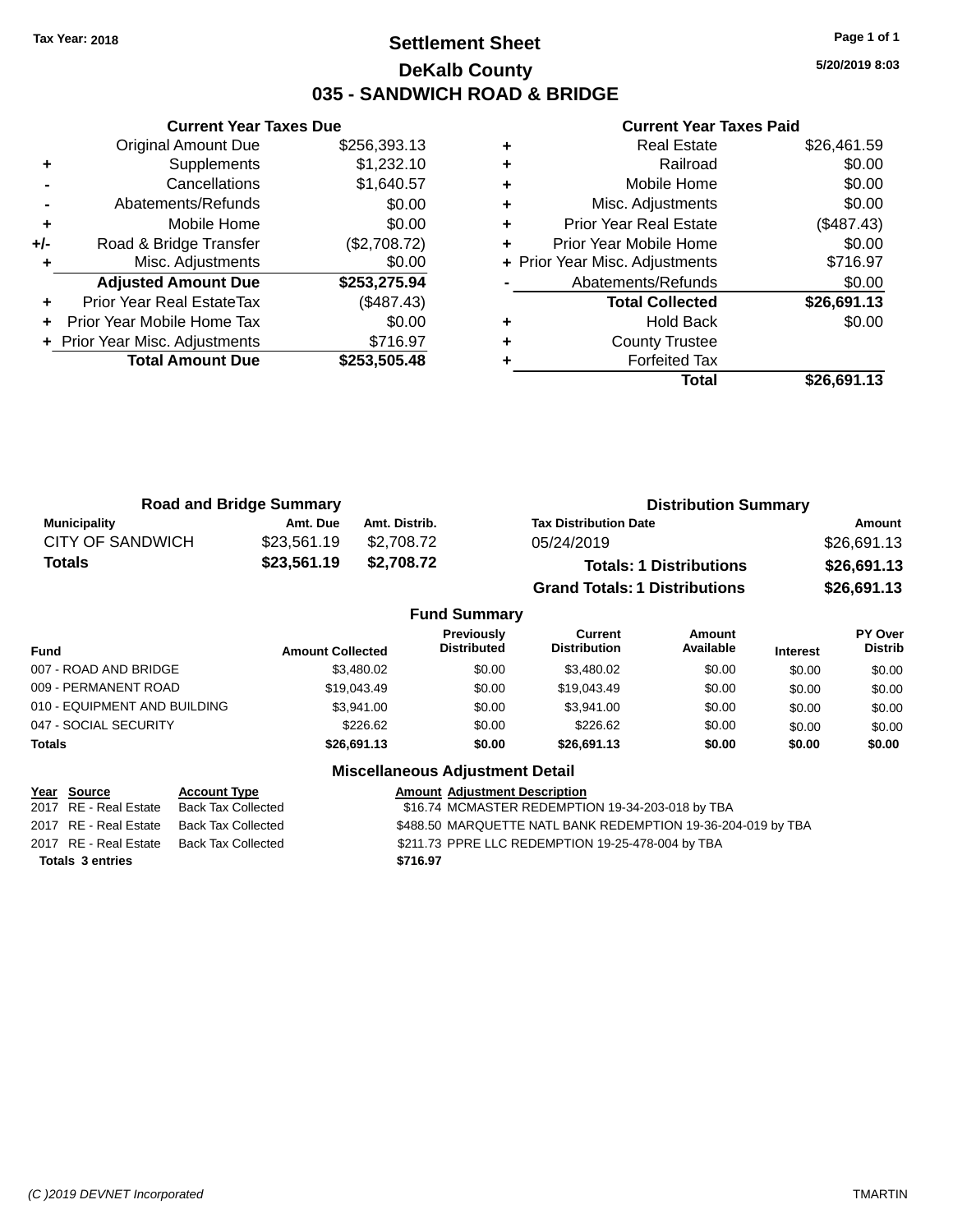## **Settlement Sheet Tax Year: 2018 Page 1 of 1 DeKalb County 036 - SHABBONA TOWNSHIP**

**5/20/2019 8:03**

|     | <b>Current Year Taxes Due</b>  |             |
|-----|--------------------------------|-------------|
|     | <b>Original Amount Due</b>     | \$99,006.08 |
| ٠   | Supplements                    | \$223.05    |
|     | Cancellations                  | \$312.03    |
|     | Abatements/Refunds             | \$0.00      |
| ٠   | Mobile Home                    | \$0.00      |
| +/- | Road & Bridge Transfer         | \$0.00      |
|     | Misc. Adjustments              | \$0.00      |
|     | <b>Adjusted Amount Due</b>     | \$98,917.10 |
| ÷   | Prior Year Real EstateTax      | \$0.00      |
| ÷   | Prior Year Mobile Home Tax     | \$0.00      |
|     | + Prior Year Misc. Adjustments | \$0.00      |
|     | <b>Total Amount Due</b>        | \$98,917.10 |

|   | <b>Real Estate</b>             | \$7,798.88 |
|---|--------------------------------|------------|
| ٠ | Railroad                       | \$0.00     |
| ٠ | Mobile Home                    | \$0.00     |
| ٠ | Misc. Adjustments              | \$0.00     |
| ٠ | <b>Prior Year Real Estate</b>  | \$0.00     |
| ٠ | Prior Year Mobile Home         | \$0.00     |
|   | + Prior Year Misc. Adjustments | \$0.00     |
|   | Abatements/Refunds             | \$0.00     |
|   | <b>Total Collected</b>         | \$7,798.88 |
| ٠ | Hold Back                      | \$0.00     |
|   | <b>County Trustee</b>          |            |
| ٠ | <b>Forfeited Tax</b>           |            |
|   | Total                          | \$7.798.88 |
|   |                                |            |

|                         |                                  | <b>Distribution Summary</b>          |                                |                 |                                  |
|-------------------------|----------------------------------|--------------------------------------|--------------------------------|-----------------|----------------------------------|
|                         |                                  | <b>Tax Distribution Date</b>         |                                |                 | Amount                           |
|                         |                                  | 05/24/2019                           |                                |                 | \$7,798.88                       |
|                         |                                  |                                      | <b>Totals: 1 Distributions</b> |                 | \$7,798.88                       |
|                         |                                  | <b>Grand Totals: 1 Distributions</b> |                                |                 | \$7,798.88                       |
|                         | <b>Fund Summary</b>              |                                      |                                |                 |                                  |
| <b>Amount Collected</b> | Previously<br><b>Distributed</b> | Current<br><b>Distribution</b>       | Amount<br>Available            | <b>Interest</b> | <b>PY Over</b><br><b>Distrib</b> |
|                         |                                  |                                      |                                |                 |                                  |

| <b>Fund</b>              | <b>Amount Collected</b> | <b>Distributed</b> | <b>Distribution</b> | Available | <b>Interest</b> | Distrib |
|--------------------------|-------------------------|--------------------|---------------------|-----------|-----------------|---------|
| 001 - CORPORATE          | \$5.033.77              | \$0.00             | \$5,033,77          | \$0.00    | \$0.00          | \$0.00  |
| 017 - CEMETERY           | \$2.757.12              | \$0.00             | \$2,757.12          | \$0.00    | \$0.00          | \$0.00  |
| 054 - GENERAL ASSISTANCE | \$7.99                  | \$0.00             | \$7.99              | \$0.00    | \$0.00          | \$0.00  |
| Totals                   | \$7,798.88              | \$0.00             | \$7.798.88          | \$0.00    | \$0.00          | \$0.00  |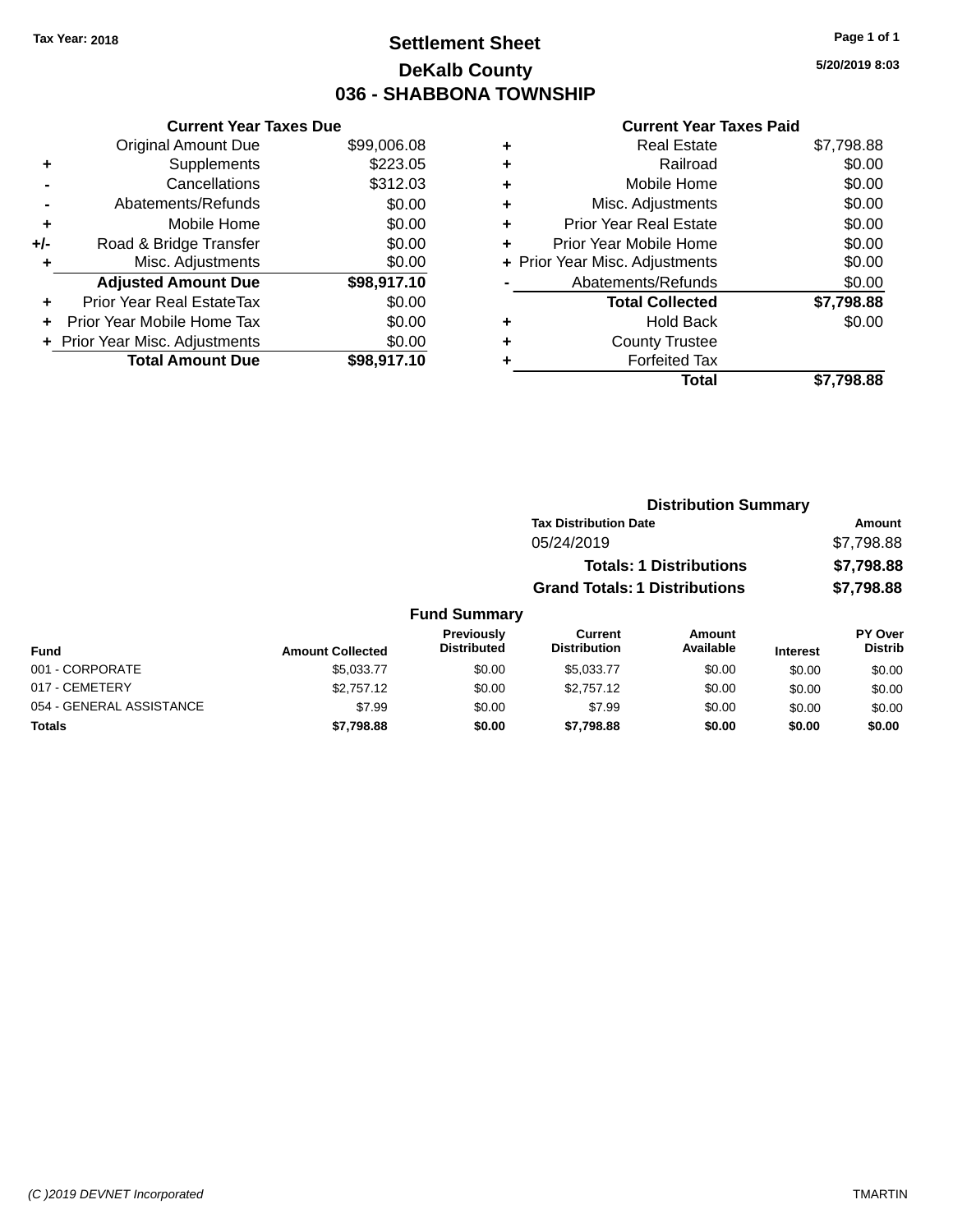### **Settlement Sheet Tax Year: 2018 Page 1 of 1 DeKalb County 037 - SHABBONA ROAD & BRIDGE**

**5/20/2019 8:03**

|     | <b>Current Year Taxes Due</b>  |              |
|-----|--------------------------------|--------------|
|     | <b>Original Amount Due</b>     | \$181,732.10 |
| ٠   | Supplements                    | \$379.64     |
|     | Cancellations                  | \$531.10     |
|     | Abatements/Refunds             | \$0.00       |
| ٠   | Mobile Home                    | \$0.00       |
| +/- | Road & Bridge Transfer         | (\$1,040.99) |
|     | Misc. Adjustments              | \$0.00       |
|     | <b>Adjusted Amount Due</b>     | \$180,539.65 |
| ٠   | Prior Year Real EstateTax      | \$0.00       |
|     | Prior Year Mobile Home Tax     | \$0.00       |
|     | + Prior Year Misc. Adjustments | \$0.00       |
|     | <b>Total Amount Due</b>        | \$180,539.65 |
|     |                                |              |

| ٠ | <b>Real Estate</b>             | \$13,274.50 |
|---|--------------------------------|-------------|
| ٠ | Railroad                       | \$0.00      |
| ٠ | Mobile Home                    | \$0.00      |
| ٠ | Misc. Adjustments              | \$0.00      |
| ٠ | <b>Prior Year Real Estate</b>  | \$0.00      |
| ٠ | Prior Year Mobile Home         | \$0.00      |
|   | + Prior Year Misc. Adjustments | \$0.00      |
|   | Abatements/Refunds             | \$0.00      |
|   | <b>Total Collected</b>         | \$13,274.50 |
| ٠ | <b>Hold Back</b>               | \$0.00      |
| ٠ | <b>County Trustee</b>          |             |
|   | <b>Forfeited Tax</b>           |             |
|   | Total                          | \$13.274.50 |

| <b>Road and Bridge Summary</b> |             |                     | <b>Distribution Summary</b>          |             |  |
|--------------------------------|-------------|---------------------|--------------------------------------|-------------|--|
| <b>Municipality</b>            | Amt. Due    | Amt. Distrib.       | <b>Tax Distribution Date</b>         | Amount      |  |
| <b>VILLAGE OF LEE</b>          | \$1,438.08  | \$113.29            | 05/24/2019                           | \$13,274.50 |  |
| <b>VILLAGE OF SHABBONA</b>     | \$11,509.02 | \$927.70            | <b>Totals: 1 Distributions</b>       | \$13,274.50 |  |
| <b>Totals</b>                  | \$12,947.10 | \$1,040.99          | <b>Grand Totals: 1 Distributions</b> | \$13,274.50 |  |
|                                |             | <b>Fund Summary</b> |                                      |             |  |

| <b>Amount Collected</b> | <b>Previously</b><br><b>Distributed</b> | Current<br><b>Distribution</b> | Amount<br>Available | <b>Interest</b> | PY Over<br><b>Distrib</b> |
|-------------------------|-----------------------------------------|--------------------------------|---------------------|-----------------|---------------------------|
| \$3.746.26              | \$0.00                                  | \$3.746.26                     | \$0.00              | \$0.00          | \$0.00                    |
| \$236.58                | \$0.00                                  | \$236.58                       | \$0.00              | \$0.00          | \$0.00                    |
| \$5.984.48              | \$0.00                                  | \$5.984.48                     | \$0.00              | \$0.00          | \$0.00                    |
| \$3,307.18              | \$0.00                                  | \$3,307.18                     | \$0.00              | \$0.00          | \$0.00                    |
| \$13,274.50             | \$0.00                                  | \$13,274.50                    | \$0.00              | \$0.00          | \$0.00                    |
|                         |                                         |                                |                     |                 |                           |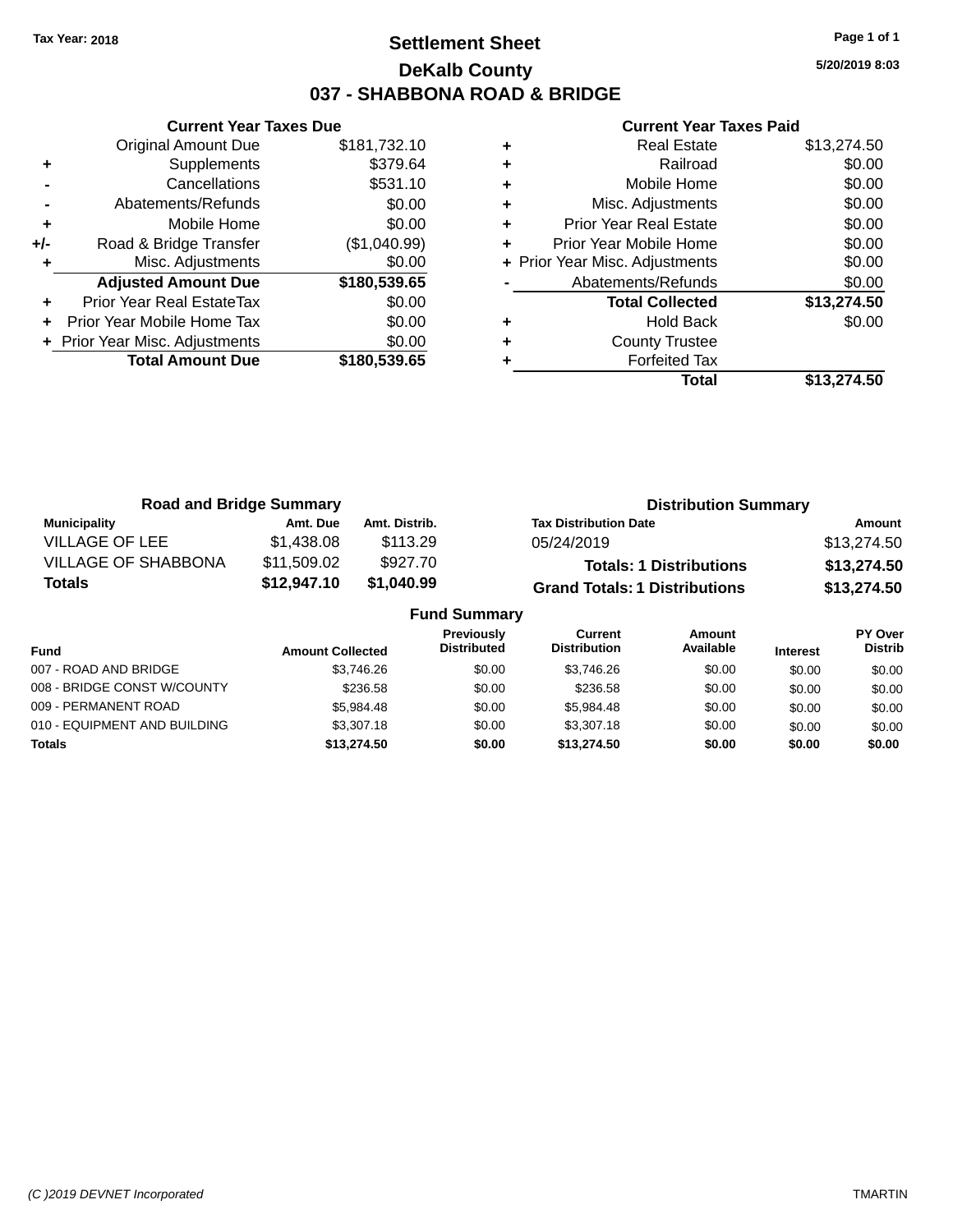## **Settlement Sheet Tax Year: 2018 Page 1 of 1 DeKalb County 038 - SOMONAUK TOWNSHIP**

**5/20/2019 8:03**

| \$87,840.81<br>\$144.81<br>\$159.07 |
|-------------------------------------|
|                                     |
|                                     |
|                                     |
| \$0.00                              |
| \$0.00                              |
| \$0.00                              |
| \$0.00                              |
| \$87,826.55                         |
| \$0.00                              |
| \$0.00                              |
| \$0.00                              |
| \$87,826.55                         |
|                                     |

| ٠ | <b>Real Estate</b>             | \$9,726.15 |
|---|--------------------------------|------------|
| ٠ | Railroad                       | \$0.00     |
| ٠ | Mobile Home                    | \$0.00     |
| ٠ | Misc. Adjustments              | \$0.00     |
| ٠ | <b>Prior Year Real Estate</b>  | \$0.00     |
| ٠ | Prior Year Mobile Home         | \$0.00     |
|   | + Prior Year Misc. Adjustments | \$0.00     |
|   | Abatements/Refunds             | \$0.00     |
|   | <b>Total Collected</b>         | \$9,726.15 |
| ٠ | <b>Hold Back</b>               | \$0.00     |
| ٠ | <b>County Trustee</b>          |            |
| ٠ | <b>Forfeited Tax</b>           |            |
|   | Total                          | \$9,726.15 |
|   |                                |            |

|                         |                                         | <b>Distribution Summary</b>          |                                |                 |                                  |  |
|-------------------------|-----------------------------------------|--------------------------------------|--------------------------------|-----------------|----------------------------------|--|
|                         |                                         | <b>Tax Distribution Date</b>         |                                |                 | Amount                           |  |
|                         |                                         | 05/24/2019                           |                                |                 | \$9,726.15                       |  |
|                         |                                         |                                      | <b>Totals: 1 Distributions</b> |                 | \$9,726.15                       |  |
|                         |                                         | <b>Grand Totals: 1 Distributions</b> |                                |                 | \$9,726.15                       |  |
|                         | <b>Fund Summary</b>                     |                                      |                                |                 |                                  |  |
| <b>Amount Collected</b> | <b>Previously</b><br><b>Distributed</b> | Current<br><b>Distribution</b>       | Amount<br>Available            | <b>Interest</b> | <b>PY Over</b><br><b>Distrib</b> |  |
| 0.60231                 | <b>CO OO</b>                            | 0.60231                              | <b>CO OO</b>                   | 0000            | 0000                             |  |

| <b>Fund</b>              | <b>Amount Collected</b> | <b>Previously</b><br><b>Distributed</b> | Current<br><b>Distribution</b> | Amount<br>Available | <b>Interest</b> | <b>PY Over</b><br><b>Distrib</b> |
|--------------------------|-------------------------|-----------------------------------------|--------------------------------|---------------------|-----------------|----------------------------------|
| 001 - CORPORATE          | \$9.692.31              | \$0.00                                  | \$9.692.31                     | \$0.00              | \$0.00          | \$0.00                           |
| 054 - GENERAL ASSISTANCE | \$33.84                 | \$0.00                                  | \$33.84                        | \$0.00              | \$0.00          | \$0.00                           |
| <b>Totals</b>            | \$9.726.15              | \$0.00                                  | \$9.726.15                     | \$0.00              | \$0.00          | \$0.00                           |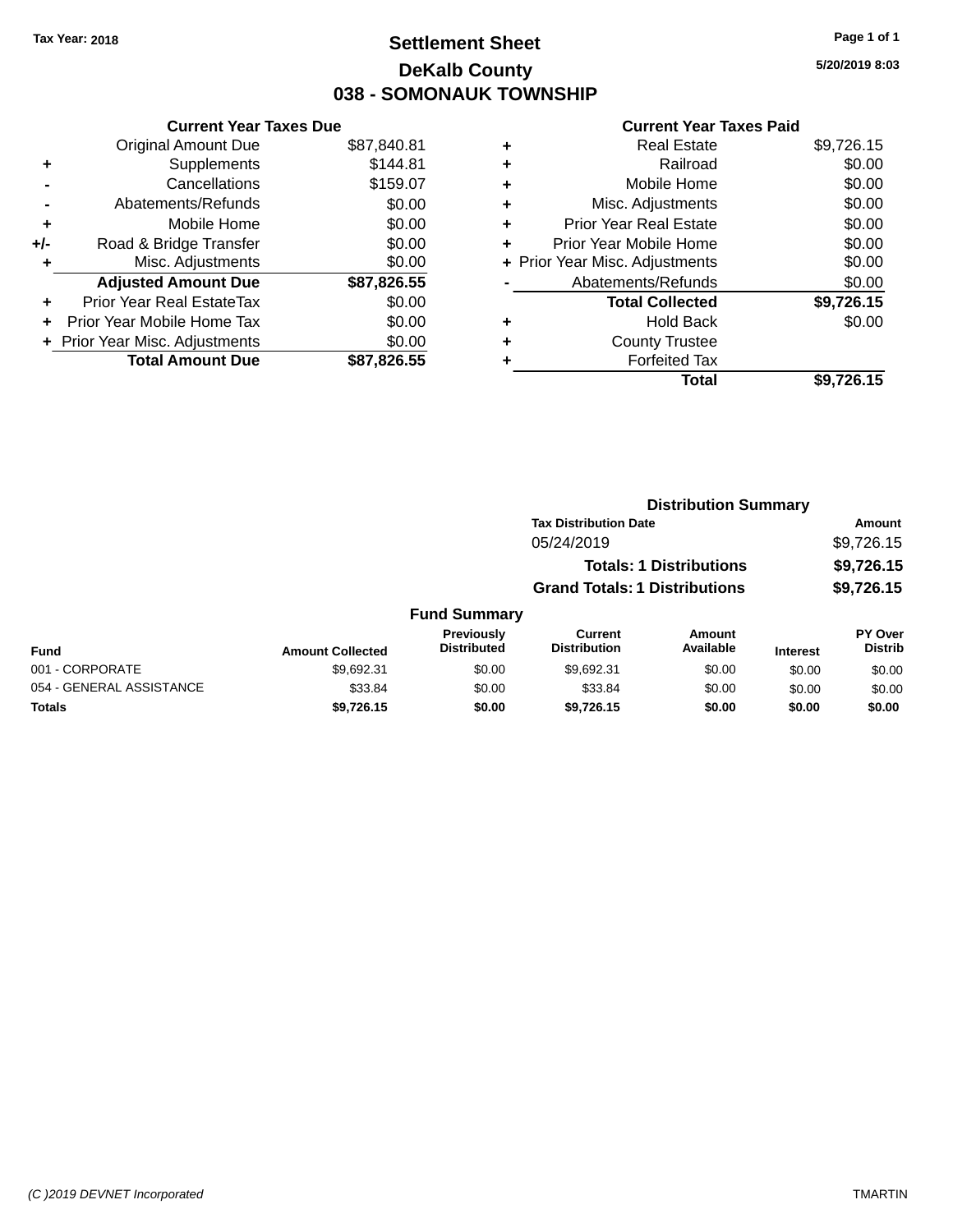### **Settlement Sheet Tax Year: 2018 Page 1 of 1 DeKalb County 039 - SOMONAUK ROAD & BRIDGE**

**5/20/2019 8:03**

|     | <b>Current Year Taxes Due</b>  |              |
|-----|--------------------------------|--------------|
|     | <b>Original Amount Due</b>     | \$272,764.68 |
| ٠   | Supplements                    | \$348.77     |
|     | Cancellations                  | \$383.10     |
|     | Abatements/Refunds             | \$0.00       |
| ٠   | Mobile Home                    | \$0.00       |
| +/- | Road & Bridge Transfer         | (\$6,776.73) |
|     | Misc. Adjustments              | \$0.00       |
|     | <b>Adjusted Amount Due</b>     | \$265,953.62 |
| ٠   | Prior Year Real EstateTax      | \$0.00       |
|     | Prior Year Mobile Home Tax     | \$0.00       |
|     | + Prior Year Misc. Adjustments | \$0.00       |
|     | <b>Total Amount Due</b>        | \$265,953.62 |
|     |                                |              |

|   | <b>Real Estate</b>             | \$23,425.03 |
|---|--------------------------------|-------------|
| ٠ | Railroad                       | \$0.00      |
| ٠ | Mobile Home                    | \$0.00      |
| ٠ | Misc. Adjustments              | \$0.00      |
| ٠ | <b>Prior Year Real Estate</b>  | \$0.00      |
| ٠ | Prior Year Mobile Home         | \$0.00      |
|   | + Prior Year Misc. Adjustments | \$0.00      |
|   | Abatements/Refunds             | \$0.00      |
|   | <b>Total Collected</b>         | \$23,425.03 |
| ٠ | <b>Hold Back</b>               | \$0.00      |
| ٠ | <b>County Trustee</b>          |             |
| ٠ | <b>Forfeited Tax</b>           |             |
|   | Total                          | \$23,425.03 |
|   |                                |             |

| <b>Road and Bridge Summary</b> |             | <b>Distribution Summary</b> |                                      |             |
|--------------------------------|-------------|-----------------------------|--------------------------------------|-------------|
| <b>Municipality</b>            | Amt. Due    | Amt. Distrib.               | <b>Tax Distribution Date</b>         | Amount      |
| <b>CITY OF SANDWICH</b>        | \$1,117.42  | \$126.50                    | 05/24/2019                           | \$23,425.03 |
| <b>VILLAGE OF SOMONAUK</b>     | \$59,398.89 | \$6,650.23                  | <b>Totals: 1 Distributions</b>       | \$23,425.03 |
| <b>Totals</b>                  | \$60,516.31 | \$6,776.73                  | <b>Grand Totals: 1 Distributions</b> | \$23,425.03 |
| <b>Fund Summary</b>            |             |                             |                                      |             |

|                              |                         | .                                       |                                |                     |                 |                           |
|------------------------------|-------------------------|-----------------------------------------|--------------------------------|---------------------|-----------------|---------------------------|
| Fund                         | <b>Amount Collected</b> | <b>Previously</b><br><b>Distributed</b> | Current<br><b>Distribution</b> | Amount<br>Available | <b>Interest</b> | PY Over<br><b>Distrib</b> |
| 007 - ROAD AND BRIDGE        | \$13,570.62             | \$0.00                                  | \$13,570.62                    | \$0.00              | \$0.00          | \$0.00                    |
| 008 - BRIDGE CONST W/COUNTY  | \$7.64                  | \$0.00                                  | \$7.64                         | \$0.00              | \$0.00          | \$0.00                    |
| 009 - PERMANENT ROAD         | \$7.759.74              | \$0.00                                  | \$7.759.74                     | \$0.00              | \$0.00          | \$0.00                    |
| 010 - EQUIPMENT AND BUILDING | \$2,087.03              | \$0.00                                  | \$2,087.03                     | \$0.00              | \$0.00          | \$0.00                    |
| <b>Totals</b>                | \$23,425.03             | \$0.00                                  | \$23,425.03                    | \$0.00              | \$0.00          | \$0.00                    |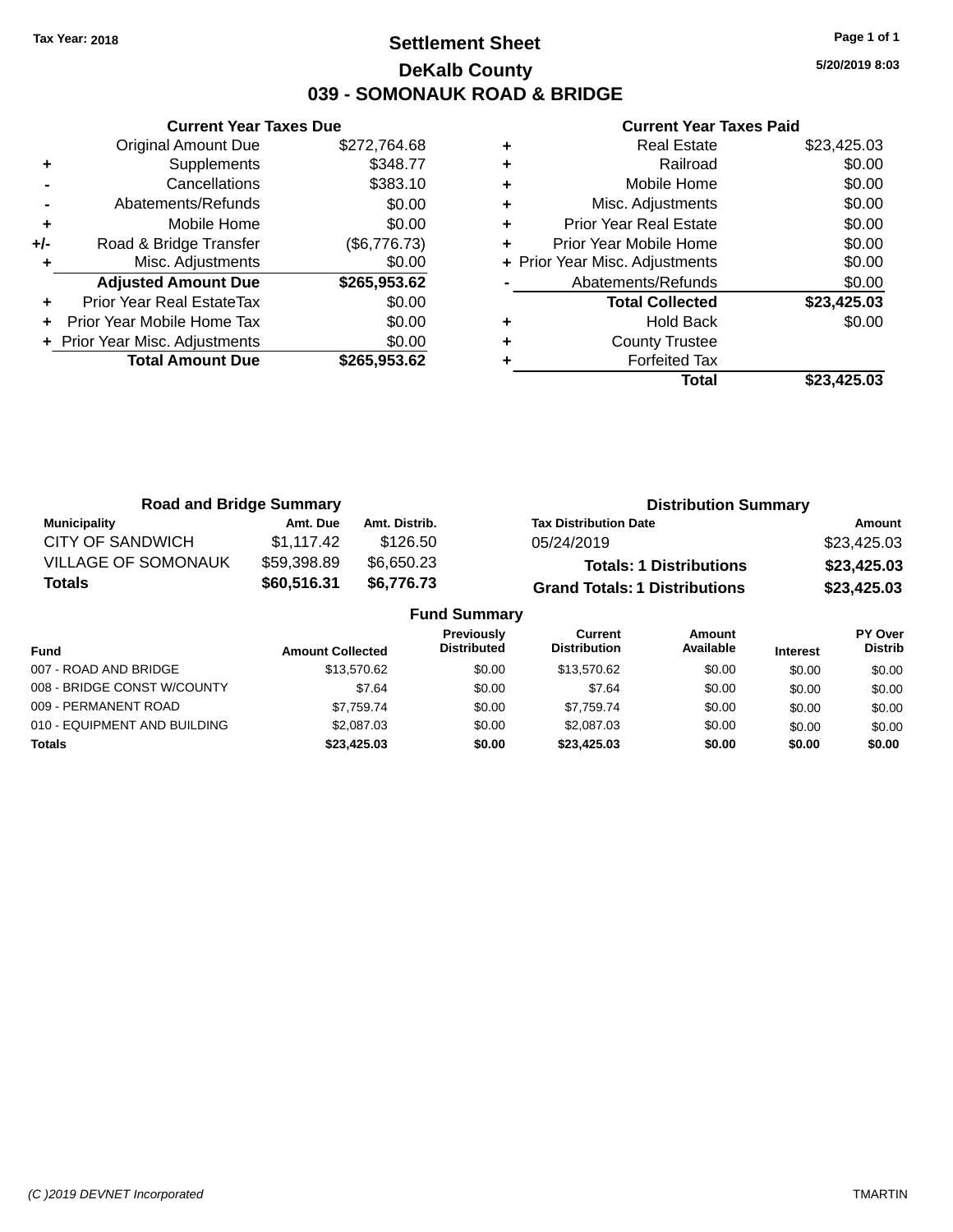### **Settlement Sheet Tax Year: 2018 Page 1 of 1 DeKalb County 040 - SOUTH GROVE TOWNSHIP**

**5/20/2019 8:03**

#### **Current Year Taxes Paid**

|     | <b>Current Year Taxes Due</b>  |             |
|-----|--------------------------------|-------------|
|     | <b>Original Amount Due</b>     | \$80,816.77 |
| ٠   | Supplements                    | \$0.00      |
|     | Cancellations                  | \$0.00      |
|     | Abatements/Refunds             | \$0.00      |
| ٠   | Mobile Home                    | \$0.00      |
| +/- | Road & Bridge Transfer         | \$0.00      |
|     | Misc. Adjustments              | \$0.00      |
|     | <b>Adjusted Amount Due</b>     | \$80,816.77 |
| ÷   | Prior Year Real EstateTax      | \$0.00      |
|     | Prior Year Mobile Home Tax     | \$0.00      |
|     | + Prior Year Misc. Adjustments | \$0.00      |
|     | <b>Total Amount Due</b>        | \$80,816.77 |

| <b>Real Estate</b>             | \$8,929.81 |
|--------------------------------|------------|
| Railroad                       | \$0.00     |
| Mobile Home                    | \$0.00     |
| Misc. Adjustments              | \$0.00     |
| <b>Prior Year Real Estate</b>  | \$0.00     |
| Prior Year Mobile Home         | \$0.00     |
| + Prior Year Misc. Adjustments | \$0.00     |
| Abatements/Refunds             | \$0.00     |
| <b>Total Collected</b>         | \$8,929.81 |
| <b>Hold Back</b>               | \$0.00     |
| <b>County Trustee</b>          |            |
| <b>Forfeited Tax</b>           |            |
| Total                          | \$8,929.81 |
|                                |            |

| <b>Distribution Summary</b>          |            |
|--------------------------------------|------------|
| <b>Tax Distribution Date</b>         | Amount     |
| 05/24/2019                           | \$8,929.81 |
| <b>Totals: 1 Distributions</b>       | \$8,929.81 |
| <b>Grand Totals: 1 Distributions</b> | \$8,929.81 |

| <b>Fund</b>                                   | <b>Amount Collected</b> | Previously<br><b>Distributed</b> | Current<br><b>Distribution</b> | Amount<br>Available | <b>Interest</b> | PY Over<br><b>Distrib</b> |
|-----------------------------------------------|-------------------------|----------------------------------|--------------------------------|---------------------|-----------------|---------------------------|
| 001 - CORPORATE                               | \$6.519.34              | \$0.00                           | \$6,519.34                     | \$0.00              | \$0.00          | \$0.00                    |
| 027 - AUDIT                                   | \$117.39                | \$0.00                           | \$117.39                       | \$0.00              | \$0.00          | \$0.00                    |
| 034 - GENERAL ASSISTANCE                      | \$884.18                | \$0.00                           | \$884.18                       | \$0.00              | \$0.00          | \$0.00                    |
| 035 - TORT JUDGEMENTS/LIABILITY<br><b>INS</b> | \$663.01                | \$0.00                           | \$663.01                       | \$0.00              | \$0.00          | \$0.00                    |
| 047 - SOCIAL SECURITY                         | \$745.89                | \$0.00                           | \$745.89                       | \$0.00              | \$0.00          | \$0.00                    |
| <b>Totals</b>                                 | \$8.929.81              | \$0.00                           | \$8.929.81                     | \$0.00              | \$0.00          | \$0.00                    |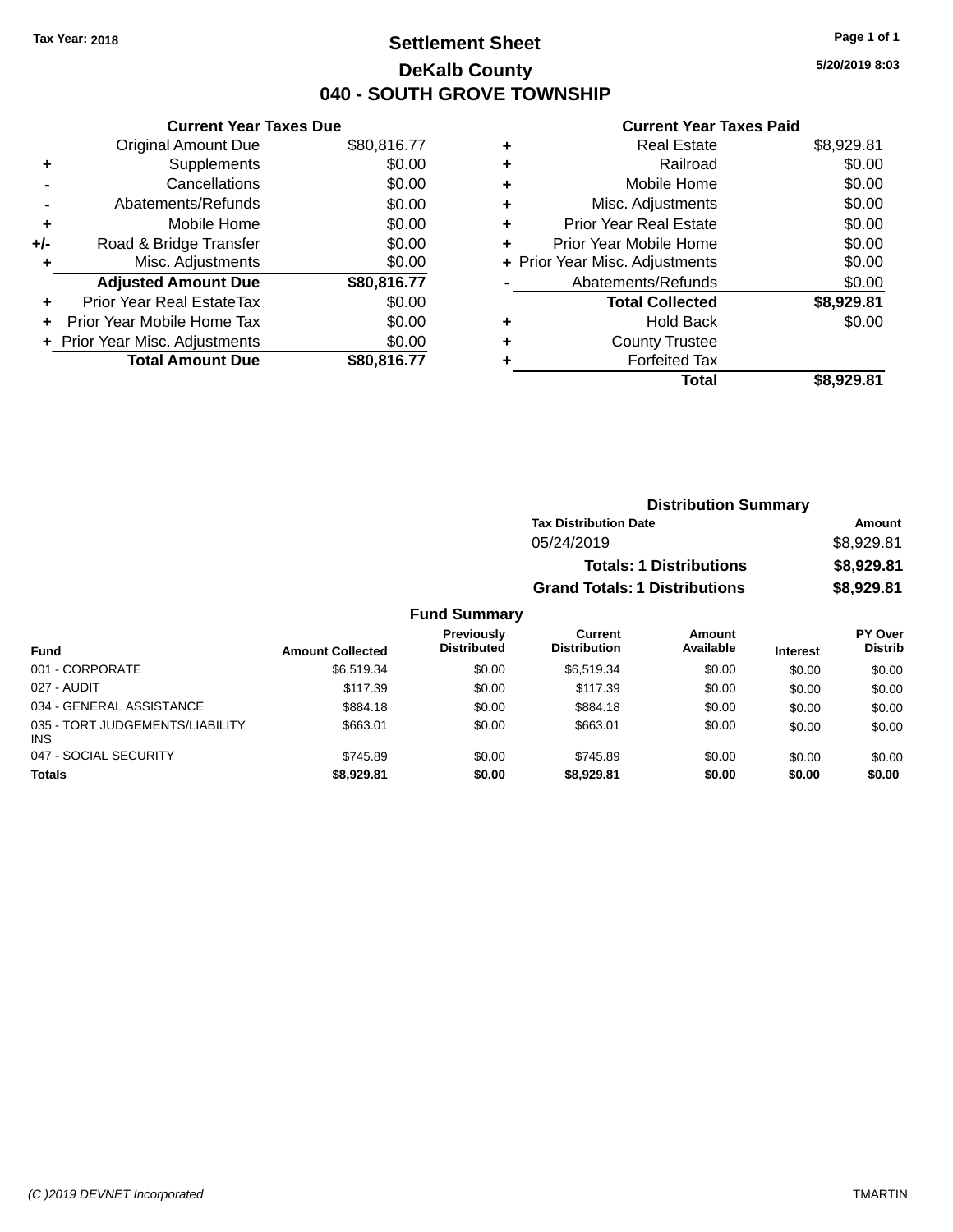### **Settlement Sheet Tax Year: 2018 Page 1 of 1 DeKalb County 041 - SOUTH GROVE ROAD & BRIDGE**

**5/20/2019 8:03**

#### **Current Year Taxes Paid**

|     | <b>Current Year Taxes Due</b>  |              |
|-----|--------------------------------|--------------|
|     | <b>Original Amount Due</b>     | \$120,841.57 |
| ٠   | Supplements                    | \$0.00       |
|     | Cancellations                  | \$0.00       |
|     | Abatements/Refunds             | \$0.00       |
| ٠   | Mobile Home                    | \$0.00       |
| +/- | Road & Bridge Transfer         | \$0.00       |
|     | Misc. Adjustments              | \$0.00       |
|     | <b>Adjusted Amount Due</b>     | \$120,841.57 |
| ÷   | Prior Year Real EstateTax      | \$0.00       |
|     | Prior Year Mobile Home Tax     | \$0.00       |
|     | + Prior Year Misc. Adjustments | \$0.00       |
|     | <b>Total Amount Due</b>        | \$120,841.57 |
|     |                                |              |

| ٠ | <b>Real Estate</b>             | \$13,352.34 |
|---|--------------------------------|-------------|
| ٠ | Railroad                       | \$0.00      |
| ٠ | Mobile Home                    | \$0.00      |
| ٠ | Misc. Adjustments              | \$0.00      |
| ٠ | <b>Prior Year Real Estate</b>  | \$0.00      |
| ٠ | Prior Year Mobile Home         | \$0.00      |
|   | + Prior Year Misc. Adjustments | \$0.00      |
|   | Abatements/Refunds             | \$0.00      |
|   | <b>Total Collected</b>         | \$13,352.34 |
| ٠ | <b>Hold Back</b>               | \$0.00      |
| ٠ | <b>County Trustee</b>          |             |
| ٠ | <b>Forfeited Tax</b>           |             |
|   | Total                          | \$13,352.34 |
|   |                                |             |

| <b>Distribution Summary</b>          |             |
|--------------------------------------|-------------|
| <b>Tax Distribution Date</b>         | Amount      |
| 05/24/2019                           | \$13,352,34 |
| <b>Totals: 1 Distributions</b>       | \$13,352.34 |
| <b>Grand Totals: 1 Distributions</b> | \$13,352.34 |

| Fund                         | <b>Amount Collected</b> | Previously<br><b>Distributed</b> | Current<br><b>Distribution</b> | Amount<br>Available | <b>Interest</b> | <b>PY Over</b><br><b>Distrib</b> |
|------------------------------|-------------------------|----------------------------------|--------------------------------|---------------------|-----------------|----------------------------------|
| 007 - ROAD AND BRIDGE        | \$6.916.13              | \$0.00                           | \$6.916.13                     | \$0.00              | \$0.00          | \$0.00                           |
| 008 - BRIDGE CONST W/COUNTY  | \$773.59                | \$0.00                           | \$773.59                       | \$0.00              | \$0.00          | \$0.00                           |
| 009 - PERMANENT ROAD         | \$3.314.84              | \$0.00                           | \$3.314.84                     | \$0.00              | \$0.00          | \$0.00                           |
| 010 - EQUIPMENT AND BUILDING | \$2,347.78              | \$0.00                           | \$2,347.78                     | \$0.00              | \$0.00          | \$0.00                           |
| <b>Totals</b>                | \$13,352,34             | \$0.00                           | \$13.352.34                    | \$0.00              | \$0.00          | \$0.00                           |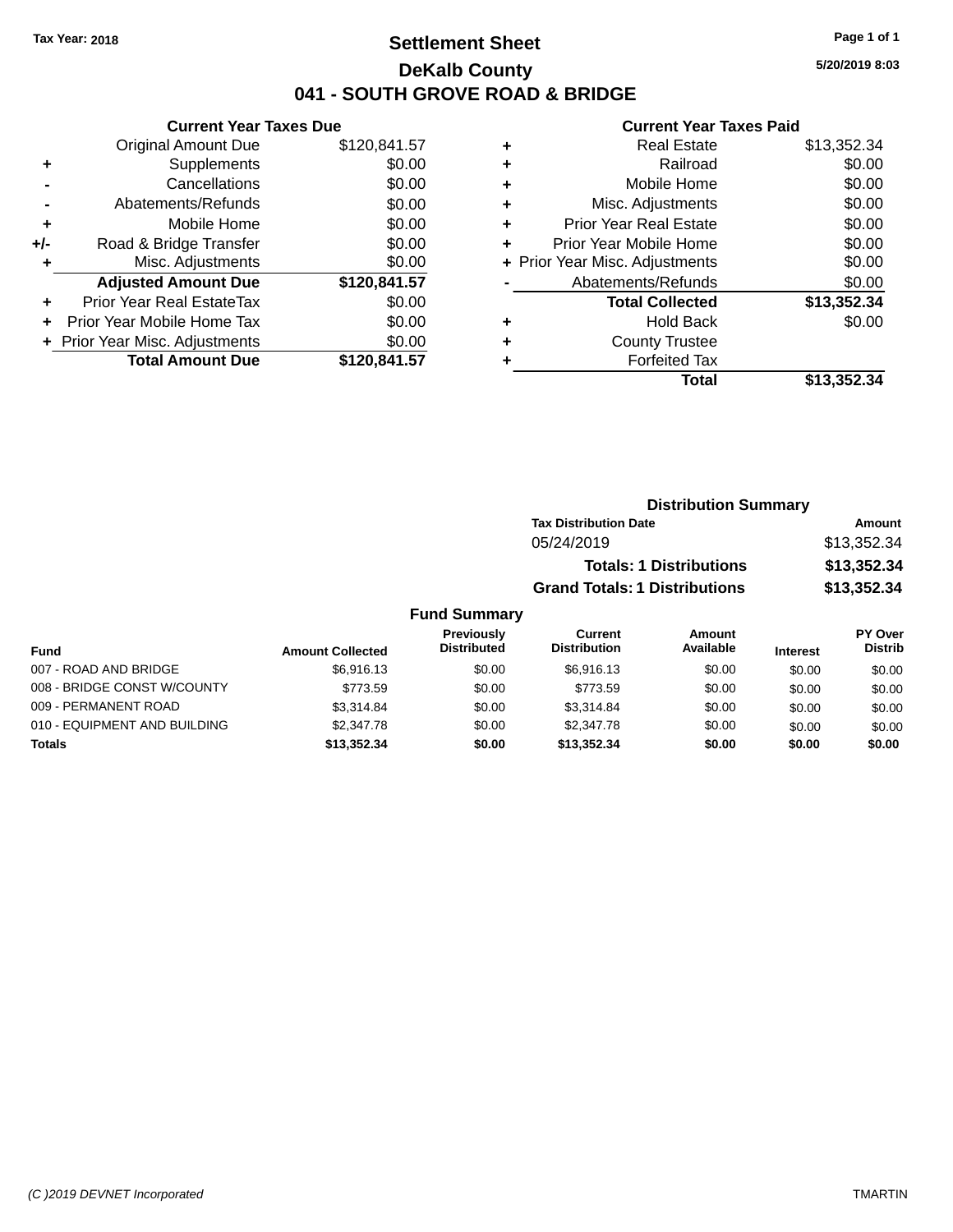### **Settlement Sheet Tax Year: 2018 Page 1 of 1 DeKalb County 042 - SQUAW GROVE TOWNSHIP**

**5/20/2019 8:03**

#### **Current Year Taxes Paid**

|       | <b>Current Year Taxes Due</b>  |              |
|-------|--------------------------------|--------------|
|       | <b>Original Amount Due</b>     | \$127,736.61 |
| ٠     | Supplements                    | \$955.81     |
|       | Cancellations                  | \$1,108.03   |
|       | Abatements/Refunds             | \$0.00       |
| ٠     | Mobile Home                    | \$0.00       |
| $+/-$ | Road & Bridge Transfer         | \$0.00       |
| ٠     | Misc. Adjustments              | \$0.00       |
|       | <b>Adjusted Amount Due</b>     | \$127,584.39 |
| ٠     | Prior Year Real EstateTax      | \$0.00       |
|       | Prior Year Mobile Home Tax     | \$0.00       |
|       | + Prior Year Misc. Adjustments | \$0.00       |
|       | <b>Total Amount Due</b>        | \$127,584.39 |
|       |                                |              |

|   | <b>Real Estate</b>             | \$10,253.95 |
|---|--------------------------------|-------------|
| ٠ | Railroad                       | \$0.00      |
| ٠ | Mobile Home                    | \$0.00      |
| ٠ | Misc. Adjustments              | \$0.00      |
| ٠ | <b>Prior Year Real Estate</b>  | \$0.00      |
| ٠ | Prior Year Mobile Home         | \$0.00      |
|   | + Prior Year Misc. Adjustments | \$0.00      |
|   | Abatements/Refunds             | \$0.00      |
|   | <b>Total Collected</b>         | \$10,253.95 |
| ٠ | <b>Hold Back</b>               | \$0.00      |
| ٠ | <b>County Trustee</b>          |             |
| ٠ | <b>Forfeited Tax</b>           |             |
|   | Total                          | \$10,253.95 |
|   |                                |             |

| <b>Distribution Summary</b>          |             |
|--------------------------------------|-------------|
| <b>Tax Distribution Date</b>         | Amount      |
| 05/24/2019                           | \$10,253.95 |
| <b>Totals: 1 Distributions</b>       | \$10,253.95 |
| <b>Grand Totals: 1 Distributions</b> | \$10,253.95 |

| <b>Fund</b>              | <b>Amount Collected</b> | Previously<br><b>Distributed</b> | Current<br><b>Distribution</b> | Amount<br>Available | <b>Interest</b> | PY Over<br><b>Distrib</b> |
|--------------------------|-------------------------|----------------------------------|--------------------------------|---------------------|-----------------|---------------------------|
| 001 - CORPORATE          | \$7.431.00              | \$0.00                           | \$7,431,00                     | \$0.00              | \$0.00          | \$0.00                    |
| 017 - CEMETERY           | \$560.53                | \$0.00                           | \$560.53                       | \$0.00              | \$0.00          | \$0.00                    |
| 019 - COMMUNITY BUILDING | \$2,000.49              | \$0.00                           | \$2,000.49                     | \$0.00              | \$0.00          | \$0.00                    |
| 054 - GENERAL ASSISTANCE | \$261.93                | \$0.00                           | \$261.93                       | \$0.00              | \$0.00          | \$0.00                    |
| <b>Totals</b>            | \$10,253.95             | \$0.00                           | \$10.253.95                    | \$0.00              | \$0.00          | \$0.00                    |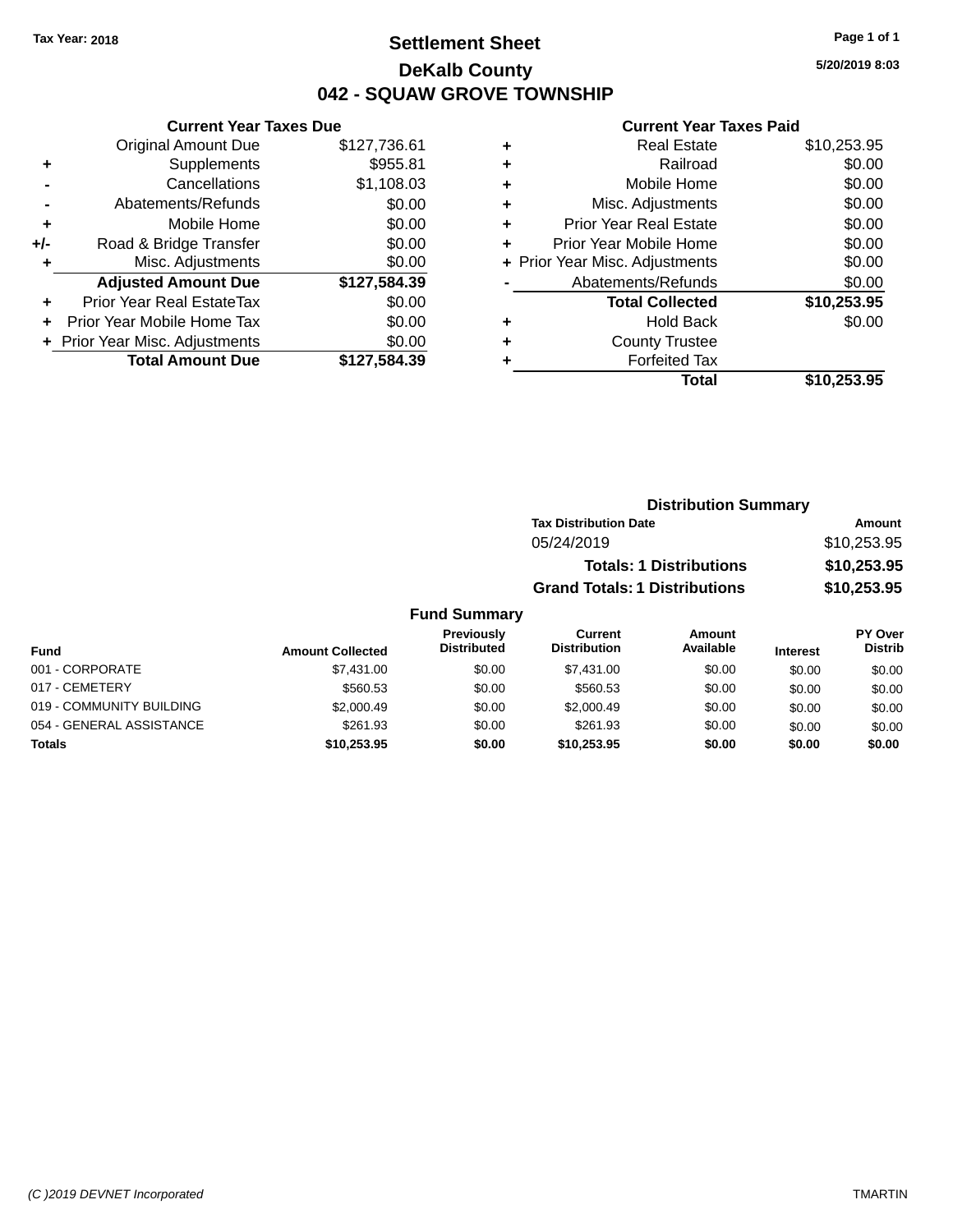### **Settlement Sheet Tax Year: 2018 Page 1 of 1 DeKalb County 043 - HINCKLEY PUBLIC LIBRARY DISTRICT**

**5/20/2019 8:03**

# **Current Year Taxes Paid**

|     | <b>Current Year Taxes Due</b>  |              |
|-----|--------------------------------|--------------|
|     | <b>Original Amount Due</b>     | \$186,780.32 |
| ٠   | Supplements                    | \$1,397.63   |
|     | Cancellations                  | \$1,620.23   |
|     | Abatements/Refunds             | \$0.00       |
| ٠   | Mobile Home                    | \$0.00       |
| +/- | Road & Bridge Transfer         | \$0.00       |
| ٠   | Misc. Adjustments              | \$0.00       |
|     | <b>Adjusted Amount Due</b>     | \$186,557.72 |
|     | Prior Year Real EstateTax      | \$0.00       |
|     | Prior Year Mobile Home Tax     | \$0.00       |
|     | + Prior Year Misc. Adjustments | \$0.00       |
|     | <b>Total Amount Due</b>        | \$186,557.72 |
|     |                                |              |

| ٠ | <b>Real Estate</b>             | \$14,994.28 |
|---|--------------------------------|-------------|
| ÷ | Railroad                       | \$0.00      |
| ٠ | Mobile Home                    | \$0.00      |
| ٠ | Misc. Adjustments              | \$0.00      |
| ٠ | <b>Prior Year Real Estate</b>  | \$0.00      |
| ٠ | Prior Year Mobile Home         | \$0.00      |
|   | + Prior Year Misc. Adjustments | \$0.00      |
|   | Abatements/Refunds             | \$0.00      |
|   | <b>Total Collected</b>         | \$14,994.28 |
| ٠ | Hold Back                      | \$0.00      |
| ٠ | <b>County Trustee</b>          |             |
| ٠ | <b>Forfeited Tax</b>           |             |
|   | Total                          | \$14,994.28 |
|   |                                |             |

| <b>Distribution Summary</b>          |             |  |  |
|--------------------------------------|-------------|--|--|
| <b>Tax Distribution Date</b>         | Amount      |  |  |
| 05/24/2019                           | \$14.994.28 |  |  |
| <b>Totals: 1 Distributions</b>       | \$14,994.28 |  |  |
| <b>Grand Totals: 1 Distributions</b> | \$14,994.28 |  |  |

| <b>Fund</b>                                   | <b>Amount Collected</b> | Previously<br><b>Distributed</b> | <b>Current</b><br><b>Distribution</b> | Amount<br>Available | <b>Interest</b> | PY Over<br><b>Distrib</b> |
|-----------------------------------------------|-------------------------|----------------------------------|---------------------------------------|---------------------|-----------------|---------------------------|
| 001 - CORPORATE                               | \$12,948.49             | \$0.00                           | \$12,948.49                           | \$0.00              | \$0.00          | \$0.00                    |
| 004 - OPERATIONS & MAINTENANCE                | \$1,020.93              | \$0.00                           | \$1.020.93                            | \$0.00              | \$0.00          | \$0.00                    |
| $005 - I. M. R. F.$                           | \$471.50                | \$0.00                           | \$471.50                              | \$0.00              | \$0.00          | \$0.00                    |
| 027 - AUDIT                                   | \$2.62                  | \$0.00                           | \$2.62                                | \$0.00              | \$0.00          | \$0.00                    |
| 035 - TORT JUDGEMENTS/LIABILITY<br><b>INS</b> | \$79.24                 | \$0.00                           | \$79.24                               | \$0.00              | \$0.00          | \$0.00                    |
| 047 - SOCIAL SECURITY                         | \$471.50                | \$0.00                           | \$471.50                              | \$0.00              | \$0.00          | \$0.00                    |
| <b>Totals</b>                                 | \$14,994.28             | \$0.00                           | \$14,994.28                           | \$0.00              | \$0.00          | \$0.00                    |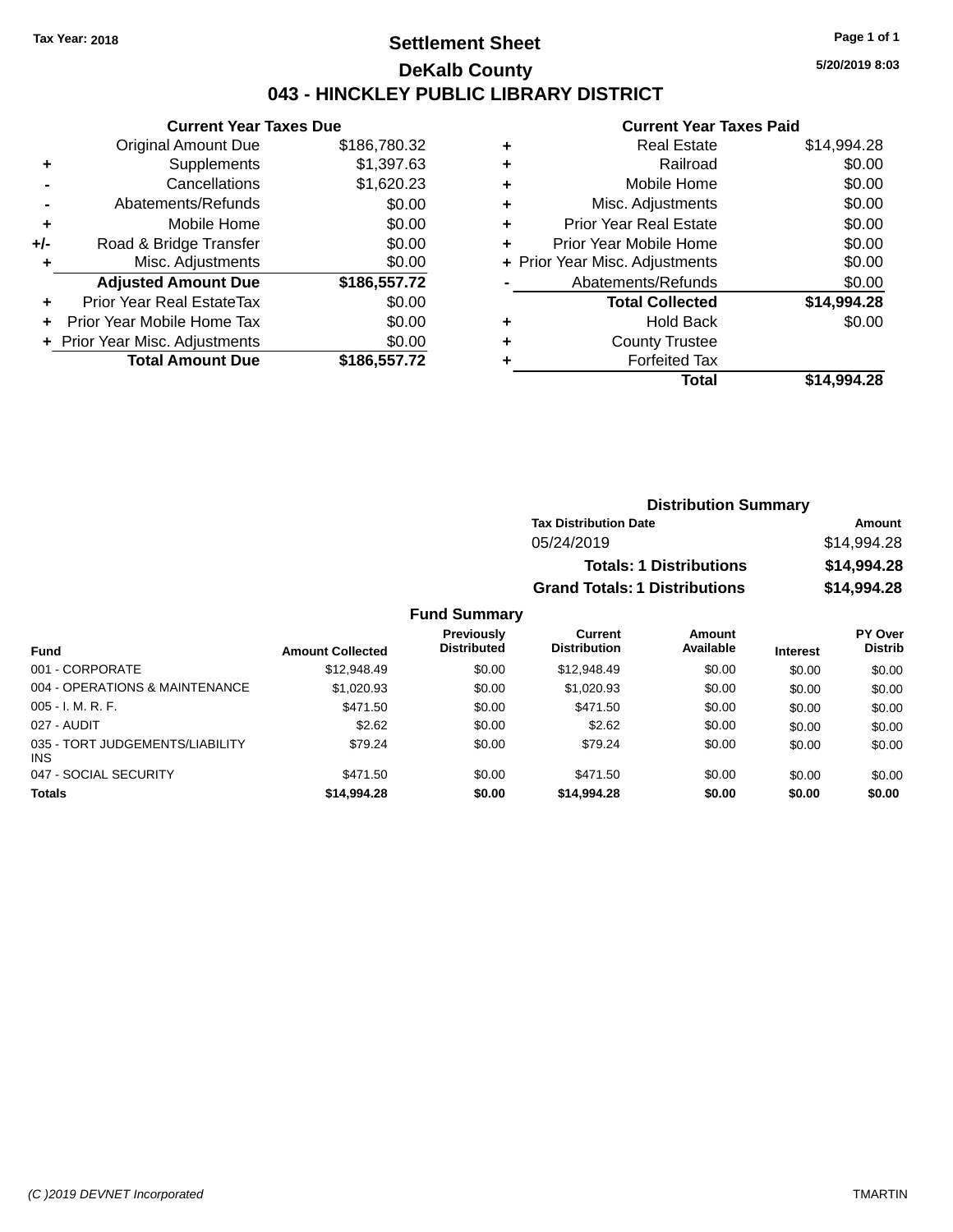### **Settlement Sheet Tax Year: 2018 Page 1 of 1 DeKalb County 044 - SQUAW GROVE ROAD & BRIDGE**

**5/20/2019 8:03**

|     | <b>Current Year Taxes Due</b>  |              |
|-----|--------------------------------|--------------|
|     | Original Amount Due            | \$306,441.73 |
| ٠   | Supplements                    | \$2,062.03   |
|     | Cancellations                  | \$2,390.42   |
|     | Abatements/Refunds             | \$0.00       |
| ٠   | Mobile Home                    | \$0.00       |
| +/- | Road & Bridge Transfer         | (\$2,478.23) |
|     | Misc. Adjustments              | \$0.00       |
|     | <b>Adjusted Amount Due</b>     | \$303,635.11 |
|     | Prior Year Real EstateTax      | \$0.00       |
|     | Prior Year Mobile Home Tax     | \$0.00       |
|     | + Prior Year Misc. Adjustments | \$0.00       |
|     | <b>Total Amount Due</b>        | \$303,635.11 |
|     |                                |              |

| Prior Year Mobile Home<br>+ Prior Year Misc. Adjustments<br>Abatements/Refunds<br><b>Total Collected</b><br><b>Hold Back</b><br><b>County Trustee</b> | \$0.00<br>\$0.00<br>\$0.00<br>\$22,122.14<br>\$0.00 |
|-------------------------------------------------------------------------------------------------------------------------------------------------------|-----------------------------------------------------|
|                                                                                                                                                       |                                                     |
|                                                                                                                                                       |                                                     |
|                                                                                                                                                       |                                                     |
|                                                                                                                                                       |                                                     |
|                                                                                                                                                       |                                                     |
|                                                                                                                                                       |                                                     |
| <b>Prior Year Real Estate</b>                                                                                                                         | \$0.00                                              |
| Misc. Adjustments                                                                                                                                     | \$0.00                                              |
| Mobile Home                                                                                                                                           | \$0.00                                              |
| Railroad                                                                                                                                              | \$0.00                                              |
| <b>Real Estate</b>                                                                                                                                    | \$22,122.14                                         |
|                                                                                                                                                       |                                                     |

| <b>Road and Bridge Summary</b> |             |               | <b>Distribution Summary</b>          |             |  |
|--------------------------------|-------------|---------------|--------------------------------------|-------------|--|
| Municipality                   | Amt. Due    | Amt. Distrib. | <b>Tax Distribution Date</b>         | Amount      |  |
| <b>VILLAGE OF HINCKLEY</b>     | \$30.572.96 | \$2.478.23    | 05/24/2019                           | \$22,122.14 |  |
| <b>Totals</b>                  | \$30,572.96 | \$2,478.23    | <b>Totals: 1 Distributions</b>       | \$22,122.14 |  |
|                                |             |               | <b>Grand Totals: 1 Distributions</b> | \$22,122.14 |  |

|                                         |                         | <b>Fund Summary</b>                     |                                |                     |                 |                                  |
|-----------------------------------------|-------------------------|-----------------------------------------|--------------------------------|---------------------|-----------------|----------------------------------|
| Fund                                    | <b>Amount Collected</b> | <b>Previously</b><br><b>Distributed</b> | Current<br><b>Distribution</b> | Amount<br>Available | <b>Interest</b> | <b>PY Over</b><br><b>Distrib</b> |
| 007 - ROAD AND BRIDGE                   | \$6,355.81              | \$0.00                                  | \$6.355.81                     | \$0.00              | \$0.00          | \$0.00                           |
| 008 - BRIDGE CONST W/COUNTY             | \$1,802.81              | \$0.00                                  | \$1,802.81                     | \$0.00              | \$0.00          | \$0.00                           |
| 009 - PERMANENT ROAD                    | \$9.763.27              | \$0.00                                  | \$9.763.27                     | \$0.00              | \$0.00          | \$0.00                           |
| 010 - EQUIPMENT AND BUILDING            | \$3,673,75              | \$0.00                                  | \$3,673.75                     | \$0.00              | \$0.00          | \$0.00                           |
| 035 - TORT JUDGEMENTS/LIABILITY<br>INS. | \$526.50                | \$0.00                                  | \$526.50                       | \$0.00              | \$0.00          | \$0.00                           |
| <b>Totals</b>                           | \$22.122.14             | \$0.00                                  | \$22.122.14                    | \$0.00              | \$0.00          | \$0.00                           |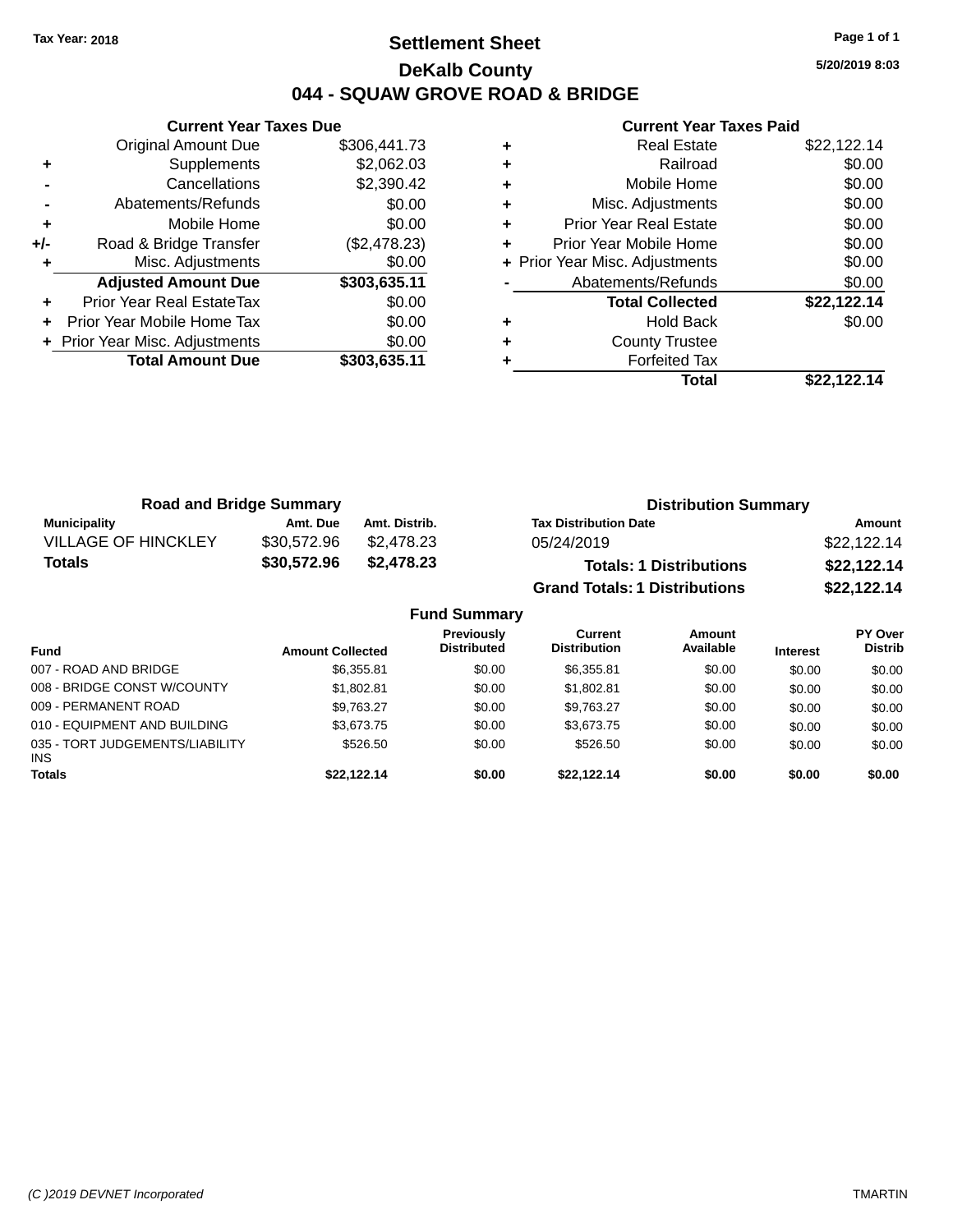### **Settlement Sheet Tax Year: 2018 Page 1 of 1 DeKalb County 045 - SYCAMORE TOWNSHIP**

**5/20/2019 8:03**

#### **Current Year Taxes Paid**

|     | <b>Current Year Taxes Due</b>  |              |
|-----|--------------------------------|--------------|
|     | <b>Original Amount Due</b>     | \$438,248.44 |
| ÷   | Supplements                    | \$3,061.64   |
|     | Cancellations                  | \$3,436.64   |
|     | Abatements/Refunds             | \$0.05       |
| ٠   | Mobile Home                    | \$0.00       |
| +/- | Road & Bridge Transfer         | \$0.00       |
|     | Misc. Adjustments              | \$0.00       |
|     | <b>Adjusted Amount Due</b>     | \$437,873.39 |
| ÷   | Prior Year Real EstateTax      | (\$21.13)    |
|     | Prior Year Mobile Home Tax     | \$0.00       |
|     | + Prior Year Misc. Adjustments | \$0.00       |
|     | <b>Total Amount Due</b>        | \$437,852.26 |
|     |                                |              |

| ٠ | <b>Real Estate</b>             | \$45,588.11 |
|---|--------------------------------|-------------|
| ٠ | Railroad                       | \$0.00      |
| ٠ | Mobile Home                    | \$0.00      |
| ٠ | Misc. Adjustments              | \$0.00      |
| ٠ | Prior Year Real Estate         | (\$21.13)   |
| ٠ | Prior Year Mobile Home         | \$0.00      |
|   | + Prior Year Misc. Adjustments | \$0.00      |
|   | Abatements/Refunds             | \$0.05      |
|   | <b>Total Collected</b>         | \$45,566.93 |
| ٠ | <b>Hold Back</b>               | \$0.00      |
| ٠ | <b>County Trustee</b>          |             |
| ٠ | <b>Forfeited Tax</b>           |             |
|   | Total                          | \$45,566.93 |
|   |                                |             |

|                                              |                         |                                      | <b>Distribution Summary</b>           |                                |                 |                           |
|----------------------------------------------|-------------------------|--------------------------------------|---------------------------------------|--------------------------------|-----------------|---------------------------|
|                                              |                         |                                      | <b>Tax Distribution Date</b>          |                                | Amount          |                           |
|                                              |                         |                                      | 05/24/2019                            |                                |                 | \$45,566.93               |
|                                              |                         |                                      |                                       | <b>Totals: 1 Distributions</b> |                 | \$45,566.93               |
|                                              |                         |                                      | <b>Grand Totals: 1 Distributions</b>  |                                |                 | \$45,566.93               |
|                                              |                         | <b>Fund Summary</b>                  |                                       |                                |                 |                           |
| <b>Fund</b>                                  | <b>Amount Collected</b> | Previously<br><b>Distributed</b>     | <b>Current</b><br><b>Distribution</b> | Amount<br>Available            | <b>Interest</b> | PY Over<br><b>Distrib</b> |
| 001 - CORPORATE                              | \$40,990.73             | \$0.00                               | \$40,990.73                           | \$0.00                         | \$0.00          | \$0.00                    |
| 005 - I. M. R. F.                            | \$3,328.48              | \$0.00                               | \$3,328.48                            | \$0.00                         | \$0.00          | \$0.00                    |
| 054 - GENERAL ASSISTANCE                     | \$1,247.72              | \$0.00                               | \$1,247.72                            | \$0.00                         | \$0.00          | \$0.00                    |
| Totals                                       | \$45,566.93             | \$0.00                               | \$45,566.93                           | \$0.00                         | \$0.00          | \$0.00                    |
|                                              |                         | <b>Abatement Detail</b>              |                                       |                                |                 |                           |
| Year<br><b>Account Type</b><br><b>Source</b> |                         | <b>Amount Adjustment Description</b> |                                       |                                |                 |                           |

**<u>Year Source</u><br>
2018 RE - Real Estate RE Abatement Totals \$0.06 2 entries**

\$0.04 PTAB INTEREST REFUND 06-21-377-033 by TBA

2018 RE - Real Estate RE Abatement \$0.02 PTAB INTEREST REFUND 06-21-201-015 by TBA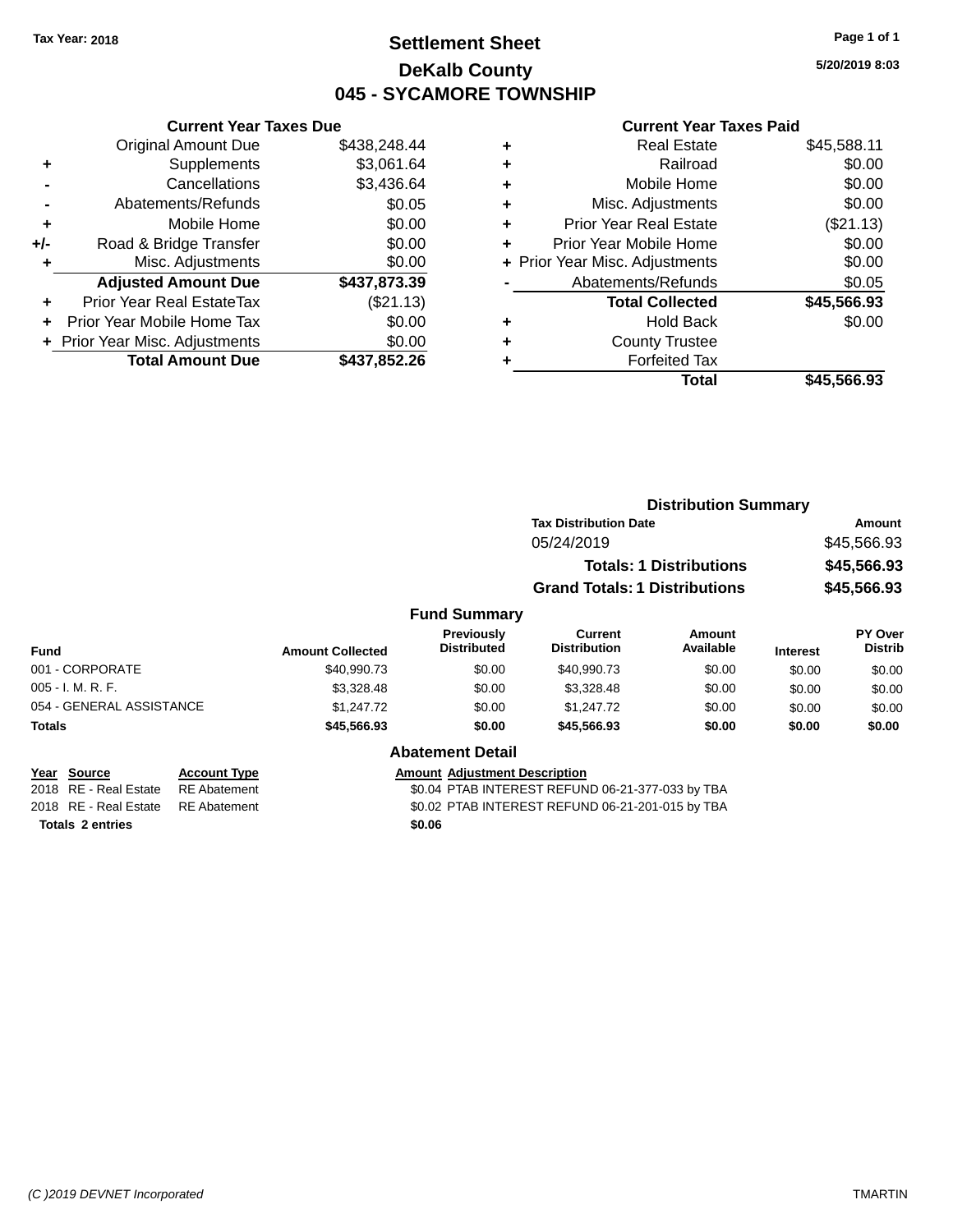### **Settlement Sheet Tax Year: 2018 Page 1 of 1 DeKalb County 046 - SYCAMORE ROAD & BRIDGE**

**Current Year Taxes Due** Original Amount Due \$887,611.20 **+** Supplements \$6,009.61 **-** Cancellations \$6,745.70 **-** Abatements/Refunds **\$0.10 +** Mobile Home \$0.00 **+/-** Road & Bridge Transfer (\$2,847.41) **+** Misc. Adjustments \$0.00 **Adjusted Amount Due \$884,027.60 +** Prior Year Real EstateTax (\$41.48) **+** Prior Year Mobile Home Tax \$0.00 **+ Prior Year Misc. Adjustments**  $$0.00$ **Total Amount Due \$883,986.12**

#### **Current Year Taxes Paid**

|   | <b>Real Estate</b>             | \$89,482.97 |
|---|--------------------------------|-------------|
| ٠ | Railroad                       | \$0.00      |
| ٠ | Mobile Home                    | \$0.00      |
| ٠ | Misc. Adjustments              | \$0.00      |
| ٠ | <b>Prior Year Real Estate</b>  | (\$41.48)   |
|   | Prior Year Mobile Home         | \$0.00      |
|   | + Prior Year Misc. Adjustments | \$0.00      |
|   | Abatements/Refunds             | \$0.10      |
|   | <b>Total Collected</b>         | \$89,441.39 |
| ٠ | <b>Hold Back</b>               | \$0.00      |
|   | <b>County Trustee</b>          |             |
|   | <b>Forfeited Tax</b>           |             |
|   | Total                          | \$89.441.39 |
|   |                                |             |

| <b>Road and Bridge Summary</b> |             |               | <b>Distribution Summary</b>          |             |  |
|--------------------------------|-------------|---------------|--------------------------------------|-------------|--|
| Municipality                   | Amt. Due    | Amt. Distrib. | <b>Tax Distribution Date</b>         | Amount      |  |
| <b>CITY OF SYCAMORE</b>        | \$27,343.68 | \$2.847.41    | 05/24/2019                           | \$89,441.39 |  |
| <b>Totals</b>                  | \$27,343.68 | \$2.847.41    | <b>Totals: 1 Distributions</b>       | \$89,441.39 |  |
|                                |             |               | <b>Grand Totals: 1 Distributions</b> | \$89,441.39 |  |

#### **Fund Summary Fund Interest Amount Collected Distributed PY Over Distrib Amount Available Current Distribution Previously** 005 - I. M. R. F. \$1,042.23 \$0.00 \$1,042.23 \$0.00 \$0.00 \$0.00 007 - ROAD AND BRIDGE 60.00 \$4,745.28 \$0.00 \$4,745.28 \$0.00 \$0.00 \$0.00 \$0.00 008 - BRIDGE CONST W/COUNTY  $$4,161.40$   $$0.00$   $$4,161.40$   $$0.00$   $$0.00$   $$0.00$   $$0.00$ 009 - PERMANENT ROAD \$63,995.26 \$0.00 \$63,995.26 \$0.00 \$0.00 \$0.00 010 - EQUIPMENT AND BUILDING \$13,519.30 \$0.00 \$13,519.30 \$0.00 \$0.00 \$0.00 \$0.00 035 - TORT JUDGEMENTS/LIABILITY INS \$1,247.74 \$0.00 \$1,247.74 \$0.00 \$0.00 \$0.00 047 - SOCIAL SECURITY \$730.18 \$0.00 \$0.00 \$0.00 \$0.00 \$0.00 \$0.00 **Totals \$89,441.39 \$0.00 \$89,441.39 \$0.00 \$0.00 \$0.00 Abatement Detail**

**Year Source Account Type Amount Adjustment Description** 2018 RE - Real Estate RE Abatement \$0.07 PTAB INTEREST REFUND 06-21-377-033 by TBA 2018 RE - Real Estate RE Abatement \$0.03 PTAB INTEREST REFUND 06-21-201-015 by TBA **Totals \$0.10 2 entries**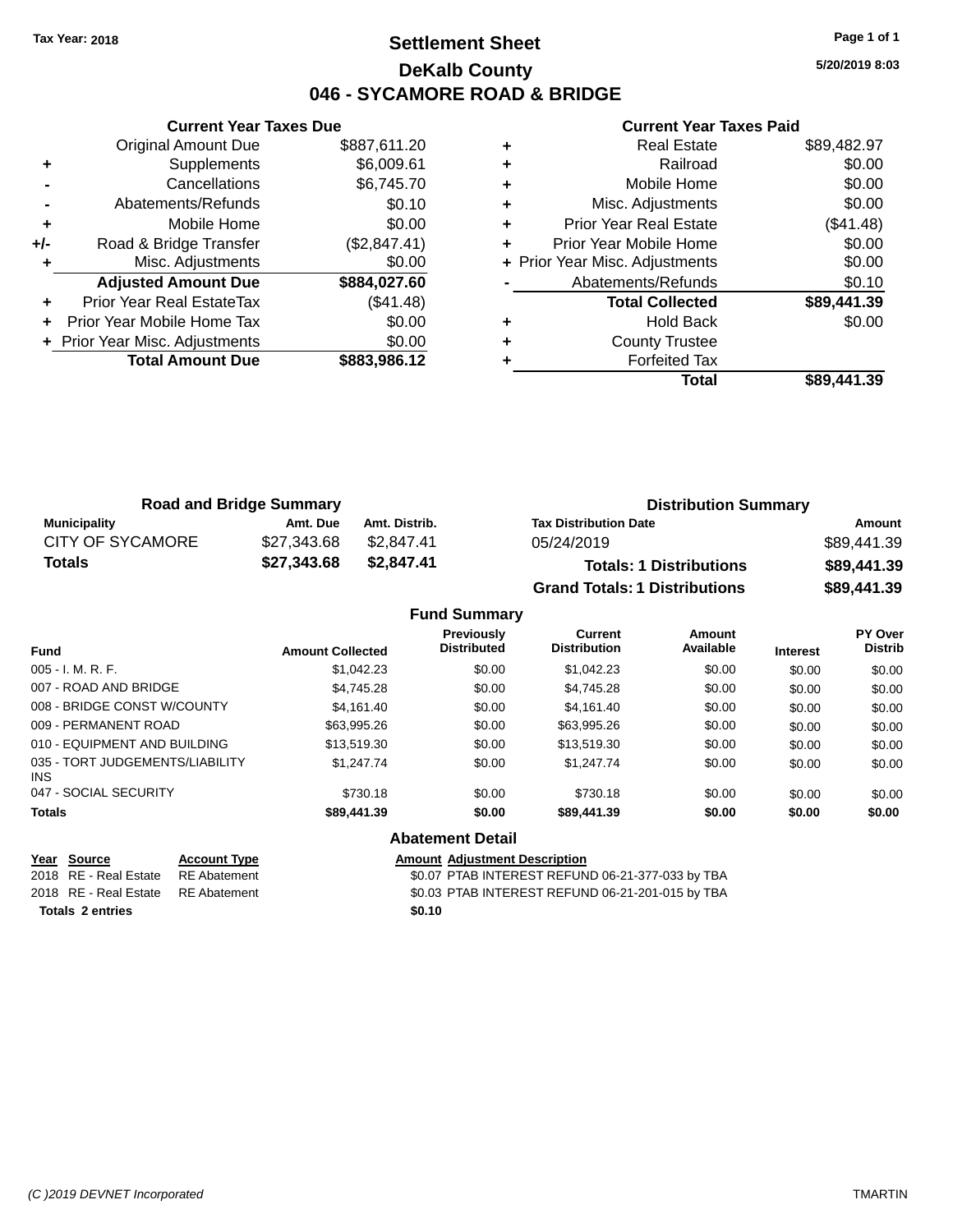# **Settlement Sheet Tax Year: 2018 Page 1 of 1 DeKalb County 047 - VICTOR TOWNSHIP**

**5/20/2019 8:03**

|     | <b>Current Year Taxes Due</b>  |             |
|-----|--------------------------------|-------------|
|     | <b>Original Amount Due</b>     | \$58,356.63 |
| ٠   | Supplements                    | \$0.00      |
|     | Cancellations                  | \$0.00      |
|     | Abatements/Refunds             | \$0.00      |
| ٠   | Mobile Home                    | \$0.00      |
| +/- | Road & Bridge Transfer         | \$0.00      |
| ٠   | Misc. Adjustments              | \$0.00      |
|     | <b>Adjusted Amount Due</b>     | \$58,356.63 |
| ÷   | Prior Year Real EstateTax      | \$0.00      |
| ÷   | Prior Year Mobile Home Tax     | \$0.00      |
|     | + Prior Year Misc. Adjustments | \$0.00      |
|     | <b>Total Amount Due</b>        | \$58,356.63 |
|     |                                |             |

|   | <b>Current Year Taxes Paid</b> |            |
|---|--------------------------------|------------|
| ٠ | <b>Real Estate</b>             | \$7,980.96 |
| ٠ | Railroad                       | \$0.00     |
| ٠ | Mobile Home                    | \$0.00     |
| ٠ | Misc. Adjustments              | \$0.00     |
| ٠ | <b>Prior Year Real Estate</b>  | \$0.00     |
| ÷ | Prior Year Mobile Home         | \$0.00     |
|   | + Prior Year Misc. Adjustments | \$0.00     |
|   | Abatements/Refunds             | \$0.00     |
|   | <b>Total Collected</b>         | \$7,980.96 |
| ٠ | Hold Back                      | \$0.00     |
|   | <b>County Trustee</b>          |            |
| ٠ | <b>Forfeited Tax</b>           |            |
|   | Total                          | \$7,980.96 |
|   |                                |            |

|                                         |                         |                                  |                                       | <b>Distribution Summary</b>    |                 |                                  |
|-----------------------------------------|-------------------------|----------------------------------|---------------------------------------|--------------------------------|-----------------|----------------------------------|
|                                         |                         |                                  | <b>Tax Distribution Date</b>          |                                |                 | Amount                           |
|                                         |                         |                                  | 05/24/2019                            |                                |                 | \$7,980.96                       |
|                                         |                         |                                  |                                       | <b>Totals: 1 Distributions</b> |                 | \$7,980.96                       |
|                                         |                         |                                  | <b>Grand Totals: 1 Distributions</b>  |                                |                 | \$7,980.96                       |
|                                         |                         | <b>Fund Summary</b>              |                                       |                                |                 |                                  |
| <b>Fund</b>                             | <b>Amount Collected</b> | Previously<br><b>Distributed</b> | <b>Current</b><br><b>Distribution</b> | Amount<br>Available            | <b>Interest</b> | <b>PY Over</b><br><b>Distrib</b> |
| 001 - CORPORATE                         | \$7,328,28              | \$0.00                           | \$7,328,28                            | \$0.00                         | \$0.00          | \$0.00                           |
| 034 - GENERAL ASSISTANCE                | \$357.92                | \$0.00                           | \$357.92                              | \$0.00                         | \$0.00          | \$0.00                           |
| 035 - TORT JUDGEMENTS/LIABILITY<br>INS. | \$294.76                | \$0.00                           | \$294.76                              | \$0.00                         | \$0.00          | \$0.00                           |

**Totals \$7,980.96 \$0.00 \$7,980.96 \$0.00 \$0.00 \$0.00**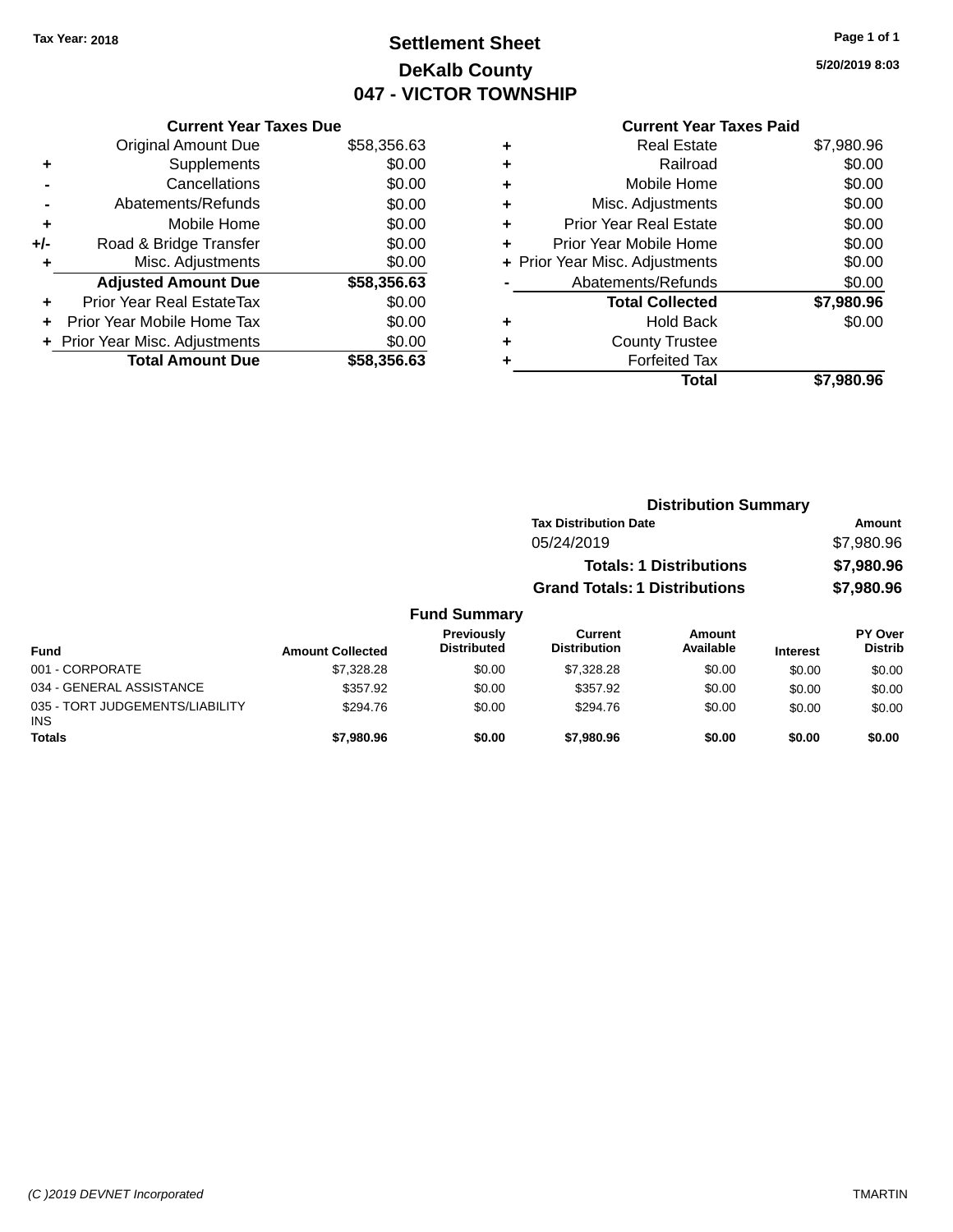### **Settlement Sheet Tax Year: 2018 Page 1 of 1 DeKalb County 048 - VICTOR ROAD & BRIDGE**

**5/20/2019 8:03**

#### **Current Year Taxes Paid**

|     | <b>Current Year Taxes Due</b>  |              |
|-----|--------------------------------|--------------|
|     | <b>Original Amount Due</b>     | \$112,505.20 |
| ٠   | Supplements                    | \$0.00       |
|     | Cancellations                  | \$0.00       |
|     | Abatements/Refunds             | \$0.00       |
| ÷   | Mobile Home                    | \$0.00       |
| +/- | Road & Bridge Transfer         | \$0.00       |
|     | Misc. Adjustments              | \$0.00       |
|     | <b>Adjusted Amount Due</b>     | \$112,505.20 |
| ٠   | Prior Year Real EstateTax      | \$0.00       |
|     | Prior Year Mobile Home Tax     | \$0.00       |
|     | + Prior Year Misc. Adjustments | \$0.00       |
|     | <b>Total Amount Due</b>        | \$112,505.20 |
|     |                                |              |

| ٠ | <b>Real Estate</b>             | \$15,386.33 |
|---|--------------------------------|-------------|
| ٠ | Railroad                       | \$0.00      |
| ٠ | Mobile Home                    | \$0.00      |
| ٠ | Misc. Adjustments              | \$0.00      |
| ٠ | <b>Prior Year Real Estate</b>  | \$0.00      |
| ٠ | Prior Year Mobile Home         | \$0.00      |
|   | + Prior Year Misc. Adjustments | \$0.00      |
|   | Abatements/Refunds             | \$0.00      |
|   | <b>Total Collected</b>         | \$15,386.33 |
| ٠ | <b>Hold Back</b>               | \$0.00      |
| ٠ | <b>County Trustee</b>          |             |
| ٠ | <b>Forfeited Tax</b>           |             |
|   | Total                          | \$15,386.33 |
|   |                                |             |

| <b>Distribution Summary</b>          |             |
|--------------------------------------|-------------|
| <b>Tax Distribution Date</b>         | Amount      |
| 05/24/2019                           | \$15,386.33 |
| <b>Totals: 1 Distributions</b>       | \$15,386.33 |
| <b>Grand Totals: 1 Distributions</b> | \$15,386.33 |
|                                      |             |

| <b>Fund</b>                                   | <b>Amount Collected</b> | Previously<br><b>Distributed</b> | Current<br><b>Distribution</b> | Amount<br>Available | <b>Interest</b> | PY Over<br><b>Distrib</b> |
|-----------------------------------------------|-------------------------|----------------------------------|--------------------------------|---------------------|-----------------|---------------------------|
| 007 - ROAD AND BRIDGE                         | \$8.571.25              | \$0.00                           | \$8.571.25                     | \$0.00              | \$0.00          | \$0.00                    |
| 008 - BRIDGE CONST W/COUNTY                   | \$308.23                | \$0.00                           | \$308.23                       | \$0.00              | \$0.00          | \$0.00                    |
| 009 - PERMANENT ROAD                          | \$4.461.22              | \$0.00                           | \$4,461.22                     | \$0.00              | \$0.00          | \$0.00                    |
| 010 - EQUIPMENT AND BUILDING                  | \$1.752.55              | \$0.00                           | \$1.752.55                     | \$0.00              | \$0.00          | \$0.00                    |
| 035 - TORT JUDGEMENTS/LIABILITY<br><b>INS</b> | \$293.08                | \$0.00                           | \$293.08                       | \$0.00              | \$0.00          | \$0.00                    |
| <b>Totals</b>                                 | \$15,386.33             | \$0.00                           | \$15,386.33                    | \$0.00              | \$0.00          | \$0.00                    |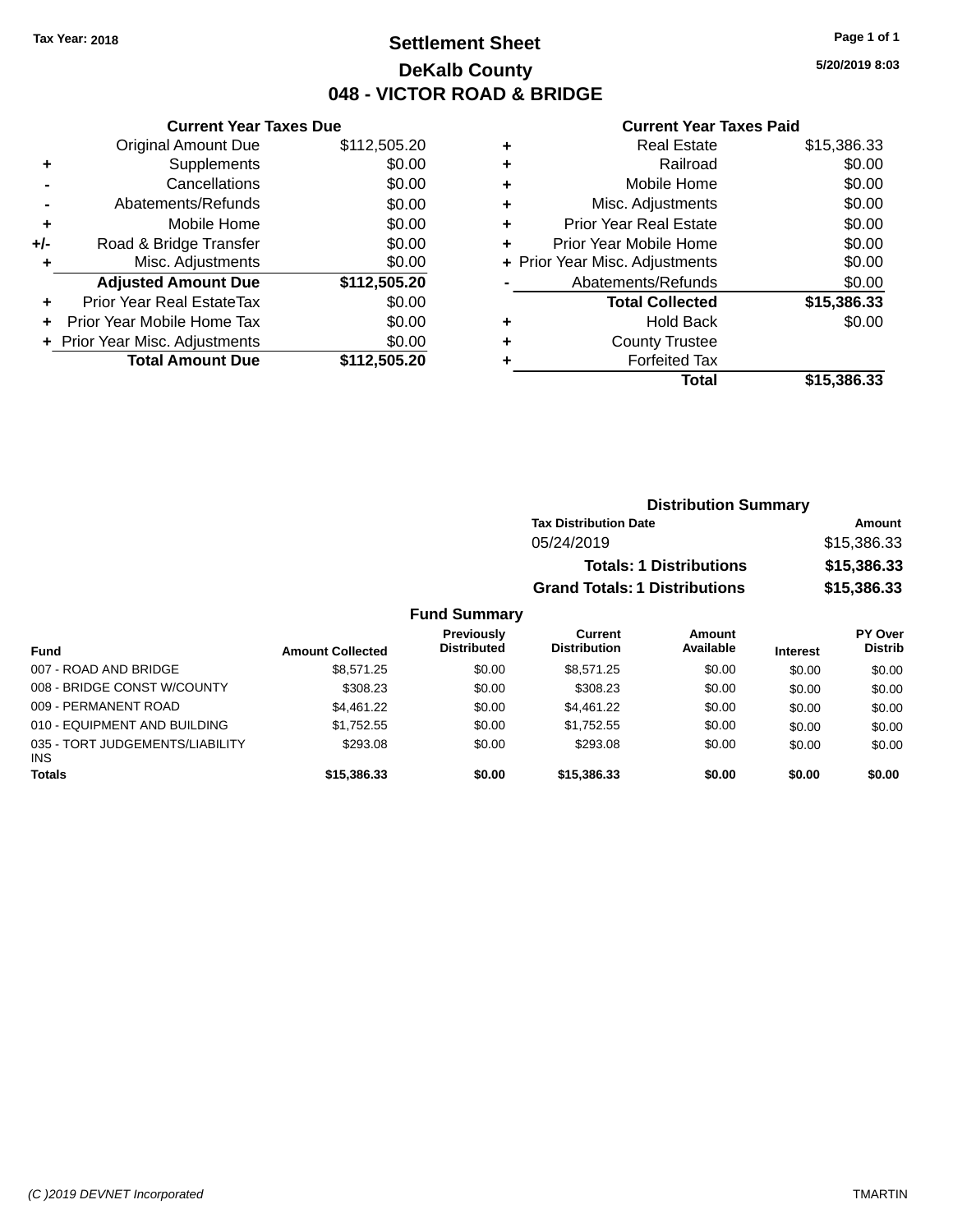### **Settlement Sheet Tax Year: 2018 Page 1 of 1 DeKalb County 056 - TOWN OF CORTLAND**

**5/20/2019 8:03**

|       | <b>Current Year Taxes Due</b>  |              |
|-------|--------------------------------|--------------|
|       | <b>Original Amount Due</b>     | \$665,569.64 |
| ٠     | Supplements                    | \$5,248.72   |
|       | Cancellations                  | \$6,737.12   |
|       | Abatements/Refunds             | \$0.00       |
| ٠     | Mobile Home                    | \$0.00       |
| $+/-$ | Road & Bridge Transfer         | \$2,007.99   |
| ٠     | Misc. Adjustments              | \$0.00       |
|       | <b>Adjusted Amount Due</b>     | \$666,089.23 |
| ÷     | Prior Year Real EstateTax      | \$2.42       |
|       | Prior Year Mobile Home Tax     | \$0.00       |
|       | + Prior Year Misc. Adjustments | \$297.28     |
|       | <b>Total Amount Due</b>        | \$666,388.93 |
|       |                                |              |

#### **Current Year Taxes Paid**

|   | <b>Real Estate</b>             | \$65,120.91 |
|---|--------------------------------|-------------|
| ٠ | Railroad                       | \$0.00      |
| ÷ | Mobile Home                    | \$0.00      |
| ٠ | Misc. Adjustments              | \$0.00      |
| ٠ | <b>Prior Year Real Estate</b>  | \$2.42      |
|   | Prior Year Mobile Home         | \$0.00      |
|   | + Prior Year Misc. Adjustments | \$297.28    |
|   | Abatements/Refunds             | \$0.00      |
|   | <b>Total Collected</b>         | \$65,420.61 |
| ٠ | Hold Back                      | \$0.00      |
|   | <b>County Trustee</b>          |             |
|   | <b>Forfeited Tax</b>           |             |
|   | Total                          | \$65,420.61 |
|   |                                |             |

| <b>Road and Bridge Summary</b>   |             | <b>Distribution Summary</b> |                                      |             |
|----------------------------------|-------------|-----------------------------|--------------------------------------|-------------|
| <b>Rd./Br. District</b>          | Amt. Due    | Amt. Distrib.               | <b>Tax Distribution Date</b>         | Amount      |
| <b>CORTLAND ROAD &amp; BRIDG</b> | \$20,706.90 | \$2.007.99                  | 05/24/2019                           | \$65,420.61 |
| <b>Totals</b>                    | \$20,706.90 | \$2,007.99                  | <b>Totals: 1 Distributions</b>       | \$65,420.61 |
|                                  |             |                             | <b>Grand Totals: 1 Distributions</b> | \$65,420.61 |

#### **Fund Summary Fund Interest Amount Collected Distributed PY Over Distrib Amount Available Current Distribution Previously** 001 - CORPORATE \$45,292.84 \$0.00 \$45,292.84 \$0.00 \$0.00 \$0.00 005 - I. M. R. F. Channel Communication (St. 195,379.49 \$0.00 \$1.000 \$0.00 \$0.00 \$0.00 \$0.00 \$0.00 \$0.00 \$0.00 007 - ROAD AND BRIDGE 60.00 \$2,007.99 \$2,007.99 \$0.00 \$0.00 \$0.00 \$0.00 \$0.00 \$0.00 014 - POLICE PROTECTION \$7,832.66 \$0.00 \$7,832.66 \$0.00 \$0.00 \$0.00 \$0.00 047 - SOCIAL SECURITY 60.00 \$4,907.63 \$1,907.63 \$0.00 \$0.00 \$0.00 \$0.00 \$0.00 \$0.00 **Totals \$65,420.61 \$0.00 \$65,420.61 \$0.00 \$0.00 \$0.00**

#### **Miscellaneous Adjustment Detail**

| Year Source             | <b>Account Type</b> | <b>Amount Adiustment Description</b>       |
|-------------------------|---------------------|--------------------------------------------|
| 2017 RE - Real Estate   | Back Tax Collected  | \$148.92 TRUSTEE SALE 09-29-252-009 by TBA |
| 2017 RE - Real Estate   | Back Tax Collected  | \$148.36 TRUSTEE SALE 09-29-252-011 by TBA |
| <b>Totals 2 entries</b> |                     | \$297.28                                   |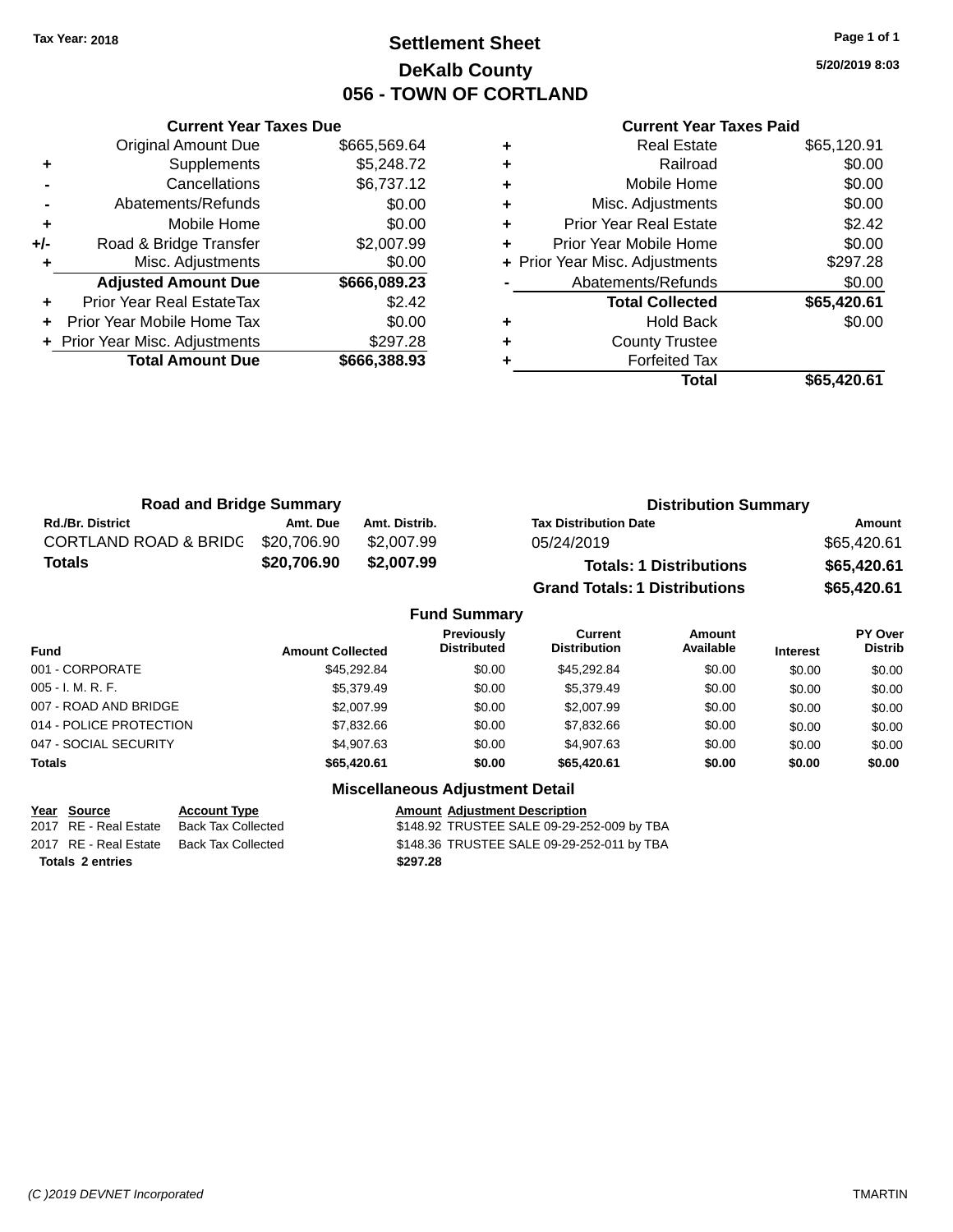## **Settlement Sheet Tax Year: 2018 Page 1 of 1 DeKalb County 057 - CORTLAND LIBRARY**

**5/20/2019 8:03**

#### **Current Year Taxes Paid**

| <b>Original Amount Due</b> | \$232,520.43                                                    |
|----------------------------|-----------------------------------------------------------------|
| Supplements                | \$1,800.99                                                      |
| Cancellations              | \$2,312.95                                                      |
| Abatements/Refunds         | \$0.00                                                          |
| Mobile Home                | \$0.00                                                          |
| Road & Bridge Transfer     | \$0.00                                                          |
| Misc. Adjustments          | \$0.00                                                          |
| <b>Adjusted Amount Due</b> | \$232,008.47                                                    |
| Prior Year Real EstateTax  | \$0.00                                                          |
| Prior Year Mobile Home Tax | \$0.00                                                          |
|                            | \$103.86                                                        |
| <b>Total Amount Due</b>    | \$232,112.33                                                    |
|                            | <b>Current Year Taxes Due</b><br>+ Prior Year Misc. Adjustments |

| ٠ | <b>Real Estate</b>             | \$22,049.74 |
|---|--------------------------------|-------------|
| ٠ | Railroad                       | \$0.00      |
| ٠ | Mobile Home                    | \$0.00      |
| ٠ | Misc. Adjustments              | \$0.00      |
| ٠ | <b>Prior Year Real Estate</b>  | \$0.00      |
| ٠ | Prior Year Mobile Home         | \$0.00      |
|   | + Prior Year Misc. Adjustments | \$103.86    |
|   | Abatements/Refunds             | \$0.00      |
|   | <b>Total Collected</b>         | \$22,153.60 |
| ٠ | Hold Back                      | \$0.00      |
| ٠ | <b>County Trustee</b>          |             |
| ٠ | <b>Forfeited Tax</b>           |             |
|   | Total                          | \$22.153.60 |
|   |                                |             |

| <b>Distribution Summary</b>          |             |
|--------------------------------------|-------------|
| <b>Tax Distribution Date</b>         | Amount      |
| 05/24/2019                           | \$22,153.60 |
| <b>Totals: 1 Distributions</b>       | \$22,153.60 |
| <b>Grand Totals: 1 Distributions</b> | \$22,153.60 |

#### **Fund Summary**

| Fund                                                | <b>Amount Collected</b> | <b>Previously</b><br><b>Distributed</b> | <b>Current</b><br><b>Distribution</b> | <b>Amount</b><br>Available | <b>Interest</b> | PY Over<br><b>Distrib</b> |
|-----------------------------------------------------|-------------------------|-----------------------------------------|---------------------------------------|----------------------------|-----------------|---------------------------|
| 004 - OPERATIONS & MAINTENANCE                      | \$464.10                | \$0.00                                  | \$464.10                              | \$0.00                     | \$0.00          | \$0.00                    |
| $005 - I. M. R. F.$                                 | \$466.04                | \$0.00                                  | \$466.04                              | \$0.00                     | \$0.00          | \$0.00                    |
| 016 - LIBRARY (township, municipalities)            | \$19,899.77             | \$0.00                                  | \$19,899.77                           | \$0.00                     | \$0.00          | \$0.00                    |
| 027 - AUDIT                                         | \$19.43                 | \$0.00                                  | \$19.43                               | \$0.00                     | \$0.00          | \$0.00                    |
| 035 - TORT JUDGMENTS, LIABILITY<br><b>INSURANCE</b> | \$372.83                | \$0.00                                  | \$372.83                              | \$0.00                     | \$0.00          | \$0.00                    |
| 047 - SOCIAL SECURITY                               | \$931.43                | \$0.00                                  | \$931.43                              | \$0.00                     | \$0.00          | \$0.00                    |
| <b>Totals</b>                                       | \$22,153.60             | \$0.00                                  | \$22,153.60                           | \$0.00                     | \$0.00          | \$0.00                    |

### **Miscellaneous Adjustment Detail**

| Year Source           |  |
|-----------------------|--|
| 2017 RE - Real Estate |  |
| 2017 RE - Real Estate |  |

**Totals \$103.86 2 entries**

**Account Type**<br>
Back Tax Collected<br>
TRUSTEE SALE 09-29-2 \$52.03 TRUSTEE SALE 09-29-252-009 by TBA Back Tax Collected **2017 SEP 51.83 TRUSTEE SALE 09-29-252-011 by TBA**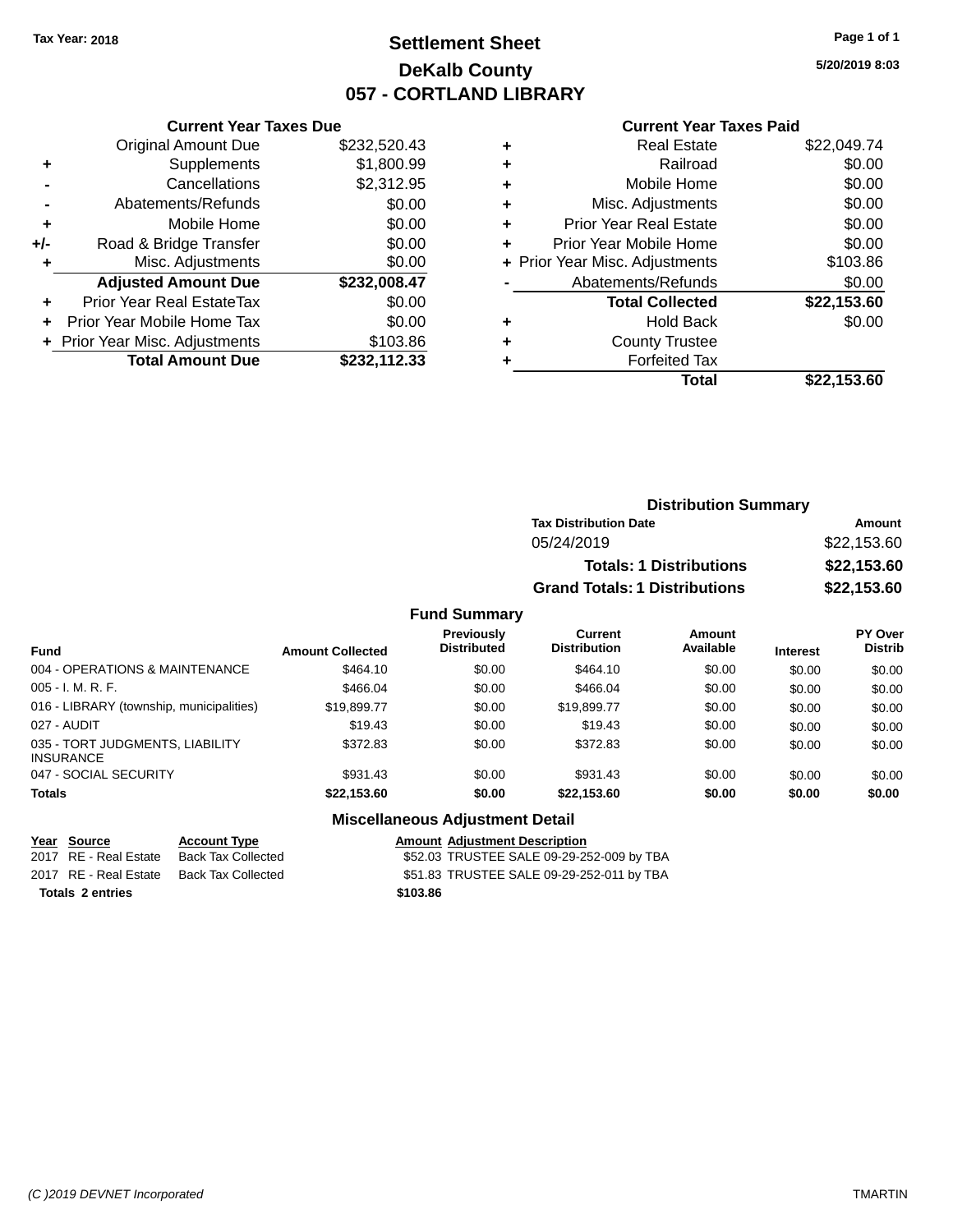# **Settlement Sheet Tax Year: 2018 Page 1 of 1 DeKalb County 058 - CITY OF DEKALB**

**5/20/2019 8:03**

| <b>Current Year Taxes Paid</b> |  |  |  |
|--------------------------------|--|--|--|
|--------------------------------|--|--|--|

|           |   | Total                          | \$561,449.34 |
|-----------|---|--------------------------------|--------------|
| 2,948.04  | ٠ | <b>Forfeited Tax</b>           |              |
| 1,089.89  | ٠ | <b>County Trustee</b>          |              |
| \$0.00    | ٠ | <b>Hold Back</b>               | \$0.00       |
| \$626.67) |   | <b>Total Collected</b>         | \$561,449.34 |
| 2,484.82  |   | Abatements/Refunds             | \$0.70       |
| \$0.00    |   | + Prior Year Misc. Adjustments | \$1,089.89   |
| 2,837.33  | ٠ | Prior Year Mobile Home         | \$0.00       |
| \$0.00    | ٠ | <b>Prior Year Real Estate</b>  | (\$626.67)   |
| \$0.70    | ٠ | Misc. Adjustments              | \$0.00       |
| 3,832.80  | ٠ | Mobile Home                    | \$0.00       |
| 2,056.26  | ٠ | Railroad                       | \$0.00       |
| 1,424.73  | ٠ | <b>Real Estate</b>             | \$560,986.82 |
|           |   |                                |              |

|       | <b>Original Amount Due</b>     | \$6,511,424.73 |
|-------|--------------------------------|----------------|
| ٠     | Supplements                    | \$62,056.26    |
|       | Cancellations                  | \$193,832.80   |
|       | Abatements/Refunds             | \$0.70         |
| ÷     | Mobile Home                    | \$0.00         |
| $+/-$ | Road & Bridge Transfer         | \$12,837.33    |
| ÷     | Misc. Adjustments              | \$0.00         |
|       | <b>Adjusted Amount Due</b>     | \$6,392,484.82 |
| ٠     | Prior Year Real EstateTax      | (\$626.67)     |
| ÷     | Prior Year Mobile Home Tax     | \$0.00         |
|       | + Prior Year Misc. Adjustments | \$1,089.89     |
|       | <b>Total Amount Due</b>        | \$6,392,948.04 |

**Current Year Taxes Due**

| <b>Road and Bridge Summary</b>   |              |               | <b>Distribution Summary</b>          |              |
|----------------------------------|--------------|---------------|--------------------------------------|--------------|
| <b>Rd./Br. District</b>          | Amt. Due     | Amt. Distrib. | <b>Tax Distribution Date</b>         | Amount       |
| AFTON ROAD & BRIDGE              | \$13,999.69  | \$1,106.96    | 05/24/2019                           | \$561,449.35 |
| <b>CORTLAND ROAD &amp; BRIDC</b> | \$1.000.51   | \$97.34       | <b>Totals: 1 Distributions</b>       | \$561,449.35 |
| DEKALB ROAD & BRIDGE             | \$136,580.74 | \$11,633.03   | <b>Grand Totals: 1 Distributions</b> | \$561,449.35 |
| <b>Totals</b>                    | \$151,580.94 | \$12,837.33   |                                      |              |
| <b>Fund Summary</b>              |              |               |                                      |              |

| <b>Fund Summary</b>         |                         |                                  |                                       |                     |                 |                           |
|-----------------------------|-------------------------|----------------------------------|---------------------------------------|---------------------|-----------------|---------------------------|
| <b>Fund</b>                 | <b>Amount Collected</b> | Previously<br><b>Distributed</b> | <b>Current</b><br><b>Distribution</b> | Amount<br>Available | <b>Interest</b> | PY Over<br><b>Distrib</b> |
| 001 - CORPORATE             | $$-0.01$                | \$0.00                           | $$-0.01$                              | \$0.00              | \$0.00          | \$0.00                    |
| 003 - BONDS AND INTEREST    | \$41,637.45             | \$0.00                           | \$41,637.45                           | \$0.00              | \$0.00          | \$0.00                    |
| $005 - I. M. R. F.$         | \$0.00                  | \$0.00                           | \$0.00                                | \$0.00              | \$0.00          | \$0.00                    |
| 007 - ROAD AND BRIDGE       | \$12,837,32             | \$0.00                           | \$12,837.32                           | \$0.00              | \$0.00          | \$0.00                    |
| 013 - FIREFIGHTER'S PENSION | \$271,344.61            | \$0.00                           | \$271,344.61                          | \$0.00              | \$0.00          | \$0.00                    |
| 015 - POLICE PENSION        | \$235.629.97            | \$0.00                           | \$235.629.97                          | \$0.00              | \$0.00          | \$0.00                    |
| 047 - SOCIAL SECURITY       | \$0.00                  | \$0.00                           | \$0.00                                | \$0.00              | \$0.00          | \$0.00                    |
| <b>Totals</b>               | \$561.449.34            | \$0.00                           | \$561,449.34                          | \$0.00              | \$0.00          | \$0.00                    |

### **Miscellaneous Adjustment Detail**

| Year Source             | <b>Account Type</b>       |            | <b>Amount Adjustment Description</b>                    |
|-------------------------|---------------------------|------------|---------------------------------------------------------|
| 2017 RE - Real Estate   | <b>Back Tax Collected</b> |            | \$297.27 MOONEY REDEMPTION 08-23-184-002 by TBA         |
| 2017 RE - Real Estate   | <b>Back Tax Collected</b> |            | \$22.50 SUMMIT ENCLAVE REDEMPTION 08-13-323-013 by TBA  |
| 2017 RE - Real Estate   | <b>Back Tax Collected</b> |            | \$90.56 TATUM REDEMPTION 08-02-354-006 by TBA           |
| 2017 RE - Real Estate   | <b>Back Tax Collected</b> |            | \$90.56 11T IL LLC REDEMPTION 08-02-424-003 by TBA      |
| 2017 RE - Real Estate   | <b>Back Tax Collected</b> |            | \$398.21 CITY OF DEKALB REDEMPTION 08-23-336-006 by TBA |
| 2017 RE - Real Estate   | Back Tax Collected        |            | \$171.53 TRUSTEE SALE 08-23-309-005 by TBA              |
| 2017 RE - Real Estate   | <b>Back Tax Collected</b> |            | \$19.26 TRUSTEE SALE 08-23-203-013 by TBA               |
| <b>Totals 7 entries</b> |                           | \$1,089.89 |                                                         |
|                         |                           |            |                                                         |
|                         |                           |            | Ahatamant Datail                                        |

#### **Abatement Detail**

| Year Source                        | <b>Account Type</b> | <b>Amount Adjustment Description</b>             |
|------------------------------------|---------------------|--------------------------------------------------|
| 2017 RE - Real Estate RE Abatement |                     | \$0.25 PTAB INTEREST REFUND 08-22-228-017 by TBA |
| 2017 RE - Real Estate RE Abatement |                     | \$0.06 PTAB INTEREST REFUND 08-26-104-006 by TBA |
| 2018 RE - Real Estate RE Abatement |                     | \$0.37 PTAB INTEREST REFUND 08-23-308-001 by TBA |
| <b>Totals 3 entries</b>            |                     | \$0.68                                           |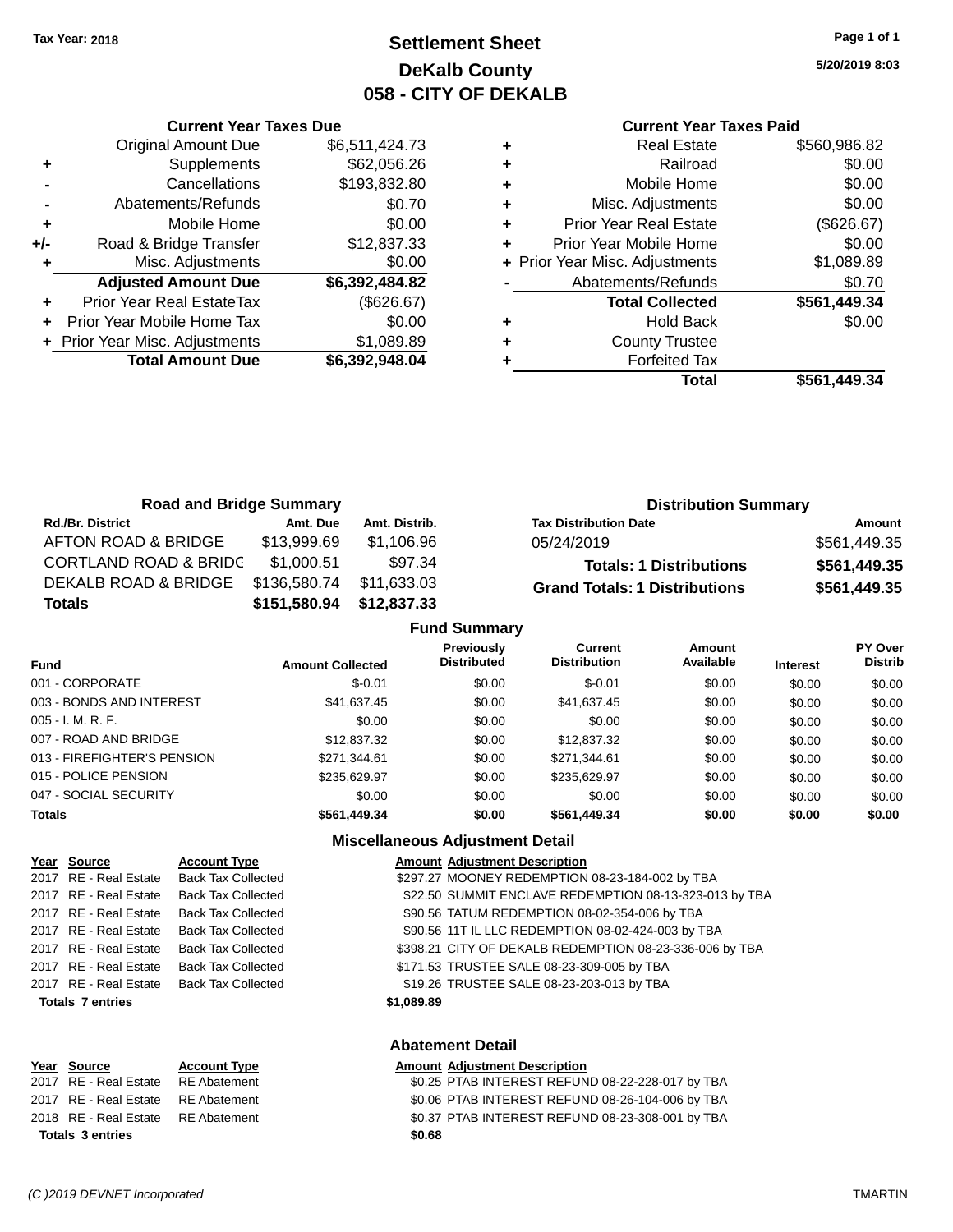## **Settlement Sheet Tax Year: 2018 Page 1 of 1 DeKalb County 059 - DE KALB LIBRARY**

**5/20/2019 8:03**

#### **Current Year Taxes Paid**

|     | <b>Current Year Taxes Due</b>  |                |  |  |  |  |
|-----|--------------------------------|----------------|--|--|--|--|
|     | <b>Original Amount Due</b>     | \$1,140,223.62 |  |  |  |  |
| ٠   | Supplements                    | \$10,232.05    |  |  |  |  |
|     | Cancellations                  | \$33,288.77    |  |  |  |  |
|     | Abatements/Refunds             | \$0.17         |  |  |  |  |
| ٠   | Mobile Home                    | \$0.00         |  |  |  |  |
| +/- | Road & Bridge Transfer         | \$0.00         |  |  |  |  |
|     | Misc. Adjustments              | \$0.00         |  |  |  |  |
|     | <b>Adjusted Amount Due</b>     | \$1,117,166.73 |  |  |  |  |
| ÷   | Prior Year Real EstateTax      | (\$218.87)     |  |  |  |  |
| ÷   | Prior Year Mobile Home Tax     | \$0.00         |  |  |  |  |
|     | + Prior Year Misc. Adjustments | \$343.98       |  |  |  |  |
|     | <b>Total Amount Due</b>        | \$1,117,291.84 |  |  |  |  |

| ٠ | <b>Real Estate</b>             | \$95,987.21 |
|---|--------------------------------|-------------|
| ٠ | Railroad                       | \$0.00      |
| ٠ | Mobile Home                    | \$0.00      |
| ٠ | Misc. Adjustments              | \$0.00      |
| ÷ | <b>Prior Year Real Estate</b>  | (\$218.87)  |
| ٠ | Prior Year Mobile Home         | \$0.00      |
|   | + Prior Year Misc. Adjustments | \$343.98    |
|   | Abatements/Refunds             | \$0.17      |
|   | <b>Total Collected</b>         | \$96,112.15 |
| ٠ | <b>Hold Back</b>               | \$0.00      |
| ٠ | <b>County Trustee</b>          |             |
|   | <b>Forfeited Tax</b>           |             |
|   | Total                          | \$96,112.15 |
|   |                                |             |

|                                          | <b>Distribution Summary</b> |                                  |                                      |                                |                 |                           |
|------------------------------------------|-----------------------------|----------------------------------|--------------------------------------|--------------------------------|-----------------|---------------------------|
|                                          |                             |                                  | <b>Tax Distribution Date</b>         |                                |                 | Amount                    |
|                                          |                             |                                  | 05/24/2019                           |                                |                 | \$96,112.15               |
|                                          |                             |                                  |                                      | <b>Totals: 1 Distributions</b> |                 | \$96,112.15               |
|                                          |                             |                                  | <b>Grand Totals: 1 Distributions</b> |                                |                 | \$96,112.15               |
|                                          |                             | <b>Fund Summary</b>              |                                      |                                |                 |                           |
| Fund                                     | <b>Amount Collected</b>     | Previously<br><b>Distributed</b> | Current<br><b>Distribution</b>       | <b>Amount</b><br>Available     | <b>Interest</b> | PY Over<br><b>Distrib</b> |
| 016 - LIBRARY (township, municipalities) | \$96,112.15                 | \$0.00                           | \$96,112.15                          | \$0.00                         | \$0.00          | \$0.00                    |
| <b>Totals</b>                            | \$96,112.15                 | \$0.00                           | \$96,112.15                          | \$0.00                         | \$0.00          | \$0.00                    |
|                                          |                             |                                  |                                      |                                |                 |                           |

### **Miscellaneous Adjustment Detail**

| Year Source             | <b>Account Type</b>       |          | <b>Amount Adjustment Description</b>                    |
|-------------------------|---------------------------|----------|---------------------------------------------------------|
| 2017 RE - Real Estate   | <b>Back Tax Collected</b> |          | \$93.82 MOONEY REDEMPTION 08-23-184-002 by TBA          |
| 2017 RE - Real Estate   | <b>Back Tax Collected</b> |          | \$7.10 SUMMIT ENCLAVE REDEMPTION 08-13-323-013 by TBA   |
| 2017 RE - Real Estate   | <b>Back Tax Collected</b> |          | \$28.58 TATUM REDEMPTION 08-02-354-006 by TBA           |
| 2017 RE - Real Estate   | <b>Back Tax Collected</b> |          | \$28.58 11T IL LLC REDEMPTION 08-02-424-003 by TBA      |
| 2017 RE - Real Estate   | <b>Back Tax Collected</b> |          | \$125.68 CITY OF DEKALB REDEMPTION 08-23-336-006 by TBA |
| 2017 RE - Real Estate   | <b>Back Tax Collected</b> |          | \$54.14 TRUSTEE SALE 08-23-309-005 by TBA               |
| 2017 RE - Real Estate   | <b>Back Tax Collected</b> |          | \$6.08 TRUSTEE SALE 08-23-203-013 by TBA                |
| <b>Totals 7 entries</b> |                           | \$343.98 |                                                         |
|                         |                           |          |                                                         |
|                         |                           |          |                                                         |

| Year Source                        | <b>Account Type</b> | Amount |
|------------------------------------|---------------------|--------|
| 2017 RE - Real Estate RE Abatement |                     | \$0.08 |
| 2017 RE - Real Estate RE Abatement |                     | \$0.02 |
| 2018 RE - Real Estate RE Abatement |                     | \$0.07 |
| <b>Totals 3 entries</b>            |                     | \$0.17 |

### **Abatement Detail**

**<u>Amount Adjustment Description</u>**  $\overline{$0.08$}$  PTAB INTEREST REFUND 08-22-228-017 by TBA \$0.02 PTAB INTEREST REFUND 08-26-104-006 by TBA \$0.07 PTAB INTEREST REFUND 08-23-308-001 by TBA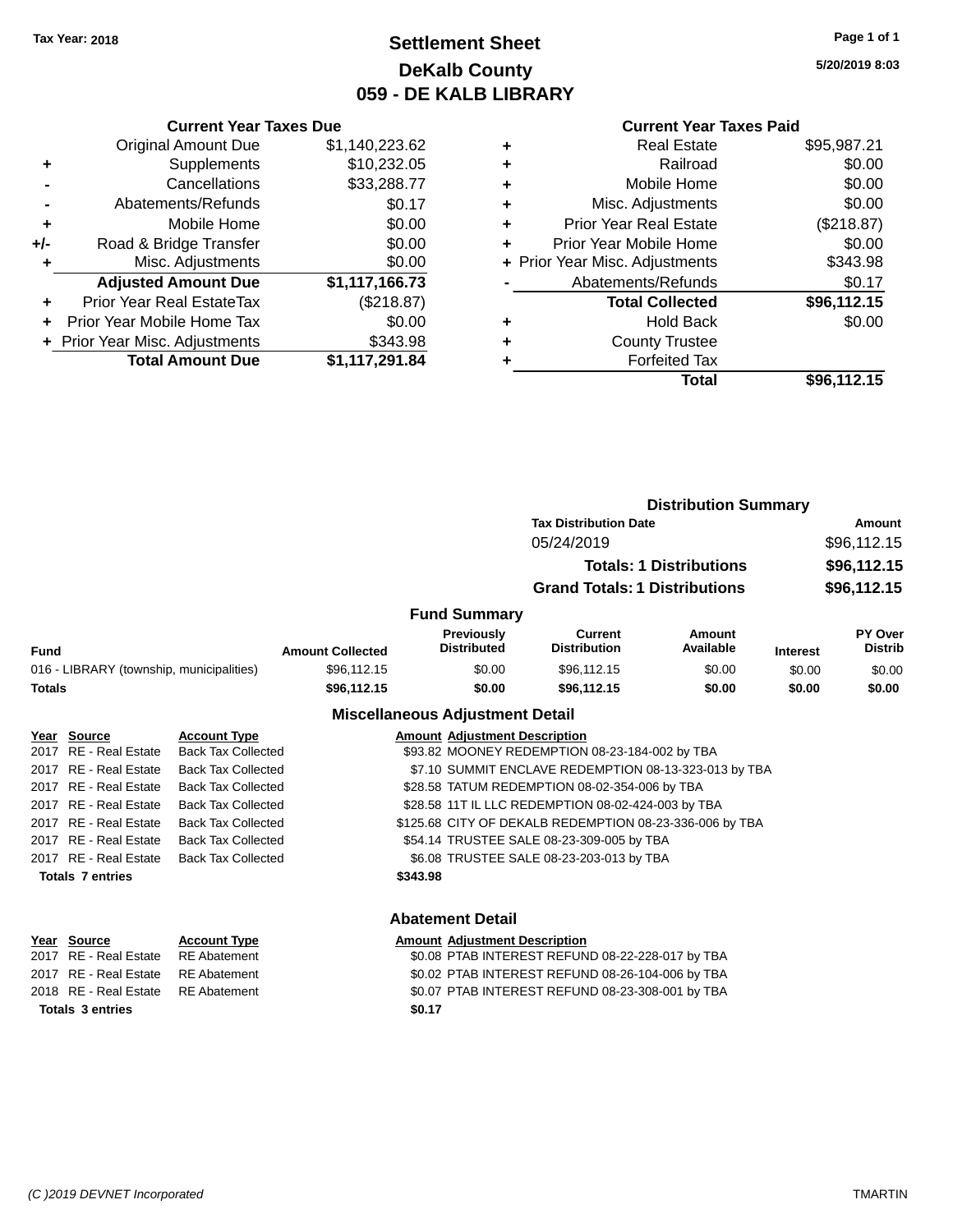# **Settlement Sheet Tax Year: 2018 Page 1 of 1 DeKalb County 060 - DEKALB SSA #3**

**5/20/2019 8:03**

|   | <b>Current Year Taxes Paid</b> |          |
|---|--------------------------------|----------|
| ٠ | <b>Real Estate</b>             | \$106.77 |
| ٠ | Railroad                       | \$0.00   |
| ٠ | Mobile Home                    | \$0.00   |
|   | Misc. Adjustments              | \$0.00   |
| ٠ | <b>Prior Year Real Estate</b>  | \$0.00   |
| ٠ | Prior Year Mobile Home         | \$0.00   |
|   | + Prior Year Misc. Adjustments | \$0.00   |
|   | Abatements/Refunds             | \$0.00   |
|   | <b>Total Collected</b>         | \$106.77 |
|   | <b>Hold Back</b>               | \$0.00   |
| ٠ | <b>County Trustee</b>          |          |
|   | <b>Forfeited Tax</b>           |          |
|   | Total                          | \$106.77 |
|   |                                |          |

|     | <b>Current Year Taxes Due</b> |            |
|-----|-------------------------------|------------|
|     | Original Amount Due           | \$1,000.26 |
| ٠   | Supplements                   | \$0.00     |
|     | Cancellations                 | \$0.00     |
|     | Abatements/Refunds            | \$0.00     |
| ٠   | Mobile Home                   | \$0.00     |
| +/- | Road & Bridge Transfer        | \$0.00     |
|     | Misc. Adjustments             | \$0.00     |
|     | <b>Adjusted Amount Due</b>    | \$1,000.26 |
|     | Prior Year Real EstateTax     | \$0.00     |
|     | Prior Year Mobile Home Tax    | \$0.00     |
|     | Prior Year Misc. Adjustments  | \$0.00     |
|     | <b>Total Amount Due</b>       | \$1,000.26 |
|     |                               |            |

|                            | <b>Distribution Summary</b> |                                  |                                       |                                |                 |                           |  |
|----------------------------|-----------------------------|----------------------------------|---------------------------------------|--------------------------------|-----------------|---------------------------|--|
|                            |                             |                                  | <b>Tax Distribution Date</b>          |                                |                 | Amount                    |  |
|                            |                             |                                  | 05/24/2019                            |                                |                 | \$106.77                  |  |
|                            |                             |                                  |                                       | <b>Totals: 1 Distributions</b> |                 | \$106.77                  |  |
|                            |                             |                                  | <b>Grand Totals: 1 Distributions</b>  |                                |                 | \$106.77                  |  |
|                            |                             | <b>Fund Summary</b>              |                                       |                                |                 |                           |  |
| <b>Fund</b>                | <b>Amount Collected</b>     | Previously<br><b>Distributed</b> | <b>Current</b><br><b>Distribution</b> | Amount<br>Available            | <b>Interest</b> | PY Over<br><b>Distrib</b> |  |
| 023 - SPECIAL SERVICE AREA | \$106.77                    | \$0.00                           | \$106.77                              | \$0.00                         | \$0.00          | \$0.00                    |  |
| <b>Totals</b>              | \$106.77                    | \$0.00                           | \$106.77                              | \$0.00                         | \$0.00          | \$0.00                    |  |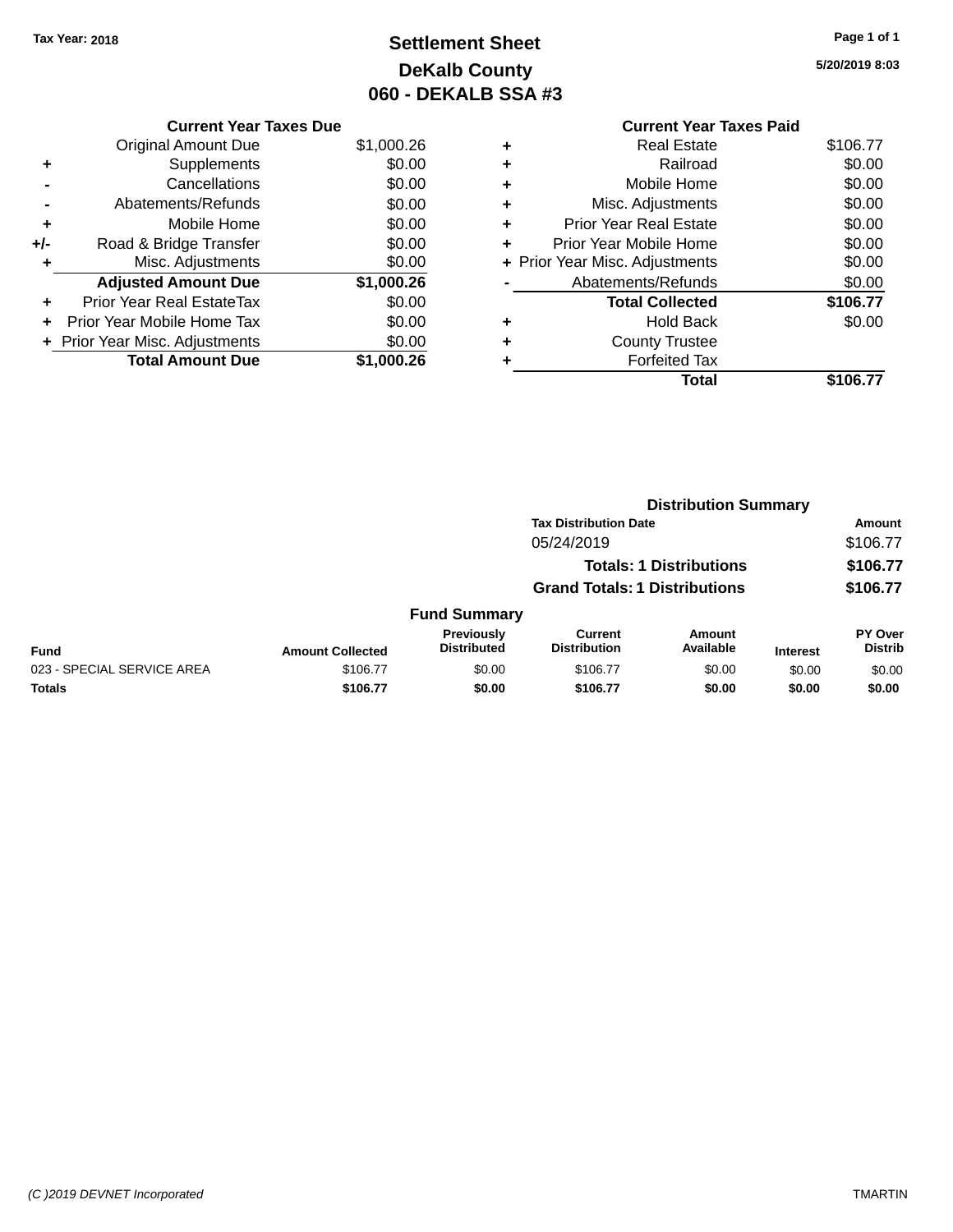# **Settlement Sheet Tax Year: 2018 Page 1 of 1 DeKalb County 061 - DEKALB SSA #4**

**5/20/2019 8:03**

|     | <b>Current Year Taxes Due</b>  |            |
|-----|--------------------------------|------------|
|     | <b>Original Amount Due</b>     | \$5,502.06 |
| ٠   | Supplements                    | \$14.60    |
|     | Cancellations                  | \$16.01    |
|     | Abatements/Refunds             | \$0.00     |
| ÷   | Mobile Home                    | \$0.00     |
| +/- | Road & Bridge Transfer         | \$0.00     |
| ٠   | Misc. Adjustments              | \$0.00     |
|     | <b>Adjusted Amount Due</b>     | \$5,500.65 |
|     | Prior Year Real EstateTax      | \$0.00     |
|     | Prior Year Mobile Home Tax     | \$0.00     |
|     | + Prior Year Misc. Adjustments | \$0.00     |
|     | <b>Total Amount Due</b>        | \$5,500.65 |

|   | <b>Current Year Taxes Paid</b> |          |
|---|--------------------------------|----------|
|   | Real Estate                    | \$475.44 |
| ٠ | Railroad                       | \$0.00   |
| ٠ | Mobile Home                    | \$0.00   |
| ٠ | Misc. Adjustments              | \$0.00   |
| ٠ | <b>Prior Year Real Estate</b>  | \$0.00   |
|   | Prior Year Mobile Home         | \$0.00   |
|   | + Prior Year Misc. Adjustments | \$0.00   |
|   | Abatements/Refunds             | \$0.00   |
|   | <b>Total Collected</b>         | \$475.44 |
|   | Hold Back                      | \$0.00   |
| ٠ | <b>County Trustee</b>          |          |
|   | <b>Forfeited Tax</b>           |          |
|   | Total                          | \$475.44 |
|   |                                |          |

|                            |                         |                                  |                                       | <b>Distribution Summary</b>    |                 |                           |
|----------------------------|-------------------------|----------------------------------|---------------------------------------|--------------------------------|-----------------|---------------------------|
|                            |                         |                                  | <b>Tax Distribution Date</b>          |                                |                 | <b>Amount</b>             |
|                            |                         |                                  | 05/24/2019                            |                                |                 | \$475.44                  |
|                            |                         |                                  |                                       | <b>Totals: 1 Distributions</b> |                 | \$475.44                  |
|                            |                         |                                  | <b>Grand Totals: 1 Distributions</b>  |                                |                 | \$475.44                  |
|                            |                         | <b>Fund Summary</b>              |                                       |                                |                 |                           |
| <b>Fund</b>                | <b>Amount Collected</b> | Previously<br><b>Distributed</b> | <b>Current</b><br><b>Distribution</b> | Amount<br>Available            | <b>Interest</b> | PY Over<br><b>Distrib</b> |
| 023 - SPECIAL SERVICE AREA | \$475.44                | \$0.00                           | \$475.44                              | \$0.00                         | \$0.00          | \$0.00                    |
| <b>Totals</b>              | \$475.44                | \$0.00                           | \$475.44                              | \$0.00                         | \$0.00          | \$0.00                    |
|                            |                         |                                  |                                       |                                |                 |                           |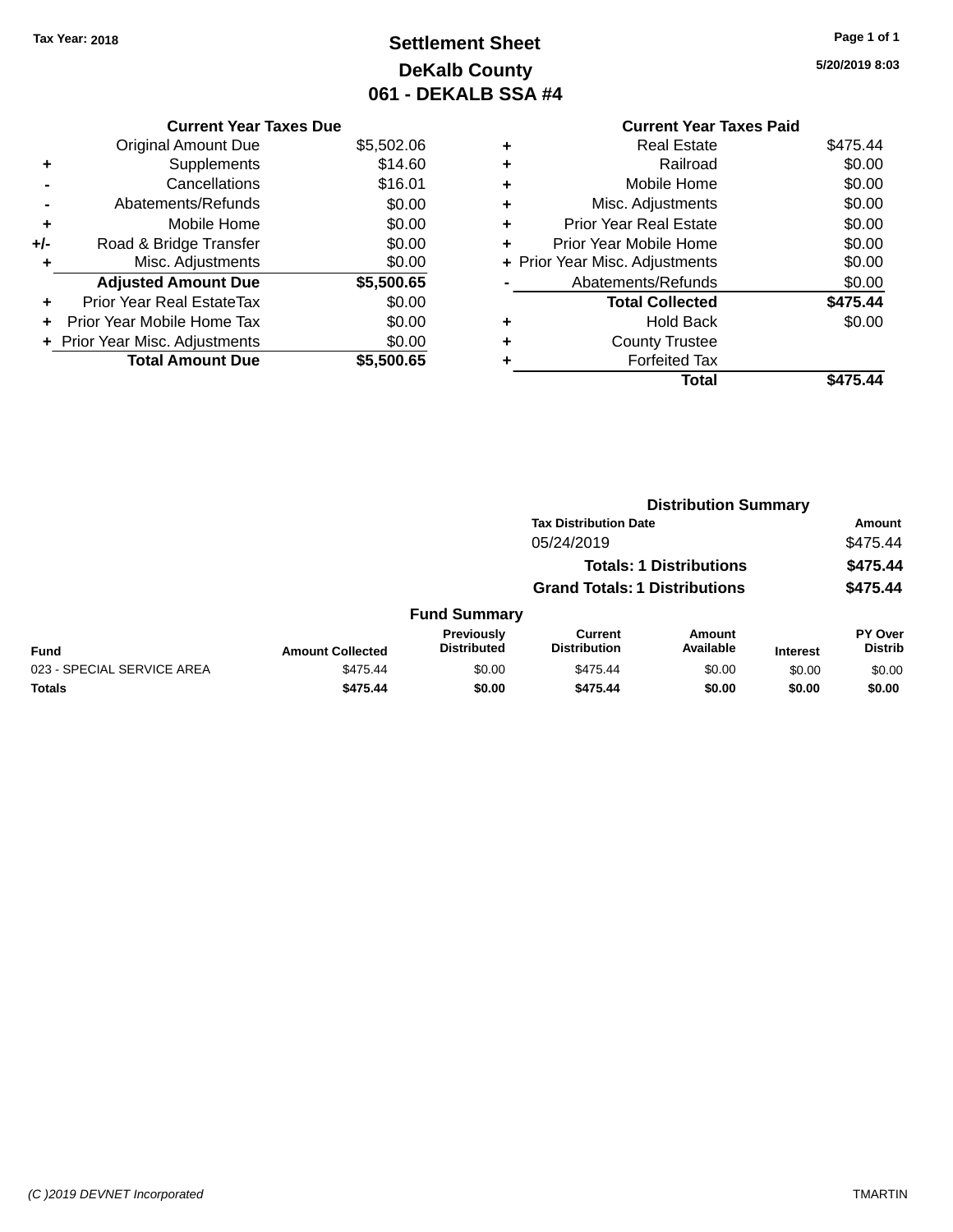# **Settlement Sheet Tax Year: 2018 Page 1 of 1 DeKalb County 062 - CITY OF GENOA**

**5/20/2019 8:03**

|   | Total                          | \$72.065.70 |
|---|--------------------------------|-------------|
|   | <b>Forfeited Tax</b>           |             |
| ٠ | <b>County Trustee</b>          |             |
| ٠ | <b>Hold Back</b>               | \$0.00      |
|   | <b>Total Collected</b>         | \$72,065.70 |
|   | Abatements/Refunds             | \$0.00      |
|   | + Prior Year Misc. Adjustments | \$174.41    |
| ٠ | Prior Year Mobile Home         | \$0.00      |
| ٠ | <b>Prior Year Real Estate</b>  | \$2.05      |
| ٠ | Misc. Adjustments              | \$0.00      |
| ٠ | Mobile Home                    | \$0.00      |
| ٠ | Railroad                       | \$0.00      |
| ٠ | <b>Real Estate</b>             | \$71,889.24 |
|   | <b>Current Year Taxes Paid</b> |             |
|   |                                |             |

|     | <b>Current Year Taxes Due</b>  |              |
|-----|--------------------------------|--------------|
|     | <b>Original Amount Due</b>     | \$736,113.83 |
| ٠   | Supplements                    | \$8,578.59   |
|     | Cancellations                  | \$14,593.80  |
|     | Abatements/Refunds             | \$0.00       |
| ÷   | Mobile Home                    | \$0.00       |
| +/- | Road & Bridge Transfer         | \$3,740.18   |
| ٠   | Misc. Adjustments              | \$0.00       |
|     | <b>Adjusted Amount Due</b>     | \$733,838.80 |
| ÷   | Prior Year Real EstateTax      | \$2.05       |
|     | Prior Year Mobile Home Tax     | \$0.00       |
|     | + Prior Year Misc. Adjustments | \$174.41     |
|     | <b>Total Amount Due</b>        | \$734,015.26 |
|     |                                |              |

| <b>Road and Bridge Summary</b> |             |               | <b>Distribution Summary</b>          |             |  |
|--------------------------------|-------------|---------------|--------------------------------------|-------------|--|
| <b>Rd./Br. District</b>        | Amt. Due    | Amt. Distrib. | <b>Tax Distribution Date</b>         | Amount      |  |
| <b>GENOA ROAD &amp; BRIDGE</b> | \$26,709.79 | \$2,911.15    | 05/24/2019                           | \$72,065.70 |  |
| KINGSTON ROAD & BRIDG          | \$7.707.52  | \$829.03      | <b>Totals: 1 Distributions</b>       | \$72,065.70 |  |
| <b>Totals</b>                  | \$34,417.31 | \$3,740.18    | <b>Grand Totals: 1 Distributions</b> | \$72,065.70 |  |
| Eund Cummony                   |             |               |                                      |             |  |

|                          |                         | <b>Fund Summary</b>                     |                                       |                     |                 |                                  |
|--------------------------|-------------------------|-----------------------------------------|---------------------------------------|---------------------|-----------------|----------------------------------|
| <b>Fund</b>              | <b>Amount Collected</b> | <b>Previously</b><br><b>Distributed</b> | <b>Current</b><br><b>Distribution</b> | Amount<br>Available | <b>Interest</b> | <b>PY Over</b><br><b>Distrib</b> |
| 001 - CORPORATE          | \$29,545.52             | \$0.00                                  | \$29,545.52                           | \$0.00              | \$0.00          | \$0.00                           |
| 003 - BONDS AND INTEREST | \$0.00                  | \$0.00                                  | \$0.00                                | \$0.00              | \$0.00          | \$0.00                           |
| 007 - ROAD AND BRIDGE.   | \$3,740.18              | \$0.00                                  | \$3,740.18                            | \$0.00              | \$0.00          | \$0.00                           |
| 014 - POLICE PROTECTION  | \$36,645.10             | \$0.00                                  | \$36,645.10                           | \$0.00              | \$0.00          | \$0.00                           |
| 047 - SOCIAL SECURITY    | \$1,067.45              | \$0.00                                  | \$1,067.45                            | \$0.00              | \$0.00          | \$0.00                           |
| 143 - MEDICARE           | \$1.067.45              | \$0.00                                  | \$1.067.45                            | \$0.00              | \$0.00          | \$0.00                           |
| Totals                   | \$72,065.70             | \$0.00                                  | \$72.065.70                           | \$0.00              | \$0.00          | \$0.00                           |
|                          |                         | <b>Miscellaneous Adiustment Detail</b>  |                                       |                     |                 |                                  |

**Year Source Account Type Amount Adjustment Description**<br>2017 RE - Real Estate Back Tax Collected \$10.18 RIVERBEND DEVELOPM

**Totals \$174.41 2 entries**

\$10.18 RIVERBEND DEVELOPMENT REDEMPTION 02-25-277-021 by TBA 2017 RE - Real Estate Back Tax Collected \$164.23 RIVERBEND DEVELOPMENT REDEMPTION 02-25-200-010 by TBA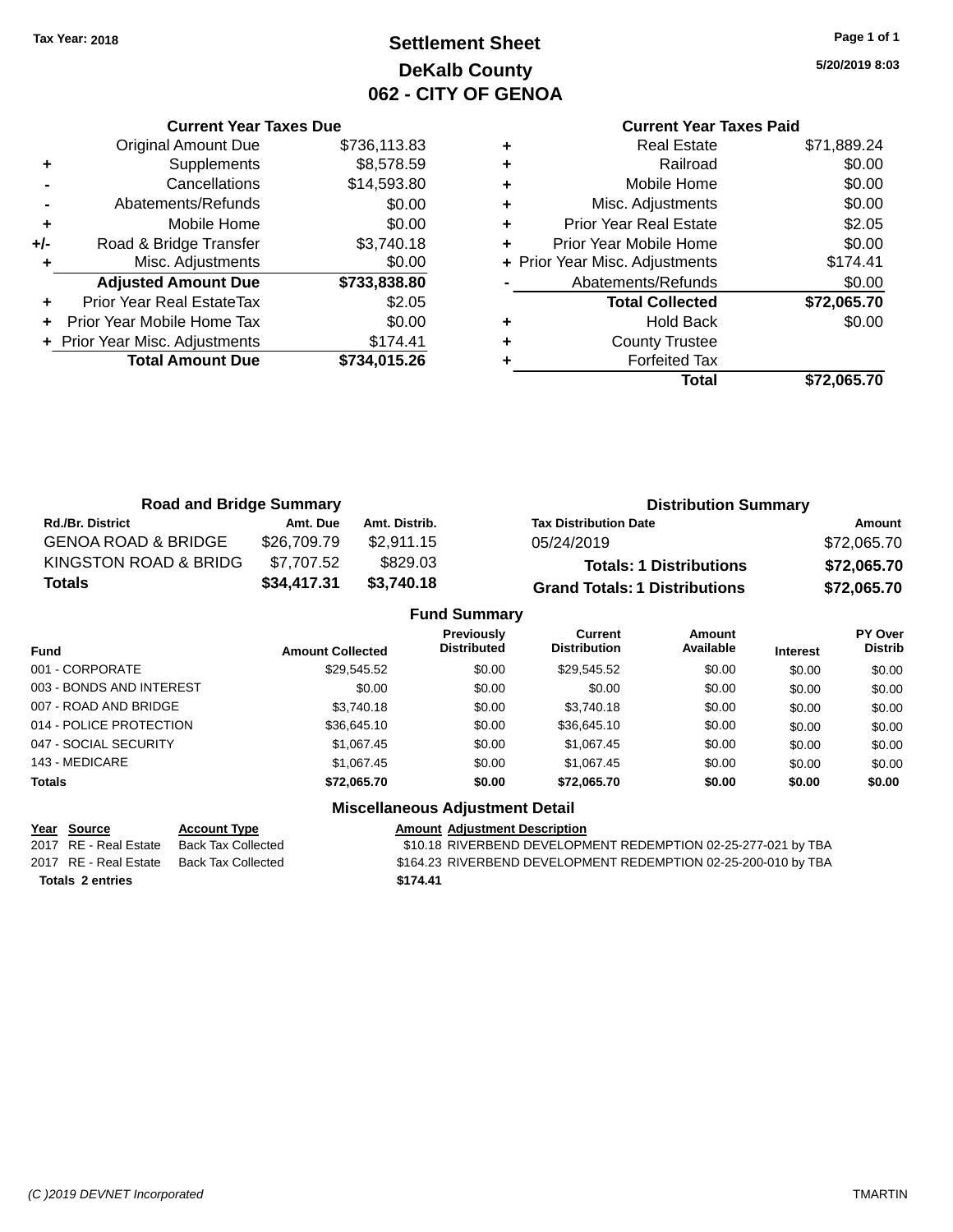### **Settlement Sheet Tax Year: 2018 Page 1 of 1 DeKalb County 063 - VILLAGE OF HINCKLEY**

**5/20/2019 8:03**

|     | <b>Current Year Taxes Due</b>    |              |
|-----|----------------------------------|--------------|
|     | <b>Original Amount Due</b>       | \$274,017.47 |
| ٠   | Supplements                      | \$2,045.49   |
|     | Cancellations                    | \$2,266.81   |
|     | Abatements/Refunds               | \$0.00       |
| ٠   | Mobile Home                      | \$0.00       |
| +/- | Road & Bridge Transfer           | \$2,478.23   |
| ٠   | Misc. Adjustments                | \$0.00       |
|     | <b>Adjusted Amount Due</b>       | \$276,274.38 |
|     | <b>Prior Year Real EstateTax</b> | \$0.00       |
|     | Prior Year Mobile Home Tax       | \$0.00       |
|     | + Prior Year Misc. Adjustments   | \$0.00       |
|     | <b>Total Amount Due</b>          | \$276,274.38 |
|     |                                  |              |

#### **Current Year Taxes Paid**

|   | <b>Real Estate</b>             | \$25,472.75 |
|---|--------------------------------|-------------|
| ٠ | Railroad                       | \$0.00      |
| ٠ | Mobile Home                    | \$0.00      |
| ٠ | Misc. Adjustments              | \$0.00      |
| ٠ | <b>Prior Year Real Estate</b>  | \$0.00      |
|   | Prior Year Mobile Home         | \$0.00      |
|   | + Prior Year Misc. Adjustments | \$0.00      |
|   | Abatements/Refunds             | \$0.00      |
|   | <b>Total Collected</b>         | \$25,472.75 |
| ٠ | <b>Hold Back</b>               | \$0.00      |
|   | <b>County Trustee</b>          |             |
|   | <b>Forfeited Tax</b>           |             |
|   | Total                          | \$25,472.75 |
|   |                                |             |

| <b>Road and Bridge Summary</b> |             |               | <b>Distribution Summary</b>          |             |  |
|--------------------------------|-------------|---------------|--------------------------------------|-------------|--|
| <b>Rd./Br. District</b>        | Amt. Due    | Amt. Distrib. | <b>Tax Distribution Date</b>         | Amount      |  |
| SQUAW GROVE ROAD & B           | \$30.572.96 | \$2.478.23    | 05/24/2019                           | \$25,472.75 |  |
| <b>Totals</b>                  | \$30,572.96 | \$2,478.23    | <b>Totals: 1 Distributions</b>       | \$25,472.75 |  |
|                                |             |               | <b>Grand Totals: 1 Distributions</b> | \$25,472.75 |  |

|                                         |                         | Previously<br><b>Distributed</b> | Current<br><b>Distribution</b> | Amount<br>Available |                 | PY Over<br><b>Distrib</b> |
|-----------------------------------------|-------------------------|----------------------------------|--------------------------------|---------------------|-----------------|---------------------------|
| <b>Fund</b>                             | <b>Amount Collected</b> |                                  |                                |                     | <b>Interest</b> |                           |
| 001 - CORPORATE                         | \$11.102.16             | \$0.00                           | \$11.102.16                    | \$0.00              | \$0.00          | \$0.00                    |
| $005 - I. M. R. F.$                     | \$2,509.25              | \$0.00                           | \$2,509.25                     | \$0.00              | \$0.00          | \$0.00                    |
| 007 - ROAD AND BRIDGE                   | \$2,478.23              | \$0.00                           | \$2,478.23                     | \$0.00              | \$0.00          | \$0.00                    |
| 014 - POLICE PROTECTION                 | \$3.642.19              | \$0.00                           | \$3.642.19                     | \$0.00              | \$0.00          | \$0.00                    |
| 027 - AUDIT                             | \$805.82                | \$0.00                           | \$805.82                       | \$0.00              | \$0.00          | \$0.00                    |
| 035 - TORT JUDGEMENTS/LIABILITY<br>INS. | \$822.58                | \$0.00                           | \$822.58                       | \$0.00              | \$0.00          | \$0.00                    |
| 047 - SOCIAL SECURITY                   | \$2,433.85              | \$0.00                           | \$2,433.85                     | \$0.00              | \$0.00          | \$0.00                    |
| 048 - SCHOOL CROSSING GUARDS            | \$570.86                | \$0.00                           | \$570.86                       | \$0.00              | \$0.00          | \$0.00                    |
| 062 - WORKERS COMPENSATION              | \$1.107.81              | \$0.00                           | \$1.107.81                     | \$0.00              | \$0.00          | \$0.00                    |
| <b>Totals</b>                           | \$25,472.75             | \$0.00                           | \$25,472.75                    | \$0.00              | \$0.00          | \$0.00                    |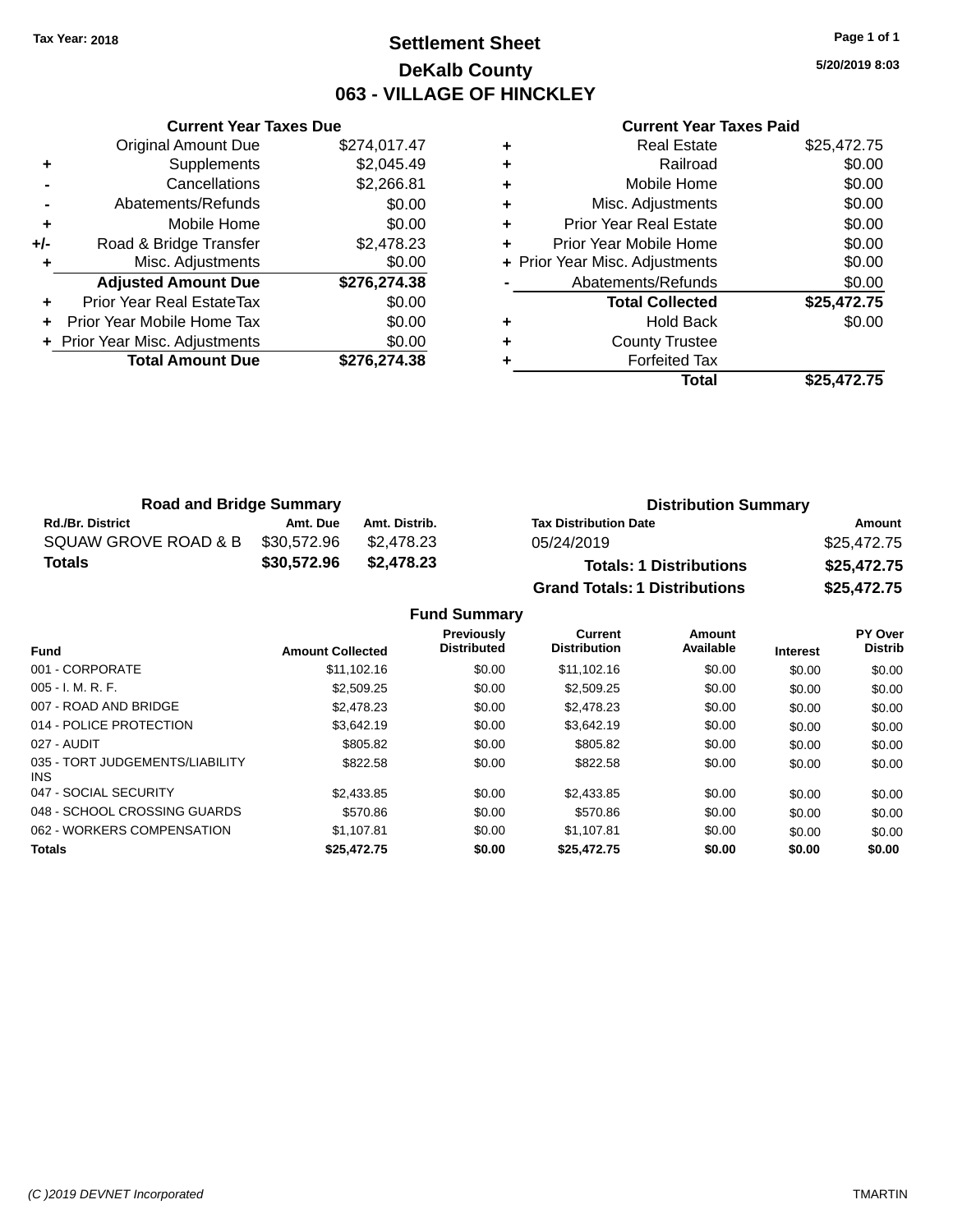### **Settlement Sheet Tax Year: 2018 Page 1 of 1 DeKalb County 064 - VILLAGE OF KINGSTON**

**5/20/2019 8:03**

|     | <b>Current Year Taxes Due</b>    |              |
|-----|----------------------------------|--------------|
|     | <b>Original Amount Due</b>       | \$158,103.58 |
| ٠   | Supplements                      | \$2,506.73   |
|     | Cancellations                    | \$3,767.84   |
|     | Abatements/Refunds               | \$0.00       |
| ٠   | Mobile Home                      | \$0.00       |
| +/- | Road & Bridge Transfer           | \$1,181.81   |
| ٠   | Misc. Adjustments                | \$0.00       |
|     | <b>Adjusted Amount Due</b>       | \$158,024.28 |
| ٠   | <b>Prior Year Real EstateTax</b> | \$2.97       |
|     | Prior Year Mobile Home Tax       | \$0.00       |
|     | + Prior Year Misc. Adjustments   | \$0.00       |
|     | <b>Total Amount Due</b>          | \$158,027.25 |
|     |                                  |              |

### **Current Year Taxes Paid**

| ٠ | <b>Real Estate</b>             | \$18,323.76 |
|---|--------------------------------|-------------|
| ٠ | Railroad                       | \$0.00      |
| ٠ | Mobile Home                    | \$0.00      |
| ٠ | Misc. Adjustments              | \$0.00      |
| ٠ | <b>Prior Year Real Estate</b>  | \$2.97      |
| ٠ | Prior Year Mobile Home         | \$0.00      |
|   | + Prior Year Misc. Adjustments | \$0.00      |
|   | Abatements/Refunds             | \$0.00      |
|   | <b>Total Collected</b>         | \$18,326.73 |
| ٠ | Hold Back                      | \$0.00      |
| ٠ | <b>County Trustee</b>          |             |
| ٠ | <b>Forfeited Tax</b>           |             |
|   | Total                          | \$18,326.73 |
|   |                                |             |

| <b>Road and Bridge Summary</b> |             |               | <b>Distribution Summary</b>          |             |  |
|--------------------------------|-------------|---------------|--------------------------------------|-------------|--|
| <b>Rd./Br. District</b>        | Amt. Due    | Amt. Distrib. | <b>Tax Distribution Date</b>         | Amount      |  |
| KINGSTON ROAD & BRIDG          | \$11.029.98 | \$1.181.81    | 05/24/2019                           | \$18,326.73 |  |
| <b>Totals</b>                  | \$11,029.98 | \$1,181.81    | <b>Totals: 1 Distributions</b>       | \$18,326.73 |  |
|                                |             |               | <b>Grand Totals: 1 Distributions</b> | \$18,326.73 |  |

| <b>Fund</b>                                   | <b>Amount Collected</b> | Previously<br><b>Distributed</b> | Current<br><b>Distribution</b> | Amount<br>Available | <b>Interest</b> | PY Over<br><b>Distrib</b> |
|-----------------------------------------------|-------------------------|----------------------------------|--------------------------------|---------------------|-----------------|---------------------------|
| 001 - CORPORATE                               | \$6,060,34              | \$0.00                           | \$6,060,34                     | \$0.00              | \$0.00          | \$0.00                    |
| 005 - I. M. R. F.                             | \$1,505.98              | \$0.00                           | \$1,505.98                     | \$0.00              | \$0.00          | \$0.00                    |
| 007 - ROAD AND BRIDGE                         | \$1.181.81              | \$0.00                           | \$1,181.81                     | \$0.00              | \$0.00          | \$0.00                    |
| 014 - POLICE PROTECTION                       | \$2,025.55              | \$0.00                           | \$2.025.55                     | \$0.00              | \$0.00          | \$0.00                    |
| 025 - GARBAGE DISPOSAL                        | \$783.61                | \$0.00                           | \$783.61                       | \$0.00              | \$0.00          | \$0.00                    |
| 027 - AUDIT                                   | \$1.119.91              | \$0.00                           | \$1.119.91                     | \$0.00              | \$0.00          | \$0.00                    |
| 031 - WORKING CASH                            | \$59.65                 | \$0.00                           | \$59.65                        | \$0.00              | \$0.00          | \$0.00                    |
| 035 - TORT JUDGEMENTS/LIABILITY<br><b>INS</b> | \$4,618.40              | \$0.00                           | \$4.618.40                     | \$0.00              | \$0.00          | \$0.00                    |
| 047 - SOCIAL SECURITY                         | \$971.48                | \$0.00                           | \$971.48                       | \$0.00              | \$0.00          | \$0.00                    |
| <b>Totals</b>                                 | \$18,326.73             | \$0.00                           | \$18,326.73                    | \$0.00              | \$0.00          | \$0.00                    |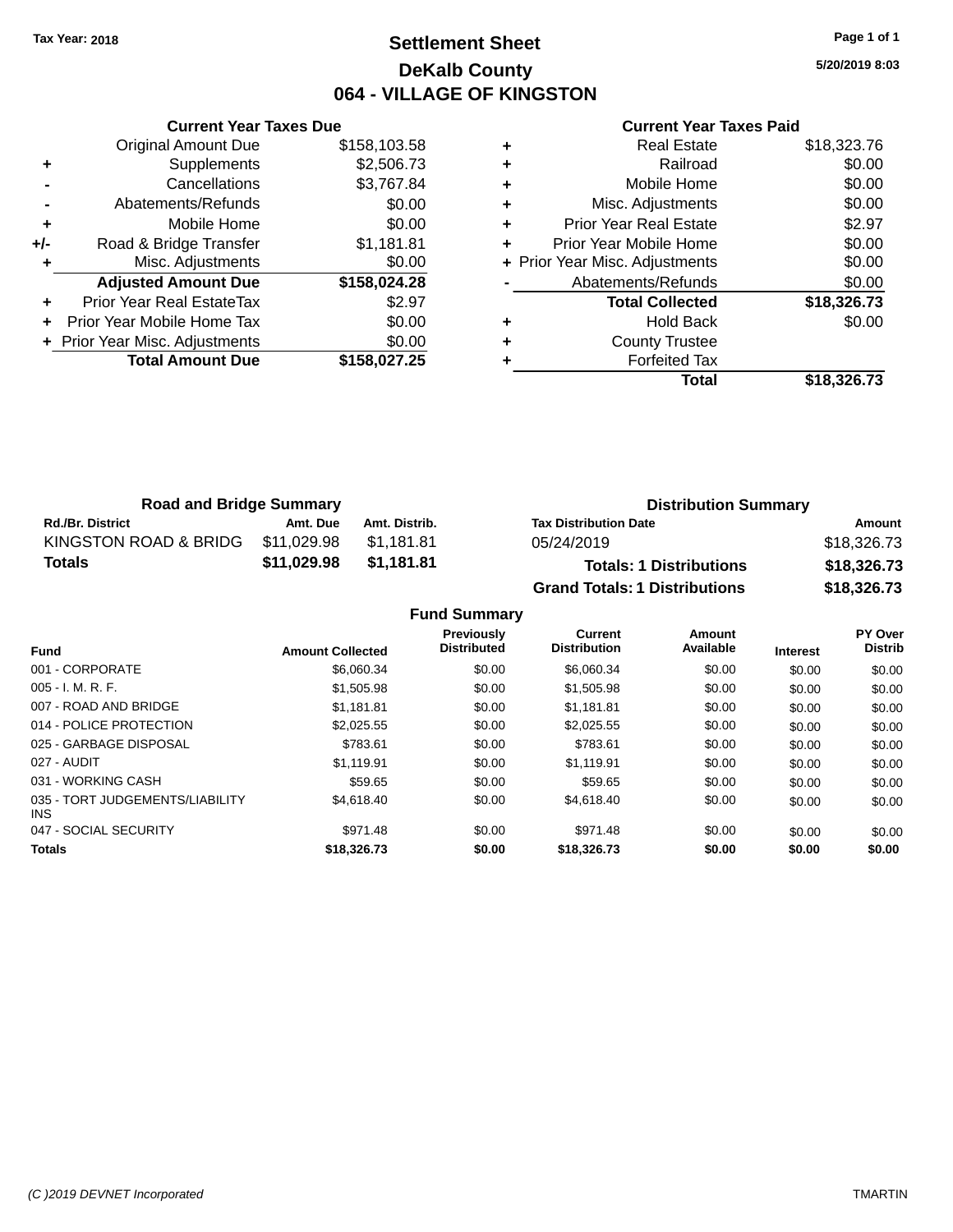### **Settlement Sheet Tax Year: 2018 Page 1 of 1 DeKalb County 065 - VILLAGE OF KIRKLAND**

**5/20/2019 8:03**

|     | <b>Current Year Taxes Due</b>  |              |
|-----|--------------------------------|--------------|
|     | <b>Original Amount Due</b>     | \$207,701.68 |
| ÷   | Supplements                    | \$906.58     |
|     | Cancellations                  | \$1,017.39   |
|     | Abatements/Refunds             | \$0.00       |
| ٠   | Mobile Home                    | \$0.00       |
| +/- | Road & Bridge Transfer         | \$609.70     |
|     | Misc. Adjustments              | \$0.00       |
|     | <b>Adjusted Amount Due</b>     | \$208,200.57 |
| ÷   | Prior Year Real EstateTax      | (\$4.12)     |
|     | Prior Year Mobile Home Tax     | \$0.00       |
|     | + Prior Year Misc. Adjustments | \$0.00       |
|     | <b>Total Amount Due</b>        | \$208,196.45 |
|     |                                |              |

| <b>Real Estate</b>             | \$19,273.36 |
|--------------------------------|-------------|
| Railroad                       | \$0.00      |
| Mobile Home                    | \$0.00      |
| Misc. Adjustments              | \$0.00      |
| Prior Year Real Estate         | (\$4.12)    |
| Prior Year Mobile Home         | \$0.00      |
| + Prior Year Misc. Adjustments | \$0.00      |
| Abatements/Refunds             | \$0.00      |
| <b>Total Collected</b>         | \$19,269.24 |
| <b>Hold Back</b>               | \$0.00      |
| <b>County Trustee</b>          |             |
| <b>Forfeited Tax</b>           |             |
| Total                          | \$19.269.24 |
|                                |             |

| <b>Road and Bridge Summary</b>    |            |               | <b>Distribution Summary</b>          |             |
|-----------------------------------|------------|---------------|--------------------------------------|-------------|
| <b>Rd./Br. District</b>           | Amt. Due   | Amt. Distrib. | <b>Tax Distribution Date</b>         | Amount      |
| <b>FRANKLIN ROAD &amp; BRIDGI</b> | \$6.834.21 | \$609.70      | 05/24/2019                           | \$19,269.24 |
| Totals                            | \$6,834.21 | \$609.70      | <b>Totals: 1 Distributions</b>       | \$19,269.24 |
|                                   |            |               | <b>Grand Totals: 1 Distributions</b> | \$19,269.24 |

| <b>Fund Summary</b>                     |                         |                                         |                                       |                            |                 |                           |  |
|-----------------------------------------|-------------------------|-----------------------------------------|---------------------------------------|----------------------------|-----------------|---------------------------|--|
| <b>Fund</b>                             | <b>Amount Collected</b> | <b>Previously</b><br><b>Distributed</b> | <b>Current</b><br><b>Distribution</b> | <b>Amount</b><br>Available | <b>Interest</b> | PY Over<br><b>Distrib</b> |  |
| 001 - CORPORATE                         | \$7,810.58              | \$0.00                                  | \$7,810.58                            | \$0.00                     | \$0.00          | \$0.00                    |  |
| 007 - ROAD AND BRIDGE                   | \$609.70                | \$0.00                                  | \$609.70                              | \$0.00                     | \$0.00          | \$0.00                    |  |
| 014 - POLICE PROTECTION                 | \$8,678.96              | \$0.00                                  | \$8,678.96                            | \$0.00                     | \$0.00          | \$0.00                    |  |
| 027 - AUDIT                             | \$434.08                | \$0.00                                  | \$434.08                              | \$0.00                     | \$0.00          | \$0.00                    |  |
| 035 - TORT JUDGEMENTS/LIABILITY<br>INS. | \$1,735.92              | \$0.00                                  | \$1,735.92                            | \$0.00                     | \$0.00          | \$0.00                    |  |
| <b>Totals</b>                           | \$19,269.24             | \$0.00                                  | \$19,269.24                           | \$0.00                     | \$0.00          | \$0.00                    |  |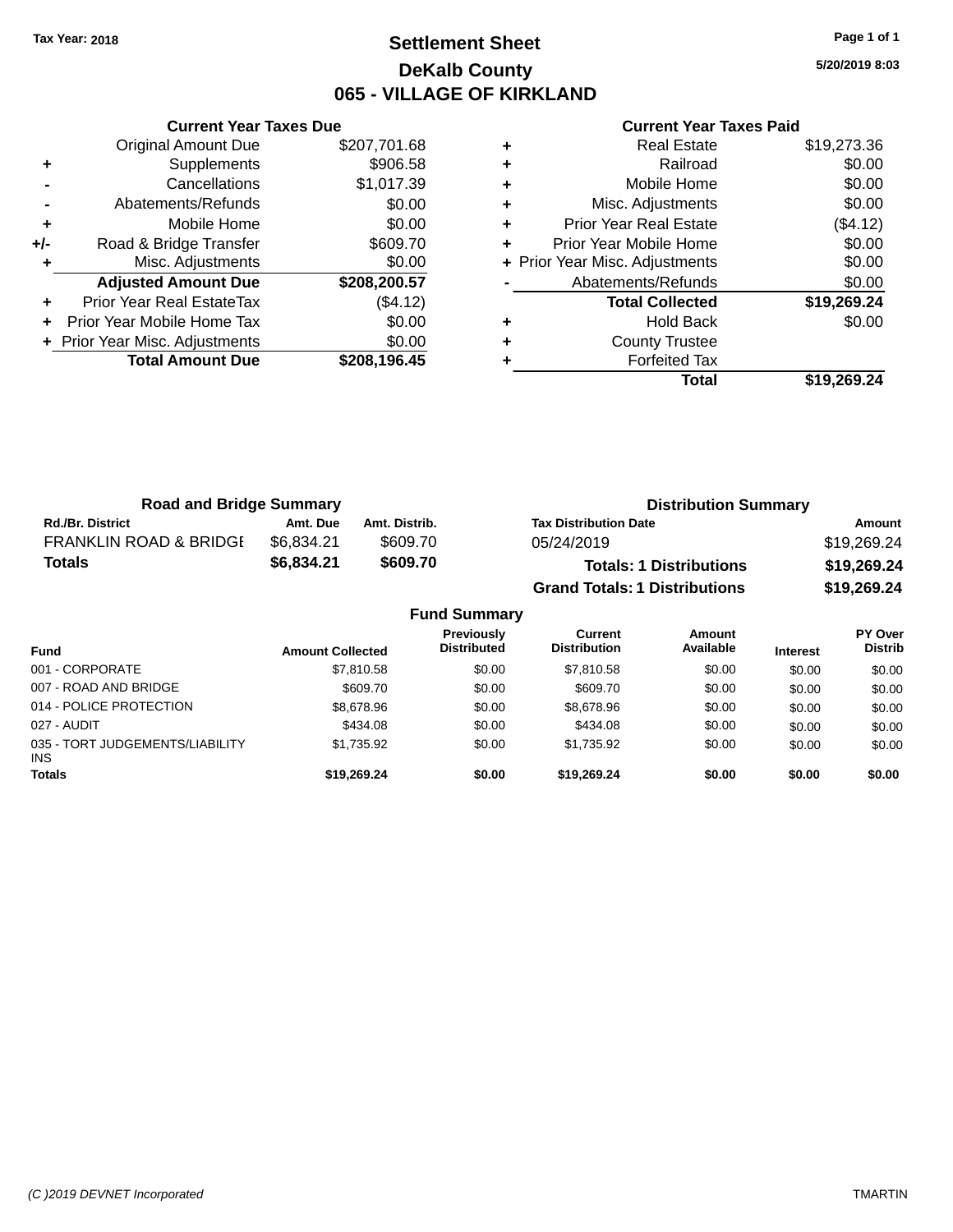# **Settlement Sheet Tax Year: 2018 Page 1 of 1 DeKalb County 066 - KIRKLAND LIBRARY**

**5/20/2019 8:03**

|     | <b>Current Year Taxes Due</b>  |             |
|-----|--------------------------------|-------------|
|     | <b>Original Amount Due</b>     | \$50,936.05 |
| ÷   | Supplements                    | \$214.36    |
|     | Cancellations                  | \$239.93    |
|     | Abatements/Refunds             | \$0.00      |
| ٠   | Mobile Home                    | \$0.00      |
| +/- | Road & Bridge Transfer         | \$0.00      |
|     | Misc. Adjustments              | \$0.00      |
|     | <b>Adjusted Amount Due</b>     | \$50,910.48 |
| ÷   | Prior Year Real EstateTax      | \$0.00      |
|     | Prior Year Mobile Home Tax     | \$0.00      |
|     | + Prior Year Misc. Adjustments | \$0.00      |
|     | <b>Total Amount Due</b>        | \$50,910,48 |
|     |                                |             |

| ٠ | <b>Real Estate</b>             | \$4,576.02 |
|---|--------------------------------|------------|
| ٠ | Railroad                       | \$0.00     |
| ٠ | Mobile Home                    | \$0.00     |
| ٠ | Misc. Adjustments              | \$0.00     |
| ٠ | <b>Prior Year Real Estate</b>  | \$0.00     |
| ٠ | Prior Year Mobile Home         | \$0.00     |
|   | + Prior Year Misc. Adjustments | \$0.00     |
|   | Abatements/Refunds             | \$0.00     |
|   | <b>Total Collected</b>         | \$4,576.02 |
| ٠ | <b>Hold Back</b>               | \$0.00     |
| ٠ | <b>County Trustee</b>          |            |
|   | <b>Forfeited Tax</b>           |            |
|   | Total                          | \$4.576.02 |
|   |                                |            |

|         | <b>Distribution Summary</b>          |            |
|---------|--------------------------------------|------------|
|         | <b>Tax Distribution Date</b>         | Amount     |
|         | 05/24/2019                           | \$4,576.02 |
|         | <b>Totals: 1 Distributions</b>       | \$4,576.02 |
|         | <b>Grand Totals: 1 Distributions</b> | \$4,576.02 |
| Summary |                                      |            |

| <b>Fund Summary</b>                      |                         |                                  |                                       |                     |                 |                           |
|------------------------------------------|-------------------------|----------------------------------|---------------------------------------|---------------------|-----------------|---------------------------|
| <b>Fund</b>                              | <b>Amount Collected</b> | Previously<br><b>Distributed</b> | <b>Current</b><br><b>Distribution</b> | Amount<br>Available | <b>Interest</b> | PY Over<br><b>Distrib</b> |
| $005 - I. M. R. F.$                      | \$0.82                  | \$0.00                           | \$0.82                                | \$0.00              | \$0.00          | \$0.00                    |
| 016 - LIBRARY (township, municipalities) | \$4.371.59              | \$0.00                           | \$4.371.59                            | \$0.00              | \$0.00          | \$0.00                    |
| 047 - SOCIAL SECURITY                    | \$203.61                | \$0.00                           | \$203.61                              | \$0.00              | \$0.00          | \$0.00                    |
| <b>Totals</b>                            | \$4,576.02              | \$0.00                           | \$4,576.02                            | \$0.00              | \$0.00          | \$0.00                    |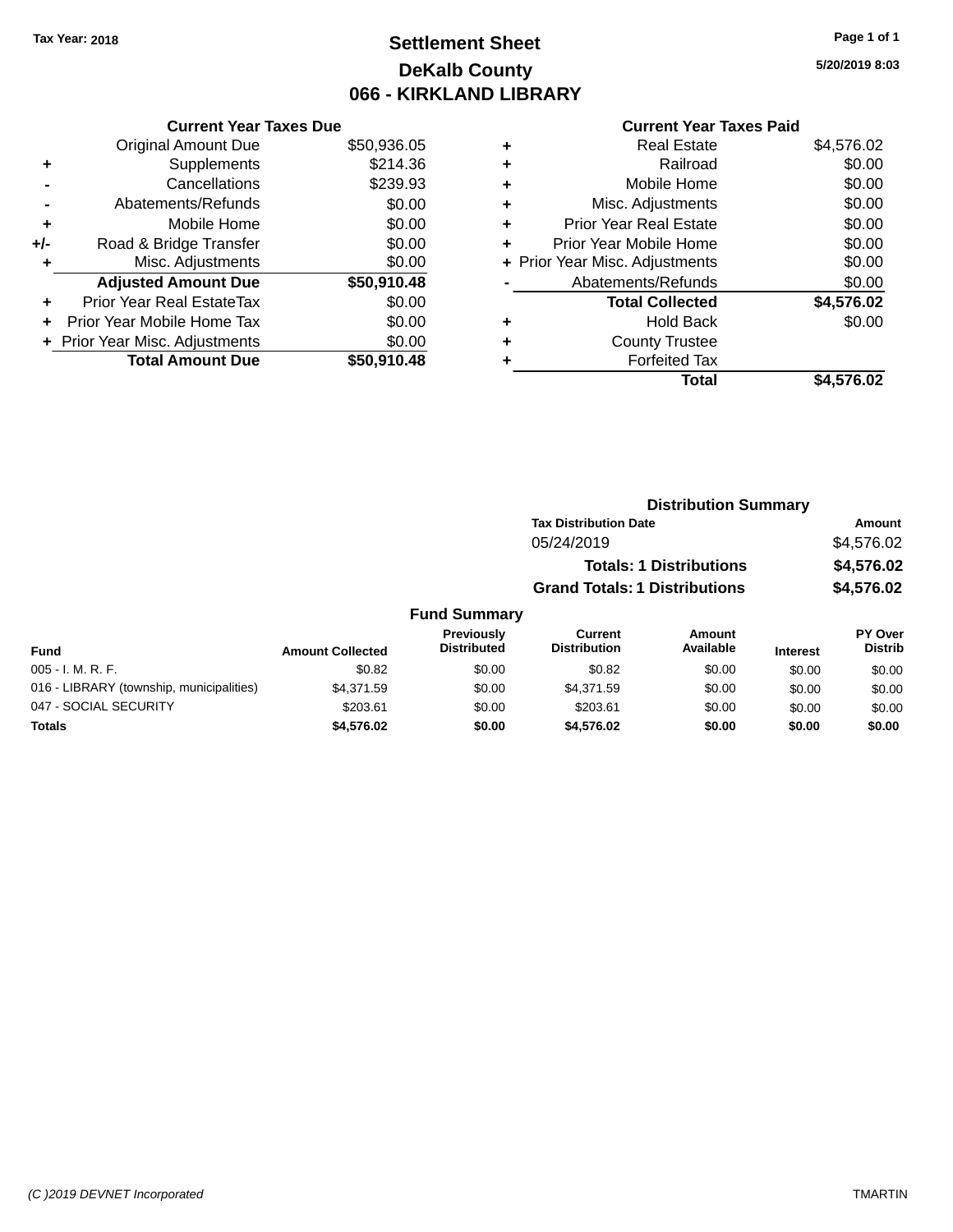# **Settlement Sheet Tax Year: 2018 Page 1 of 1 DeKalb County 067 - VILLAGE OF LEE**

**5/20/2019 8:03**

|     | <b>Current Year Taxes Due</b>  |             |
|-----|--------------------------------|-------------|
|     | <b>Original Amount Due</b>     | \$10,581.31 |
| ٠   | Supplements                    | \$3.24      |
|     | Cancellations                  | \$4.53      |
|     | Abatements/Refunds             | \$0.00      |
| ٠   | Mobile Home                    | \$0.00      |
| +/- | Road & Bridge Transfer         | \$113.29    |
| ٠   | Misc. Adjustments              | \$0.00      |
|     | <b>Adjusted Amount Due</b>     | \$10,693.31 |
| ٠   | Prior Year Real EstateTax      | \$0.00      |
|     | Prior Year Mobile Home Tax     | \$0.00      |
|     | + Prior Year Misc. Adjustments | \$0.00      |
|     | <b>Total Amount Due</b>        | \$10,693.31 |
|     |                                |             |

|   | <b>Current Year Taxes Paid</b> |          |
|---|--------------------------------|----------|
|   | <b>Real Estate</b>             | \$582.17 |
| ÷ | Railroad                       | \$0.00   |
| ÷ | Mobile Home                    | \$0.00   |
|   | Misc. Adjustments              | \$0.00   |
| ٠ | <b>Prior Year Real Estate</b>  | \$0.00   |
| ÷ | Prior Year Mobile Home         | \$0.00   |
|   | + Prior Year Misc. Adjustments | \$0.00   |
|   | Abatements/Refunds             | \$0.00   |
|   | <b>Total Collected</b>         | \$582.17 |
|   | Hold Back                      | \$0.00   |
|   | <b>County Trustee</b>          |          |
|   | <b>Forfeited Tax</b>           |          |
|   | Total                          | \$582.17 |
|   |                                |          |

| <b>Road and Bridge Summary</b> |            |               | <b>Distribution Summary</b>          |          |  |
|--------------------------------|------------|---------------|--------------------------------------|----------|--|
| <b>Rd./Br. District</b>        | Amt. Due   | Amt. Distrib. | <b>Tax Distribution Date</b>         | Amount   |  |
| SHABBONA ROAD & BRIDC          | \$1,438.08 | \$113.29      | 05/24/2019                           | \$582.17 |  |
| <b>Totals</b>                  | \$1.438.08 | \$113.29      | <b>Totals: 1 Distributions</b>       | \$582.17 |  |
|                                |            |               | <b>Grand Totals: 1 Distributions</b> | \$582.17 |  |

|                                         |                         | <b>Fund Summary</b>                     |                                |                     |                 |                           |
|-----------------------------------------|-------------------------|-----------------------------------------|--------------------------------|---------------------|-----------------|---------------------------|
| <b>Fund</b>                             | <b>Amount Collected</b> | <b>Previously</b><br><b>Distributed</b> | Current<br><b>Distribution</b> | Amount<br>Available | <b>Interest</b> | PY Over<br><b>Distrib</b> |
| 001 - CORPORATE                         | \$143.77                | \$0.00                                  | \$143.77                       | \$0.00              | \$0.00          | \$0.00                    |
| 007 - ROAD AND BRIDGE                   | \$113.29                | \$0.00                                  | \$113.29                       | \$0.00              | \$0.00          | \$0.00                    |
| 025 - GARBAGE DISPOSAL                  | \$51.09                 | \$0.00                                  | \$51.09                        | \$0.00              | \$0.00          | \$0.00                    |
| 027 - AUDIT                             | \$57.19                 | \$0.00                                  | \$57.19                        | \$0.00              | \$0.00          | \$0.00                    |
| 035 - TORT JUDGEMENTS/LIABILITY<br>INS. | \$118.26                | \$0.00                                  | \$118.26                       | \$0.00              | \$0.00          | \$0.00                    |
| 072 - WATERWORKS SYSTEM                 | \$98.57                 | \$0.00                                  | \$98.57                        | \$0.00              | \$0.00          | \$0.00                    |
| <b>Totals</b>                           | \$582.17                | \$0.00                                  | \$582.17                       | \$0.00              | \$0.00          | \$0.00                    |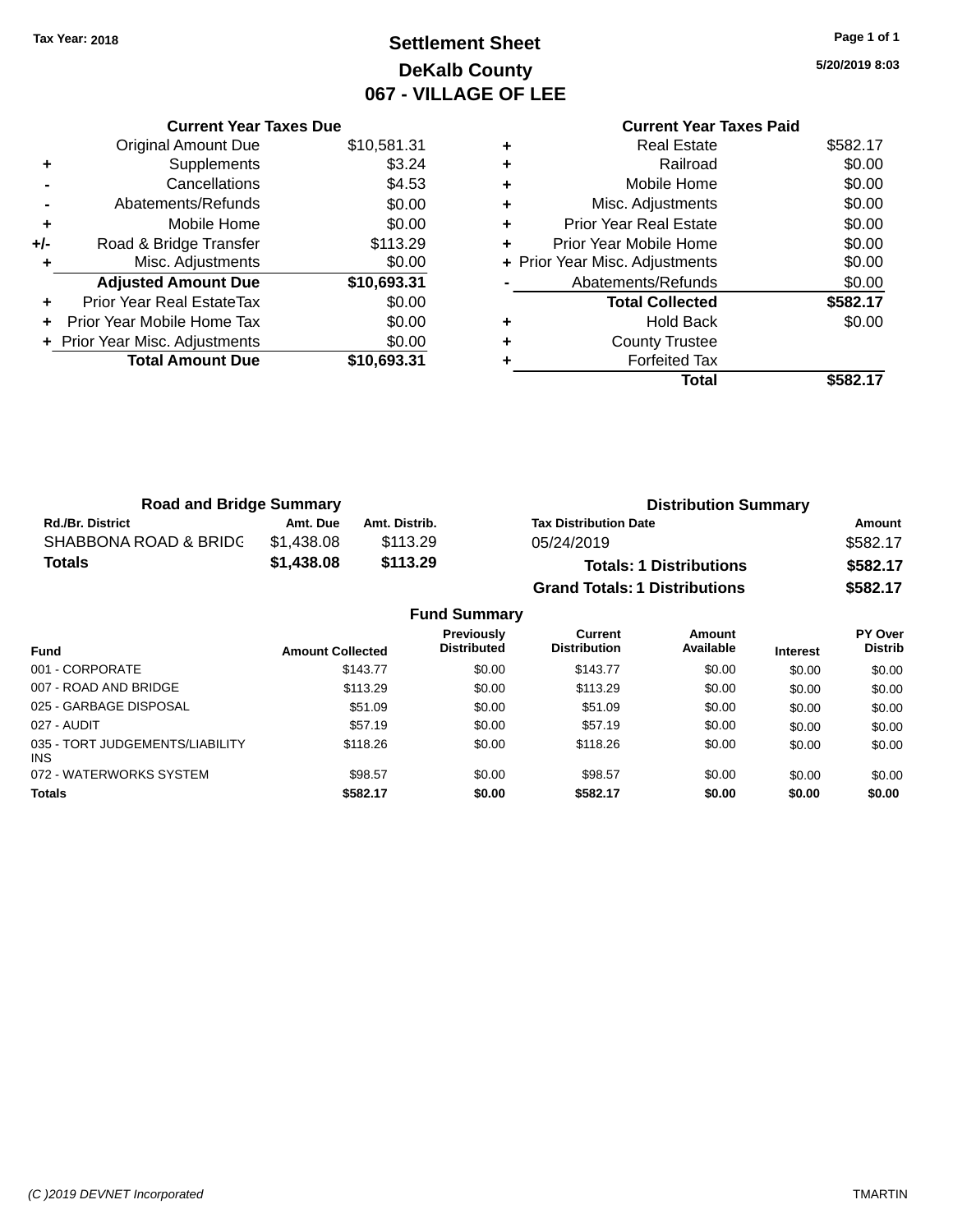# **Settlement Sheet Tax Year: 2018 Page 1 of 1 DeKalb County 068 - VILLAGE OF MALTA**

**5/20/2019 8:03**

### **Current Year Taxes Paid +** Real Estate \$9,925.94 **+** Railroad \$0.00 **+** Mobile Home \$0.00 **+** Misc. Adjustments \$0.00 **+** Prior Year Real Estate (\$155.37) **+** Prior Year Mobile Home \$0.00 **+ Prior Year Misc. Adjustments**  $$0.00$ Abatements/Refunds \$1.59 **Total Collected \$9,768.98 +** Hold Back \$0.00

|     | <b>Current Year Taxes Due</b>    |              |
|-----|----------------------------------|--------------|
|     | <b>Original Amount Due</b>       | \$111,505.80 |
| ٠   | Supplements                      | \$919.61     |
|     | Cancellations                    | \$1,009.85   |
|     | Abatements/Refunds               | \$1.59       |
| ٠   | Mobile Home                      | \$0.00       |
| +/- | Road & Bridge Transfer           | \$914.19     |
| ٠   | Misc. Adjustments                | \$0.00       |
|     | <b>Adjusted Amount Due</b>       | \$112,328.16 |
| ٠   | <b>Prior Year Real EstateTax</b> | (\$155.37)   |
|     | Prior Year Mobile Home Tax       | \$0.00       |
|     | + Prior Year Misc. Adjustments   | \$0.00       |
|     | <b>Total Amount Due</b>          | \$112,172.79 |
|     |                                  |              |

| vv.vv      | <b>HUIU DUUN</b>      |   | vv.vv        |
|------------|-----------------------|---|--------------|
|            | <b>County Trustee</b> | ٠ | \$0.00       |
|            | <b>Forfeited Tax</b>  | ٠ | \$112,172.79 |
| \$9,768.98 | <b>Total</b>          |   |              |
|            |                       |   |              |
|            |                       |   |              |
|            |                       |   |              |
|            |                       |   |              |
|            |                       |   |              |

| <b>Road and Bridge Summary</b> |             |               | <b>Distribution Summary</b>          |            |  |
|--------------------------------|-------------|---------------|--------------------------------------|------------|--|
| <b>Rd./Br. District</b>        | Amt. Due    | Amt. Distrib. | <b>Tax Distribution Date</b>         | Amount     |  |
| MALTA ROAD & BRIDGE            | \$11.192.48 | \$914.19      | 05/24/2019                           | \$9,768.98 |  |
| <b>Totals</b>                  | \$11,192.48 | \$914.19      | <b>Totals: 1 Distributions</b>       | \$9,768.98 |  |
|                                |             |               | <b>Grand Totals: 1 Distributions</b> | \$9,768.98 |  |

#### **Fund Summary Fund Interest Amount Collected Distributed PY Over Distrib Amount Available Current Distribution Previously** 001 - CORPORATE \$2,858.83 \$0.00 \$2,858.83 \$0.00 \$0.00 \$0.00 003 - BONDS AND INTEREST  $$0.00$   $$0.00$   $$0.00$   $$0.00$   $$0.00$   $$0.00$   $$0.00$   $$0.00$ 005 - I. M. R. F. \$1,032.44 \$0.00 \$1,032.44 \$0.00 \$0.00 \$0.00 007 - ROAD AND BRIDGE \$914.19 \$90.00 \$914.19 \$0.00 \$0.00 \$0.00 \$0.00 014 - POLICE PROTECTION **\$714.72** \$0.00 \$714.72 \$0.00 \$0.00 \$0.00 \$0.00 \$0.00 025 - GARBAGE DISPOSAL \$79.46 \$0.00 \$0.00 \$0.00 \$0.00 \$0.00 027 - AUDIT \$595.68 \$0.00 \$595.68 \$0.00 \$0.00 \$0.00 035 - TORT JUDGEMENTS/LIABILITY INS \$2,382.41 \$0.00 \$2,382.41 \$0.00 \$0.00 \$0.00 041 - STREET LIGHTING  $$0.00$   $$0.00$   $$0.00$   $$0.00$   $$0.00$   $$0.00$   $$0.00$   $$0.00$ 047 - SOCIAL SECURITY \$1,191.25 \$0.00 \$0.00 \$0.00 \$0.00 \$0.00 **Totals \$9,768.98 \$0.00 \$9,768.98 \$0.00 \$0.00 \$0.00 Abatement Detail**

| Year Source                        | <b>Account Type</b> | Amount |
|------------------------------------|---------------------|--------|
| 2018 RE - Real Estate RE Abatement |                     | \$1.53 |
| <b>Totals 1 entries</b>            |                     | \$1.53 |

**<u>Amount Adjustment Description</u>** \$1.53 PTAB INTEREST REFUND 07-23-187-003 by TBA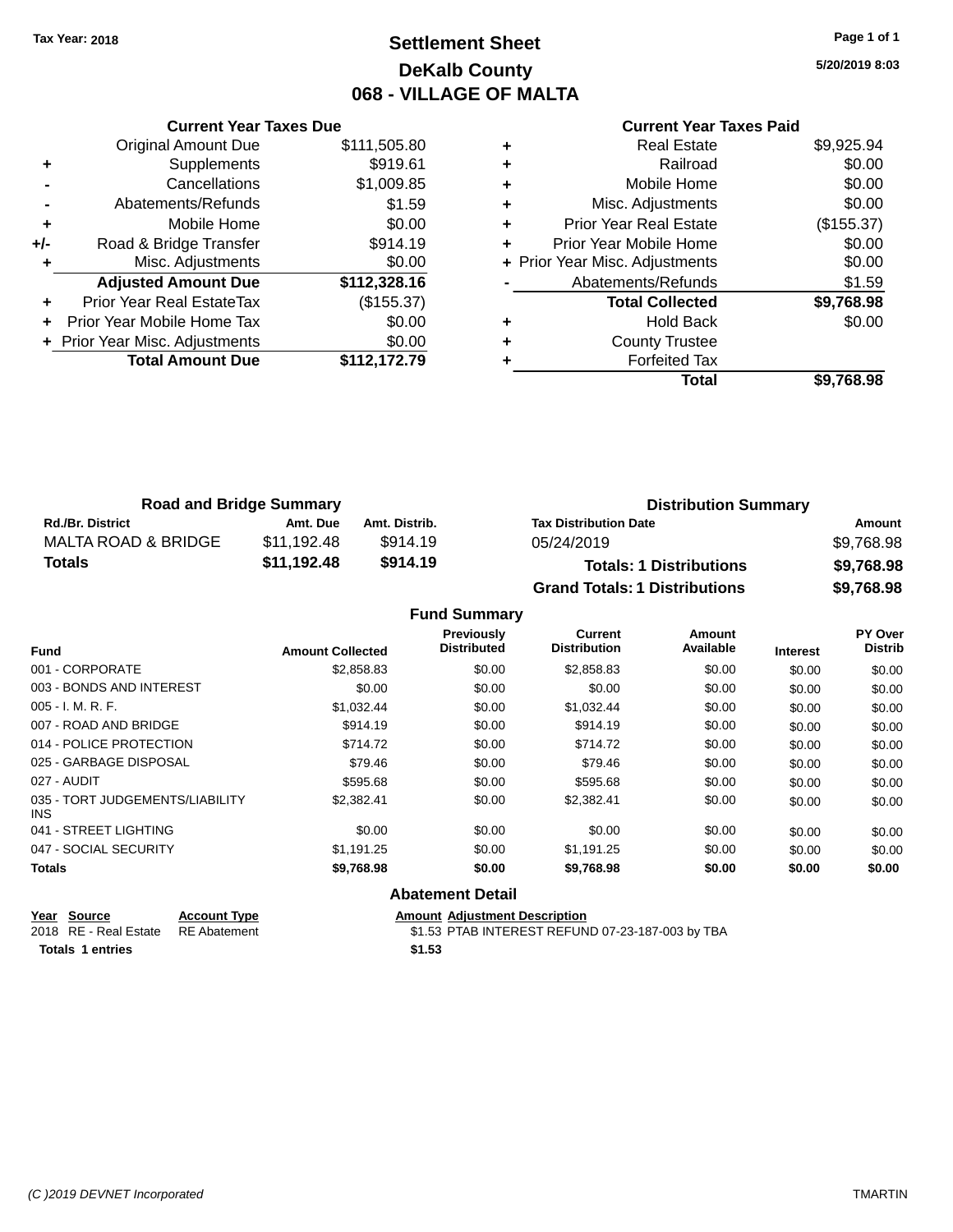### **Settlement Sheet Tax Year: 2018 Page 1 of 1 DeKalb County 069 - VILLAGE OF MAPLE PARK**

**5/20/2019 8:03**

|     | <b>Current Year Taxes Due</b>  |              |  |  |  |  |
|-----|--------------------------------|--------------|--|--|--|--|
|     | <b>Original Amount Due</b>     | \$117,555.41 |  |  |  |  |
| ٠   | Supplements                    | \$1,021.30   |  |  |  |  |
|     | Cancellations                  | \$1,086.96   |  |  |  |  |
|     | Abatements/Refunds             | \$0.00       |  |  |  |  |
| ÷   | Mobile Home                    | \$0.00       |  |  |  |  |
| +/- | Road & Bridge Transfer         | \$461.10     |  |  |  |  |
| ٠   | \$0.00<br>Misc. Adjustments    |              |  |  |  |  |
|     | <b>Adjusted Amount Due</b>     | \$117,950.85 |  |  |  |  |
| ٠   | Prior Year Real EstateTax      | \$0.56       |  |  |  |  |
|     | Prior Year Mobile Home Tax     | \$0.00       |  |  |  |  |
|     | + Prior Year Misc. Adjustments | \$0.00       |  |  |  |  |
|     | <b>Total Amount Due</b>        | \$117.951.41 |  |  |  |  |
|     |                                |              |  |  |  |  |

|   | <b>Real Estate</b>             | \$12,563.66 |
|---|--------------------------------|-------------|
| ٠ | Railroad                       | \$0.00      |
| ٠ | Mobile Home                    | \$0.00      |
| ٠ | Misc. Adjustments              | \$0.00      |
| ٠ | <b>Prior Year Real Estate</b>  | \$0.56      |
| ٠ | Prior Year Mobile Home         | \$0.00      |
|   | + Prior Year Misc. Adjustments | \$0.00      |
|   | Abatements/Refunds             | \$0.00      |
|   | <b>Total Collected</b>         | \$12,564.22 |
| ٠ | <b>Hold Back</b>               | \$0.00      |
| ٠ | <b>County Trustee</b>          |             |
|   | <b>Forfeited Tax</b>           |             |
|   | Total                          | \$12.564.22 |

| <b>Road and Bridge Summary</b>   |            |               | <b>Distribution Summary</b>          |             |  |
|----------------------------------|------------|---------------|--------------------------------------|-------------|--|
| <b>Rd./Br. District</b>          | Amt. Due   | Amt. Distrib. | <b>Tax Distribution Date</b>         | Amount      |  |
| <b>CORTLAND ROAD &amp; BRIDC</b> | \$4.741.92 | \$461.10      | 05/24/2019                           | \$12,564.22 |  |
| <b>Totals</b>                    | \$4.741.92 | \$461.10      | <b>Totals: 1 Distributions</b>       | \$12,564.22 |  |
|                                  |            |               | <b>Grand Totals: 1 Distributions</b> | \$12,564.22 |  |

| <b>Fund Summary</b>                     |                         |                                         |                                |                     |                 |                           |
|-----------------------------------------|-------------------------|-----------------------------------------|--------------------------------|---------------------|-----------------|---------------------------|
| <b>Fund</b>                             | <b>Amount Collected</b> | <b>Previously</b><br><b>Distributed</b> | Current<br><b>Distribution</b> | Amount<br>Available | <b>Interest</b> | PY Over<br><b>Distrib</b> |
| 001 - CORPORATE                         | \$6,368.78              | \$0.00                                  | \$6,368.78                     | \$0.00              | \$0.00          | \$0.00                    |
| 003 - BONDS AND INTEREST                | \$0.00                  | \$0.00                                  | \$0.00                         | \$0.00              | \$0.00          | \$0.00                    |
| 007 - ROAD AND BRIDGE                   | \$461.10                | \$0.00                                  | \$461.10                       | \$0.00              | \$0.00          | \$0.00                    |
| 014 - POLICE PROTECTION                 | \$4,095.82              | \$0.00                                  | \$4,095.82                     | \$0.00              | \$0.00          | \$0.00                    |
| 027 - AUDIT                             | \$546.23                | \$0.00                                  | \$546.23                       | \$0.00              | \$0.00          | \$0.00                    |
| 035 - TORT JUDGEMENTS/LIABILITY<br>INS. | \$1,092.29              | \$0.00                                  | \$1,092.29                     | \$0.00              | \$0.00          | \$0.00                    |
| <b>Totals</b>                           | \$12,564.22             | \$0.00                                  | \$12.564.22                    | \$0.00              | \$0.00          | \$0.00                    |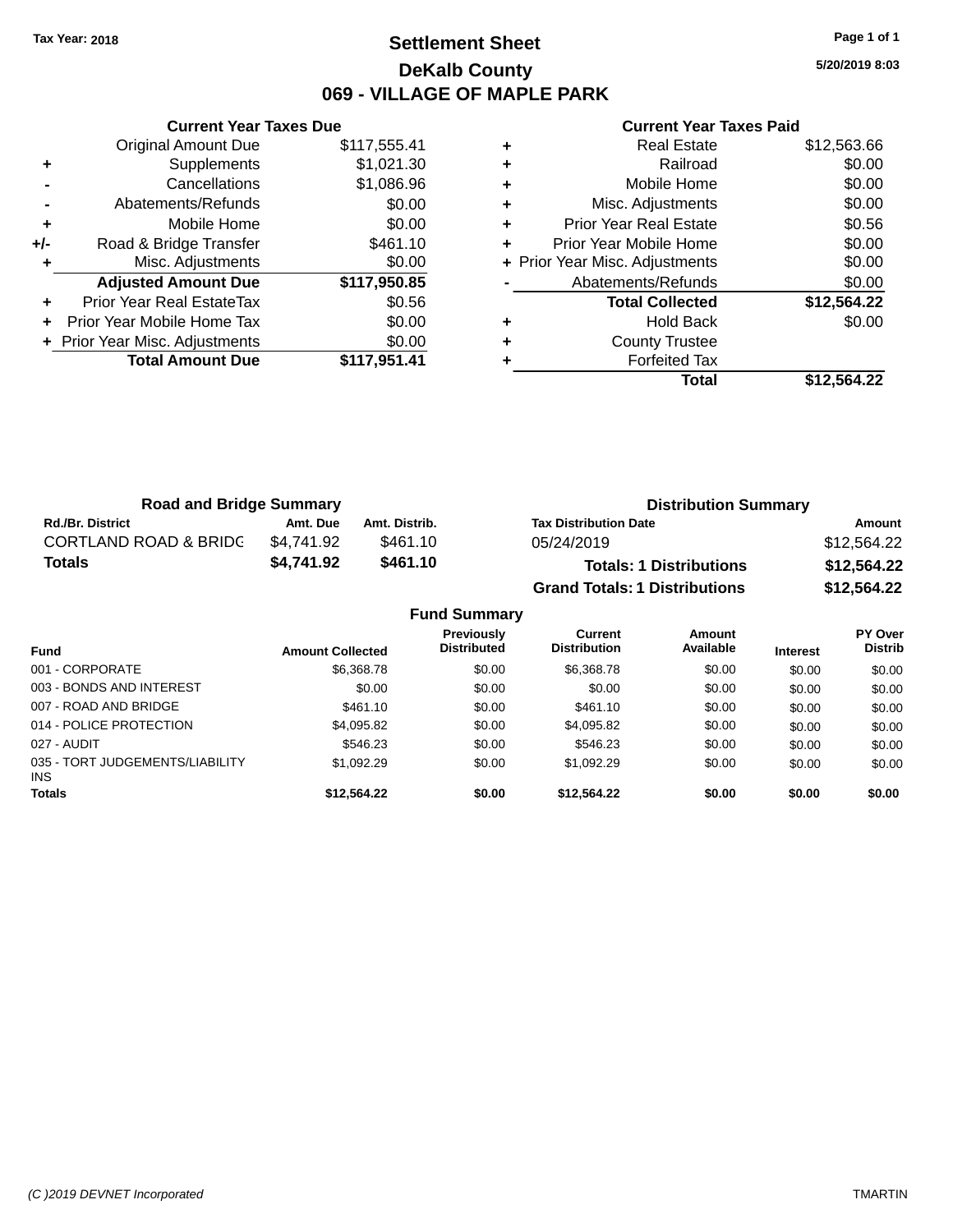## **Settlement Sheet Tax Year: 2018 Page 1 of 1 DeKalb County 070 - MAPLE PARK LIBRARY**

**5/20/2019 8:03**

| <b>Original Amount Due</b>                | \$11,009.89                   |  |  |
|-------------------------------------------|-------------------------------|--|--|
| Supplements                               | \$96.71                       |  |  |
| Cancellations                             | \$102.55                      |  |  |
| Abatements/Refunds                        | \$0.00                        |  |  |
| Mobile Home                               | \$0.00                        |  |  |
| \$0.00<br>Road & Bridge Transfer<br>$+/-$ |                               |  |  |
| \$0.00<br>Misc. Adjustments               |                               |  |  |
| <b>Adjusted Amount Due</b>                | \$11,004.05                   |  |  |
| Prior Year Real EstateTax                 | \$0.00                        |  |  |
| Prior Year Mobile Home Tax                | \$0.00                        |  |  |
| Prior Year Misc. Adjustments              | \$0.00                        |  |  |
| <b>Total Amount Due</b>                   | \$11.004.05                   |  |  |
|                                           | <b>Current Year Taxes Due</b> |  |  |

| ٠ | <b>Real Estate</b>             | \$1,058.03 |
|---|--------------------------------|------------|
| ٠ | Railroad                       | \$0.00     |
| ٠ | Mobile Home                    | \$0.00     |
| ٠ | Misc. Adjustments              | \$0.00     |
| ٠ | <b>Prior Year Real Estate</b>  | \$0.00     |
| ÷ | Prior Year Mobile Home         | \$0.00     |
|   | + Prior Year Misc. Adjustments | \$0.00     |
|   | Abatements/Refunds             | \$0.00     |
|   | <b>Total Collected</b>         | \$1,058.03 |
| ٠ | <b>Hold Back</b>               | \$0.00     |
| ٠ | <b>County Trustee</b>          |            |
| ٠ | <b>Forfeited Tax</b>           |            |
|   | Total                          | \$1,058.03 |
|   |                                |            |

|                 |                         |                                  | <b>Distribution Summary</b>           |                                |                 |                                  |  |
|-----------------|-------------------------|----------------------------------|---------------------------------------|--------------------------------|-----------------|----------------------------------|--|
|                 |                         |                                  | <b>Tax Distribution Date</b>          |                                |                 | Amount                           |  |
|                 |                         |                                  | 05/24/2019                            |                                |                 | \$1,058.03                       |  |
|                 |                         |                                  |                                       | <b>Totals: 1 Distributions</b> |                 | \$1,058.03                       |  |
|                 |                         |                                  | <b>Grand Totals: 1 Distributions</b>  |                                |                 | \$1,058.03                       |  |
|                 |                         | <b>Fund Summary</b>              |                                       |                                |                 |                                  |  |
| <b>Fund</b>     | <b>Amount Collected</b> | Previously<br><b>Distributed</b> | <b>Current</b><br><b>Distribution</b> | Amount<br>Available            | <b>Interest</b> | <b>PY Over</b><br><b>Distrib</b> |  |
| 001 - CORPORATE | \$1,058.03              | \$0.00                           | \$1,058.03                            | \$0.00                         | \$0.00          | \$0.00                           |  |
| Totals          | \$1,058.03              | \$0.00                           | \$1,058.03                            | \$0.00                         | \$0.00          | \$0.00                           |  |
|                 |                         |                                  |                                       |                                |                 |                                  |  |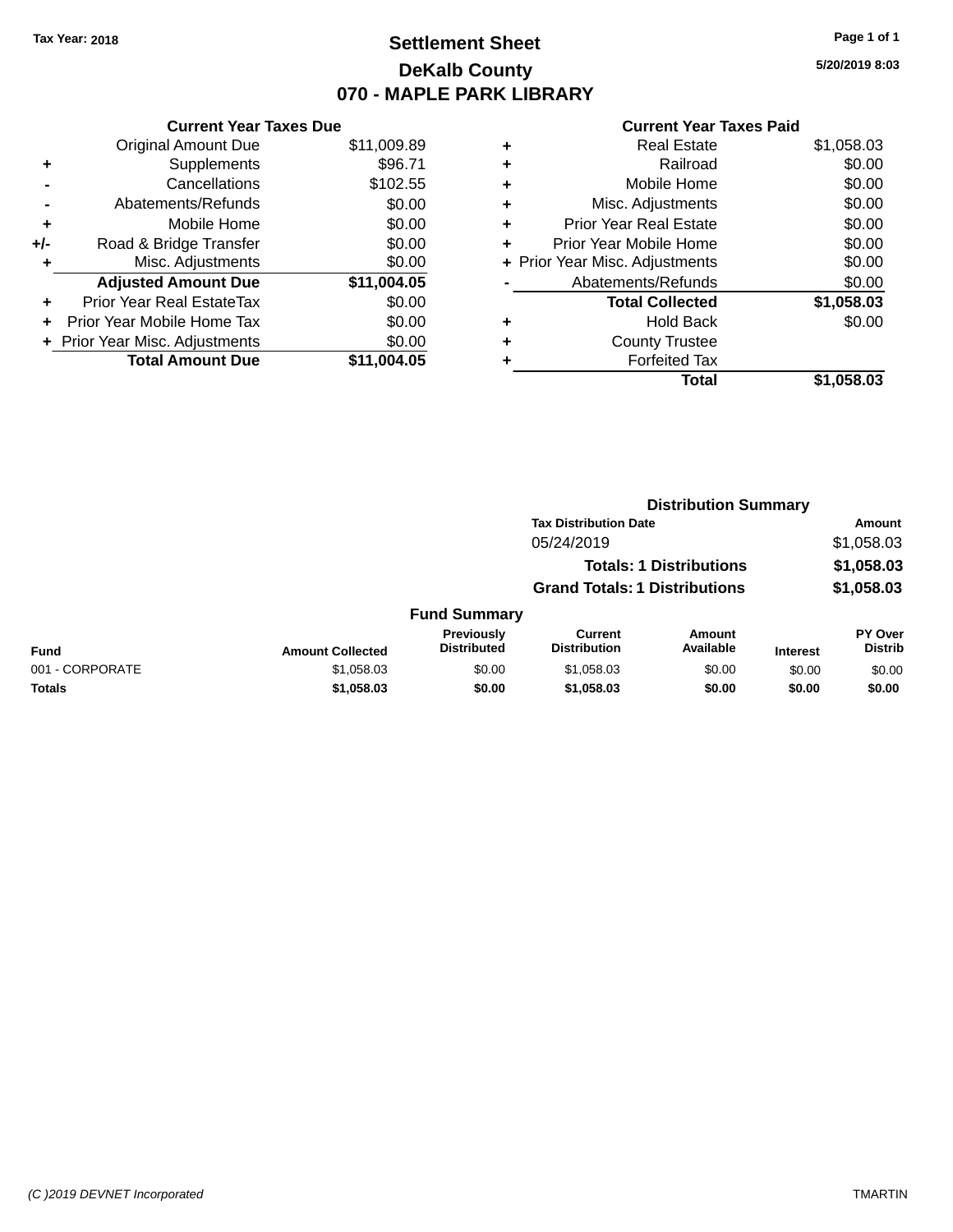### **Settlement Sheet Tax Year: 2018 Page 1 of 1 DeKalb County 071 - CITY OF SANDWICH**

**5/20/2019 8:03**

#### **Current Year Taxes Paid**

|     | <b>Current Year Taxes Due</b>  |                |  |  |  |
|-----|--------------------------------|----------------|--|--|--|
|     | <b>Original Amount Due</b>     | \$1,343,493.87 |  |  |  |
| ٠   | Supplements                    | \$6,735.69     |  |  |  |
|     | Cancellations                  | \$9,384.37     |  |  |  |
|     | Abatements/Refunds             | \$0.00         |  |  |  |
| ÷   | Mobile Home                    | \$0.00         |  |  |  |
| +/- | Road & Bridge Transfer         | \$2,835.22     |  |  |  |
|     | Misc. Adjustments              | \$0.00         |  |  |  |
|     | <b>Adjusted Amount Due</b>     | \$1,343,680.41 |  |  |  |
|     | Prior Year Real EstateTax      | (\$2,842.91)   |  |  |  |
| ÷   | Prior Year Mobile Home Tax     | \$0.00         |  |  |  |
|     | + Prior Year Misc. Adjustments | \$4,425.23     |  |  |  |
|     | <b>Total Amount Due</b>        | \$1,345,262.73 |  |  |  |
|     |                                |                |  |  |  |

|   | <b>Real Estate</b>             | \$147,479.22 |
|---|--------------------------------|--------------|
| ٠ | Railroad                       | \$0.00       |
| ٠ | Mobile Home                    | \$0.00       |
| ٠ | Misc. Adjustments              | \$0.00       |
| ٠ | <b>Prior Year Real Estate</b>  | (\$2,842.91) |
| ٠ | Prior Year Mobile Home         | \$0.00       |
|   | + Prior Year Misc. Adjustments | \$4,425.23   |
|   | Abatements/Refunds             | \$0.00       |
|   | <b>Total Collected</b>         | \$149,061.54 |
| ٠ | <b>Hold Back</b>               | \$0.00       |
| ٠ | <b>County Trustee</b>          |              |
| ٠ | <b>Forfeited Tax</b>           |              |
|   | Total                          | \$149,061.54 |
|   |                                |              |

| <b>Road and Bridge Summary</b> |             |               | <b>Distribution Summary</b>          |              |  |
|--------------------------------|-------------|---------------|--------------------------------------|--------------|--|
| <b>Rd./Br. District</b>        | Amt. Due    | Amt. Distrib. | <b>Tax Distribution Date</b>         | Amount       |  |
| SANDWICH ROAD & BRIDG          | \$23.561.19 | \$2.708.72    | 05/24/2019                           | \$149.061.54 |  |
| SOMONAUK ROAD & BRIDI          | \$1.117.42  | \$126.50      | <b>Totals: 1 Distributions</b>       | \$149,061.54 |  |
| Totals                         | \$24,678.61 | \$2,835,22    | <b>Grand Totals: 1 Distributions</b> | \$149,061.54 |  |

**Fund Summary**

| <b>Fund</b>                                         | <b>Amount Collected</b> | <b>Previously</b><br><b>Distributed</b> | <b>Current</b><br><b>Distribution</b> | Amount<br>Available | <b>Interest</b> | <b>PY Over</b><br><b>Distrib</b> |
|-----------------------------------------------------|-------------------------|-----------------------------------------|---------------------------------------|---------------------|-----------------|----------------------------------|
| 001 - CORPORATE                                     | \$39,740.55             | \$0.00                                  | \$39,740.55                           | \$0.00              | \$0.00          | \$0.00                           |
| 003 - BONDS AND INTEREST                            | \$0.00                  | \$0.00                                  | \$0.00                                | \$0.00              | \$0.00          | \$0.00                           |
| 005 - I. M. R. F.                                   | \$10,406.05             | \$0.00                                  | \$10,406.05                           | \$0.00              | \$0.00          | \$0.00                           |
| 007 - ROAD AND BRIDGE                               | \$2,835.22              | \$0.00                                  | \$2,835.22                            | \$0.00              | \$0.00          | \$0.00                           |
| 014 - POLICE PROTECTION                             | \$18,928.11             | \$0.00                                  | \$18,928.11                           | \$0.00              | \$0.00          | \$0.00                           |
| 015 - POLICE PENSION                                | \$38,400.93             | \$0.00                                  | \$38,400.93                           | \$0.00              | \$0.00          | \$0.00                           |
| 027 - AUDIT                                         | \$1,784.25              | \$0.00                                  | \$1,784.25                            | \$0.00              | \$0.00          | \$0.00                           |
| 035 - TORT JUDGMENTS, LIABILITY<br><b>INSURANCE</b> | \$3,964.20              | \$0.00                                  | \$3,964.20                            | \$0.00              | \$0.00          | \$0.00                           |
| 040 - STREET AND BRIDGE                             | \$0.00                  | \$0.00                                  | \$0.00                                | \$0.00              | \$0.00          | \$0.00                           |
| 041 - STREET LIGHTING                               | \$4,955.31              | \$0.00                                  | \$4,955.31                            | \$0.00              | \$0.00          | \$0.00                           |
| 045 - PUBLIC BENEFIT                                | \$0.00                  | \$0.00                                  | \$0.00                                | \$0.00              | \$0.00          | \$0.00                           |
| 046 - EMERGENCY SERV & DISASTER<br><b>OPER</b>      | \$495.56                | \$0.00                                  | \$495.56                              | \$0.00              | \$0.00          | \$0.00                           |
| 047 - SOCIAL SECURITY                               | \$9,910.49              | \$0.00                                  | \$9,910.49                            | \$0.00              | \$0.00          | \$0.00                           |
| 048 - SCHOOL CROSSING GUARDS                        | \$1,486.53              | \$0.00                                  | \$1,486.53                            | \$0.00              | \$0.00          | \$0.00                           |
| 060 - UNEMPLOYMENT INSURANCE                        | \$1,486.53              | \$0.00                                  | \$1,486.53                            | \$0.00              | \$0.00          | \$0.00                           |
| 062 - WORKERS COMPENSATION                          | \$9,910.49              | \$0.00                                  | \$9,910.49                            | \$0.00              | \$0.00          | \$0.00                           |
| 065 - FORESTRY PROGRAM                              | \$4,757.32              | \$0.00                                  | \$4,757.32                            | \$0.00              | \$0.00          | \$0.00                           |
| <b>Totals</b>                                       | \$149,061.54            | \$0.00                                  | \$149,061.54                          | \$0.00              | \$0.00          | \$0.00                           |

### **Miscellaneous Adjustment Detail**

| Year Source             | <b>Account Type</b>       | <b>Amount Adjustment Description</b>                           |
|-------------------------|---------------------------|----------------------------------------------------------------|
| 2017 RE - Real Estate   | <b>Back Tax Collected</b> | \$103.33 MCMASTER REDEMPTION 19-34-203-018 by TBA              |
| 2017 RE - Real Estate   | Back Tax Collected        | \$3,015.08 MARQUETTE NATL BANK REDEMPTION 19-36-204-019 by TBA |
| 2017 RE - Real Estate   | Back Tax Collected        | \$1,306.82 PPRE LLC REDEMPTION 19-25-478-004 by TBA            |
| <b>Totals 3 entries</b> |                           | \$4,425.23                                                     |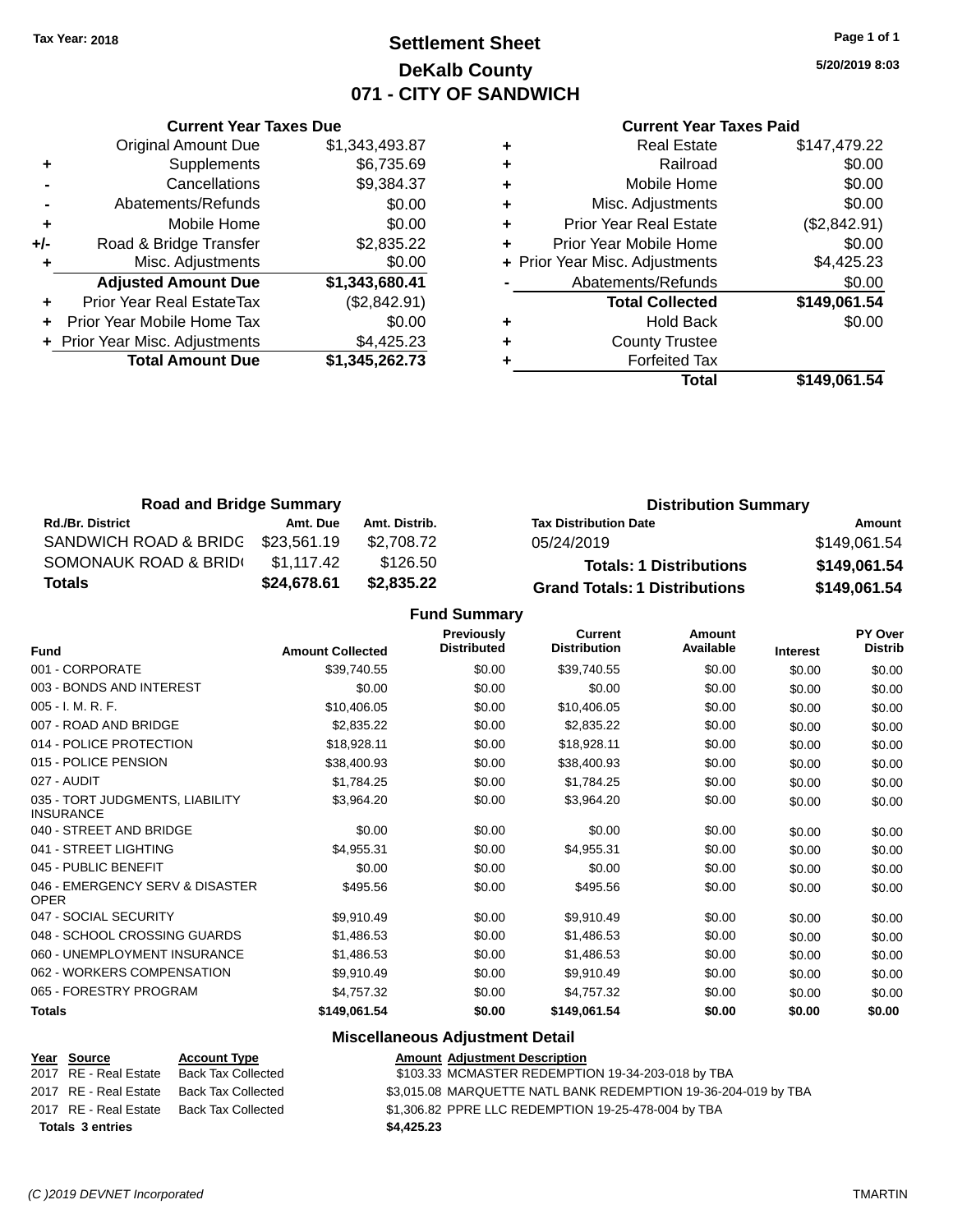### **Settlement Sheet Tax Year: 2018 Page 1 of 1 DeKalb County 072 - VILLAGE OF SHABBONA**

**5/20/2019 8:03**

|    | <b>Current Year Taxes Paid</b> |              |  |  |
|----|--------------------------------|--------------|--|--|
| ÷  | <b>Real Estate</b>             | \$10,676.83  |  |  |
| a. | Railroad                       | <b>RO 00</b> |  |  |

|     | <b>Original Amount Due</b>       | \$103,050.29 |
|-----|----------------------------------|--------------|
| ٠   | Supplements                      | \$473.39     |
|     | Cancellations                    | \$696.16     |
|     | Abatements/Refunds               | \$0.00       |
| ٠   | Mobile Home                      | \$0.00       |
| +/- | Road & Bridge Transfer           | \$927.70     |
| ٠   | Misc. Adjustments                | \$0.00       |
|     |                                  |              |
|     | <b>Adjusted Amount Due</b>       | \$103,755.22 |
|     | <b>Prior Year Real EstateTax</b> | \$0.00       |
|     | Prior Year Mobile Home Tax       | \$0.00       |
|     | + Prior Year Misc. Adjustments   | \$0.00       |
|     | <b>Total Amount Due</b>          | \$103,755.22 |

**Current Year Taxes Due**

|   | Total                          | \$10,676.83 |
|---|--------------------------------|-------------|
| ٠ | <b>Forfeited Tax</b>           |             |
| ÷ | <b>County Trustee</b>          |             |
| ٠ | <b>Hold Back</b>               | \$0.00      |
|   | <b>Total Collected</b>         | \$10,676.83 |
|   | Abatements/Refunds             | \$0.00      |
|   | + Prior Year Misc. Adjustments | \$0.00      |
| ٠ | Prior Year Mobile Home         | \$0.00      |
| ٠ | <b>Prior Year Real Estate</b>  | \$0.00      |
| ٠ | Misc. Adjustments              | \$0.00      |
| ÷ | Mobile Home                    | \$0.00      |
| ÷ | Railroad                       | \$0.00      |
|   |                                | 00.07 O     |

| <b>Road and Bridge Summary</b> |             |               | <b>Distribution Summary</b>          |             |  |
|--------------------------------|-------------|---------------|--------------------------------------|-------------|--|
| <b>Rd./Br. District</b>        | Amt. Due    | Amt. Distrib. | <b>Tax Distribution Date</b>         | Amount      |  |
| SHABBONA ROAD & BRIDG          | \$11.509.02 | \$927.70      | 05/24/2019                           | \$10,676.83 |  |
| <b>Totals</b>                  | \$11,509.02 | \$927.70      | <b>Totals: 1 Distributions</b>       | \$10,676.83 |  |
|                                |             |               | <b>Grand Totals: 1 Distributions</b> | \$10,676.83 |  |

| <b>Fund Summary</b>          |                         |                                         |                                       |                     |                 |                           |  |
|------------------------------|-------------------------|-----------------------------------------|---------------------------------------|---------------------|-----------------|---------------------------|--|
| <b>Fund</b>                  | <b>Amount Collected</b> | <b>Previously</b><br><b>Distributed</b> | <b>Current</b><br><b>Distribution</b> | Amount<br>Available | <b>Interest</b> | PY Over<br><b>Distrib</b> |  |
| 001 - CORPORATE              | \$5,136.57              | \$0.00                                  | \$5,136.57                            | \$0.00              | \$0.00          | \$0.00                    |  |
| $005 - I. M. R. F.$          | \$157.55                | \$0.00                                  | \$157.55                              | \$0.00              | \$0.00          | \$0.00                    |  |
| 007 - ROAD AND BRIDGE        | \$927.70                | \$0.00                                  | \$927.70                              | \$0.00              | \$0.00          | \$0.00                    |  |
| 014 - POLICE PROTECTION      | \$2.975.41              | \$0.00                                  | \$2.975.41                            | \$0.00              | \$0.00          | \$0.00                    |  |
| 047 - SOCIAL SECURITY        | \$1,109.36              | \$0.00                                  | \$1,109.36                            | \$0.00              | \$0.00          | \$0.00                    |  |
| 060 - UNEMPLOYMENT INSURANCE | \$112.86                | \$0.00                                  | \$112.86                              | \$0.00              | \$0.00          | \$0.00                    |  |
| 062 - WORKERS COMPENSATION   | \$257.38                | \$0.00                                  | \$257.38                              | \$0.00              | \$0.00          | \$0.00                    |  |
| <b>Totals</b>                | \$10,676.83             | \$0.00                                  | \$10,676.83                           | \$0.00              | \$0.00          | \$0.00                    |  |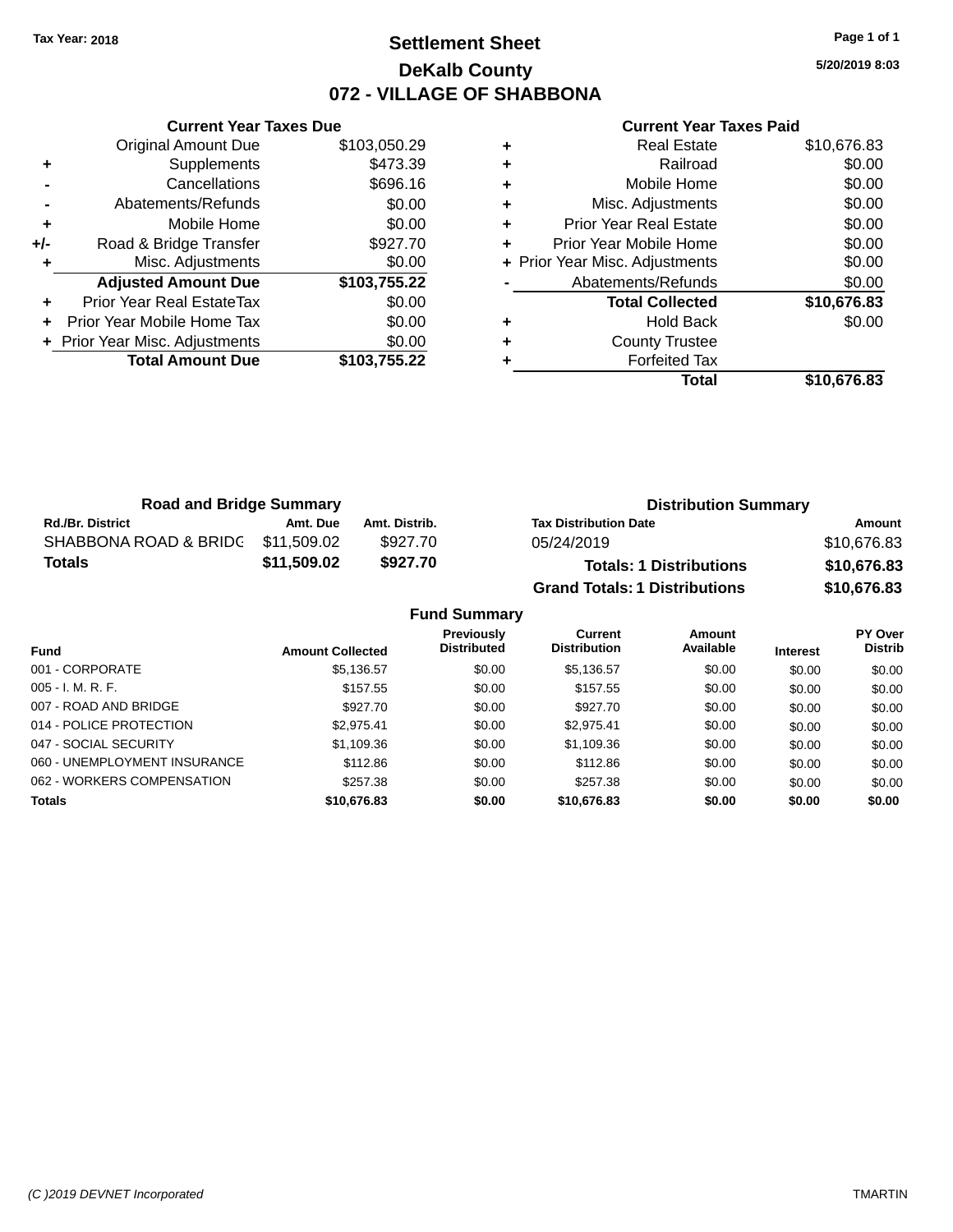### **Settlement Sheet Tax Year: 2018 Page 1 of 1 DeKalb County 073 - FLEWELLIN MEMORIAL LIBRARY**

**5/20/2019 8:03**

| <b>Original Amount Due</b><br>\$27,662.20 |        |
|-------------------------------------------|--------|
|                                           |        |
| \$119.95<br>Supplements<br>٠              |        |
| \$176.90<br>Cancellations                 |        |
| Abatements/Refunds                        | \$0.00 |
| Mobile Home<br>÷                          | \$0.00 |
| Road & Bridge Transfer<br>+/-             | \$0.00 |
| Misc. Adjustments                         | \$0.00 |
| <b>Adjusted Amount Due</b><br>\$27,605.25 |        |
| Prior Year Real EstateTax<br>÷            | \$0.00 |
| Prior Year Mobile Home Tax                | \$0.00 |
| + Prior Year Misc. Adjustments            | \$0.00 |
| <b>Total Amount Due</b><br>\$27.605.25    |        |

| ٠ | <b>Real Estate</b>             | \$2,616.98 |
|---|--------------------------------|------------|
| ٠ | Railroad                       | \$0.00     |
| ٠ | Mobile Home                    | \$0.00     |
| ٠ | Misc. Adjustments              | \$0.00     |
| ٠ | <b>Prior Year Real Estate</b>  | \$0.00     |
| ٠ | Prior Year Mobile Home         | \$0.00     |
|   | + Prior Year Misc. Adjustments | \$0.00     |
|   | Abatements/Refunds             | \$0.00     |
|   | <b>Total Collected</b>         | \$2,616.98 |
| ٠ | <b>Hold Back</b>               | \$0.00     |
| ٠ | <b>County Trustee</b>          |            |
|   | <b>Forfeited Tax</b>           |            |
|   | Total                          | \$2,616.98 |
|   |                                |            |

|                 |                         |                                  |                                       | <b>Distribution Summary</b>    |                 |                                  |
|-----------------|-------------------------|----------------------------------|---------------------------------------|--------------------------------|-----------------|----------------------------------|
|                 |                         |                                  | <b>Tax Distribution Date</b>          |                                |                 | Amount                           |
|                 |                         |                                  | 05/24/2019                            |                                |                 | \$2,616.98                       |
|                 |                         |                                  |                                       | <b>Totals: 1 Distributions</b> |                 | \$2,616.98                       |
|                 |                         |                                  | <b>Grand Totals: 1 Distributions</b>  |                                |                 | \$2,616.98                       |
|                 |                         | <b>Fund Summary</b>              |                                       |                                |                 |                                  |
| <b>Fund</b>     | <b>Amount Collected</b> | Previously<br><b>Distributed</b> | <b>Current</b><br><b>Distribution</b> | Amount<br>Available            | <b>Interest</b> | <b>PY Over</b><br><b>Distrib</b> |
| 001 - CORPORATE | \$2,616.98              | \$0.00                           | \$2,616.98                            | \$0.00                         | \$0.00          | \$0.00                           |
| Totals          | \$2,616.98              | \$0.00                           | \$2,616.98                            | \$0.00                         | \$0.00          | \$0.00                           |
|                 |                         |                                  |                                       |                                |                 |                                  |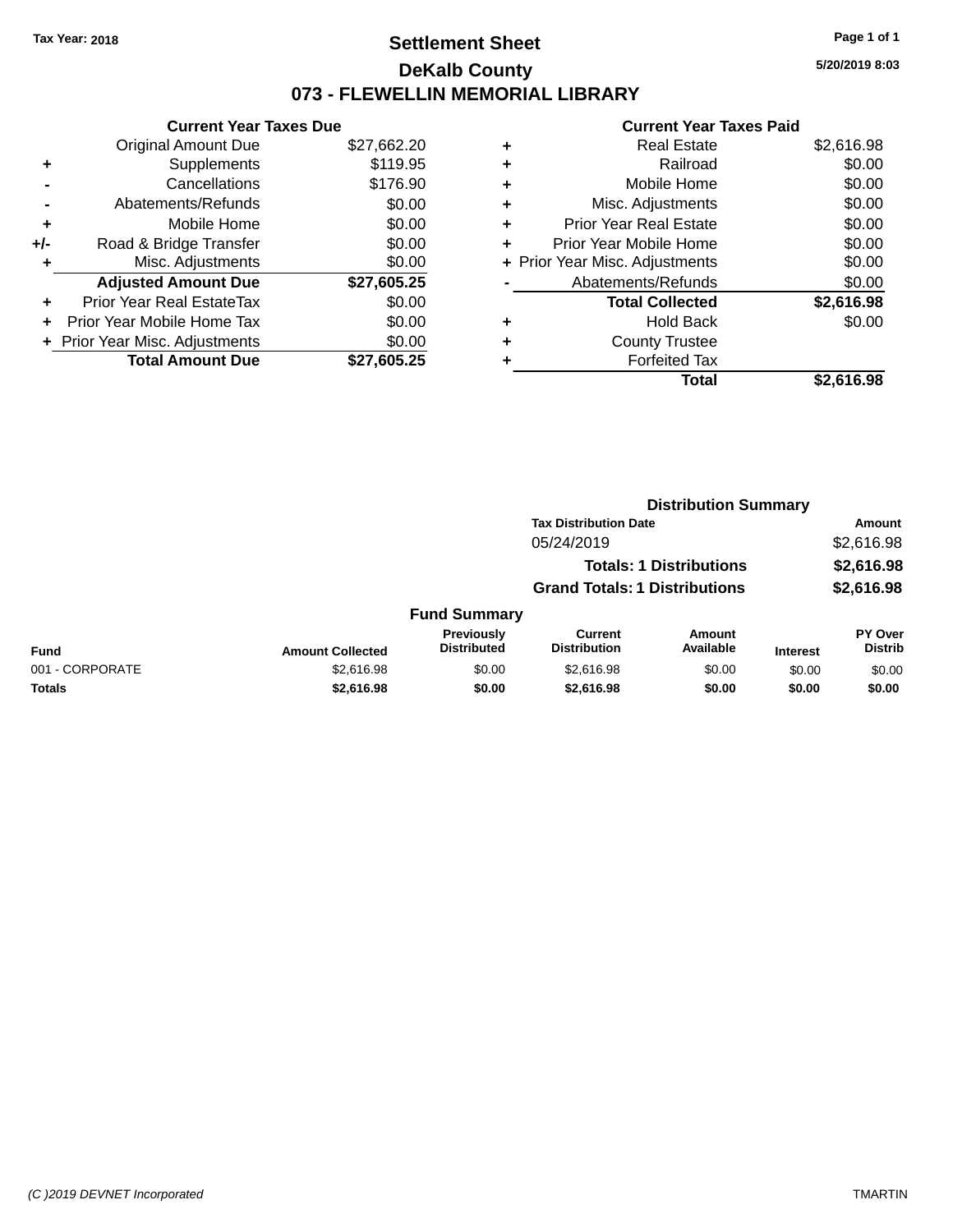### **Settlement Sheet Tax Year: 2018 Page 1 of 1 DeKalb County 074 - VILLAGE OF SOMONAUK**

**5/20/2019 8:03**

|     | <b>Current Year Taxes Due</b>  |              |
|-----|--------------------------------|--------------|
|     | <b>Original Amount Due</b>     | \$456,175.90 |
| ٠   | Supplements                    | \$633.45     |
|     | Cancellations                  | \$729.08     |
|     | Abatements/Refunds             | \$0.00       |
| ٠   | Mobile Home                    | \$0.00       |
| +/- | Road & Bridge Transfer         | \$6,650.23   |
|     | Misc. Adjustments              | \$0.00       |
|     | <b>Adjusted Amount Due</b>     | \$462,730.50 |
| ٠   | Prior Year Real EstateTax      | \$0.00       |
|     | Prior Year Mobile Home Tax     | \$0.00       |
|     | + Prior Year Misc. Adjustments | \$0.00       |
|     | <b>Total Amount Due</b>        | \$462,730,50 |
|     |                                |              |

| <b>Real Estate</b>             | \$59,446.91 |
|--------------------------------|-------------|
| Railroad                       | \$0.00      |
| Mobile Home                    | \$0.00      |
| Misc. Adjustments              | \$0.00      |
| <b>Prior Year Real Estate</b>  | \$0.00      |
| Prior Year Mobile Home         | \$0.00      |
| + Prior Year Misc. Adjustments | \$0.00      |
| Abatements/Refunds             | \$0.00      |
| <b>Total Collected</b>         | \$59,446.91 |
| <b>Hold Back</b>               | \$0.00      |
| <b>County Trustee</b>          |             |
| <b>Forfeited Tax</b>           |             |
| Total                          | \$59,446.91 |
|                                |             |

| <b>Road and Bridge Summary</b> |             |               | <b>Distribution Summary</b>          |             |  |
|--------------------------------|-------------|---------------|--------------------------------------|-------------|--|
| <b>Rd./Br. District</b>        | Amt. Due    | Amt. Distrib. | <b>Tax Distribution Date</b>         | Amount      |  |
| SOMONAUK ROAD & BRIDI          | \$59,398.89 | \$6.650.23    | 05/24/2019                           | \$59,446.91 |  |
| Totals                         | \$59,398.89 | \$6,650,23    | <b>Totals: 1 Distributions</b>       | \$59,446.91 |  |
|                                |             |               | <b>Grand Totals: 1 Distributions</b> | \$59,446.91 |  |

|                                        |                         | <b>Fund Summary</b>                     |                                       |                     |                 |                                  |
|----------------------------------------|-------------------------|-----------------------------------------|---------------------------------------|---------------------|-----------------|----------------------------------|
| Fund                                   | <b>Amount Collected</b> | <b>Previously</b><br><b>Distributed</b> | <b>Current</b><br><b>Distribution</b> | Amount<br>Available | <b>Interest</b> | <b>PY Over</b><br><b>Distrib</b> |
| 001 - CORPORATE                        | \$15,537.58             | \$0.00                                  | \$15,537.58                           | \$0.00              | \$0.00          | \$0.00                           |
| 003 - BONDS AND INTEREST               | \$20.845.82             | \$0.00                                  | \$20.845.82                           | \$0.00              | \$0.00          | \$0.00                           |
| 007 - ROAD AND BRIDGE                  | \$6,650.23              | \$0.00                                  | \$6,650.23                            | \$0.00              | \$0.00          | \$0.00                           |
| 014 - POLICE PROTECTION                | \$2,975.20              | \$0.00                                  | \$2,975.20                            | \$0.00              | \$0.00          | \$0.00                           |
| 025 - GARBAGE DISPOSAL                 | \$1,983.68              | \$0.00                                  | \$1,983.68                            | \$0.00              | \$0.00          | \$0.00                           |
| 027 - AUDIT                            | \$2.182.14              | \$0.00                                  | \$2.182.14                            | \$0.00              | \$0.00          | \$0.00                           |
| 035 - TORT JUDGEMENTS/LIABILITY<br>INS | \$4,859.30              | \$0.00                                  | \$4,859.30                            | \$0.00              | \$0.00          | \$0.00                           |
| 047 - SOCIAL SECURITY                  | \$4,412.96              | \$0.00                                  | \$4,412.96                            | \$0.00              | \$0.00          | \$0.00                           |
| <b>Totals</b>                          | \$59,446.91             | \$0.00                                  | \$59,446.91                           | \$0.00              | \$0.00          | \$0.00                           |
|                                        |                         |                                         |                                       |                     |                 |                                  |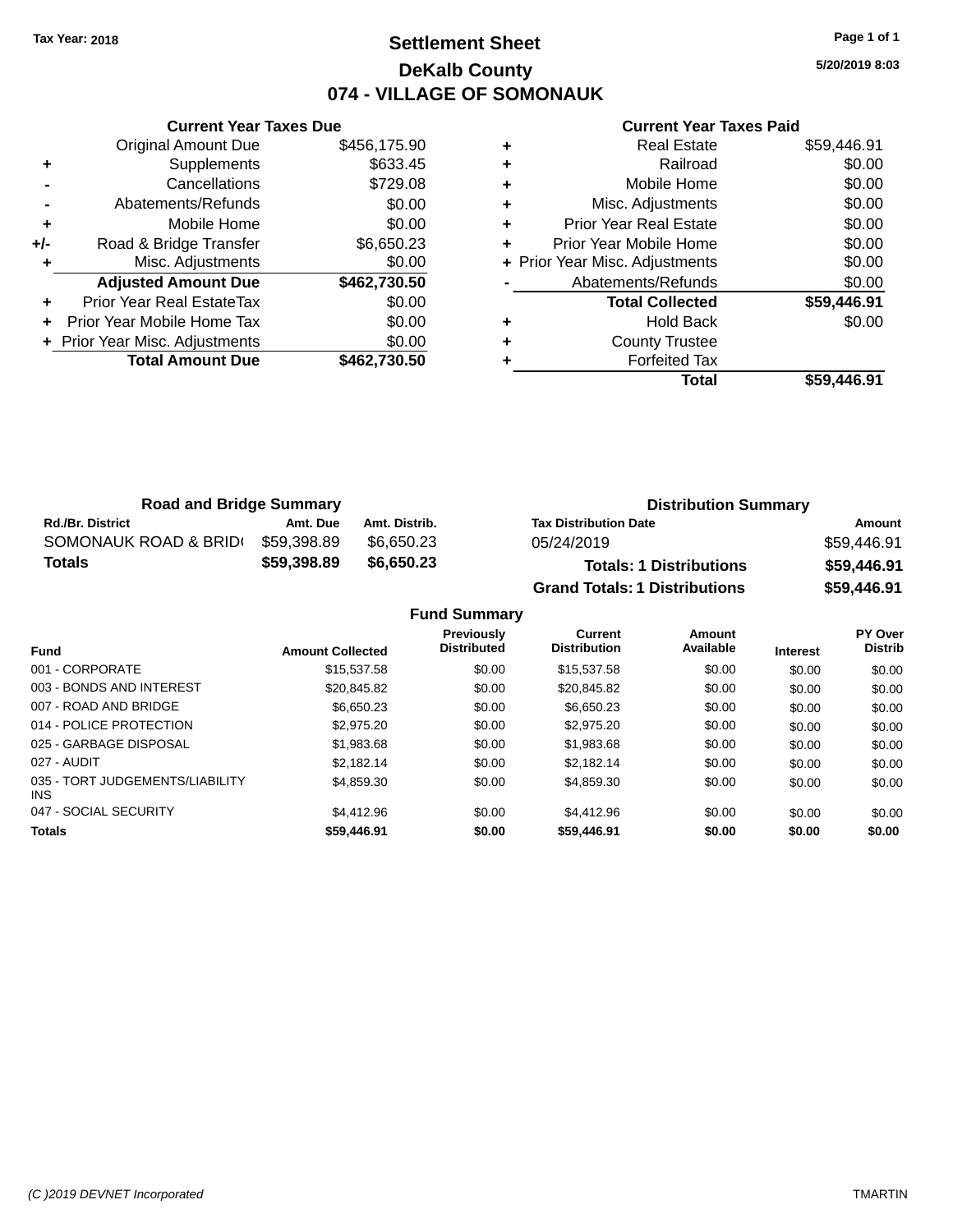# **Settlement Sheet Tax Year: 2018 Page 1 of 1 DeKalb County 075 - SOMONAUK LIBRARY**

**5/20/2019 8:03**

#### **Current Year Taxes Paid**

|     | <b>Current Year Taxes Due</b>    |              |  |  |  |
|-----|----------------------------------|--------------|--|--|--|
|     | <b>Original Amount Due</b>       | \$142,757.27 |  |  |  |
| ٠   | Supplements                      | \$274.17     |  |  |  |
|     | Cancellations                    | \$301.16     |  |  |  |
|     | Abatements/Refunds               | \$0.00       |  |  |  |
| ٠   | Mobile Home                      | \$0.00       |  |  |  |
| +/- | \$0.00<br>Road & Bridge Transfer |              |  |  |  |
|     | Misc. Adjustments                | \$0.00       |  |  |  |
|     | <b>Adjusted Amount Due</b>       | \$142,730.28 |  |  |  |
| ٠   | Prior Year Real EstateTax        | \$0.00       |  |  |  |
|     | Prior Year Mobile Home Tax       | \$0.00       |  |  |  |
|     | + Prior Year Misc. Adjustments   | \$0.00       |  |  |  |
|     | <b>Total Amount Due</b>          | \$142,730.28 |  |  |  |
|     |                                  |              |  |  |  |

| ٠ | <b>Real Estate</b>             | \$15,882.70 |
|---|--------------------------------|-------------|
| ٠ | Railroad                       | \$0.00      |
| ٠ | Mobile Home                    | \$0.00      |
| ٠ | Misc. Adjustments              | \$0.00      |
| ٠ | <b>Prior Year Real Estate</b>  | \$0.00      |
| ٠ | Prior Year Mobile Home         | \$0.00      |
|   | + Prior Year Misc. Adjustments | \$0.00      |
|   | Abatements/Refunds             | \$0.00      |
|   | <b>Total Collected</b>         | \$15,882.70 |
| ٠ | Hold Back                      | \$0.00      |
| ٠ | <b>County Trustee</b>          |             |
| ٠ | <b>Forfeited Tax</b>           |             |
|   | Total                          | \$15,882.70 |
|   |                                |             |

| <b>Distribution Summary</b>          |             |  |
|--------------------------------------|-------------|--|
| <b>Tax Distribution Date</b>         | Amount      |  |
| 05/24/2019                           | \$15,882.70 |  |
| <b>Totals: 1 Distributions</b>       | \$15,882.70 |  |
| <b>Grand Totals: 1 Distributions</b> | \$15,882.70 |  |

| <b>Fund</b>                                   | <b>Amount Collected</b> | <b>Previously</b><br><b>Distributed</b> | Current<br><b>Distribution</b> | Amount<br>Available | <b>Interest</b> | <b>PY Over</b><br><b>Distrib</b> |
|-----------------------------------------------|-------------------------|-----------------------------------------|--------------------------------|---------------------|-----------------|----------------------------------|
|                                               |                         |                                         |                                |                     |                 |                                  |
| 001 - CORPORATE                               | \$7,060.85              | \$0.00                                  | \$7,060.85                     | \$0.00              | \$0.00          | \$0.00                           |
| 003 - BONDS AND INTEREST                      | \$6,873.51              | \$0.00                                  | \$6,873.51                     | \$0.00              | \$0.00          | \$0.00                           |
| 004 - OPERATIONS & MAINTENANCE                | \$941.45                | \$0.00                                  | \$941.45                       | \$0.00              | \$0.00          | \$0.00                           |
| $005 - I. M. R. F.$                           | \$221.25                | \$0.00                                  | \$221.25                       | \$0.00              | \$0.00          | \$0.00                           |
| 027 - AUDIT                                   | \$232.54                | \$0.00                                  | \$232.54                       | \$0.00              | \$0.00          | \$0.00                           |
| 035 - TORT JUDGEMENTS/LIABILITY<br><b>INS</b> | \$442.48                | \$0.00                                  | \$442.48                       | \$0.00              | \$0.00          | \$0.00                           |
| 047 - SOCIAL SECURITY                         | \$110.62                | \$0.00                                  | \$110.62                       | \$0.00              | \$0.00          | \$0.00                           |
| <b>Totals</b>                                 | \$15,882.70             | \$0.00                                  | \$15,882,70                    | \$0.00              | \$0.00          | \$0.00                           |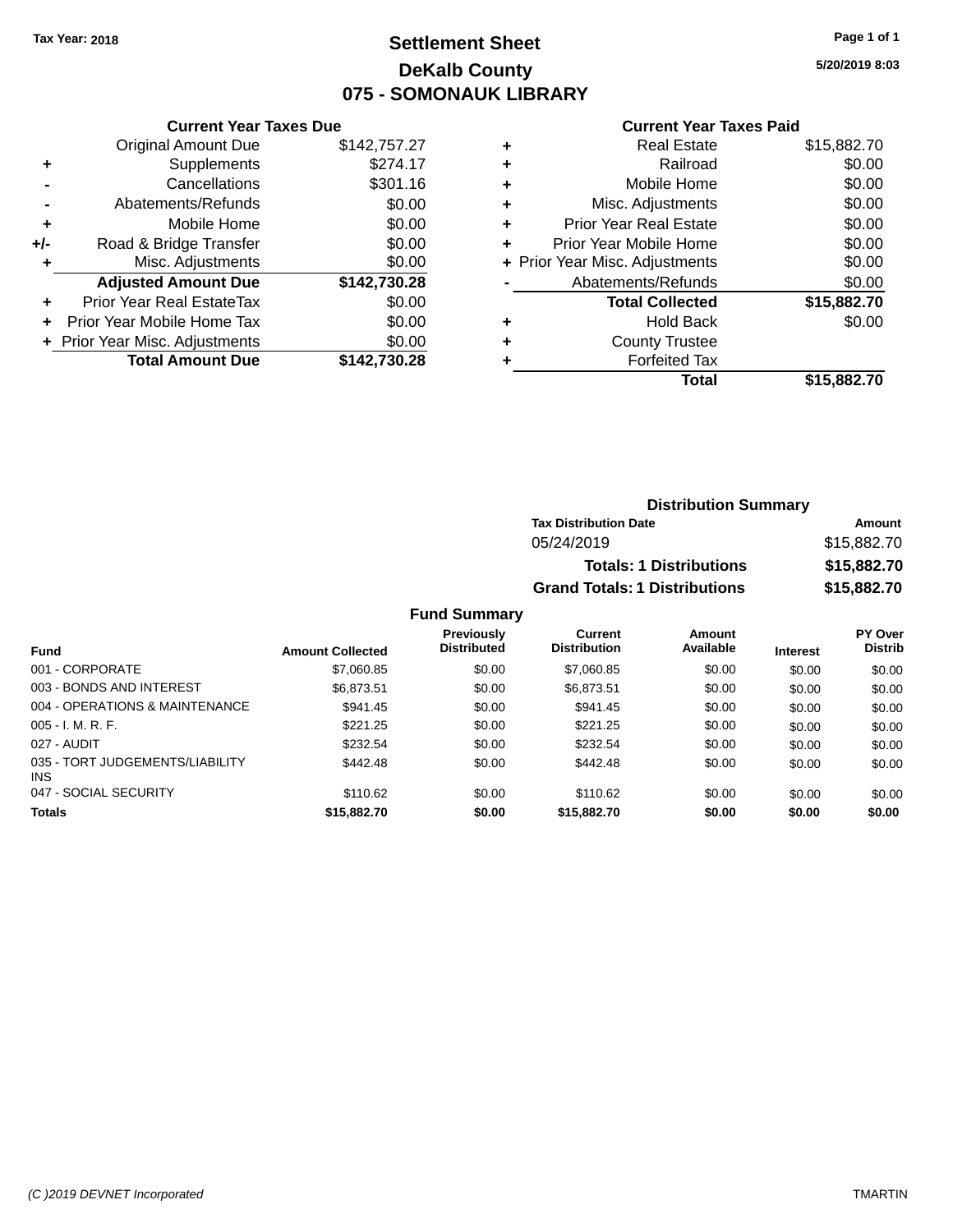### **Settlement Sheet Tax Year: 2018 Page 1 of 1 DeKalb County 076 - CITY OF SYCAMORE**

**5/20/2019 8:03**

| <b>Current Year Taxes Paid</b> |  |  |
|--------------------------------|--|--|
|                                |  |  |

|     | <b>Current Year Taxes Due</b>  |                |  |  |  |
|-----|--------------------------------|----------------|--|--|--|
|     | <b>Original Amount Due</b>     | \$3,063,107.66 |  |  |  |
| ÷   | Supplements                    | \$14,033.41    |  |  |  |
|     | Cancellations                  | \$17,032.77    |  |  |  |
|     | Abatements/Refunds             | \$0.28         |  |  |  |
| ٠   | Mobile Home                    | \$0.00         |  |  |  |
| +/- | Road & Bridge Transfer         | \$8,150.74     |  |  |  |
| ٠   | Misc. Adjustments              | \$0.00         |  |  |  |
|     | <b>Adjusted Amount Due</b>     | \$3,068,258.76 |  |  |  |
|     | Prior Year Real EstateTax      | (\$299.30)     |  |  |  |
| ÷   | Prior Year Mobile Home Tax     | \$0.00         |  |  |  |
|     | + Prior Year Misc. Adjustments | \$0.00         |  |  |  |
|     | <b>Total Amount Due</b>        | \$3,067,959.46 |  |  |  |
|     |                                |                |  |  |  |

| <b>Real Estate</b>            | \$306,366.31                   |
|-------------------------------|--------------------------------|
| Railroad                      | \$0.00                         |
| Mobile Home                   | \$0.00                         |
| Misc. Adjustments             | \$0.00                         |
| <b>Prior Year Real Estate</b> | (\$299.30)                     |
| Prior Year Mobile Home        | \$0.00                         |
|                               | \$0.00                         |
| Abatements/Refunds            | \$0.28                         |
| <b>Total Collected</b>        | \$306,066.73                   |
| <b>Hold Back</b>              | \$0.00                         |
| <b>County Trustee</b>         |                                |
| <b>Forfeited Tax</b>          |                                |
| Total                         | \$306,066.73                   |
|                               | + Prior Year Misc. Adjustments |

| <b>Road and Bridge Summary</b>   |             |               | <b>Distribution Summary</b>          |              |  |
|----------------------------------|-------------|---------------|--------------------------------------|--------------|--|
| <b>Rd./Br. District</b>          | Amt. Due    | Amt. Distrib. | <b>Tax Distribution Date</b>         | Amount       |  |
| <b>CORTLAND ROAD &amp; BRIDG</b> | \$45,113.11 | \$4,386.82    | 05/24/2019                           | \$306,066.73 |  |
| DEKALB ROAD & BRIDGE             | \$10.717.33 | \$916.51      | <b>Totals: 1 Distributions</b>       | \$306,066.73 |  |
| SYCAMORE ROAD & BRID(            | \$27,343.68 | \$2.847.41    | <b>Grand Totals: 1 Distributions</b> | \$306,066.73 |  |
| <b>Totals</b>                    | \$83,174.12 | \$8,150.74    |                                      |              |  |

| Previously<br><b>Distributed</b> | <b>Current</b><br><b>Distribution</b> | <b>Amount</b><br>Available          |                 | PY Over        |
|----------------------------------|---------------------------------------|-------------------------------------|-----------------|----------------|
|                                  |                                       |                                     | <b>Interest</b> | <b>Distrib</b> |
|                                  | \$124,247.66                          | \$0.00                              | \$0.00          | \$0.00         |
| \$0.00                           | \$15,229.16                           | \$0.00                              | \$0.00          | \$0.00         |
| \$0.00                           | \$15.190.14                           | \$0.00                              | \$0.00          | \$0.00         |
| \$0.00                           | \$8.150.74                            | \$0.00                              | \$0.00          | \$0.00         |
| \$0.00                           | \$64,115.99                           | \$0.00                              | \$0.00          | \$0.00         |
| \$0.00                           | \$59,577.23                           | \$0.00                              | \$0.00          | \$0.00         |
| \$0.00                           | \$9,064.69                            | \$0.00                              | \$0.00          | \$0.00         |
| \$0.00                           | \$1.946.60                            | \$0.00                              | \$0.00          | \$0.00         |
| \$0.00                           | \$8.544.52                            | \$0.00                              | \$0.00          | \$0.00         |
| \$0.00                           | \$306,066.73                          | \$0.00                              | \$0.00          | \$0.00         |
|                                  | \$0.00                                | All <i>all and a gold</i> Post of H |                 |                |

| <b>Abatement Detail</b> |  |
|-------------------------|--|
|-------------------------|--|

| Year Source<br>2018 RE - Real Estate | <b>Account Type</b><br>RE Abatement | <b>Amount Adiustment Description</b><br>\$0.19 PTAB INTEREST REFUND 06-21-377-033 by TBA |
|--------------------------------------|-------------------------------------|------------------------------------------------------------------------------------------|
| 2018 RE - Real Estate RE Abatement   |                                     | \$0.08 PTAB INTEREST REFUND 06-21-201-015 by TBA                                         |
| <b>Totals 2 entries</b>              |                                     | \$0.27                                                                                   |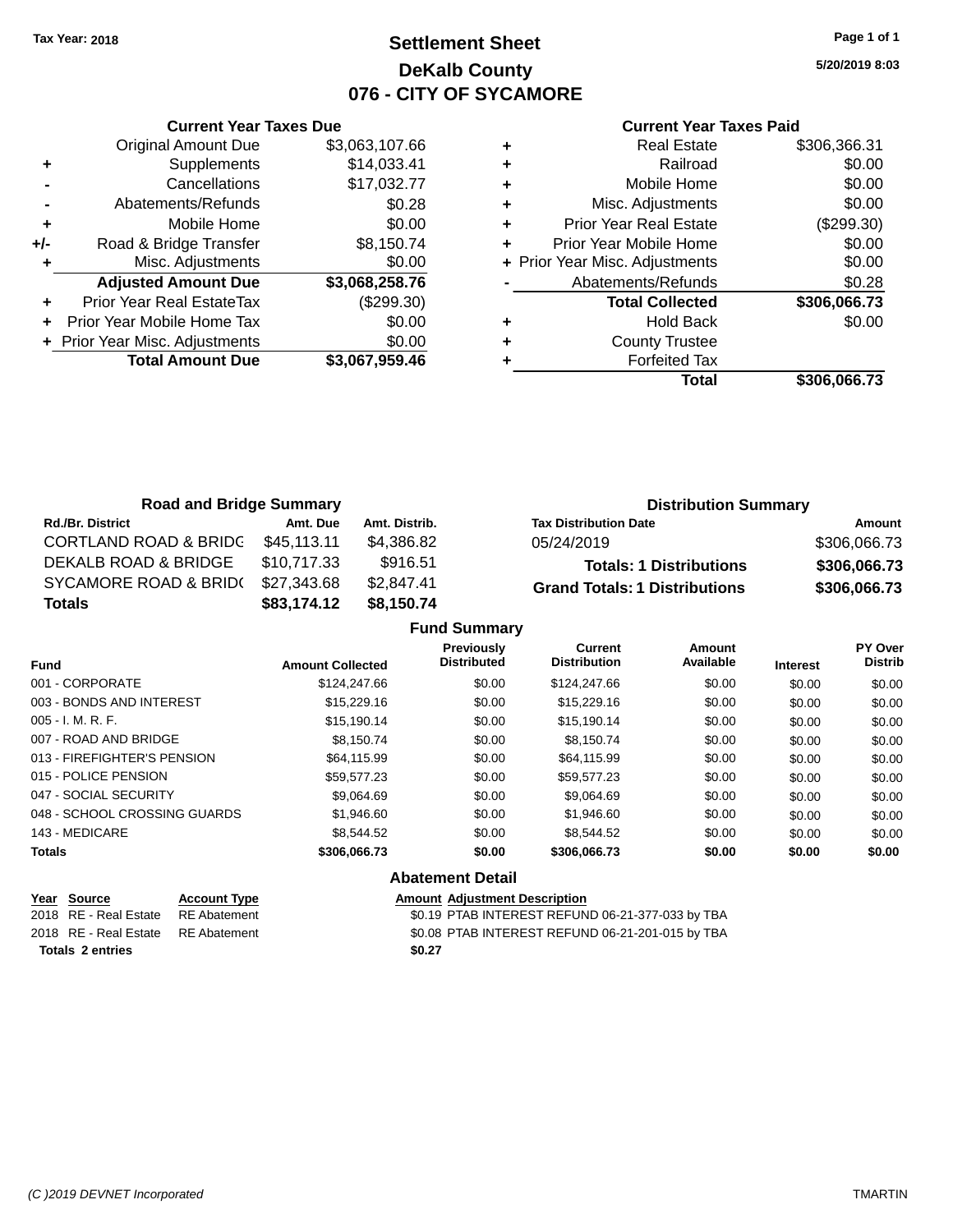### **Settlement Sheet Tax Year: 2018 Page 1 of 1 DeKalb County 077 - SYCAMORE LIBRARY**

**5/20/2019 8:03**

#### **Current Year Taxes Paid**

|       | <b>Total Amount Due</b>          | \$1,137,672.19 |
|-------|----------------------------------|----------------|
|       | + Prior Year Misc. Adjustments   | \$0.00         |
|       | Prior Year Mobile Home Tax       | \$0.00         |
|       | <b>Prior Year Real EstateTax</b> | (\$113.83)     |
|       | <b>Adjusted Amount Due</b>       | \$1,137,786.02 |
| ٠     | Misc. Adjustments                | \$0.00         |
| $+/-$ | Road & Bridge Transfer           | \$0.00         |
| ٠     | Mobile Home                      | \$0.00         |
|       | Abatements/Refunds               | \$0.10         |
|       | Cancellations                    | \$6,051.71     |
| ٠     | Supplements                      | \$4,966.69     |
|       | Original Amount Due              | \$1,138,871.14 |
|       |                                  |                |

**Current Year Taxes Due**

| <b>Real Estate</b>             | \$110,879.20 |
|--------------------------------|--------------|
| Railroad                       | \$0.00       |
| Mobile Home                    | \$0.00       |
| Misc. Adjustments              | \$0.00       |
| <b>Prior Year Real Estate</b>  | (\$113.83)   |
| Prior Year Mobile Home         | \$0.00       |
| + Prior Year Misc. Adjustments | \$0.00       |
| Abatements/Refunds             | \$0.10       |
| <b>Total Collected</b>         | \$110,765.27 |
| <b>Hold Back</b>               | \$0.00       |
| <b>County Trustee</b>          |              |
| <b>Forfeited Tax</b>           |              |
| Total                          | \$110,765.27 |
|                                |              |

|                     | <b>Distribution Summary</b>          |              |  |
|---------------------|--------------------------------------|--------------|--|
|                     | <b>Tax Distribution Date</b>         | Amount       |  |
|                     | 05/24/2019                           | \$110,765.27 |  |
|                     | <b>Totals: 1 Distributions</b>       | \$110,765.27 |  |
|                     | <b>Grand Totals: 1 Distributions</b> | \$110,765.27 |  |
| <b>Fund Summary</b> |                                      |              |  |

#### **Fund Interest Amount Collected Distributed PY Over Distrib Amount Available Current Distribution Previously** 005 - I. M. R. F. Channel Communication of the South State of South State State State State State State State S 016 - LIBRARY (township, municipalities)  $$110,765.27$  \$0.00  $$110,765.27$  \$0.00 \$0.00 \$0.00 027 - AUDIT \$0.00 \$0.00 \$0.00 \$0.00 \$0.00 \$0.00 047 - SOCIAL SECURITY 60.00 \$0.00 \$0.00 \$0.00 \$0.00 \$0.00 \$0.00 \$0.00 \$0.00 \$0.00 **Totals \$110,765.27 \$0.00 \$110,765.27 \$0.00 \$0.00 \$0.00**

|                         | Year Source                        | <b>Account Type</b> | Amount |
|-------------------------|------------------------------------|---------------------|--------|
|                         | 2018 RE - Real Estate              | RE Abatement        | \$0.07 |
|                         | 2018 RE - Real Estate RE Abatement |                     | \$0.03 |
| <b>Totals 2 entries</b> |                                    |                     | \$0.10 |

### **Abatement Detail**

**Pear Internal Account Adjustment Description** 

2018 THE REAL ESTATE REAL ESTATE REFUND 06-21-377-033 by TBA \$0.03 PTAB INTEREST REFUND 06-21-201-015 by TBA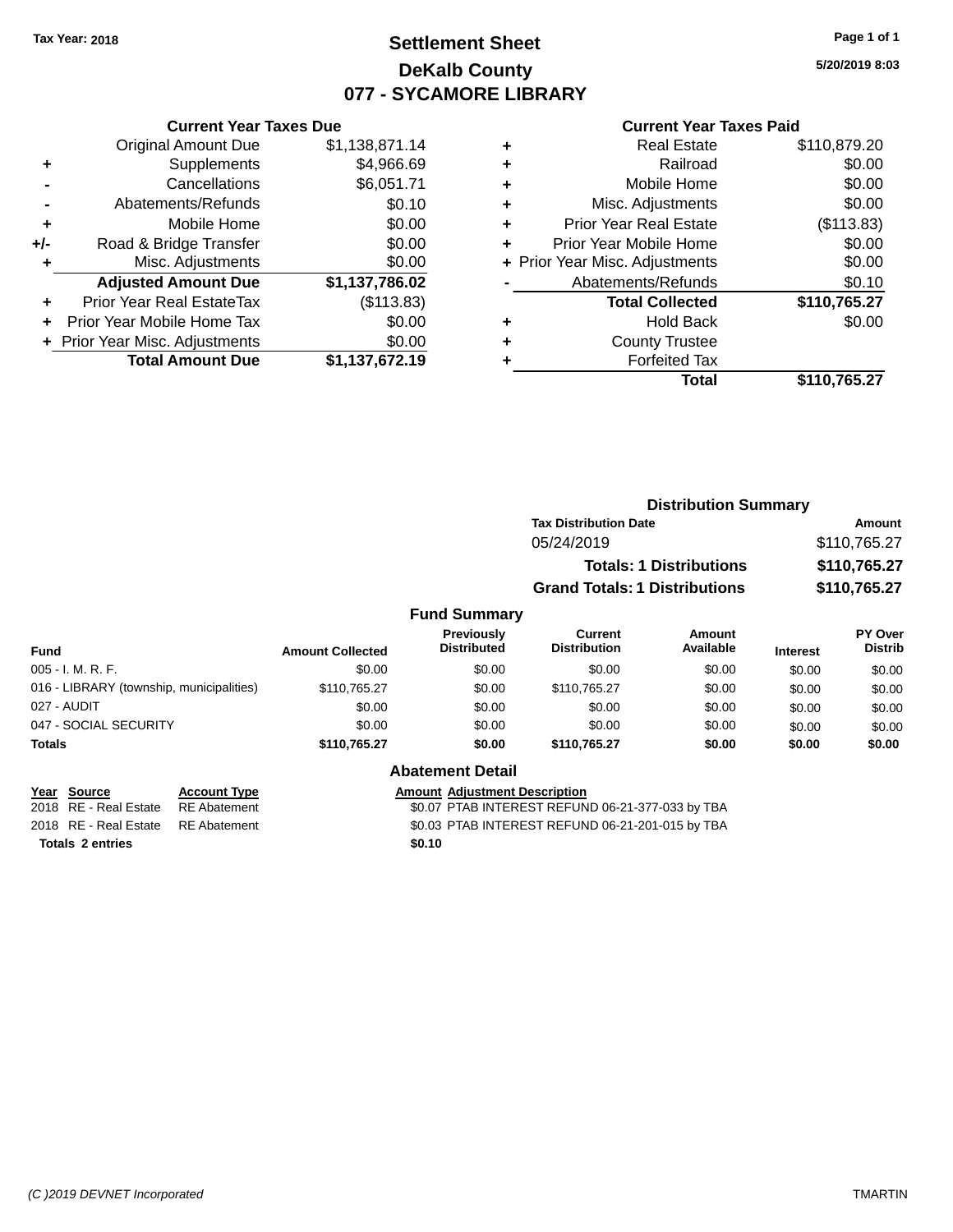### **Settlement Sheet Tax Year: 2018 Page 1 of 1 DeKalb County 078 - VILLAGE OF WATERMAN**

**5/20/2019 8:03**

#### **Current Year Taxes Paid**

|     | <b>Current Year Taxes Due</b>  |              |
|-----|--------------------------------|--------------|
|     | <b>Original Amount Due</b>     | \$189,776.82 |
| ٠   | Supplements                    | \$235.44     |
|     | Cancellations                  | \$274.01     |
|     | Abatements/Refunds             | \$0.00       |
| ÷   | Mobile Home                    | \$0.00       |
| +/- | Road & Bridge Transfer         | \$2,906.67   |
| ٠   | Misc. Adjustments              | \$0.00       |
|     | <b>Adjusted Amount Due</b>     | \$192,644.92 |
| ÷   | Prior Year Real EstateTax      | \$0.00       |
| ÷   | Prior Year Mobile Home Tax     | \$0.00       |
|     | + Prior Year Misc. Adjustments | \$0.00       |
|     | <b>Total Amount Due</b>        | \$192,644.92 |
|     |                                |              |

| <b>Real Estate</b>             | \$21,631.17 |
|--------------------------------|-------------|
| Railroad                       | \$0.00      |
| Mobile Home                    | \$0.00      |
| Misc. Adjustments              | \$0.00      |
| <b>Prior Year Real Estate</b>  | \$0.00      |
| Prior Year Mobile Home         | \$0.00      |
| + Prior Year Misc. Adjustments | \$0.00      |
| Abatements/Refunds             | \$0.00      |
| <b>Total Collected</b>         | \$21,631.17 |
| <b>Hold Back</b>               | \$0.00      |
| <b>County Trustee</b>          |             |
| <b>Forfeited Tax</b>           |             |
| Total                          | \$21,631.17 |
|                                |             |

| <b>Road and Bridge Summary</b>   |             |               | <b>Distribution Summary</b>          |             |  |
|----------------------------------|-------------|---------------|--------------------------------------|-------------|--|
| <b>Rd./Br. District</b>          | Amt. Due    | Amt. Distrib. | <b>Tax Distribution Date</b>         | Amount      |  |
| <b>CLINTON ROAD &amp; BRIDGE</b> | \$32,538.09 | \$2,906.67    | 05/24/2019                           | \$21,631.17 |  |
| <b>Totals</b>                    | \$32.538.09 | \$2,906.67    | <b>Totals: 1 Distributions</b>       | \$21,631.17 |  |
|                                  |             |               | <b>Grand Totals: 1 Distributions</b> | \$21,631.17 |  |

|                                         |                         | <b>Fund Summary</b>              |                                       |                     |                 |                           |
|-----------------------------------------|-------------------------|----------------------------------|---------------------------------------|---------------------|-----------------|---------------------------|
| <b>Fund</b>                             | <b>Amount Collected</b> | Previously<br><b>Distributed</b> | <b>Current</b><br><b>Distribution</b> | Amount<br>Available | <b>Interest</b> | PY Over<br><b>Distrib</b> |
| 001 - CORPORATE                         | \$10,380.99             | \$0.00                           | \$10,380.99                           | \$0.00              | \$0.00          | \$0.00                    |
| 007 - ROAD AND BRIDGE                   | \$2,906.67              | \$0.00                           | \$2,906.67                            | \$0.00              | \$0.00          | \$0.00                    |
| 014 - POLICE PROTECTION                 | \$3,080.72              | \$0.00                           | \$3.080.72                            | \$0.00              | \$0.00          | \$0.00                    |
| 027 - AUDIT                             | \$1,570.09              | \$0.00                           | \$1,570.09                            | \$0.00              | \$0.00          | \$0.00                    |
| 035 - TORT JUDGEMENTS/LIABILITY<br>INS. | \$3,339.80              | \$0.00                           | \$3,339.80                            | \$0.00              | \$0.00          | \$0.00                    |
| 047 - SOCIAL SECURITY                   | \$306.86                | \$0.00                           | \$306.86                              | \$0.00              | \$0.00          | \$0.00                    |
| 073 - CHLORINATION OF SEWAGE            | \$46.04                 | \$0.00                           | \$46.04                               | \$0.00              | \$0.00          | \$0.00                    |
| <b>Totals</b>                           | \$21,631.17             | \$0.00                           | \$21,631.17                           | \$0.00              | \$0.00          | \$0.00                    |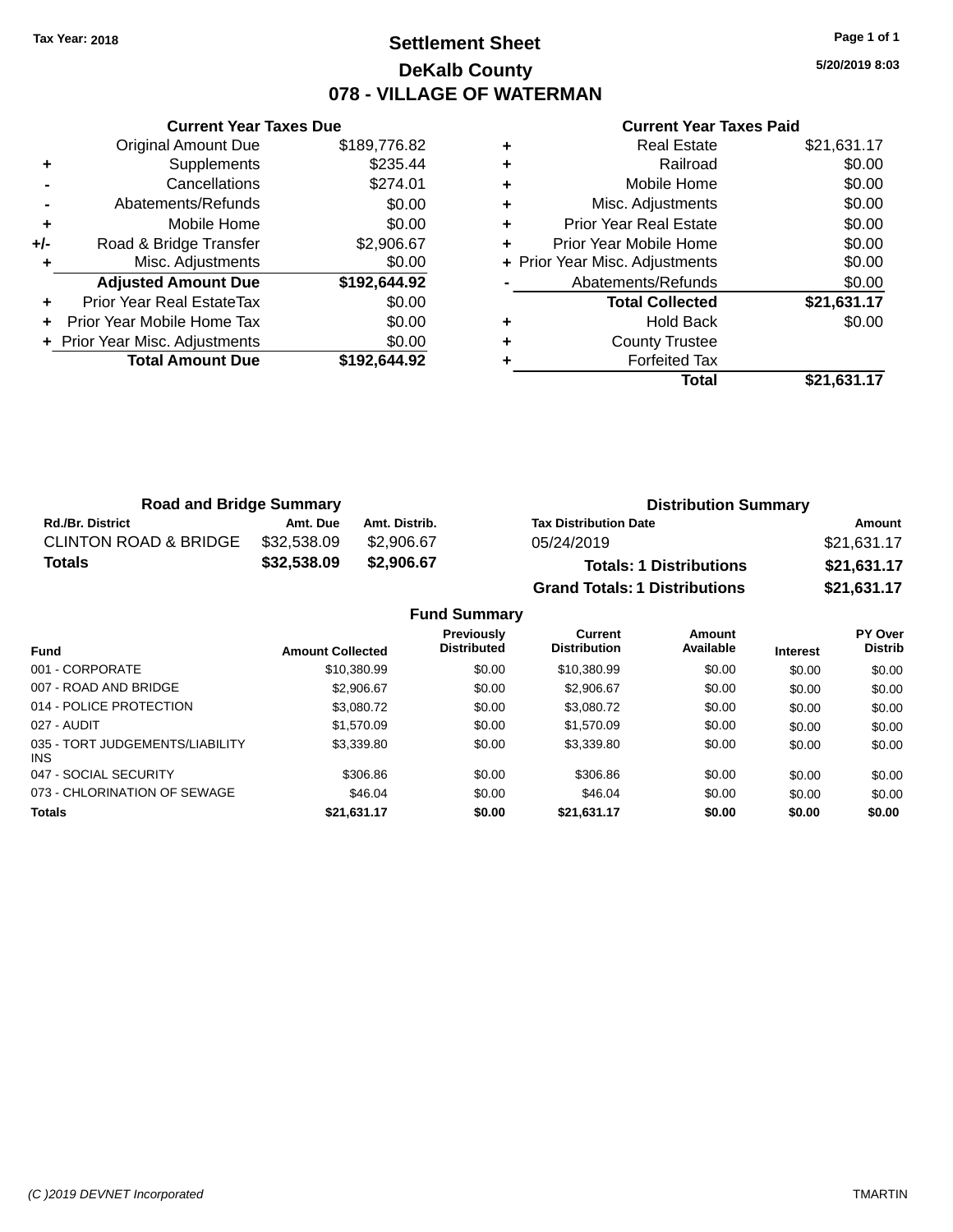### **Settlement Sheet Tax Year: 2018 Page 1 of 1 DeKalb County 079 - HINCKLEY SPEC SERV #1**

**5/20/2019 8:03**

|  | <b>Current Year Taxes Paid</b> |  |  |  |
|--|--------------------------------|--|--|--|
|--|--------------------------------|--|--|--|

|     | <b>Current Year Taxes Due</b>  |          |  |  |  |  |
|-----|--------------------------------|----------|--|--|--|--|
|     | <b>Original Amount Due</b>     | \$460.14 |  |  |  |  |
| ٠   | Supplements                    | \$0.00   |  |  |  |  |
|     | Cancellations                  | \$0.00   |  |  |  |  |
|     | Abatements/Refunds             | \$0.00   |  |  |  |  |
| ٠   | Mobile Home                    | \$0.00   |  |  |  |  |
| +/- | Road & Bridge Transfer         | \$0.00   |  |  |  |  |
| ٠   | Misc. Adjustments              | \$0.00   |  |  |  |  |
|     | <b>Adjusted Amount Due</b>     | \$460.14 |  |  |  |  |
| ٠   | Prior Year Real EstateTax      | \$0.00   |  |  |  |  |
| ÷   | Prior Year Mobile Home Tax     | \$0.00   |  |  |  |  |
|     | + Prior Year Misc. Adjustments | \$0.00   |  |  |  |  |
|     | <b>Total Amount Due</b>        | \$460.14 |  |  |  |  |

|   | Total                          | \$50.79 |
|---|--------------------------------|---------|
|   | <b>Forfeited Tax</b>           |         |
| ٠ | <b>County Trustee</b>          |         |
| ٠ | Hold Back                      | \$0.00  |
|   | <b>Total Collected</b>         | \$50.79 |
|   | Abatements/Refunds             | \$0.00  |
|   | + Prior Year Misc. Adjustments | \$0.00  |
| ٠ | Prior Year Mobile Home         | \$0.00  |
| ٠ | <b>Prior Year Real Estate</b>  | \$0.00  |
| ٠ | Misc. Adjustments              | \$0.00  |
| ٠ | Mobile Home                    | \$0.00  |
| ٠ | Railroad                       | \$0.00  |
| ٠ | <b>Real Estate</b>             | \$50.79 |
|   |                                |         |

|                            |                         |                                  |                                      | <b>Distribution Summary</b>    |                 |                           |
|----------------------------|-------------------------|----------------------------------|--------------------------------------|--------------------------------|-----------------|---------------------------|
|                            |                         | <b>Tax Distribution Date</b>     |                                      |                                |                 | <b>Amount</b>             |
|                            |                         |                                  | 05/24/2019                           |                                |                 | \$50.79                   |
|                            |                         |                                  |                                      | <b>Totals: 1 Distributions</b> |                 | \$50.79                   |
|                            |                         |                                  | <b>Grand Totals: 1 Distributions</b> |                                |                 | \$50.79                   |
|                            |                         | <b>Fund Summary</b>              |                                      |                                |                 |                           |
| <b>Fund</b>                | <b>Amount Collected</b> | Previously<br><b>Distributed</b> | Current<br><b>Distribution</b>       | Amount<br>Available            | <b>Interest</b> | PY Over<br><b>Distrib</b> |
| 023 - SPECIAL SERVICE AREA | \$50.79                 | \$0.00                           | \$50.79                              | \$0.00                         | \$0.00          | \$0.00                    |
| <b>Totals</b>              | \$50.79                 | \$0.00                           | \$50.79                              | \$0.00                         | \$0.00          | \$0.00                    |
|                            |                         |                                  |                                      |                                |                 |                           |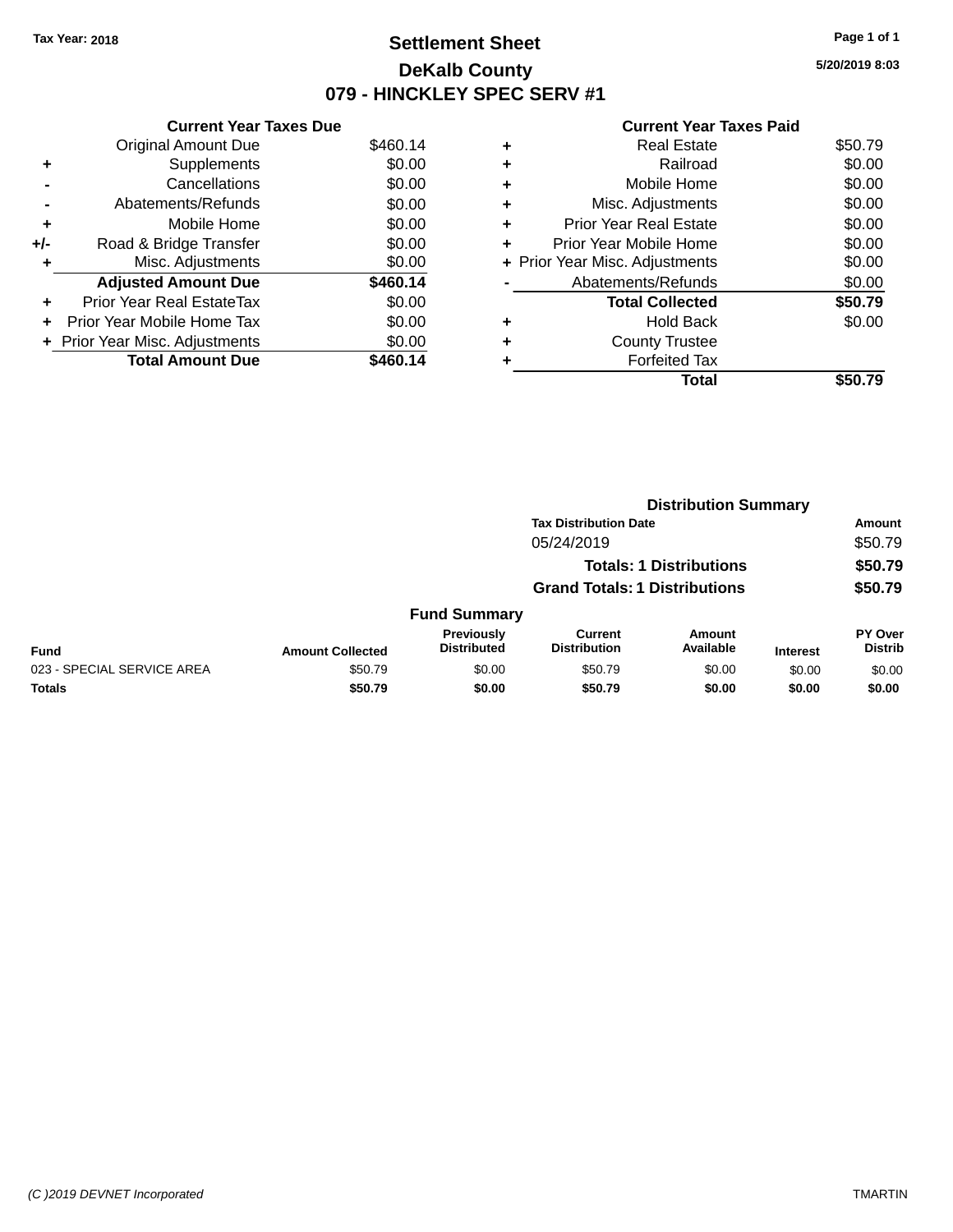### **Settlement Sheet Tax Year: 2018 Page 1 of 1 DeKalb County 080 - HINCKLEY SPEC SERV #2**

**5/20/2019 8:03**

|       | <b>Current Year Taxes Due</b>  |          |
|-------|--------------------------------|----------|
|       | Original Amount Due            | \$470.29 |
|       | Supplements                    | \$10.64  |
|       | Cancellations                  | \$11.47  |
|       | Abatements/Refunds             | \$0.00   |
| ٠     | Mobile Home                    | \$0.00   |
| $+/-$ | Road & Bridge Transfer         | \$0.00   |
| ٠     | Misc. Adjustments              | \$0.00   |
|       | <b>Adjusted Amount Due</b>     | \$469.46 |
| ÷     | Prior Year Real EstateTax      | \$0.00   |
| ÷     | Prior Year Mobile Home Tax     | \$0.00   |
|       | + Prior Year Misc. Adjustments | \$0.00   |
|       | <b>Total Amount Due</b>        | \$469.46 |

#### **Current Year Taxes Paid +** Real Estate \$40.92

|   | Total                          | \$40.92 |
|---|--------------------------------|---------|
|   | Forfeited Tax                  |         |
| ٠ | <b>County Trustee</b>          |         |
| ٠ | <b>Hold Back</b>               | \$0.00  |
|   | <b>Total Collected</b>         | \$40.92 |
|   | Abatements/Refunds             | \$0.00  |
|   | + Prior Year Misc. Adjustments | \$0.00  |
| ٠ | Prior Year Mobile Home         | \$0.00  |
| ٠ | <b>Prior Year Real Estate</b>  | \$0.00  |
| ٠ | Misc. Adjustments              | \$0.00  |
| ٠ | Mobile Home                    | \$0.00  |
| ÷ | Railroad                       | \$0.00  |
| Ŧ | ngal Lolal <del>c</del>        | ש∺∪.ອ∠  |

|                            |                         |                                  | <b>Distribution Summary</b>          |                                |                 |                           |
|----------------------------|-------------------------|----------------------------------|--------------------------------------|--------------------------------|-----------------|---------------------------|
|                            |                         |                                  | <b>Tax Distribution Date</b>         |                                |                 | <b>Amount</b>             |
|                            |                         |                                  | 05/24/2019                           |                                |                 | \$40.92                   |
|                            |                         |                                  |                                      | <b>Totals: 1 Distributions</b> |                 | \$40.92                   |
|                            |                         |                                  | <b>Grand Totals: 1 Distributions</b> |                                |                 | \$40.92                   |
|                            |                         | <b>Fund Summary</b>              |                                      |                                |                 |                           |
| <b>Fund</b>                | <b>Amount Collected</b> | Previously<br><b>Distributed</b> | Current<br><b>Distribution</b>       | Amount<br>Available            | <b>Interest</b> | PY Over<br><b>Distrib</b> |
| 023 - SPECIAL SERVICE AREA | \$40.92                 | \$0.00                           | \$40.92                              | \$0.00                         | \$0.00          | \$0.00                    |
| <b>Totals</b>              | \$40.92                 | \$0.00                           | \$40.92                              | \$0.00                         | \$0.00          | \$0.00                    |
|                            |                         |                                  |                                      |                                |                 |                           |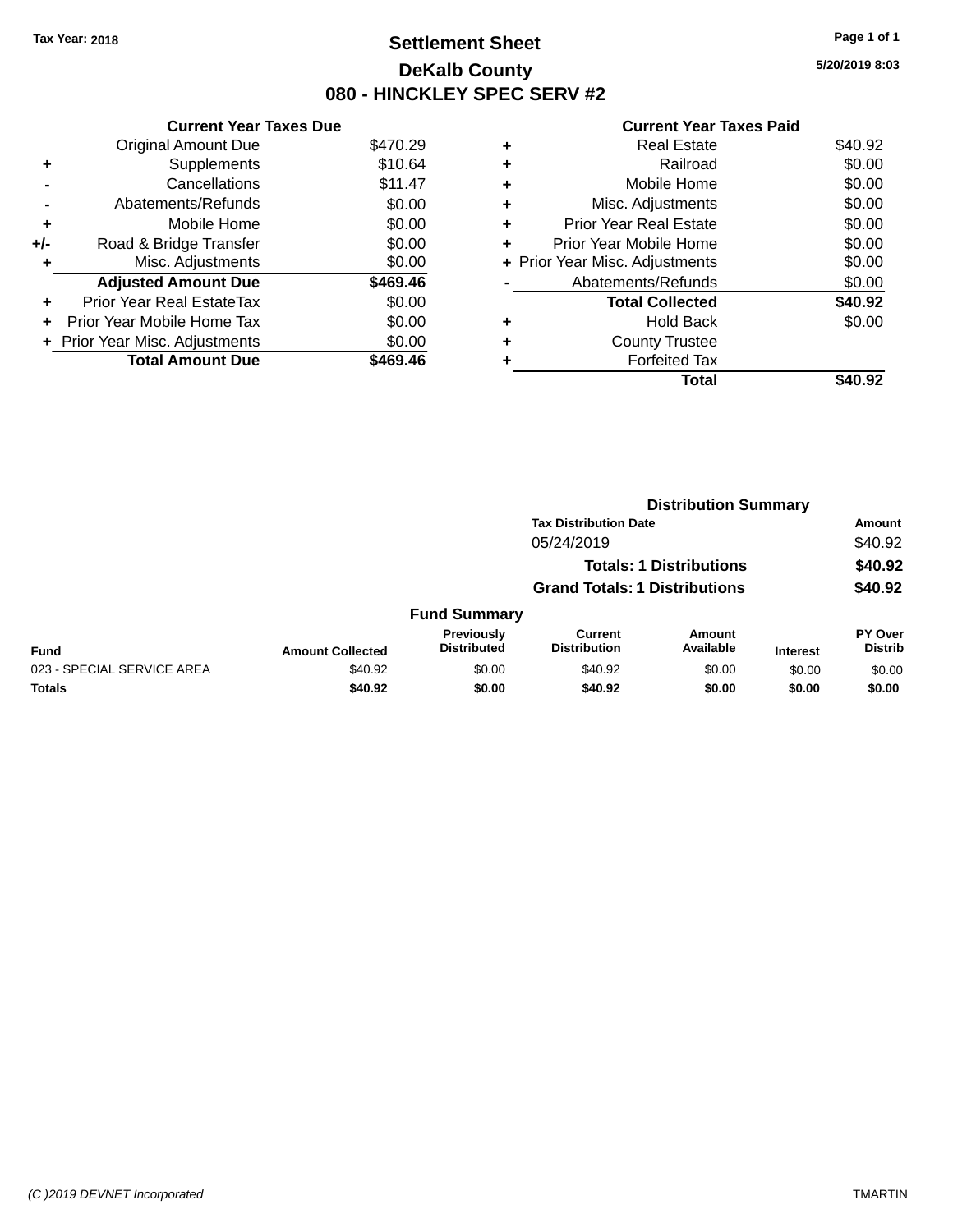### **Settlement Sheet Tax Year: 2018 Page 1 of 1 DeKalb County 083 - TOWN OF CORTLAND SBA #1**

**5/20/2019 8:03**

|       | <b>Current Year Taxes Due</b>  |        |  |  |  |
|-------|--------------------------------|--------|--|--|--|
|       | Original Amount Due            | \$0.00 |  |  |  |
| ٠     | Supplements                    | \$0.00 |  |  |  |
|       | Cancellations                  | \$0.00 |  |  |  |
|       | Abatements/Refunds             | \$0.00 |  |  |  |
| ٠     | Mobile Home                    | \$0.00 |  |  |  |
| $+/-$ | Road & Bridge Transfer         | \$0.00 |  |  |  |
| ÷     | Misc. Adjustments              | \$0.00 |  |  |  |
|       | <b>Adjusted Amount Due</b>     | \$0.00 |  |  |  |
|       | Prior Year Real EstateTax      | \$0.00 |  |  |  |
|       | Prior Year Mobile Home Tax     | \$0.00 |  |  |  |
|       | + Prior Year Misc. Adjustments | \$0.00 |  |  |  |
|       | <b>Total Amount Due</b>        | \$0.00 |  |  |  |
|       |                                |        |  |  |  |

|   | Real Estate                    | \$0.00 |
|---|--------------------------------|--------|
| ٠ | Railroad                       | \$0.00 |
| ٠ | Mobile Home                    | \$0.00 |
| ٠ | Misc. Adjustments              | \$0.00 |
| ٠ | <b>Prior Year Real Estate</b>  | \$0.00 |
| ٠ | Prior Year Mobile Home         | \$0.00 |
|   | + Prior Year Misc. Adjustments | \$0.00 |
|   | Abatements/Refunds             | \$0.00 |
|   | <b>Total Collected</b>         | \$0.00 |
|   | <b>Hold Back</b>               | \$0.00 |
| ٠ | <b>County Trustee</b>          |        |
|   | <b>Forfeited Tax</b>           |        |
|   | Total                          |        |

| <b>Fund Summary</b>      |                         |                                         |                                |                     |                 |                                  |
|--------------------------|-------------------------|-----------------------------------------|--------------------------------|---------------------|-----------------|----------------------------------|
| <b>Fund</b>              | <b>Amount Collected</b> | <b>Previously</b><br><b>Distributed</b> | Current<br><b>Distribution</b> | Amount<br>Available | <b>Interest</b> | <b>PY Over</b><br><b>Distrib</b> |
| 003 - BONDS AND INTEREST | \$0.00                  | \$0.00                                  | \$0.00                         | \$0.00              | \$0.00          | \$0.00                           |
| <b>Totals</b>            | \$0.00                  | \$0.00                                  | \$0.00                         | \$0.00              | \$0.00          | \$0.00                           |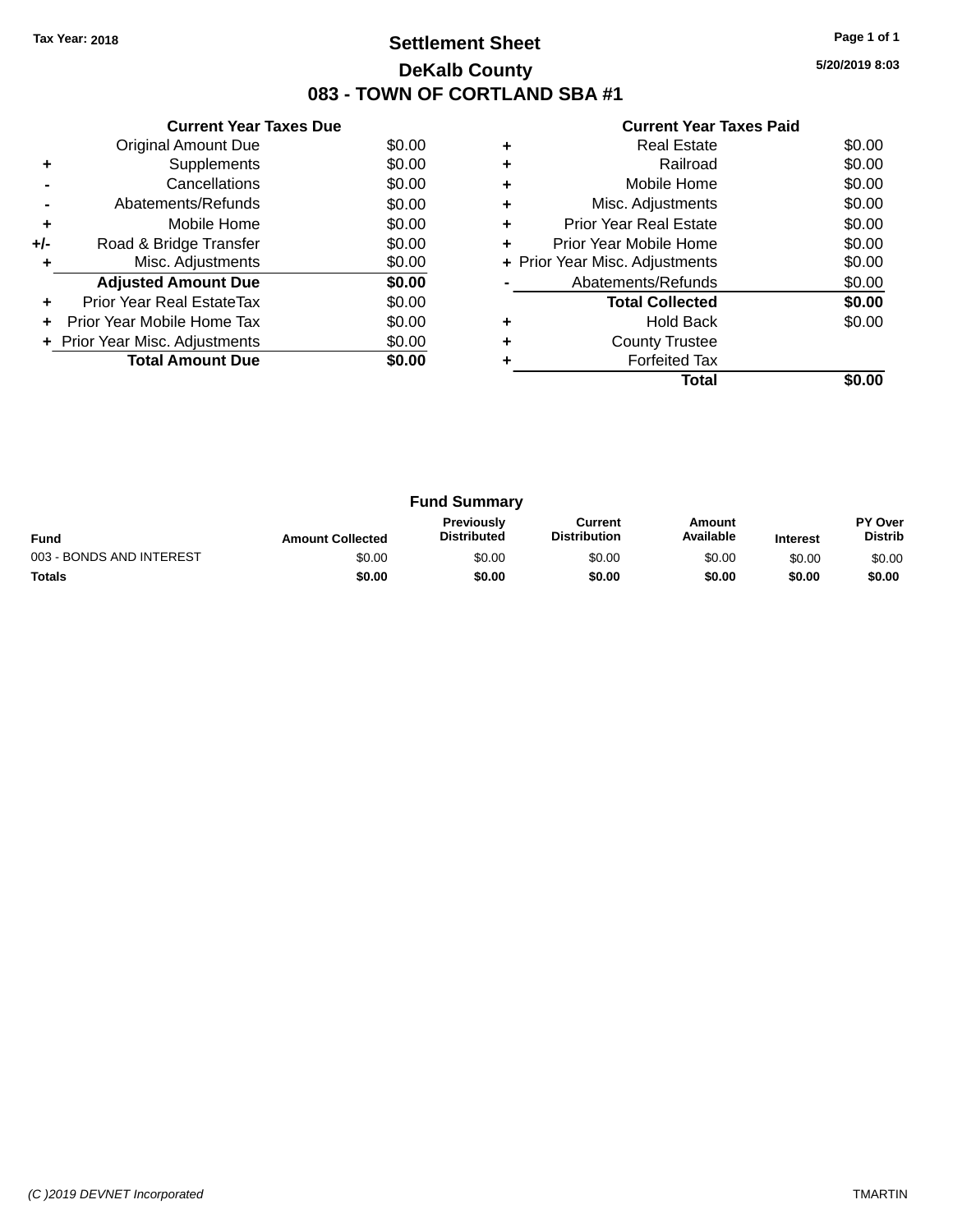# **Settlement Sheet Tax Year: 2018 Page 1 of 1 DeKalb County 085 - BURLINGTON FIRE**

**5/20/2019 8:03**

### **Current Year Taxes Paid**

|     | <b>Current Year Taxes Due</b>  |             |  |  |
|-----|--------------------------------|-------------|--|--|
|     | <b>Original Amount Due</b>     | \$13,547.46 |  |  |
| ÷   | Supplements                    | \$0.00      |  |  |
|     | Cancellations                  | \$0.00      |  |  |
|     | Abatements/Refunds             | \$0.00      |  |  |
| ٠   | Mobile Home                    | \$0.00      |  |  |
| +/- | Road & Bridge Transfer         | \$0.00      |  |  |
| ٠   | Misc. Adjustments              | \$0.00      |  |  |
|     | <b>Adjusted Amount Due</b>     | \$13,547.46 |  |  |
| ÷   | Prior Year Real EstateTax      | \$0.00      |  |  |
| ÷   | Prior Year Mobile Home Tax     | \$0.00      |  |  |
|     | + Prior Year Misc. Adjustments | \$0.00      |  |  |
|     | <b>Total Amount Due</b>        | \$13,547.46 |  |  |
|     |                                |             |  |  |

| ٠ | <b>Real Estate</b>             | \$1,059.06 |
|---|--------------------------------|------------|
| ٠ | Railroad                       | \$0.00     |
| ٠ | Mobile Home                    | \$0.00     |
| ٠ | Misc. Adjustments              | \$0.00     |
| ٠ | <b>Prior Year Real Estate</b>  | \$0.00     |
| ٠ | Prior Year Mobile Home         | \$0.00     |
|   | + Prior Year Misc. Adjustments | \$0.00     |
|   | Abatements/Refunds             | \$0.00     |
|   | <b>Total Collected</b>         | \$1,059.06 |
| ٠ | Hold Back                      | \$0.00     |
|   | <b>County Trustee</b>          |            |
| ٠ | <b>Forfeited Tax</b>           |            |
|   | Total                          | \$1,059.06 |
|   |                                |            |

| <b>Distribution Summary</b>          |            |  |
|--------------------------------------|------------|--|
| <b>Tax Distribution Date</b>         | Amount     |  |
| 05/24/2019                           | \$1,059.06 |  |
| <b>Totals: 1 Distributions</b>       | \$1,059.06 |  |
| <b>Grand Totals: 1 Distributions</b> | \$1,059.06 |  |
|                                      |            |  |

| <b>Fund</b>                                         | <b>Amount Collected</b> | Previously<br><b>Distributed</b> | Current<br><b>Distribution</b> | Amount<br>Available | <b>Interest</b> | PY Over<br><b>Distrib</b> |
|-----------------------------------------------------|-------------------------|----------------------------------|--------------------------------|---------------------|-----------------|---------------------------|
| 001 - CORPORATE                                     | \$426.37                | \$0.00                           | \$426.37                       | \$0.00              | \$0.00          | \$0.00                    |
| 035 - TORT JUDGMENTS, LIABILITY<br><b>INSURANCE</b> | \$163.51                | \$0.00                           | \$163.51                       | \$0.00              | \$0.00          | \$0.00                    |
| 047 - SOCIAL SECURITY                               | \$28.52                 | \$0.00                           | \$28.52                        | \$0.00              | \$0.00          | \$0.00                    |
| 064 - AMBULANCE                                     | \$426.39                | \$0.00                           | \$426.39                       | \$0.00              | \$0.00          | \$0.00                    |
| 143 - MEDICARE                                      | \$14.27                 | \$0.00                           | \$14.27                        | \$0.00              | \$0.00          | \$0.00                    |
| <b>Totals</b>                                       | \$1,059.06              | \$0.00                           | \$1,059.06                     | \$0.00              | \$0.00          | \$0.00                    |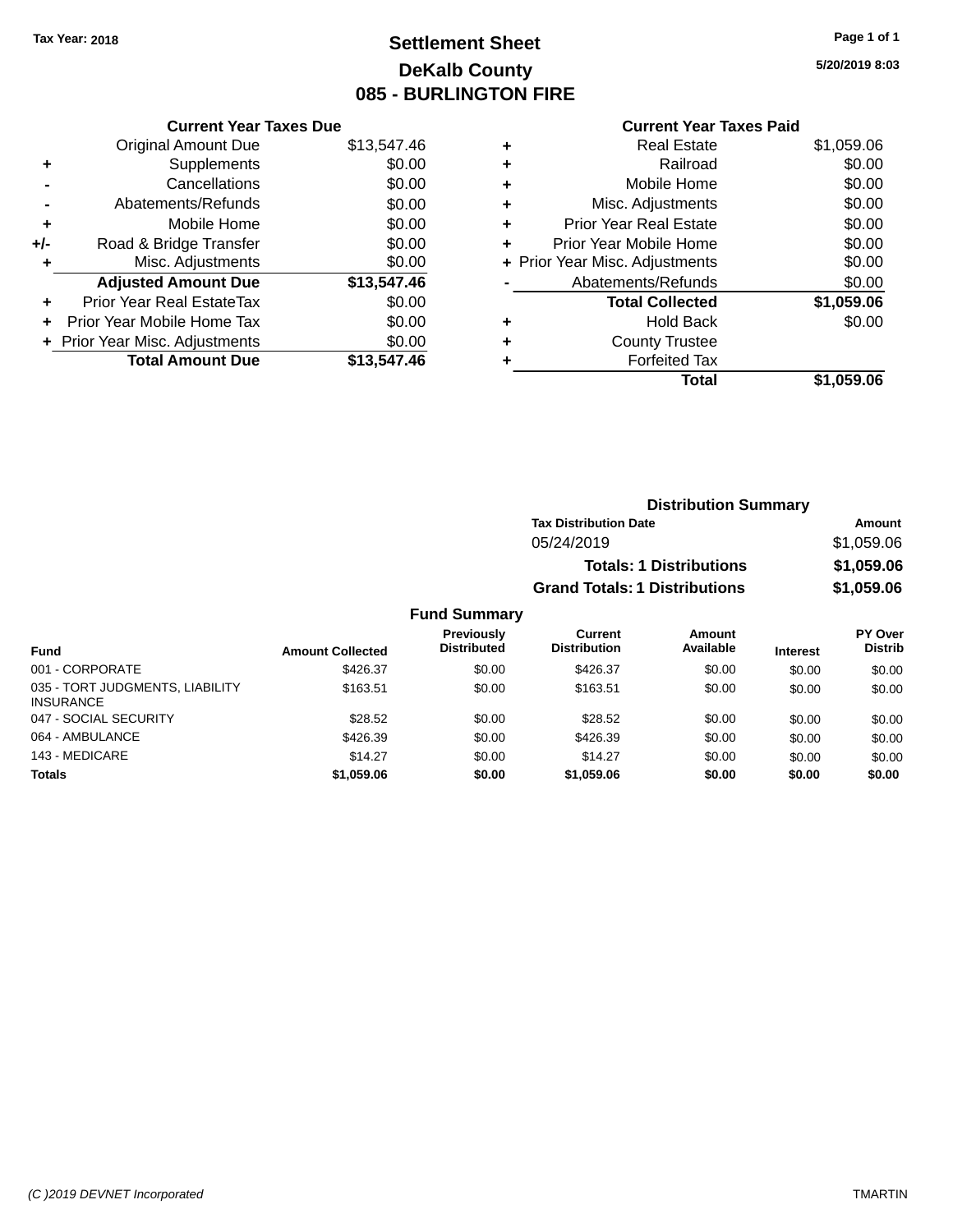# **Settlement Sheet Tax Year: 2018 Page 1 of 1 DeKalb County 086 - CORTLAND FIRE**

**5/20/2019 8:03**

#### **Current Year Taxes Due**

|     | <b>Original Amount Due</b>       | \$506,497.01 |
|-----|----------------------------------|--------------|
| ٠   | Supplements                      | \$3,176.04   |
|     | Cancellations                    | \$4,078.88   |
|     | Abatements/Refunds               | \$0.00       |
| ٠   | Mobile Home                      | \$0.00       |
| +/- | Road & Bridge Transfer           | \$0.00       |
| ٠   | Misc. Adjustments                | \$0.00       |
|     | <b>Adjusted Amount Due</b>       | \$505,594.17 |
| ٠   | <b>Prior Year Real EstateTax</b> | \$0.00       |
|     | Prior Year Mobile Home Tax       | \$0.00       |
|     | + Prior Year Misc. Adjustments   | \$182.34     |
|     | <b>Total Amount Due</b>          | \$505,776.51 |

### **Current Year Taxes Paid**

|   | Total                          | \$55,786.16 |
|---|--------------------------------|-------------|
| ٠ | <b>Forfeited Tax</b>           |             |
| ٠ | <b>County Trustee</b>          |             |
| ٠ | <b>Hold Back</b>               | \$0.00      |
|   | <b>Total Collected</b>         | \$55,786.16 |
|   | Abatements/Refunds             | \$0.00      |
|   | + Prior Year Misc. Adjustments | \$182.34    |
| ٠ | Prior Year Mobile Home         | \$0.00      |
| ٠ | <b>Prior Year Real Estate</b>  | \$0.00      |
| ٠ | Misc. Adjustments              | \$0.00      |
| ٠ | Mobile Home                    | \$0.00      |
| ٠ | Railroad                       | \$0.00      |
| ٠ | <b>Real Estate</b>             | \$55,603.82 |

|                                      |                                                  |                                           | <b>Distribution Summary</b>               |                                |                 |                                  |
|--------------------------------------|--------------------------------------------------|-------------------------------------------|-------------------------------------------|--------------------------------|-----------------|----------------------------------|
|                                      |                                                  |                                           | <b>Tax Distribution Date</b>              |                                |                 | Amount                           |
|                                      |                                                  |                                           | 05/24/2019                                |                                |                 | \$55,786.16                      |
|                                      |                                                  |                                           |                                           | <b>Totals: 1 Distributions</b> |                 | \$55,786.16                      |
|                                      |                                                  |                                           | <b>Grand Totals: 1 Distributions</b>      |                                |                 | \$55,786.16                      |
|                                      |                                                  | <b>Fund Summary</b>                       |                                           |                                |                 |                                  |
| <b>Fund</b>                          | <b>Amount Collected</b>                          | Previously<br>Distributed                 | Current<br><b>Distribution</b>            | <b>Amount</b><br>Available     | <b>Interest</b> | <b>PY Over</b><br><b>Distrib</b> |
| 001 - CORPORATE                      | \$26,178.61                                      | \$0.00                                    | \$26,178.61                               | \$0.00                         | \$0.00          | \$0.00                           |
| 064 - AMBULANCE                      | \$29,607.55                                      | \$0.00                                    | \$29,607.55                               | \$0.00                         | \$0.00          | \$0.00                           |
| Totals                               | \$55,786.16                                      | \$0.00                                    | \$55,786.16                               | \$0.00                         | \$0.00          | \$0.00                           |
|                                      |                                                  | <b>Miscellaneous Adjustment Detail</b>    |                                           |                                |                 |                                  |
| Year Source<br>2017 RE - Real Estate | <b>Account Type</b><br><b>Back Tax Collected</b> | <b>Amount Adiustment Description</b>      | \$91.34 TRUSTEE SALE 09-29-252-009 by TBA |                                |                 |                                  |
| 2017 RE - Real Estate                | <b>Back Tax Collected</b>                        | \$91.00 TRUSTEE SALE 09-29-252-011 by TBA |                                           |                                |                 |                                  |

**Totals \$182.34 2 entries**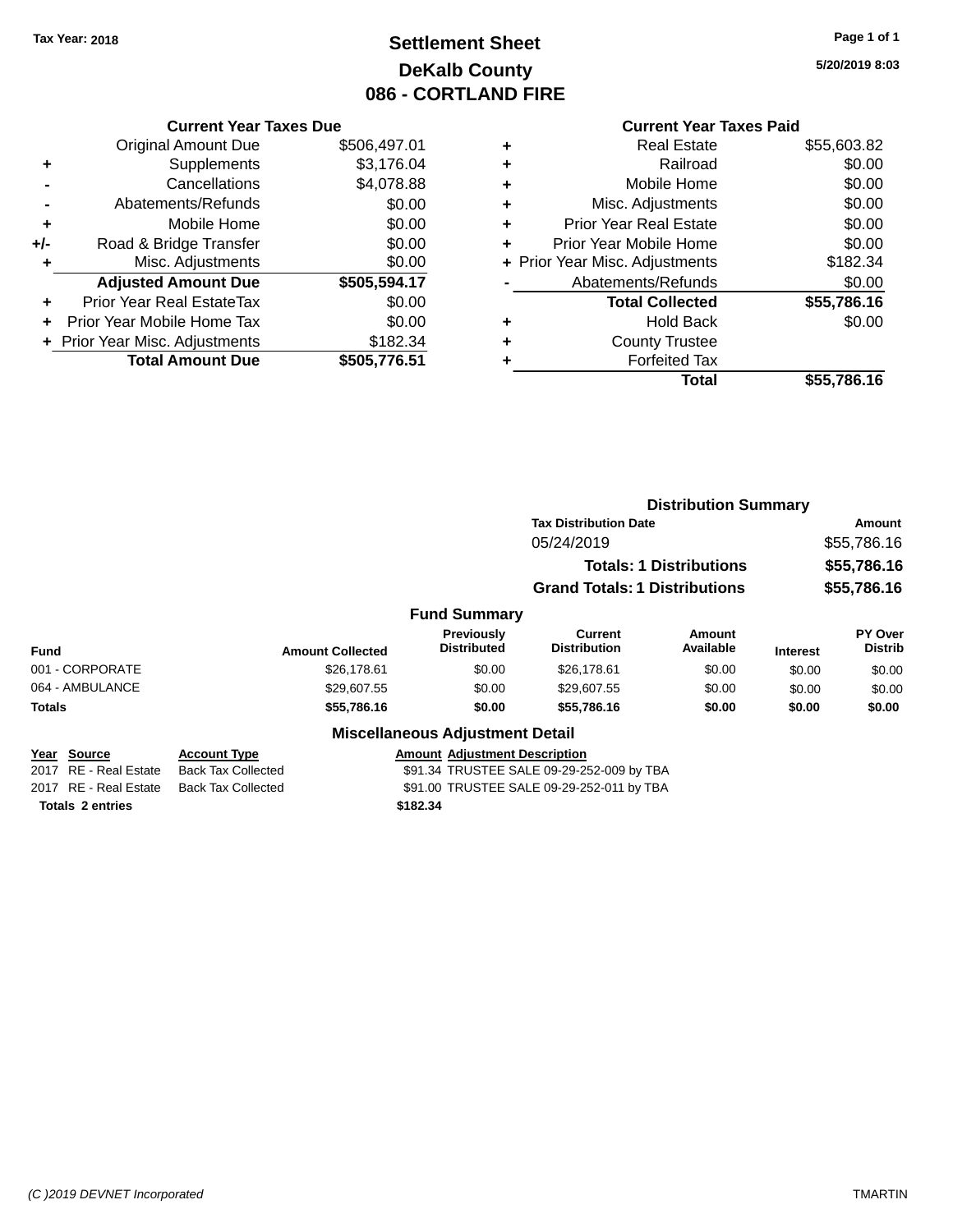# **Settlement Sheet Tax Year: 2018 Page 1 of 1 DeKalb County 087 - DE KALB FIRE**

**5/20/2019 8:03**

|     | <b>Current Year Taxes Due</b>  |              |  |  |  |
|-----|--------------------------------|--------------|--|--|--|
|     | <b>Original Amount Due</b>     | \$146,165.35 |  |  |  |
| ÷   | Supplements                    | \$886.09     |  |  |  |
|     | Cancellations                  | \$976.26     |  |  |  |
|     | Abatements/Refunds             | \$0.00       |  |  |  |
| ÷   | Mobile Home                    | \$0.00       |  |  |  |
| +/- | Road & Bridge Transfer         | \$0.00       |  |  |  |
| ٠   | Misc. Adjustments              | \$0.00       |  |  |  |
|     | <b>Adjusted Amount Due</b>     | \$146,075.18 |  |  |  |
|     | Prior Year Real EstateTax      | \$0.00       |  |  |  |
|     | Prior Year Mobile Home Tax     | \$0.00       |  |  |  |
|     | + Prior Year Misc. Adjustments | \$0.00       |  |  |  |
|     | <b>Total Amount Due</b>        | \$146,075.18 |  |  |  |
|     |                                |              |  |  |  |

# **Current Year Taxes Paid**

| ٠ | <b>Real Estate</b>             | \$10,994.33 |
|---|--------------------------------|-------------|
| ٠ | Railroad                       | \$0.00      |
| ٠ | Mobile Home                    | \$0.00      |
| ٠ | Misc. Adjustments              | \$0.00      |
| ٠ | <b>Prior Year Real Estate</b>  | \$0.00      |
| ٠ | Prior Year Mobile Home         | \$0.00      |
|   | + Prior Year Misc. Adjustments | \$0.00      |
|   | Abatements/Refunds             | \$0.00      |
|   | <b>Total Collected</b>         | \$10,994.33 |
| ٠ | <b>Hold Back</b>               | \$0.00      |
| ٠ | <b>County Trustee</b>          |             |
|   | <b>Forfeited Tax</b>           |             |
|   | Total                          | \$10,994.33 |
|   |                                |             |

#### **Distribution Summary Tax Distribution Date Amount** 05/24/2019 \$10,994.33 **Totals: 1 Distributions \$10,994.33 Grand Totals: 1 Distributions \$10,994.33 Fund Summary Fund Interest Amount Collected Distributed PY Over Distrib Amount Available Current Distribution Previously** 001 - CORPORATE \$10,994.33 \$0.00 \$10,994.33 \$0.00 \$0.00 \$0.00 **Totals \$10,994.33 \$0.00 \$10,994.33 \$0.00 \$0.00 \$0.00**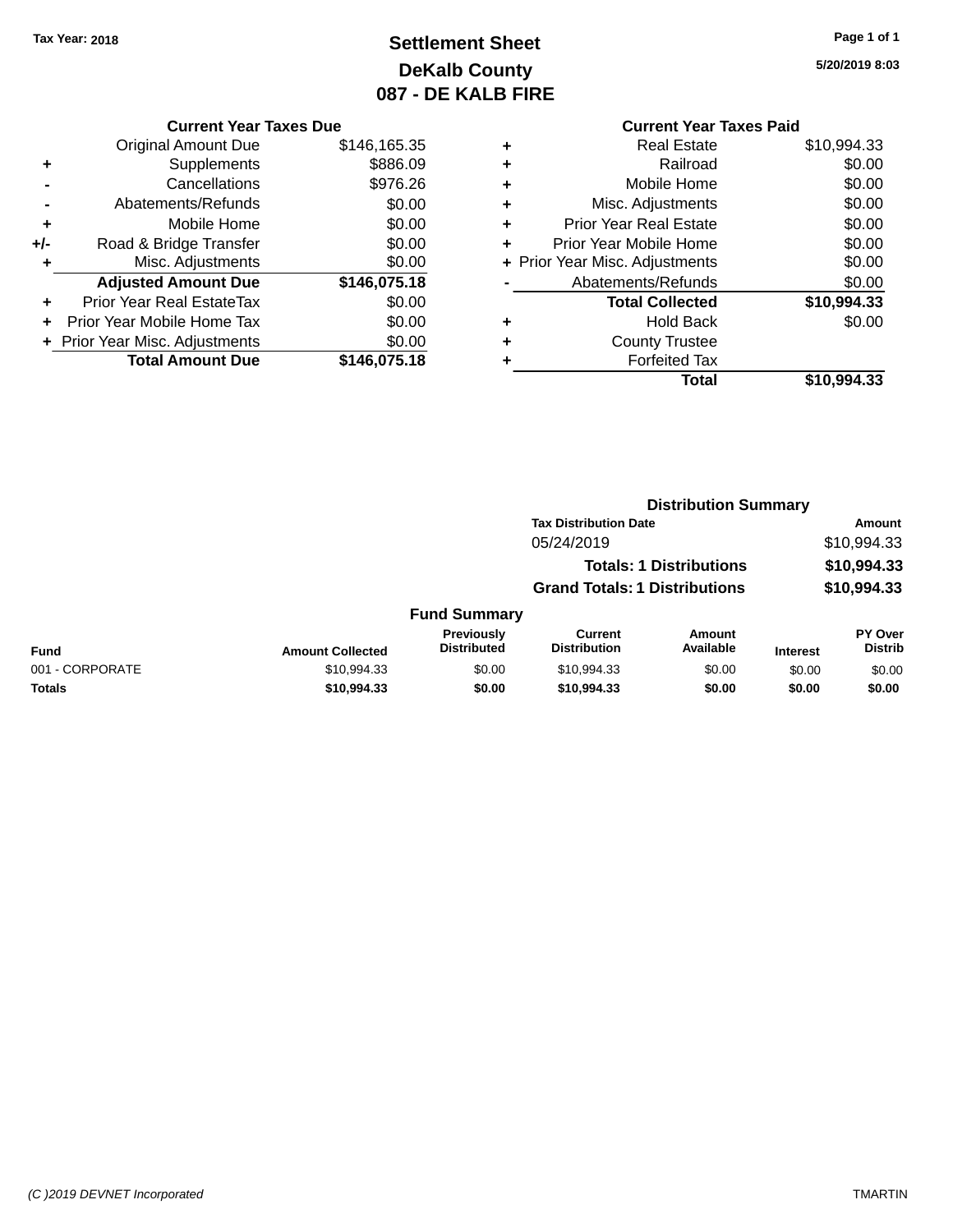# **Settlement Sheet Tax Year: 2018 Page 1 of 1 DeKalb County 088 - EARLVILLE FIRE**

#### **5/20/2019 8:03**

| <b>Current Year Taxes Due</b>  |            |
|--------------------------------|------------|
| <b>Original Amount Due</b>     | \$6,660.54 |
| Supplements                    | \$0.00     |
| Cancellations                  | \$0.00     |
| Abatements/Refunds             | \$0.00     |
| Mobile Home                    | \$0.00     |
| Road & Bridge Transfer         | \$0.00     |
| Misc. Adjustments              | \$0.00     |
|                                |            |
| <b>Adjusted Amount Due</b>     | \$6,660.54 |
| Prior Year Real EstateTax      | \$0.00     |
| Prior Year Mobile Home Tax     | \$0.00     |
| + Prior Year Misc. Adjustments | \$0.00     |
|                                |            |

### **Current Year Taxes Paid +** Real Estate \$1,052.26 **+** Railroad \$0.00 **+** Mobile Home \$0.00 **+** Misc. Adjustments \$0.00 **+** Prior Year Real Estate \$0.00 **+** Prior Year Mobile Home \$0.00 **+ Prior Year Misc. Adjustments**  $$0.00$ **-** Abatements/Refunds \$0.00 **Total Collected \$1,052.26 +** Hold Back \$0.00 **+** County Trustee **+** Forfeited Tax **Total \$1,052.26**

|                 |                         |                                  | <b>Distribution Summary</b>           |                                |                 |                                  |
|-----------------|-------------------------|----------------------------------|---------------------------------------|--------------------------------|-----------------|----------------------------------|
|                 |                         |                                  | <b>Tax Distribution Date</b>          |                                |                 | Amount                           |
|                 |                         |                                  | 05/24/2019                            |                                |                 | \$1,052.26                       |
|                 |                         |                                  |                                       | <b>Totals: 1 Distributions</b> |                 | \$1,052.26                       |
|                 |                         |                                  | <b>Grand Totals: 1 Distributions</b>  |                                |                 | \$1,052.26                       |
|                 |                         | <b>Fund Summary</b>              |                                       |                                |                 |                                  |
| <b>Fund</b>     | <b>Amount Collected</b> | Previously<br><b>Distributed</b> | <b>Current</b><br><b>Distribution</b> | Amount<br>Available            | <b>Interest</b> | <b>PY Over</b><br><b>Distrib</b> |
| 001 - CORPORATE | \$403.53                | \$0.00                           | \$403.53                              | \$0.00                         | \$0.00          | \$0.00                           |
| 064 - AMBULANCE | \$648.73                | \$0.00                           | \$648.73                              | \$0.00                         | \$0.00          | \$0.00                           |
| <b>Totals</b>   | \$1,052.26              | \$0.00                           | \$1,052.26                            | \$0.00                         | \$0.00          | \$0.00                           |
|                 |                         |                                  |                                       |                                |                 |                                  |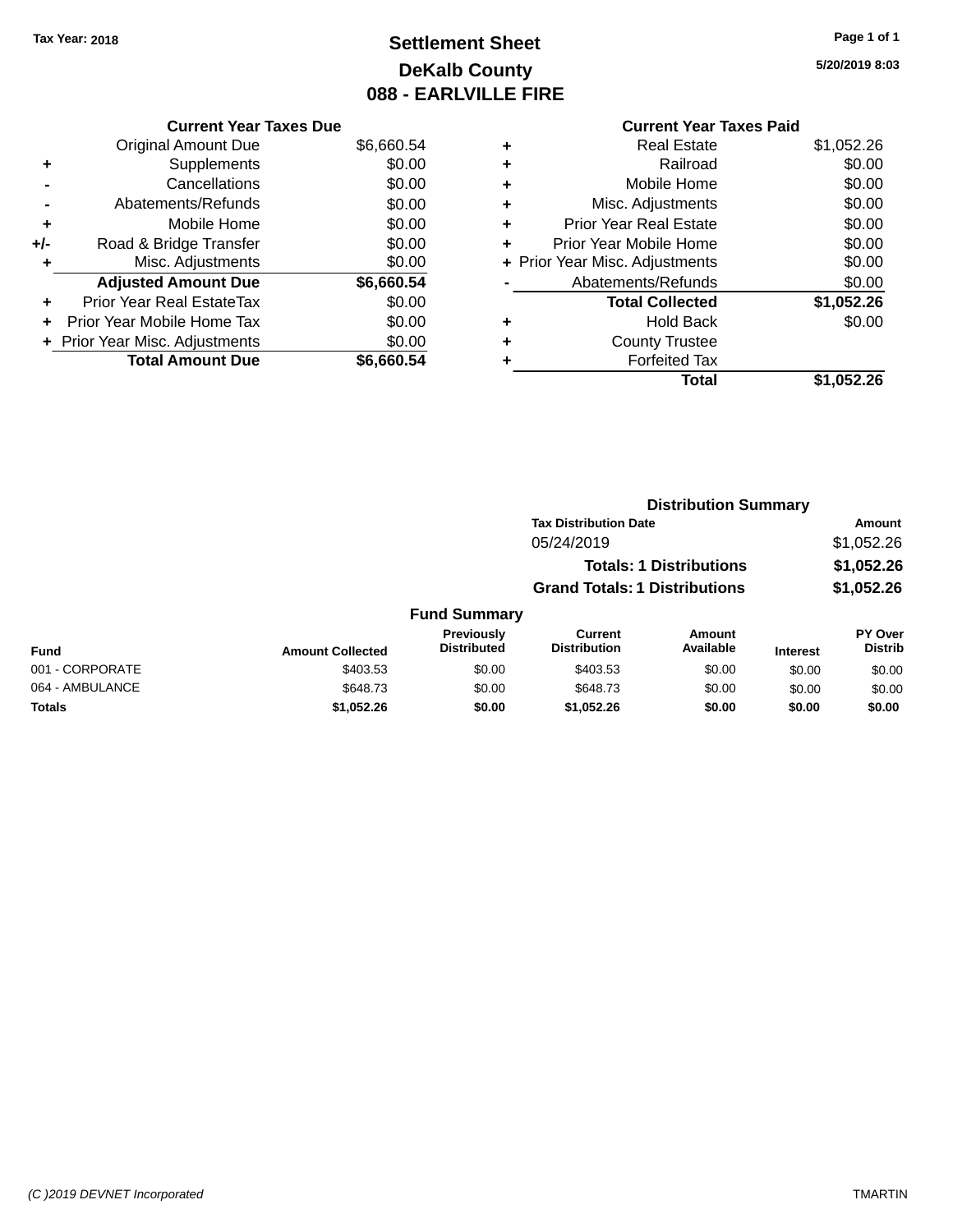035 -INS

### **Settlement Sheet Tax Year: 2018 Page 1 of 1 DeKalb County 089 - GENOA-KINGSTON FIRE**

**5/20/2019 8:03**

#### **Current Year Taxes Paid**

|       | <b>Current Year Taxes Due</b>  |                |
|-------|--------------------------------|----------------|
|       | <b>Original Amount Due</b>     | \$1,010,798.87 |
| ٠     | Supplements                    | \$10,016.71    |
|       | Cancellations                  | \$13,732.79    |
|       | Abatements/Refunds             | \$0.00         |
| ٠     | Mobile Home                    | \$0.00         |
| $+/-$ | Road & Bridge Transfer         | \$0.00         |
|       | Misc. Adjustments              | \$0.00         |
|       | <b>Adjusted Amount Due</b>     | \$1,007,082.79 |
| ÷     | Prior Year Real EstateTax      | (\$0.01)       |
| ÷     | Prior Year Mobile Home Tax     | \$0.00         |
|       | + Prior Year Misc. Adjustments | \$111.27       |
|       | <b>Total Amount Due</b>        | \$1,007,194.05 |

| ٠ | <b>Real Estate</b>             | \$103,584.85 |
|---|--------------------------------|--------------|
| ٠ | Railroad                       | \$0.00       |
| ٠ | Mobile Home                    | \$0.00       |
| ٠ | Misc. Adjustments              | \$0.00       |
| ٠ | <b>Prior Year Real Estate</b>  | (\$0.01)     |
| ٠ | Prior Year Mobile Home         | \$0.00       |
|   | + Prior Year Misc. Adjustments | \$111.27     |
|   | Abatements/Refunds             | \$0.00       |
|   | <b>Total Collected</b>         | \$103,696.11 |
| ٠ | <b>Hold Back</b>               | \$0.00       |
| ٠ | <b>County Trustee</b>          |              |
| ٠ | <b>Forfeited Tax</b>           |              |
|   | Total                          | \$103,696.11 |
|   |                                |              |

|                                         |                     |                         |                                        | <b>Distribution Summary</b>          |                                |                 |                                  |
|-----------------------------------------|---------------------|-------------------------|----------------------------------------|--------------------------------------|--------------------------------|-----------------|----------------------------------|
|                                         |                     |                         |                                        | <b>Tax Distribution Date</b>         |                                |                 | Amount                           |
|                                         |                     |                         |                                        | 05/24/2019                           |                                |                 | \$103,696.11                     |
|                                         |                     |                         |                                        |                                      | <b>Totals: 1 Distributions</b> |                 | \$103,696.11                     |
|                                         |                     |                         |                                        | <b>Grand Totals: 1 Distributions</b> |                                |                 | \$103,696.11                     |
|                                         |                     |                         | <b>Fund Summary</b>                    |                                      |                                |                 |                                  |
| <b>Fund</b>                             |                     | <b>Amount Collected</b> | Previously<br><b>Distributed</b>       | Current<br><b>Distribution</b>       | Amount<br>Available            | <b>Interest</b> | <b>PY Over</b><br><b>Distrib</b> |
| 001 - CORPORATE                         |                     | \$24,072.63             | \$0.00                                 | \$24,072.63                          | \$0.00                         | \$0.00          | \$0.00                           |
| 035 - TORT JUDGEMENTS/LIABILITY<br>INS. |                     | \$21,030.40             | \$0.00                                 | \$21,030.40                          | \$0.00                         | \$0.00          | \$0.00                           |
| 064 - AMBULANCE                         |                     | \$58,593.08             | \$0.00                                 | \$58,593.08                          | \$0.00                         | \$0.00          | \$0.00                           |
| <b>Totals</b>                           |                     | \$103,696.11            | \$0.00                                 | \$103,696.11                         | \$0.00                         | \$0.00          | \$0.00                           |
|                                         |                     |                         | <b>Miscellaneous Adjustment Detail</b> |                                      |                                |                 |                                  |
| Year Source                             | <b>Account Type</b> |                         | <b>Amount Adjustment Description</b>   |                                      |                                |                 |                                  |

| <u>rear source</u>      | <b>ACCOUNT TYPE</b> | Amount Adjustment Description                                 |
|-------------------------|---------------------|---------------------------------------------------------------|
| 2017 RE - Real Estate   | Back Tax Collected  | \$5.60 RIVERBEND DEVELOPMENT REDEMPTION 02-25-277-021 by TBA  |
| 2017 RE - Real Estate   | Back Tax Collected  | \$90.23 RIVERBEND DEVELOPMENT REDEMPTION 02-25-200-010 by TBA |
| 2017 RE - Real Estate   | Back Tax Collected  | \$15.44 TRUSTEE SALE 02-22-100-005 by TBA                     |
| <b>Totals 3 entries</b> |                     | \$111.27                                                      |
|                         |                     |                                                               |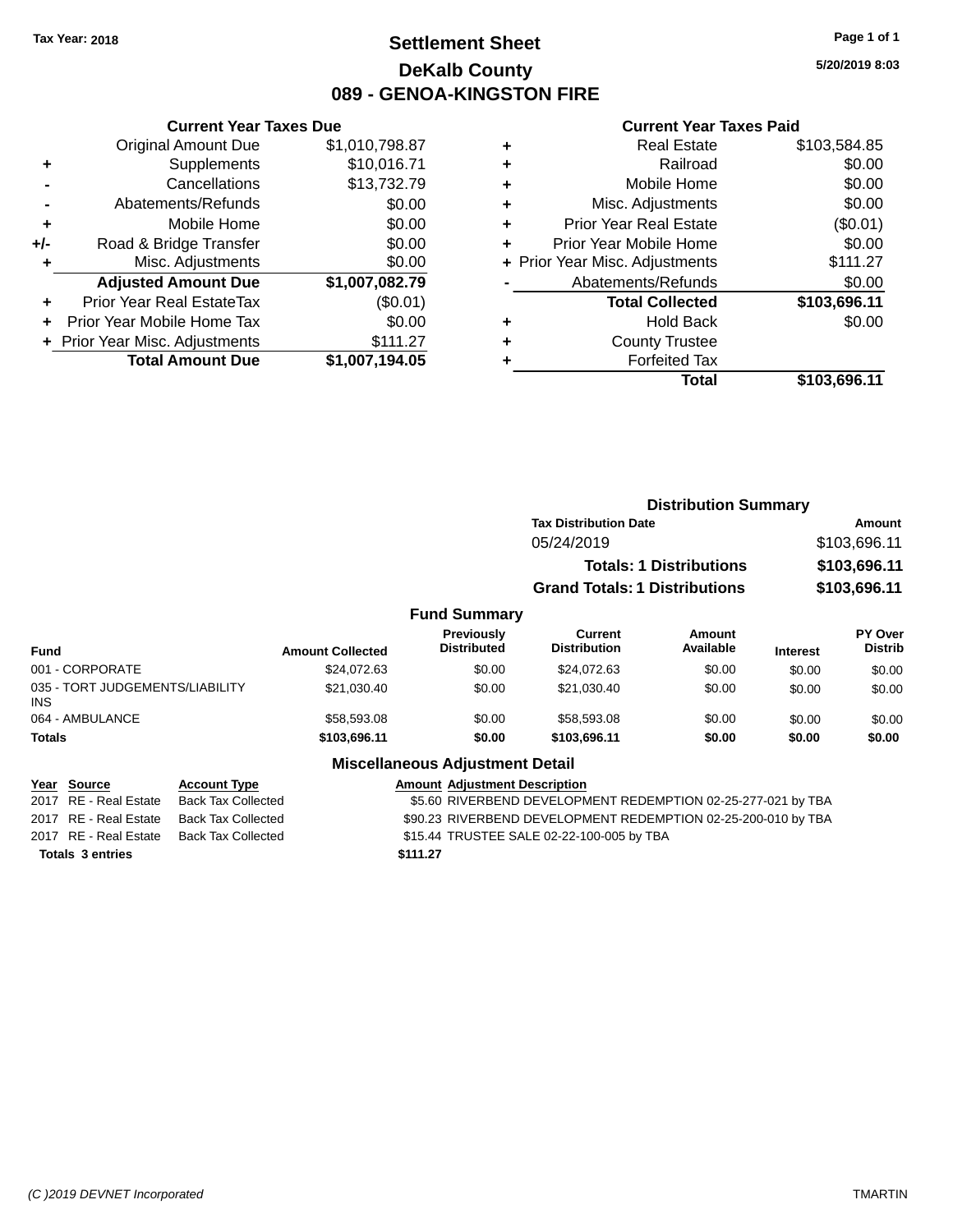**Current Year Taxes Due** Original Amount Due \$30,203.31

**Adjusted Amount Due \$30,203.31**

**Total Amount Due \$30,203.31**

**+** Supplements \$0.00 **-** Cancellations \$0.00 **-** Abatements/Refunds \$0.00 **+** Mobile Home \$0.00 **+/-** Road & Bridge Transfer \$0.00 **+** Misc. Adjustments \$0.00

**+** Prior Year Real EstateTax \$0.00 **+** Prior Year Mobile Home Tax \$0.00 **+ Prior Year Misc. Adjustments**  $$0.00$ 

# **Settlement Sheet Tax Year: 2018 Page 1 of 1 DeKalb County 090 - HAMPSHIRE FIRE**

**5/20/2019 8:03**

**Total \$6,625.07**

### **Current Year Taxes Paid +** Real Estate \$6,625.07 **+** Railroad \$0.00 **+** Mobile Home \$0.00 **+** Misc. Adjustments \$0.00 **+** Prior Year Real Estate \$0.00 **+** Prior Year Mobile Home \$0.00 **+** Prior Year Misc. Adjustments  $$0.00$ Abatements/Refunds \$0.00 **Total Collected \$6,625.07 +** Hold Back \$0.00

|   | Total                |
|---|----------------------|
| ٠ | <b>Forfeited Tax</b> |

**+** County Trustee

| x  |  |  |
|----|--|--|
| ıl |  |  |

| <b>Distribution Summary</b>  |            |
|------------------------------|------------|
| <b>Tax Distribution Date</b> | Amount     |
| 05/24/2019                   | \$6.625.07 |
|                              |            |

| <b>Totals: 1 Distributions</b> | \$6,625.07 |
|--------------------------------|------------|
| Grand Totals: 1 Distributions  | \$6,625.07 |

| <b>Fund</b>                     | <b>Amount Collected</b> | <b>Previously</b><br><b>Distributed</b> | Current<br><b>Distribution</b> | Amount<br>Available | <b>Interest</b> | <b>PY Over</b><br><b>Distrib</b> |
|---------------------------------|-------------------------|-----------------------------------------|--------------------------------|---------------------|-----------------|----------------------------------|
| 001 - CORPORATE                 | \$2.842.87              | \$0.00                                  | \$2.842.87                     | \$0.00              | \$0.00          | \$0.00                           |
| 013 - FIREFIGHTER'S PENSION     | \$96.95                 | \$0.00                                  | \$96.95                        | \$0.00              | \$0.00          | \$0.00                           |
| 049 - EMERGENCY & RESCUE EQUIP. | \$842.30                | \$0.00                                  | \$842.30                       | \$0.00              | \$0.00          | \$0.00                           |
| 064 - AMBULANCE                 | \$2,842.95              | \$0.00                                  | \$2,842.95                     | \$0.00              | \$0.00          | \$0.00                           |
| <b>Totals</b>                   | \$6,625.07              | \$0.00                                  | \$6.625.07                     | \$0.00              | \$0.00          | \$0.00                           |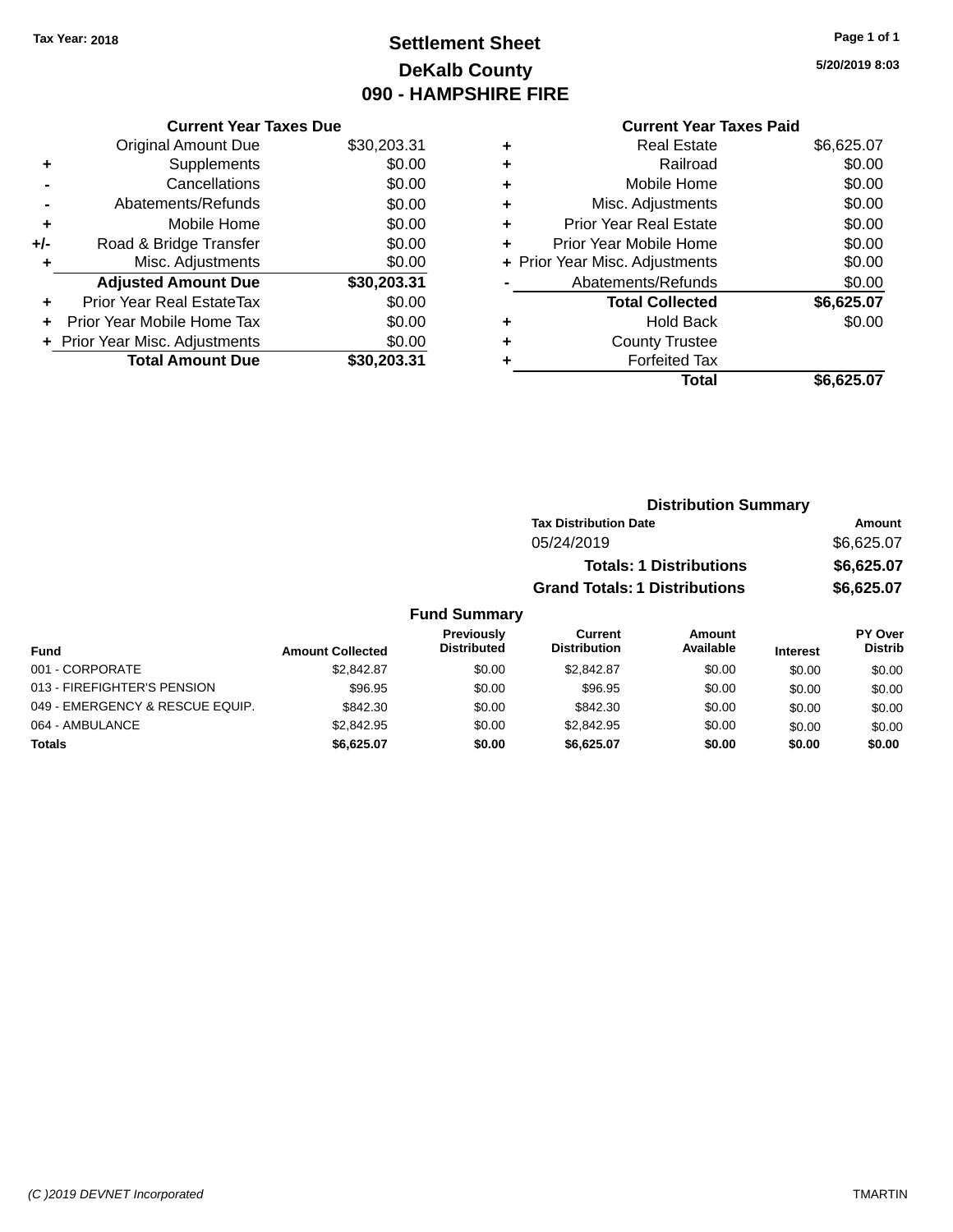# **Settlement Sheet Tax Year: 2018 Page 1 of 1 DeKalb County 091 - HINCKLEY FIRE**

**5/20/2019 8:03**

|       | <b>Current Year Taxes Due</b>    |              |
|-------|----------------------------------|--------------|
|       | <b>Original Amount Due</b>       | \$411,379.06 |
| ٠     | Supplements                      | \$2,768.45   |
|       | Cancellations                    | \$3,209.37   |
|       | Abatements/Refunds               | \$0.00       |
| ٠     | Mobile Home                      | \$0.00       |
| $+/-$ | Road & Bridge Transfer           | \$0.00       |
| ٠     | Misc. Adjustments                | \$0.00       |
|       | <b>Adjusted Amount Due</b>       | \$410,938.14 |
| ٠     | <b>Prior Year Real EstateTax</b> | \$0.00       |
|       | Prior Year Mobile Home Tax       | \$0.00       |
|       | + Prior Year Misc. Adjustments   | \$0.00       |
|       | <b>Total Amount Due</b>          | \$410,938.14 |
|       |                                  |              |

### **Current Year Taxes Paid +** Real Estate \$36,742.75 **+** Railroad \$0.00 **+** Mobile Home \$0.00 **+** Misc. Adjustments \$0.00 **+** Prior Year Real Estate \$0.00 **+** Prior Year Mobile Home \$0.00 **+ Prior Year Misc. Adjustments**  $$0.00$ **-** Abatements/Refunds \$0.00 **Total Collected \$36,742.75 +** Hold Back \$0.00 **+** County Trustee **+** Forfeited Tax **Total \$36,742.75**

|                             | <b>Distribution Summary</b> |                                  |                                      |                     |                 |                           |  |
|-----------------------------|-----------------------------|----------------------------------|--------------------------------------|---------------------|-----------------|---------------------------|--|
|                             |                             |                                  | <b>Tax Distribution Date</b>         |                     |                 | <b>Amount</b>             |  |
|                             |                             |                                  | 05/24/2019                           |                     |                 | \$36,742.75               |  |
|                             |                             |                                  | <b>Totals: 1 Distributions</b>       |                     | \$36,742.75     |                           |  |
|                             |                             |                                  | <b>Grand Totals: 1 Distributions</b> |                     |                 | \$36,742.75               |  |
|                             |                             | <b>Fund Summary</b>              |                                      |                     |                 |                           |  |
| <b>Fund</b>                 | <b>Amount Collected</b>     | Previously<br><b>Distributed</b> | Current<br><b>Distribution</b>       | Amount<br>Available | <b>Interest</b> | PY Over<br><b>Distrib</b> |  |
| 001 - CORPORATE             | \$22,364.83                 | \$0.00                           | \$22,364.83                          | \$0.00              | \$0.00          | \$0.00                    |  |
| 013 - FIREFIGHTER'S PENSION | \$668.35                    | \$0.00                           | \$668.35                             | \$0.00              | \$0.00          | \$0.00                    |  |
| 064 - AMBULANCE             | \$13,709.57                 | \$0.00                           | \$13,709.57                          | \$0.00              | \$0.00          | \$0.00                    |  |

**Totals \$36,742.75 \$0.00 \$36,742.75 \$0.00 \$0.00 \$0.00**

#### *(C )2019 DEVNET Incorporated* TMARTIN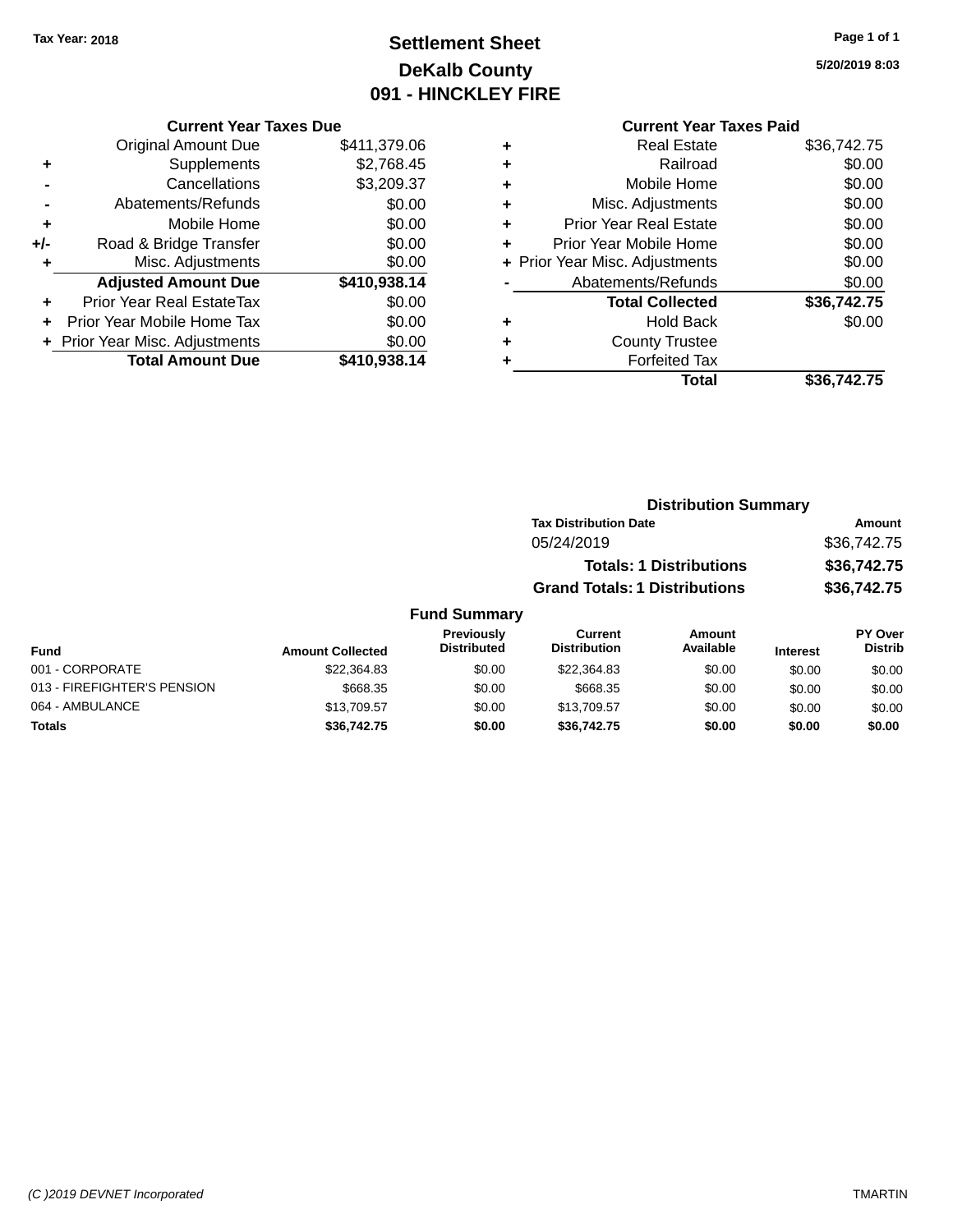# **Settlement Sheet Tax Year: 2018 Page 1 of 1 DeKalb County 092 - KIRKLAND FIRE**

**5/20/2019 8:03**

# **Current Year Taxes Paid**

|       | <b>Current Year Taxes Due</b>  |              |
|-------|--------------------------------|--------------|
|       | <b>Original Amount Due</b>     | \$362,181.14 |
| ٠     | Supplements                    | \$1,337.19   |
|       | Cancellations                  | \$1,584.24   |
|       | Abatements/Refunds             | \$0.00       |
| ÷     | Mobile Home                    | \$0.00       |
| $+/-$ | Road & Bridge Transfer         | \$0.00       |
|       | Misc. Adjustments              | \$0.00       |
|       | <b>Adjusted Amount Due</b>     | \$361,934.09 |
| ٠     | Prior Year Real EstateTax      | (\$134.84)   |
|       | Prior Year Mobile Home Tax     | \$0.00       |
|       | + Prior Year Misc. Adjustments | \$0.00       |
|       | <b>Total Amount Due</b>        | \$361.799.25 |
|       |                                |              |

|   | Total                          | \$36.184.51 |
|---|--------------------------------|-------------|
|   | <b>Forfeited Tax</b>           |             |
| ٠ | <b>County Trustee</b>          |             |
| ٠ | <b>Hold Back</b>               | \$0.00      |
|   | <b>Total Collected</b>         | \$36,184.51 |
|   | Abatements/Refunds             | \$0.00      |
|   | + Prior Year Misc. Adjustments | \$0.00      |
| ٠ | Prior Year Mobile Home         | \$0.00      |
| ÷ | <b>Prior Year Real Estate</b>  | (\$134.84)  |
| ٠ | Misc. Adjustments              | \$0.00      |
| ٠ | Mobile Home                    | \$0.00      |
| ٠ | Railroad                       | \$0.00      |
| ٠ | Real Estate                    | \$36,319.35 |
|   |                                |             |

| <b>Distribution Summary</b>          |             |
|--------------------------------------|-------------|
| <b>Tax Distribution Date</b>         | Amount      |
| 05/24/2019                           | \$36,184.51 |
| <b>Totals: 1 Distributions</b>       | \$36,184.51 |
| <b>Grand Totals: 1 Distributions</b> | \$36,184.51 |

| Fund                                                | <b>Amount Collected</b> | Previously<br><b>Distributed</b> | Current<br><b>Distribution</b> | Amount<br>Available | <b>Interest</b> | PY Over<br><b>Distrib</b> |
|-----------------------------------------------------|-------------------------|----------------------------------|--------------------------------|---------------------|-----------------|---------------------------|
| 001 - CORPORATE                                     | \$20.561.92             | \$0.00                           | \$20.561.92                    | \$0.00              | \$0.00          | \$0.00                    |
| 027 - AUDIT                                         | \$237.80                | \$0.00                           | \$237.80                       | \$0.00              | \$0.00          | \$0.00                    |
| 035 - TORT JUDGMENTS, LIABILITY<br><b>INSURANCE</b> | \$1,286.79              | \$0.00                           | \$1,286.79                     | \$0.00              | \$0.00          | \$0.00                    |
| 062 - WORKERS COMPENSATION                          | \$804.64                | \$0.00                           | \$804.64                       | \$0.00              | \$0.00          | \$0.00                    |
| 064 - AMBULANCE                                     | \$13,293,36             | \$0.00                           | \$13,293,36                    | \$0.00              | \$0.00          | \$0.00                    |
| <b>Totals</b>                                       | \$36,184,51             | \$0.00                           | \$36.184.51                    | \$0.00              | \$0.00          | \$0.00                    |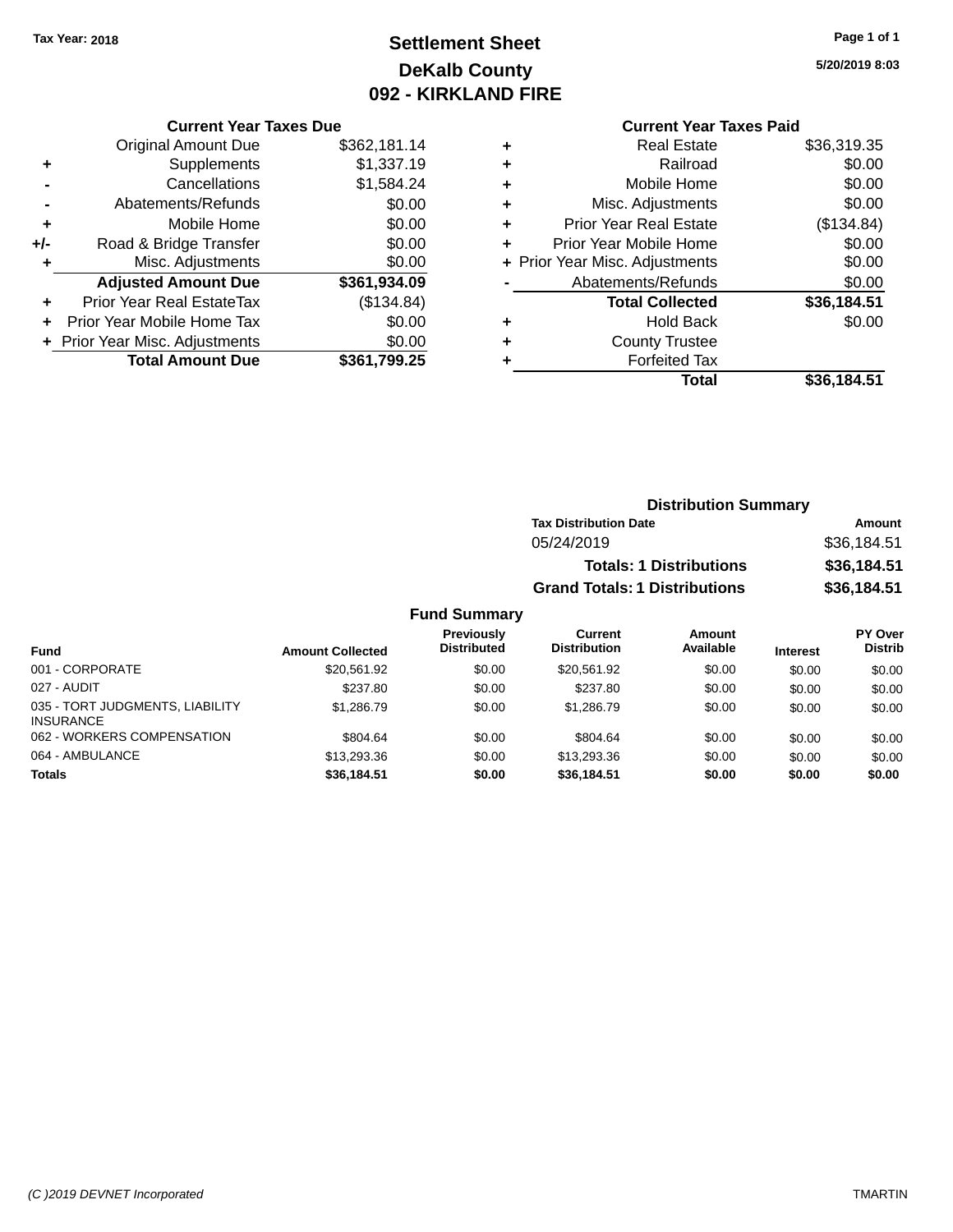INS

# **Settlement Sheet Tax Year: 2018 Page 1 of 1 DeKalb County 093 - LEE FIRE**

**5/20/2019 8:03**

|   | <b>Current Year Taxes Paid</b> |            |
|---|--------------------------------|------------|
| ٠ | <b>Real Estate</b>             | \$2,751.27 |
| ٠ | Railroad                       | \$0.00     |
| ٠ | Mobile Home                    | \$0.00     |
| ٠ | Misc. Adjustments              | \$0.00     |
| ٠ | <b>Prior Year Real Estate</b>  | \$0.00     |
| ٠ | Prior Year Mobile Home         | \$0.00     |
|   | + Prior Year Misc. Adjustments | \$0.00     |
|   | Abatements/Refunds             | \$0.00     |
|   | <b>Total Collected</b>         | \$2,751.27 |
| ٠ | <b>Hold Back</b>               | \$0.00     |
| ٠ | <b>County Trustee</b>          |            |
|   | <b>Forfeited Tax</b>           |            |
|   | Total                          | \$2.751.27 |
|   |                                |            |

|     | <b>Current Year Taxes Due</b>    |             |
|-----|----------------------------------|-------------|
|     | <b>Original Amount Due</b>       | \$40,768.79 |
| ٠   | Supplements                      | \$0.00      |
|     | Cancellations                    | \$0.00      |
|     | Abatements/Refunds               | \$0.00      |
| ٠   | Mobile Home                      | \$0.00      |
| +/- | Road & Bridge Transfer           | \$0.00      |
| ٠   | Misc. Adjustments                | \$0.00      |
|     | <b>Adjusted Amount Due</b>       | \$40,768.79 |
|     | <b>Prior Year Real EstateTax</b> | \$0.00      |
|     | Prior Year Mobile Home Tax       | \$0.00      |
|     | + Prior Year Misc. Adjustments   | \$0.00      |
|     | <b>Total Amount Due</b>          | \$40,768.79 |

|                                               | <b>Distribution Summary</b> |                                         |                                       |                                |                 |                           |
|-----------------------------------------------|-----------------------------|-----------------------------------------|---------------------------------------|--------------------------------|-----------------|---------------------------|
|                                               |                             |                                         | <b>Tax Distribution Date</b>          |                                |                 | Amount                    |
|                                               |                             |                                         | 05/24/2019                            |                                |                 | \$2,751.27                |
|                                               |                             |                                         |                                       | <b>Totals: 1 Distributions</b> |                 | \$2,751.27                |
|                                               |                             |                                         | <b>Grand Totals: 1 Distributions</b>  |                                |                 | \$2,751.27                |
|                                               |                             | <b>Fund Summary</b>                     |                                       |                                |                 |                           |
| <b>Fund</b>                                   | <b>Amount Collected</b>     | <b>Previously</b><br><b>Distributed</b> | <b>Current</b><br><b>Distribution</b> | Amount<br>Available            | <b>Interest</b> | PY Over<br><b>Distrib</b> |
| 001 - CORPORATE                               | \$1,840.71                  | \$0.00                                  | \$1,840.71                            | \$0.00                         | \$0.00          | \$0.00                    |
| 035 - TORT JUDGEMENTS/LIABILITY<br><b>INS</b> | \$213.53                    | \$0.00                                  | \$213.53                              | \$0.00                         | \$0.00          | \$0.00                    |

064 - AMBULANCE 60.00 \$697.03 \$697.03 \$0.00 \$697.03 \$0.00 \$0.00 \$0.00 \$0.00 **Totals \$2,751.27 \$0.00 \$2,751.27 \$0.00 \$0.00 \$0.00**

#### *(C )2019 DEVNET Incorporated* TMARTIN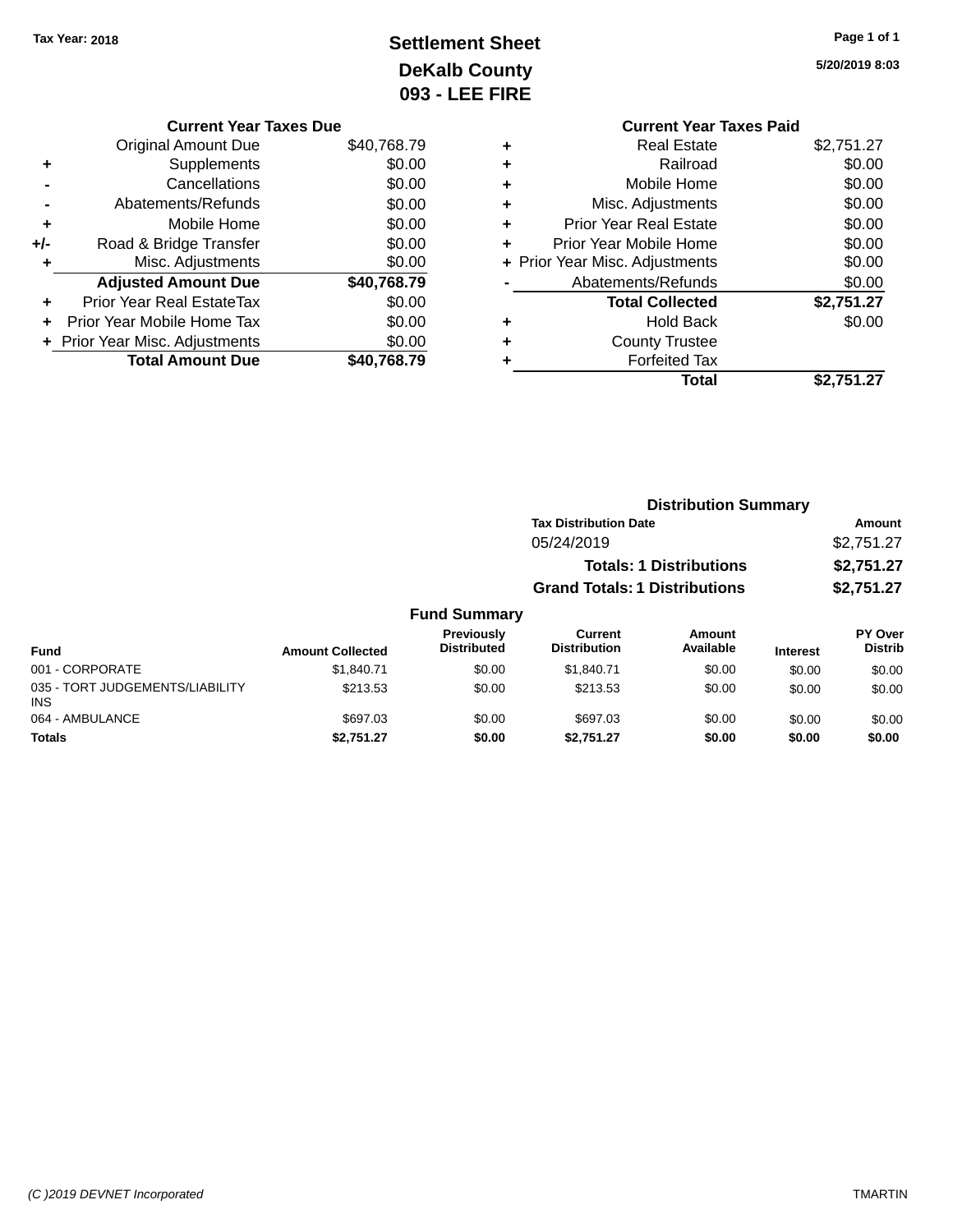# **Settlement Sheet Tax Year: 2018 Page 1 of 1 DeKalb County 094 - LELAND FIRE**

**5/20/2019 8:03**

|     | <b>Current Year Taxes Due</b>  |             |
|-----|--------------------------------|-------------|
|     | <b>Original Amount Due</b>     | \$33,092.24 |
| ٠   | Supplements                    | \$0.00      |
|     | Cancellations                  | \$0.00      |
|     | Abatements/Refunds             | \$0.00      |
| ٠   | Mobile Home                    | \$0.00      |
| +/- | Road & Bridge Transfer         | \$0.00      |
| ٠   | Misc. Adjustments              | \$0.00      |
|     | <b>Adjusted Amount Due</b>     | \$33,092.24 |
| ÷   | Prior Year Real EstateTax      | \$0.00      |
| ÷   | Prior Year Mobile Home Tax     | \$0.00      |
|     | + Prior Year Misc. Adjustments | \$0.00      |
|     | <b>Total Amount Due</b>        | \$33.092.24 |
|     |                                |             |

### **Current Year Taxes Paid +** Real Estate \$3,342.74 **+** Railroad \$0.00 **+** Mobile Home \$0.00 **+** Misc. Adjustments \$0.00 **+** Prior Year Real Estate \$0.00 **+** Prior Year Mobile Home \$0.00 **+ Prior Year Misc. Adjustments**  $$0.00$ **-** Abatements/Refunds \$0.00 **Total Collected \$3,342.74 +** Hold Back \$0.00 **+** County Trustee **+** Forfeited Tax **Total \$3,342.74**

|                 | <b>Distribution Summary</b> |                                         |                                       |                                |                 |                                  |  |
|-----------------|-----------------------------|-----------------------------------------|---------------------------------------|--------------------------------|-----------------|----------------------------------|--|
|                 |                             |                                         | <b>Tax Distribution Date</b>          |                                |                 | Amount                           |  |
|                 |                             |                                         | 05/24/2019                            |                                |                 | \$3,342.74                       |  |
|                 |                             |                                         |                                       | <b>Totals: 1 Distributions</b> |                 | \$3,342.74                       |  |
|                 |                             |                                         | <b>Grand Totals: 1 Distributions</b>  |                                |                 | \$3,342.74                       |  |
|                 |                             | <b>Fund Summary</b>                     |                                       |                                |                 |                                  |  |
| <b>Fund</b>     | <b>Amount Collected</b>     | <b>Previously</b><br><b>Distributed</b> | <b>Current</b><br><b>Distribution</b> | Amount<br>Available            | <b>Interest</b> | <b>PY Over</b><br><b>Distrib</b> |  |
| 001 - CORPORATE | \$3,342.74                  | \$0.00                                  | \$3,342.74                            | \$0.00                         | \$0.00          | \$0.00                           |  |
| Totals          | \$3,342.74                  | \$0.00                                  | \$3,342.74                            | \$0.00                         | \$0.00          | \$0.00                           |  |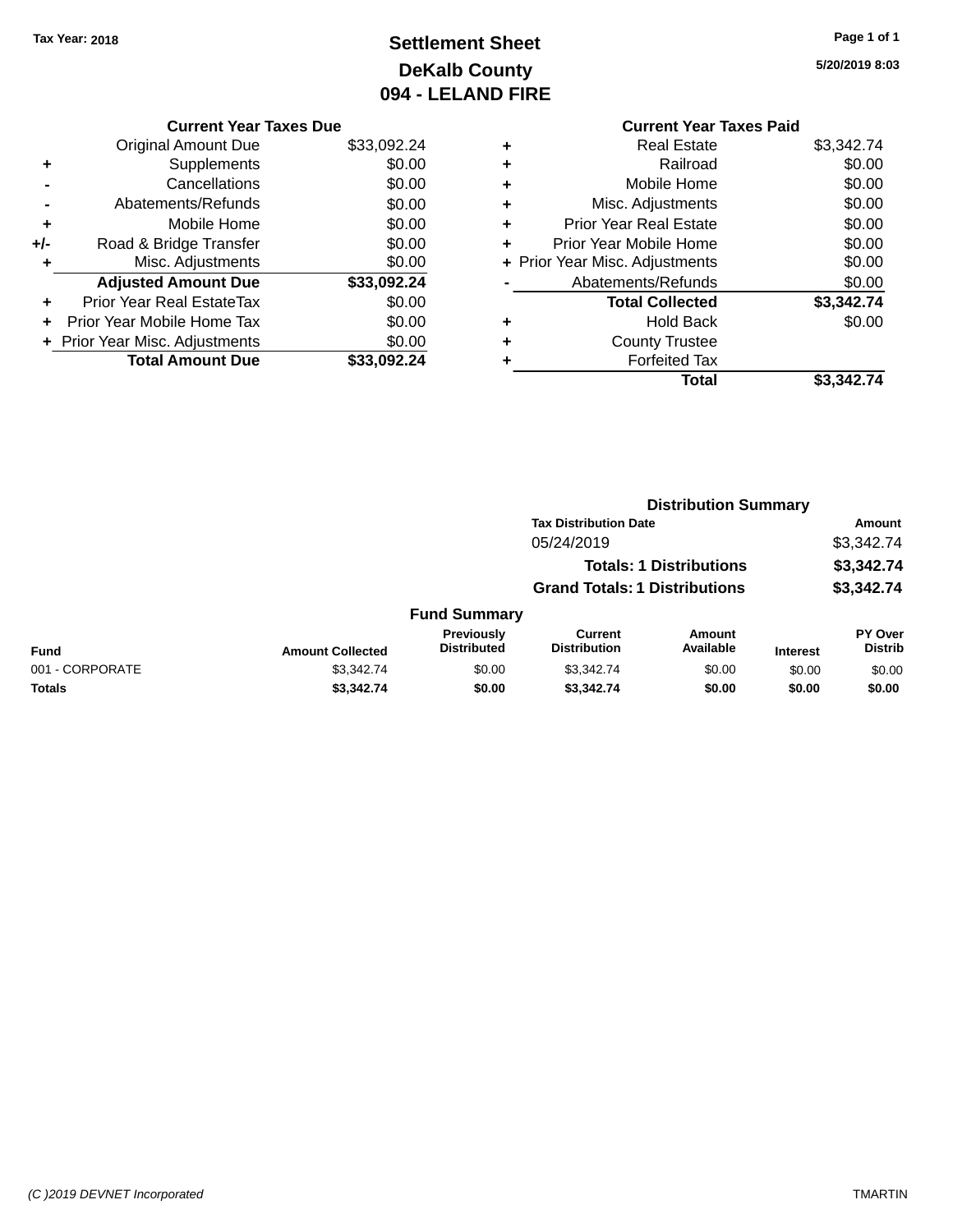# **Settlement Sheet Tax Year: 2018 Page 1 of 1 DeKalb County 095 - MALTA FIRE**

**5/20/2019 8:03**

#### **Current Year Taxes Due**

|     | <b>Original Amount Due</b>     | \$201,296.88 |
|-----|--------------------------------|--------------|
| ٠   | Supplements                    | \$754.81     |
|     | Cancellations                  | \$802.97     |
|     | Abatements/Refunds             | \$0.65       |
| ٠   | Mobile Home                    | \$0.00       |
| +/- | Road & Bridge Transfer         | \$0.00       |
| ٠   | Misc. Adjustments              | \$0.00       |
|     | <b>Adjusted Amount Due</b>     | \$201,248.07 |
| ÷   | Prior Year Real EstateTax      | (\$63.56)    |
|     | Prior Year Mobile Home Tax     | \$0.00       |
|     | + Prior Year Misc. Adjustments | \$0.00       |
|     | <b>Total Amount Due</b>        | \$201,184.51 |

### **Current Year Taxes Paid +** Real Estate \$17,756.79 **+** Railroad \$0.00 **+** Mobile Home \$0.00 **+** Misc. Adjustments \$0.00 **+** Prior Year Real Estate (\$63.56) **+** Prior Year Mobile Home \$0.00 **+ Prior Year Misc. Adjustments**  $$0.00$ **-** Abatements/Refunds \$0.65 **Total Collected \$17,692.58 +** Hold Back \$0.00 **+** County Trustee **+** Forfeited Tax **Total \$17,692.58**

|                                      |                                            |                         |                                      | <b>Distribution Summary</b>                      |                     |                                      |                                  |  |
|--------------------------------------|--------------------------------------------|-------------------------|--------------------------------------|--------------------------------------------------|---------------------|--------------------------------------|----------------------------------|--|
|                                      |                                            |                         |                                      | <b>Tax Distribution Date</b>                     |                     | Amount<br>\$17,692.58<br>\$17,692.58 |                                  |  |
|                                      |                                            |                         |                                      | 05/24/2019<br><b>Totals: 1 Distributions</b>     |                     |                                      |                                  |  |
|                                      |                                            |                         |                                      |                                                  |                     |                                      |                                  |  |
|                                      |                                            |                         |                                      | <b>Grand Totals: 1 Distributions</b>             |                     |                                      | \$17,692.58                      |  |
|                                      |                                            |                         | <b>Fund Summary</b>                  |                                                  |                     |                                      |                                  |  |
| <b>Fund</b>                          |                                            | <b>Amount Collected</b> | Previously<br><b>Distributed</b>     | <b>Current</b><br><b>Distribution</b>            | Amount<br>Available | <b>Interest</b>                      | <b>PY Over</b><br><b>Distrib</b> |  |
| 001 - CORPORATE                      |                                            | \$8,845.82              | \$0.00                               | \$8,845.82                                       | \$0.00              | \$0.00                               | \$0.00                           |  |
| 064 - AMBULANCE                      |                                            | \$8,846.76              | \$0.00                               | \$8,846.76                                       | \$0.00              | \$0.00                               | \$0.00                           |  |
| <b>Totals</b>                        |                                            | \$17,692.58             | \$0.00                               | \$17,692.58                                      | \$0.00              | \$0.00                               | \$0.00                           |  |
|                                      |                                            |                         | <b>Abatement Detail</b>              |                                                  |                     |                                      |                                  |  |
| Year Source<br>2018 RE - Real Estate | <b>Account Type</b><br><b>RE</b> Abatement |                         | <b>Amount Adjustment Description</b> | \$0.65 PTAB INTEREST REFUND 07-23-187-003 by TBA |                     |                                      |                                  |  |
| <b>Totals 1 entries</b>              |                                            |                         | \$0.65                               |                                                  |                     |                                      |                                  |  |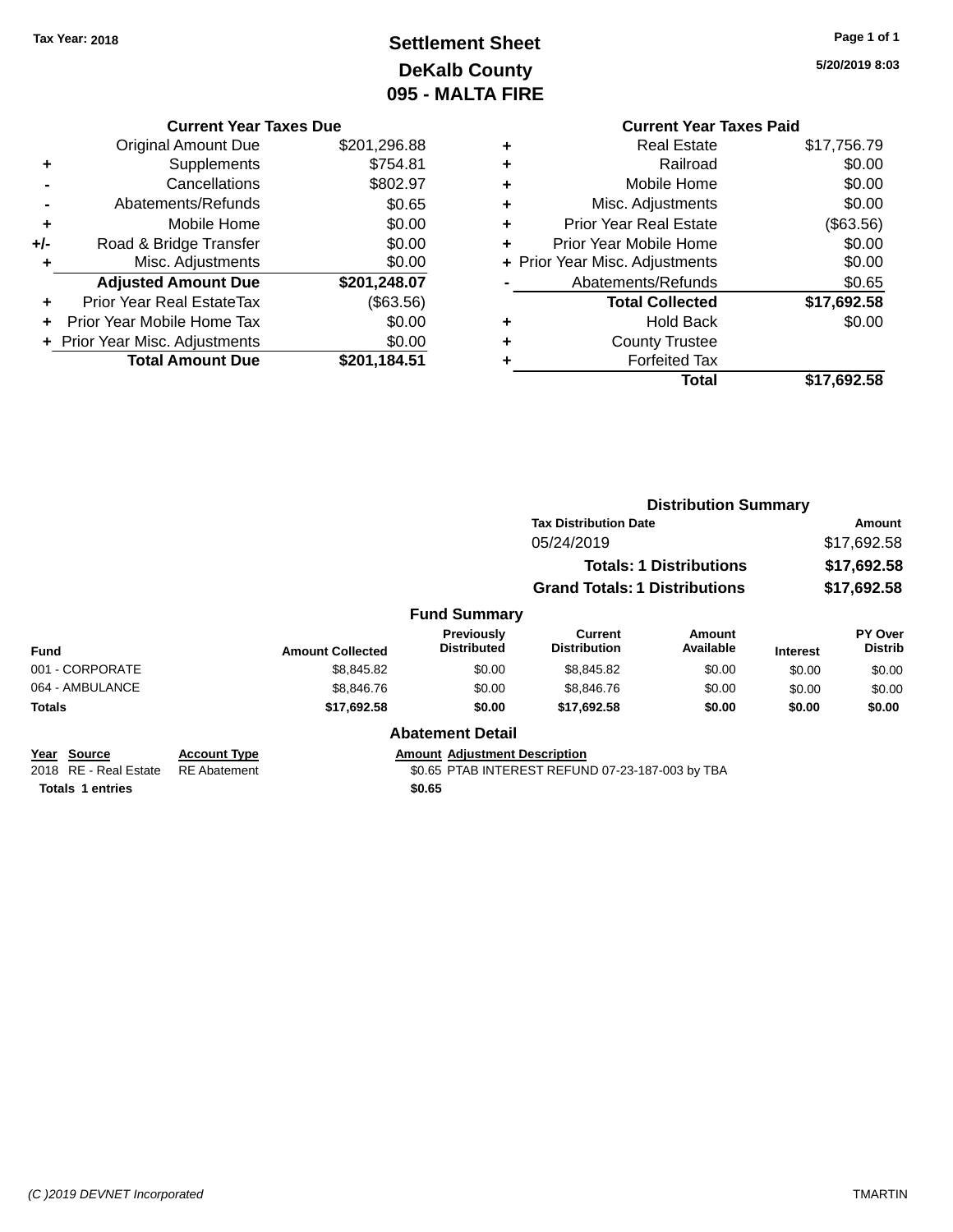# **Settlement Sheet Tax Year: 2018 Page 1 of 1 DeKalb County 096 - MAPLE PARK FIRE**

**5/20/2019 8:03**

### **Current Year Taxes Paid**

|     | <b>Current Year Taxes Due</b>  |              |
|-----|--------------------------------|--------------|
|     | <b>Original Amount Due</b>     | \$184,977.11 |
| ÷   | Supplements                    | \$853.53     |
|     | Cancellations                  | \$1,039.71   |
|     | Abatements/Refunds             | \$0.00       |
| ٠   | Mobile Home                    | \$0.00       |
| +/- | Road & Bridge Transfer         | \$0.00       |
|     | Misc. Adjustments              | \$0.00       |
|     | <b>Adjusted Amount Due</b>     | \$184,790.93 |
| ÷   | Prior Year Real EstateTax      | \$0.00       |
| ÷   | Prior Year Mobile Home Tax     | \$0.00       |
|     | + Prior Year Misc. Adjustments | \$0.00       |
|     | <b>Total Amount Due</b>        | \$184.790.93 |

| ٠ | <b>Real Estate</b>             | \$21,926.06 |
|---|--------------------------------|-------------|
| ٠ | Railroad                       | \$0.00      |
| ٠ | Mobile Home                    | \$0.00      |
| ٠ | Misc. Adjustments              | \$0.00      |
| ٠ | <b>Prior Year Real Estate</b>  | \$0.00      |
|   | Prior Year Mobile Home         | \$0.00      |
|   | + Prior Year Misc. Adjustments | \$0.00      |
|   | Abatements/Refunds             | \$0.00      |
|   | <b>Total Collected</b>         | \$21,926.06 |
| ٠ | Hold Back                      | \$0.00      |
| ٠ | <b>County Trustee</b>          |             |
| ٠ | <b>Forfeited Tax</b>           |             |
|   | Total                          | \$21,926.06 |
|   |                                |             |

| <b>Distribution Summary</b>          |             |
|--------------------------------------|-------------|
| <b>Tax Distribution Date</b>         | Amount      |
| 05/24/2019                           | \$21,926.06 |
| <b>Totals: 1 Distributions</b>       | \$21,926.06 |
| <b>Grand Totals: 1 Distributions</b> | \$21,926.06 |

| Fund                                          | <b>Amount Collected</b> | <b>Previously</b><br><b>Distributed</b> | Current<br><b>Distribution</b> | Amount<br>Available | <b>Interest</b> | PY Over<br><b>Distrib</b> |
|-----------------------------------------------|-------------------------|-----------------------------------------|--------------------------------|---------------------|-----------------|---------------------------|
| 001 - CORPORATE                               | \$10,478.38             | \$0.00                                  | \$10,478.38                    | \$0.00              | \$0.00          | \$0.00                    |
| 013 - FIREFIGHTER'S PENSION                   | \$298.74                | \$0.00                                  | \$298.74                       | \$0.00              | \$0.00          | \$0.00                    |
| 027 - AUDIT                                   | \$47.58                 | \$0.00                                  | \$47.58                        | \$0.00              | \$0.00          | \$0.00                    |
| 035 - TORT JUDGEMENTS/LIABILITY<br><b>INS</b> | \$2.552.81              | \$0.00                                  | \$2,552.81                     | \$0.00              | \$0.00          | \$0.00                    |
| 064 - AMBULANCE                               | \$8,548,55              | \$0.00                                  | \$8,548,55                     | \$0.00              | \$0.00          | \$0.00                    |
| <b>Totals</b>                                 | \$21,926.06             | \$0.00                                  | \$21.926.06                    | \$0.00              | \$0.00          | \$0.00                    |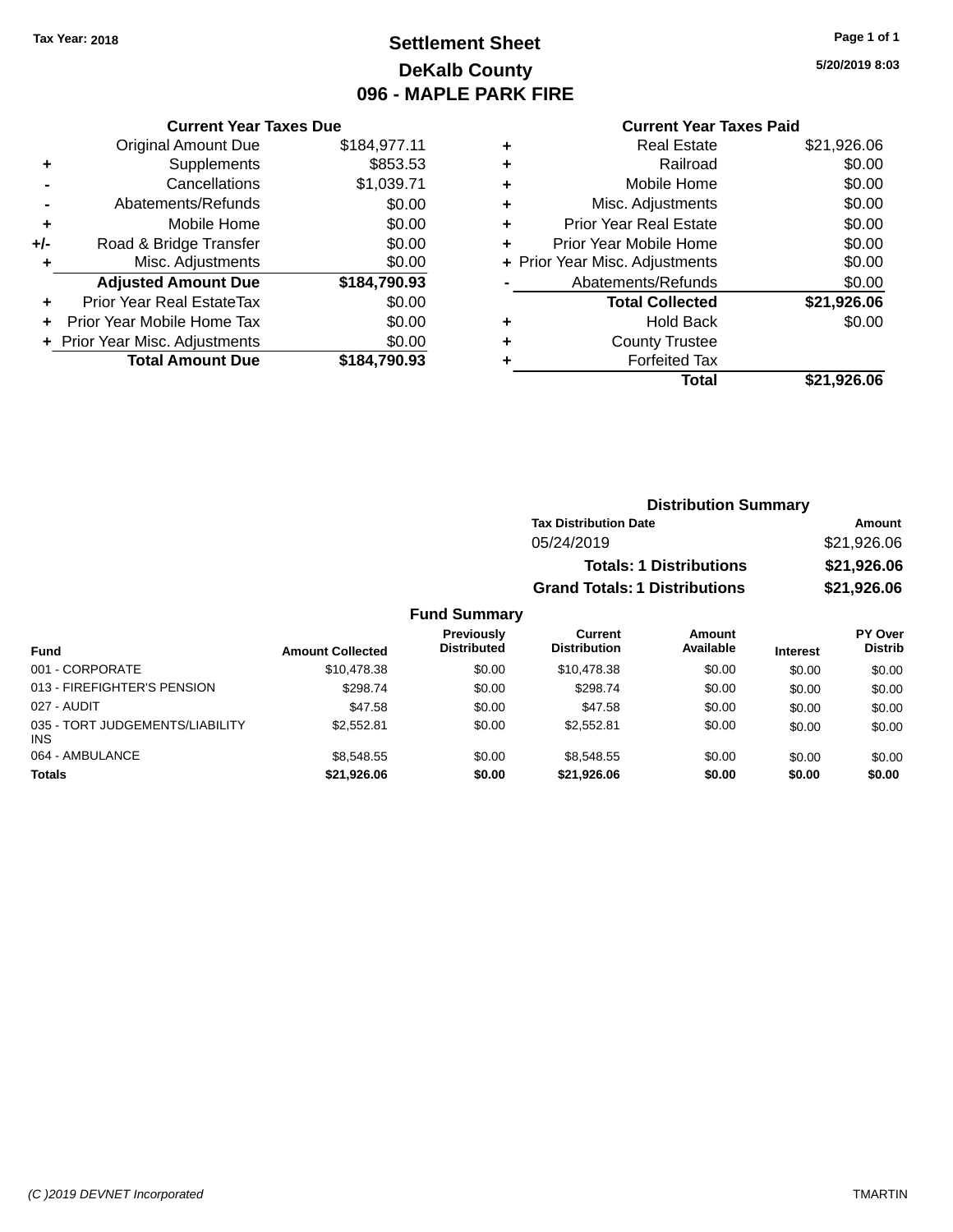# **Settlement Sheet Tax Year: 2018 Page 1 of 1 DeKalb County 097 - PAW PAW FIRE**

**5/20/2019 8:03**

|       | <b>Current Year Taxes Due</b>  |             |
|-------|--------------------------------|-------------|
|       | <b>Original Amount Due</b>     | \$42,485.34 |
| ٠     | Supplements                    | \$0.00      |
|       | Cancellations                  | \$0.00      |
|       | Abatements/Refunds             | \$0.00      |
| ٠     | Mobile Home                    | \$0.00      |
| $+/-$ | Road & Bridge Transfer         | \$0.00      |
| ٠     | Misc. Adjustments              | \$0.00      |
|       | <b>Adjusted Amount Due</b>     | \$42,485.34 |
| ٠     | Prior Year Real EstateTax      | \$0.00      |
|       | Prior Year Mobile Home Tax     | \$0.00      |
|       | + Prior Year Misc. Adjustments | \$0.00      |
|       | <b>Total Amount Due</b>        | \$42.485.34 |
|       |                                |             |

|   | <b>Current Year Taxes Paid</b> |            |
|---|--------------------------------|------------|
| ٠ | Real Estate                    | \$1,728.55 |
| ٠ | Railroad                       | \$0.00     |
| ٠ | Mobile Home                    | \$0.00     |
| ٠ | Misc. Adjustments              | \$0.00     |
| ÷ | <b>Prior Year Real Estate</b>  | \$0.00     |
| ٠ | Prior Year Mobile Home         | \$0.00     |
|   | + Prior Year Misc. Adjustments | \$0.00     |
|   | Abatements/Refunds             | \$0.00     |
|   | <b>Total Collected</b>         | \$1,728.55 |
|   | <b>Hold Back</b>               | \$0.00     |
| ٠ | <b>County Trustee</b>          |            |
|   | <b>Forfeited Tax</b>           |            |
|   | Total                          | \$1,728.55 |
|   |                                |            |

|                                         |                         |                                         |                                       | <b>Distribution Summary</b>    |                 |                           |
|-----------------------------------------|-------------------------|-----------------------------------------|---------------------------------------|--------------------------------|-----------------|---------------------------|
|                                         |                         |                                         | <b>Tax Distribution Date</b>          |                                |                 | Amount                    |
|                                         |                         |                                         | 05/24/2019                            |                                |                 | \$1,728.55                |
|                                         |                         |                                         |                                       | <b>Totals: 1 Distributions</b> |                 | \$1,728.55                |
|                                         |                         |                                         | <b>Grand Totals: 1 Distributions</b>  |                                |                 | \$1,728.55                |
|                                         |                         | <b>Fund Summary</b>                     |                                       |                                |                 |                           |
| <b>Fund</b>                             | <b>Amount Collected</b> | <b>Previously</b><br><b>Distributed</b> | <b>Current</b><br><b>Distribution</b> | Amount<br>Available            | <b>Interest</b> | PY Over<br><b>Distrib</b> |
| 001 - CORPORATE                         | \$1.529.69              | \$0.00                                  | \$1.529.69                            | \$0.00                         | \$0.00          | \$0.00                    |
| 035 - TORT JUDGEMENTS/LIABILITY<br>INS. | \$198.86                | \$0.00                                  | \$198.86                              | \$0.00                         | \$0.00          | \$0.00                    |
| <b>Totals</b>                           | \$1,728.55              | \$0.00                                  | \$1,728.55                            | \$0.00                         | \$0.00          | \$0.00                    |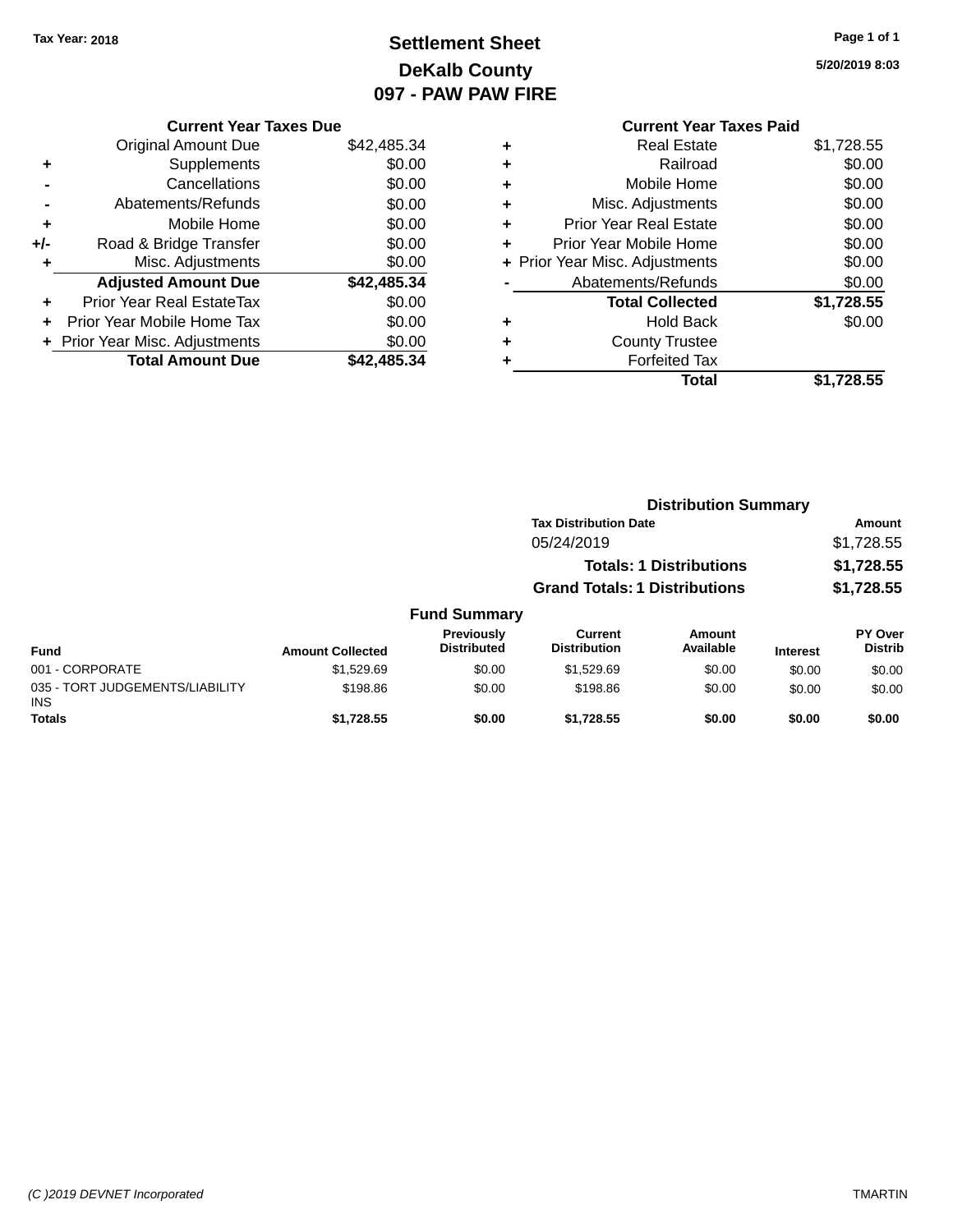# **Settlement Sheet Tax Year: 2018 Page 1 of 1 DeKalb County 098 - SANDWICH FIRE**

**5/20/2019 8:03**

### **Current Year Taxes Paid**

|     | <b>Current Year Taxes Due</b>  |              |
|-----|--------------------------------|--------------|
|     | <b>Original Amount Due</b>     | \$611,209.12 |
| ٠   | Supplements                    | \$3,216.90   |
|     | Cancellations                  | \$4,283.38   |
|     | Abatements/Refunds             | \$0.00       |
| ٠   | Mobile Home                    | \$0.00       |
| +/- | Road & Bridge Transfer         | \$0.00       |
|     | Misc. Adjustments              | \$0.00       |
|     | <b>Adjusted Amount Due</b>     | \$610,142.64 |
| ÷   | Prior Year Real EstateTax      | (\$1,096.49) |
|     | Prior Year Mobile Home Tax     | \$0.00       |
|     | + Prior Year Misc. Adjustments | \$1,687.27   |
|     | <b>Total Amount Due</b>        | \$610,733.42 |
|     |                                |              |

| ٠ | <b>Real Estate</b>             | \$69,415.66  |
|---|--------------------------------|--------------|
| ٠ | Railroad                       | \$0.00       |
| ٠ | Mobile Home                    | \$0.00       |
| ٠ | Misc. Adjustments              | \$0.00       |
| ٠ | <b>Prior Year Real Estate</b>  | (\$1,096.49) |
| ÷ | Prior Year Mobile Home         | \$0.00       |
|   | + Prior Year Misc. Adjustments | \$1,687.27   |
|   | Abatements/Refunds             | \$0.00       |
|   | <b>Total Collected</b>         | \$70,006.44  |
| ٠ | <b>Hold Back</b>               | \$0.00       |
| ٠ | <b>County Trustee</b>          |              |
| ٠ | <b>Forfeited Tax</b>           |              |
|   | Total                          | \$70,006.44  |
|   |                                |              |

|                                                          |                                                  |                         |                                                                | <b>Distribution Summary</b>                      |                                |                 |                           |
|----------------------------------------------------------|--------------------------------------------------|-------------------------|----------------------------------------------------------------|--------------------------------------------------|--------------------------------|-----------------|---------------------------|
|                                                          |                                                  |                         |                                                                | <b>Tax Distribution Date</b>                     |                                |                 | Amount                    |
|                                                          |                                                  |                         |                                                                | 05/24/2019                                       |                                |                 | \$70,006.44               |
|                                                          |                                                  |                         |                                                                |                                                  | <b>Totals: 1 Distributions</b> |                 | \$70,006.44               |
|                                                          |                                                  |                         |                                                                | <b>Grand Totals: 1 Distributions</b>             |                                |                 | \$70,006.44               |
|                                                          |                                                  |                         | <b>Fund Summary</b>                                            |                                                  |                                |                 |                           |
| <b>Fund</b>                                              |                                                  | <b>Amount Collected</b> | <b>Previously</b><br><b>Distributed</b>                        | Current<br><b>Distribution</b>                   | <b>Amount</b><br>Available     | <b>Interest</b> | PY Over<br><b>Distrib</b> |
| 001 - CORPORATE                                          |                                                  | \$66,323.26             | \$0.00                                                         | \$66,323.26                                      | \$0.00                         | \$0.00          | \$0.00                    |
| 027 - AUDIT                                              |                                                  | \$601.50                | \$0.00                                                         | \$601.50                                         | \$0.00                         | \$0.00          | \$0.00                    |
| 035 - TORT JUDGEMENTS/LIABILITY<br><b>INS</b>            |                                                  | \$3,081.68              | \$0.00                                                         | \$3,081.68                                       | \$0.00                         | \$0.00          | \$0.00                    |
| Totals                                                   |                                                  | \$70,006.44             | \$0.00                                                         | \$70,006.44                                      | \$0.00                         | \$0.00          | \$0.00                    |
|                                                          |                                                  |                         | <b>Miscellaneous Adjustment Detail</b>                         |                                                  |                                |                 |                           |
| <b>Source</b><br>Year<br><b>RE</b> - Real Estate<br>2017 | <b>Account Type</b><br><b>Back Tax Collected</b> |                         | <b>Amount Adjustment Description</b>                           | \$39.40 MCMASTER REDEMPTION 19-34-203-018 by TBA |                                |                 |                           |
| 2017 RE - Real Estate                                    | <b>Back Tax Collected</b>                        |                         | \$1,149.60 MARQUETTE NATL BANK REDEMPTION 19-36-204-019 by TBA |                                                  |                                |                 |                           |

**Totals \$1,687.27 3 entries**

2017 RE - Real Estate Back Tax Collected \$498.27 PPRE LLC REDEMPTION 19-25-478-004 by TBA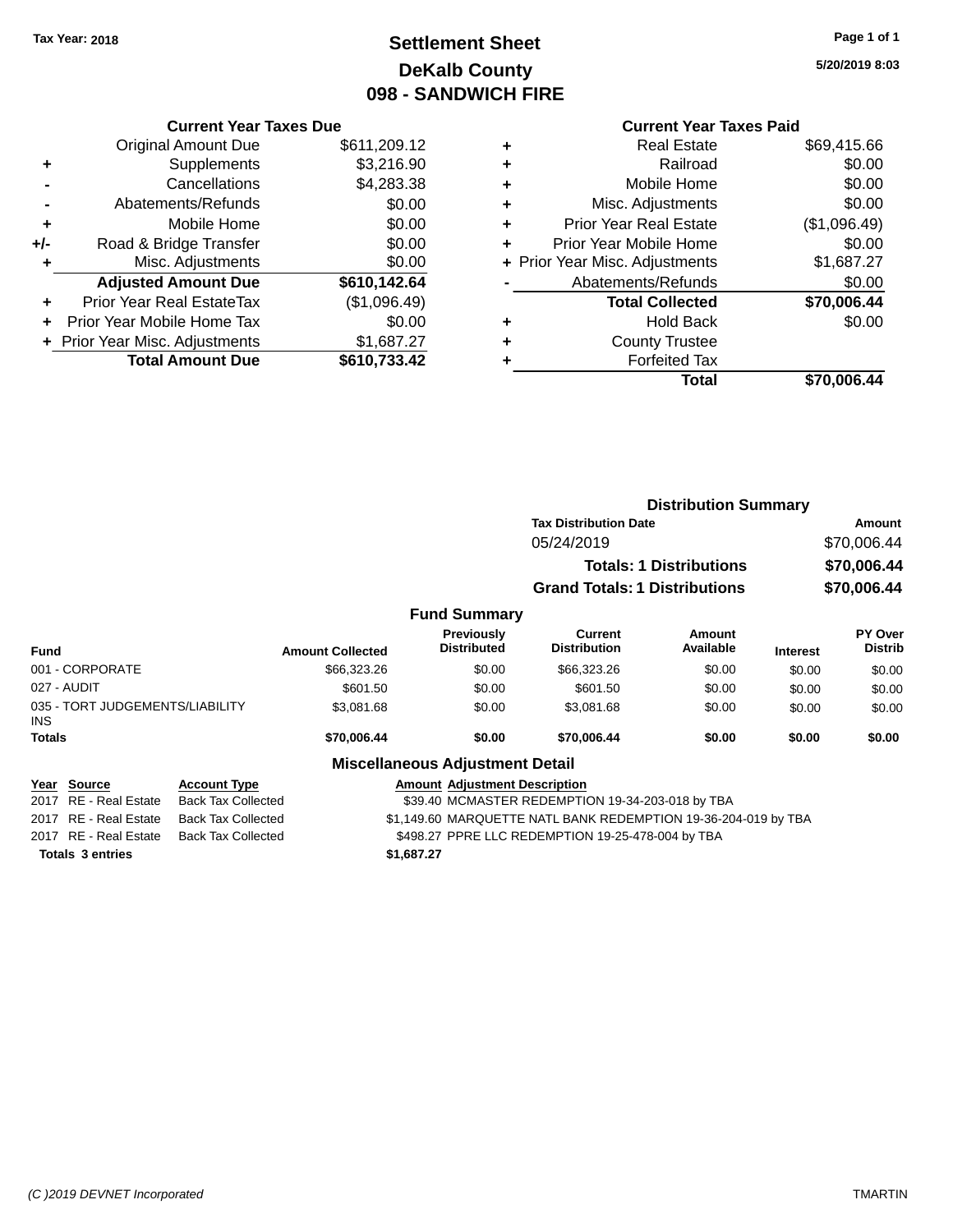# **Settlement Sheet Tax Year: 2018 Page 1 of 1 DeKalb County 099 - SHABBONA FIRE**

**5/20/2019 8:03**

|     | <b>Current Year Taxes Due</b>  |              |  |  |  |
|-----|--------------------------------|--------------|--|--|--|
|     | <b>Original Amount Due</b>     | \$198,333.89 |  |  |  |
|     | Supplements                    | \$402.54     |  |  |  |
|     | Cancellations                  | \$563.16     |  |  |  |
|     | Abatements/Refunds             | \$0.00       |  |  |  |
| ٠   | Mobile Home                    | \$0.00       |  |  |  |
| +/- | Road & Bridge Transfer         | \$0.00       |  |  |  |
|     | Misc. Adjustments              | \$0.00       |  |  |  |
|     | <b>Adjusted Amount Due</b>     | \$198,173.27 |  |  |  |
| ÷   | Prior Year Real EstateTax      | \$0.00       |  |  |  |
|     | Prior Year Mobile Home Tax     | \$0.00       |  |  |  |
|     | + Prior Year Misc. Adjustments | \$0.00       |  |  |  |
|     | <b>Total Amount Due</b>        | \$198.173.27 |  |  |  |

|   | <b>Current Year Taxes Paid</b> |             |
|---|--------------------------------|-------------|
| ٠ | <b>Real Estate</b>             | \$17,196.50 |
| ٠ | Railroad                       | \$0.00      |
| ٠ | Mobile Home                    | \$0.00      |
| ٠ | Misc. Adjustments              | \$0.00      |
| ٠ | <b>Prior Year Real Estate</b>  | \$0.00      |
| ٠ | Prior Year Mobile Home         | \$0.00      |
|   | + Prior Year Misc. Adjustments | \$0.00      |
|   | Abatements/Refunds             | \$0.00      |
|   | <b>Total Collected</b>         | \$17,196.50 |
| ٠ | <b>Hold Back</b>               | \$0.00      |
|   | <b>County Trustee</b>          |             |
|   | <b>Forfeited Tax</b>           |             |
|   | Total                          | \$17,196.50 |
|   |                                |             |

|                     | <b>Distribution Summary</b>          |             |  |  |
|---------------------|--------------------------------------|-------------|--|--|
|                     | <b>Tax Distribution Date</b>         | Amount      |  |  |
|                     | 05/24/2019                           | \$17,196.50 |  |  |
|                     | <b>Totals: 1 Distributions</b>       | \$17,196.50 |  |  |
|                     | <b>Grand Totals: 1 Distributions</b> | \$17,196.50 |  |  |
| <b>Fund Summary</b> |                                      |             |  |  |

| <b>Fund</b>                                   | <b>Amount Collected</b> | Previously<br><b>Distributed</b> | Current<br><b>Distribution</b> | Amount<br>Available | <b>Interest</b> | <b>PY Over</b><br><b>Distrib</b> |
|-----------------------------------------------|-------------------------|----------------------------------|--------------------------------|---------------------|-----------------|----------------------------------|
| 001 - CORPORATE                               | \$11.750.24             | \$0.00                           | \$11.750.24                    | \$0.00              | \$0.00          | \$0.00                           |
| 035 - TORT JUDGEMENTS/LIABILITY<br><b>INS</b> | \$2,368,03              | \$0.00                           | \$2,368,03                     | \$0.00              | \$0.00          | \$0.00                           |
| 064 - AMBULANCE                               | \$3.078.23              | \$0.00                           | \$3.078.23                     | \$0.00              | \$0.00          | \$0.00                           |
| <b>Totals</b>                                 | \$17,196.50             | \$0.00                           | \$17,196.50                    | \$0.00              | \$0.00          | \$0.00                           |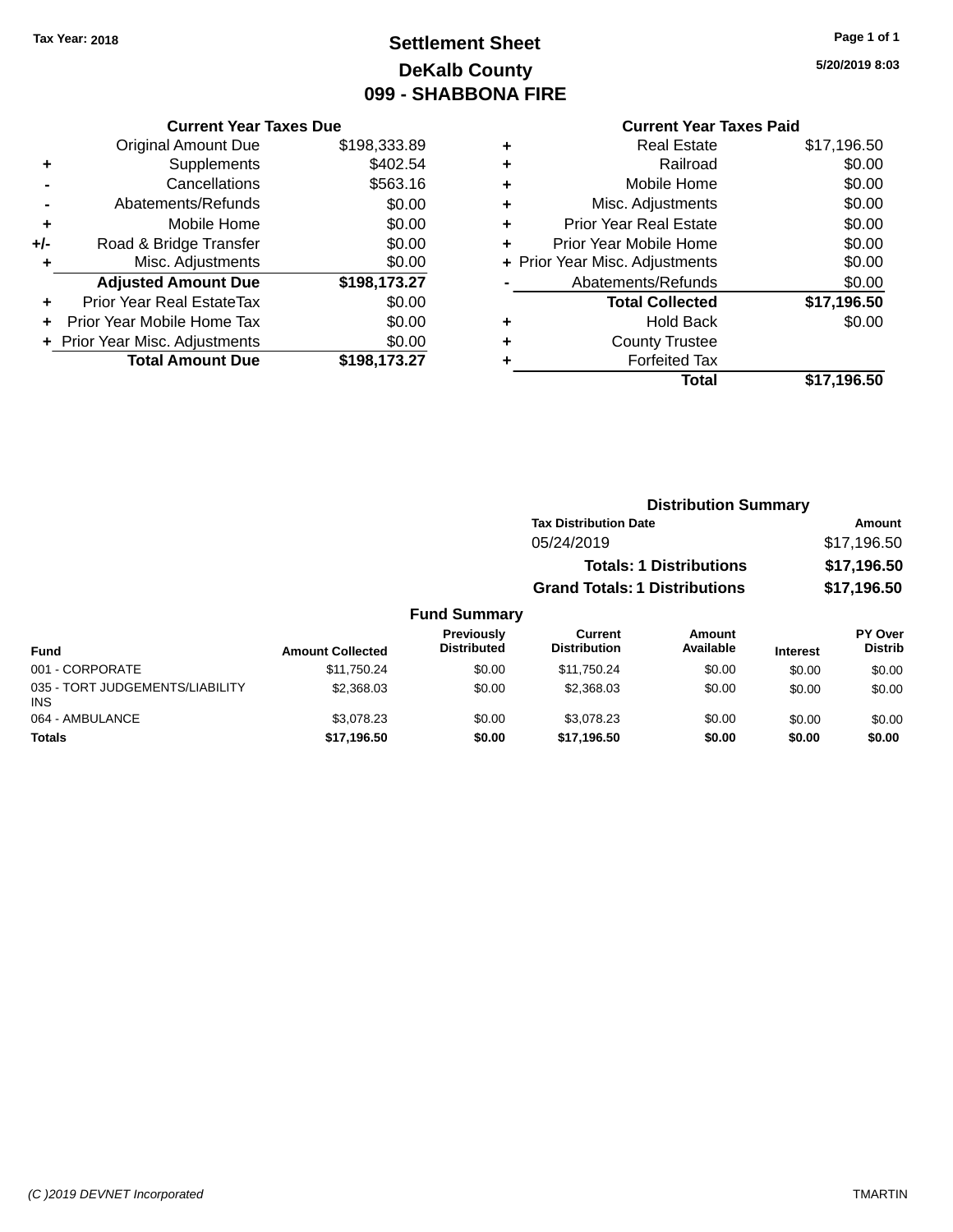# **Settlement Sheet Tax Year: 2018 Page 1 of 1 DeKalb County 100 - SOMONAUK FIRE**

**5/20/2019 8:03**

### **Current Year Taxes Paid**

| <b>Current Year Taxes Due</b>  |              |  |  |  |
|--------------------------------|--------------|--|--|--|
| <b>Original Amount Due</b>     | \$274,808.69 |  |  |  |
| Supplements                    | \$405.84     |  |  |  |
| Cancellations                  | \$445.80     |  |  |  |
| Abatements/Refunds             | \$0.00       |  |  |  |
| Mobile Home                    | \$0.00       |  |  |  |
| Road & Bridge Transfer         | \$0.00       |  |  |  |
| Misc. Adjustments              | \$0.00       |  |  |  |
| <b>Adjusted Amount Due</b>     | \$274,768.73 |  |  |  |
| Prior Year Real EstateTax      | \$0.00       |  |  |  |
| Prior Year Mobile Home Tax     | \$0.00       |  |  |  |
| + Prior Year Misc. Adjustments | \$0.00       |  |  |  |
| <b>Total Amount Due</b>        | \$274,768.73 |  |  |  |
|                                |              |  |  |  |

| ٠ | <b>Real Estate</b>             | \$32,040.10 |
|---|--------------------------------|-------------|
| ٠ | Railroad                       | \$0.00      |
| ٠ | Mobile Home                    | \$0.00      |
| ٠ | Misc. Adjustments              | \$0.00      |
| ٠ | <b>Prior Year Real Estate</b>  | \$0.00      |
| ٠ | Prior Year Mobile Home         | \$0.00      |
|   | + Prior Year Misc. Adjustments | \$0.00      |
|   | Abatements/Refunds             | \$0.00      |
|   | <b>Total Collected</b>         | \$32,040.10 |
| ٠ | Hold Back                      | \$0.00      |
| ٠ | <b>County Trustee</b>          |             |
| ٠ | <b>Forfeited Tax</b>           |             |
|   | Total                          | \$32,040.10 |
|   |                                |             |

|             |                                         |                                      | <b>Distribution Summary</b>    |                 |                                  |
|-------------|-----------------------------------------|--------------------------------------|--------------------------------|-----------------|----------------------------------|
|             |                                         | <b>Tax Distribution Date</b>         |                                | <b>Amount</b>   |                                  |
|             |                                         | 05/24/2019                           |                                |                 | \$32,040.10                      |
|             |                                         |                                      | <b>Totals: 1 Distributions</b> |                 | \$32,040.10                      |
|             |                                         | <b>Grand Totals: 1 Distributions</b> |                                |                 | \$32,040.10                      |
|             | <b>Fund Summary</b>                     |                                      |                                |                 |                                  |
| t Collected | <b>Previously</b><br><b>Distributed</b> | Current<br><b>Distribution</b>       | Amount<br>Available            | <b>Interest</b> | <b>PY Over</b><br><b>Distrib</b> |

| Fund            | <b>Amount Collected</b> | <b>Previously</b><br><b>Distributed</b> | Current<br><b>Distribution</b> | Amount<br>Available | <b>Interest</b> | <b>PY Over</b><br>Distrib |
|-----------------|-------------------------|-----------------------------------------|--------------------------------|---------------------|-----------------|---------------------------|
| 001 - CORPORATE | \$17.493.29             | \$0.00                                  | \$17.493.29                    | \$0.00              | \$0.00          | \$0.00                    |
| 064 - AMBULANCE | \$14,546.81             | \$0.00                                  | \$14.546.81                    | \$0.00              | \$0.00          | \$0.00                    |
| <b>Totals</b>   | \$32,040.10             | \$0.00                                  | \$32.040.10                    | \$0.00              | \$0.00          | \$0.00                    |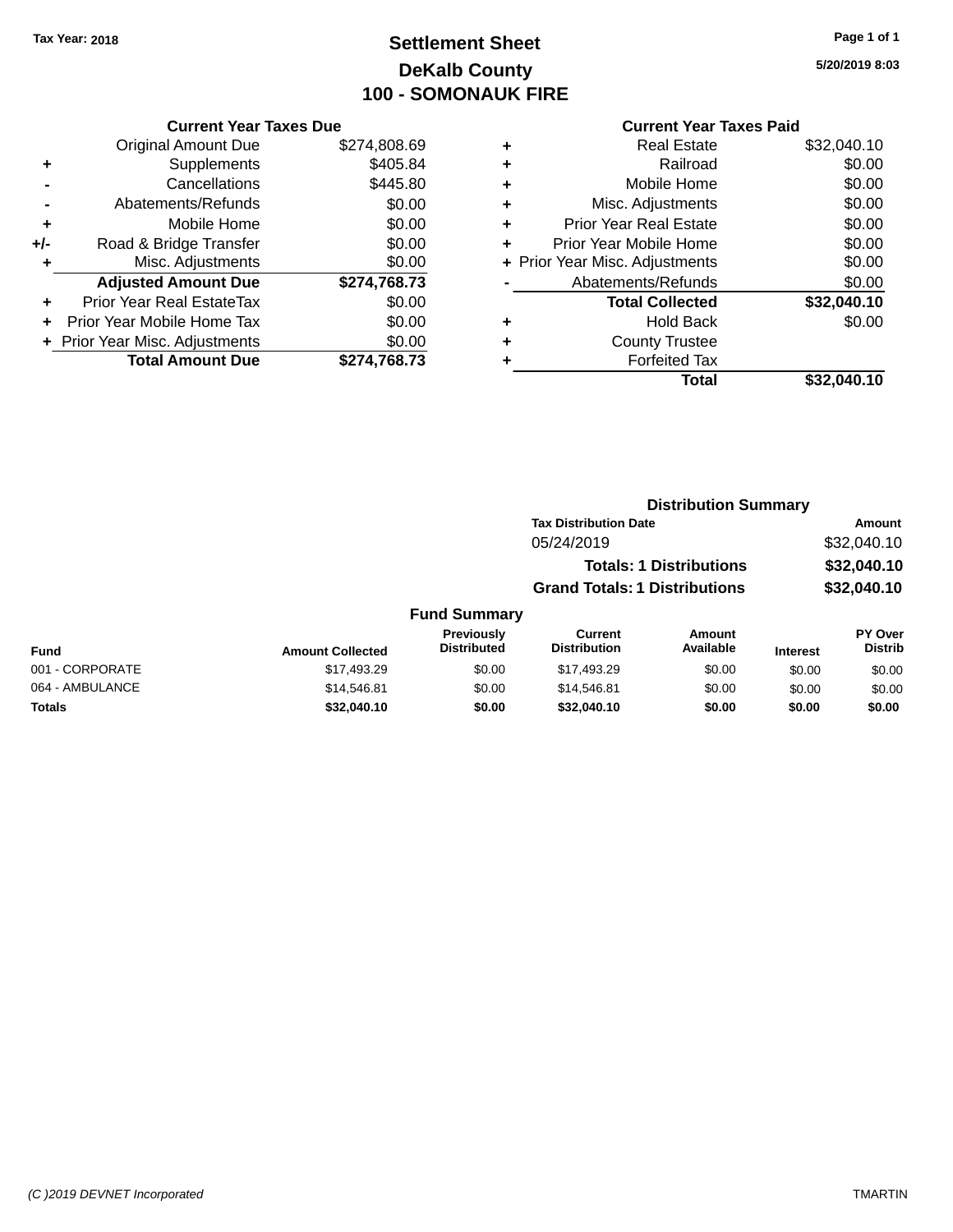**Current Year Taxes Due** Original Amount Due \$348,470.81

**Adjusted Amount Due \$348,258.94**

**Total Amount Due \$348,258.94**

**+** Supplements \$3,113.29 **-** Cancellations \$3,325.16 **-** Abatements/Refunds \$0.00 **+** Mobile Home \$0.00 **+/-** Road & Bridge Transfer \$0.00 **+** Misc. Adjustments \$0.00

**+** Prior Year Real EstateTax \$0.00 **+** Prior Year Mobile Home Tax \$0.00 **+ Prior Year Misc. Adjustments**  $$0.00$ 

# **Settlement Sheet Tax Year: 2018 Page 1 of 1 DeKalb County 101 - SYCAMORE FIRE**

**5/20/2019 8:03**

|   | <b>Current Year Taxes Paid</b> |             |
|---|--------------------------------|-------------|
| ٠ | Real Estate                    | \$34,841.65 |
| ٠ | Railroad                       | \$0.00      |
| ٠ | Mobile Home                    | \$0.00      |
| ÷ | Misc. Adjustments              | \$0.00      |
| ٠ | <b>Prior Year Real Estate</b>  | \$0.00      |
| ÷ | Prior Year Mobile Home         | \$0.00      |
|   | + Prior Year Misc. Adjustments | \$0.00      |
|   | Abatements/Refunds             | \$0.00      |
|   | <b>Total Collected</b>         | \$34,841.65 |
| ٠ | <b>Hold Back</b>               | \$0.00      |
|   | <b>County Trustee</b>          |             |
|   | <b>Forfeited Tax</b>           |             |
|   | Total                          | \$34.841.65 |

**Distribution Summary**

| юл   |  |
|------|--|
| otal |  |

|                  |                           | <b>Tax Distribution Date</b>         |                                   |          | Amount                           |
|------------------|---------------------------|--------------------------------------|-----------------------------------|----------|----------------------------------|
|                  |                           | 05/24/2019                           |                                   |          | \$34,841.65                      |
|                  |                           |                                      | <b>Totals: 1 Distributions</b>    |          | \$34,841.65                      |
|                  |                           | <b>Grand Totals: 1 Distributions</b> |                                   |          | \$34,841.65                      |
|                  | <b>Fund Summary</b>       |                                      |                                   |          |                                  |
| Amount Colloctod | Previously<br>Distributed | Current<br><b>Distribution</b>       | <b>Amount</b><br><b>Available</b> | Informat | <b>PY Over</b><br><b>Distrib</b> |

| <b>Fund</b>     | <b>Amount Collected</b> | <b>Previously</b><br><b>Distributed</b> | Current<br><b>Distribution</b> | Amount<br>Available | <b>Interest</b> | <b>PY Over</b><br><b>Distrib</b> |
|-----------------|-------------------------|-----------------------------------------|--------------------------------|---------------------|-----------------|----------------------------------|
| 001 - CORPORATE | \$17.892.97             | \$0.00                                  | \$17.892.97                    | \$0.00              | \$0.00          | \$0.00                           |
| 064 - AMBULANCE | \$16,948.68             | \$0.00                                  | \$16,948.68                    | \$0.00              | \$0.00          | \$0.00                           |
| <b>Totals</b>   | \$34,841.65             | \$0.00                                  | \$34,841,65                    | \$0.00              | \$0.00          | \$0.00                           |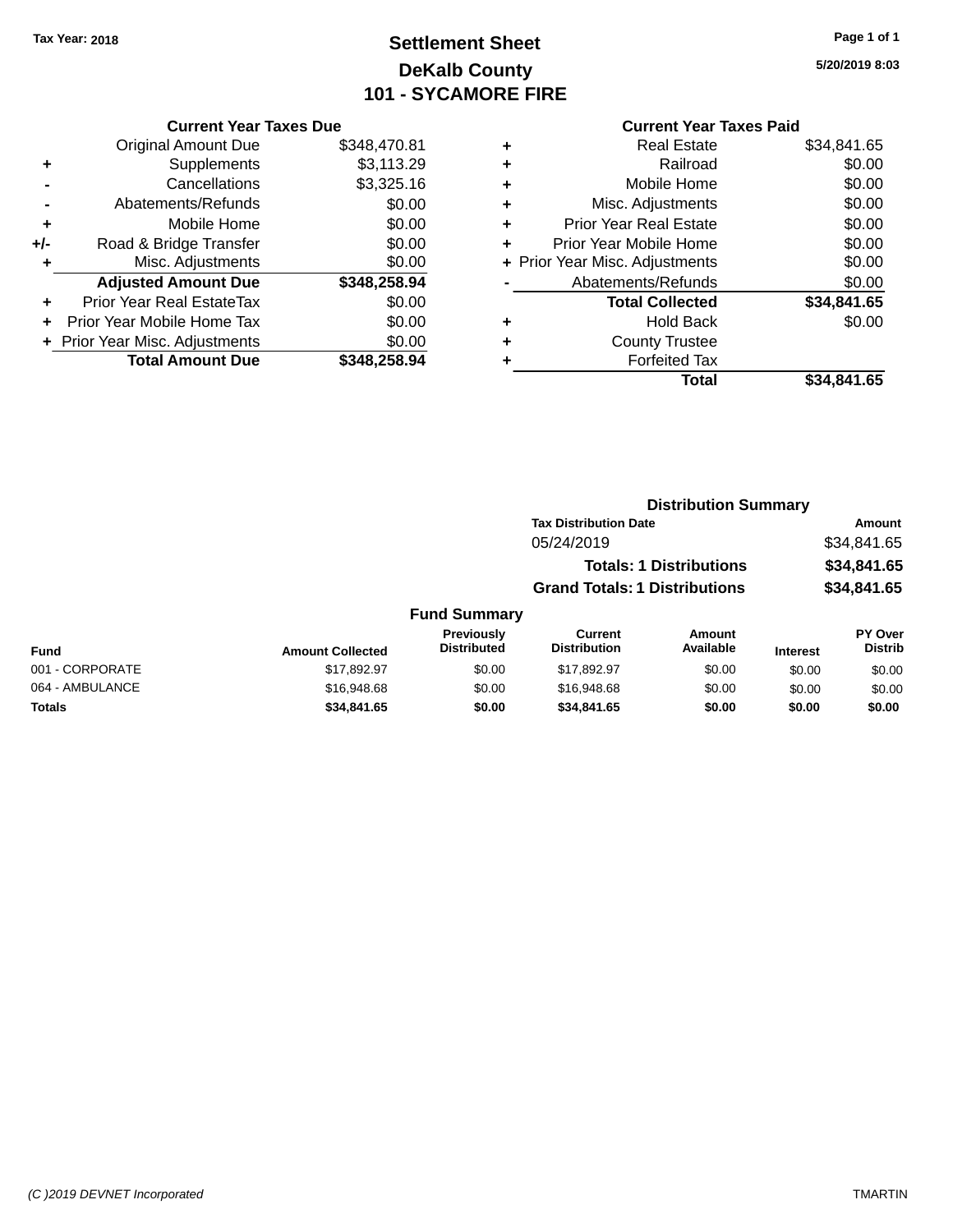# **Settlement Sheet Tax Year: 2018 Page 1 of 1 DeKalb County 102 - WATERMAN FIRE**

**5/20/2019 8:03**

### **Current Year Taxes Paid**

|     | <b>Current Year Taxes Due</b>  |              |  |  |  |
|-----|--------------------------------|--------------|--|--|--|
|     | <b>Original Amount Due</b>     | \$161,767.69 |  |  |  |
| ٠   | Supplements                    | \$718.96     |  |  |  |
|     | Cancellations                  | \$726.83     |  |  |  |
|     | Abatements/Refunds             | \$0.00       |  |  |  |
| ٠   | Mobile Home                    | \$0.00       |  |  |  |
| +/- | Road & Bridge Transfer         | \$0.00       |  |  |  |
|     | Misc. Adjustments              | \$0.00       |  |  |  |
|     | <b>Adjusted Amount Due</b>     | \$161,759.82 |  |  |  |
| ٠   | Prior Year Real EstateTax      | \$0.00       |  |  |  |
|     | Prior Year Mobile Home Tax     | \$0.00       |  |  |  |
|     | + Prior Year Misc. Adjustments | \$0.00       |  |  |  |
|     | <b>Total Amount Due</b>        | \$161,759.82 |  |  |  |
|     |                                |              |  |  |  |

|   | <b>Real Estate</b>             | \$13,770.89 |
|---|--------------------------------|-------------|
| ٠ | Railroad                       | \$0.00      |
| ٠ | Mobile Home                    | \$0.00      |
| ٠ | Misc. Adjustments              | \$0.00      |
| ٠ | <b>Prior Year Real Estate</b>  | \$0.00      |
| ÷ | Prior Year Mobile Home         | \$0.00      |
|   | + Prior Year Misc. Adjustments | \$0.00      |
|   | Abatements/Refunds             | \$0.00      |
|   | <b>Total Collected</b>         | \$13,770.89 |
| ٠ | Hold Back                      | \$0.00      |
| ٠ | <b>County Trustee</b>          |             |
| ٠ | <b>Forfeited Tax</b>           |             |
|   | Total                          | \$13,770.89 |
|   |                                |             |

|                 | <b>Distribution Summary</b> |                                         |                                       |                                |                 |                                  |
|-----------------|-----------------------------|-----------------------------------------|---------------------------------------|--------------------------------|-----------------|----------------------------------|
|                 |                             |                                         | <b>Tax Distribution Date</b>          |                                | Amount          |                                  |
|                 |                             |                                         | 05/24/2019                            |                                |                 | \$13,770.89                      |
|                 |                             |                                         |                                       | <b>Totals: 1 Distributions</b> |                 | \$13,770.89                      |
|                 |                             |                                         | <b>Grand Totals: 1 Distributions</b>  |                                |                 | \$13,770.89                      |
|                 |                             | <b>Fund Summary</b>                     |                                       |                                |                 |                                  |
| <b>Fund</b>     | <b>Amount Collected</b>     | <b>Previously</b><br><b>Distributed</b> | <b>Current</b><br><b>Distribution</b> | Amount<br>Available            | <b>Interest</b> | <b>PY Over</b><br><b>Distrib</b> |
| 001 - CORPORATE | \$13,770.89                 | \$0.00                                  | \$13,770.89                           | \$0.00                         | \$0.00          | \$0.00                           |
| <b>Totals</b>   | \$13,770.89                 | \$0.00                                  | \$13,770.89                           | \$0.00                         | \$0.00          | \$0.00                           |
|                 |                             |                                         |                                       |                                |                 |                                  |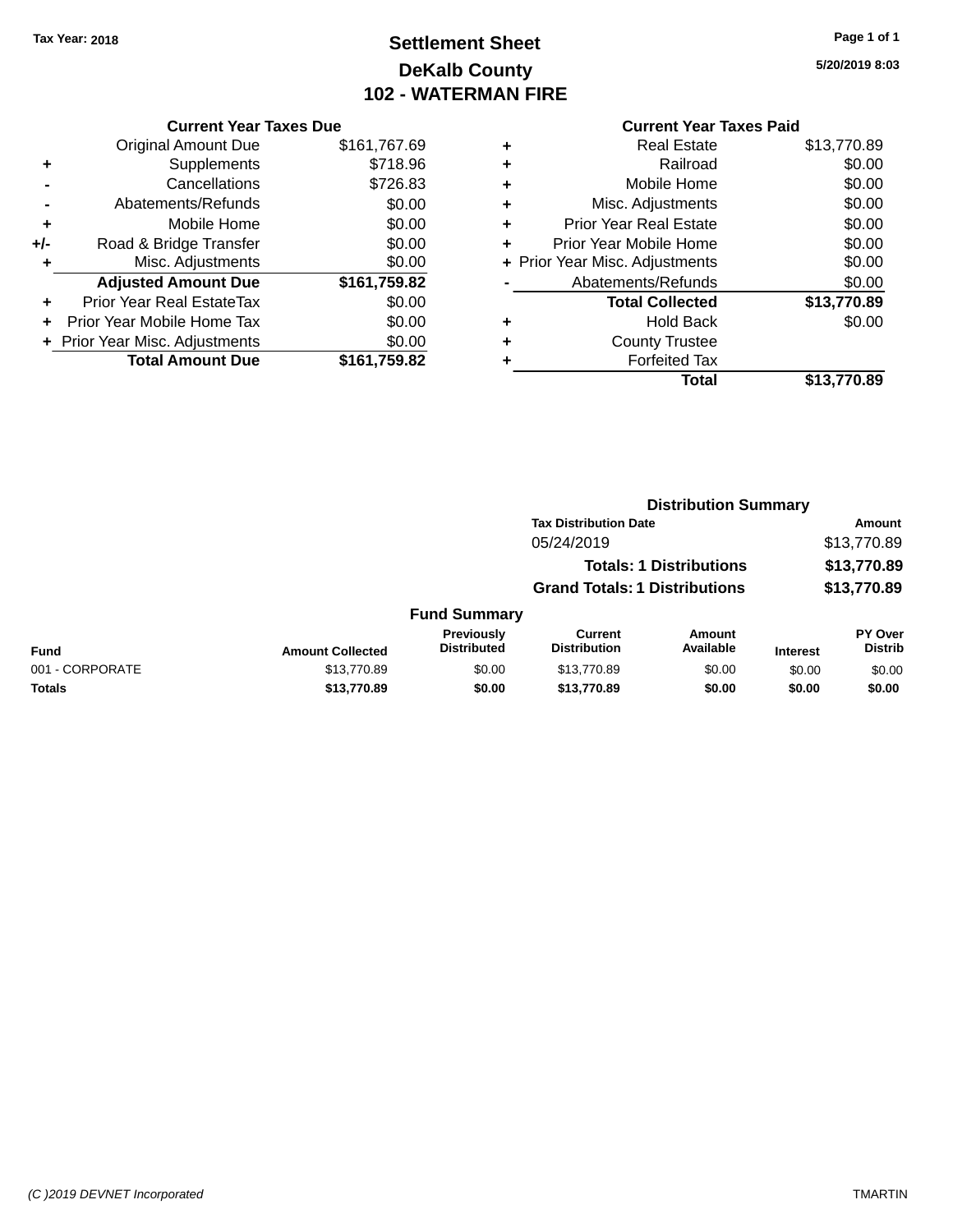### **Settlement Sheet Tax Year: 2018 Page 1 of 1 DeKalb County 103 - EARLVILLE LIBRARY DISTRICT**

**5/20/2019 8:03**

#### **Current Year Taxes Paid**

| <b>Current Year Taxes Due</b> |                              |
|-------------------------------|------------------------------|
| <b>Original Amount Due</b>    | \$5,179.30                   |
| Supplements                   | \$0.00                       |
| Cancellations                 | \$0.00                       |
| Abatements/Refunds            | \$0.00                       |
| Mobile Home                   | \$0.00                       |
| Road & Bridge Transfer        | \$0.00                       |
| Misc. Adjustments             | \$0.00                       |
| <b>Adjusted Amount Due</b>    | \$5,179.30                   |
| Prior Year Real EstateTax     | \$0.00                       |
| Prior Year Mobile Home Tax    | \$0.00                       |
|                               | \$0.00                       |
| <b>Total Amount Due</b>       | \$5.179.30                   |
|                               | Prior Year Misc. Adjustments |

|   | <b>Real Estate</b>             | \$680.04 |
|---|--------------------------------|----------|
| ٠ | Railroad                       | \$0.00   |
| ٠ | Mobile Home                    | \$0.00   |
| ٠ | Misc. Adjustments              | \$0.00   |
| ٠ | <b>Prior Year Real Estate</b>  | \$0.00   |
|   | Prior Year Mobile Home         | \$0.00   |
|   | + Prior Year Misc. Adjustments | \$0.00   |
|   | Abatements/Refunds             | \$0.00   |
|   | <b>Total Collected</b>         | \$680.04 |
| ٠ | <b>Hold Back</b>               | \$0.00   |
|   | <b>County Trustee</b>          |          |
|   | <b>Forfeited Tax</b>           |          |
|   | Total                          | \$680.04 |
|   |                                |          |

| <b>Distribution Summary</b>          |          |  |
|--------------------------------------|----------|--|
| <b>Tax Distribution Date</b>         | Amount   |  |
| 05/24/2019                           | \$680.04 |  |
| <b>Totals: 1 Distributions</b>       | \$680.04 |  |
| <b>Grand Totals: 1 Distributions</b> | \$680.04 |  |

| <b>Fund</b>                                         | <b>Amount Collected</b> | Previously<br><b>Distributed</b> | Current<br><b>Distribution</b> | <b>Amount</b><br>Available | <b>Interest</b> | PY Over<br><b>Distrib</b> |
|-----------------------------------------------------|-------------------------|----------------------------------|--------------------------------|----------------------------|-----------------|---------------------------|
| 001 - CORPORATE                                     | \$376.97                | \$0.00                           | \$376.97                       | \$0.00                     | \$0.00          | \$0.00                    |
| 004 - OPERATIONS & MAINTENANCE                      | \$50.19                 | \$0.00                           | \$50.19                        | \$0.00                     | \$0.00          | \$0.00                    |
| 027 - AUDIT                                         | \$11.01                 | \$0.00                           | \$11.01                        | \$0.00                     | \$0.00          | \$0.00                    |
| 031 - WORKING CASH                                  | \$0.00                  | \$0.00                           | \$0.00                         | \$0.00                     | \$0.00          | \$0.00                    |
| 035 - TORT JUDGMENTS, LIABILITY<br><b>INSURANCE</b> | \$199.50                | \$0.00                           | \$199.50                       | \$0.00                     | \$0.00          | \$0.00                    |
| 047 - SOCIAL SECURITY                               | \$42.37                 | \$0.00                           | \$42.37                        | \$0.00                     | \$0.00          | \$0.00                    |
| <b>Totals</b>                                       | \$680.04                | \$0.00                           | \$680.04                       | \$0.00                     | \$0.00          | \$0.00                    |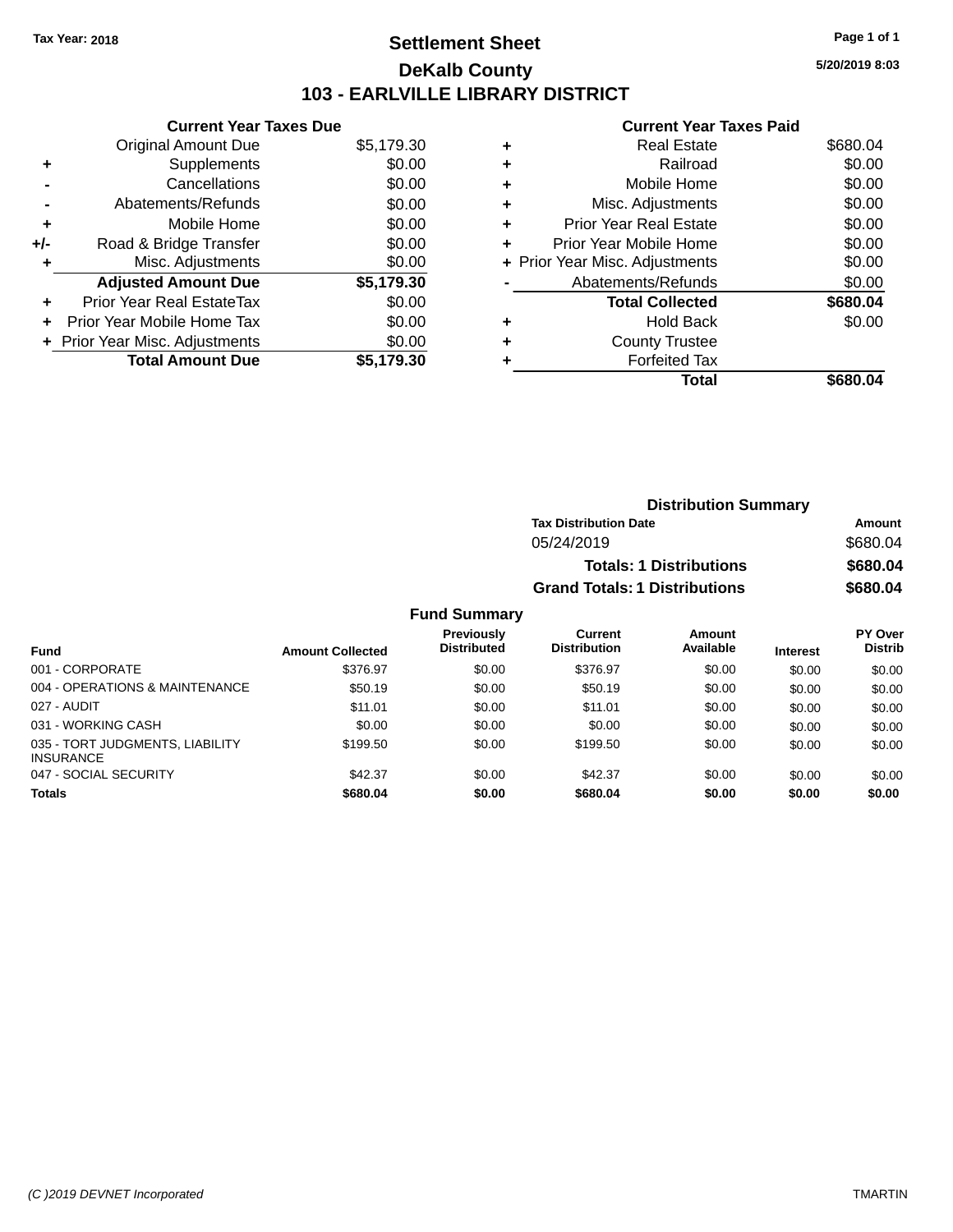# **Settlement Sheet Tax Year: 2018 Page 1 of 2 DeKalb County 110 - DEKALB PARK**

**5/20/2019 8:03**

#### **Current Year Taxes Paid**

| <b>Real Estate</b>             | \$339,740.17 |
|--------------------------------|--------------|
| Railroad                       | \$0.00       |
| Mobile Home                    | \$0.00       |
| Misc. Adjustments              | \$0.00       |
| <b>Prior Year Real Estate</b>  | (\$388.92)   |
| Prior Year Mobile Home         | \$0.00       |
| + Prior Year Misc. Adjustments | \$661.89     |
| Abatements/Refunds             | \$0.42       |
| <b>Total Collected</b>         | \$340,012.72 |
| <b>Hold Back</b>               | \$0.00       |
| <b>County Trustee</b>          |              |
| <b>Forfeited Tax</b>           |              |
| Total                          | \$340.012.72 |
|                                |              |

|     | <b>Current Year Taxes Due</b>    |                |
|-----|----------------------------------|----------------|
|     | <b>Original Amount Due</b>       | \$4,052,731.99 |
| ٠   | Supplements                      | \$36,221.56    |
|     | Cancellations                    | \$117,842.51   |
|     | Abatements/Refunds               | \$0.42         |
| ٠   | Mobile Home                      | \$0.00         |
| +/- | Road & Bridge Transfer           | \$0.00         |
| ٠   | Misc. Adjustments                | \$0.00         |
|     | <b>Adjusted Amount Due</b>       | \$3,971,110.62 |
|     | <b>Prior Year Real EstateTax</b> | (\$388.92)     |
|     | Prior Year Mobile Home Tax       | \$0.00         |
|     | + Prior Year Misc. Adjustments   | \$661.89       |
|     | <b>Total Amount Due</b>          | \$3,971,383.59 |

| <b>Distribution Summary</b>          |              |  |  |
|--------------------------------------|--------------|--|--|
| <b>Tax Distribution Date</b>         | Amount       |  |  |
| 05/24/2019                           | \$340,012.72 |  |  |
| <b>Totals: 1 Distributions</b>       | \$340,012.72 |  |  |
| <b>Grand Totals: 1 Distributions</b> | \$340,012.72 |  |  |

**Fund Summary**

| <b>Fund</b>                             | <b>Amount Collected</b> | <b>Previously</b><br><b>Distributed</b> | Current<br><b>Distribution</b> | Amount<br>Available | <b>Interest</b> | PY Over<br><b>Distrib</b> |
|-----------------------------------------|-------------------------|-----------------------------------------|--------------------------------|---------------------|-----------------|---------------------------|
| 001 - CORPORATE                         | \$131,256.46            | \$0.00                                  | \$131,256.46                   | \$0.00              | \$0.00          | \$0.00                    |
| 003 - BONDS AND INTEREST                | \$109,572.85            | \$0.00                                  | \$109,572.85                   | \$0.00              | \$0.00          | \$0.00                    |
| $005 - I. M. R. F.$                     | \$25,381.94             | \$0.00                                  | \$25,381.94                    | \$0.00              | \$0.00          | \$0.00                    |
| 027 - AUDIT                             | \$2,308.01              | \$0.00                                  | \$2,308.01                     | \$0.00              | \$0.00          | \$0.00                    |
| 035 - TORT JUDGEMENTS/LIABILITY<br>INS. | \$4.915.91              | \$0.00                                  | \$4.915.91                     | \$0.00              | \$0.00          | \$0.00                    |
| 047 - SOCIAL SECURITY                   | \$9.420.71              | \$0.00                                  | \$9,420.71                     | \$0.00              | \$0.00          | \$0.00                    |
| 060 - UNEMPLOYMENT INSURANCE            | \$1,643.29              | \$0.00                                  | \$1,643.29                     | \$0.00              | \$0.00          | \$0.00                    |
| 062 - WORKERS COMPENSATION              | \$3,226.39              | \$0.00                                  | \$3,226.39                     | \$0.00              | \$0.00          | \$0.00                    |
| 122 - RECREATION                        | \$28,497.49             | \$0.00                                  | \$28,497.49                    | \$0.00              | \$0.00          | \$0.00                    |
| 123 - AQUARIUM AND MUSEUM               | \$5,326,64              | \$0.00                                  | \$5,326,64                     | \$0.00              | \$0.00          | \$0.00                    |
| 126 - REC PROGRAMS/HANDICAPPED          | \$18,463.03             | \$0.00                                  | \$18,463.03                    | \$0.00              | \$0.00          | \$0.00                    |
| <b>Totals</b>                           | \$340,012.72            | \$0.00                                  | \$340,012.72                   | \$0.00              | \$0.00          | \$0.00                    |

#### **Miscellaneous Adjustment Detail**

| Year Source             | <b>Account Type</b>       | <b>Amount Adjustment Description</b>                    |
|-------------------------|---------------------------|---------------------------------------------------------|
| 2017 RE - Real Estate   | <b>Back Tax Collected</b> | \$180.53 MOONEY REDEMPTION 08-23-184-002 by TBA         |
| 2017 RE - Real Estate   | <b>Back Tax Collected</b> | \$13.67 SUMMIT ENCLAVE REDEMPTION 08-13-323-013 by TBA  |
| 2017 RE - Real Estate   | <b>Back Tax Collected</b> | \$55.00 TATUM REDEMPTION 08-02-354-006 by TBA           |
| 2017 RE - Real Estate   | <b>Back Tax Collected</b> | \$55.00 11T IL LLC REDEMPTION 08-02-424-003 by TBA      |
| 2017 RE - Real Estate   | <b>Back Tax Collected</b> | \$241.82 CITY OF DEKALB REDEMPTION 08-23-336-006 by TBA |
| 2017 RE - Real Estate   | <b>Back Tax Collected</b> | \$104.17 TRUSTEE SALE 08-23-309-005 by TBA              |
| 2017 RE - Real Estate   | <b>Back Tax Collected</b> | \$11.70 TRUSTEE SALE 08-23-203-013 by TBA               |
| <b>Totals 7 entries</b> |                           | \$661.89                                                |

#### **Abatement Detail**

| Year Source                        | <b>Account Type</b> | <b>Amount Adiustment Description</b>             |
|------------------------------------|---------------------|--------------------------------------------------|
| 2017 RE - Real Estate RE Abatement |                     | \$0.15 PTAB INTEREST REFUND 08-22-228-017 by TBA |
| 2017 RE - Real Estate RE Abatement |                     | \$0.04 PTAB INTEREST REFUND 08-26-104-006 by TBA |

*(C )2019 DEVNET Incorporated* TMARTIN

**Year Source**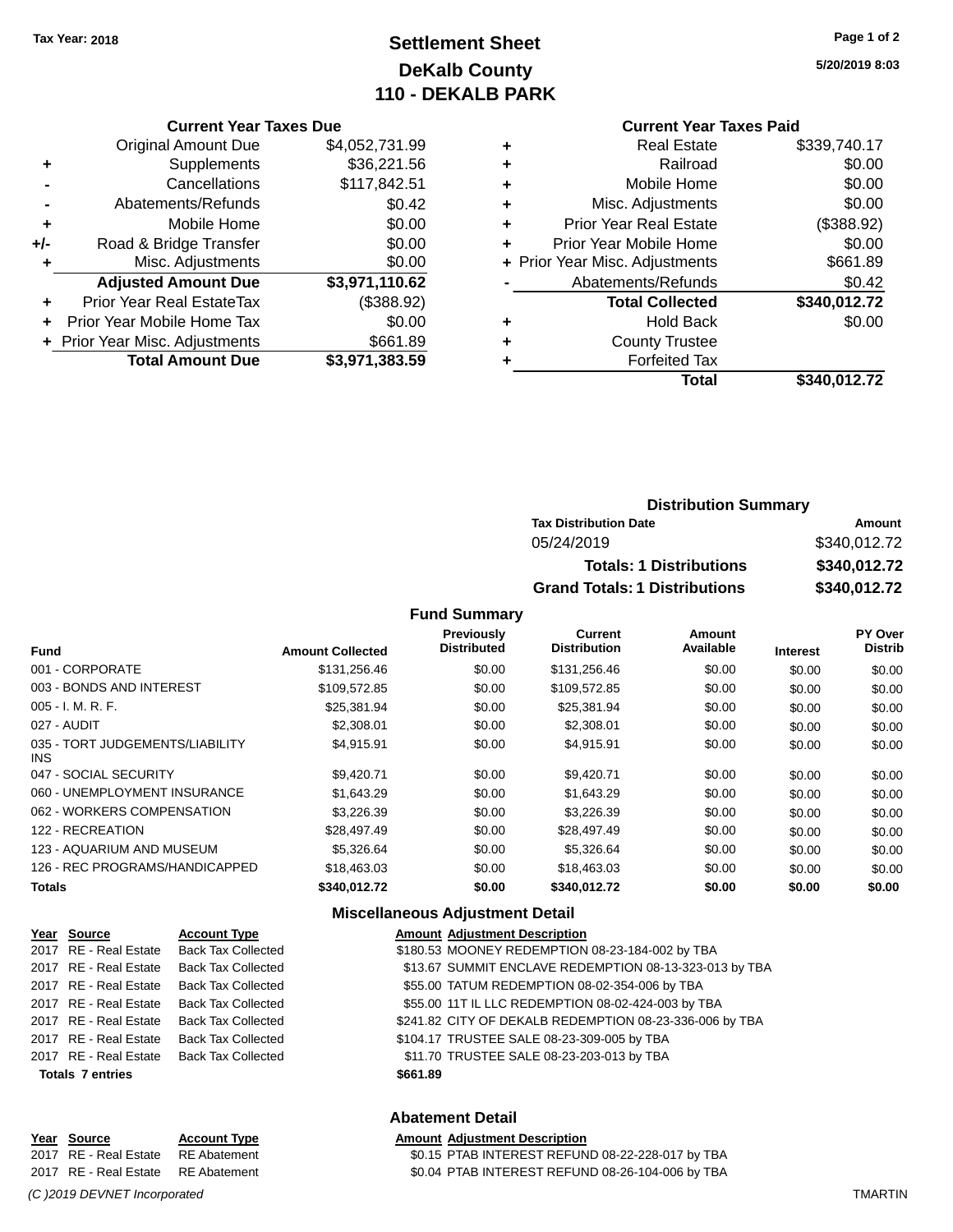# **Settlement Sheet Tax Year: 2018 Page 2 of 2 DeKalb County**

**5/20/2019 8:03**

### **Abatement Detail**

**Totals \$0.42 3 entries**

**Year Source Account Type Amount Adjustment Description** \$0.23 PTAB INTEREST REFUND 08-23-308-001 by TBA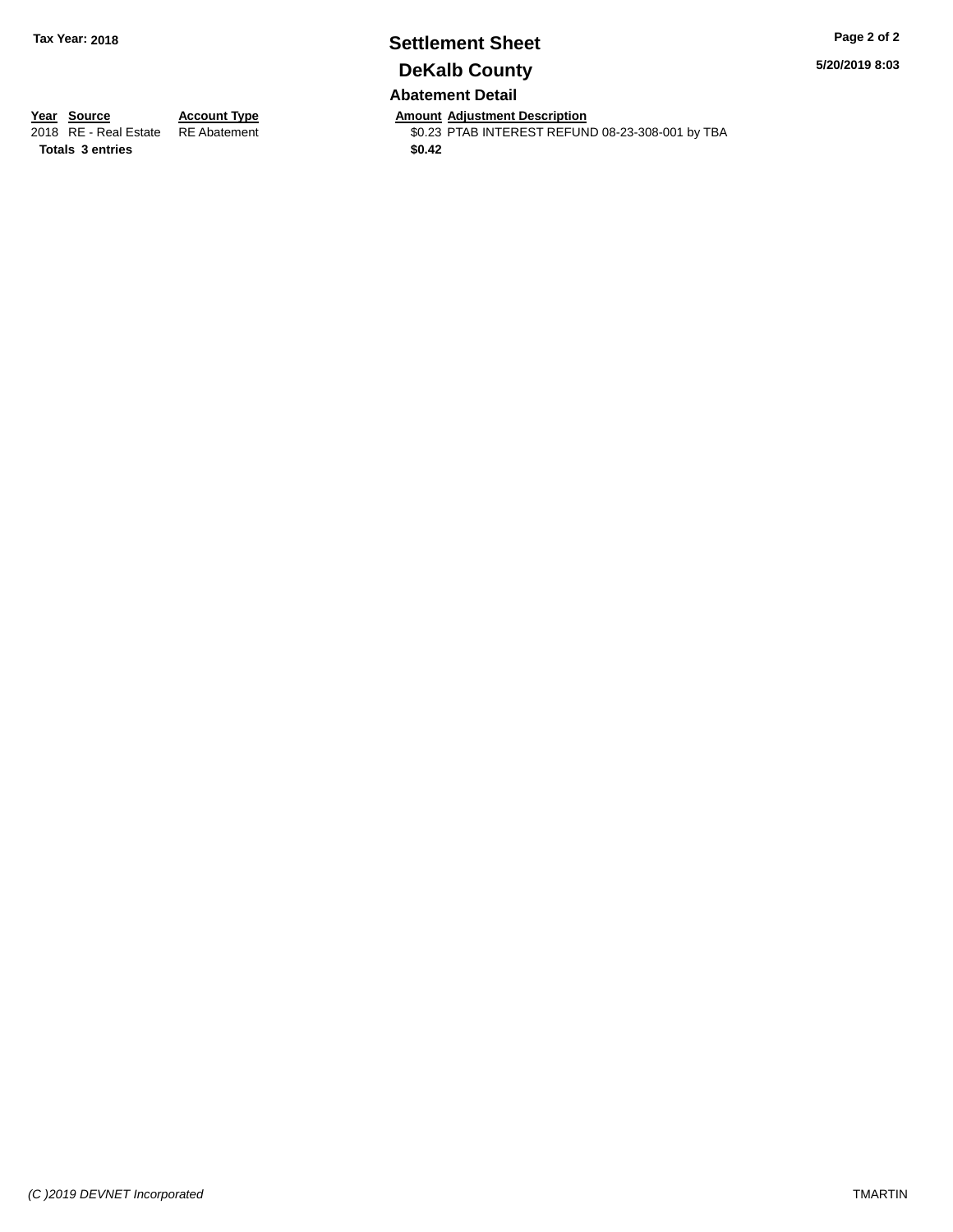### **Settlement Sheet Tax Year: 2018 Page 1 of 1 DeKalb County 111 - FRANKLIN TWP PARK**

**5/20/2019 8:03**

#### **Current Year Taxes Paid**

|     | <b>Current Year Taxes Due</b>  |             |
|-----|--------------------------------|-------------|
|     | <b>Original Amount Due</b>     | \$44,143.16 |
| ٠   | Supplements                    | \$207.77    |
|     | Cancellations                  | \$249.67    |
|     | Abatements/Refunds             | \$0.00      |
| ٠   | Mobile Home                    | \$0.00      |
| +/- | Road & Bridge Transfer         | \$0.00      |
| ÷   | Misc. Adjustments              | \$0.00      |
|     | <b>Adjusted Amount Due</b>     | \$44,101.26 |
| ٠   | Prior Year Real EstateTax      | (\$25.76)   |
|     | Prior Year Mobile Home Tax     | \$0.00      |
|     | + Prior Year Misc. Adjustments | \$0.00      |
|     | <b>Total Amount Due</b>        | \$44,075.50 |
|     |                                |             |

|   | Total                          | \$3,901.50 |
|---|--------------------------------|------------|
| ٠ | <b>Forfeited Tax</b>           |            |
| ٠ | <b>County Trustee</b>          |            |
| ٠ | Hold Back                      | \$0.00     |
|   | <b>Total Collected</b>         | \$3,901.50 |
|   | Abatements/Refunds             | \$0.00     |
|   | + Prior Year Misc. Adjustments | \$0.00     |
| ٠ | Prior Year Mobile Home         | \$0.00     |
| ÷ | <b>Prior Year Real Estate</b>  | (\$25.76)  |
| ٠ | Misc. Adjustments              | \$0.00     |
| ٠ | Mobile Home                    | \$0.00     |
| ٠ | Railroad                       | \$0.00     |
| ٠ | Real Estate                    | \$3,927.26 |
|   |                                |            |

|                                         |                         |                                         | <b>Distribution Summary</b>           |                                |                 |                                  |
|-----------------------------------------|-------------------------|-----------------------------------------|---------------------------------------|--------------------------------|-----------------|----------------------------------|
|                                         |                         |                                         | <b>Tax Distribution Date</b>          |                                |                 | Amount                           |
|                                         |                         |                                         | 05/24/2019                            |                                |                 | \$3,901.50                       |
|                                         |                         |                                         |                                       | <b>Totals: 1 Distributions</b> |                 | \$3,901.50                       |
|                                         |                         |                                         | <b>Grand Totals: 1 Distributions</b>  |                                |                 | \$3,901.50                       |
|                                         |                         | <b>Fund Summary</b>                     |                                       |                                |                 |                                  |
| <b>Fund</b>                             | <b>Amount Collected</b> | <b>Previously</b><br><b>Distributed</b> | <b>Current</b><br><b>Distribution</b> | <b>Amount</b><br>Available     | <b>Interest</b> | <b>PY Over</b><br><b>Distrib</b> |
| 001 - CORPORATE                         | \$3.771.81              | \$0.00                                  | \$3.771.81                            | \$0.00                         | \$0.00          | \$0.00                           |
| 035 - TORT JUDGEMENTS/LIABILITY<br>INS. | \$129.69                | \$0.00                                  | \$129.69                              | \$0.00                         | \$0.00          | \$0.00                           |
| <b>Totals</b>                           | \$3,901.50              | \$0.00                                  | \$3,901.50                            | \$0.00                         | \$0.00          | \$0.00                           |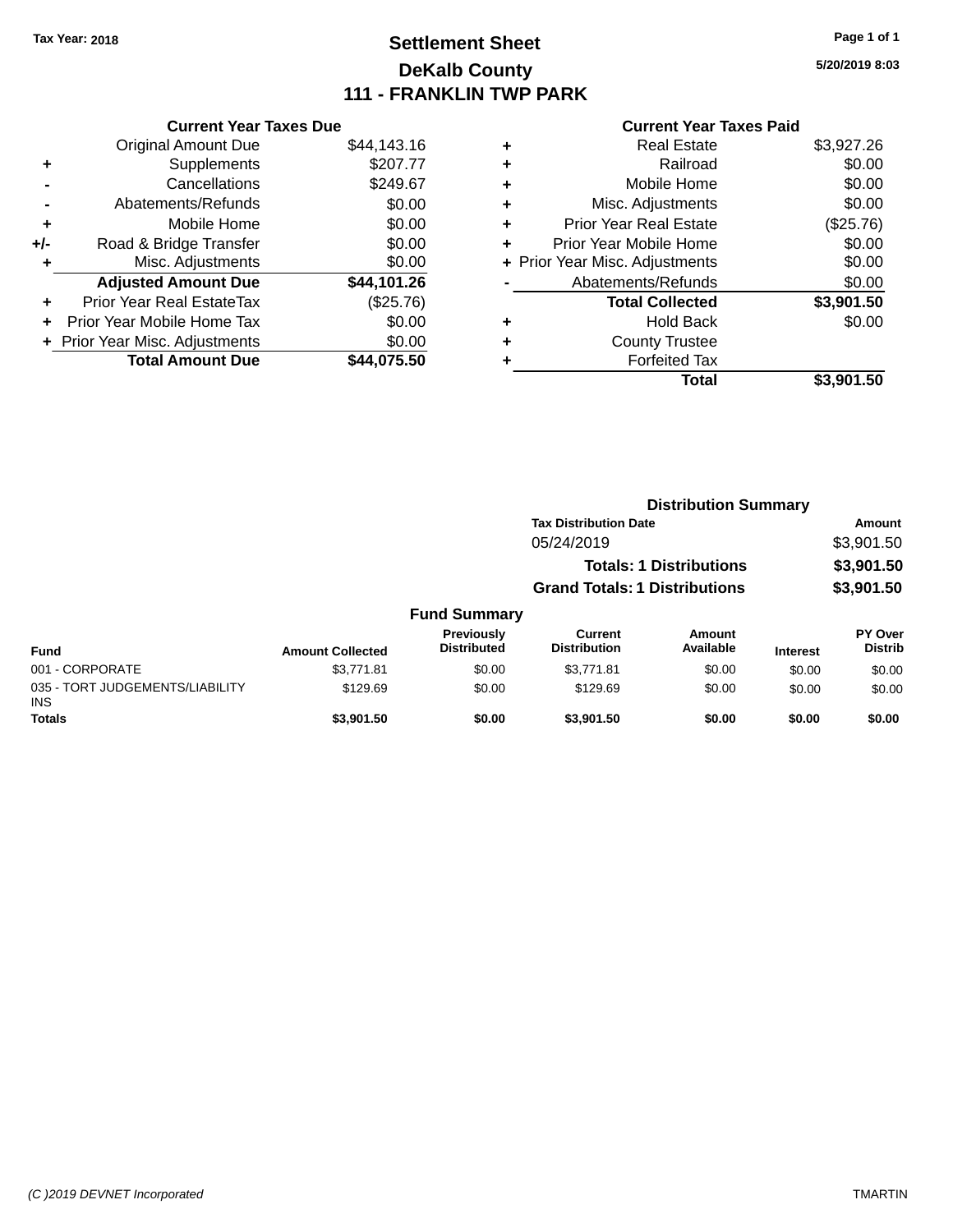# **Settlement Sheet Tax Year: 2018 Page 1 of 1 DeKalb County 112 - GENOA TWP PARK**

**5/20/2019 8:03**

|     | <b>Current Year Taxes Due</b>  |              |
|-----|--------------------------------|--------------|
|     | <b>Original Amount Due</b>     | \$646,748.63 |
| ÷   | Supplements                    | \$7,240.19   |
|     | Cancellations                  | \$10,147.58  |
|     | Abatements/Refunds             | \$0.00       |
| ÷   | Mobile Home                    | \$0.00       |
| +/- | Road & Bridge Transfer         | \$0.00       |
| ٠   | Misc. Adjustments              | \$0.00       |
|     | <b>Adjusted Amount Due</b>     | \$643,841.24 |
| ÷   | Prior Year Real EstateTax      | \$0.00       |
| ٠   | Prior Year Mobile Home Tax     | \$0.00       |
|     | + Prior Year Misc. Adjustments | \$0.00       |
|     | <b>Total Amount Due</b>        | \$643,841.24 |
|     |                                |              |

### **Current Year Taxes Paid**

|   | <b>Real Estate</b>             | \$69,416.90 |
|---|--------------------------------|-------------|
| ٠ | Railroad                       | \$0.00      |
| ٠ | Mobile Home                    | \$0.00      |
| ٠ | Misc. Adjustments              | \$0.00      |
| ٠ | <b>Prior Year Real Estate</b>  | \$0.00      |
|   | Prior Year Mobile Home         | \$0.00      |
|   | + Prior Year Misc. Adjustments | \$0.00      |
|   | Abatements/Refunds             | \$0.00      |
|   | <b>Total Collected</b>         | \$69,416.90 |
| ٠ | Hold Back                      | \$0.00      |
| ٠ | <b>County Trustee</b>          |             |
|   | <b>Forfeited Tax</b>           |             |
|   | Total                          | \$69,416.90 |
|   |                                |             |

### **Distribution Summary Tax Distribution Date Amount** 05/24/2019 \$69,416.90 **Totals: 1 Distributions \$69,416.90 Grand Totals: 1 Distributions \$69,416.90**

|                                         |                         | <b>Previously</b>  | Current             | Amount    |                 | <b>PY Over</b> |
|-----------------------------------------|-------------------------|--------------------|---------------------|-----------|-----------------|----------------|
| <b>Fund</b>                             | <b>Amount Collected</b> | <b>Distributed</b> | <b>Distribution</b> | Available | <b>Interest</b> | <b>Distrib</b> |
| 001 - CORPORATE                         | \$20,593.25             | \$0.00             | \$20,593.25         | \$0.00    | \$0.00          | \$0.00         |
| 003 - BONDS AND INTEREST                | \$30,573.08             | \$0.00             | \$30,573.08         | \$0.00    | \$0.00          | \$0.00         |
| $005 - I. M. R. F.$                     | \$105.52                | \$0.00             | \$105.52            | \$0.00    | \$0.00          | \$0.00         |
| 027 - AUDIT                             | \$105.52                | \$0.00             | \$105.52            | \$0.00    | \$0.00          | \$0.00         |
| 035 - TORT JUDGEMENTS/LIABILITY<br>INS. | \$105.52                | \$0.00             | \$105.52            | \$0.00    | \$0.00          | \$0.00         |
| 047 - SOCIAL SECURITY                   | \$105.52                | \$0.00             | \$105.52            | \$0.00    | \$0.00          | \$0.00         |
| 060 - UNEMPLOYMENT INSURANCE            | \$105.52                | \$0.00             | \$105.52            | \$0.00    | \$0.00          | \$0.00         |
| 062 - WORKERS COMPENSATION              | \$105.52                | \$0.00             | \$105.52            | \$0.00    | \$0.00          | \$0.00         |
| 122 - RECREATION                        | \$12,923.48             | \$0.00             | \$12,923.48         | \$0.00    | \$0.00          | \$0.00         |
| 126 - REC PROGRAMS/HANDICAPPED          | \$4,588,45              | \$0.00             | \$4,588.45          | \$0.00    | \$0.00          | \$0.00         |
| 143 - MEDICARE                          | \$105.52                | \$0.00             | \$105.52            | \$0.00    | \$0.00          | \$0.00         |
| <b>Totals</b>                           | \$69,416.90             | \$0.00             | \$69,416.90         | \$0.00    | \$0.00          | \$0.00         |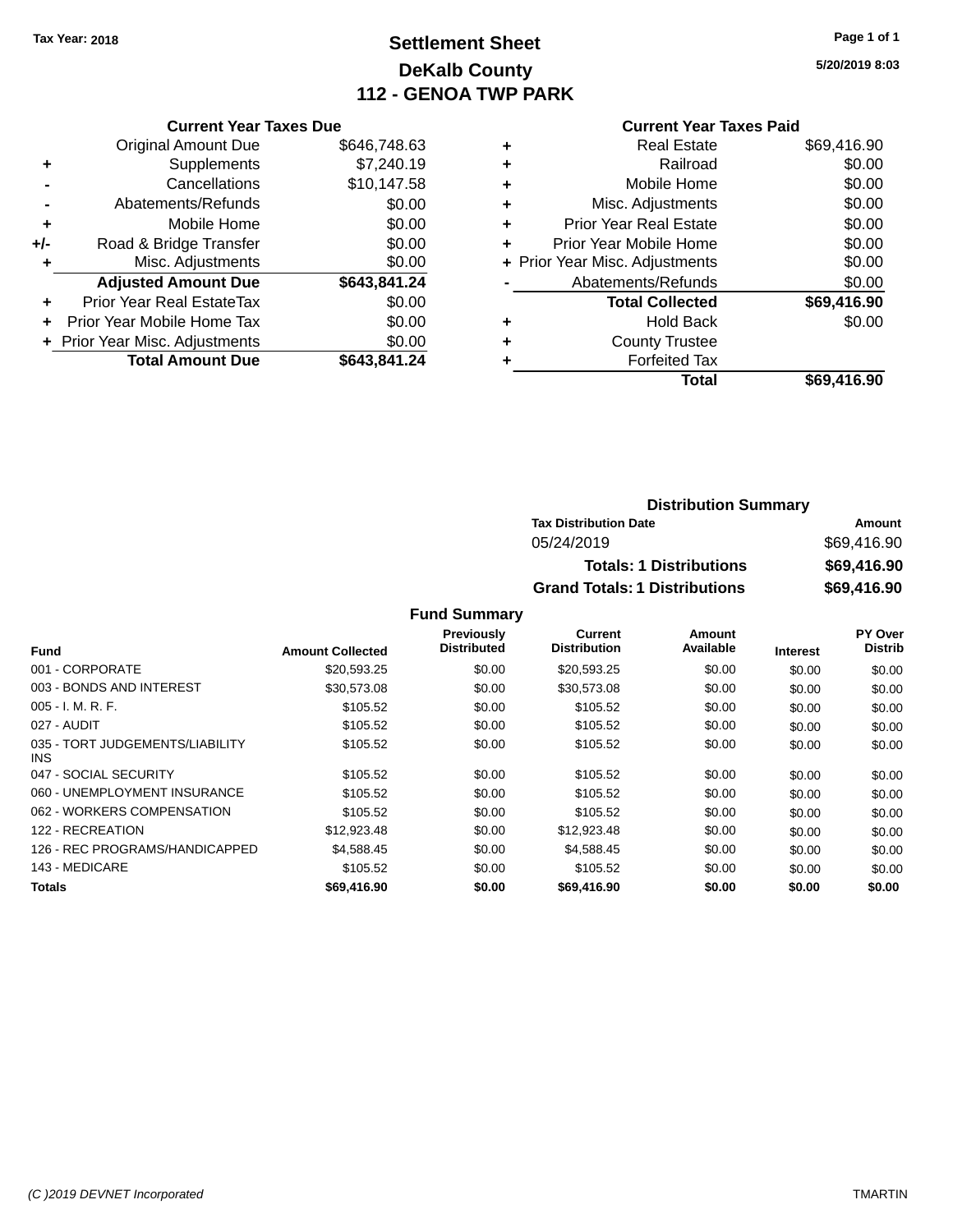### **Settlement Sheet Tax Year: 2018 Page 1 of 1 DeKalb County 113 - KINGSTON TWP PARK**

**5/20/2019 8:03**

|       | <b>Current Year Taxes Due</b>  |             |
|-------|--------------------------------|-------------|
|       | <b>Original Amount Due</b>     | \$55,077.83 |
| ٠     | Supplements                    | \$310.75    |
|       | Cancellations                  | \$469.55    |
|       | Abatements/Refunds             | \$0.00      |
| ٠     | Mobile Home                    | \$0.00      |
| $+/-$ | Road & Bridge Transfer         | \$0.00      |
| ٠     | Misc. Adjustments              | \$0.00      |
|       | <b>Adjusted Amount Due</b>     | \$54,919.03 |
| ÷     | Prior Year Real EstateTax      | \$0.00      |
|       | Prior Year Mobile Home Tax     | \$0.00      |
|       | + Prior Year Misc. Adjustments | \$14.57     |
|       | <b>Total Amount Due</b>        | \$54.933.60 |
|       |                                |             |

#### **Current Year Taxes Paid**

|   | Real Estate                    | \$5,812.37 |
|---|--------------------------------|------------|
| ٠ | Railroad                       | \$0.00     |
| ٠ | Mobile Home                    | \$0.00     |
| ٠ | Misc. Adjustments              | \$0.00     |
| ٠ | <b>Prior Year Real Estate</b>  | \$0.00     |
|   | Prior Year Mobile Home         | \$0.00     |
|   | + Prior Year Misc. Adjustments | \$14.57    |
|   | Abatements/Refunds             | \$0.00     |
|   | <b>Total Collected</b>         | \$5,826.94 |
| ٠ | <b>Hold Back</b>               | \$0.00     |
| ٠ | <b>County Trustee</b>          |            |
|   | <b>Forfeited Tax</b>           |            |
|   | Total                          | \$5,826.94 |
|   |                                |            |

|                                         |                 |                         |                                        | <b>Distribution Summary</b>          |                                |                 |                           |
|-----------------------------------------|-----------------|-------------------------|----------------------------------------|--------------------------------------|--------------------------------|-----------------|---------------------------|
|                                         |                 |                         |                                        | <b>Tax Distribution Date</b>         |                                |                 | Amount                    |
|                                         |                 |                         |                                        | 05/24/2019                           |                                |                 | \$5,826.94                |
|                                         |                 |                         |                                        |                                      | <b>Totals: 1 Distributions</b> |                 | \$5,826.94                |
|                                         |                 |                         |                                        | <b>Grand Totals: 1 Distributions</b> |                                |                 | \$5,826.94                |
|                                         |                 |                         | <b>Fund Summary</b>                    |                                      |                                |                 |                           |
| <b>Fund</b>                             |                 | <b>Amount Collected</b> | Previously<br><b>Distributed</b>       | Current<br><b>Distribution</b>       | Amount<br>Available            | <b>Interest</b> | PY Over<br><b>Distrib</b> |
| 001 - CORPORATE                         |                 | \$4,718.04              | \$0.00                                 | \$4,718.04                           | \$0.00                         | \$0.00          | \$0.00                    |
| 035 - TORT JUDGEMENTS/LIABILITY<br>INS. |                 | \$518.58                | \$0.00                                 | \$518.58                             | \$0.00                         | \$0.00          | \$0.00                    |
| 122 - RECREATION                        |                 | \$590.32                | \$0.00                                 | \$590.32                             | \$0.00                         | \$0.00          | \$0.00                    |
| <b>Totals</b>                           |                 | \$5,826.94              | \$0.00                                 | \$5,826.94                           | \$0.00                         | \$0.00          | \$0.00                    |
|                                         |                 |                         | <b>Miscellaneous Adjustment Detail</b> |                                      |                                |                 |                           |
| $V_{\text{max}}$ $R_{\text{max}}$       | $A - 1 - 1 = 1$ |                         | Americal Adjustment Benediction        |                                      |                                |                 |                           |

| Year Source             | <b>Account Type</b> | <b>Amount Adjustment Description</b>                          |
|-------------------------|---------------------|---------------------------------------------------------------|
| 2017 RE - Real Estate   | Back Tax Collected  | \$0.73 RIVERBEND DEVELOPMENT REDEMPTION 02-25-277-021 by TBA  |
| 2017 RE - Real Estate   | Back Tax Collected  | \$11.82 RIVERBEND DEVELOPMENT REDEMPTION 02-25-200-010 by TBA |
| 2017 RE - Real Estate   | Back Tax Collected  | \$2.02 TRUSTEE SALE 02-22-100-005 by TBA                      |
| <b>Totals 3 entries</b> |                     | \$14.57                                                       |
|                         |                     |                                                               |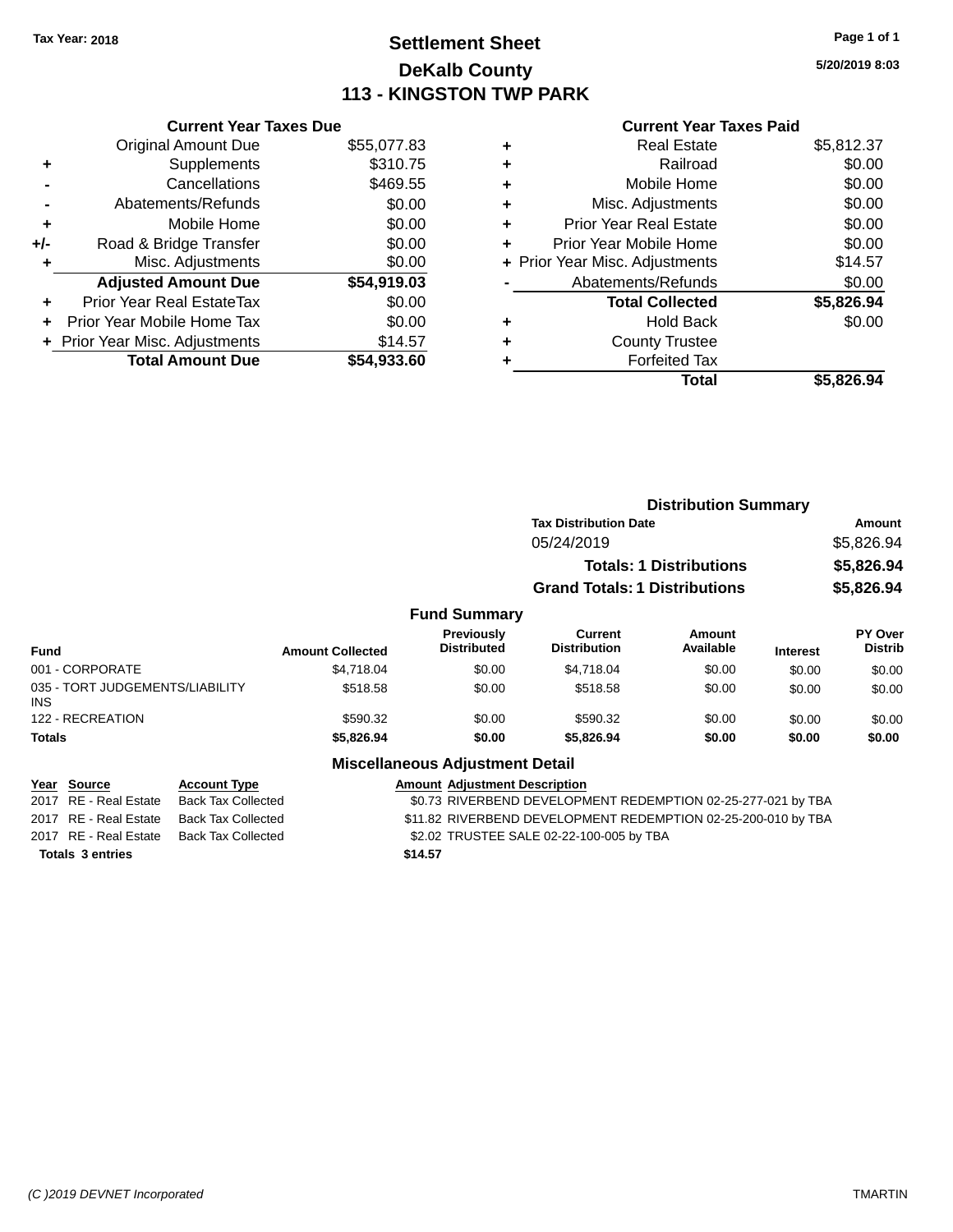# **Settlement Sheet Tax Year: 2018 Page 1 of 1 DeKalb County 114 - SANDWICH PARK**

**5/20/2019 8:03**

| <b>Current Year Taxes Due</b> |  |  |
|-------------------------------|--|--|
|                               |  |  |

|     | <b>Original Amount Due</b>       | \$563,590.06 |
|-----|----------------------------------|--------------|
| ٠   | Supplements                      | \$2,777.19   |
|     | Cancellations                    | \$3,872.75   |
|     | Abatements/Refunds               | \$0.00       |
| ٠   | Mobile Home                      | \$0.00       |
| +/- | Road & Bridge Transfer           | \$0.00       |
| ٠   | Misc. Adjustments                | \$0.00       |
|     | <b>Adjusted Amount Due</b>       | \$562,494.50 |
|     | <b>Prior Year Real EstateTax</b> | (\$1,169.69) |
|     | Prior Year Mobile Home Tax       | \$0.00       |
|     | + Prior Year Misc. Adjustments   | \$1,800.38   |
|     | <b>Total Amount Due</b>          | \$563,125.19 |

### **Current Year Taxes Paid**

|   | <b>Real Estate</b>             | \$60,785.64  |
|---|--------------------------------|--------------|
| ٠ | Railroad                       | \$0.00       |
| ٠ | Mobile Home                    | \$0.00       |
| ٠ | Misc. Adjustments              | \$0.00       |
| ٠ | <b>Prior Year Real Estate</b>  | (\$1,169.69) |
| ٠ | Prior Year Mobile Home         | \$0.00       |
|   | + Prior Year Misc. Adjustments | \$1,800.38   |
|   | Abatements/Refunds             | \$0.00       |
|   | <b>Total Collected</b>         | \$61,416.33  |
| ٠ | <b>Hold Back</b>               | \$0.00       |
| ٠ | <b>County Trustee</b>          |              |
| ٠ | <b>Forfeited Tax</b>           |              |
|   | Total                          | \$61,416.33  |
|   |                                |              |

### **Distribution Summary Tax Distribution Date Amount** 05/24/2019 \$61,416.33 **Totals: 1 Distributions \$61,416.33 Grand Totals: 1 Distributions \$61,416.33**

#### **Fund Summary**

|                                         |                         | <b>Previously</b><br><b>Distributed</b> | <b>Current</b><br><b>Distribution</b> | Amount<br>Available |                 | PY Over<br><b>Distrib</b> |
|-----------------------------------------|-------------------------|-----------------------------------------|---------------------------------------|---------------------|-----------------|---------------------------|
| Fund                                    | <b>Amount Collected</b> |                                         |                                       |                     | <b>Interest</b> |                           |
| 001 - CORPORATE                         | \$18,272.77             | \$0.00                                  | \$18,272.77                           | \$0.00              | \$0.00          | \$0.00                    |
| 003 - BONDS AND INTEREST                | \$11.219.41             | \$0.00                                  | \$11.219.41                           | \$0.00              | \$0.00          | \$0.00                    |
| $005 - I. M. R. F.$                     | \$3.646.29              | \$0.00                                  | \$3.646.29                            | \$0.00              | \$0.00          | \$0.00                    |
| 027 - AUDIT                             | \$740.62                | \$0.00                                  | \$740.62                              | \$0.00              | \$0.00          | \$0.00                    |
| 035 - TORT JUDGEMENTS/LIABILITY<br>INS. | \$3,155.63              | \$0.00                                  | \$3,155.63                            | \$0.00              | \$0.00          | \$0.00                    |
| 047 - SOCIAL SECURITY                   | \$2,661.84              | \$0.00                                  | \$2,661.84                            | \$0.00              | \$0.00          | \$0.00                    |
| 060 - UNEMPLOYMENT INSURANCE            | \$2,661.84              | \$0.00                                  | \$2,661.84                            | \$0.00              | \$0.00          | \$0.00                    |
| 122 - RECREATION                        | \$13,303.27             | \$0.00                                  | \$13,303,27                           | \$0.00              | \$0.00          | \$0.00                    |
| 125 - PAVING & LIGHTING, STREETS        | \$99.68                 | \$0.00                                  | \$99.68                               | \$0.00              | \$0.00          | \$0.00                    |
| 126 - REC PROGRAMS/HANDICAPPED          | \$5.654.98              | \$0.00                                  | \$5.654.98                            | \$0.00              | \$0.00          | \$0.00                    |
| <b>Totals</b>                           | \$61,416.33             | \$0.00                                  | \$61,416.33                           | \$0.00              | \$0.00          | \$0.00                    |

### **Miscellaneous Adjustment Detail**

| Year Source             | <b>Account Type</b>                      | <b>Amount Adjustment Description</b>                           |
|-------------------------|------------------------------------------|----------------------------------------------------------------|
|                         | 2017 RE - Real Estate Back Tax Collected | \$42.04 MCMASTER REDEMPTION 19-34-203-018 by TBA               |
|                         | 2017 RE - Real Estate Back Tax Collected | \$1,226.67 MARQUETTE NATL BANK REDEMPTION 19-36-204-019 by TBA |
|                         | 2017 RE - Real Estate Back Tax Collected | \$531.67 PPRE LLC REDEMPTION 19-25-478-004 by TBA              |
| <b>Totals 3 entries</b> |                                          | \$1,800,38                                                     |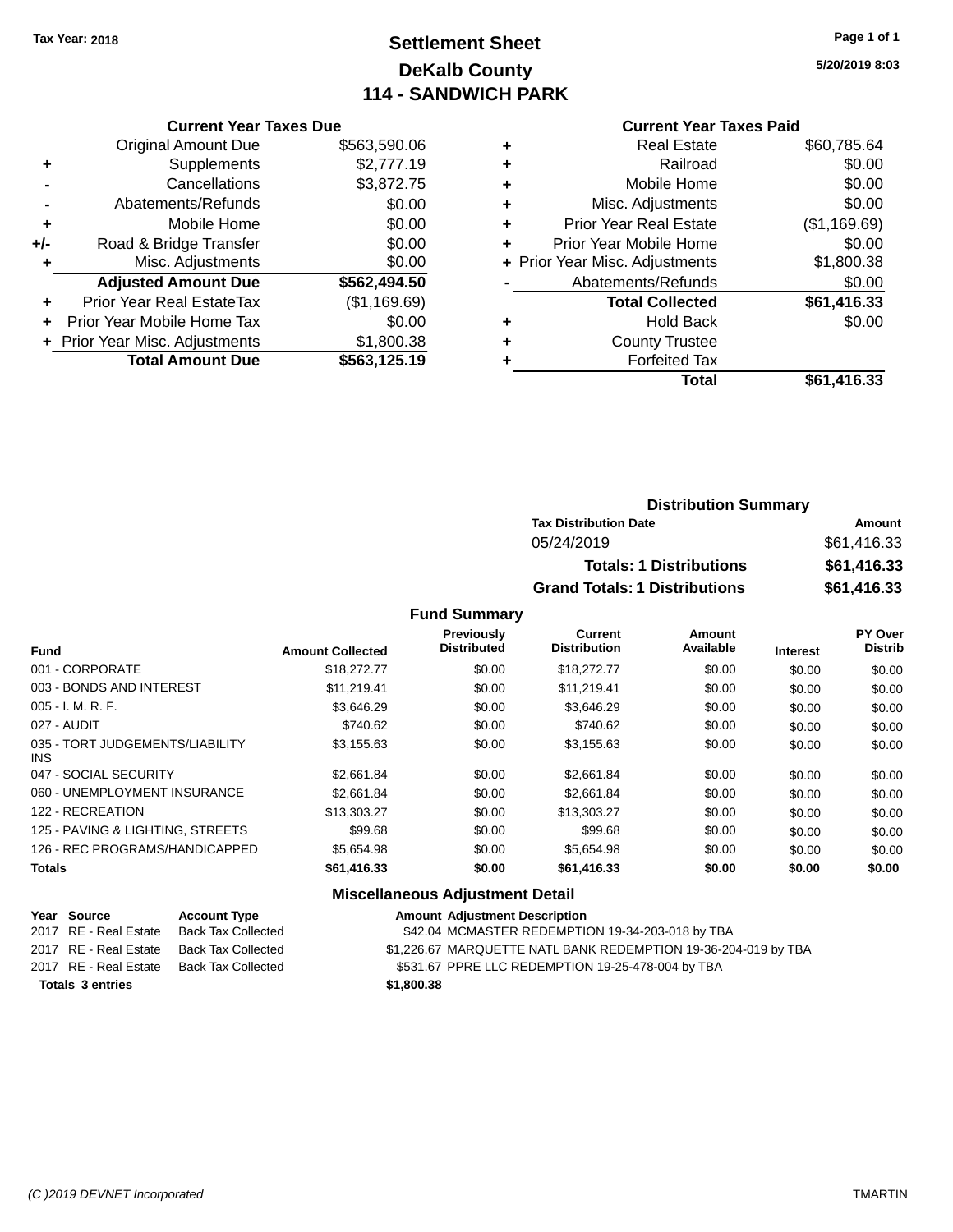## **Settlement Sheet Tax Year: 2018 Page 1 of 1 DeKalb County 115 - SYCAMORE PARK**

**5/20/2019 8:03**

#### **Current Year Taxes Paid**

|       | <b>Total Amount Due</b>        | \$3,319,758.94 |
|-------|--------------------------------|----------------|
|       | + Prior Year Misc. Adjustments | \$0.00         |
|       | Prior Year Mobile Home Tax     | \$0.00         |
| ٠     | Prior Year Real EstateTax      | (\$304.15)     |
|       | <b>Adjusted Amount Due</b>     | \$3,320,063.09 |
| ٠     | Misc. Adjustments              | \$0.00         |
| $+/-$ | Road & Bridge Transfer         | \$0.00         |
| ٠     | Mobile Home                    | \$0.00         |
|       | Abatements/Refunds             | \$0.28         |
|       | Cancellations                  | \$17,740.64    |
| ٠     | Supplements                    | \$14,701.48    |
|       | <b>Original Amount Due</b>     | \$3,323,102.53 |
|       |                                |                |

**Current Year Taxes Due**

|   | <b>Real Estate</b>             | \$325,119.94 |
|---|--------------------------------|--------------|
| ٠ | Railroad                       | \$0.00       |
| ٠ | Mobile Home                    | \$0.00       |
| ٠ | Misc. Adjustments              | \$0.00       |
| ٠ | <b>Prior Year Real Estate</b>  | (\$304.15)   |
| ٠ | Prior Year Mobile Home         | \$0.00       |
|   | + Prior Year Misc. Adjustments | \$0.00       |
|   | Abatements/Refunds             | \$0.28       |
|   | <b>Total Collected</b>         | \$324,815.51 |
| ٠ | <b>Hold Back</b>               | \$0.00       |
| ٠ | <b>County Trustee</b>          |              |
| ٠ | <b>Forfeited Tax</b>           |              |
|   | Total                          | \$324,815.51 |
|   |                                |              |

### **Distribution Summary Tax Distribution Date Amount** 05/24/2019 \$324,815.51 **Totals: 1 Distributions \$324,815.51 Grand Totals: 1 Distributions \$324,815.51**

#### **Fund Summary**

| <b>Fund</b>                                    | <b>Amount Collected</b> | <b>Previously</b><br><b>Distributed</b> | Current<br><b>Distribution</b> | Amount<br>Available | <b>Interest</b> | <b>PY Over</b><br><b>Distrib</b> |
|------------------------------------------------|-------------------------|-----------------------------------------|--------------------------------|---------------------|-----------------|----------------------------------|
| 001 - CORPORATE                                |                         |                                         |                                |                     |                 |                                  |
|                                                | \$128,516.21            | \$0.00                                  | \$128,516.21                   | \$0.00              | \$0.00          | \$0.00                           |
| 003 - BONDS AND INTEREST                       | \$60,632.98             | \$0.00                                  | \$60,632.98                    | \$0.00              | \$0.00          | \$0.00                           |
| $005 - I. M. R. F.$                            | \$8,934.70              | \$0.00                                  | \$8,934.70                     | \$0.00              | \$0.00          | \$0.00                           |
| 014 - POLICE PROTECTION                        | \$18.52                 | \$0.00                                  | \$18.52                        | \$0.00              | \$0.00          | \$0.00                           |
| 027 - AUDIT                                    | \$1,461.02              | \$0.00                                  | \$1,461.02                     | \$0.00              | \$0.00          | \$0.00                           |
| 035 - TORT JUDGEMENTS/LIABILITY<br>INS.        | \$6,992.63              | \$0.00                                  | \$6,992.63                     | \$0.00              | \$0.00          | \$0.00                           |
| 039 - PLAYGROUND AND RECREATION<br><b>COMM</b> | \$42,012.28             | \$0.00                                  | \$42,012.28                    | \$0.00              | \$0.00          | \$0.00                           |
| 047 - SOCIAL SECURITY                          | \$9,998.78              | \$0.00                                  | \$9,998.78                     | \$0.00              | \$0.00          | \$0.00                           |
| 122 - RECREATION                               | \$47,557.85             | \$0.00                                  | \$47,557.85                    | \$0.00              | \$0.00          | \$0.00                           |
| 125 - PAVING & LIGHTING, STREETS               | \$18.52                 | \$0.00                                  | \$18.52                        | \$0.00              | \$0.00          | \$0.00                           |
| 126 - REC PROGRAMS/HANDICAPPED                 | \$18,672.02             | \$0.00                                  | \$18,672.02                    | \$0.00              | \$0.00          | \$0.00                           |
| <b>Totals</b>                                  | \$324,815.51            | \$0.00                                  | \$324,815.51                   | \$0.00              | \$0.00          | \$0.00                           |
|                                                |                         | <b>Abatement Detail</b>                 |                                |                     |                 |                                  |

#### **Year** Source **Account Type Account Adjustment Description** 2018 RE - Real Estate RE Abatement \$0.20 PTAB INTEREST REFUND 06-21-377-033 by TBA 2018 RE - Real Estate RE Abatement \$0.08 PTAB INTEREST REFUND 06-21-201-015 by TBA **Totals \$0.28 2 entries**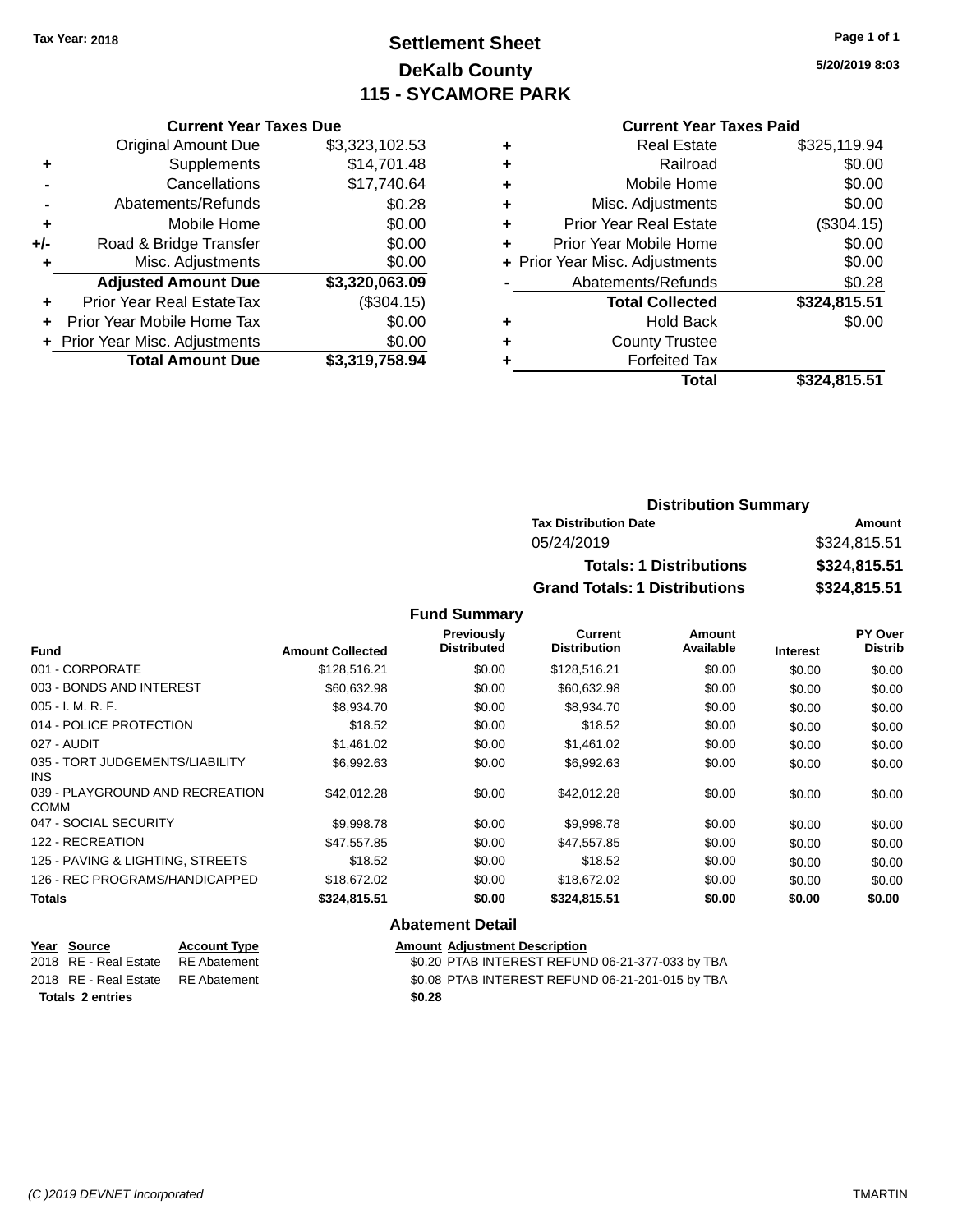### **Settlement Sheet Tax Year: 2018 Page 1 of 1 DeKalb County 120 - SCHOOL DISTRICT 1**

**5/20/2019 8:03**

### **Current Year Taxes Paid**

|     | <b>Current Year Taxes Due</b>  |              |
|-----|--------------------------------|--------------|
|     | <b>Original Amount Due</b>     | \$651,296.06 |
| ٠   | Supplements                    | \$0.00       |
|     | Cancellations                  | \$0.00       |
|     | Abatements/Refunds             | \$0.00       |
| ٠   | Mobile Home                    | \$0.00       |
| +/- | Road & Bridge Transfer         | \$0.00       |
|     | Misc. Adjustments              | \$0.00       |
|     | <b>Adjusted Amount Due</b>     | \$651,296.06 |
| ÷   | Prior Year Real EstateTax      | \$0.00       |
|     | Prior Year Mobile Home Tax     | \$0.00       |
|     | + Prior Year Misc. Adjustments | \$0.00       |
|     | <b>Total Amount Due</b>        | \$651,296.06 |
|     |                                |              |

|   | <b>Real Estate</b>             | \$72,203.01 |
|---|--------------------------------|-------------|
| ٠ | Railroad                       | \$0.00      |
| ٠ | Mobile Home                    | \$0.00      |
| ٠ | Misc. Adjustments              | \$0.00      |
| ٠ | <b>Prior Year Real Estate</b>  | \$0.00      |
|   | Prior Year Mobile Home         | \$0.00      |
|   | + Prior Year Misc. Adjustments | \$0.00      |
|   | Abatements/Refunds             | \$0.00      |
|   | <b>Total Collected</b>         | \$72,203.01 |
| ٠ | <b>Hold Back</b>               | \$0.00      |
|   | <b>County Trustee</b>          |             |
|   | <b>Forfeited Tax</b>           |             |
|   | Total                          | \$72,203.01 |
|   |                                |             |

### **Distribution Summary Tax Distribution Date Amount** 05/24/2019 \$72,203.01 **Totals: 1 Distributions \$72,203.01 Grand Totals: 1 Distributions \$72,203.01**

|                                         |                         | Previously         | Current             | Amount    |                 | PY Over        |
|-----------------------------------------|-------------------------|--------------------|---------------------|-----------|-----------------|----------------|
| <b>Fund</b>                             | <b>Amount Collected</b> | <b>Distributed</b> | <b>Distribution</b> | Available | <b>Interest</b> | <b>Distrib</b> |
| 002 - EDUCATION                         | \$47,967.65             | \$0.00             | \$47,967.65         | \$0.00    | \$0.00          | \$0.00         |
| 003 - BONDS AND INTEREST                | \$5,235.66              | \$0.00             | \$5,235.66          | \$0.00    | \$0.00          | \$0.00         |
| 004 - OPERATIONS & MAINTENANCE          | \$5,995.95              | \$0.00             | \$5,995.95          | \$0.00    | \$0.00          | \$0.00         |
| $005 - I. M. R. F.$                     | \$1,023.84              | \$0.00             | \$1,023.84          | \$0.00    | \$0.00          | \$0.00         |
| 030 - TRANSPORTATION SYSTEM             | \$2,398,37              | \$0.00             | \$2,398.37          | \$0.00    | \$0.00          | \$0.00         |
| 031 - WORKING CASH                      | \$599.57                | \$0.00             | \$599.57            | \$0.00    | \$0.00          | \$0.00         |
| 032 - FIRE PREV/SFTY/ENERGY             | \$599.57                | \$0.00             | \$599.57            | \$0.00    | \$0.00          | \$0.00         |
| 033 - SPECIAL EDUCATION                 | \$479.64                | \$0.00             | \$479.64            | \$0.00    | \$0.00          | \$0.00         |
| 035 - TORT JUDGEMENTS/LIABILITY<br>INS. | \$5,801.58              | \$0.00             | \$5,801.58          | \$0.00    | \$0.00          | \$0.00         |
| 047 - SOCIAL SECURITY                   | \$1.501.61              | \$0.00             | \$1,501.61          | \$0.00    | \$0.00          | \$0.00         |
| 057 - LEASE/PURCHASE/RENTAL             | \$599.57                | \$0.00             | \$599.57            | \$0.00    | \$0.00          | \$0.00         |
| Totals                                  | \$72,203.01             | \$0.00             | \$72.203.01         | \$0.00    | \$0.00          | \$0.00         |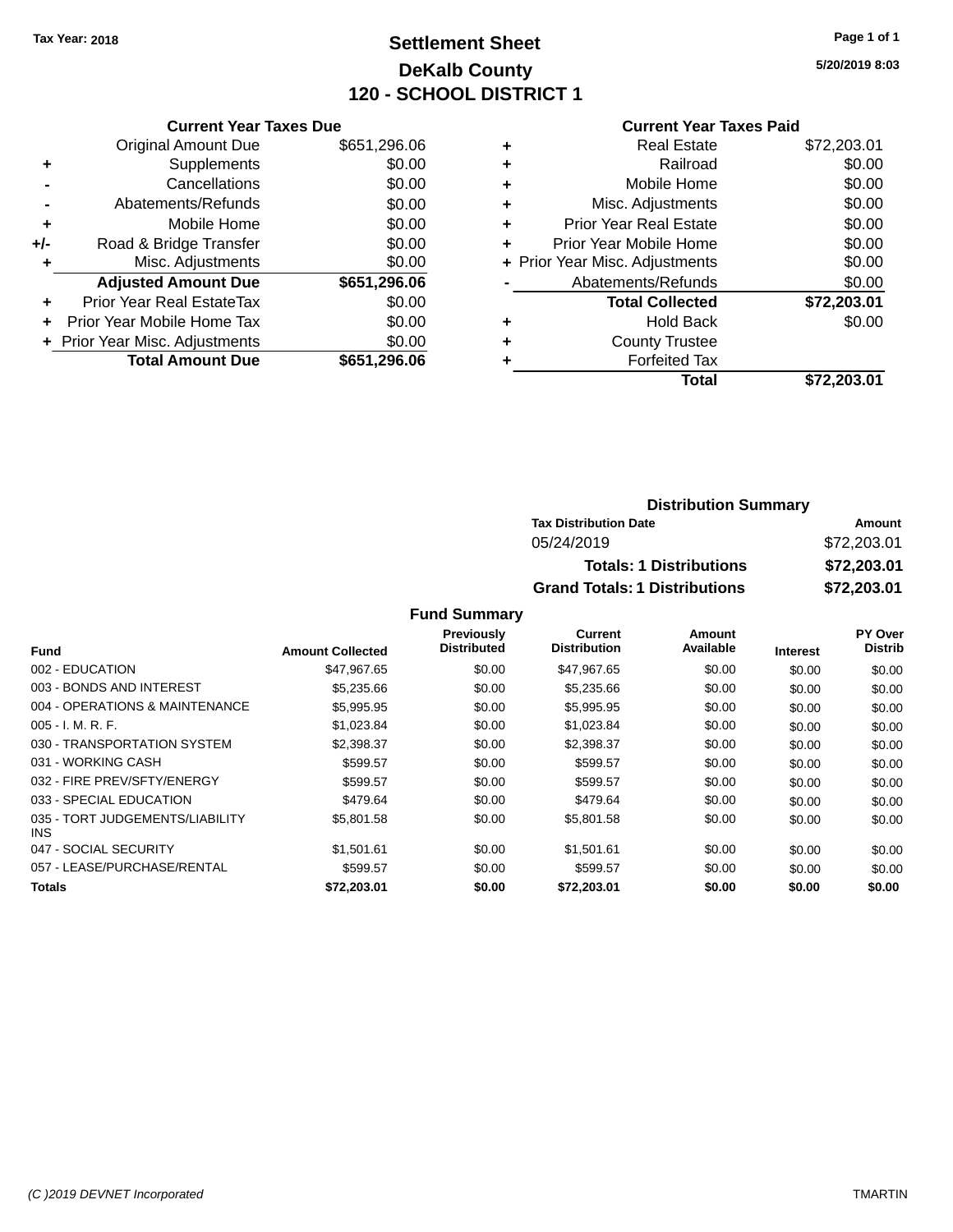### **Settlement Sheet Tax Year: 2018 Page 1 of 1 DeKalb County 121 - SCHOOL DISTRICT 9**

**5/20/2019 8:03**

#### **Current Year Taxes Paid**

|     | <b>Current Year Taxes Due</b>  |              |
|-----|--------------------------------|--------------|
|     | <b>Original Amount Due</b>     | \$132,144.08 |
| ÷   | Supplements                    | \$0.00       |
|     | Cancellations                  | \$0.00       |
|     | Abatements/Refunds             | \$0.00       |
| ٠   | Mobile Home                    | \$0.00       |
| +/- | Road & Bridge Transfer         | \$0.00       |
| ٠   | Misc. Adjustments              | \$0.00       |
|     | <b>Adjusted Amount Due</b>     | \$132,144.08 |
| ٠   | Prior Year Real EstateTax      | \$0.00       |
|     | Prior Year Mobile Home Tax     | \$0.00       |
|     | + Prior Year Misc. Adjustments | \$0.00       |
|     | <b>Total Amount Due</b>        | \$132,144.08 |
|     |                                |              |

| ٠ | <b>Real Estate</b>             | \$16,095.62 |
|---|--------------------------------|-------------|
| ٠ | Railroad                       | \$0.00      |
| ٠ | Mobile Home                    | \$0.00      |
| ٠ | Misc. Adjustments              | \$0.00      |
| ٠ | <b>Prior Year Real Estate</b>  | \$0.00      |
| ÷ | Prior Year Mobile Home         | \$0.00      |
|   | + Prior Year Misc. Adjustments | \$0.00      |
|   | Abatements/Refunds             | \$0.00      |
|   | <b>Total Collected</b>         | \$16,095.62 |
| ٠ | <b>Hold Back</b>               | \$0.00      |
| ٠ | <b>County Trustee</b>          |             |
| ٠ | <b>Forfeited Tax</b>           |             |
|   | Total                          | \$16,095.62 |
|   |                                |             |

| <b>Distribution Summary</b>          |             |
|--------------------------------------|-------------|
| <b>Tax Distribution Date</b>         | Amount      |
| 05/24/2019                           | \$16,095.62 |
| <b>Totals: 1 Distributions</b>       | \$16,095.62 |
| <b>Grand Totals: 1 Distributions</b> | \$16,095.62 |

|                                         |                         | Previously         | Current             | Amount    |                 | PY Over        |
|-----------------------------------------|-------------------------|--------------------|---------------------|-----------|-----------------|----------------|
| <b>Fund</b>                             | <b>Amount Collected</b> | <b>Distributed</b> | <b>Distribution</b> | Available | <b>Interest</b> | <b>Distrib</b> |
| 002 - EDUCATION                         | \$9,847.79              | \$0.00             | \$9,847.79          | \$0.00    | \$0.00          | \$0.00         |
| 003 - BONDS AND INTEREST                | \$1,937.19              | \$0.00             | \$1,937.19          | \$0.00    | \$0.00          | \$0.00         |
| 004 - OPERATIONS & MAINTENANCE          | \$1,778.10              | \$0.00             | \$1,778.10          | \$0.00    | \$0.00          | \$0.00         |
| $005 - I. M. R. F.$                     | \$246.21                | \$0.00             | \$246.21            | \$0.00    | \$0.00          | \$0.00         |
| 030 - TRANSPORTATION SYSTEM             | \$541.18                | \$0.00             | \$541.18            | \$0.00    | \$0.00          | \$0.00         |
| 031 - WORKING CASH                      | \$135.30                | \$0.00             | \$135.30            | \$0.00    | \$0.00          | \$0.00         |
| 032 - FIRE PREV/SFTY/ENERGY             | \$135.30                | \$0.00             | \$135.30            | \$0.00    | \$0.00          | \$0.00         |
| 033 - SPECIAL EDUCATION                 | \$108.24                | \$0.00             | \$108.24            | \$0.00    | \$0.00          | \$0.00         |
| 035 - TORT JUDGEMENTS/LIABILITY<br>INS. | \$902.72                | \$0.00             | \$902.72            | \$0.00    | \$0.00          | \$0.00         |
| 047 - SOCIAL SECURITY                   | \$328.29                | \$0.00             | \$328.29            | \$0.00    | \$0.00          | \$0.00         |
| 057 - LEASE/PURCHASE/RENTAL             | \$135.30                | \$0.00             | \$135.30            | \$0.00    | \$0.00          | \$0.00         |
| Totals                                  | \$16,095.62             | \$0.00             | \$16,095.62         | \$0.00    | \$0.00          | \$0.00         |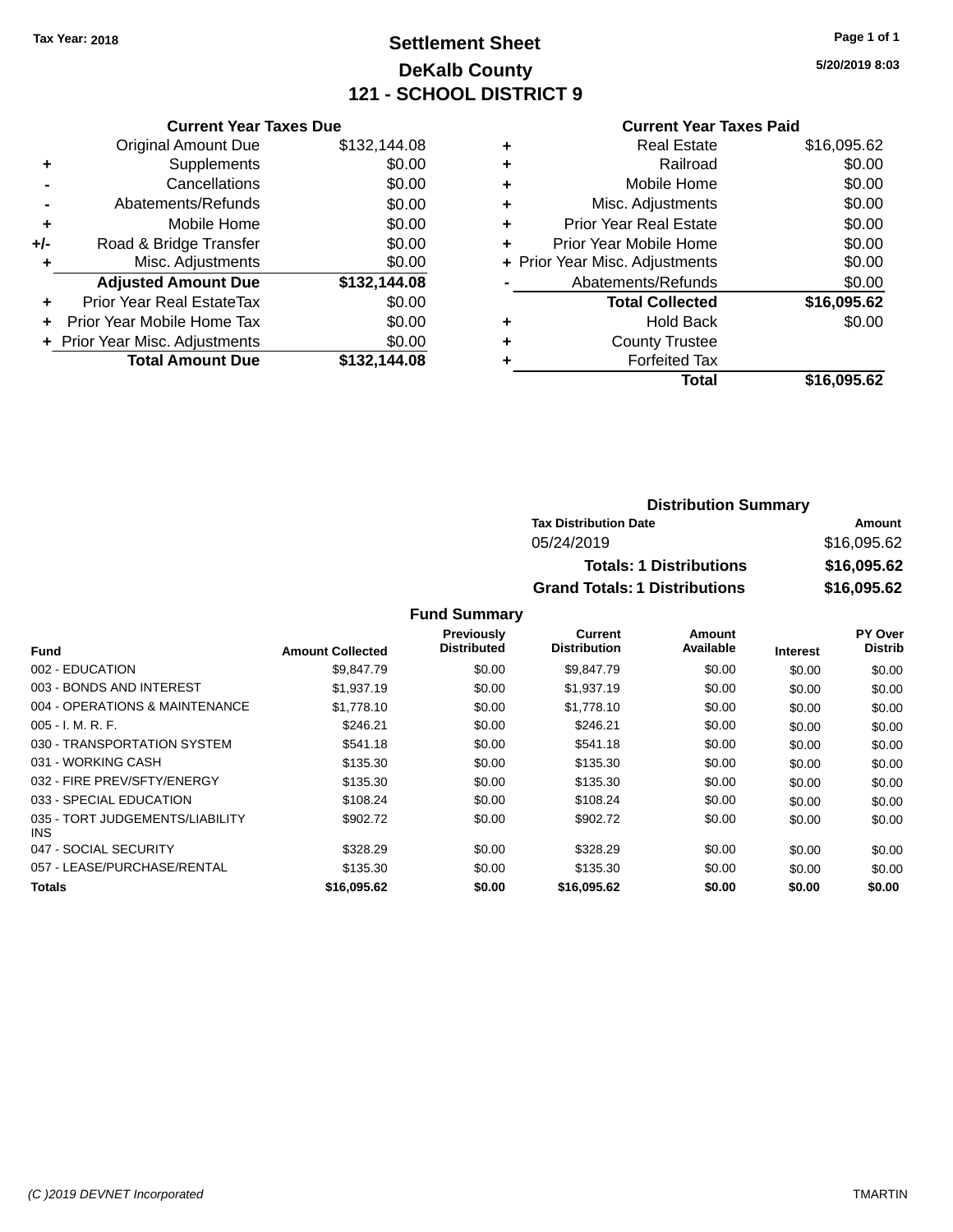### **Settlement Sheet Tax Year: 2018 Page 1 of 1 DeKalb County 122 - SCHOOL DISTRICT 100**

**5/20/2019 8:03**

|  | <b>Current Year Taxes Paid</b> |  |  |  |
|--|--------------------------------|--|--|--|
|--|--------------------------------|--|--|--|

| <b>Current Year Taxes Due</b>  |             |
|--------------------------------|-------------|
| <b>Original Amount Due</b>     | \$15,462.03 |
| Supplements<br>٠               | \$0.00      |
| Cancellations                  | \$0.00      |
| Abatements/Refunds             | \$0.00      |
| Mobile Home<br>÷               | \$0.00      |
| Road & Bridge Transfer<br>+/-  | \$0.00      |
| Misc. Adjustments              | \$0.00      |
| <b>Adjusted Amount Due</b>     | \$15,462.03 |
| Prior Year Real EstateTax<br>÷ | \$0.00      |
| Prior Year Mobile Home Tax     | \$0.00      |
| + Prior Year Misc. Adjustments | \$0.00      |
| <b>Total Amount Due</b>        | \$15.462.03 |

| ٠ | <b>Real Estate</b>             | \$5,571.84 |
|---|--------------------------------|------------|
| ٠ | Railroad                       | \$0.00     |
| ٠ | Mobile Home                    | \$0.00     |
| ٠ | Misc. Adjustments              | \$0.00     |
| ٠ | <b>Prior Year Real Estate</b>  | \$0.00     |
| ÷ | Prior Year Mobile Home         | \$0.00     |
|   | + Prior Year Misc. Adjustments | \$0.00     |
|   | Abatements/Refunds             | \$0.00     |
|   | <b>Total Collected</b>         | \$5,571.84 |
| ٠ | <b>Hold Back</b>               | \$0.00     |
| ٠ | <b>County Trustee</b>          |            |
| ٠ | <b>Forfeited Tax</b>           |            |
|   | Total                          | \$5,571.84 |
|   |                                |            |

| <b>Distribution Summary</b>          |            |  |  |  |
|--------------------------------------|------------|--|--|--|
| <b>Tax Distribution Date</b>         | Amount     |  |  |  |
| 05/24/2019                           | \$5,571.84 |  |  |  |
| <b>Totals: 1 Distributions</b>       | \$5,571.84 |  |  |  |
| <b>Grand Totals: 1 Distributions</b> | \$5,571.84 |  |  |  |

|                                         |                         | <b>Previously</b><br><b>Distributed</b> | Current<br><b>Distribution</b> | Amount<br>Available |                 | PY Over<br><b>Distrib</b> |
|-----------------------------------------|-------------------------|-----------------------------------------|--------------------------------|---------------------|-----------------|---------------------------|
| Fund                                    | <b>Amount Collected</b> |                                         |                                |                     | <b>Interest</b> |                           |
| 002 - EDUCATION                         | \$3,203.45              | \$0.00                                  | \$3,203.45                     | \$0.00              | \$0.00          | \$0.00                    |
| 003 - BONDS AND INTEREST                | \$820.96                | \$0.00                                  | \$820.96                       | \$0.00              | \$0.00          | \$0.00                    |
| 004 - OPERATIONS & MAINTENANCE          | \$656.20                | \$0.00                                  | \$656.20                       | \$0.00              | \$0.00          | \$0.00                    |
| $005 - I. M. R. F.$                     | \$59.95                 | \$0.00                                  | \$59.95                        | \$0.00              | \$0.00          | \$0.00                    |
| 030 - TRANSPORTATION SYSTEM             | \$292.97                | \$0.00                                  | \$292.97                       | \$0.00              | \$0.00          | \$0.00                    |
| 031 - WORKING CASH                      | \$0.00                  | \$0.00                                  | \$0.00                         | \$0.00              | \$0.00          | \$0.00                    |
| 032 - FIRE PREV/SFTY/ENERGY             | \$82.67                 | \$0.00                                  | \$82.67                        | \$0.00              | \$0.00          | \$0.00                    |
| 033 - SPECIAL EDUCATION                 | \$289.36                | \$0.00                                  | \$289.36                       | \$0.00              | \$0.00          | \$0.00                    |
| 035 - TORT JUDGEMENTS/LIABILITY<br>INS. | \$82.67                 | \$0.00                                  | \$82.67                        | \$0.00              | \$0.00          | \$0.00                    |
| 047 - SOCIAL SECURITY                   | \$83.61                 | \$0.00                                  | \$83.61                        | \$0.00              | \$0.00          | \$0.00                    |
| <b>Totals</b>                           | \$5,571.84              | \$0.00                                  | \$5,571.84                     | \$0.00              | \$0.00          | \$0.00                    |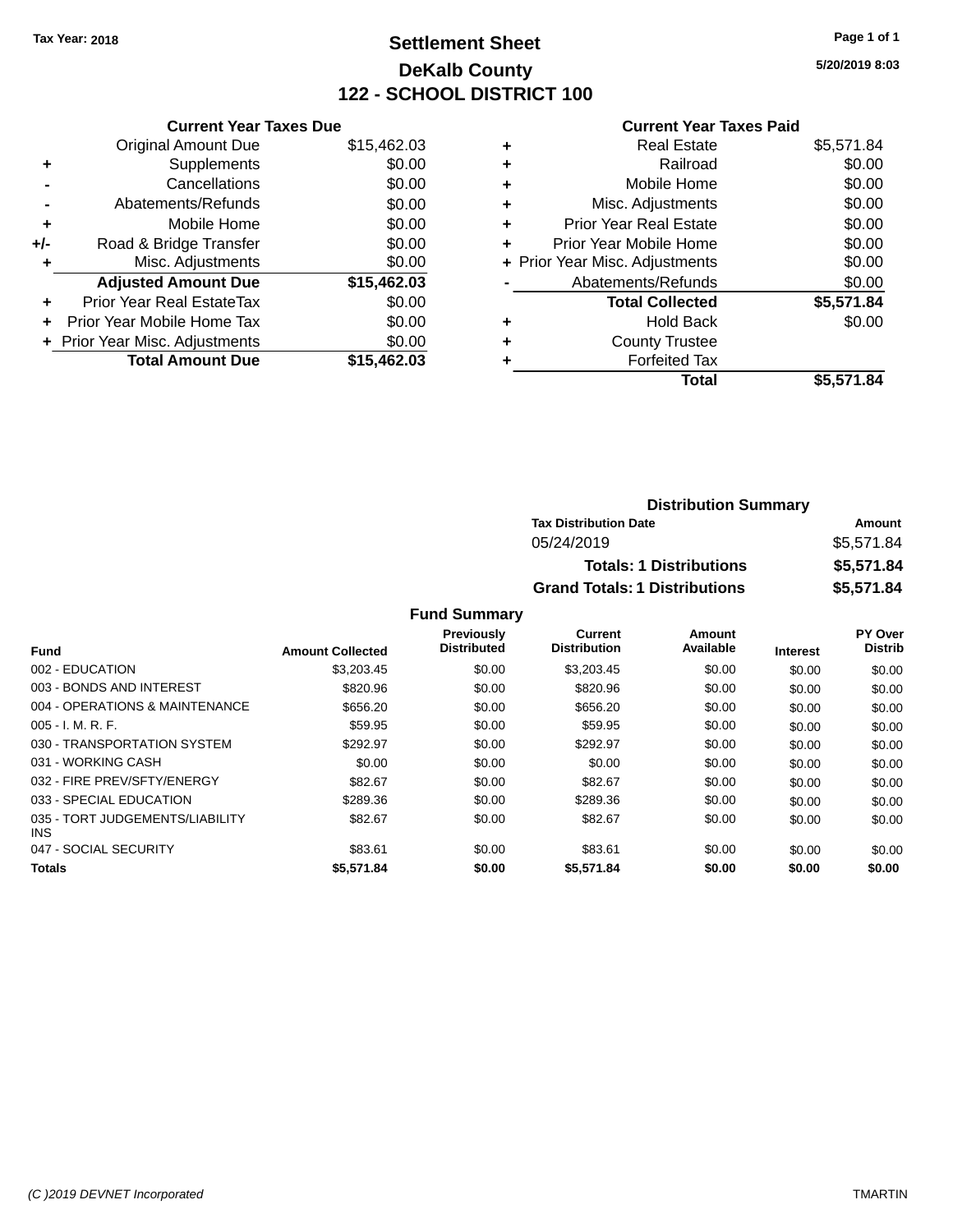### **Settlement Sheet Tax Year: 2018 Page 1 of 1 DeKalb County 123 - SCHOOL DISTRICT 161**

**5/20/2019 8:03**

|       | <b>Current Year Taxes Due</b>  |             |
|-------|--------------------------------|-------------|
|       | <b>Original Amount Due</b>     | \$99,658.38 |
|       | Supplements                    | \$0.00      |
|       | Cancellations                  | \$0.00      |
|       | Abatements/Refunds             | \$0.00      |
| ٠     | Mobile Home                    | \$0.00      |
| $+/-$ | Road & Bridge Transfer         | \$0.00      |
|       | Misc. Adjustments              | \$0.00      |
|       | <b>Adjusted Amount Due</b>     | \$99,658.38 |
| ÷     | Prior Year Real EstateTax      | \$0.00      |
| ÷     | Prior Year Mobile Home Tax     | \$0.00      |
|       | + Prior Year Misc. Adjustments | \$0.00      |
|       | <b>Total Amount Due</b>        | \$99,658.38 |
|       |                                |             |

### **Current Year Taxes Paid**

| ٠ | Real Estate                    | \$12,958.05 |
|---|--------------------------------|-------------|
| ٠ | Railroad                       | \$0.00      |
| ٠ | Mobile Home                    | \$0.00      |
| ٠ | Misc. Adjustments              | \$0.00      |
| ٠ | <b>Prior Year Real Estate</b>  | \$0.00      |
| ٠ | Prior Year Mobile Home         | \$0.00      |
|   | + Prior Year Misc. Adjustments | \$0.00      |
|   | Abatements/Refunds             | \$0.00      |
|   | <b>Total Collected</b>         | \$12,958.05 |
| ٠ | <b>Hold Back</b>               | \$0.00      |
| ٠ | <b>County Trustee</b>          |             |
| ٠ | <b>Forfeited Tax</b>           |             |
|   | Total                          | \$12,958.05 |
|   |                                |             |

### **Distribution Summary Tax Distribution Date Amount** 05/24/2019 \$12,958.05 **Totals: 1 Distributions \$12,958.05 Grand Totals: 1 Distributions \$12,958.05**

|                                         |                         | Previously  | <b>Current</b>      | Amount    |                 | PY Over        |
|-----------------------------------------|-------------------------|-------------|---------------------|-----------|-----------------|----------------|
| <b>Fund</b>                             | <b>Amount Collected</b> | Distributed | <b>Distribution</b> | Available | <b>Interest</b> | <b>Distrib</b> |
| 002 - EDUCATION                         | \$8.171.56              | \$0.00      | \$8,171.56          | \$0.00    | \$0.00          | \$0.00         |
| 003 - BONDS AND INTEREST                | \$533.25                | \$0.00      | \$533.25            | \$0.00    | \$0.00          | \$0.00         |
| 004 - OPERATIONS & MAINTENANCE          | \$841.88                | \$0.00      | \$841.88            | \$0.00    | \$0.00          | \$0.00         |
| $005 - I. M. R. F.$                     | \$225.24                | \$0.00      | \$225.24            | \$0.00    | \$0.00          | \$0.00         |
| 030 - TRANSPORTATION SYSTEM             | \$404.12                | \$0.00      | \$404.12            | \$0.00    | \$0.00          | \$0.00         |
| 031 - WORKING CASH                      | \$171.67                | \$0.00      | \$171.67            | \$0.00    | \$0.00          | \$0.00         |
| 032 - FIRE PREV/SFTY/ENERGY             | \$168.42                | \$0.00      | \$168.42            | \$0.00    | \$0.00          | \$0.00         |
| 033 - SPECIAL EDUCATION                 | \$67.37                 | \$0.00      | \$67.37             | \$0.00    | \$0.00          | \$0.00         |
| 035 - TORT JUDGEMENTS/LIABILITY<br>INS. | \$1,945.08              | \$0.00      | \$1,945.08          | \$0.00    | \$0.00          | \$0.00         |
| 047 - SOCIAL SECURITY                   | \$261.04                | \$0.00      | \$261.04            | \$0.00    | \$0.00          | \$0.00         |
| 057 - LEASE/PURCHASE/RENTAL             | \$168.42                | \$0.00      | \$168.42            | \$0.00    | \$0.00          | \$0.00         |
| Totals                                  | \$12,958.05             | \$0.00      | \$12,958.05         | \$0.00    | \$0.00          | \$0.00         |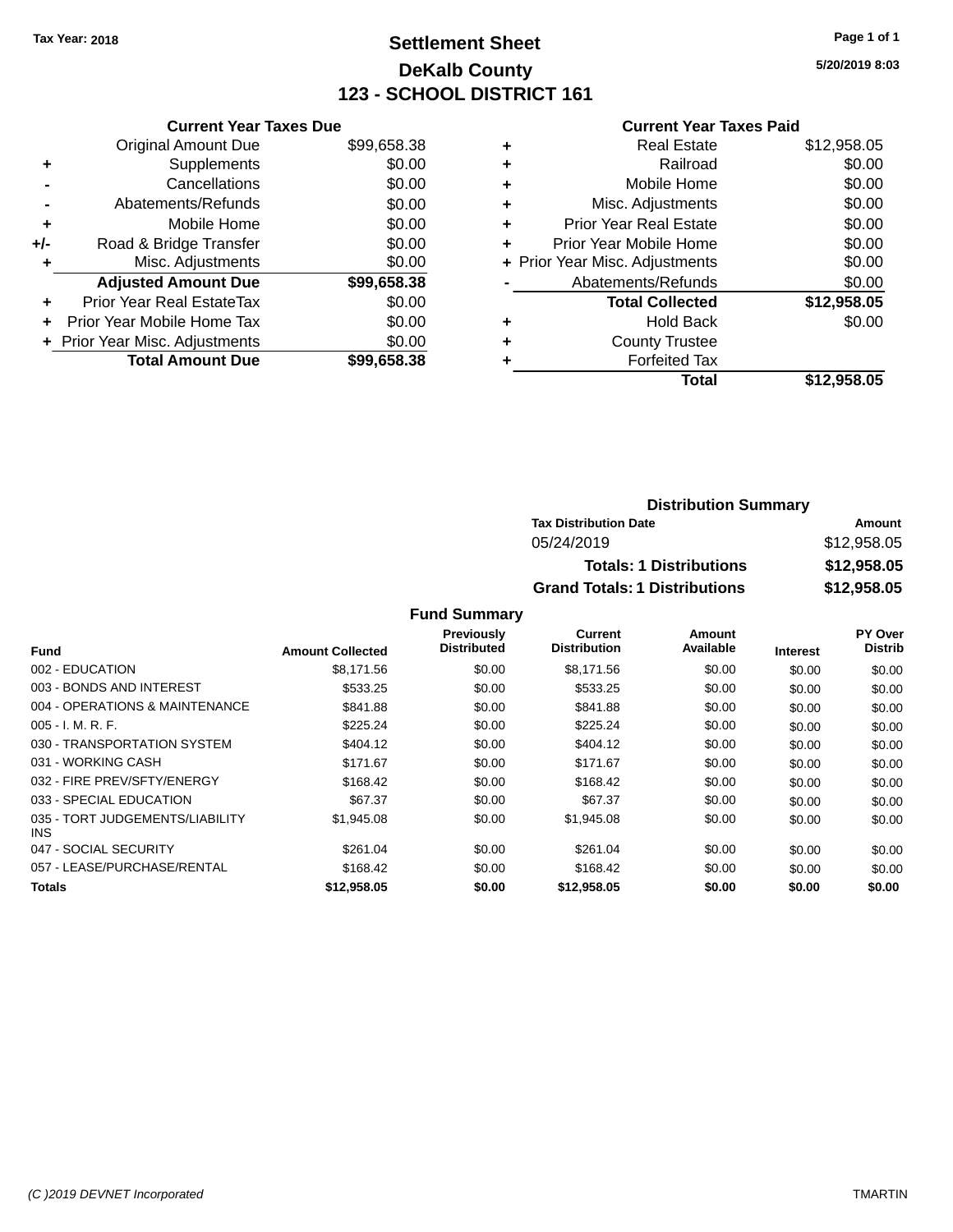### **Settlement Sheet Tax Year: 2018 Page 1 of 1 DeKalb County 124 - SCHOOL DISTRICT 212**

**5/20/2019 8:03**

#### **Current Year Taxes Paid**

|     | <b>Current Year Taxes Due</b>  |              |
|-----|--------------------------------|--------------|
|     | <b>Original Amount Due</b>     | \$310,088.52 |
| ٠   | Supplements                    | \$0.00       |
|     | Cancellations                  | \$0.00       |
|     | Abatements/Refunds             | \$0.00       |
| ٠   | Mobile Home                    | \$0.00       |
| +/- | Road & Bridge Transfer         | \$0.00       |
|     | Misc. Adjustments              | \$0.00       |
|     | <b>Adjusted Amount Due</b>     | \$310,088.52 |
| ٠   | Prior Year Real EstateTax      | \$0.00       |
|     | Prior Year Mobile Home Tax     | \$0.00       |
|     | + Prior Year Misc. Adjustments | \$0.00       |
|     | <b>Total Amount Due</b>        | \$310,088.52 |
|     |                                |              |

|   | <b>Real Estate</b>             | \$53,923.02 |
|---|--------------------------------|-------------|
| ٠ | Railroad                       | \$0.00      |
| ٠ | Mobile Home                    | \$0.00      |
| ٠ | Misc. Adjustments              | \$0.00      |
| ٠ | <b>Prior Year Real Estate</b>  | \$0.00      |
| ٠ | Prior Year Mobile Home         | \$0.00      |
|   | + Prior Year Misc. Adjustments | \$0.00      |
|   | Abatements/Refunds             | \$0.00      |
|   | <b>Total Collected</b>         | \$53,923.02 |
| ٠ | <b>Hold Back</b>               | \$0.00      |
| ٠ | <b>County Trustee</b>          |             |
| ٠ | <b>Forfeited Tax</b>           |             |
|   | Total                          | \$53,923.02 |
|   |                                |             |

| <b>Distribution Summary</b>          |             |  |  |  |
|--------------------------------------|-------------|--|--|--|
| <b>Tax Distribution Date</b>         | Amount      |  |  |  |
| 05/24/2019                           | \$53,923.02 |  |  |  |
| <b>Totals: 1 Distributions</b>       | \$53,923.02 |  |  |  |
| <b>Grand Totals: 1 Distributions</b> | \$53,923.02 |  |  |  |

|                                         |                         | <b>Previously</b>  | Current             | Amount    |                 | PY Over        |
|-----------------------------------------|-------------------------|--------------------|---------------------|-----------|-----------------|----------------|
| <b>Fund</b>                             | <b>Amount Collected</b> | <b>Distributed</b> | <b>Distribution</b> | Available | <b>Interest</b> | <b>Distrib</b> |
| 002 - EDUCATION                         | \$28,107.96             | \$0.00             | \$28,107.96         | \$0.00    | \$0.00          | \$0.00         |
| 003 - BONDS AND INTEREST                | \$7.943.29              | \$0.00             | \$7,943.29          | \$0.00    | \$0.00          | \$0.00         |
| 004 - OPERATIONS & MAINTENANCE          | \$5.405.35              | \$0.00             | \$5,405.35          | \$0.00    | \$0.00          | \$0.00         |
| $005 - I. M. R. F.$                     | \$991.75                | \$0.00             | \$991.75            | \$0.00    | \$0.00          | \$0.00         |
| 030 - TRANSPORTATION SYSTEM             | \$1,608.42              | \$0.00             | \$1,608.42          | \$0.00    | \$0.00          | \$0.00         |
| 031 - WORKING CASH                      | \$0.00                  | \$0.00             | \$0.00              | \$0.00    | \$0.00          | \$0.00         |
| 032 - FIRE PREV/SFTY/ENERGY             | \$804.32                | \$0.00             | \$804.32            | \$0.00    | \$0.00          | \$0.00         |
| 033 - SPECIAL EDUCATION                 | \$432.41                | \$0.00             | \$432.41            | \$0.00    | \$0.00          | \$0.00         |
| 035 - TORT JUDGEMENTS/LIABILITY<br>INS. | \$6,325.98              | \$0.00             | \$6,325.98          | \$0.00    | \$0.00          | \$0.00         |
| 047 - SOCIAL SECURITY                   | \$1,222.49              | \$0.00             | \$1,222.49          | \$0.00    | \$0.00          | \$0.00         |
| 057 - LEASE/PURCHASE/RENTAL             | \$1.081.05              | \$0.00             | \$1,081.05          | \$0.00    | \$0.00          | \$0.00         |
| Totals                                  | \$53,923.02             | \$0.00             | \$53,923.02         | \$0.00    | \$0.00          | \$0.00         |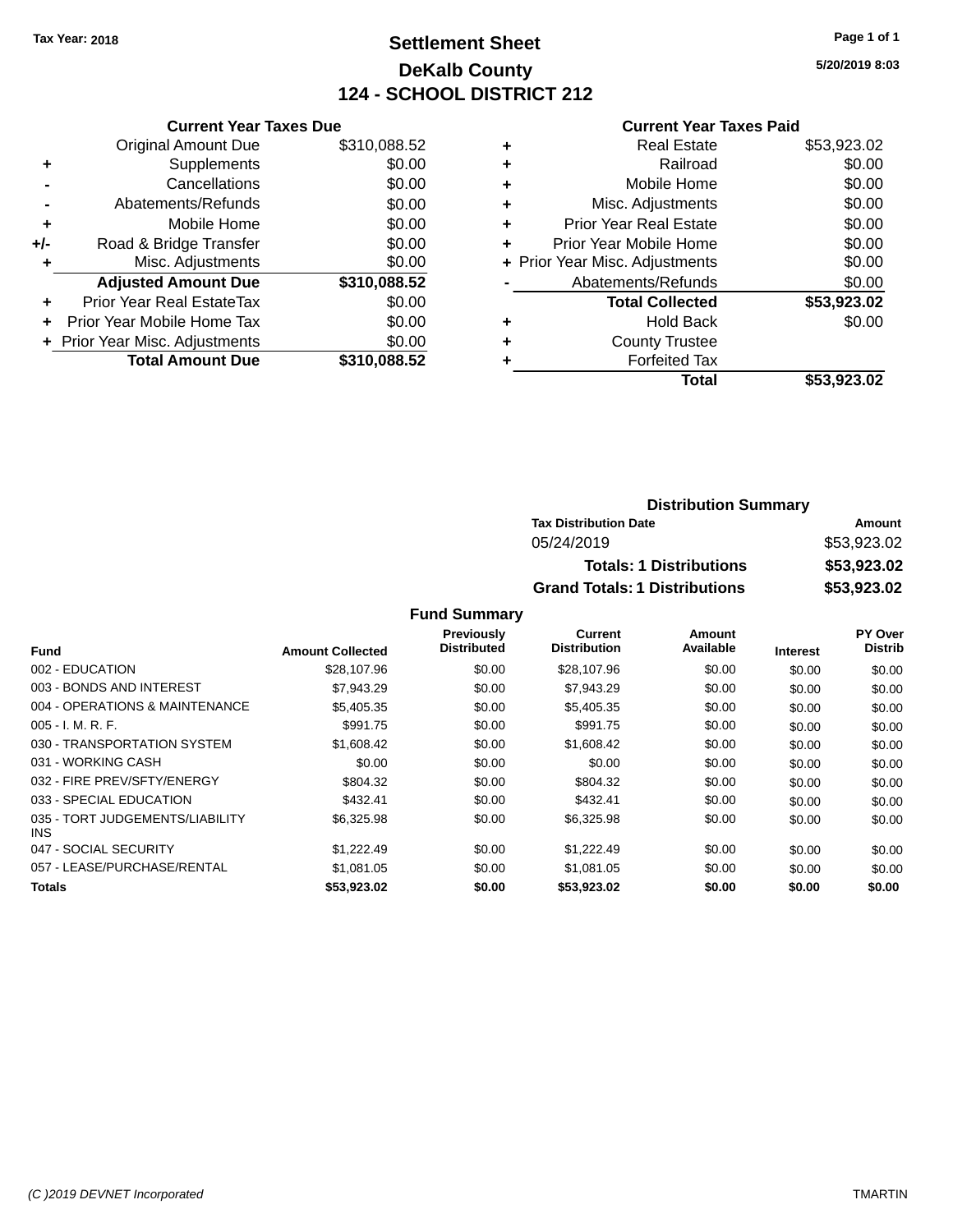### **Settlement Sheet Tax Year: 2018 Page 1 of 1 DeKalb County 125 - SCHOOL DISTRICT 220**

**5/20/2019 8:03**

|       | <b>Current Year Taxes Due</b>  |            |
|-------|--------------------------------|------------|
|       | <b>Original Amount Due</b>     | \$3,990.06 |
| ٠     | Supplements                    | \$0.00     |
|       | Cancellations                  | \$0.00     |
|       | Abatements/Refunds             | \$0.00     |
| ٠     | Mobile Home                    | \$0.00     |
| $+/-$ | Road & Bridge Transfer         | \$0.00     |
|       | Misc. Adjustments              | \$0.00     |
|       | <b>Adjusted Amount Due</b>     | \$3,990.06 |
| ÷     | Prior Year Real EstateTax      | \$0.00     |
| ÷     | Prior Year Mobile Home Tax     | \$0.00     |
|       | + Prior Year Misc. Adjustments | \$0.00     |
|       | <b>Total Amount Due</b>        | \$3,990.06 |
|       |                                |            |

#### **Current Year Taxes Paid +** Real Estate \$0.00 **+** Railroad \$0.00<br>▲ Mobile Home \$0.00 **Mobile Home**

|           | Total                          | \$0.00       |
|-----------|--------------------------------|--------------|
|           | <b>Forfeited Tax</b>           |              |
| $\ddot{}$ | <b>County Trustee</b>          |              |
| ٠         | <b>Hold Back</b>               | \$0.00       |
|           | <b>Total Collected</b>         | \$0.00       |
|           | Abatements/Refunds             | \$0.00       |
|           | + Prior Year Misc. Adjustments | \$0.00       |
| ÷         | Prior Year Mobile Home         | \$0.00       |
| ÷         | <b>Prior Year Real Estate</b>  | \$0.00       |
| $\ddot{}$ | Misc. Adjustments              | \$0.00       |
| ÷         | <b>NODIE HOTHE</b>             | <b>JU.UU</b> |

| <b>Fund Summary</b>                     |                         |                                  |                                |                     |                 |                           |
|-----------------------------------------|-------------------------|----------------------------------|--------------------------------|---------------------|-----------------|---------------------------|
| <b>Fund</b>                             | <b>Amount Collected</b> | Previously<br><b>Distributed</b> | Current<br><b>Distribution</b> | Amount<br>Available | <b>Interest</b> | PY Over<br><b>Distrib</b> |
| 002 - EDUCATION                         | \$0.00                  | \$0.00                           | \$0.00                         | \$0.00              | \$0.00          | \$0.00                    |
| 003 - BONDS AND INTEREST                | \$0.00                  | \$0.00                           | \$0.00                         | \$0.00              | \$0.00          | \$0.00                    |
| 004 - OPERATIONS & MAINTENANCE          | \$0.00                  | \$0.00                           | \$0.00                         | \$0.00              | \$0.00          | \$0.00                    |
| 005 - I. M. R. F.                       | \$0.00                  | \$0.00                           | \$0.00                         | \$0.00              | \$0.00          | \$0.00                    |
| 030 - TRANSPORTATION SYSTEM             | \$0.00                  | \$0.00                           | \$0.00                         | \$0.00              | \$0.00          | \$0.00                    |
| 031 - WORKING CASH                      | \$0.00                  | \$0.00                           | \$0.00                         | \$0.00              | \$0.00          | \$0.00                    |
| 032 - FIRE PREV/SFTY/ENERGY             | \$0.00                  | \$0.00                           | \$0.00                         | \$0.00              | \$0.00          | \$0.00                    |
| 033 - SPECIAL EDUCATION                 | \$0.00                  | \$0.00                           | \$0.00                         | \$0.00              | \$0.00          | \$0.00                    |
| 035 - TORT JUDGEMENTS/LIABILITY<br>INS. | \$0.00                  | \$0.00                           | \$0.00                         | \$0.00              | \$0.00          | \$0.00                    |
| 047 - SOCIAL SECURITY                   | \$0.00                  | \$0.00                           | \$0.00                         | \$0.00              | \$0.00          | \$0.00                    |
| 057 - LEASE/PURCHASE/RENTAL             | \$0.00                  | \$0.00                           | \$0.00                         | \$0.00              | \$0.00          | \$0.00                    |
| <b>Totals</b>                           | \$0.00                  | \$0.00                           | \$0.00                         | \$0.00              | \$0.00          | \$0.00                    |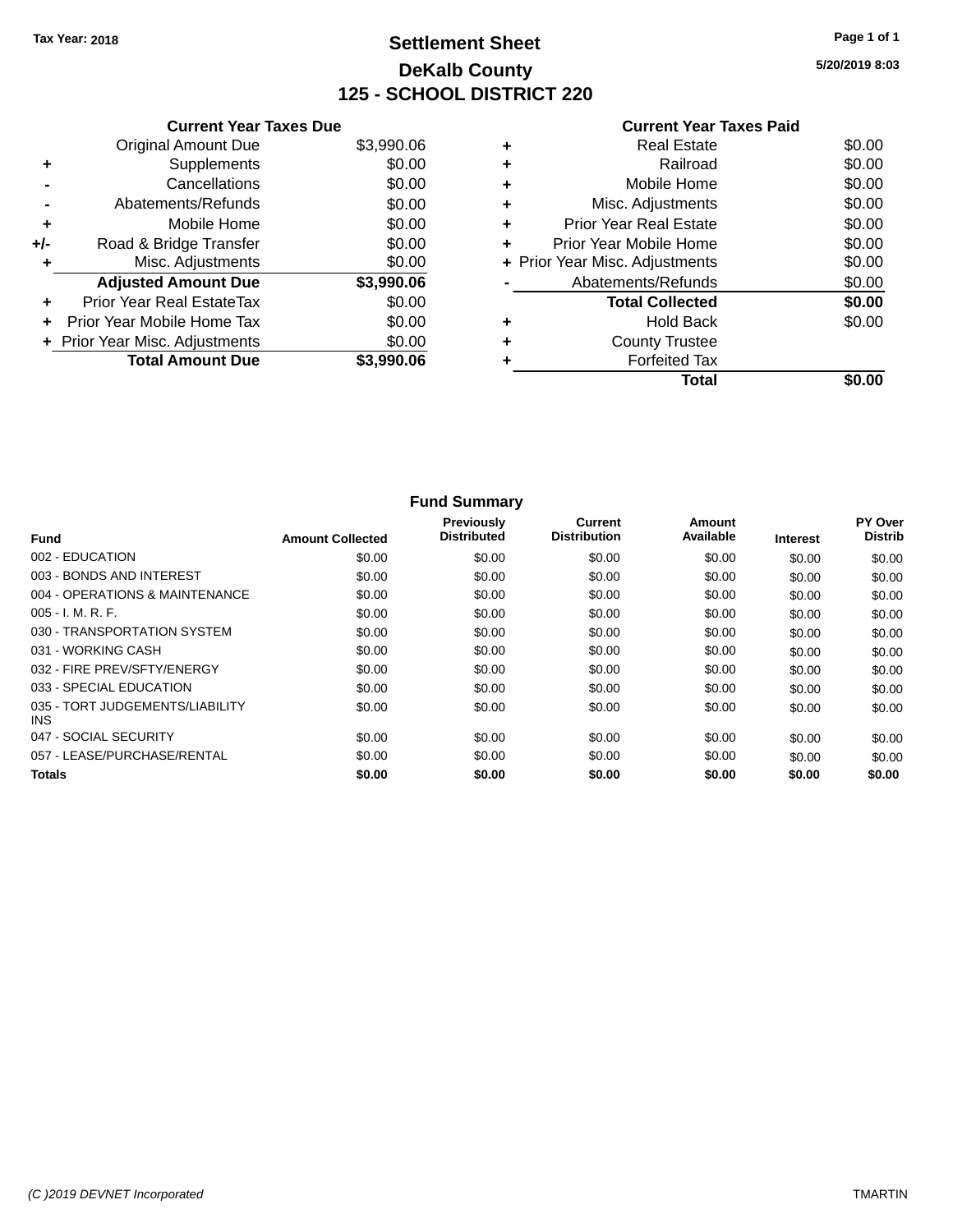### **Settlement Sheet Tax Year: 2018 Page 1 of 1 DeKalb County 126 - SCHOOL DISTRICT 269**

**5/20/2019 8:03**

#### **Current Year Taxes Paid**

|       | <b>Current Year Taxes Due</b>  |              |
|-------|--------------------------------|--------------|
|       | <b>Original Amount Due</b>     | \$321,590.66 |
| ٠     | Supplements                    | \$0.00       |
|       | Cancellations                  | \$0.00       |
|       | Abatements/Refunds             | \$0.00       |
| ٠     | Mobile Home                    | \$0.00       |
| $+/-$ | Road & Bridge Transfer         | \$0.00       |
|       | Misc. Adjustments              | \$0.00       |
|       | <b>Adjusted Amount Due</b>     | \$321,590.66 |
| ٠     | Prior Year Real EstateTax      | \$0.00       |
|       | Prior Year Mobile Home Tax     | \$0.00       |
|       | + Prior Year Misc. Adjustments | \$0.00       |
|       | <b>Total Amount Due</b>        | \$321,590.66 |
|       |                                |              |

|   | Real Estate                    | \$60,590.28 |
|---|--------------------------------|-------------|
| ٠ | Railroad                       | \$0.00      |
| ٠ | Mobile Home                    | \$0.00      |
| ٠ | Misc. Adjustments              | \$0.00      |
| ٠ | <b>Prior Year Real Estate</b>  | \$0.00      |
| ÷ | Prior Year Mobile Home         | \$0.00      |
|   | + Prior Year Misc. Adjustments | \$0.00      |
|   | Abatements/Refunds             | \$0.00      |
|   | <b>Total Collected</b>         | \$60,590.28 |
| ٠ | Hold Back                      | \$0.00      |
| ٠ | <b>County Trustee</b>          |             |
|   | <b>Forfeited Tax</b>           |             |
|   | <b>Total</b>                   | \$60,590.28 |
|   |                                |             |

| <b>Distribution Summary</b>          |             |
|--------------------------------------|-------------|
| <b>Tax Distribution Date</b>         | Amount      |
| 05/24/2019                           | \$60,590.28 |
| <b>Totals: 1 Distributions</b>       | \$60,590.28 |
| <b>Grand Totals: 1 Distributions</b> | \$60,590.28 |

| <b>Fund</b>                                   | <b>Amount Collected</b> | <b>Previously</b><br><b>Distributed</b> | <b>Current</b><br><b>Distribution</b> | Amount<br>Available | <b>Interest</b> | <b>PY Over</b><br><b>Distrib</b> |
|-----------------------------------------------|-------------------------|-----------------------------------------|---------------------------------------|---------------------|-----------------|----------------------------------|
| 002 - EDUCATION                               | \$37,803,60             | \$0.00                                  | \$37,803,60                           | \$0.00              | \$0.00          | \$0.00                           |
| 004 - OPERATIONS & MAINTENANCE                | \$9.901.00              | \$0.00                                  | \$9.901.00                            | \$0.00              | \$0.00          | \$0.00                           |
| $005 - I. M. R. F.$                           | \$456.73                | \$0.00                                  | \$456.73                              | \$0.00              | \$0.00          | \$0.00                           |
| 030 - TRANSPORTATION SYSTEM                   | \$2,160.16              | \$0.00                                  | \$2,160.16                            | \$0.00              | \$0.00          | \$0.00                           |
| 031 - WORKING CASH                            | \$900.13                | \$0.00                                  | \$900.13                              | \$0.00              | \$0.00          | \$0.00                           |
| 033 - SPECIAL EDUCATION                       | \$360.15                | \$0.00                                  | \$360.15                              | \$0.00              | \$0.00          | \$0.00                           |
| 035 - TORT JUDGEMENTS/LIABILITY<br><b>INS</b> | \$7,507.08              | \$0.00                                  | \$7,507.08                            | \$0.00              | \$0.00          | \$0.00                           |
| 047 - SOCIAL SECURITY                         | \$1.501.43              | \$0.00                                  | \$1.501.43                            | \$0.00              | \$0.00          | \$0.00                           |
| <b>Totals</b>                                 | \$60,590,28             | \$0.00                                  | \$60,590.28                           | \$0.00              | \$0.00          | \$0.00                           |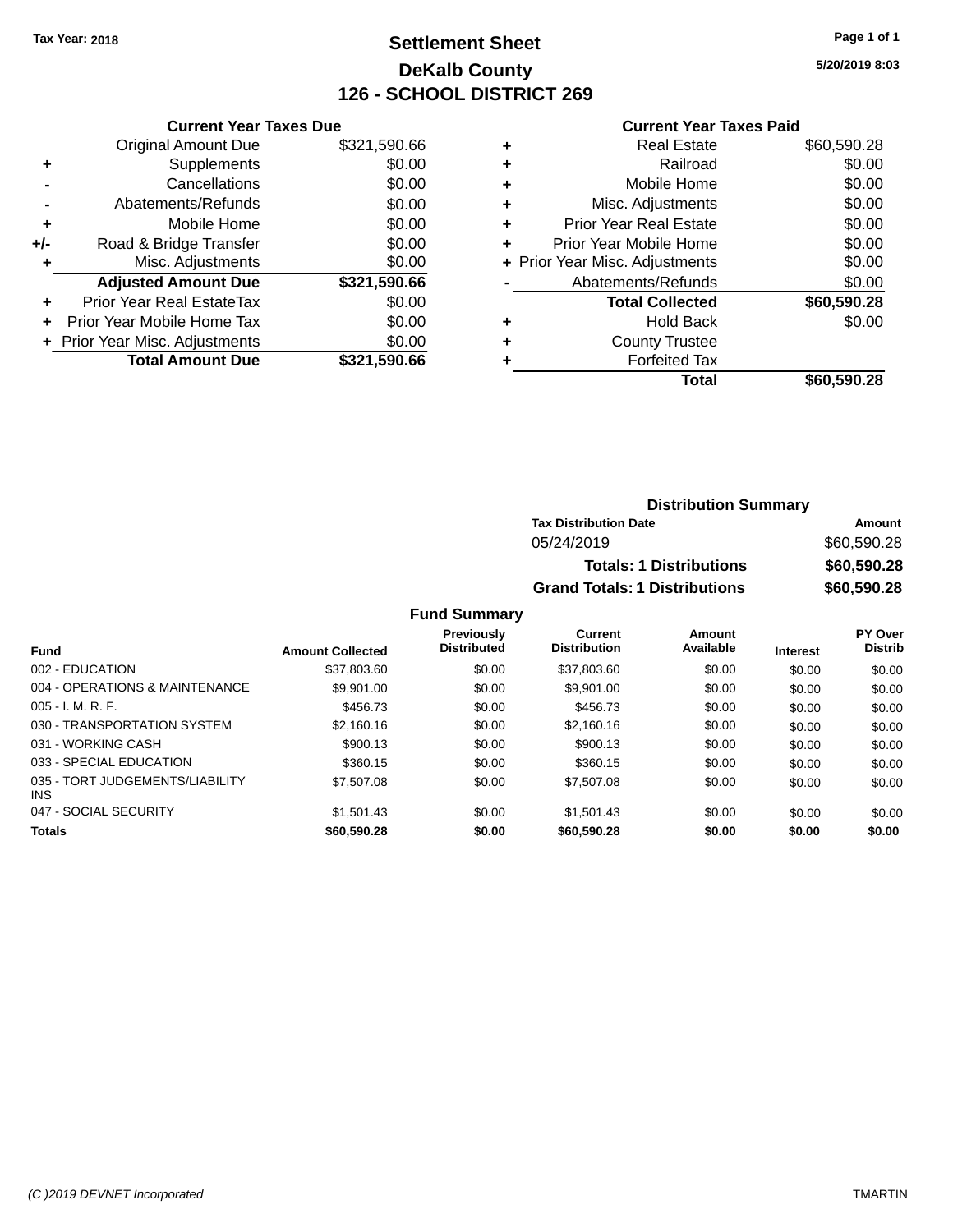### **Settlement Sheet Tax Year: 2018 Page 1 of 1 DeKalb County 127 - SCHOOL DISTRICT 271**

**5/20/2019 8:03**

### **Current Year Taxes Paid**

| <b>Original Amount Due</b> | \$82,462.86                                                   |
|----------------------------|---------------------------------------------------------------|
| Supplements                | \$0.00                                                        |
| Cancellations              | \$0.00                                                        |
| Abatements/Refunds         | \$0.00                                                        |
| Mobile Home                | \$0.00                                                        |
| Road & Bridge Transfer     | \$0.00                                                        |
| Misc. Adjustments          | \$0.00                                                        |
| <b>Adjusted Amount Due</b> | \$82,462.86                                                   |
| Prior Year Real EstateTax  | \$0.00                                                        |
| Prior Year Mobile Home Tax | \$0.00                                                        |
|                            | \$0.00                                                        |
| <b>Total Amount Due</b>    | \$82.462.86                                                   |
|                            | <b>Current Year Taxes Due</b><br>Prior Year Misc. Adjustments |

| ٠ | <b>Real Estate</b>             | \$8,490.63 |
|---|--------------------------------|------------|
| ٠ | Railroad                       | \$0.00     |
| ٠ | Mobile Home                    | \$0.00     |
| ٠ | Misc. Adjustments              | \$0.00     |
| ٠ | <b>Prior Year Real Estate</b>  | \$0.00     |
| ٠ | Prior Year Mobile Home         | \$0.00     |
|   | + Prior Year Misc. Adjustments | \$0.00     |
|   | Abatements/Refunds             | \$0.00     |
|   | <b>Total Collected</b>         | \$8,490.63 |
| ٠ | <b>Hold Back</b>               | \$0.00     |
| ٠ | <b>County Trustee</b>          |            |
| ٠ | <b>Forfeited Tax</b>           |            |
|   | Total                          | \$8,490.63 |
|   |                                |            |

| <b>Distribution Summary</b>          |            |
|--------------------------------------|------------|
| <b>Tax Distribution Date</b>         | Amount     |
| 05/24/2019                           | \$8,490.63 |
| <b>Totals: 1 Distributions</b>       | \$8,490.63 |
| <b>Grand Totals: 1 Distributions</b> | \$8,490.63 |

|                                         |                         | <b>Previously</b>  | <b>Current</b>      | Amount    |                 | PY Over        |
|-----------------------------------------|-------------------------|--------------------|---------------------|-----------|-----------------|----------------|
| <b>Fund</b>                             | <b>Amount Collected</b> | <b>Distributed</b> | <b>Distribution</b> | Available | <b>Interest</b> | <b>Distrib</b> |
| 002 - EDUCATION                         | \$5,004.44              | \$0.00             | \$5,004.44          | \$0.00    | \$0.00          | \$0.00         |
| 003 - BONDS AND INTEREST                | \$1.649.00              | \$0.00             | \$1,649.00          | \$0.00    | \$0.00          | \$0.00         |
| 004 - OPERATIONS & MAINTENANCE          | \$704.46                | \$0.00             | \$704.46            | \$0.00    | \$0.00          | \$0.00         |
| $005 - I. M. R. F.$                     | \$0.00                  | \$0.00             | \$0.00              | \$0.00    | \$0.00          | \$0.00         |
| 030 - TRANSPORTATION SYSTEM             | \$336.09                | \$0.00             | \$336.09            | \$0.00    | \$0.00          | \$0.00         |
| 031 - WORKING CASH                      | \$61.31                 | \$0.00             | \$61.31             | \$0.00    | \$0.00          | \$0.00         |
| 032 - FIRE PREV/SFTY/ENERGY             | \$23.49                 | \$0.00             | \$23.49             | \$0.00    | \$0.00          | \$0.00         |
| 033 - SPECIAL EDUCATION                 | \$51.38                 | \$0.00             | \$51.38             | \$0.00    | \$0.00          | \$0.00         |
| 035 - TORT JUDGEMENTS/LIABILITY<br>INS. | \$469.64                | \$0.00             | \$469.64            | \$0.00    | \$0.00          | \$0.00         |
| 047 - SOCIAL SECURITY                   | \$146.78                | \$0.00             | \$146.78            | \$0.00    | \$0.00          | \$0.00         |
| 057 - LEASE/PURCHASE/RENTAL             | \$44.04                 | \$0.00             | \$44.04             | \$0.00    | \$0.00          | \$0.00         |
| <b>Totals</b>                           | \$8,490.63              | \$0.00             | \$8,490.63          | \$0.00    | \$0.00          | \$0.00         |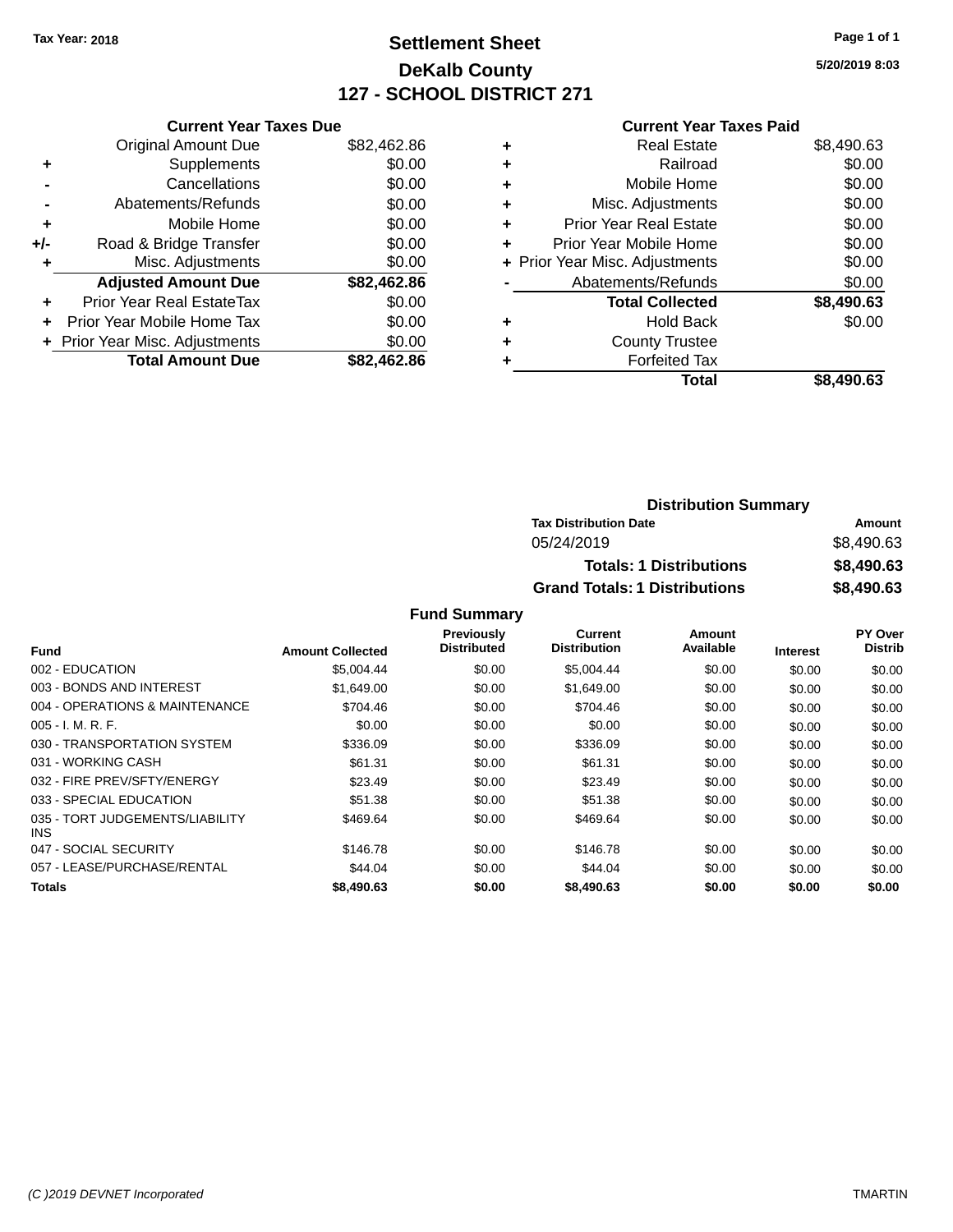### **Settlement Sheet Tax Year: 2018 Page 1 of 1 DeKalb County 128 - SCHOOL DISTRICT 300**

**5/20/2019 8:03**

| <b>Current Year Taxes Due</b>    |            |
|----------------------------------|------------|
| <b>Original Amount Due</b>       | \$9,760.67 |
| Supplements                      | \$0.00     |
| Cancellations                    | \$0.00     |
| Abatements/Refunds               | \$0.00     |
| Mobile Home                      | \$0.00     |
| Road & Bridge Transfer           | \$0.00     |
|                                  |            |
| Misc. Adjustments                | \$0.00     |
| <b>Adjusted Amount Due</b>       | \$9,760.67 |
| <b>Prior Year Real EstateTax</b> | \$0.00     |
| Prior Year Mobile Home Tax       | \$0.00     |
| + Prior Year Misc. Adjustments   | \$0.00     |
|                                  |            |

### **Current Year Taxes Paid**

| <b>Distribution Summary</b>          |            |
|--------------------------------------|------------|
| <b>Tax Distribution Date</b>         | Amount     |
| 05/24/2019                           | \$3,747.83 |
| <b>Totals: 1 Distributions</b>       | \$3,747.83 |
| <b>Grand Totals: 1 Distributions</b> | \$3,747.83 |

| <b>Fund</b>                             | <b>Amount Collected</b> | <b>Previously</b><br><b>Distributed</b> | <b>Current</b><br><b>Distribution</b> | Amount<br>Available | <b>Interest</b> | PY Over<br><b>Distrib</b> |
|-----------------------------------------|-------------------------|-----------------------------------------|---------------------------------------|---------------------|-----------------|---------------------------|
| 002 - EDUCATION                         | \$2,121.56              | \$0.00                                  | \$2,121.56                            | \$0.00              | \$0.00          | \$0.00                    |
| 003 - BONDS AND INTEREST                | \$514.64                | \$0.00                                  | \$514.64                              | \$0.00              | \$0.00          | \$0.00                    |
| 004 - OPERATIONS & MAINTENANCE          | \$371.89                | \$0.00                                  | \$371.89                              | \$0.00              | \$0.00          | \$0.00                    |
| $005 - I. M. R. F.$                     | \$70.73                 | \$0.00                                  | \$70.73                               | \$0.00              | \$0.00          | \$0.00                    |
| 030 - TRANSPORTATION SYSTEM             | \$141.45                | \$0.00                                  | \$141.45                              | \$0.00              | \$0.00          | \$0.00                    |
| 031 - WORKING CASH                      | \$24.80                 | \$0.00                                  | \$24.80                               | \$0.00              | \$0.00          | \$0.00                    |
| 033 - SPECIAL EDUCATION                 | \$396.67                | \$0.00                                  | \$396.67                              | \$0.00              | \$0.00          | \$0.00                    |
| 035 - TORT JUDGEMENTS/LIABILITY<br>INS. | \$35.36                 | \$0.00                                  | \$35.36                               | \$0.00              | \$0.00          | \$0.00                    |
| 047 - SOCIAL SECURITY                   | \$70.73                 | \$0.00                                  | \$70.73                               | \$0.00              | \$0.00          | \$0.00                    |
| <b>Totals</b>                           | \$3,747.83              | \$0.00                                  | \$3,747.83                            | \$0.00              | \$0.00          | \$0.00                    |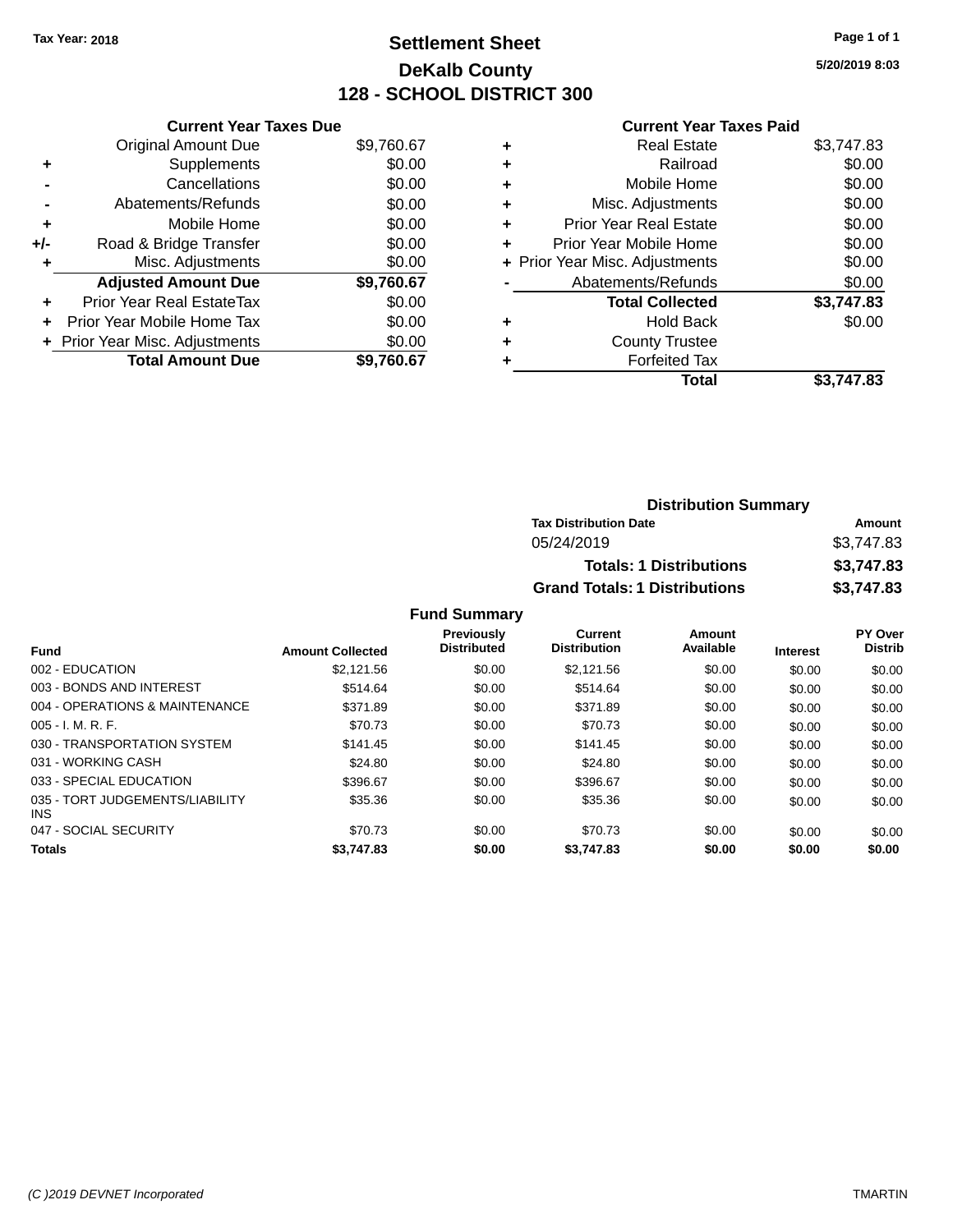### **Settlement Sheet Tax Year: 2018 Page 1 of 1 DeKalb County 129 - SCHOOL DISTRICT 301**

**5/20/2019 8:03**

|       | <b>Current Year Taxes Due</b>  |             |
|-------|--------------------------------|-------------|
|       | <b>Original Amount Due</b>     | \$11,474.62 |
| ٠     | Supplements                    | \$0.00      |
|       | Cancellations                  | \$0.00      |
|       | Abatements/Refunds             | \$0.00      |
| ٠     | Mobile Home                    | \$0.00      |
| $+/-$ | Road & Bridge Transfer         | \$0.00      |
| ٠     | Misc. Adjustments              | \$0.00      |
|       | <b>Adjusted Amount Due</b>     | \$11,474.62 |
| ٠     | Prior Year Real EstateTax      | \$0.00      |
|       | Prior Year Mobile Home Tax     | \$0.00      |
|       | + Prior Year Misc. Adjustments | \$0.00      |
|       | <b>Total Amount Due</b>        | \$11,474.62 |
|       |                                |             |

### **Current Year Taxes Paid +** Real Estate \$0.00 **+** Railroad \$0.00 **+** Mobile Home \$0.00 **+** Misc. Adjustments \$0.00 **+** Prior Year Real Estate \$0.00 **+** Prior Year Mobile Home \$0.00<br> **+** Prior Year Misc. Adjustments \$0.00 **+ Prior Year Misc. Adjustments -** Abatements/Refunds \$0.00 **Total Collected \$0.00 +** Hold Back \$0.00 **+** County Trustee **+** Forfeited Tax **Total \$0.00**

|                                                     |                         | <b>Fund Summary</b>              |                                       |                     |                 |                           |
|-----------------------------------------------------|-------------------------|----------------------------------|---------------------------------------|---------------------|-----------------|---------------------------|
| <b>Fund</b>                                         | <b>Amount Collected</b> | Previously<br><b>Distributed</b> | <b>Current</b><br><b>Distribution</b> | Amount<br>Available | <b>Interest</b> | PY Over<br><b>Distrib</b> |
| 002 - EDUCATION                                     | \$0.00                  | \$0.00                           | \$0.00                                | \$0.00              | \$0.00          | \$0.00                    |
| 003 - BONDS AND INTEREST                            | \$0.00                  | \$0.00                           | \$0.00                                | \$0.00              | \$0.00          | \$0.00                    |
| 004 - OPERATIONS & MAINTENANCE                      | \$0.00                  | \$0.00                           | \$0.00                                | \$0.00              | \$0.00          | \$0.00                    |
| $005 - I. M. R. F.$                                 | \$0.00                  | \$0.00                           | \$0.00                                | \$0.00              | \$0.00          | \$0.00                    |
| 030 - TRANSPORTATION SYSTEM                         | \$0.00                  | \$0.00                           | \$0.00                                | \$0.00              | \$0.00          | \$0.00                    |
| 031 - WORKING CASH                                  | \$0.00                  | \$0.00                           | \$0.00                                | \$0.00              | \$0.00          | \$0.00                    |
| 033 - SPECIAL EDUCATION                             | \$0.00                  | \$0.00                           | \$0.00                                | \$0.00              | \$0.00          | \$0.00                    |
| 035 - TORT JUDGMENTS, LIABILITY<br><b>INSURANCE</b> | \$0.00                  | \$0.00                           | \$0.00                                | \$0.00              | \$0.00          | \$0.00                    |
| 047 - SOCIAL SECURITY                               | \$0.00                  | \$0.00                           | \$0.00                                | \$0.00              | \$0.00          | \$0.00                    |
| <b>Totals</b>                                       | \$0.00                  | \$0.00                           | \$0.00                                | \$0.00              | \$0.00          | \$0.00                    |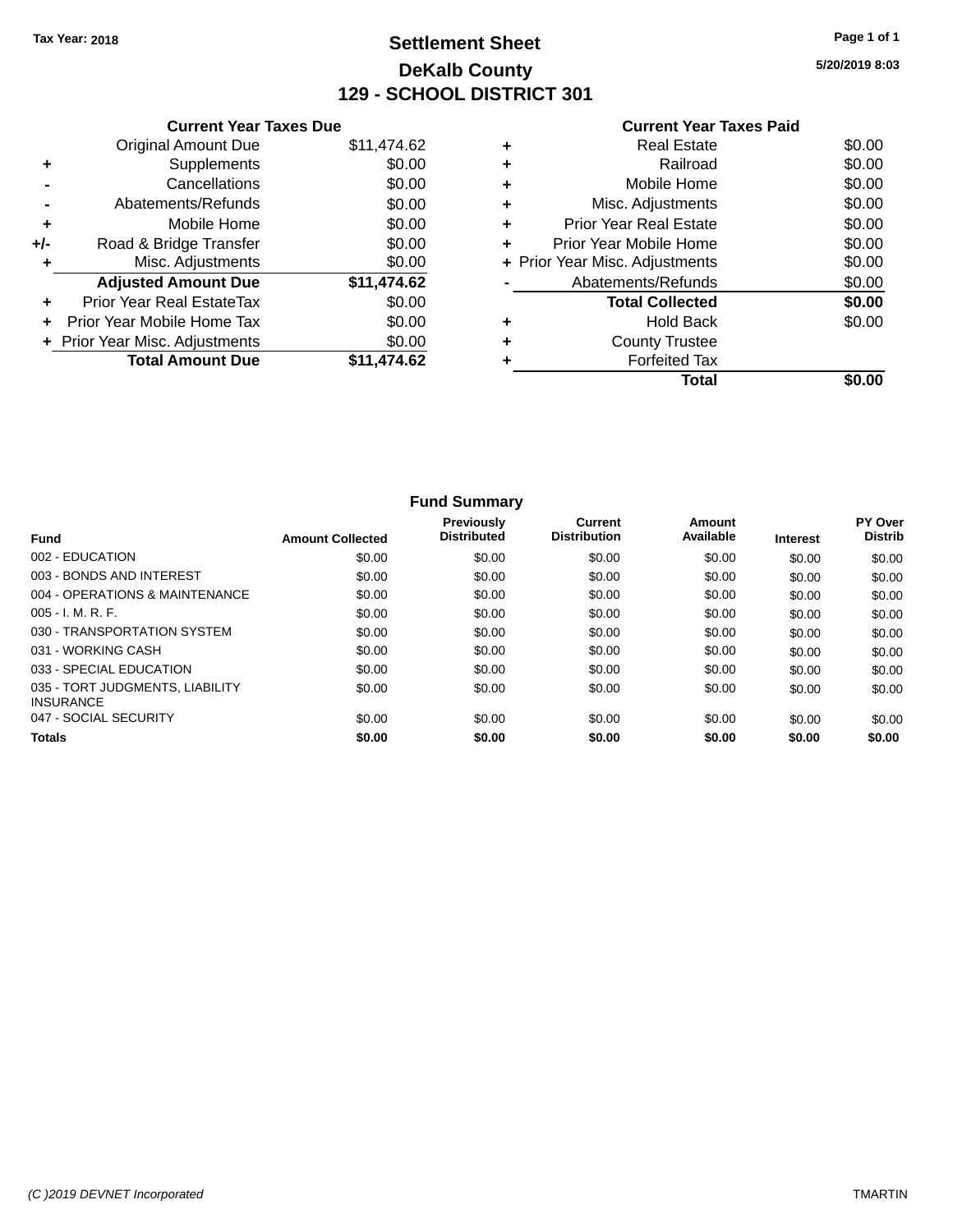### **Settlement Sheet Tax Year: 2018 Page 1 of 1 DeKalb County 130 - SCHOOL DISTRICT 302**

**5/20/2019 8:03**

#### **Current Year Taxes Paid**

|     | <b>Current Year Taxes Due</b>  |                |  |  |  |
|-----|--------------------------------|----------------|--|--|--|
|     | <b>Original Amount Due</b>     | \$2,180,991.67 |  |  |  |
| ÷   | Supplements                    | \$10,348.01    |  |  |  |
|     | Cancellations                  | \$12,605.19    |  |  |  |
|     | Abatements/Refunds             | \$0.00         |  |  |  |
| ٠   | Mobile Home                    | \$0.00         |  |  |  |
| +/- | Road & Bridge Transfer         | \$0.00         |  |  |  |
| ٠   | Misc. Adjustments              | \$0.00         |  |  |  |
|     | <b>Adjusted Amount Due</b>     | \$2,178,734.49 |  |  |  |
| ÷   | Prior Year Real EstateTax      | \$0.00         |  |  |  |
|     | Prior Year Mobile Home Tax     | \$0.00         |  |  |  |
|     | + Prior Year Misc. Adjustments | \$0.00         |  |  |  |
|     | <b>Total Amount Due</b>        | \$2,178,734.49 |  |  |  |

| ٠ | <b>Real Estate</b>             | \$240,394.67 |
|---|--------------------------------|--------------|
| ٠ | Railroad                       | \$0.00       |
| ٠ | Mobile Home                    | \$0.00       |
| ٠ | Misc. Adjustments              | \$0.00       |
| ٠ | <b>Prior Year Real Estate</b>  | \$0.00       |
| ٠ | Prior Year Mobile Home         | \$0.00       |
|   | + Prior Year Misc. Adjustments | \$0.00       |
|   | Abatements/Refunds             | \$0.00       |
|   | <b>Total Collected</b>         | \$240,394.67 |
| ٠ | <b>Hold Back</b>               | \$0.00       |
| ٠ | <b>County Trustee</b>          |              |
| ٠ | <b>Forfeited Tax</b>           |              |
|   | Total                          | \$240,394.67 |
|   |                                |              |

| <b>Distribution Summary</b>          |              |  |  |  |
|--------------------------------------|--------------|--|--|--|
| <b>Tax Distribution Date</b>         | Amount       |  |  |  |
| 05/24/2019                           | \$240,394.67 |  |  |  |
| <b>Totals: 1 Distributions</b>       | \$240,394.67 |  |  |  |
| <b>Grand Totals: 1 Distributions</b> | \$240,394.67 |  |  |  |

| <b>Fund</b>                    | <b>Amount Collected</b> | Previously<br><b>Distributed</b> | Current<br><b>Distribution</b> | Amount<br>Available | <b>Interest</b> | <b>PY Over</b><br><b>Distrib</b> |
|--------------------------------|-------------------------|----------------------------------|--------------------------------|---------------------|-----------------|----------------------------------|
|                                |                         |                                  |                                |                     |                 |                                  |
| 002 - EDUCATION                | \$137,905.53            | \$0.00                           | \$137,905.53                   | \$0.00              | \$0.00          | \$0.00                           |
| 003 - BONDS AND INTEREST       | \$48.872.48             | \$0.00                           | \$48,872,48                    | \$0.00              | \$0.00          | \$0.00                           |
| 004 - OPERATIONS & MAINTENANCE | \$23,647.38             | \$0.00                           | \$23,647.38                    | \$0.00              | \$0.00          | \$0.00                           |
| $005 - I. M. R. F.$            | \$2,039.03              | \$0.00                           | \$2,039.03                     | \$0.00              | \$0.00          | \$0.00                           |
| 030 - TRANSPORTATION SYSTEM    | \$6,523.83              | \$0.00                           | \$6,523.83                     | \$0.00              | \$0.00          | \$0.00                           |
| 031 - WORKING CASH             | \$408.19                | \$0.00                           | \$408.19                       | \$0.00              | \$0.00          | \$0.00                           |
| 033 - SPECIAL EDUCATION        | \$17,532.22             | \$0.00                           | \$17.532.22                    | \$0.00              | \$0.00          | \$0.00                           |
| 047 - SOCIAL SECURITY          | \$3.466.01              | \$0.00                           | \$3.466.01                     | \$0.00              | \$0.00          | \$0.00                           |
| <b>Totals</b>                  | \$240,394.67            | \$0.00                           | \$240,394.67                   | \$0.00              | \$0.00          | \$0.00                           |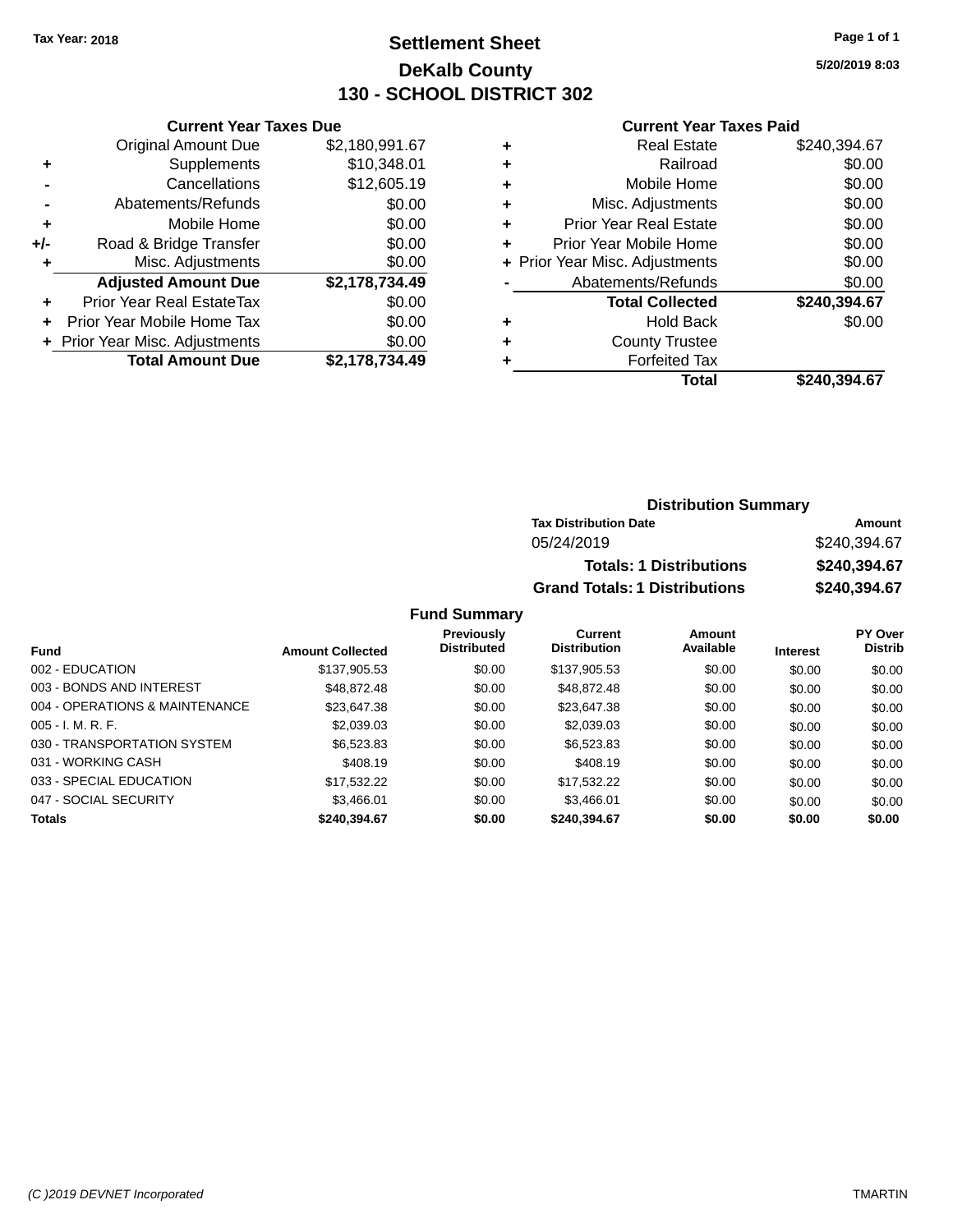### **Settlement Sheet Tax Year: 2018 Page 1 of 1 DeKalb County 131 - SCHOOL DISTRICT 424**

**5/20/2019 8:03**

#### **Current Year Taxes Paid**

|       | <b>Current Year Taxes Due</b>    |                 |
|-------|----------------------------------|-----------------|
|       | <b>Original Amount Due</b>       | \$11,553,856.26 |
| ٠     | Supplements                      | \$107,708.72    |
|       | Cancellations                    | \$151,977.52    |
|       | Abatements/Refunds               | \$0.00          |
| ٠     | Mobile Home                      | \$0.00          |
| $+/-$ | Road & Bridge Transfer           | \$0.00          |
| ٠     | Misc. Adjustments                | \$0.00          |
|       | <b>Adjusted Amount Due</b>       | \$11,509,587.46 |
| ÷     | <b>Prior Year Real EstateTax</b> | \$0.00          |
|       | Prior Year Mobile Home Tax       | \$0.00          |
|       | + Prior Year Misc. Adjustments   | \$1,347.70      |
|       | <b>Total Amount Due</b>          | \$11,510,935.16 |
|       |                                  |                 |

|   | <b>Real Estate</b>             | \$1,194,524.93 |
|---|--------------------------------|----------------|
| ٠ | Railroad                       | \$0.00         |
| ٠ | Mobile Home                    | \$0.00         |
| ٠ | Misc. Adjustments              | \$0.00         |
| ٠ | <b>Prior Year Real Estate</b>  | \$0.00         |
| ٠ | Prior Year Mobile Home         | \$0.00         |
|   | + Prior Year Misc. Adjustments | \$1,347.70     |
|   | Abatements/Refunds             | \$0.00         |
|   | <b>Total Collected</b>         | \$1,195,872.63 |
| ٠ | <b>Hold Back</b>               | \$0.00         |
| ٠ | <b>County Trustee</b>          |                |
| ٠ | <b>Forfeited Tax</b>           |                |
|   | Total                          | \$1,195,872.63 |
|   |                                |                |

### **Distribution Summary Tax Distribution Date Amount** 05/24/2019 \$1,195,872.63 **Totals: 1 Distributions \$1,195,872.63 Grand Totals: 1 Distributions \$1,195,872.63**

#### **Fund Summary**

|                                         |                         | Previously         | <b>Current</b>      | Amount    |                 | PY Over        |
|-----------------------------------------|-------------------------|--------------------|---------------------|-----------|-----------------|----------------|
| <b>Fund</b>                             | <b>Amount Collected</b> | <b>Distributed</b> | <b>Distribution</b> | Available | <b>Interest</b> | <b>Distrib</b> |
| 002 - EDUCATION                         | \$652,157.16            | \$0.00             | \$652,157.16        | \$0.00    | \$0.00          | \$0.00         |
| 003 - BONDS AND INTEREST                | \$269,190.93            | \$0.00             | \$269,190.93        | \$0.00    | \$0.00          | \$0.00         |
| 004 - OPERATIONS & MAINTENANCE          | \$131,949.00            | \$0.00             | \$131,949.00        | \$0.00    | \$0.00          | \$0.00         |
| $005 - I. M. R. F.$                     | \$24,453.20             | \$0.00             | \$24,453.20         | \$0.00    | \$0.00          | \$0.00         |
| 030 - TRANSPORTATION SYSTEM             | \$45,467.08             | \$0.00             | \$45,467.08         | \$0.00    | \$0.00          | \$0.00         |
| 031 - WORKING CASH                      | \$2.024.62              | \$0.00             | \$2,024.62          | \$0.00    | \$0.00          | \$0.00         |
| 032 - FIRE PREV/SFTY/ENERGY             | \$4.649.55              | \$0.00             | \$4,649.55          | \$0.00    | \$0.00          | \$0.00         |
| 033 - SPECIAL EDUCATION                 | \$9.599.27              | \$0.00             | \$9,599.27          | \$0.00    | \$0.00          | \$0.00         |
| 035 - TORT JUDGEMENTS/LIABILITY<br>INS. | \$21,318.83             | \$0.00             | \$21,318.83         | \$0.00    | \$0.00          | \$0.00         |
| 047 - SOCIAL SECURITY                   | \$30.513.89             | \$0.00             | \$30,513.89         | \$0.00    | \$0.00          | \$0.00         |
| 057 - LEASE/PURCHASE/RENTAL             | \$4,549.10              | \$0.00             | \$4,549.10          | \$0.00    | \$0.00          | \$0.00         |
| <b>Totals</b>                           | \$1,195,872.63          | \$0.00             | \$1,195,872.63      | \$0.00    | \$0.00          | \$0.00         |

### **Miscellaneous Adjustment Detail**

| Year Source             | <b>Account Type</b> |            | <b>Amount Adjustment Description</b>                             |
|-------------------------|---------------------|------------|------------------------------------------------------------------|
| 2017 RE - Real Estate   | Back Tax Collected  |            | \$67.78 RIVERBEND DEVELOPMENT REDEMPTION 02-25-277-021 by TBA    |
| 2017 RE - Real Estate   | Back Tax Collected  |            | \$1,092.85 RIVERBEND DEVELOPMENT REDEMPTION 02-25-200-010 by TBA |
| 2017 RE - Real Estate   | Back Tax Collected  |            | \$187.07 TRUSTEE SALE 02-22-100-005 by TBA                       |
| <b>Totals 3 entries</b> |                     | \$1,347.70 |                                                                  |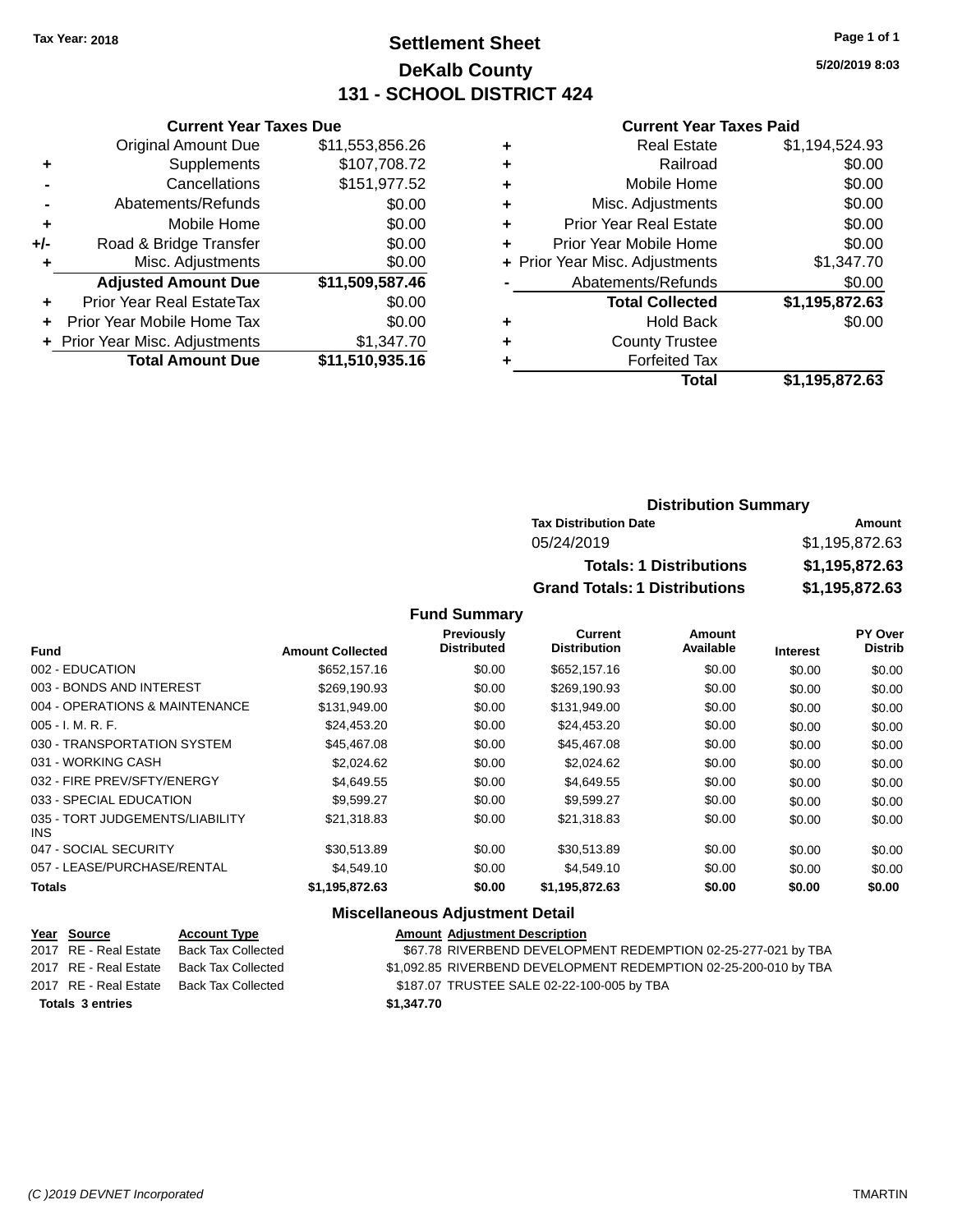### **Settlement Sheet Tax Year: 2018 Page 1 of 1 DeKalb County 132 - SCHOOL DISTRICT 425**

**5/20/2019 8:03**

#### **Current Year Taxes Paid**

|     | <b>Current Year Taxes Due</b>            |                |  |  |  |
|-----|------------------------------------------|----------------|--|--|--|
|     | <b>Original Amount Due</b>               | \$8,456,321.61 |  |  |  |
| ٠   | Supplements                              | \$24,071.60    |  |  |  |
|     | Cancellations                            | \$26,478.82    |  |  |  |
|     | Abatements/Refunds                       | \$0.00         |  |  |  |
| ٠   | Mobile Home                              | \$0.00         |  |  |  |
| +/- | Road & Bridge Transfer                   | \$0.00         |  |  |  |
| ٠   | Misc. Adjustments                        | \$0.00         |  |  |  |
|     | <b>Adjusted Amount Due</b>               | \$8,453,914.39 |  |  |  |
| ÷   | Prior Year Real EstateTax                | \$0.00         |  |  |  |
| ÷   | Prior Year Mobile Home Tax               | \$0.00         |  |  |  |
|     | \$0.00<br>+ Prior Year Misc. Adjustments |                |  |  |  |
|     | <b>Total Amount Due</b>                  | \$8,453,914.39 |  |  |  |

| ٠ | <b>Real Estate</b>             | \$671,286.43 |
|---|--------------------------------|--------------|
| ٠ | Railroad                       | \$0.00       |
| ٠ | Mobile Home                    | \$0.00       |
| ٠ | Misc. Adjustments              | \$0.00       |
| ٠ | <b>Prior Year Real Estate</b>  | \$0.00       |
| ٠ | Prior Year Mobile Home         | \$0.00       |
|   | + Prior Year Misc. Adjustments | \$0.00       |
|   | Abatements/Refunds             | \$0.00       |
|   | <b>Total Collected</b>         | \$671,286.43 |
| ٠ | <b>Hold Back</b>               | \$0.00       |
| ٠ | <b>County Trustee</b>          |              |
|   | <b>Forfeited Tax</b>           |              |
|   | Total                          | \$671,286.43 |

### **Distribution Summary Tax Distribution Date Amount** 05/24/2019 \$671,286.43 **Totals: 1 Distributions \$671,286.43 Grand Totals: 1 Distributions \$671,286.43**

|                                         |                         | <b>Previously</b>  | Current             | <b>Amount</b> |                 | PY Over        |
|-----------------------------------------|-------------------------|--------------------|---------------------|---------------|-----------------|----------------|
| <b>Fund</b>                             | <b>Amount Collected</b> | <b>Distributed</b> | <b>Distribution</b> | Available     | <b>Interest</b> | <b>Distrib</b> |
| 002 - EDUCATION                         | \$442,659.02            | \$0.00             | \$442,659.02        | \$0.00        | \$0.00          | \$0.00         |
| 003 - BONDS AND INTEREST                | \$45,434.01             | \$0.00             | \$45,434.01         | \$0.00        | \$0.00          | \$0.00         |
| 004 - OPERATIONS & MAINTENANCE          | \$58,906.73             | \$0.00             | \$58,906.73         | \$0.00        | \$0.00          | \$0.00         |
| $005 - I. M. R. F.$                     | \$7,808.40              | \$0.00             | \$7,808.40          | \$0.00        | \$0.00          | \$0.00         |
| 030 - TRANSPORTATION SYSTEM             | \$31,022.16             | \$0.00             | \$31,022.16         | \$0.00        | \$0.00          | \$0.00         |
| 031 - WORKING CASH                      | \$383.98                | \$0.00             | \$383.98            | \$0.00        | \$0.00          | \$0.00         |
| 032 - FIRE PREV/SFTY/ENERGY             | \$4.879.58              | \$0.00             | \$4,879.58          | \$0.00        | \$0.00          | \$0.00         |
| 033 - SPECIAL EDUCATION                 | \$58,557.66             | \$0.00             | \$58,557.66         | \$0.00        | \$0.00          | \$0.00         |
| 035 - TORT JUDGEMENTS/LIABILITY<br>INS. | \$10,318.34             | \$0.00             | \$10,318.34         | \$0.00        | \$0.00          | \$0.00         |
| 047 - SOCIAL SECURITY                   | \$11.154.77             | \$0.00             | \$11.154.77         | \$0.00        | \$0.00          | \$0.00         |
| 057 - LEASE/PURCHASE/RENTAL             | \$349.07                | \$0.00             | \$349.07            | \$0.00        | \$0.00          | \$0.00         |
| 109 - PRIOR YEAR ADJUSTMENT             | $$-187.29$              | \$0.00             | $$-187.29$          | \$0.00        | \$0.00          | \$0.00         |
| <b>Totals</b>                           | \$671,286.43            | \$0.00             | \$671,286.43        | \$0.00        | \$0.00          | \$0.00         |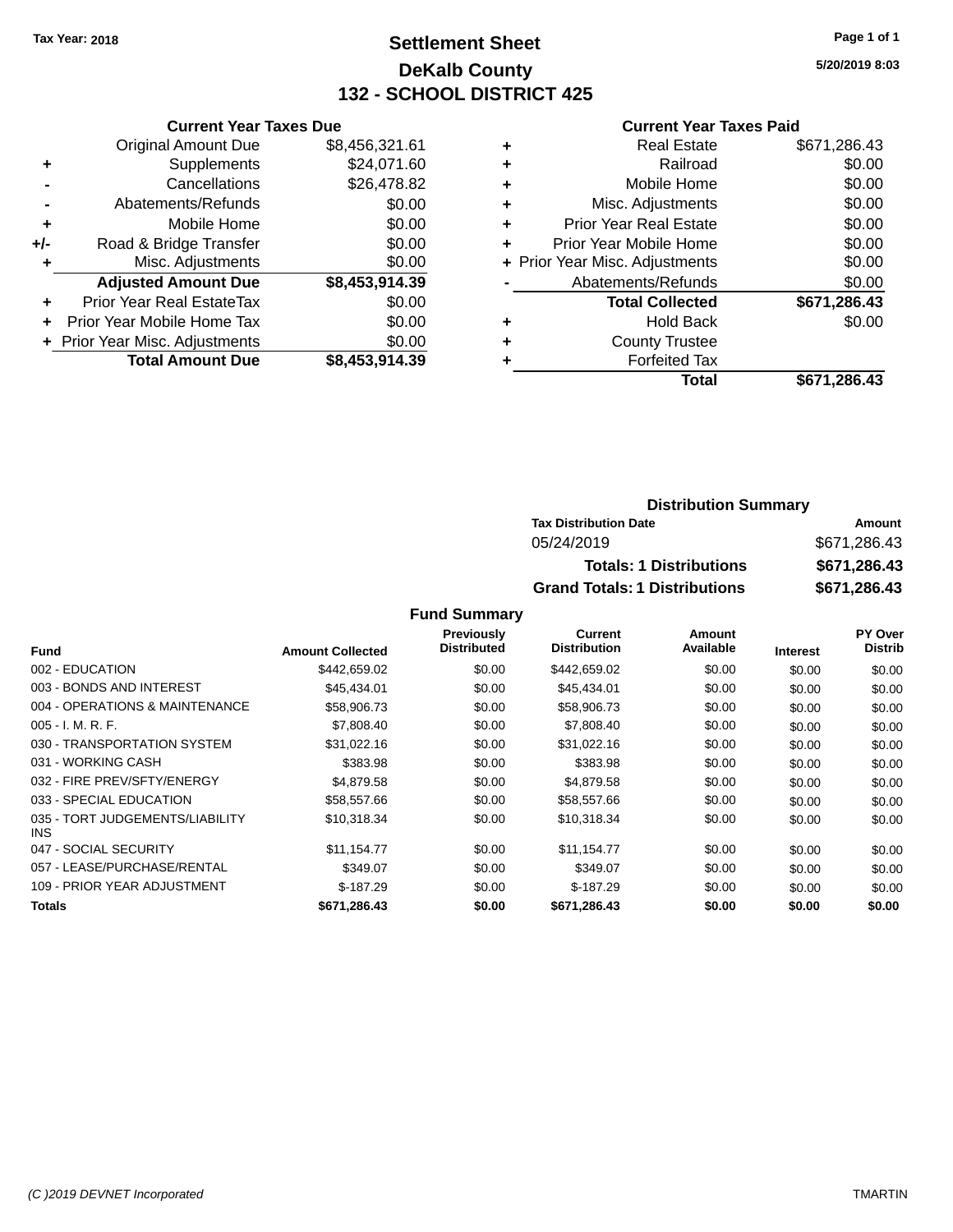### **Settlement Sheet Tax Year: 2018 Page 1 of 1 DeKalb County 133 - SCHOOL DISTRICT 426**

**5/20/2019 8:03**

#### **Current Year Taxes Paid**

|       | <b>Current Year Taxes Due</b> |                |
|-------|-------------------------------|----------------|
|       | <b>Original Amount Due</b>    | \$4,194,716.60 |
| ٠     | Supplements                   | \$17,122.38    |
|       | Cancellations                 | \$20,285.58    |
|       | Abatements/Refunds            | \$0.00         |
| ٠     | Mobile Home                   | \$0.00         |
| $+/-$ | Road & Bridge Transfer        | \$0.00         |
|       | Misc. Adjustments             | \$0.00         |
|       | <b>Adjusted Amount Due</b>    | \$4,191,553.40 |
| ÷     | Prior Year Real EstateTax     | (\$1,684.50)   |
|       | Prior Year Mobile Home Tax    | \$0.00         |
|       | Prior Year Misc. Adjustments  | \$0.00         |
|       | <b>Total Amount Due</b>       | \$4,189,868.90 |
|       |                               |                |

| ٠ | <b>Real Estate</b>             | \$378,379.25 |
|---|--------------------------------|--------------|
| ٠ | Railroad                       | \$0.00       |
| ٠ | Mobile Home                    | \$0.00       |
| ٠ | Misc. Adjustments              | \$0.00       |
| ٠ | <b>Prior Year Real Estate</b>  | (\$1,684.50) |
| ÷ | Prior Year Mobile Home         | \$0.00       |
|   | + Prior Year Misc. Adjustments | \$0.00       |
|   | Abatements/Refunds             | \$0.00       |
|   | <b>Total Collected</b>         | \$376,694.75 |
| ٠ | <b>Hold Back</b>               | \$0.00       |
| ٠ | <b>County Trustee</b>          |              |
| ٠ | <b>Forfeited Tax</b>           |              |
|   | Total                          | \$376,694.75 |
|   |                                |              |

### **Distribution Summary Tax Distribution Date Amount** 05/24/2019 \$376,694.75 **Totals: 1 Distributions \$376,694.75 Grand Totals: 1 Distributions \$376,694.75**

|                                         |                         | Previously         | Current             | Amount    |                 | PY Over        |
|-----------------------------------------|-------------------------|--------------------|---------------------|-----------|-----------------|----------------|
| <b>Fund</b>                             | <b>Amount Collected</b> | <b>Distributed</b> | <b>Distribution</b> | Available | <b>Interest</b> | <b>Distrib</b> |
| 002 - EDUCATION                         | \$221,220.77            | \$0.00             | \$221,220.77        | \$0.00    | \$0.00          | \$0.00         |
| 003 - BONDS AND INTEREST                | \$52,734.63             | \$0.00             | \$52,734.63         | \$0.00    | \$0.00          | \$0.00         |
| 004 - OPERATIONS & MAINTENANCE          | \$44,184.78             | \$0.00             | \$44,184.78         | \$0.00    | \$0.00          | \$0.00         |
| $005 - I. M. R. F.$                     | \$5,130.97              | \$0.00             | \$5,130.97          | \$0.00    | \$0.00          | \$0.00         |
| 030 - TRANSPORTATION SYSTEM             | \$11,861.74             | \$0.00             | \$11,861.74         | \$0.00    | \$0.00          | \$0.00         |
| 031 - WORKING CASH                      | \$2,965.34              | \$0.00             | \$2,965.34          | \$0.00    | \$0.00          | \$0.00         |
| 032 - FIRE PREV/SFTY/ENERGY             | \$2.965.34              | \$0.00             | \$2.965.34          | \$0.00    | \$0.00          | \$0.00         |
| 033 - SPECIAL EDUCATION                 | \$2,372.42              | \$0.00             | \$2,372.42          | \$0.00    | \$0.00          | \$0.00         |
| 035 - TORT JUDGEMENTS/LIABILITY<br>INS. | \$22,272.08             | \$0.00             | \$22,272.08         | \$0.00    | \$0.00          | \$0.00         |
| 047 - SOCIAL SECURITY                   | \$7,893.26              | \$0.00             | \$7,893.26          | \$0.00    | \$0.00          | \$0.00         |
| 057 - LEASE/PURCHASE/RENTAL             | \$2.965.34              | \$0.00             | \$2,965.34          | \$0.00    | \$0.00          | \$0.00         |
| 109 - PRIOR YEAR ADJUSTMENT             | \$128.08                | \$0.00             | \$128.08            | \$0.00    | \$0.00          | \$0.00         |
| <b>Totals</b>                           | \$376,694.75            | \$0.00             | \$376,694.75        | \$0.00    | \$0.00          | \$0.00         |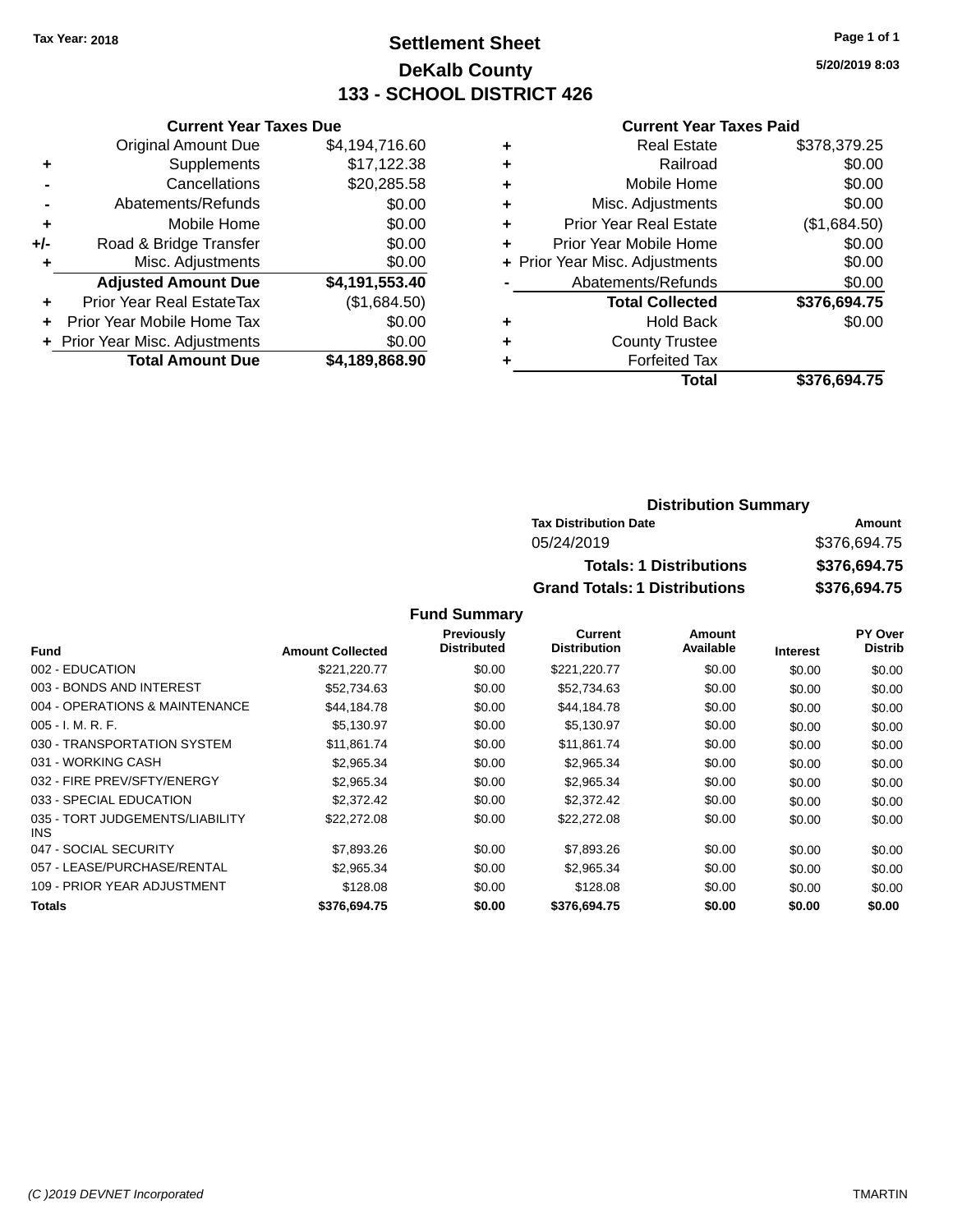### **Settlement Sheet Tax Year: 2018 Page 1 of 1 DeKalb County 134 - SCHOOL DISTRICT 427**

**5/20/2019 8:03**

#### **Current Year Taxes Paid**

|     | <b>Total Amount Due</b>        | \$33,964,124.29 |
|-----|--------------------------------|-----------------|
|     | + Prior Year Misc. Adjustments | \$0.00          |
|     | Prior Year Mobile Home Tax     | \$0.00          |
| ٠   | Prior Year Real EstateTax      | (\$2,662.05)    |
|     | <b>Adjusted Amount Due</b>     | \$33,966,786.34 |
| ٠   | Misc. Adjustments              | \$0.00          |
| +/- | Road & Bridge Transfer         | \$0.00          |
| ٠   | Mobile Home                    | \$0.00          |
|     | Abatements/Refunds             | \$2.47          |
|     | Cancellations                  | \$220,471.08    |
| ٠   | Supplements                    | \$189,692.04    |
|     | <b>Original Amount Due</b>     | \$33,997,567.85 |
|     |                                |                 |

**Current Year Taxes Due**

|   | <b>Real Estate</b>             | \$3,447,342.47 |
|---|--------------------------------|----------------|
| ٠ | Railroad                       | \$0.00         |
| ٠ | Mobile Home                    | \$0.00         |
| ٠ | Misc. Adjustments              | \$0.00         |
| ٠ | <b>Prior Year Real Estate</b>  | (\$2,662.05)   |
| ٠ | Prior Year Mobile Home         | \$0.00         |
|   | + Prior Year Misc. Adjustments | \$0.00         |
|   | Abatements/Refunds             | \$2.47         |
|   | <b>Total Collected</b>         | \$3,444,677.95 |
| ٠ | <b>Hold Back</b>               | \$0.00         |
| ٠ | <b>County Trustee</b>          |                |
| ٠ | <b>Forfeited Tax</b>           |                |
|   | Total                          | \$3,444,677.95 |
|   |                                |                |

### **Distribution Summary Tax Distribution Date Amount** 05/24/2019 \$3,444,677.95 **Totals: 1 Distributions \$3,444,677.95 Grand Totals: 1 Distributions \$3,444,677.95**

### **Fund Summary**

| <b>Fund</b>                    | <b>Amount Collected</b> | Previously<br><b>Distributed</b> | <b>Current</b><br><b>Distribution</b> | Amount<br>Available | <b>Interest</b> | PY Over<br><b>Distrib</b> |
|--------------------------------|-------------------------|----------------------------------|---------------------------------------|---------------------|-----------------|---------------------------|
| 002 - EDUCATION                | \$1,749,421.06          | \$0.00                           | \$1,749,421.06                        | \$0.00              | \$0.00          | \$0.00                    |
| 003 - BONDS AND INTEREST       | \$541.455.14            | \$0.00                           | \$541.455.14                          | \$0.00              | \$0.00          | \$0.00                    |
| 004 - OPERATIONS & MAINTENANCE | \$355.824.89            | \$0.00                           | \$355.824.89                          | \$0.00              | \$0.00          | \$0.00                    |
| $005 - I. M. R. F.$            | \$65,690.01             | \$0.00                           | \$65,690.01                           | \$0.00              | \$0.00          | \$0.00                    |
| 030 - TRANSPORTATION SYSTEM    | \$203.587.35            | \$0.00                           | \$203.587.35                          | \$0.00              | \$0.00          | \$0.00                    |
| 031 - WORKING CASH             | \$21.188.21             | \$0.00                           | \$21.188.21                           | \$0.00              | \$0.00          | \$0.00                    |
| 032 - FIRE PREV/SFTY/ENERGY    | \$44.928.94             | \$0.00                           | \$44.928.94                           | \$0.00              | \$0.00          | \$0.00                    |
| 033 - SPECIAL EDUCATION        | \$355,146.30            | \$0.00                           | \$355,146.30                          | \$0.00              | \$0.00          | \$0.00                    |
| 047 - SOCIAL SECURITY          | \$85,893,04             | \$0.00                           | \$85.893.04                           | \$0.00              | \$0.00          | \$0.00                    |
| 057 - LEASE/PURCHASE/RENTAL    | \$21.543.01             | \$0.00                           | \$21,543.01                           | \$0.00              | \$0.00          | \$0.00                    |
| <b>Totals</b>                  | \$3,444,677.95          | \$0.00                           | \$3,444,677.95                        | \$0.00              | \$0.00          | \$0.00                    |

### **Abatement Detail**

| Year Source                        | <b>Account Type</b> | Amount |
|------------------------------------|---------------------|--------|
| 2018 RE - Real Estate              | RE Abatement        | \$1.74 |
| 2018 RE - Real Estate RE Abatement |                     | \$0.73 |
| <b>Totals 2 entries</b>            |                     | \$2.47 |

**Amount Adjustment Description** \$1.74 PTAB INTEREST REFUND 06-21-377-033 by TBA

\$0.73 PTAB INTEREST REFUND 06-21-201-015 by TBA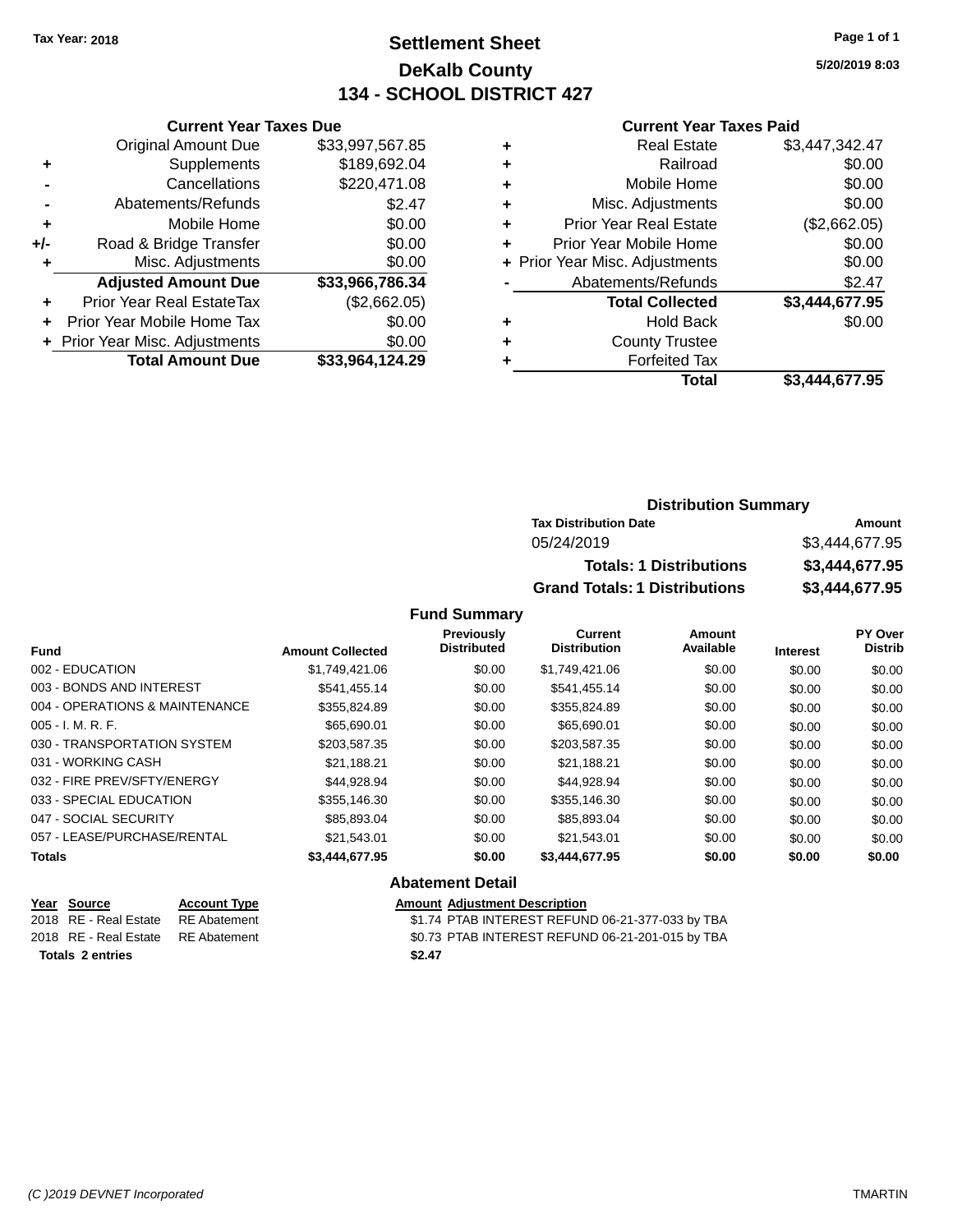### **Settlement Sheet Tax Year: 2018 Page 1 of 2 DeKalb County 135 - SCHOOL DISTRICT 428**

**5/20/2019 8:03**

#### **Current Year Taxes Paid**

|     | <b>Current Year Taxes Due</b>  |                 |   |
|-----|--------------------------------|-----------------|---|
|     | <b>Original Amount Due</b>     | \$54,104,824.76 | ٠ |
|     | Supplements                    | \$441,814.54    | ٠ |
|     | Cancellations                  | \$1,278,518.16  | ٠ |
|     | Abatements/Refunds             | \$16.96         | ٠ |
|     | Mobile Home                    | \$0.00          | ٠ |
| +/- | Road & Bridge Transfer         | \$0.00          | ٠ |
|     | Misc. Adjustments              | \$0.00          |   |
|     | <b>Adjusted Amount Due</b>     | \$53,268,104.18 |   |
| ٠   | Prior Year Real EstateTax      | (\$5,292.87)    |   |
|     | Prior Year Mobile Home Tax     | \$0.00          | ٠ |
|     | + Prior Year Misc. Adjustments | \$9,105.49      |   |
|     | <b>Total Amount Due</b>        | \$53,271,916.80 |   |
|     |                                |                 |   |

|   | Real Estate                    | \$4,563,256.92 |
|---|--------------------------------|----------------|
| ٠ | Railroad                       | \$0.00         |
| ٠ | Mobile Home                    | \$0.00         |
| ٠ | Misc. Adjustments              | \$0.00         |
| ٠ | <b>Prior Year Real Estate</b>  | (\$5,292.87)   |
|   | Prior Year Mobile Home         | \$0.00         |
|   | + Prior Year Misc. Adjustments | \$9,105.49     |
|   | Abatements/Refunds             | \$16.96        |
|   | <b>Total Collected</b>         | \$4,567,052.58 |
|   | Hold Back                      | \$0.00         |
|   | <b>County Trustee</b>          |                |
|   | <b>Forfeited Tax</b>           |                |
|   | <b>Total</b>                   | \$4,567,052.58 |
|   |                                |                |

### **Distribution Summary Tax Distribution Date Amount** 05/24/2019 \$4,567,052.58 **Totals: 1 Distributions \$4,567,052.58 Grand Totals: 1 Distributions \$4,567,052.58**

#### **Fund Summary**

|                                         |                         | <b>Previously</b><br><b>Distributed</b> | Current<br><b>Distribution</b> | <b>Amount</b><br>Available |                 | <b>PY Over</b><br><b>Distrib</b> |
|-----------------------------------------|-------------------------|-----------------------------------------|--------------------------------|----------------------------|-----------------|----------------------------------|
| <b>Fund</b>                             | <b>Amount Collected</b> |                                         |                                |                            | <b>Interest</b> |                                  |
| 002 - EDUCATION                         | \$2.845.958.81          | \$0.00                                  | \$2,845,958.81                 | \$0.00                     | \$0.00          | \$0.00                           |
| 003 - BONDS AND INTEREST                | \$317.821.19            | \$0.00                                  | \$317.821.19                   | \$0.00                     | \$0.00          | \$0.00                           |
| 004 - OPERATIONS & MAINTENANCE          | \$455,243.81            | \$0.00                                  | \$455,243.81                   | \$0.00                     | \$0.00          | \$0.00                           |
| $005 - I. M. R. F.$                     | \$39.071.13             | \$0.00                                  | \$39.071.13                    | \$0.00                     | \$0.00          | \$0.00                           |
| 030 - TRANSPORTATION SYSTEM             | \$200,616.93            | \$0.00                                  | \$200.616.93                   | \$0.00                     | \$0.00          | \$0.00                           |
| 031 - WORKING CASH                      | \$0.00                  | \$0.00                                  | \$0.00                         | \$0.00                     | \$0.00          | \$0.00                           |
| 032 - FIRE PREV/SFTY/ENERGY             | \$52,397.79             | \$0.00                                  | \$52,397.79                    | \$0.00                     | \$0.00          | \$0.00                           |
| 033 - SPECIAL EDUCATION                 | \$453.088.14            | \$0.00                                  | \$453.088.14                   | \$0.00                     | \$0.00          | \$0.00                           |
| 035 - TORT JUDGEMENTS/LIABILITY<br>INS. | \$79,768.15             | \$0.00                                  | \$79,768.15                    | \$0.00                     | \$0.00          | \$0.00                           |
| 047 - SOCIAL SECURITY                   | \$123,086.63            | \$0.00                                  | \$123,086.63                   | \$0.00                     | \$0.00          | \$0.00                           |
| <b>Totals</b>                           | \$4,567,052.58          | \$0.00                                  | \$4,567,052.58                 | \$0.00                     | \$0.00          | \$0.00                           |

### **Miscellaneous Adjustment Detail**

| Year Source             | <b>Account Type</b>                      |            | <b>Amount Adjustment Description</b>                      |
|-------------------------|------------------------------------------|------------|-----------------------------------------------------------|
| 2017 RE - Real Estate   | <b>Back Tax Collected</b>                |            | \$1,870.84 MOONEY REDEMPTION 08-23-184-002 by TBA         |
| 2017 RE - Real Estate   | Back Tax Collected                       |            | \$141.63 SUMMIT ENCLAVE REDEMPTION 08-13-323-013 by TBA   |
| 2017 RE - Real Estate   | Back Tax Collected                       |            | \$569.96 TATUM REDEMPTION 08-02-354-006 by TBA            |
| 2017 RE - Real Estate   | Back Tax Collected                       |            | \$569.96 11T IL LLC REDEMPTION 08-02-424-003 by TBA       |
|                         | 2017 RE - Real Estate Back Tax Collected |            | \$2,506.06 CITY OF DEKALB REDEMPTION 08-23-336-006 by TBA |
|                         | 2017 RE - Real Estate Back Tax Collected |            | \$1,125.30 TRUSTEE SALE 09-29-252-009 by TBA              |
| 2017 RE - Real Estate   | Back Tax Collected                       |            | \$1,079.48 TRUSTEE SALE 08-23-309-005 by TBA              |
| 2017 RE - Real Estate   | <b>Back Tax Collected</b>                |            | \$1,121.05 TRUSTEE SALE 09-29-252-011 by TBA              |
|                         | 2017 RE - Real Estate Back Tax Collected |            | \$121.21 TRUSTEE SALE 08-23-203-013 by TBA                |
| <b>Totals 9 entries</b> |                                          | \$9,105.49 |                                                           |

#### **Abatement Detail**

\$1.55 PTAB INTEREST REFUND 08-22-228-017 by TBA

## **Year Source Account Type Amount Adjustment Description**<br>2017 RE - Real Estate RE Abatement \$1.55 PTAB INTEREST REFUN

*(C )2019 DEVNET Incorporated* TMARTIN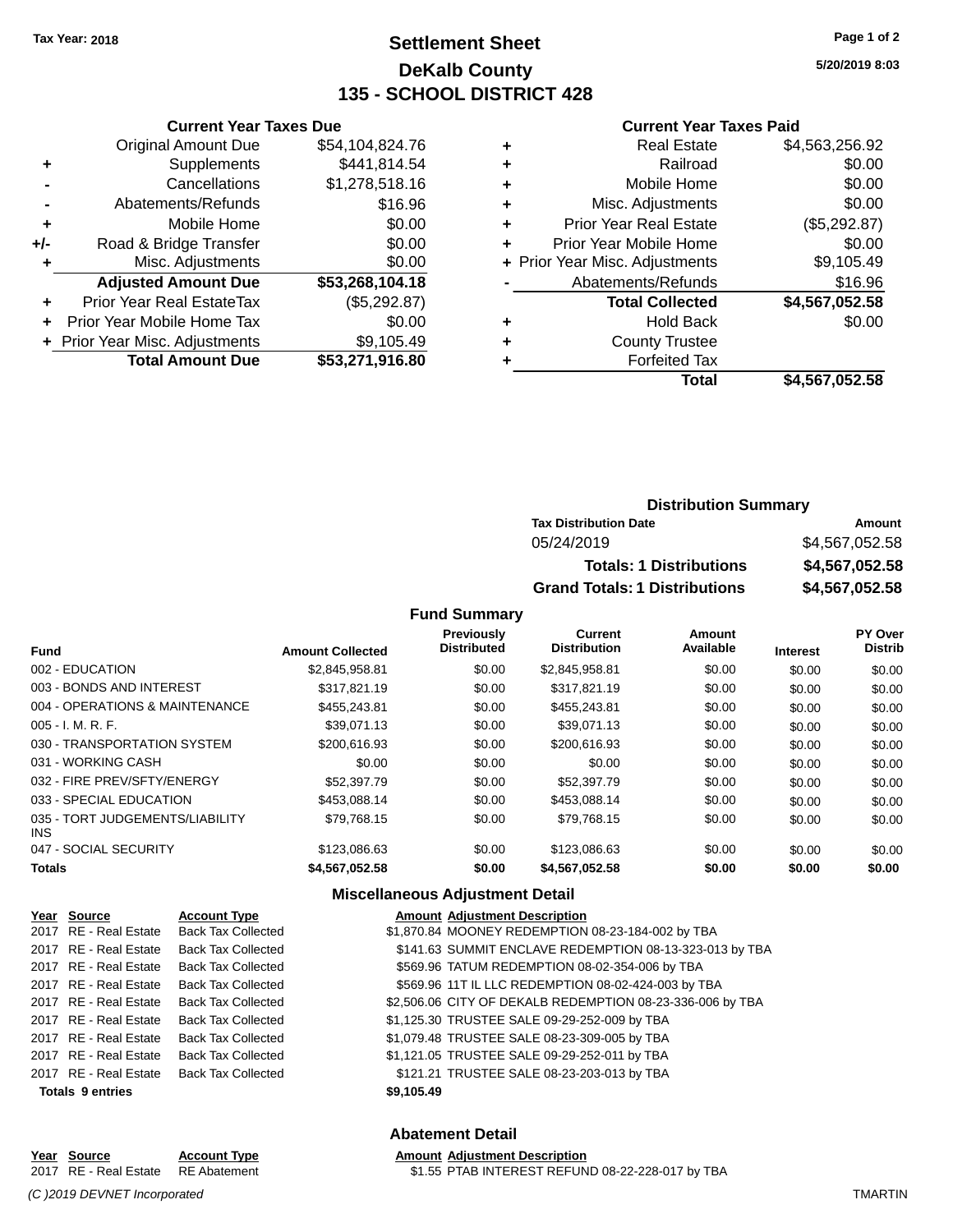### **Settlement Sheet Tax Year: 2018 Page 2 of 2 DeKalb County Abatement Detail**

**5/20/2019 8:03**

**Totals \$16.96 4 entries**

**Year Source Account Type Amount Adjustment Description**<br>2017 RE - Real Estate RE Abatement \$0.37 PTAB INTEREST REFUN \$0.37 PTAB INTEREST REFUND 08-26-104-006 by TBA 2018 RE - Real Estate RE Abatement \$12.72 PTAB INTEREST REFUND 07-23-187-003 by TBA 2018 RE - Real Estate RE Abatement \$2.32 PTAB INTEREST REFUND 08-23-308-001 by TBA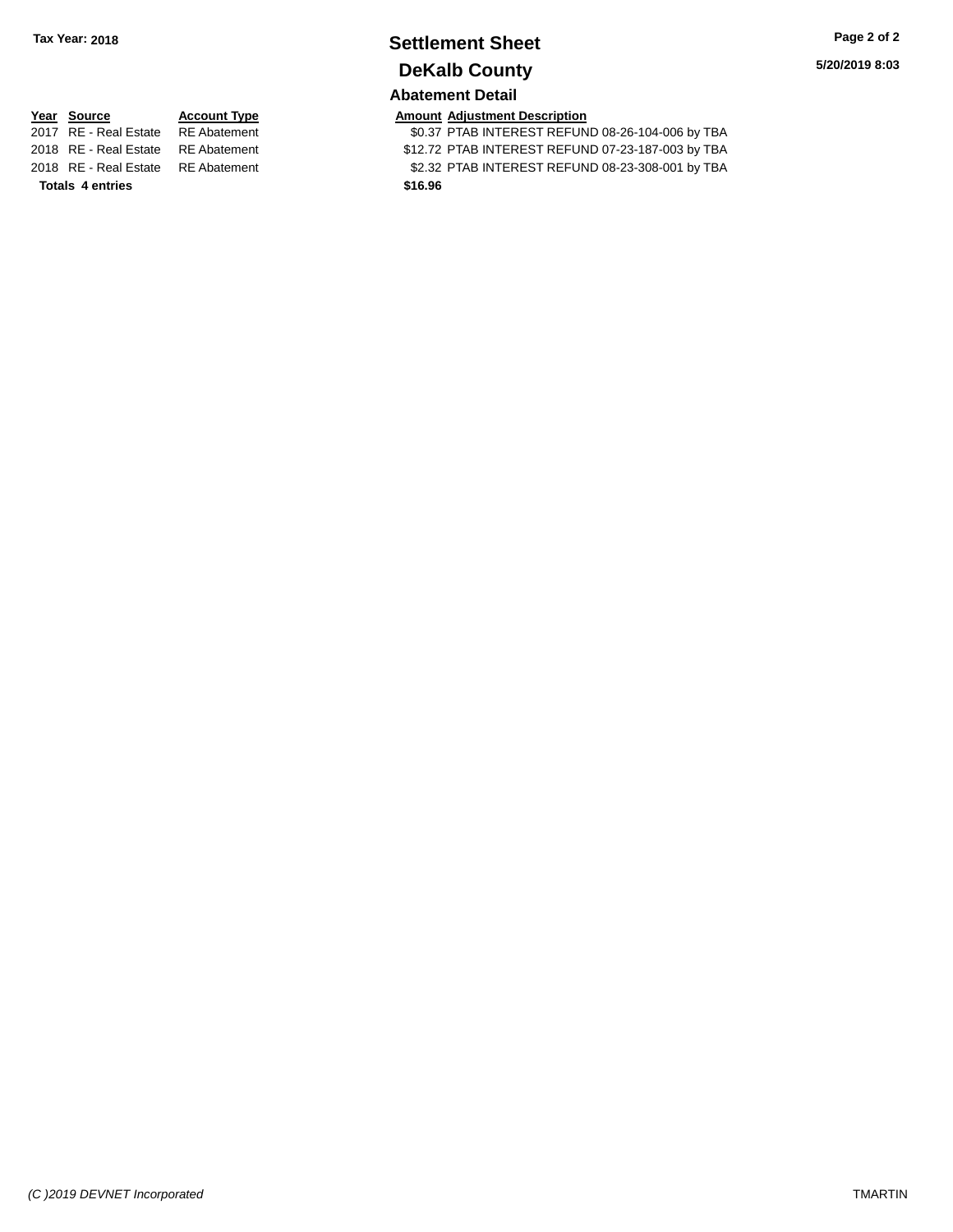### **Settlement Sheet Tax Year: 2018 Page 1 of 1 DeKalb County 136 - SCHOOL DISTRICT 429**

**5/20/2019 8:03**

#### **Current Year Taxes Paid**

|     | + Prior Year Misc. Adjustments<br><b>Total Amount Due</b> | \$0.00<br>\$5,625,368.67 |  |  |  |
|-----|-----------------------------------------------------------|--------------------------|--|--|--|
| ÷   | Prior Year Mobile Home Tax                                | \$0.00                   |  |  |  |
| ٠   | Prior Year Real EstateTax                                 | \$0.00                   |  |  |  |
|     | <b>Adjusted Amount Due</b>                                | \$5,625,368.67           |  |  |  |
| ٠   | Misc. Adjustments                                         | \$0.00                   |  |  |  |
| +/- | Road & Bridge Transfer                                    | \$0.00                   |  |  |  |
| ٠   | Mobile Home                                               | \$0.00                   |  |  |  |
|     | Abatements/Refunds                                        | \$0.00                   |  |  |  |
|     | Cancellations                                             | \$37,771.10              |  |  |  |
| ٠   | Supplements                                               | \$32,880.21              |  |  |  |
|     | <b>Original Amount Due</b>                                | \$5,630,259.56           |  |  |  |
|     | <b>Current Year Taxes Due</b>                             |                          |  |  |  |

| ٠ | <b>Real Estate</b>             | \$540,643.42 |
|---|--------------------------------|--------------|
| ٠ | Railroad                       | \$0.00       |
| ٠ | Mobile Home                    | \$0.00       |
| ٠ | Misc. Adjustments              | \$0.00       |
| ٠ | <b>Prior Year Real Estate</b>  | \$0.00       |
| ٠ | Prior Year Mobile Home         | \$0.00       |
|   | + Prior Year Misc. Adjustments | \$0.00       |
|   | Abatements/Refunds             | \$0.00       |
|   | <b>Total Collected</b>         | \$540,643.42 |
| ٠ | Hold Back                      | \$0.00       |
| ٠ | <b>County Trustee</b>          |              |
| ٠ | <b>Forfeited Tax</b>           |              |
|   | Total                          | \$540,643.42 |
|   |                                |              |

| <b>Distribution Summary</b>          |              |
|--------------------------------------|--------------|
| <b>Tax Distribution Date</b>         | Amount       |
| 05/24/2019                           | \$540.643.42 |
| <b>Totals: 1 Distributions</b>       | \$540,643.42 |
| <b>Grand Totals: 1 Distributions</b> | \$540,643.42 |

| <b>Fund</b>                                   | <b>Amount Collected</b> | Previously<br><b>Distributed</b> | <b>Current</b><br><b>Distribution</b> | Amount<br>Available | <b>Interest</b> | PY Over<br><b>Distrib</b> |
|-----------------------------------------------|-------------------------|----------------------------------|---------------------------------------|---------------------|-----------------|---------------------------|
|                                               |                         |                                  |                                       |                     |                 |                           |
| 002 - EDUCATION                               | \$286,147.98            | \$0.00                           | \$286,147.98                          | \$0.00              | \$0.00          | \$0.00                    |
| 003 - BONDS AND INTEREST                      | \$107.927.56            | \$0.00                           | \$107.927.56                          | \$0.00              | \$0.00          | \$0.00                    |
| 004 - OPERATIONS & MAINTENANCE                | \$66,404.53             | \$0.00                           | \$66,404.53                           | \$0.00              | \$0.00          | \$0.00                    |
| $005 - I. M. R. F.$                           | \$10.066.24             | \$0.00                           | \$10.066.24                           | \$0.00              | \$0.00          | \$0.00                    |
| 030 - TRANSPORTATION SYSTEM                   | \$20,301.70             | \$0.00                           | \$20,301.70                           | \$0.00              | \$0.00          | \$0.00                    |
| 032 - FIRE PREV/SFTY/ENERGY                   | \$54.06                 | \$0.00                           | \$54.06                               | \$0.00              | \$0.00          | \$0.00                    |
| 033 - SPECIAL EDUCATION                       | \$34.076.21             | \$0.00                           | \$34.076.21                           | \$0.00              | \$0.00          | \$0.00                    |
| 035 - TORT JUDGEMENTS/LIABILITY<br><b>INS</b> | \$5,936.26              | \$0.00                           | \$5,936,26                            | \$0.00              | \$0.00          | \$0.00                    |
| 047 - SOCIAL SECURITY                         | \$9.728.88              | \$0.00                           | \$9.728.88                            | \$0.00              | \$0.00          | \$0.00                    |
| <b>Totals</b>                                 | \$540,643.42            | \$0.00                           | \$540,643.42                          | \$0.00              | \$0.00          | \$0.00                    |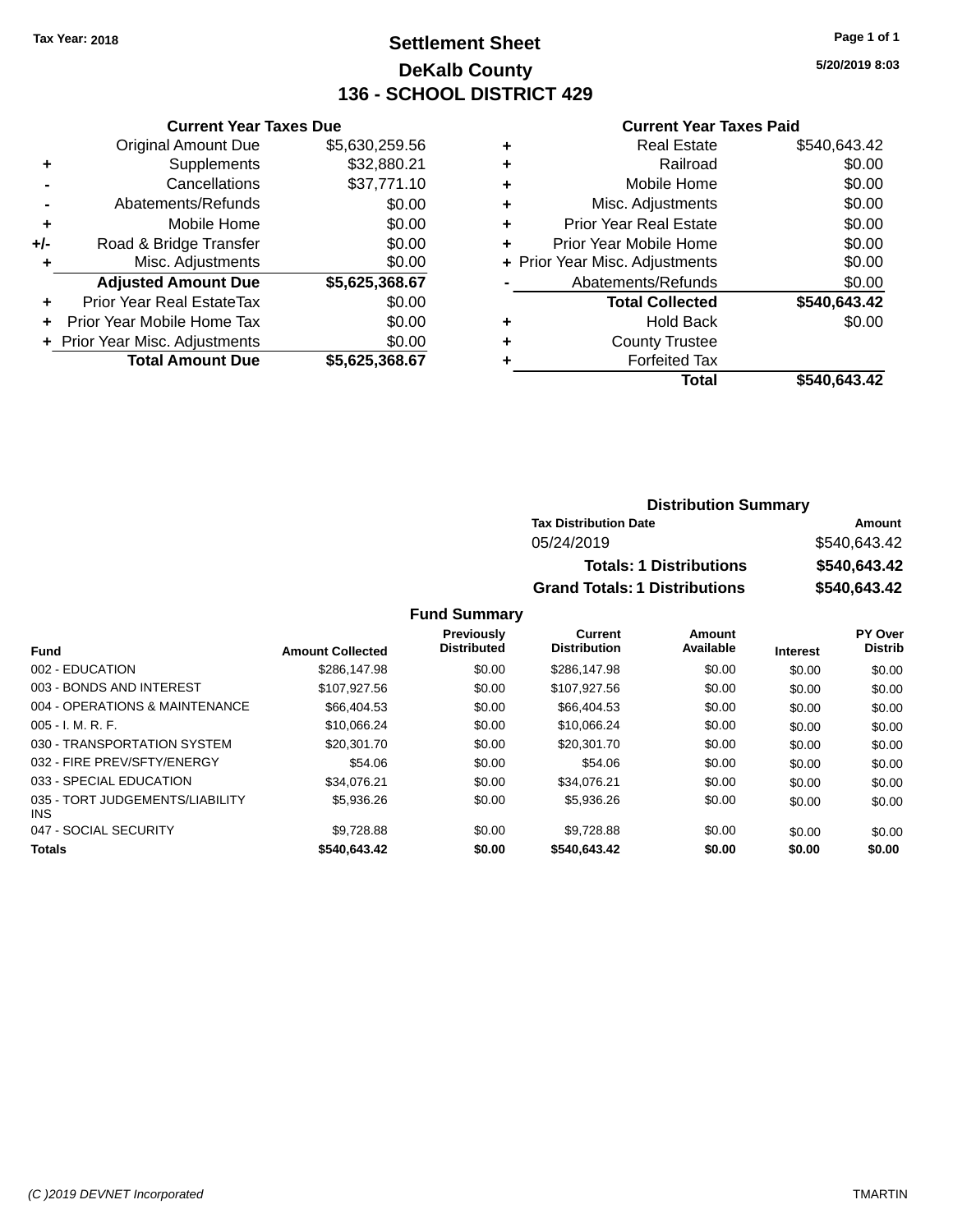### **Settlement Sheet Tax Year: 2018 Page 1 of 1 DeKalb County 137 - SCHOOL DISTRICT 430**

**5/20/2019 8:03**

#### **Current Year Taxes Paid**

|     | <b>Current Year Taxes Due</b>  |                |
|-----|--------------------------------|----------------|
|     | <b>Original Amount Due</b>     | \$8,506,895.72 |
| ٠   | Supplements                    | \$46,940.38    |
|     | Cancellations                  | \$62,173.64    |
|     | Abatements/Refunds             | \$0.00         |
| ٠   | Mobile Home                    | \$0.00         |
| +/- | Road & Bridge Transfer         | \$0.00         |
| ٠   | Misc. Adjustments              | \$0.00         |
|     | <b>Adjusted Amount Due</b>     | \$8,491,662.46 |
| ٠   | Prior Year Real EstateTax      | (\$14,687.85)  |
| ÷   | Prior Year Mobile Home Tax     | \$0.00         |
|     | + Prior Year Misc. Adjustments | \$22,273.93    |
|     | <b>Total Amount Due</b>        | \$8,499,248.54 |

| ٠ | <b>Real Estate</b>             | \$951,971.81  |
|---|--------------------------------|---------------|
| ٠ | Railroad                       | \$0.00        |
| ٠ | Mobile Home                    | \$0.00        |
| ٠ | Misc. Adjustments              | \$0.00        |
| ٠ | <b>Prior Year Real Estate</b>  | (\$14,687.85) |
| ٠ | Prior Year Mobile Home         | \$0.00        |
|   | + Prior Year Misc. Adjustments | \$22,273.93   |
|   | Abatements/Refunds             | \$0.00        |
|   | <b>Total Collected</b>         | \$959,557.89  |
| ٠ | <b>Hold Back</b>               | \$0.00        |
| ٠ | <b>County Trustee</b>          |               |
| ٠ | <b>Forfeited Tax</b>           |               |
|   | Total                          | \$959,557.89  |
|   |                                |               |

| <b>Distribution Summary</b>          |              |
|--------------------------------------|--------------|
| <b>Tax Distribution Date</b>         | Amount       |
| 05/24/2019                           | \$959,557.89 |
| <b>Totals: 1 Distributions</b>       | \$959,557.89 |
| <b>Grand Totals: 1 Distributions</b> | \$959,557.89 |

### **Fund Summary**

| <b>Fund</b>                                         | <b>Amount Collected</b> | <b>Previously</b><br><b>Distributed</b> | Current<br><b>Distribution</b> | Amount<br>Available | <b>Interest</b> | <b>PY Over</b><br><b>Distrib</b> |
|-----------------------------------------------------|-------------------------|-----------------------------------------|--------------------------------|---------------------|-----------------|----------------------------------|
| 002 - EDUCATION                                     | \$741,922.51            | \$0.00                                  | \$741,922.51                   | \$0.00              | \$0.00          | \$0.00                           |
| 003 - BONDS AND INTEREST                            | \$5.245.91              | \$0.00                                  | \$5.245.91                     | \$0.00              | \$0.00          | \$0.00                           |
| 003 A - BOND SERIES 2018                            | \$43,225.19             | \$0.00                                  | \$43,225.19                    | \$0.00              | \$0.00          | \$0.00                           |
| 004 - OPERATIONS & MAINTENANCE                      | \$101.658.44            | \$0.00                                  | \$101,658.44                   | \$0.00              | \$0.00          | \$0.00                           |
| $005 - I. M. R. F.$                                 | \$12,642.17             | \$0.00                                  | \$12,642.17                    | \$0.00              | \$0.00          | \$0.00                           |
| 030 - TRANSPORTATION SYSTEM                         | \$9,520.73              | \$0.00                                  | \$9,520.73                     | \$0.00              | \$0.00          | \$0.00                           |
| 031 - WORKING CASH                                  | \$21.11                 | \$0.00                                  | \$21.11                        | \$0.00              | \$0.00          | \$0.00                           |
| 032 - FIRE PREV/SFTY/ENERGY                         | \$301.30                | \$0.00                                  | \$301.30                       | \$0.00              | \$0.00          | \$0.00                           |
| 033 - SPECIAL EDUCATION                             | \$32,336.14             | \$0.00                                  | \$32,336.14                    | \$0.00              | \$0.00          | \$0.00                           |
| 035 - TORT JUDGMENTS, LIABILITY<br><b>INSURANCE</b> | \$21.11                 | \$0.00                                  | \$21.11                        | \$0.00              | \$0.00          | \$0.00                           |
| 047 - SOCIAL SECURITY                               | \$12.642.17             | \$0.00                                  | \$12.642.17                    | \$0.00              | \$0.00          | \$0.00                           |
| 057 - LEASE/PURCHASE/RENTAL                         | \$21.11                 | \$0.00                                  | \$21.11                        | \$0.00              | \$0.00          | \$0.00                           |
| Totals                                              | \$959,557.89            | \$0.00                                  | \$959,557.89                   | \$0.00              | \$0.00          | \$0.00                           |

### **Miscellaneous Adjustment Detail**

| Year Source             | <b>Account Type</b> | <b>Amount Adjustment Description</b>                            |
|-------------------------|---------------------|-----------------------------------------------------------------|
| 2017 RE - Real Estate   | Back Tax Collected  | \$520.11 MCMASTER REDEMPTION 19-34-203-018 by TBA               |
| 2017 RE - Real Estate   | Back Tax Collected  | \$15,176.10 MARQUETTE NATL BANK REDEMPTION 19-36-204-019 by TBA |
| 2017 RE - Real Estate   | Back Tax Collected  | \$6,577.72 PPRE LLC REDEMPTION 19-25-478-004 by TBA             |
| <b>Totals 3 entries</b> |                     | \$22,273.93                                                     |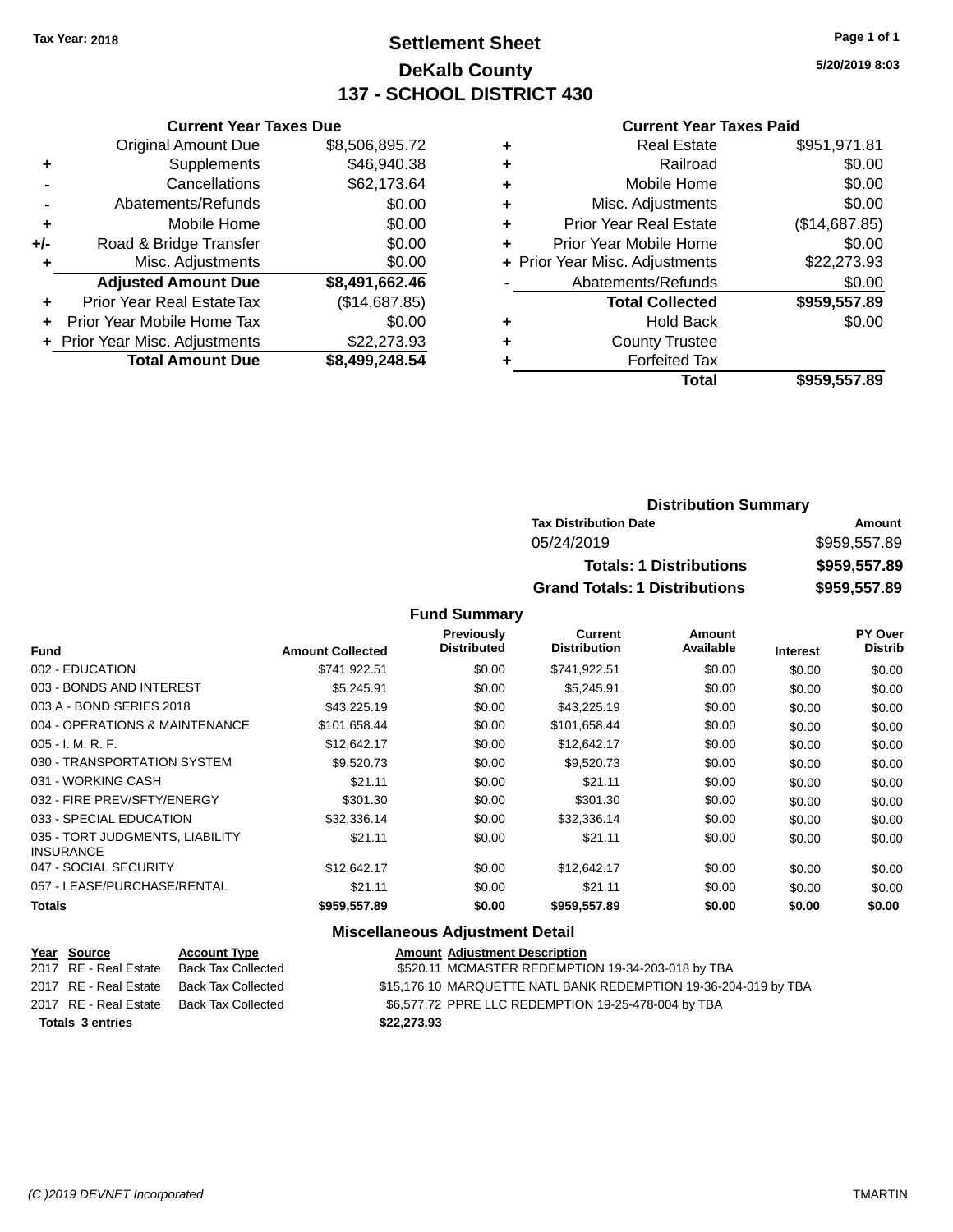### **Settlement Sheet Tax Year: 2018 Page 1 of 1 DeKalb County 139 - SCHOOL DISTRICT 432**

**5/20/2019 8:03**

#### **Current Year Taxes Paid**

| <b>Current Year Taxes Due</b>  |                |
|--------------------------------|----------------|
| <b>Original Amount Due</b>     | \$2,896,425.36 |
| Supplements                    | \$4,746.71     |
| Cancellations                  | \$5,214.04     |
| Abatements/Refunds             | \$0.00         |
| Mobile Home                    | \$0.00         |
| Road & Bridge Transfer         | \$0.00         |
| Misc. Adjustments              | \$0.00         |
| <b>Adjusted Amount Due</b>     | \$2,895,958.03 |
| Prior Year Real EstateTax      | \$0.00         |
| Prior Year Mobile Home Tax     | \$0.00         |
| + Prior Year Misc. Adjustments | \$0.00         |
| <b>Total Amount Due</b>        | \$2.895.958.03 |
|                                |                |

|   | <b>Real Estate</b>             | \$348,099.71 |
|---|--------------------------------|--------------|
| ٠ | Railroad                       | \$0.00       |
| ٠ | Mobile Home                    | \$0.00       |
| ٠ | Misc. Adjustments              | \$0.00       |
| ٠ | <b>Prior Year Real Estate</b>  | \$0.00       |
| ٠ | Prior Year Mobile Home         | \$0.00       |
|   | + Prior Year Misc. Adjustments | \$0.00       |
|   | Abatements/Refunds             | \$0.00       |
|   | <b>Total Collected</b>         | \$348,099.71 |
| ٠ | <b>Hold Back</b>               | \$0.00       |
| ٠ | <b>County Trustee</b>          |              |
| ٠ | <b>Forfeited Tax</b>           |              |
|   | Total                          | \$348,099.71 |
|   |                                |              |

| <b>Distribution Summary</b>          |              |  |  |
|--------------------------------------|--------------|--|--|
| <b>Tax Distribution Date</b>         | Amount       |  |  |
| 05/24/2019                           | \$348,099.71 |  |  |
| <b>Totals: 1 Distributions</b>       | \$348,099.71 |  |  |
| <b>Grand Totals: 1 Distributions</b> | \$348,099.71 |  |  |

|                                         |                         | <b>Previously</b>  | <b>Current</b>      | Amount    |                 | <b>PY Over</b> |
|-----------------------------------------|-------------------------|--------------------|---------------------|-----------|-----------------|----------------|
| <b>Fund</b>                             | <b>Amount Collected</b> | <b>Distributed</b> | <b>Distribution</b> | Available | <b>Interest</b> | <b>Distrib</b> |
| 002 - EDUCATION                         | \$236,326.98            | \$0.00             | \$236,326.98        | \$0.00    | \$0.00          | \$0.00         |
| 003 - BONDS AND INTEREST                | \$39.347.80             | \$0.00             | \$39,347.80         | \$0.00    | \$0.00          | \$0.00         |
| 004 - OPERATIONS & MAINTENANCE          | \$22,346.61             | \$0.00             | \$22,346.61         | \$0.00    | \$0.00          | \$0.00         |
| $005 - I. M. R. F.$                     | \$5,850.16              | \$0.00             | \$5,850.16          | \$0.00    | \$0.00          | \$0.00         |
| 030 - TRANSPORTATION SYSTEM             | \$10,635.14             | \$0.00             | \$10,635.14         | \$0.00    | \$0.00          | \$0.00         |
| 031 - WORKING CASH                      | \$2,363,25              | \$0.00             | \$2,363.25          | \$0.00    | \$0.00          | \$0.00         |
| 032 - FIRE PREV/SFTY/ENERGY             | \$2.954.67              | \$0.00             | \$2.954.67          | \$0.00    | \$0.00          | \$0.00         |
| 033 - SPECIAL EDUCATION                 | \$2,363,25              | \$0.00             | \$2,363,25          | \$0.00    | \$0.00          | \$0.00         |
| 035 - TORT JUDGEMENTS/LIABILITY<br>INS. | \$18,835,33             | \$0.00             | \$18,835,33         | \$0.00    | \$0.00          | \$0.00         |
| 047 - SOCIAL SECURITY                   | \$4.121.85              | \$0.00             | \$4,121.85          | \$0.00    | \$0.00          | \$0.00         |
| 057 - LEASE/PURCHASE/RENTAL             | \$2.954.67              | \$0.00             | \$2.954.67          | \$0.00    | \$0.00          | \$0.00         |
| Totals                                  | \$348,099.71            | \$0.00             | \$348,099.71        | \$0.00    | \$0.00          | \$0.00         |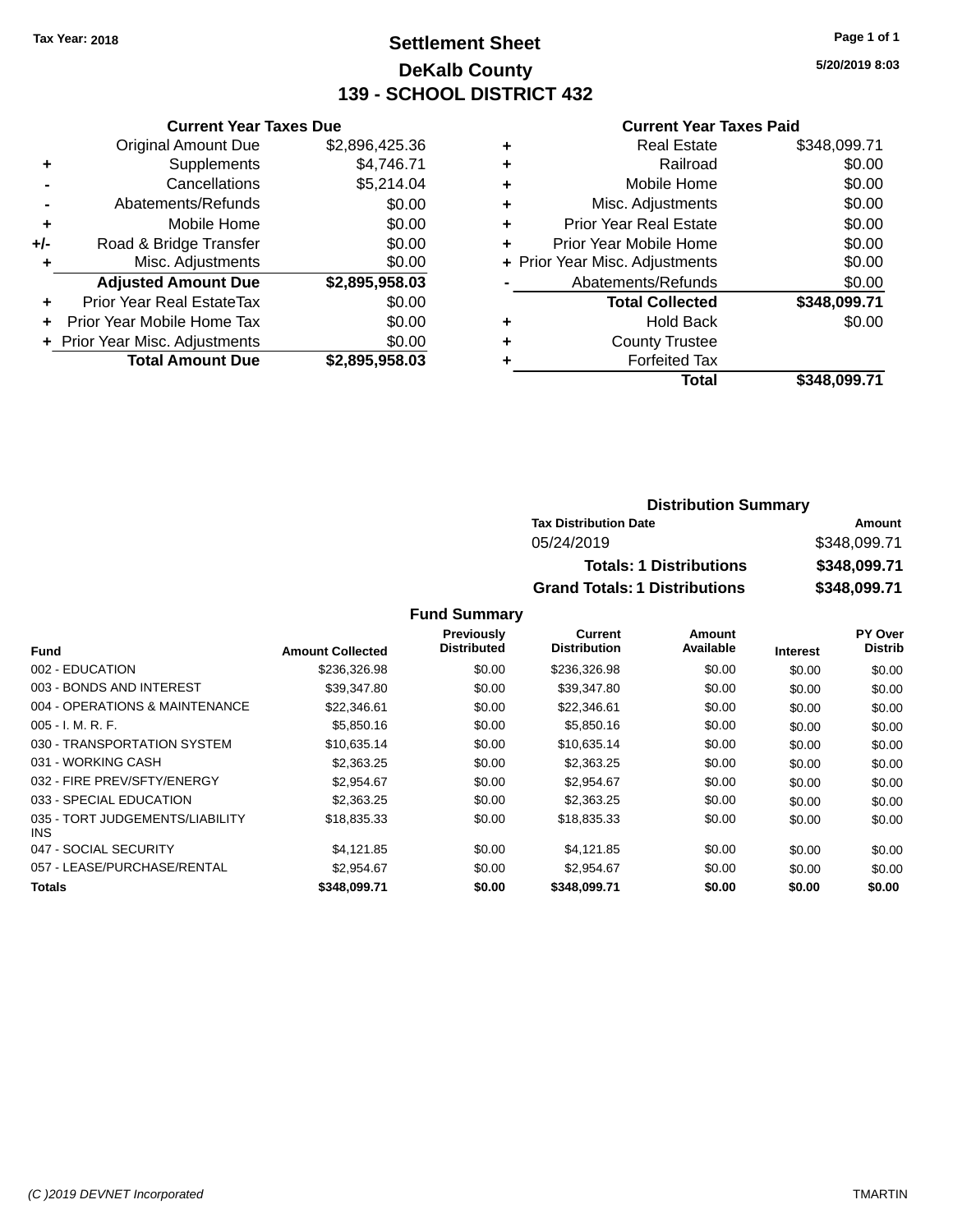## **Settlement Sheet Tax Year: 2018 Page 1 of 1 DeKalb County 141 - CC 509 ELGIN**

**5/20/2019 8:03**

# **Current Year Taxes Due**

|     | <b>Original Amount Due</b>       | \$6,410.14 |
|-----|----------------------------------|------------|
| ٠   | Supplements                      | \$0.00     |
|     | Cancellations                    | \$0.00     |
|     | Abatements/Refunds               | \$0.00     |
| ٠   | Mobile Home                      | \$0.00     |
| +/- | Road & Bridge Transfer           | \$0.00     |
| ٠   | Misc. Adjustments                | \$0.00     |
|     | <b>Adjusted Amount Due</b>       | \$6,410.14 |
|     | <b>Prior Year Real EstateTax</b> | \$0.00     |
|     | Prior Year Mobile Home Tax       | \$0.00     |
|     | + Prior Year Misc. Adjustments   | \$0.00     |
|     | <b>Total Amount Due</b>          | \$6,410.14 |

|   | <b>Current Year Taxes Paid</b> |            |
|---|--------------------------------|------------|
| ٠ | <b>Real Estate</b>             | \$1,230.96 |
| ٠ | Railroad                       | \$0.00     |
|   | Mobile Home                    | \$0.00     |
|   | Misc. Adjustments              | \$0.00     |
| ٠ | <b>Prior Year Real Estate</b>  | \$0.00     |
|   | Prior Year Mobile Home         | \$0.00     |
|   | + Prior Year Misc. Adjustments | \$0.00     |
|   | Abatements/Refunds             | \$0.00     |
|   | <b>Total Collected</b>         | \$1,230.96 |
|   | Hold Back                      | \$0.00     |
|   | <b>County Trustee</b>          |            |
|   | <b>Forfeited Tax</b>           |            |
|   | Total                          | \$1.230.96 |
|   |                                |            |

| <b>Distribution Summary</b>          |            |
|--------------------------------------|------------|
| <b>Tax Distribution Date</b>         | Amount     |
| 05/24/2019                           | \$1,230.96 |
| <b>Totals: 1 Distributions</b>       | \$1,230.96 |
| <b>Grand Totals: 1 Distributions</b> | \$1,230.96 |

| <b>Fund</b>                                   | <b>Amount Collected</b> | Previously<br><b>Distributed</b> | Current<br><b>Distribution</b> | Amount<br>Available | <b>Interest</b> | <b>PY Over</b><br><b>Distrib</b> |
|-----------------------------------------------|-------------------------|----------------------------------|--------------------------------|---------------------|-----------------|----------------------------------|
| 003 - BONDS AND INTEREST                      | \$255.02                | \$0.00                           | \$255.02                       | \$0.00              | \$0.00          | \$0.00                           |
| 027 - AUDIT                                   | \$2.30                  | \$0.00                           | \$2.30                         | \$0.00              | \$0.00          | \$0.00                           |
| 035 - TORT JUDGEMENTS/LIABILITY<br><b>INS</b> | \$26.94                 | \$0.00                           | \$26.94                        | \$0.00              | \$0.00          | \$0.00                           |
| 047 - SOCIAL SECURITY                         | \$14.37                 | \$0.00                           | \$14.37                        | \$0.00              | \$0.00          | \$0.00                           |
| 136 - OPERATIONS & MAINTENANCE<br>(colleges)  | \$219.40                | \$0.00                           | \$219.40                       | \$0.00              | \$0.00          | \$0.00                           |
| 159 - EDUCATIONAL PURPOSES<br>(colleges)      | \$712.93                | \$0.00                           | \$712.93                       | \$0.00              | \$0.00          | \$0.00                           |
| <b>Totals</b>                                 | \$1,230.96              | \$0.00                           | \$1,230.96                     | \$0.00              | \$0.00          | \$0.00                           |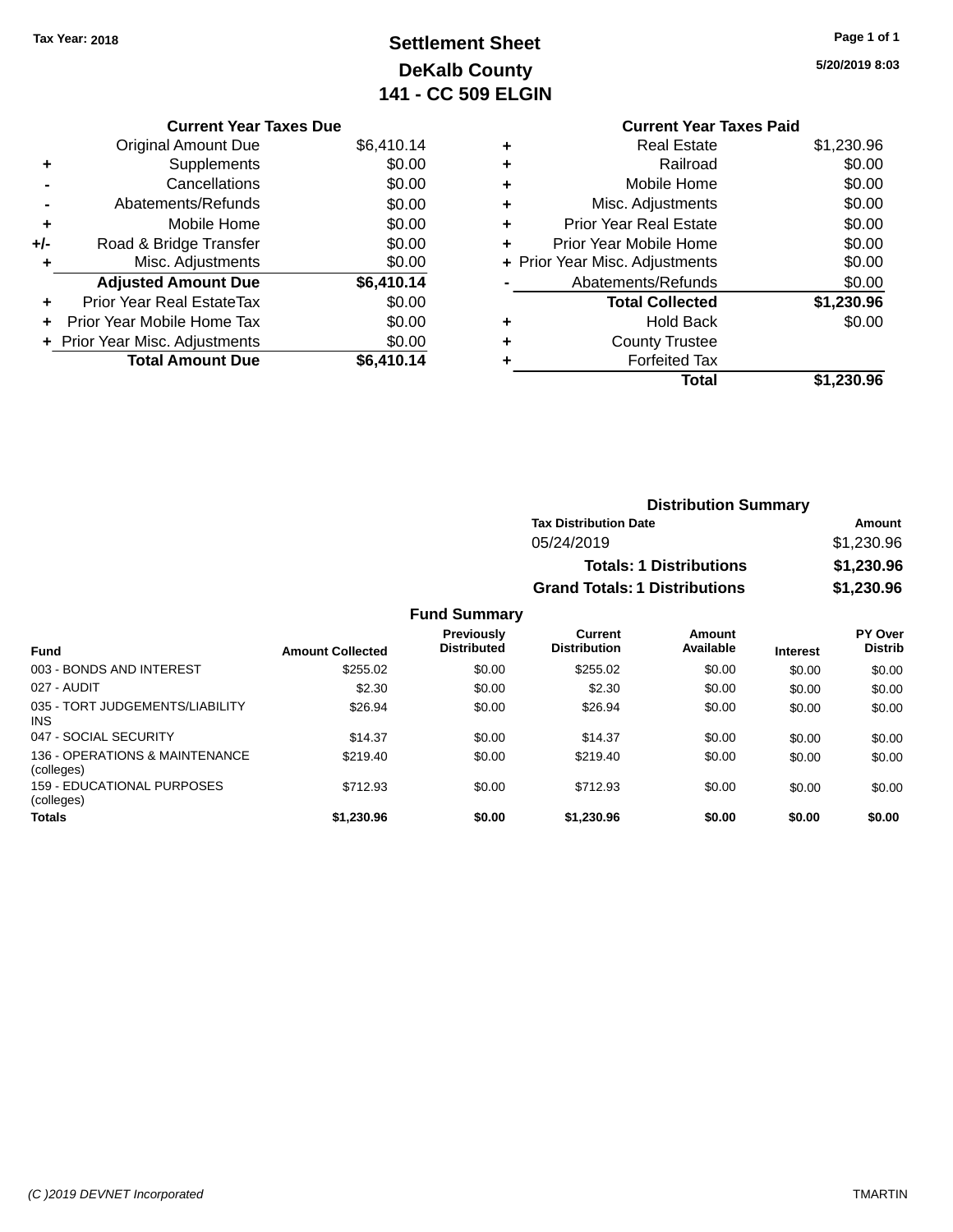### **Settlement Sheet Tax Year: 2018 Page 1 of 1 DeKalb County 142 - CC 511 ROCK VALLEY**

**5/20/2019 8:03**

## **Current Year Taxes Paid**

|       | <b>Current Year Taxes Due</b>  |            |
|-------|--------------------------------|------------|
|       | <b>Original Amount Due</b>     | \$1,238.52 |
| ٠     | Supplements                    | \$0.00     |
|       | Cancellations                  | \$0.00     |
|       | Abatements/Refunds             | \$0.00     |
| ٠     | Mobile Home                    | \$0.00     |
| $+/-$ | Road & Bridge Transfer         | \$0.00     |
| ٠     | Misc. Adjustments              | \$0.00     |
|       | <b>Adjusted Amount Due</b>     | \$1,238.52 |
| ٠     | Prior Year Real EstateTax      | \$0.00     |
|       | Prior Year Mobile Home Tax     | \$0.00     |
|       | + Prior Year Misc. Adjustments | \$0.00     |
|       | <b>Total Amount Due</b>        | \$1.238.52 |
|       |                                |            |

| ٠ | <b>Real Estate</b>             | \$446.30 |
|---|--------------------------------|----------|
| ٠ | Railroad                       | \$0.00   |
| ٠ | Mobile Home                    | \$0.00   |
| ٠ | Misc. Adjustments              | \$0.00   |
| ٠ | <b>Prior Year Real Estate</b>  | \$0.00   |
| ٠ | Prior Year Mobile Home         | \$0.00   |
|   | + Prior Year Misc. Adjustments | \$0.00   |
|   | Abatements/Refunds             | \$0.00   |
|   | <b>Total Collected</b>         | \$446.30 |
| ٠ | <b>Hold Back</b>               | \$0.00   |
| ٠ | <b>County Trustee</b>          |          |
|   | <b>Forfeited Tax</b>           |          |
|   | Total                          | \$446.30 |
|   |                                |          |

| <b>Distribution Summary</b>          |          |  |
|--------------------------------------|----------|--|
| <b>Tax Distribution Date</b>         | Amount   |  |
| 05/24/2019                           | \$446.30 |  |
| <b>Totals: 1 Distributions</b>       | \$446.30 |  |
| <b>Grand Totals: 1 Distributions</b> | \$446.30 |  |

| <b>Fund</b>                                   | <b>Amount Collected</b> | <b>Previously</b><br><b>Distributed</b> | <b>Current</b><br><b>Distribution</b> | Amount<br>Available | <b>Interest</b> | <b>PY Over</b><br><b>Distrib</b> |
|-----------------------------------------------|-------------------------|-----------------------------------------|---------------------------------------|---------------------|-----------------|----------------------------------|
| 003 - BONDS AND INTEREST                      | \$189.36                | \$0.00                                  | \$189.36                              | \$0.00              | \$0.00          | \$0.00                           |
| 027 - AUDIT                                   | \$0.77                  | \$0.00                                  | \$0.77                                | \$0.00              | \$0.00          | \$0.00                           |
| 035 - TORT JUDGEMENTS/LIABILITY<br><b>INS</b> | \$15.44                 | \$0.00                                  | \$15.44                               | \$0.00              | \$0.00          | \$0.00                           |
| 047 - SOCIAL SECURITY                         | \$0.00                  | \$0.00                                  | \$0.00                                | \$0.00              | \$0.00          | \$0.00                           |
| 136 - OPERATIONS & MAINTENANCE<br>(colleges)  | \$35.66                 | \$0.00                                  | \$35.66                               | \$0.00              | \$0.00          | \$0.00                           |
| 141 - HLTH, SFTY/HANDICAP<br>ACCESS/ENERGY    | \$0.00                  | \$0.00                                  | \$0.00                                | \$0.00              | \$0.00          | \$0.00                           |
| 159 - EDUCATIONAL PURPOSES<br>(colleges)      | \$205.07                | \$0.00                                  | \$205.07                              | \$0.00              | \$0.00          | \$0.00                           |
| <b>Totals</b>                                 | \$446.30                | \$0.00                                  | \$446.30                              | \$0.00              | \$0.00          | \$0.00                           |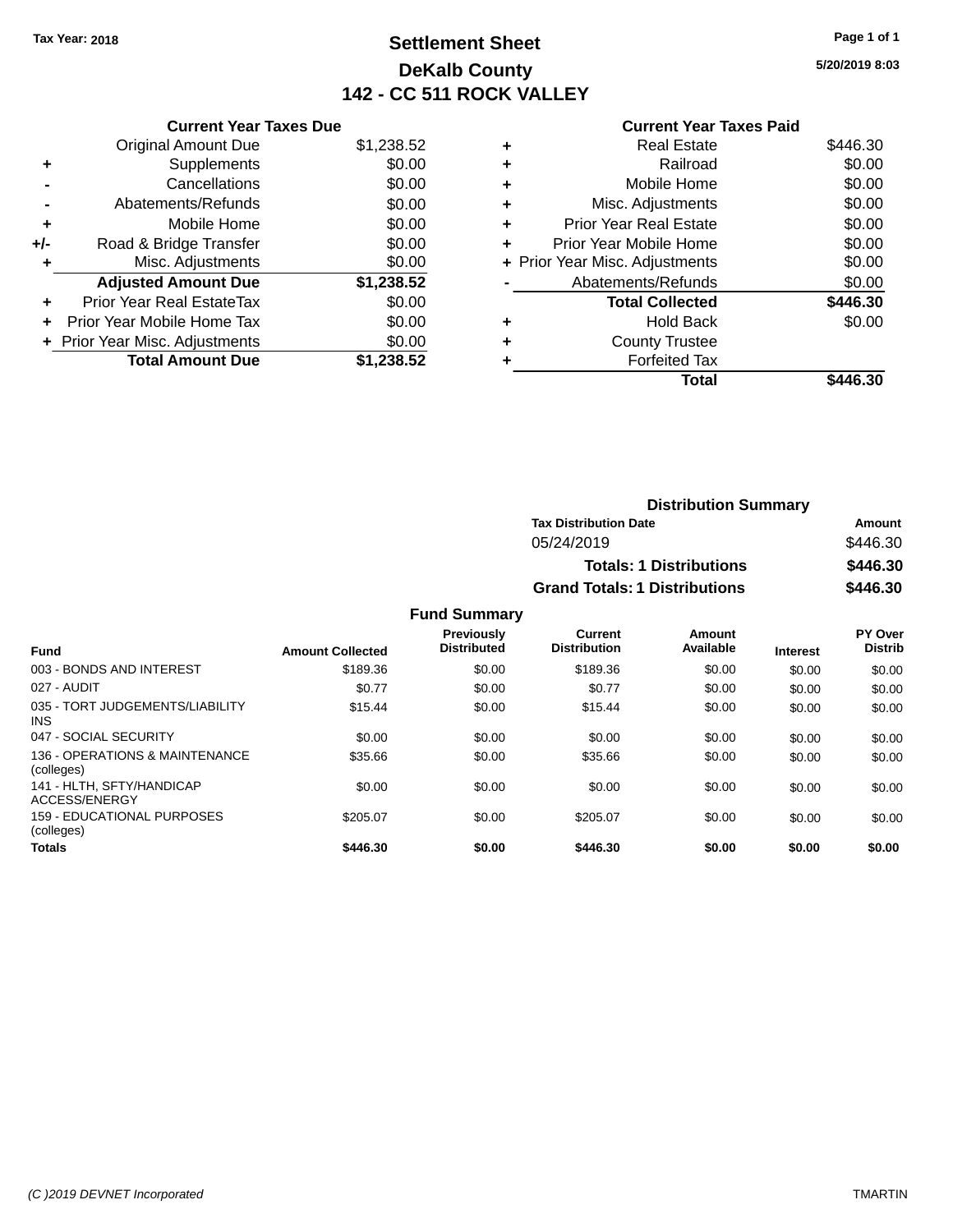### **Settlement Sheet Tax Year: 2018 Page 1 of 1 DeKalb County 143 - CC 513 ILLINOIS VALLEY**

**5/20/2019 8:03**

#### **Current Year Taxes Paid**

|     | <b>Current Year Taxes Due</b>  |            |
|-----|--------------------------------|------------|
|     | <b>Original Amount Due</b>     | \$8,154.37 |
| ٠   | Supplements                    | \$0.00     |
|     | Cancellations                  | \$0.00     |
|     | Abatements/Refunds             | \$0.00     |
| ٠   | Mobile Home                    | \$0.00     |
| +/- | Road & Bridge Transfer         | \$0.00     |
| ٠   | Misc. Adjustments              | \$0.00     |
|     | <b>Adjusted Amount Due</b>     | \$8,154.37 |
| ÷   | Prior Year Real EstateTax      | \$0.00     |
| ÷   | Prior Year Mobile Home Tax     | \$0.00     |
|     | + Prior Year Misc. Adjustments | \$0.00     |
|     | <b>Total Amount Due</b>        | \$8.154.37 |

|   | <b>Real Estate</b>             | \$993.24 |
|---|--------------------------------|----------|
| ٠ | Railroad                       | \$0.00   |
| ٠ | Mobile Home                    | \$0.00   |
| ٠ | Misc. Adjustments              | \$0.00   |
| ٠ | <b>Prior Year Real Estate</b>  | \$0.00   |
| ٠ | Prior Year Mobile Home         | \$0.00   |
|   | + Prior Year Misc. Adjustments | \$0.00   |
|   | Abatements/Refunds             | \$0.00   |
|   | <b>Total Collected</b>         | \$993.24 |
| ٠ | Hold Back                      | \$0.00   |
|   | <b>County Trustee</b>          |          |
| ٠ | <b>Forfeited Tax</b>           |          |
|   | Total                          | \$993.24 |
|   |                                |          |

| <b>Distribution Summary</b>          |          |  |
|--------------------------------------|----------|--|
| <b>Tax Distribution Date</b>         | Amount   |  |
| 05/24/2019                           | \$993.24 |  |
| <b>Totals: 1 Distributions</b>       | \$993.24 |  |
| <b>Grand Totals: 1 Distributions</b> | \$993.24 |  |

| Fund                                                | <b>Amount Collected</b> | Previously<br><b>Distributed</b> | Current<br><b>Distribution</b> | Amount<br>Available | <b>Interest</b> | PY Over<br><b>Distrib</b> |
|-----------------------------------------------------|-------------------------|----------------------------------|--------------------------------|---------------------|-----------------|---------------------------|
| 003 - BONDS AND INTEREST                            | \$0.00                  | \$0.00                           | \$0.00                         | \$0.00              | \$0.00          | \$0.00                    |
| 027 - AUDIT                                         | \$3.11                  | \$0.00                           | \$3.11                         | \$0.00              | \$0.00          | \$0.00                    |
| 035 - TORT JUDGMENTS, LIABILITY<br><b>INSURANCE</b> | \$65.75                 | \$0.00                           | \$65.75                        | \$0.00              | \$0.00          | \$0.00                    |
| 047 - SOCIAL SECURITY                               | \$16.67                 | \$0.00                           | \$16.67                        | \$0.00              | \$0.00          | \$0.00                    |
| 136 - OPERATIONS & MAINTENANCE<br>(colleges)        | \$108.24                | \$0.00                           | \$108.24                       | \$0.00              | \$0.00          | \$0.00                    |
| 141 - HLTH, SFTY/HANDICAP<br>ACCESS/ENERGY          | \$119.74                | \$0.00                           | \$119.74                       | \$0.00              | \$0.00          | \$0.00                    |
| 149 - STATEWIDE AVERAGE<br><b>ADDITIONAL TAX</b>    | \$327.96                | \$0.00                           | \$327.96                       | \$0.00              | \$0.00          | \$0.00                    |
| 159 - EDUCATIONAL PURPOSES<br>(colleges)            | \$351.77                | \$0.00                           | \$351.77                       | \$0.00              | \$0.00          | \$0.00                    |
| <b>Totals</b>                                       | \$993.24                | \$0.00                           | \$993.24                       | \$0.00              | \$0.00          | \$0.00                    |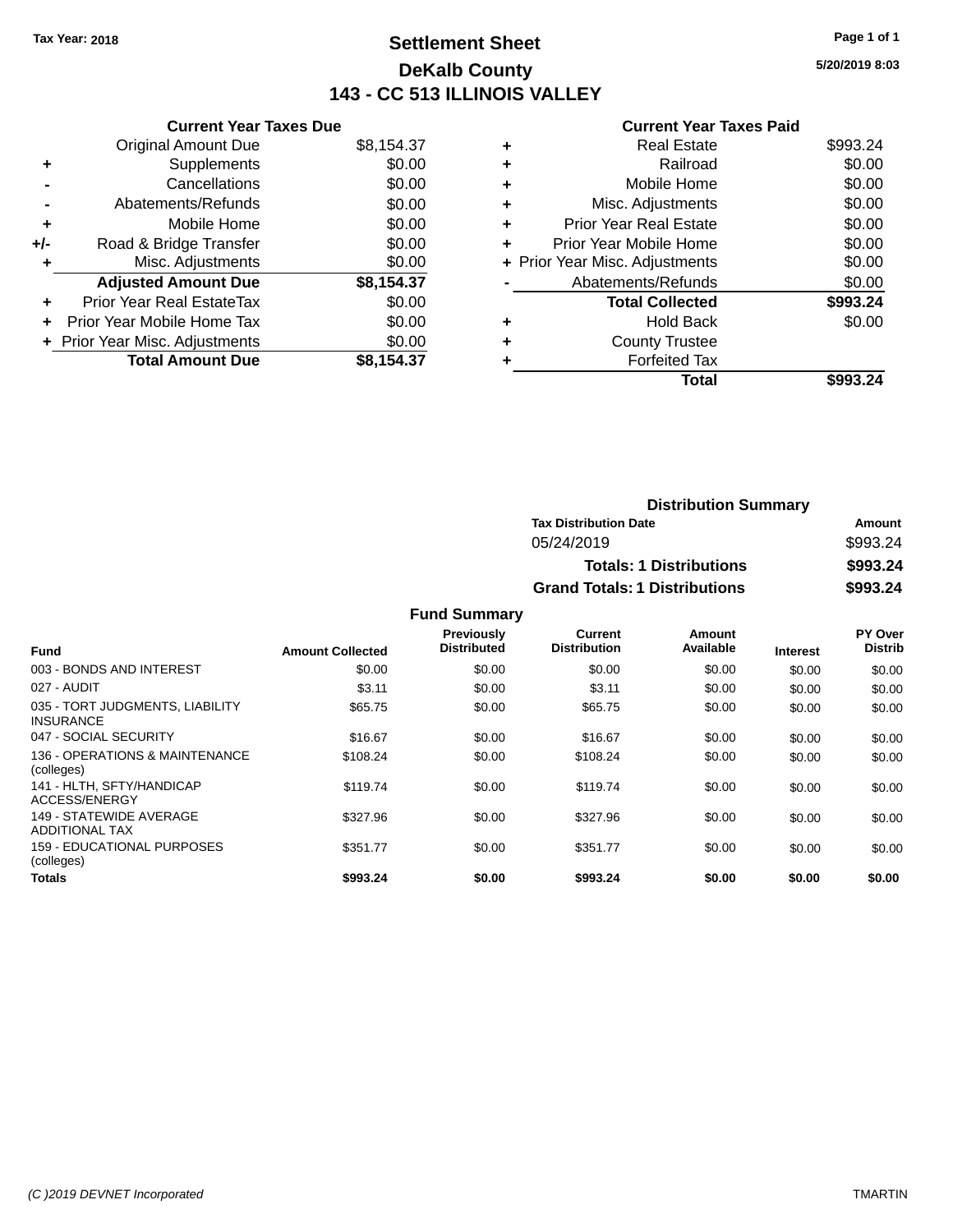### **Settlement Sheet Tax Year: 2018 Page 1 of 1 DeKalb County 144 - CC 516 WAUBONSEE**

**5/20/2019 8:03**

#### **Current Year Taxes Paid**

|     | <b>Original Amount Due</b>       | \$1,902,783.65 |
|-----|----------------------------------|----------------|
| ٠   | Supplements                      | \$9,163.65     |
|     | Cancellations                    | \$11,437.73    |
|     | Abatements/Refunds               | \$0.00         |
| ٠   | Mobile Home                      | \$0.00         |
| +/- | Road & Bridge Transfer           | \$0.00         |
| ٠   | Misc. Adjustments                | \$0.00         |
|     | <b>Adjusted Amount Due</b>       | \$1,900,509.57 |
|     | <b>Prior Year Real EstateTax</b> | (\$1,538.41)   |
|     | Prior Year Mobile Home Tax       | \$0.00         |
|     | + Prior Year Misc. Adjustments   | \$2,404.06     |
|     | <b>Total Amount Due</b>          | \$1,901,375.22 |
|     |                                  |                |

**Current Year Taxes Due**

|   | <b>Real Estate</b>             | \$206,848.09 |
|---|--------------------------------|--------------|
| ٠ | Railroad                       | \$0.00       |
| ٠ | Mobile Home                    | \$0.00       |
| ٠ | Misc. Adjustments              | \$0.00       |
| ٠ | <b>Prior Year Real Estate</b>  | (\$1,538.41) |
| ٠ | Prior Year Mobile Home         | \$0.00       |
|   | + Prior Year Misc. Adjustments | \$2,404.06   |
|   | Abatements/Refunds             | \$0.00       |
|   | <b>Total Collected</b>         | \$207,713.74 |
| ٠ | <b>Hold Back</b>               | \$0.00       |
| ٠ | <b>County Trustee</b>          |              |
| ٠ | <b>Forfeited Tax</b>           |              |
|   | Total                          | \$207,713.74 |
|   |                                |              |

| <b>Distribution Summary</b>          |              |
|--------------------------------------|--------------|
| <b>Tax Distribution Date</b>         | Amount       |
| 05/24/2019                           | \$207,713.74 |
| <b>Totals: 1 Distributions</b>       | \$207,713.74 |
| <b>Grand Totals: 1 Distributions</b> | \$207,713.74 |

#### **Fund Summary Fund Interest Amount Collected Distributed PY Over Distrib Amount Available Current Distribution Previously** 003 - BONDS AND INTEREST \$34,605.49 \$0.00 \$34,605.49 \$0.00 \$0.00 \$0.00 \$0.00 \$0.00 027 - AUDIT \$337.13 \$0.00 \$337.13 \$0.00 \$0.00 \$0.00 035 - TORT JUDGEMENTS/LIABILITY INS \$4,666.72 \$0.00 \$4,666.72 \$0.00 \$0.00 \$0.00 136 - OPERATIONS & MAINTENANCE (colleges) \$26,456.09 \$0.00 \$26,456.09 \$0.00 \$0.00 \$0.00 159 - EDUCATIONAL PURPOSES (colleges) \$141,648.31 \$0.00 \$141,648.31 \$0.00 \$0.00 \$0.00 **Totals \$207,713.74 \$0.00 \$207,713.74 \$0.00 \$0.00 \$0.00**

### **Miscellaneous Adjustment Detail**

#### **Year Source Account Type Amount Adjustment Description**

2017 RE - Real Estate Back Tax Collected \$56.14 MCMASTER REDEMPTION 19-34-203-018 by TBA

2017 RE - Real Estate Back Tax Collected \$1,637.98 MARQUETTE NATL BANK REDEMPTION 19-36-204-019 by TBA

2017 RE - Real Estate Back Tax Collected \$709.94 PPRE LLC REDEMPTION 19-25-478-004 by TBA

**Totals \$2,404.06 3 entries**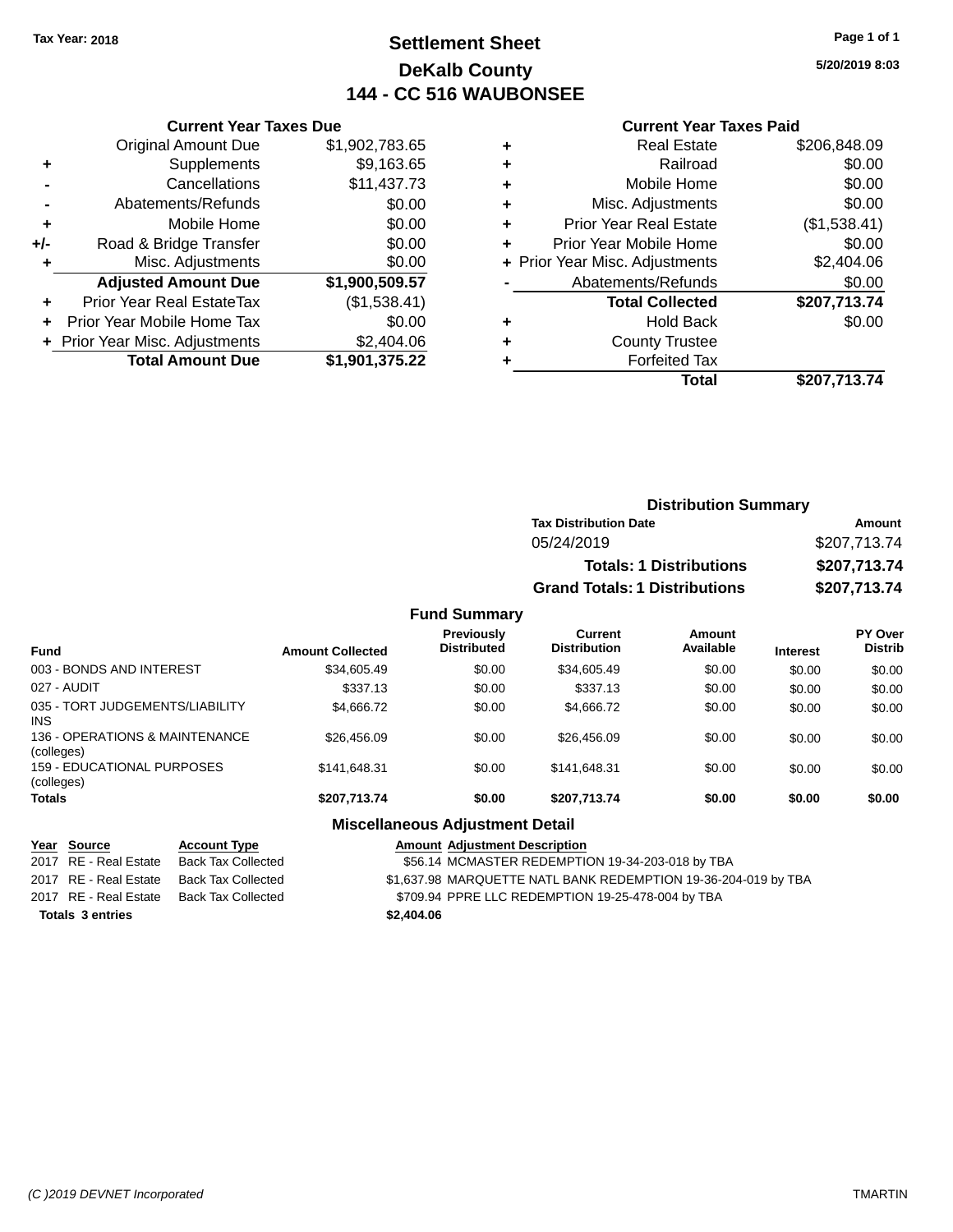### **Settlement Sheet Tax Year: 2018 Page 1 of 2 DeKalb County 145 - CC 523 KISHWAUKEE**

**5/20/2019 8:03**

#### **Current Year Taxes Paid**

|     | <b>Current Year Taxes Due</b>  |                 |  |
|-----|--------------------------------|-----------------|--|
|     | <b>Original Amount Due</b>     | \$11,466,179.35 |  |
| ٠   | Supplements                    | \$77,443.04     |  |
|     | Cancellations                  | \$162,083.49    |  |
|     | Abatements/Refunds             | \$1.79          |  |
| ٠   | Mobile Home                    | \$0.00          |  |
| +/- | Road & Bridge Transfer         | \$0.00          |  |
| ٠   | Misc. Adjustments              | \$0.00          |  |
|     | <b>Adjusted Amount Due</b>     | \$11,381,537.11 |  |
| ٠   | Prior Year Real EstateTax      | (\$917.81)      |  |
| ÷   | Prior Year Mobile Home Tax     | \$0.00          |  |
|     | + Prior Year Misc. Adjustments | \$933.44        |  |
|     | <b>Total Amount Due</b>        | \$11,381,552.74 |  |
|     |                                |                 |  |

|   | Real Estate                    | \$1,059,833.32 |
|---|--------------------------------|----------------|
| ٠ | Railroad                       | \$0.00         |
| ٠ | Mobile Home                    | \$0.00         |
| ٠ | Misc. Adjustments              | \$0.00         |
| ٠ | <b>Prior Year Real Estate</b>  | (\$917.81)     |
| ÷ | Prior Year Mobile Home         | \$0.00         |
|   | + Prior Year Misc. Adjustments | \$933.44       |
|   | Abatements/Refunds             | \$1.79         |
|   | <b>Total Collected</b>         | \$1,059,847.16 |
| ٠ | Hold Back                      | \$0.00         |
| ٠ | <b>County Trustee</b>          |                |
|   | <b>Forfeited Tax</b>           |                |
|   | Total                          | \$1,059,847.16 |
|   |                                |                |

| <b>Distribution Summary</b>          |                |  |
|--------------------------------------|----------------|--|
| <b>Tax Distribution Date</b>         | Amount         |  |
| 05/24/2019                           | \$1,059,847.16 |  |
| <b>Totals: 1 Distributions</b>       | \$1,059,847.16 |  |
| <b>Grand Totals: 1 Distributions</b> | \$1,059,847.16 |  |

**Fund Summary**

| <b>Fund</b>                                  | <b>Amount Collected</b> | <b>Previously</b><br><b>Distributed</b> | Current<br><b>Distribution</b> | Amount<br>Available | <b>Interest</b> | PY Over<br><b>Distrib</b> |
|----------------------------------------------|-------------------------|-----------------------------------------|--------------------------------|---------------------|-----------------|---------------------------|
| 003 - BONDS AND INTEREST                     | \$308,119.76            | \$0.00                                  | \$308,119.76                   | \$0.00              | \$0.00          | \$0.00                    |
| 027 - AUDIT                                  | \$5.946.81              | \$0.00                                  | \$5.946.81                     | \$0.00              | \$0.00          | \$0.00                    |
| 035 - TORT JUDGEMENTS/LIABILITY<br>INS.      | \$91,103.41             | \$0.00                                  | \$91,103.41                    | \$0.00              | \$0.00          | \$0.00                    |
| 047 - SOCIAL SECURITY                        | \$19,854.14             | \$0.00                                  | \$19.854.14                    | \$0.00              | \$0.00          | \$0.00                    |
| 109 - PRIOR YEAR ADJUSTMENT                  | \$507.67                | \$0.00                                  | \$507.67                       | \$0.00              | \$0.00          | \$0.00                    |
| 136 - OPERATIONS & MAINTENANCE<br>(colleges) | \$118,933.94            | \$0.00                                  | \$118,933.94                   | \$0.00              | \$0.00          | \$0.00                    |
| 141 - HLTH/SFTY/HANDICAP<br>ACCESS/ENERGY    | \$79,289,30             | \$0.00                                  | \$79.289.30                    | \$0.00              | \$0.00          | \$0.00                    |
| 159 - EDUCATIONAL PURPOSES<br>(colleges)     | \$436,092.13            | \$0.00                                  | \$436.092.13                   | \$0.00              | \$0.00          | \$0.00                    |
| <b>Totals</b>                                | \$1,059,847.16          | \$0.00                                  | \$1,059,847.16                 | \$0.00              | \$0.00          | \$0.00                    |

### **Miscellaneous Adjustment Detail**

| Year Source           | <b>Account Type</b>       | <b>Amount Adjustment Description</b>                           |
|-----------------------|---------------------------|----------------------------------------------------------------|
| 2017 RE - Real Estate | <b>Back Tax Collected</b> | \$161.60 MOONEY REDEMPTION 08-23-184-002 by TBA                |
| 2017 RE - Real Estate | <b>Back Tax Collected</b> | \$12.23 SUMMIT ENCLAVE REDEMPTION 08-13-323-013 by TBA         |
| 2017 RE - Real Estate | <b>Back Tax Collected</b> | \$49.23 TATUM REDEMPTION 08-02-354-006 by TBA                  |
| 2017 RE - Real Estate | <b>Back Tax Collected</b> | \$49.23 11T IL LLC REDEMPTION 08-02-424-003 by TBA             |
| 2017 RE - Real Estate | <b>Back Tax Collected</b> | \$216.46 CITY OF DEKALB REDEMPTION 08-23-336-006 by TBA        |
| 2017 RE - Real Estate | <b>Back Tax Collected</b> | \$7.39 RIVERBEND DEVELOPMENT REDEMPTION 02-25-277-021 by TBA   |
| 2017 RE - Real Estate | <b>Back Tax Collected</b> | \$119.16 RIVERBEND DEVELOPMENT REDEMPTION 02-25-200-010 by TBA |
| 2017 RE - Real Estate | <b>Back Tax Collected</b> | \$97.20 TRUSTEE SALE 09-29-252-009 by TBA                      |
| 2017 RE - Real Estate | <b>Back Tax Collected</b> | \$93.24 TRUSTEE SALE 08-23-309-005 by TBA                      |
| 2017 RE - Real Estate | <b>Back Tax Collected</b> | \$96.83 TRUSTEE SALE 09-29-252-011 by TBA                      |
| 2017 RE - Real Estate | <b>Back Tax Collected</b> | \$10.47 TRUSTEE SALE 08-23-203-013 by TBA                      |
| 2017 RE - Real Estate | <b>Back Tax Collected</b> | \$20.40 TRUSTEE SALE 02-22-100-005 by TBA                      |
| Totals 12 entries     |                           | \$933.44                                                       |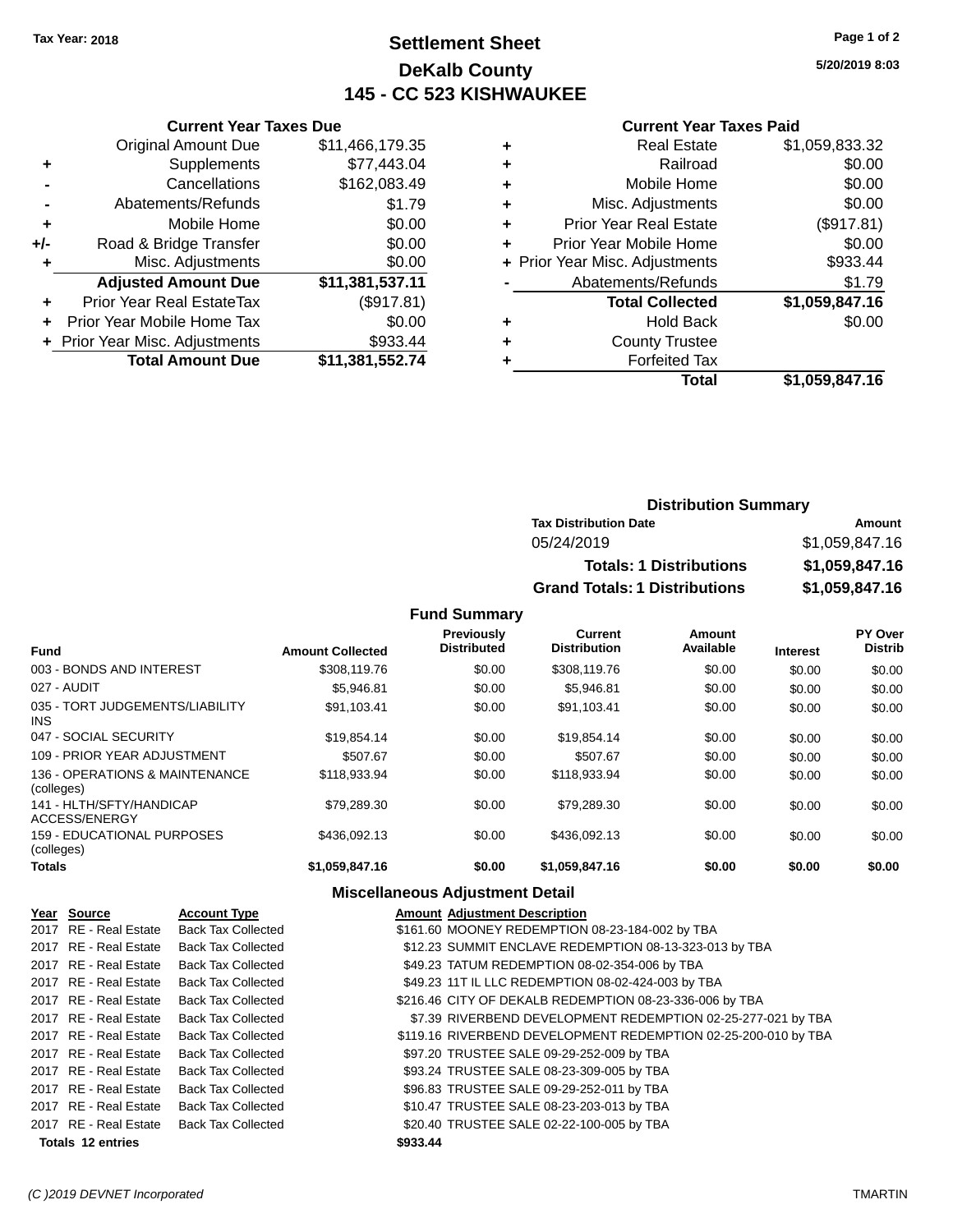### **Settlement Sheet Tax Year: 2018 Page 2 of 2 DeKalb County Abatement Detail**

| Year Source             | <b>Account Type</b> | <b>Amount</b> |
|-------------------------|---------------------|---------------|
| 2017 RE - Real Estate   | <b>RE</b> Abatement | \$0.13        |
| 2017 RE - Real Estate   | <b>RE</b> Abatement | \$0.03        |
| 2018 RE - Real Estate   | <b>RE</b> Abatement | \$1.15        |
| 2018 RE - Real Estate   | <b>RE</b> Abatement | \$0.21        |
| 2018 RE - Real Estate   | <b>RE</b> Abatement | \$0.19        |
| 2018 RE - Real Estate   | <b>RE</b> Abatement | \$0.08        |
| <b>Totals 6 entries</b> |                     | \$1.79        |

**<u>Pear Source Account Adjustment Description</u><br>
\$0.13 PTAB INTEREST REFUN** 

\$0.13 PTAB INTEREST REFUND 08-22-228-017 by TBA 20.03 PTAB INTEREST REFUND 08-26-104-006 by TBA 2018 61.15 PTAB INTEREST REFUND 07-23-187-003 by TBA 1t 12018 80.21 PTAB INTEREST REFUND 08-23-308-001 by TBA 20.19 PTAB INTEREST REFUND 06-21-377-033 by TBA 2018 REAL EST REFUND 06-21-201-015 by TBA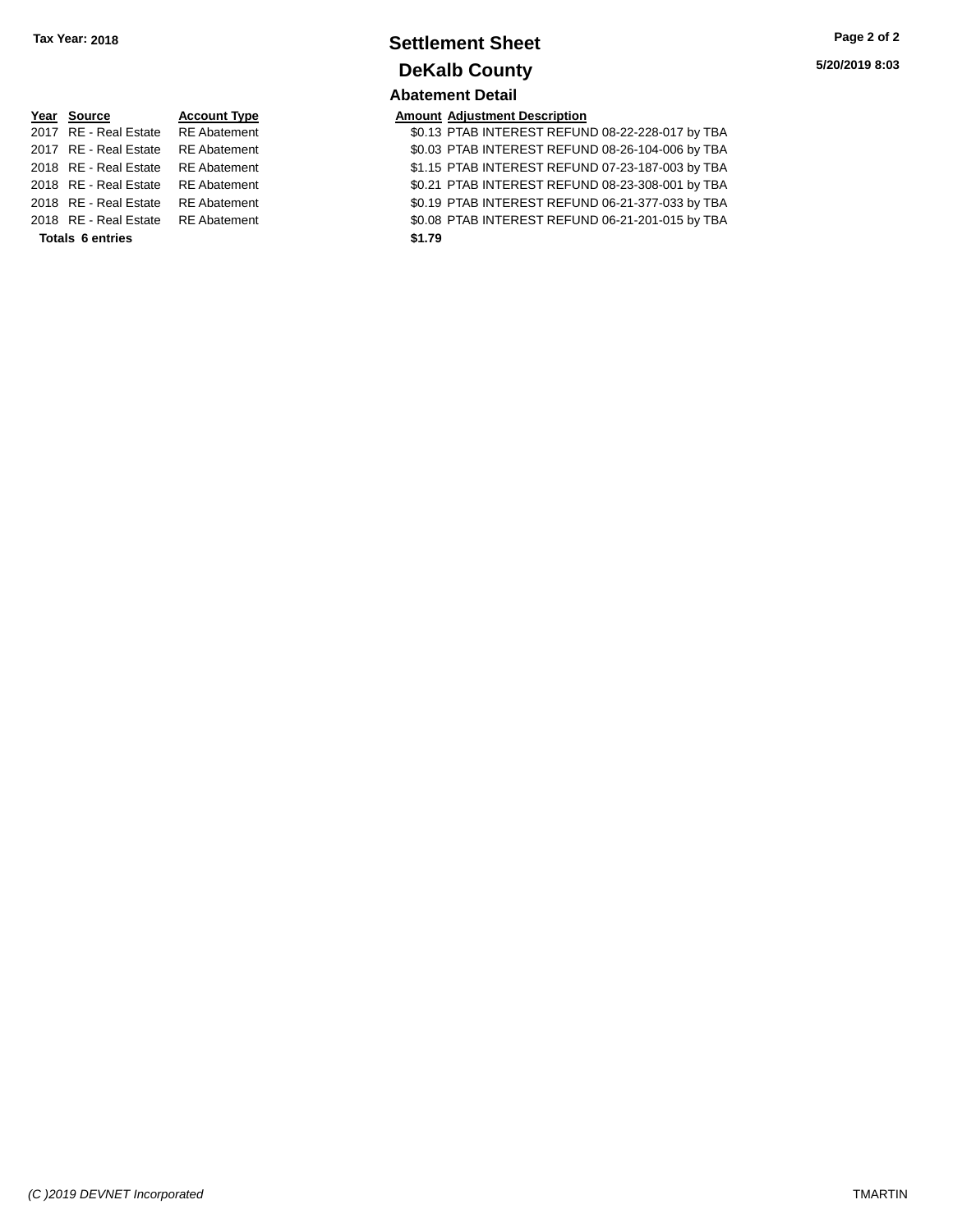### **Settlement Sheet Tax Year: 2018 Page 1 of 1 DeKalb County 150 - KISH. WATER RECLAM. DIST.**

**5/20/2019 8:03**

#### **Current Year Taxes Paid**

|     | <b>Current Year Taxes Due</b>  |              |  |  |
|-----|--------------------------------|--------------|--|--|
|     | <b>Original Amount Due</b>     | \$738,942.51 |  |  |
| ٠   | Supplements                    | \$6,762.99   |  |  |
|     | Cancellations                  | \$22,002.68  |  |  |
|     | Abatements/Refunds             | \$0.08       |  |  |
| ٠   | Mobile Home                    | \$0.00       |  |  |
| +/- | Road & Bridge Transfer         | \$0.00       |  |  |
| ٠   | Misc. Adjustments              | \$0.00       |  |  |
|     | <b>Adjusted Amount Due</b>     | \$723,702.74 |  |  |
| ÷   | Prior Year Real EstateTax      | (\$72.93)    |  |  |
|     | Prior Year Mobile Home Tax     | \$0.00       |  |  |
|     | + Prior Year Misc. Adjustments | \$123.36     |  |  |
|     | <b>Total Amount Due</b>        | \$723,753.17 |  |  |

|   | <b>Real Estate</b>             | \$61,932.78 |
|---|--------------------------------|-------------|
| ٠ | Railroad                       | \$0.00      |
| ٠ | Mobile Home                    | \$0.00      |
| ٠ | Misc. Adjustments              | \$0.00      |
| ٠ | Prior Year Real Estate         | (\$72.93)   |
| ٠ | Prior Year Mobile Home         | \$0.00      |
|   | + Prior Year Misc. Adjustments | \$123.36    |
|   | Abatements/Refunds             | \$0.08      |
|   | <b>Total Collected</b>         | \$61,983.13 |
| ٠ | <b>Hold Back</b>               | \$0.00      |
| ٠ | <b>County Trustee</b>          |             |
| ٠ | <b>Forfeited Tax</b>           |             |
|   | Total                          | \$61,983.13 |
|   |                                |             |

|                     | <b>Distribution Summary</b>          |               |
|---------------------|--------------------------------------|---------------|
|                     | <b>Tax Distribution Date</b>         | <b>Amount</b> |
|                     | 05/24/2019                           | \$61,983.13   |
|                     | <b>Totals: 1 Distributions</b>       | \$61,983.13   |
|                     | <b>Grand Totals: 1 Distributions</b> | \$61,983.13   |
| <b>Fund Summary</b> |                                      |               |

| <b>Fund</b>           | <b>Amount Collected</b> | <b>Previously</b><br><b>Distributed</b> | Current<br><b>Distribution</b> | Amount<br>Available | <b>Interest</b> | PY Over<br><b>Distrib</b> |
|-----------------------|-------------------------|-----------------------------------------|--------------------------------|---------------------|-----------------|---------------------------|
| 001 - CORPORATE       | \$35,507.10             | \$0.00                                  | \$35,507.10                    | \$0.00              | \$0.00          | \$0.00                    |
| $005 - I. M. R. F.$   | \$8.544.44              | \$0.00                                  | \$8,544,44                     | \$0.00              | \$0.00          | \$0.00                    |
| 027 - AUDIT           | \$0.00                  | \$0.00                                  | \$0.00                         | \$0.00              | \$0.00          | \$0.00                    |
| 045 - PUBLIC BENEFIT  | \$17.931.59             | \$0.00                                  | \$17.931.59                    | \$0.00              | \$0.00          | \$0.00                    |
| 047 - SOCIAL SECURITY | \$0.00                  | \$0.00                                  | \$0.00                         | \$0.00              | \$0.00          | \$0.00                    |
| <b>Totals</b>         | \$61,983,13             | \$0.00                                  | \$61.983.13                    | \$0.00              | \$0.00          | \$0.00                    |

### **Miscellaneous Adjustment Detail**

| Year Source             | <b>Account Type</b>       | <b>Amount Adjustment Description</b>                   |
|-------------------------|---------------------------|--------------------------------------------------------|
| 2017 RE - Real Estate   | <b>Back Tax Collected</b> | \$33.65 MOONEY REDEMPTION 08-23-184-002 by TBA         |
| 2017 RE - Real Estate   | <b>Back Tax Collected</b> | \$2.55 SUMMIT ENCLAVE REDEMPTION 08-13-323-013 by TBA  |
| 2017 RE - Real Estate   | <b>Back Tax Collected</b> | \$10.25 TATUM REDEMPTION 08-02-354-006 by TBA          |
| 2017 RE - Real Estate   | <b>Back Tax Collected</b> | \$10.25 11T IL LLC REDEMPTION 08-02-424-003 by TBA     |
| 2017 RE - Real Estate   | <b>Back Tax Collected</b> | \$45.07 CITY OF DEKALB REDEMPTION 08-23-336-006 by TBA |
| 2017 RE - Real Estate   | <b>Back Tax Collected</b> | \$19.41 TRUSTEE SALE 08-23-309-005 by TBA              |
| 2017 RE - Real Estate   | <b>Back Tax Collected</b> | \$2.18 TRUSTEE SALE 08-23-203-013 by TBA               |
| <b>Totals 7 entries</b> |                           | \$123.36                                               |
|                         |                           |                                                        |

| Year Source                        | <b>Account Type</b> | Amount |
|------------------------------------|---------------------|--------|
| 2017 RE - Real Estate              | RE Abatement        | \$0.03 |
| 2017 RE - Real Estate RE Abatement |                     | \$0.01 |
| 2018 RE - Real Estate RE Abatement |                     | \$0.04 |
| Totals 3 entries                   |                     | \$0.08 |

### **Abatement Detail**

### **Year Source 2018 Lear Account Type Amount Adjustment Description**

| Tatala 2 sutrice                   | en no                                            |
|------------------------------------|--------------------------------------------------|
| 2018 RE - Real Estate RE Abatement | \$0.04 PTAB INTEREST REFUND 08-23-308-001 by TBA |
| 2017 RE - Real Estate RE Abatement | \$0.01 PTAB INTEREST REFUND 08-26-104-006 by TBA |
| 2017 RE - Real Estate RE Abatement | \$0.03 PTAB INTEREST REFUND 08-22-228-017 by TBA |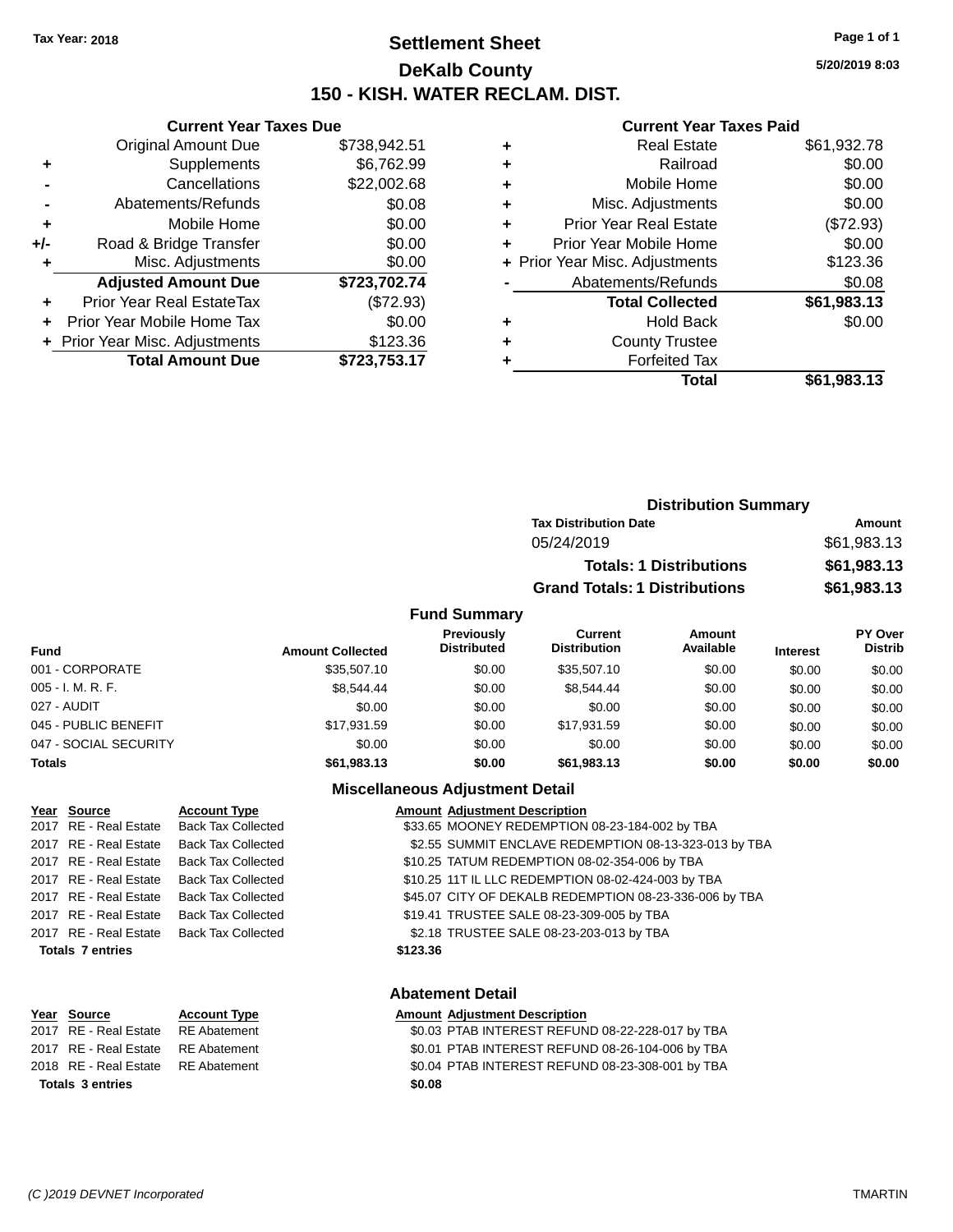### **Settlement Sheet Tax Year: 2018 Page 1 of 1 DeKalb County 151 - FAIRDALE STREET LIGHT**

**5/20/2019 8:03**

|       | <b>Current Year Taxes Due</b>     |            |  |  |  |  |
|-------|-----------------------------------|------------|--|--|--|--|
|       | <b>Original Amount Due</b>        | \$3,917.53 |  |  |  |  |
| ٠     | Supplements                       | \$153.60   |  |  |  |  |
|       | Cancellations                     | \$255.43   |  |  |  |  |
|       | Abatements/Refunds                | \$0.00     |  |  |  |  |
| ٠     | Mobile Home                       | \$0.00     |  |  |  |  |
| $+/-$ | Road & Bridge Transfer            | \$0.00     |  |  |  |  |
| ٠     | Misc. Adjustments                 | \$0.00     |  |  |  |  |
|       | <b>Adjusted Amount Due</b>        | \$3,815.70 |  |  |  |  |
| ٠     | <b>Prior Year Real EstateTax</b>  | (\$123.06) |  |  |  |  |
| ÷     | <b>Prior Year Mobile Home Tax</b> | \$0.00     |  |  |  |  |
|       | + Prior Year Misc. Adjustments    | \$0.00     |  |  |  |  |
|       | <b>Total Amount Due</b>           | \$3.692.64 |  |  |  |  |

|   | <b>Real Estate</b>             | \$1,257.72 |
|---|--------------------------------|------------|
| ٠ | Railroad                       | \$0.00     |
| ٠ | Mobile Home                    | \$0.00     |
| ٠ | Misc. Adjustments              | \$0.00     |
| ٠ | Prior Year Real Estate         | (\$123.06) |
| ٠ | Prior Year Mobile Home         | \$0.00     |
|   | + Prior Year Misc. Adjustments | \$0.00     |
|   | Abatements/Refunds             | \$0.00     |
|   | <b>Total Collected</b>         | \$1,134.66 |
| ٠ | Hold Back                      | \$0.00     |
| ٠ | <b>County Trustee</b>          |            |
| ٠ | <b>Forfeited Tax</b>           |            |
|   | <b>Total</b>                   | \$1.134.66 |
|   |                                |            |

|                 |                         |                                  | <b>Distribution Summary</b>           |                                |                 |                           |
|-----------------|-------------------------|----------------------------------|---------------------------------------|--------------------------------|-----------------|---------------------------|
|                 |                         |                                  | <b>Tax Distribution Date</b>          |                                |                 | Amount                    |
|                 |                         |                                  | 05/24/2019                            |                                |                 | \$1,134.66                |
|                 |                         |                                  |                                       | <b>Totals: 1 Distributions</b> |                 | \$1,134.66                |
|                 |                         |                                  | <b>Grand Totals: 1 Distributions</b>  |                                |                 | \$1,134.66                |
|                 |                         | <b>Fund Summary</b>              |                                       |                                |                 |                           |
| <b>Fund</b>     | <b>Amount Collected</b> | Previously<br><b>Distributed</b> | <b>Current</b><br><b>Distribution</b> | Amount<br>Available            | <b>Interest</b> | PY Over<br><b>Distrib</b> |
| 001 - CORPORATE | \$1,134.66              | \$0.00                           | \$1,134.66                            | \$0.00                         | \$0.00          | \$0.00                    |
| <b>Totals</b>   | \$1,134.66              | \$0.00                           | \$1,134.66                            | \$0.00                         | \$0.00          | \$0.00                    |
|                 |                         |                                  |                                       |                                |                 |                           |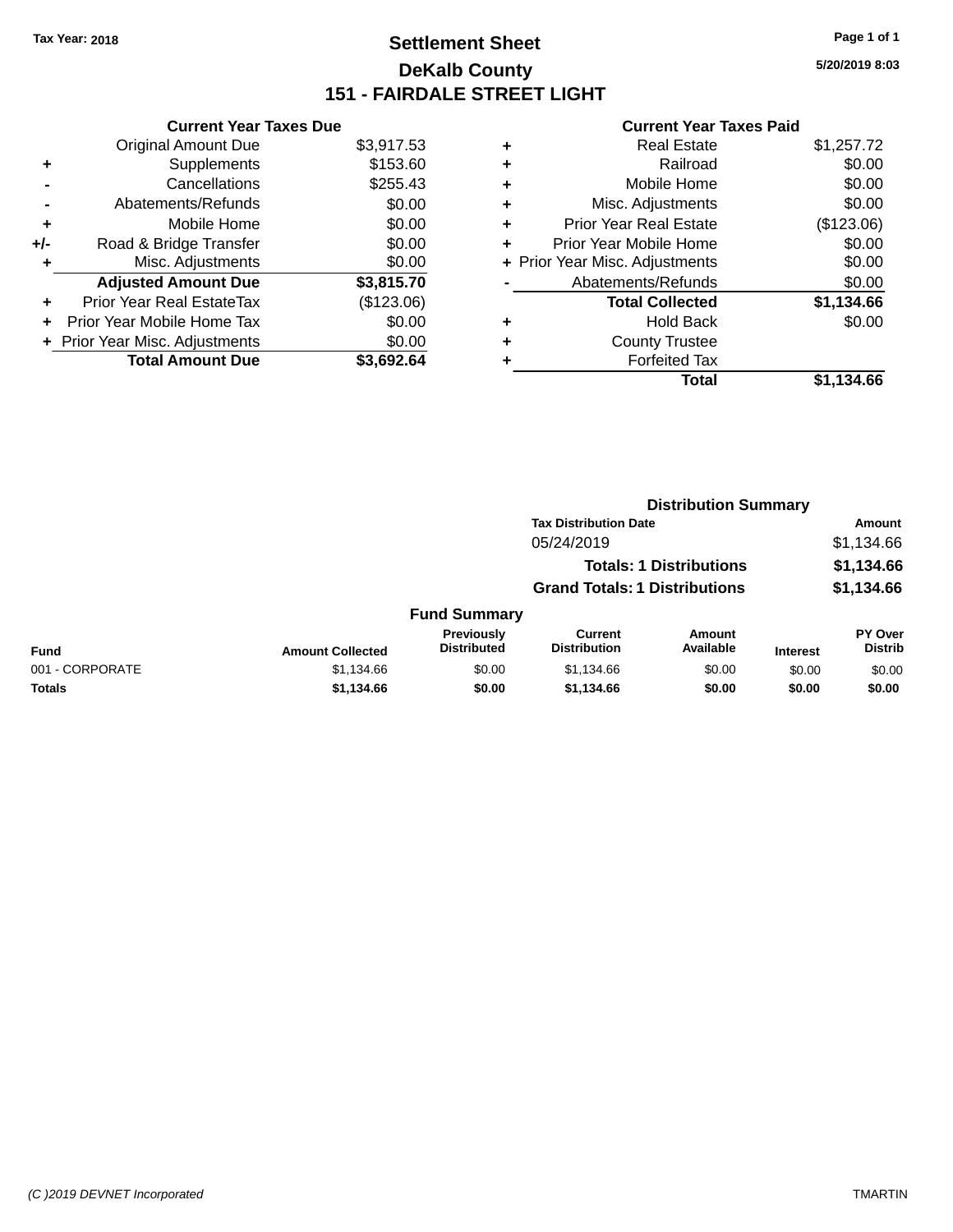$+$  Supplements

### **Settlement Sheet Tax Year: 2018 Page 1 of 1 DeKalb County 152 - AFTON-PIERCE MULTI TWP**

**5/20/2019 8:03**

#### **Current Year Taxes Paid**

|   | Total                          | \$2.698.30 |
|---|--------------------------------|------------|
|   | <b>Forfeited Tax</b>           |            |
| ٠ | <b>County Trustee</b>          |            |
| ٠ | <b>Hold Back</b>               | \$0.00     |
|   | <b>Total Collected</b>         | \$2,698.30 |
|   | Abatements/Refunds             | \$0.00     |
|   | + Prior Year Misc. Adjustments | \$0.00     |
| ٠ | Prior Year Mobile Home         | \$0.00     |
| ٠ | Prior Year Real Estate         | \$0.00     |
| ٠ | Misc. Adjustments              | \$0.00     |
| ٠ | Mobile Home                    | \$0.00     |
| ٠ | Railroad                       | \$0.00     |
| ٠ | Real Estate                    | \$2,698.30 |

|                | <b>Total Amount Due</b>          | \$26,025.99 |   |
|----------------|----------------------------------|-------------|---|
|                | + Prior Year Misc. Adjustments   | \$0.00      |   |
|                | Prior Year Mobile Home Tax       | \$0.00      |   |
|                | <b>Prior Year Real EstateTax</b> | \$0.00      |   |
|                | <b>Adjusted Amount Due</b>       | \$26,025.99 |   |
| ٠              | Misc. Adjustments                | \$0.00      | ٠ |
| $+/-$          | Road & Bridge Transfer           | \$0.00      |   |
| ٠              | Mobile Home                      | \$0.00      | ٠ |
| $\blacksquare$ | Abatements/Refunds               | \$0.00      |   |
|                | Cancellations                    | \$103.15    |   |

**Current Year Taxes Due**

Original Amount Due \$26,041.15<br>Supplements \$87.99

|                                         |                         |                                  | <b>Distribution Summary</b>           |                                |                 |                                  |  |
|-----------------------------------------|-------------------------|----------------------------------|---------------------------------------|--------------------------------|-----------------|----------------------------------|--|
|                                         |                         |                                  | <b>Tax Distribution Date</b>          |                                |                 | Amount                           |  |
|                                         |                         |                                  | 05/24/2019                            |                                |                 | \$2,698.30                       |  |
|                                         |                         |                                  |                                       | <b>Totals: 1 Distributions</b> |                 | \$2,698.30                       |  |
|                                         |                         |                                  | <b>Grand Totals: 1 Distributions</b>  |                                |                 | \$2,698.30                       |  |
|                                         |                         | <b>Fund Summary</b>              |                                       |                                |                 |                                  |  |
| <b>Fund</b>                             | <b>Amount Collected</b> | Previously<br><b>Distributed</b> | <b>Current</b><br><b>Distribution</b> | Amount<br>Available            | <b>Interest</b> | <b>PY Over</b><br><b>Distrib</b> |  |
| 147 - ASSESSING PURPOSES<br>(multi-twp) | \$2,698.30              | \$0.00                           | \$2,698.30                            | \$0.00                         | \$0.00          | \$0.00                           |  |
| <b>Totals</b>                           | \$2,698.30              | \$0.00                           | \$2,698.30                            | \$0.00                         | \$0.00          | \$0.00                           |  |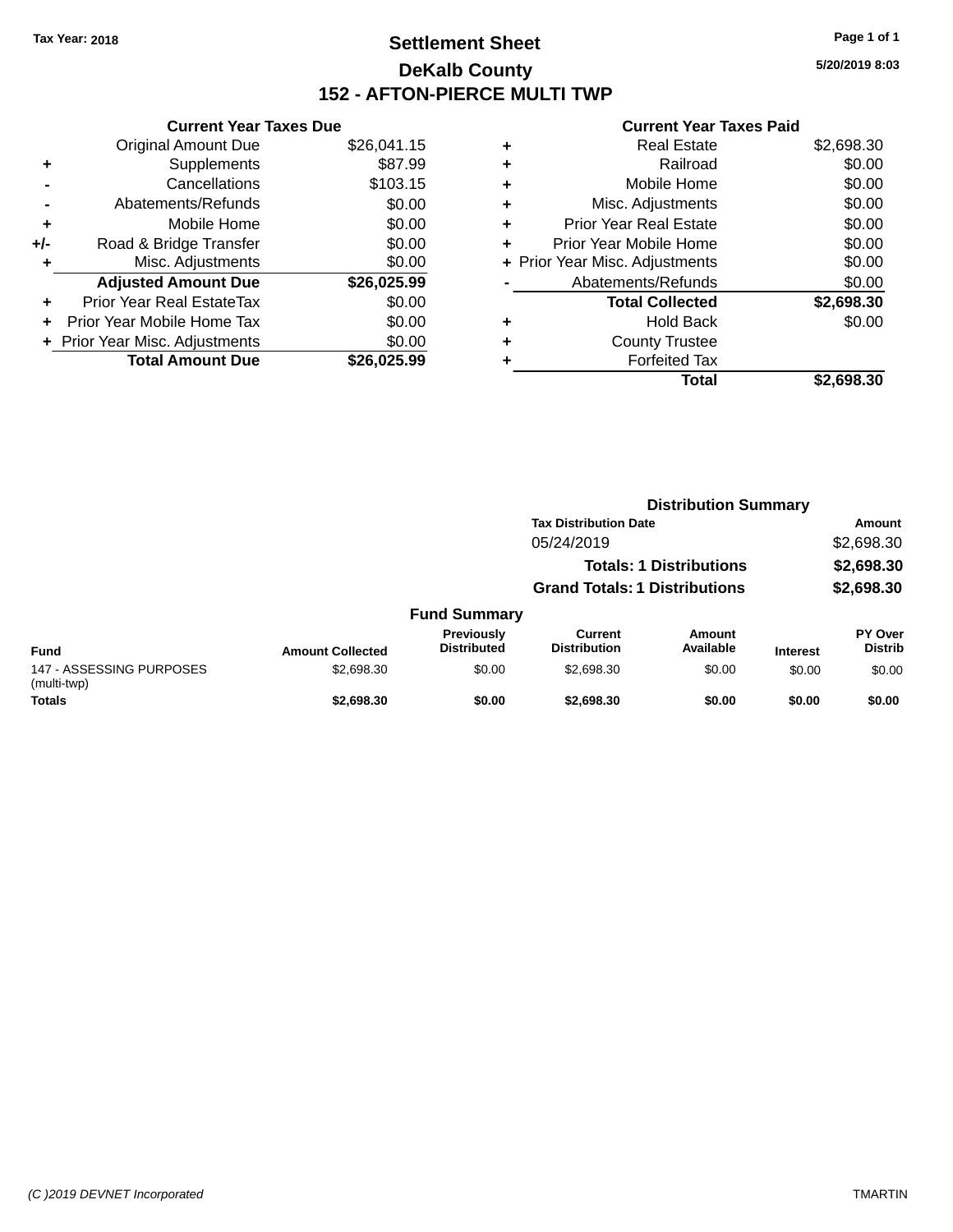### **Settlement Sheet Tax Year: 2018 Page 1 of 1 DeKalb County 153 - MILAN-MALTA MULTI-TWP**

**5/20/2019 8:03**

|     | <b>Current Year Taxes Due</b>  |             |  |  |  |  |
|-----|--------------------------------|-------------|--|--|--|--|
|     | <b>Original Amount Due</b>     | \$14,221.97 |  |  |  |  |
| ٠   | Supplements                    | \$59.16     |  |  |  |  |
|     | Cancellations                  | \$74.98     |  |  |  |  |
|     | Abatements/Refunds             | \$0.04      |  |  |  |  |
| ٠   | Mobile Home                    | \$0.00      |  |  |  |  |
| +/- | Road & Bridge Transfer         | \$0.00      |  |  |  |  |
| ٠   | Misc. Adjustments              | \$0.00      |  |  |  |  |
|     | <b>Adjusted Amount Due</b>     | \$14,206.11 |  |  |  |  |
| ٠   | Prior Year Real EstateTax      | (\$3.72)    |  |  |  |  |
|     | Prior Year Mobile Home Tax     | \$0.00      |  |  |  |  |
|     | + Prior Year Misc. Adjustments | \$0.00      |  |  |  |  |
|     | <b>Total Amount Due</b>        | \$14.202.39 |  |  |  |  |

|   | Total                          | \$1,194.16 |
|---|--------------------------------|------------|
| ٠ | <b>Forfeited Tax</b>           |            |
| ٠ | <b>County Trustee</b>          |            |
| ٠ | <b>Hold Back</b>               | \$0.00     |
|   | <b>Total Collected</b>         | \$1,194.16 |
|   | Abatements/Refunds             | \$0.04     |
|   | + Prior Year Misc. Adjustments | \$0.00     |
| ٠ | Prior Year Mobile Home         | \$0.00     |
| ٠ | <b>Prior Year Real Estate</b>  | (\$3.72)   |
| ٠ | Misc. Adjustments              | \$0.00     |
| ٠ | Mobile Home                    | \$0.00     |
| ٠ | Railroad                       | \$0.00     |
| ٠ | Real Estate                    | \$1,197.92 |
|   |                                |            |

|                                                   |                                            |                         |                                         | <b>Distribution Summary</b>                      |                                |                 |                           |
|---------------------------------------------------|--------------------------------------------|-------------------------|-----------------------------------------|--------------------------------------------------|--------------------------------|-----------------|---------------------------|
|                                                   |                                            |                         |                                         | <b>Tax Distribution Date</b>                     |                                |                 | Amount                    |
|                                                   |                                            |                         |                                         | 05/24/2019                                       |                                |                 | \$1,194.16                |
|                                                   |                                            |                         |                                         |                                                  | <b>Totals: 1 Distributions</b> |                 | \$1,194.16                |
|                                                   |                                            |                         |                                         | <b>Grand Totals: 1 Distributions</b>             |                                |                 | \$1,194.16                |
|                                                   |                                            |                         | <b>Fund Summary</b>                     |                                                  |                                |                 |                           |
| <b>Fund</b>                                       |                                            | <b>Amount Collected</b> | <b>Previously</b><br><b>Distributed</b> | Current<br><b>Distribution</b>                   | <b>Amount</b><br>Available     | <b>Interest</b> | PY Over<br><b>Distrib</b> |
| 147 - ASSESSING PURPOSES<br>(multi-twp)           |                                            | \$1,194.16              | \$0.00                                  | \$1,194.16                                       | \$0.00                         | \$0.00          | \$0.00                    |
| <b>Totals</b>                                     |                                            | \$1,194.16              | \$0.00                                  | \$1,194.16                                       | \$0.00                         | \$0.00          | \$0.00                    |
|                                                   |                                            |                         | <b>Abatement Detail</b>                 |                                                  |                                |                 |                           |
| Source<br>Year<br><b>RE</b> - Real Estate<br>2018 | <b>Account Type</b><br><b>RE</b> Abatement |                         | <b>Amount Adjustment Description</b>    | \$0.04 PTAB INTEREST REFUND 07-23-187-003 by TBA |                                |                 |                           |
| <b>Totals 1 entries</b>                           |                                            |                         | \$0.04                                  |                                                  |                                |                 |                           |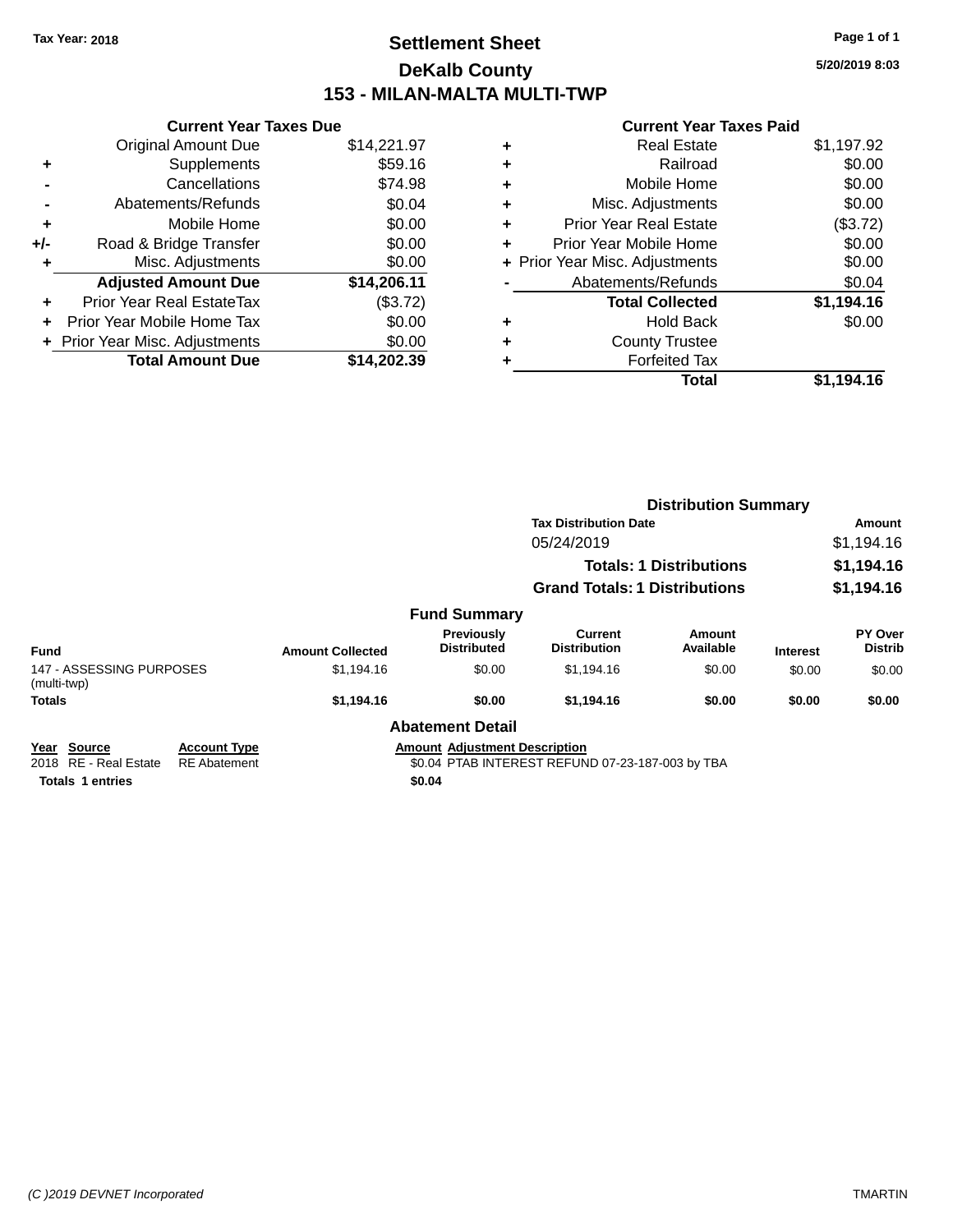### **Settlement Sheet Tax Year: 2018 Page 1 of 1 DeKalb County 154 - PAW PAW-SHABBONA MULT TWP**

**5/20/2019 8:03**

|     | <b>Current Year Taxes Due</b>  |             |  |  |  |
|-----|--------------------------------|-------------|--|--|--|
|     | <b>Original Amount Due</b>     | \$13,680.33 |  |  |  |
| ٠   | Supplements                    | \$21.16     |  |  |  |
|     | Cancellations                  | \$29.64     |  |  |  |
|     | Abatements/Refunds             | \$0.00      |  |  |  |
| ٠   | Mobile Home                    | \$0.00      |  |  |  |
| +/- | Road & Bridge Transfer         | \$0.00      |  |  |  |
| ٠   | Misc. Adjustments              | \$0.00      |  |  |  |
|     | <b>Adjusted Amount Due</b>     | \$13,671.85 |  |  |  |
|     | Prior Year Real EstateTax      | \$0.00      |  |  |  |
|     | Prior Year Mobile Home Tax     | \$0.00      |  |  |  |
|     | + Prior Year Misc. Adjustments | \$0.00      |  |  |  |
|     | <b>Total Amount Due</b>        | \$13,671.85 |  |  |  |
|     |                                |             |  |  |  |

| ٠ | <b>Real Estate</b>             | \$952.73 |
|---|--------------------------------|----------|
| ٠ | Railroad                       | \$0.00   |
| ٠ | Mobile Home                    | \$0.00   |
| ٠ | Misc. Adjustments              | \$0.00   |
| ٠ | <b>Prior Year Real Estate</b>  | \$0.00   |
|   | Prior Year Mobile Home         | \$0.00   |
|   | + Prior Year Misc. Adjustments | \$0.00   |
|   | Abatements/Refunds             | \$0.00   |
|   | <b>Total Collected</b>         | \$952.73 |
| ٠ | Hold Back                      | \$0.00   |
| ٠ | <b>County Trustee</b>          |          |
|   | <b>Forfeited Tax</b>           |          |
|   | Total                          | \$952.73 |
|   |                                |          |

|                                         |                         |                                         | <b>Distribution Summary</b>           |                                |                 |                           |
|-----------------------------------------|-------------------------|-----------------------------------------|---------------------------------------|--------------------------------|-----------------|---------------------------|
|                                         |                         |                                         | <b>Tax Distribution Date</b>          |                                |                 | Amount                    |
|                                         |                         |                                         | 05/24/2019                            |                                |                 | \$952.73                  |
|                                         |                         |                                         |                                       | <b>Totals: 1 Distributions</b> |                 | \$952.73                  |
|                                         |                         |                                         | <b>Grand Totals: 1 Distributions</b>  |                                |                 | \$952.73                  |
|                                         |                         | <b>Fund Summary</b>                     |                                       |                                |                 |                           |
| <b>Fund</b>                             | <b>Amount Collected</b> | <b>Previously</b><br><b>Distributed</b> | <b>Current</b><br><b>Distribution</b> | Amount<br>Available            | <b>Interest</b> | PY Over<br><b>Distrib</b> |
| 147 - ASSESSING PURPOSES<br>(multi-twp) | \$952.73                | \$0.00                                  | \$952.73                              | \$0.00                         | \$0.00          | \$0.00                    |
| <b>Totals</b>                           | \$952.73                | \$0.00                                  | \$952.73                              | \$0.00                         | \$0.00          | \$0.00                    |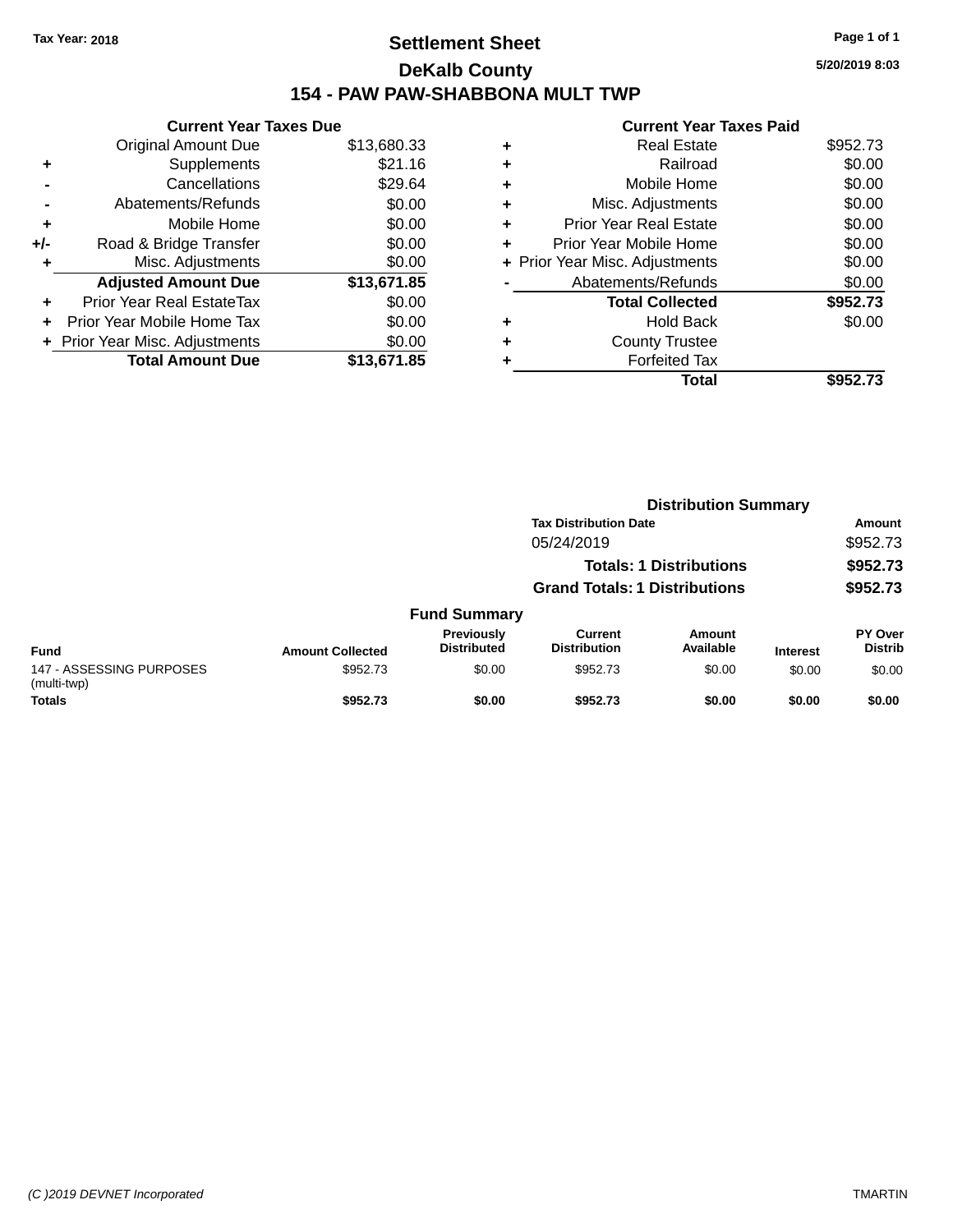### **Settlement Sheet Tax Year: 2018 Page 1 of 1 DeKalb County 155 - SOUTH GROVE-MAYFIELD MULT**

**5/20/2019 8:03**

|     | <b>Current Year Taxes Due</b>  |             |  |  |  |  |
|-----|--------------------------------|-------------|--|--|--|--|
|     | <b>Original Amount Due</b>     | \$12,628.43 |  |  |  |  |
| ٠   | Supplements                    | \$80.40     |  |  |  |  |
|     | Cancellations                  | \$86.59     |  |  |  |  |
|     | Abatements/Refunds             | \$0.00      |  |  |  |  |
| ٠   | Mobile Home                    | \$0.00      |  |  |  |  |
| +/- | Road & Bridge Transfer         | \$0.00      |  |  |  |  |
| ٠   | Misc. Adjustments              | \$0.00      |  |  |  |  |
|     | <b>Adjusted Amount Due</b>     | \$12,622.24 |  |  |  |  |
| ٠   | Prior Year Real EstateTax      | \$0.00      |  |  |  |  |
|     | Prior Year Mobile Home Tax     | \$0.00      |  |  |  |  |
|     | + Prior Year Misc. Adjustments | \$0.00      |  |  |  |  |
|     | <b>Total Amount Due</b>        | \$12.622.24 |  |  |  |  |
|     |                                |             |  |  |  |  |

|   | Total                          | \$1,183.01 |
|---|--------------------------------|------------|
|   | <b>Forfeited Tax</b>           |            |
| ٠ | <b>County Trustee</b>          |            |
| ٠ | <b>Hold Back</b>               | \$0.00     |
|   | <b>Total Collected</b>         | \$1,183.01 |
|   | Abatements/Refunds             | \$0.00     |
|   | + Prior Year Misc. Adjustments | \$0.00     |
| ٠ | Prior Year Mobile Home         | \$0.00     |
| ÷ | <b>Prior Year Real Estate</b>  | \$0.00     |
| ٠ | Misc. Adjustments              | \$0.00     |
| ÷ | Mobile Home                    | \$0.00     |
| ٠ | Railroad                       | \$0.00     |
| ٠ | <b>Real Estate</b>             | \$1,183.01 |
|   |                                |            |

|                                         |                         |                                  | <b>Distribution Summary</b>           |                                |                 |                           |
|-----------------------------------------|-------------------------|----------------------------------|---------------------------------------|--------------------------------|-----------------|---------------------------|
|                                         |                         |                                  | <b>Tax Distribution Date</b>          |                                |                 | <b>Amount</b>             |
|                                         |                         |                                  | 05/24/2019                            |                                |                 | \$1,183.01                |
|                                         |                         |                                  |                                       | <b>Totals: 1 Distributions</b> |                 | \$1,183.01                |
|                                         |                         |                                  | <b>Grand Totals: 1 Distributions</b>  |                                |                 | \$1,183.01                |
|                                         |                         | <b>Fund Summary</b>              |                                       |                                |                 |                           |
| <b>Fund</b>                             | <b>Amount Collected</b> | Previously<br><b>Distributed</b> | <b>Current</b><br><b>Distribution</b> | <b>Amount</b><br>Available     | <b>Interest</b> | PY Over<br><b>Distrib</b> |
| 147 - ASSESSING PURPOSES<br>(multi-twp) | \$1,183.01              | \$0.00                           | \$1.183.01                            | \$0.00                         | \$0.00          | \$0.00                    |
| <b>Totals</b>                           | \$1.183.01              | \$0.00                           | \$1.183.01                            | \$0.00                         | \$0.00          | \$0.00                    |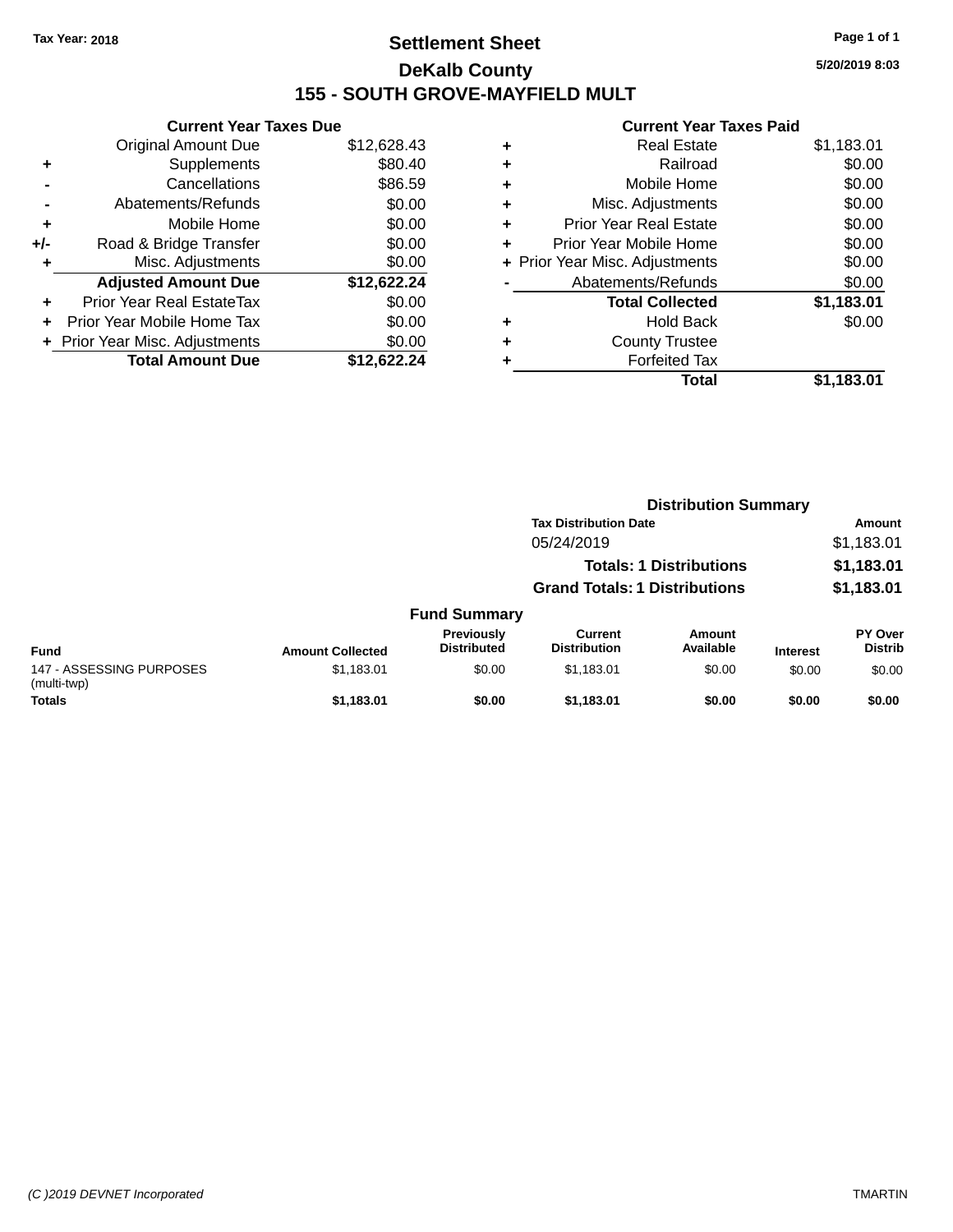### **Settlement Sheet Tax Year: 2018 Page 1 of 1 DeKalb County 156 - VICTOR-SOMONAUK MULTI TWP**

**5/20/2019 8:03**

| <b>Current Year Taxes Due</b> |                                |  |  |  |  |
|-------------------------------|--------------------------------|--|--|--|--|
| <b>Original Amount Due</b>    | \$23,137.47                    |  |  |  |  |
| Supplements                   | \$26.93                        |  |  |  |  |
| Cancellations                 | \$29.58                        |  |  |  |  |
| Abatements/Refunds            | \$0.00                         |  |  |  |  |
| Mobile Home                   | \$0.00                         |  |  |  |  |
| Road & Bridge Transfer        | \$0.00                         |  |  |  |  |
| Misc. Adjustments             | \$0.00                         |  |  |  |  |
| <b>Adjusted Amount Due</b>    | \$23,134.82                    |  |  |  |  |
| Prior Year Real EstateTax     | \$0.00                         |  |  |  |  |
| Prior Year Mobile Home Tax    | \$0.00                         |  |  |  |  |
|                               | \$0.00                         |  |  |  |  |
| <b>Total Amount Due</b>       | \$23.134.82                    |  |  |  |  |
|                               | + Prior Year Misc. Adjustments |  |  |  |  |

|   | <b>Real Estate</b>             | \$2,738.70 |
|---|--------------------------------|------------|
| ٠ | Railroad                       | \$0.00     |
| ٠ | Mobile Home                    | \$0.00     |
| ٠ | Misc. Adjustments              | \$0.00     |
| ٠ | <b>Prior Year Real Estate</b>  | \$0.00     |
| ٠ | Prior Year Mobile Home         | \$0.00     |
|   | + Prior Year Misc. Adjustments | \$0.00     |
|   | Abatements/Refunds             | \$0.00     |
|   | <b>Total Collected</b>         | \$2,738.70 |
| ٠ | Hold Back                      | \$0.00     |
| ٠ | <b>County Trustee</b>          |            |
| ٠ | <b>Forfeited Tax</b>           |            |
|   | <b>Total</b>                   | \$2,738.70 |
|   |                                |            |

|                                         |                         |                                         | <b>Distribution Summary</b>          |                                |                 |                           |
|-----------------------------------------|-------------------------|-----------------------------------------|--------------------------------------|--------------------------------|-----------------|---------------------------|
|                                         |                         |                                         | <b>Tax Distribution Date</b>         |                                |                 | Amount                    |
|                                         |                         |                                         | 05/24/2019                           |                                |                 | \$2,738.70                |
|                                         |                         |                                         |                                      | <b>Totals: 1 Distributions</b> |                 | \$2,738.70                |
|                                         |                         |                                         | <b>Grand Totals: 1 Distributions</b> |                                |                 | \$2,738.70                |
|                                         |                         | <b>Fund Summary</b>                     |                                      |                                |                 |                           |
| <b>Fund</b>                             | <b>Amount Collected</b> | <b>Previously</b><br><b>Distributed</b> | Current<br><b>Distribution</b>       | Amount<br>Available            | <b>Interest</b> | PY Over<br><b>Distrib</b> |
| 147 - ASSESSING PURPOSES<br>(multi-twp) | \$2,738.70              | \$0.00                                  | \$2,738,70                           | \$0.00                         | \$0.00          | \$0.00                    |
| <b>Totals</b>                           | \$2.738.70              | \$0.00                                  | \$2.738.70                           | \$0.00                         | \$0.00          | \$0.00                    |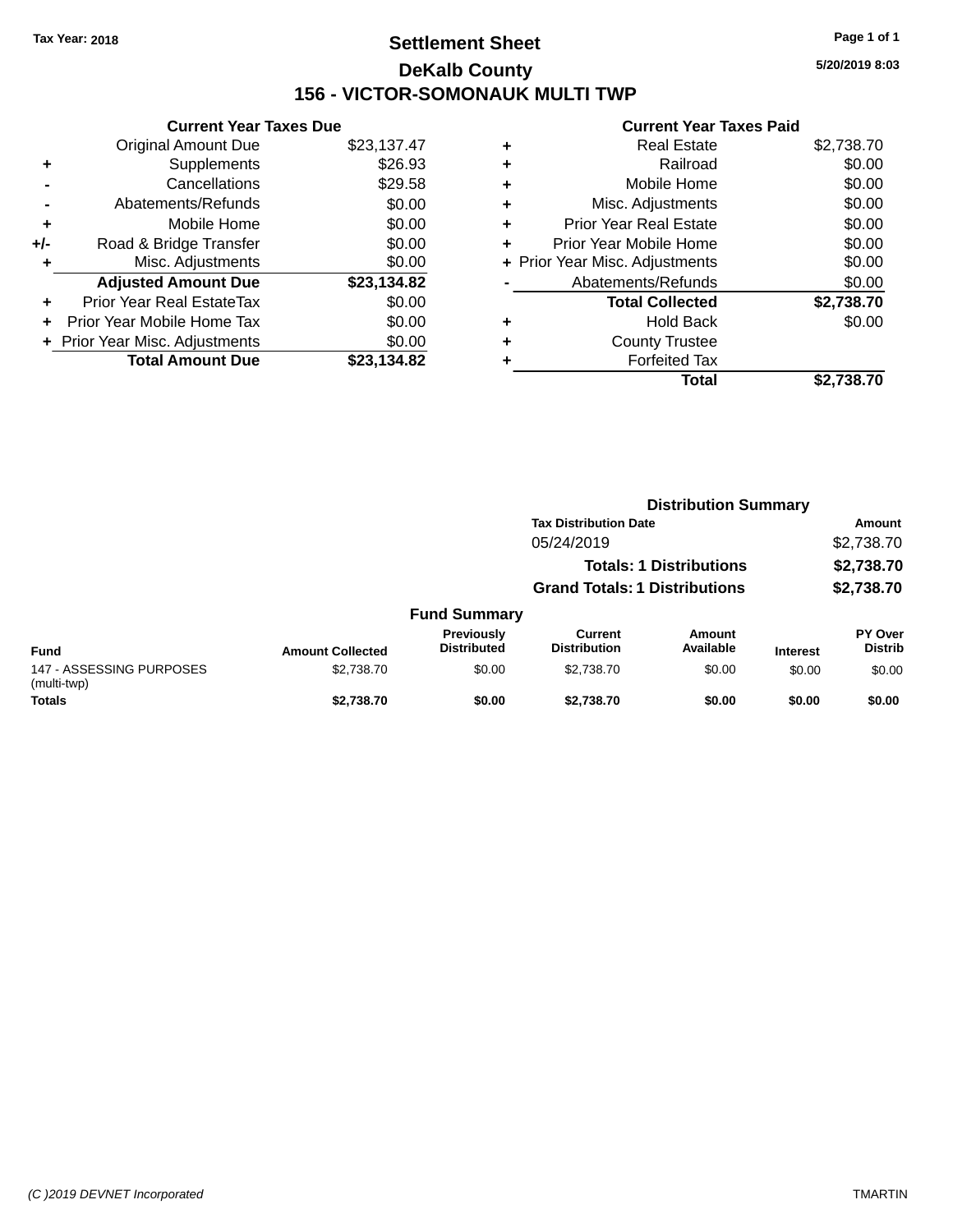### **Settlement Sheet Tax Year: 2018 Page 1 of 1 DeKalb County 157 - GENOA PUBLIC LIBRARY DIST**

**Current Year Taxes Due**

|       | <b>Original Amount Due</b>     | \$246,401.32 |
|-------|--------------------------------|--------------|
| ٠     | Supplements                    | \$3,278.99   |
|       | Cancellations                  | \$4,727.55   |
|       | Abatements/Refunds             | \$0.00       |
| ٠     | Mobile Home                    | \$0.00       |
| $+/-$ | Road & Bridge Transfer         | \$0.00       |
| ٠     | Misc. Adjustments              | \$0.00       |
|       | <b>Adjusted Amount Due</b>     | \$244,952.76 |
|       | Prior Year Real EstateTax      | \$0.00       |
|       | Prior Year Mobile Home Tax     | \$0.00       |
|       | + Prior Year Misc. Adjustments | \$58.45      |
|       | <b>Total Amount Due</b>        | \$245,011.21 |

#### **Current Year Taxes Paid**

|   | <b>Real Estate</b>             | \$22,650.34 |
|---|--------------------------------|-------------|
|   | Railroad                       | \$0.00      |
| ٠ | Mobile Home                    | \$0.00      |
| ٠ | Misc. Adjustments              | \$0.00      |
| ٠ | <b>Prior Year Real Estate</b>  | \$0.00      |
| ٠ | Prior Year Mobile Home         | \$0.00      |
|   | + Prior Year Misc. Adjustments | \$58.45     |
|   | Abatements/Refunds             | \$0.00      |
|   | <b>Total Collected</b>         | \$22,708.79 |
| ٠ | <b>Hold Back</b>               | \$0.00      |
|   | <b>County Trustee</b>          |             |
|   | <b>Forfeited Tax</b>           |             |
|   | Total                          | \$22,708.79 |
|   |                                |             |

| <b>Distribution Summary</b>          |             |
|--------------------------------------|-------------|
| <b>Tax Distribution Date</b>         | Amount      |
| 05/24/2019                           | \$22,708.79 |
| <b>Totals: 1 Distributions</b>       | \$22,708.79 |
| <b>Grand Totals: 1 Distributions</b> | \$22,708.79 |

#### **Fund Summary**

| <b>Fund</b>                                   | <b>Amount Collected</b> | <b>Previously</b><br><b>Distributed</b> | Current<br><b>Distribution</b> | Amount<br>Available | <b>Interest</b> | <b>PY Over</b><br><b>Distrib</b> |
|-----------------------------------------------|-------------------------|-----------------------------------------|--------------------------------|---------------------|-----------------|----------------------------------|
| 001 - CORPORATE                               | \$21.032.19             | \$0.00                                  | \$21.032.19                    | \$0.00              | \$0.00          | \$0.00                           |
| 004 - OPERATIONS & MAINTENANCE                | \$1,344.14              | \$0.00                                  | \$1,344.14                     | \$0.00              | \$0.00          | \$0.00                           |
| $005 - I. M. R. F.$                           | \$9.84                  | \$0.00                                  | \$9.84                         | \$0.00              | \$0.00          | \$0.00                           |
| 027 - AUDIT                                   | \$296.16                | \$0.00                                  | \$296.16                       | \$0.00              | \$0.00          | \$0.00                           |
| 035 - TORT JUDGEMENTS/LIABILITY<br><b>INS</b> | \$16.62                 | \$0.00                                  | \$16.62                        | \$0.00              | \$0.00          | \$0.00                           |
| 047 - SOCIAL SECURITY                         | \$9.84                  | \$0.00                                  | \$9.84                         | \$0.00              | \$0.00          | \$0.00                           |
| <b>Totals</b>                                 | \$22,708.79             | \$0.00                                  | \$22.708.79                    | \$0.00              | \$0.00          | \$0.00                           |

### **Miscellaneous Adjustment Detail**

**Totals \$58.45 2 entries**

**Year Source Account Type Amount Adjustment Description** \$3.41 RIVERBEND DEVELOPMENT REDEMPTION 02-25-277-021 by TBA 2017 RE - Real Estate Back Tax Collected \$55.04 RIVERBEND DEVEL OPMENT REDEMPTION 02-25-200-010 by TBA

**5/20/2019 8:03**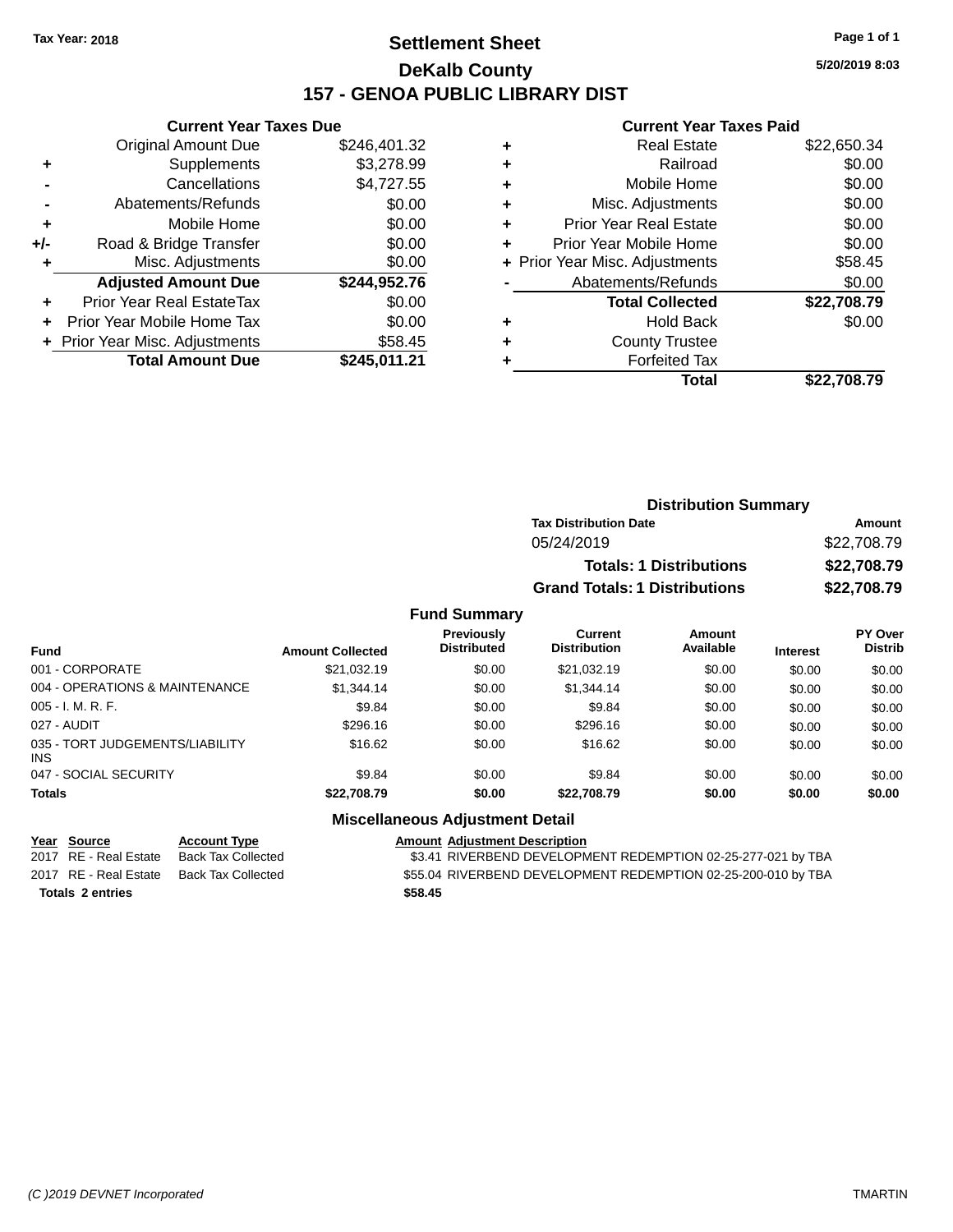### **Settlement Sheet Tax Year: 2018 Page 1 of 1 DeKalb County 158 - DEKALB TIF1**

**5/20/2019 8:03**

### **Current Year Taxes Due**

|     | <b>Original Amount Due</b>       | \$4,765,107.58 |
|-----|----------------------------------|----------------|
|     | Supplements                      | \$1,890.66     |
|     | Cancellations                    | \$3,858.42     |
|     | Abatements/Refunds               | \$0.00         |
| ٠   | Mobile Home                      | \$0.00         |
| +/- | Road & Bridge Transfer           | \$0.00         |
| ٠   | Misc. Adjustments                | \$0.00         |
|     | <b>Adjusted Amount Due</b>       | \$4,763,139.82 |
|     | <b>Prior Year Real EstateTax</b> | \$0.00         |
|     | Prior Year Mobile Home Tax       | \$0.00         |
|     | + Prior Year Misc. Adjustments   | \$0.00         |
|     | <b>Total Amount Due</b>          | \$4,763,139.82 |

|   | <b>Current Year Taxes Paid</b> |              |  |  |  |
|---|--------------------------------|--------------|--|--|--|
| ٠ | <b>Real Estate</b>             | \$486,503.18 |  |  |  |
| ٠ | Railroad                       | \$0.00       |  |  |  |
| ٠ | Mobile Home                    | \$0.00       |  |  |  |
| ٠ | Misc. Adjustments              | \$0.00       |  |  |  |
| ٠ | <b>Prior Year Real Estate</b>  | \$0.00       |  |  |  |
| ٠ | Prior Year Mobile Home         | \$0.00       |  |  |  |
|   | + Prior Year Misc. Adjustments | \$0.00       |  |  |  |
|   | Abatements/Refunds             | \$0.00       |  |  |  |
|   | <b>Total Collected</b>         | \$486,503.18 |  |  |  |
| ٠ | <b>Hold Back</b>               | \$0.00       |  |  |  |
|   | <b>County Trustee</b>          |              |  |  |  |
|   | <b>Forfeited Tax</b>           |              |  |  |  |
|   | Total                          | \$486,503.18 |  |  |  |
|   |                                |              |  |  |  |

|                                      |                                                  |                                        | <b>Distribution Summary</b>                   |                     |                              |                           |
|--------------------------------------|--------------------------------------------------|----------------------------------------|-----------------------------------------------|---------------------|------------------------------|---------------------------|
|                                      |                                                  |                                        | <b>Tax Distribution Date</b>                  | Amount              |                              |                           |
|                                      |                                                  |                                        | 05/24/2019<br><b>Totals: 1 Distributions</b>  |                     | \$486,503.18<br>\$486,503.18 |                           |
|                                      |                                                  |                                        |                                               |                     |                              |                           |
|                                      |                                                  |                                        | <b>Grand Totals: 1 Distributions</b>          |                     |                              | \$486,503.18              |
|                                      |                                                  | <b>Fund Summary</b>                    |                                               |                     |                              |                           |
| <b>Fund</b>                          | <b>Amount Collected</b>                          | Previously<br><b>Distributed</b>       | Current<br><b>Distribution</b>                | Amount<br>Available | <b>Interest</b>              | PY Over<br><b>Distrib</b> |
| 001 - CORPORATE                      | \$486,503.18                                     | \$0.00                                 | \$486,503.18                                  | \$0.00              | \$0.00                       | \$0.00                    |
| <b>Totals</b>                        | \$486,503.18                                     | \$0.00                                 | \$486,503.18                                  | \$0.00              | \$0.00                       | \$0.00                    |
|                                      |                                                  | <b>Miscellaneous Adjustment Detail</b> |                                               |                     |                              |                           |
| Year Source<br>2017 RE - Real Estate | <b>Account Type</b><br><b>Back Tax Collected</b> | <b>Amount Adjustment Description</b>   | \$0.00 MOONEY REDEMPTION 08-23-184-002 by TBA |                     |                              |                           |

**Totals 1 entries** \$0.00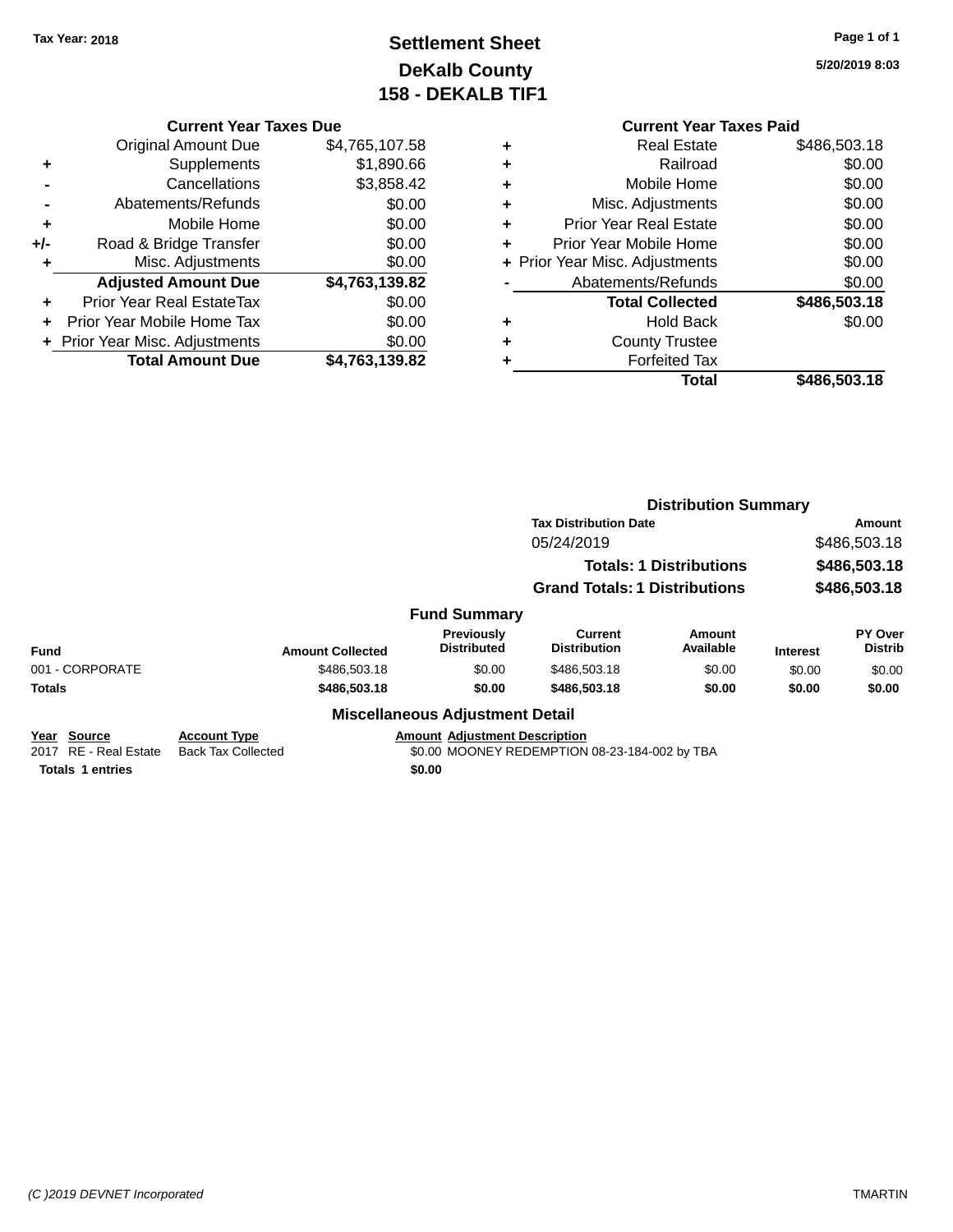### **Settlement Sheet Tax Year: 2018 Page 1 of 1 DeKalb County 159 - DEKALB TIF2**

**5/20/2019 8:03**

#### **Current Year Taxes Due**

|     | <b>Original Amount Due</b>     | \$1,570,391.00 |
|-----|--------------------------------|----------------|
| ٠   | Supplements                    | \$4,511.26     |
|     | Cancellations                  | \$9,213.18     |
|     | Abatements/Refunds             | \$0.00         |
| ٠   | Mobile Home                    | \$0.00         |
| +/- | Road & Bridge Transfer         | \$0.00         |
| ٠   | Misc. Adjustments              | \$0.00         |
|     | <b>Adjusted Amount Due</b>     | \$1,565,689.08 |
| ٠   | Prior Year Real EstateTax      | \$0.00         |
|     | Prior Year Mobile Home Tax     | \$0.00         |
|     | + Prior Year Misc. Adjustments | \$0.00         |
|     | <b>Total Amount Due</b>        | \$1,565,689.08 |

|   | <b>Current Year Taxes Paid</b> |             |
|---|--------------------------------|-------------|
| ٠ | <b>Real Estate</b>             | \$95,456.78 |
| ٠ | Railroad                       | \$0.00      |
|   | Mobile Home                    | \$0.00      |
|   | Misc. Adjustments              | \$0.00      |
| ٠ | <b>Prior Year Real Estate</b>  | \$0.00      |
| ٠ | Prior Year Mobile Home         | \$0.00      |
|   | + Prior Year Misc. Adjustments | \$0.00      |
|   | Abatements/Refunds             | \$0.00      |
|   | <b>Total Collected</b>         | \$95,456.78 |
|   | Hold Back                      | \$0.00      |
|   | <b>County Trustee</b>          |             |
|   | <b>Forfeited Tax</b>           |             |
|   | Total                          | \$95.456.78 |
|   |                                |             |

|                                 |                           |                                         | <b>Distribution Summary</b>                           |                                |                 |                           |  |
|---------------------------------|---------------------------|-----------------------------------------|-------------------------------------------------------|--------------------------------|-----------------|---------------------------|--|
|                                 |                           |                                         | <b>Tax Distribution Date</b>                          |                                |                 | Amount                    |  |
|                                 |                           |                                         | 05/24/2019                                            |                                |                 | \$95,456.78               |  |
|                                 |                           |                                         |                                                       | <b>Totals: 1 Distributions</b> |                 | \$95,456.78               |  |
|                                 |                           |                                         | <b>Grand Totals: 1 Distributions</b>                  |                                |                 | \$95,456.78               |  |
|                                 |                           | <b>Fund Summary</b>                     |                                                       |                                |                 |                           |  |
| <b>Fund</b>                     | <b>Amount Collected</b>   | <b>Previously</b><br><b>Distributed</b> | <b>Current</b><br><b>Distribution</b>                 | Amount<br>Available            | <b>Interest</b> | PY Over<br><b>Distrib</b> |  |
| 001 - CORPORATE                 | \$95,456.78               | \$0.00                                  | \$95,456.78                                           | \$0.00                         | \$0.00          | \$0.00                    |  |
| <b>Totals</b>                   | \$95,456.78               | \$0.00                                  | \$95,456.78                                           | \$0.00                         | \$0.00          | \$0.00                    |  |
|                                 |                           | <b>Miscellaneous Adjustment Detail</b>  |                                                       |                                |                 |                           |  |
| Year Source                     | <b>Account Type</b>       | <b>Amount Adjustment Description</b>    |                                                       |                                |                 |                           |  |
| RE - Real Estate<br>2017        | <b>Back Tax Collected</b> |                                         | \$0.00 CITY OF DEKALB REDEMPTION 08-23-336-006 by TBA |                                |                 |                           |  |
| RE - Real Estate<br>2017        | <b>Back Tax Collected</b> |                                         | \$0.00 TRUSTEE SALE 08-23-309-005 by TBA              |                                |                 |                           |  |
| <b>Totals 2 entries</b>         |                           | \$0.00                                  |                                                       |                                |                 |                           |  |
|                                 |                           | <b>Abatement Detail</b>                 |                                                       |                                |                 |                           |  |
| Source<br>Year                  | <b>Account Type</b>       | <b>Amount Adjustment Description</b>    |                                                       |                                |                 |                           |  |
| <b>RE</b> - Real Estate<br>2018 | <b>RE</b> Abatement       |                                         | \$0.00 PTAB INTEREST REFUND 08-23-308-001 by TBA      |                                |                 |                           |  |
| <b>Totals 1 entries</b>         |                           | \$0.00                                  |                                                       |                                |                 |                           |  |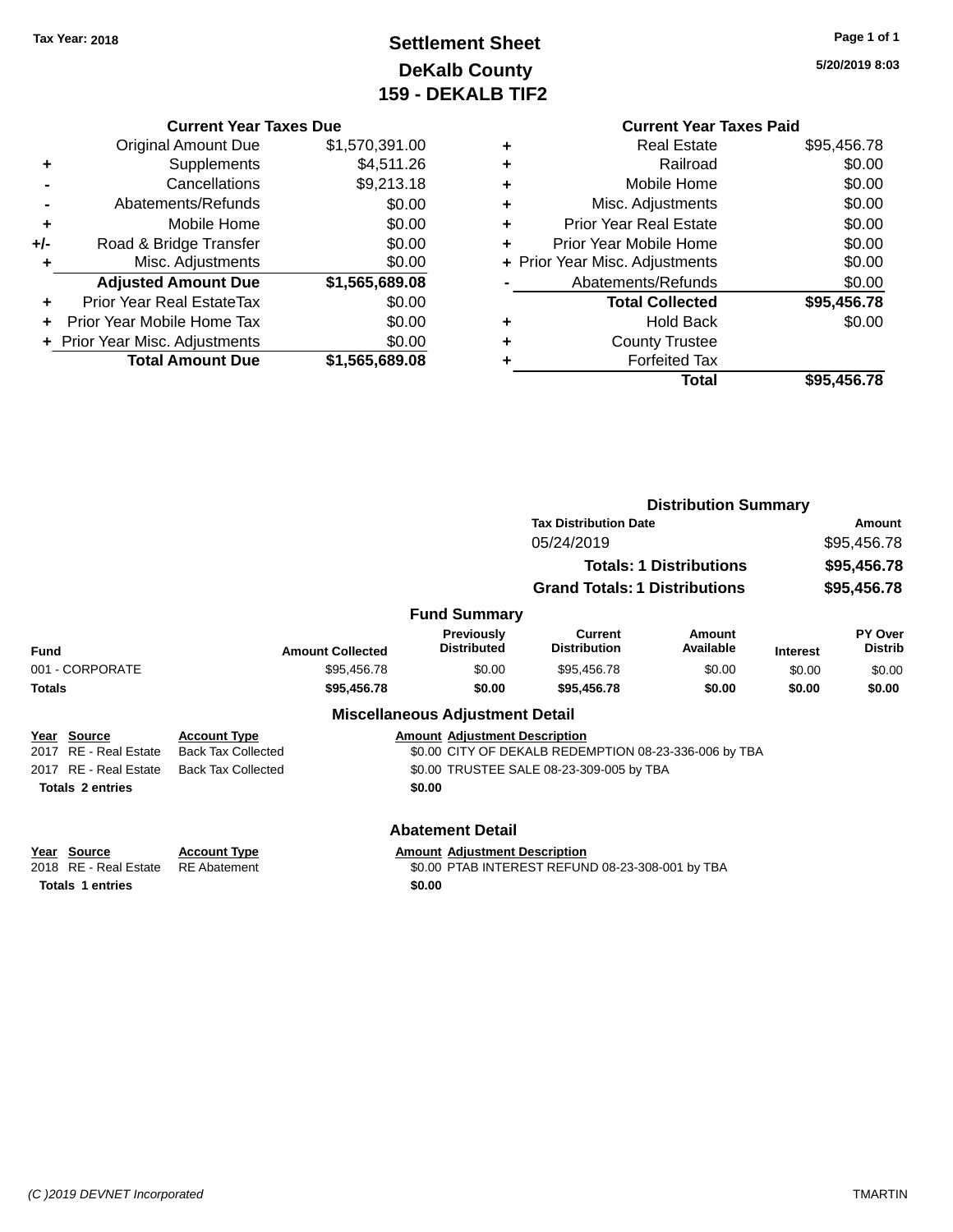### **Settlement Sheet Tax Year: 2018 Page 1 of 1 DeKalb County 160 - DEKALB TIF1 AMENDED**

**5/20/2019 8:03**

|     | <b>Current Year Taxes Due</b>  |                |  |  |
|-----|--------------------------------|----------------|--|--|
|     | <b>Original Amount Due</b>     | \$2,292,962.66 |  |  |
| ٠   | Supplements                    | \$12,984.60    |  |  |
|     | \$15,119.46<br>Cancellations   |                |  |  |
|     | \$0.00<br>Abatements/Refunds   |                |  |  |
| ٠   | Mobile Home                    | \$0.00         |  |  |
| +/- | Road & Bridge Transfer         | \$0.00         |  |  |
|     | Misc. Adjustments              | \$0.00         |  |  |
|     | <b>Adjusted Amount Due</b>     | \$2,290,827.80 |  |  |
| ÷   | Prior Year Real EstateTax      | \$0.00         |  |  |
| ÷   | Prior Year Mobile Home Tax     | \$0.00         |  |  |
|     | + Prior Year Misc. Adjustments | \$0.00         |  |  |
|     | <b>Total Amount Due</b>        | \$2.290.827.80 |  |  |

|   | Real Estate                    | \$329,328.18 |
|---|--------------------------------|--------------|
| ٠ | Railroad                       | \$0.00       |
| ٠ | Mobile Home                    | \$0.00       |
| ٠ | Misc. Adjustments              | \$0.00       |
| ٠ | <b>Prior Year Real Estate</b>  | \$0.00       |
| ÷ | Prior Year Mobile Home         | \$0.00       |
|   | + Prior Year Misc. Adjustments | \$0.00       |
|   | Abatements/Refunds             | \$0.00       |
|   | <b>Total Collected</b>         | \$329,328.18 |
| ٠ | Hold Back                      | \$0.00       |
| ٠ | <b>County Trustee</b>          |              |
|   | <b>Forfeited Tax</b>           |              |
|   | <b>Total</b>                   | \$329.328.18 |
|   |                                |              |

|                                                                                     |                                                  |                                                |                                                       | <b>Distribution Summary</b>                   |                 |                           |
|-------------------------------------------------------------------------------------|--------------------------------------------------|------------------------------------------------|-------------------------------------------------------|-----------------------------------------------|-----------------|---------------------------|
|                                                                                     |                                                  |                                                | <b>Tax Distribution Date</b>                          | <b>Amount</b><br>\$329,328.18<br>\$329,328.18 |                 |                           |
|                                                                                     |                                                  |                                                | 05/24/2019                                            |                                               |                 |                           |
|                                                                                     |                                                  |                                                | <b>Totals: 1 Distributions</b>                        |                                               |                 |                           |
|                                                                                     |                                                  |                                                | <b>Grand Totals: 1 Distributions</b>                  |                                               | \$329,328.18    |                           |
|                                                                                     |                                                  | <b>Fund Summary</b>                            |                                                       |                                               |                 |                           |
| <b>Fund</b>                                                                         | <b>Amount Collected</b>                          | Previously<br><b>Distributed</b>               | Current<br><b>Distribution</b>                        | Amount<br>Available                           | <b>Interest</b> | PY Over<br><b>Distrib</b> |
| 001 - CORPORATE                                                                     | \$329,328.18                                     | \$0.00                                         | \$329,328.18                                          | \$0.00                                        | \$0.00          | \$0.00                    |
| <b>Totals</b>                                                                       | \$329,328.18                                     | \$0.00                                         | \$329,328.18                                          | \$0.00                                        | \$0.00          | \$0.00                    |
|                                                                                     |                                                  | <b>Miscellaneous Adjustment Detail</b>         |                                                       |                                               |                 |                           |
| <b>Source</b><br>Year<br><b>RE</b> - Real Estate<br>2017<br><b>Totals 1 entries</b> | <b>Account Type</b><br><b>Back Tax Collected</b> | <b>Amount Adjustment Description</b><br>\$0.00 | \$0.00 SUMMIT ENCLAVE REDEMPTION 08-13-323-013 by TBA |                                               |                 |                           |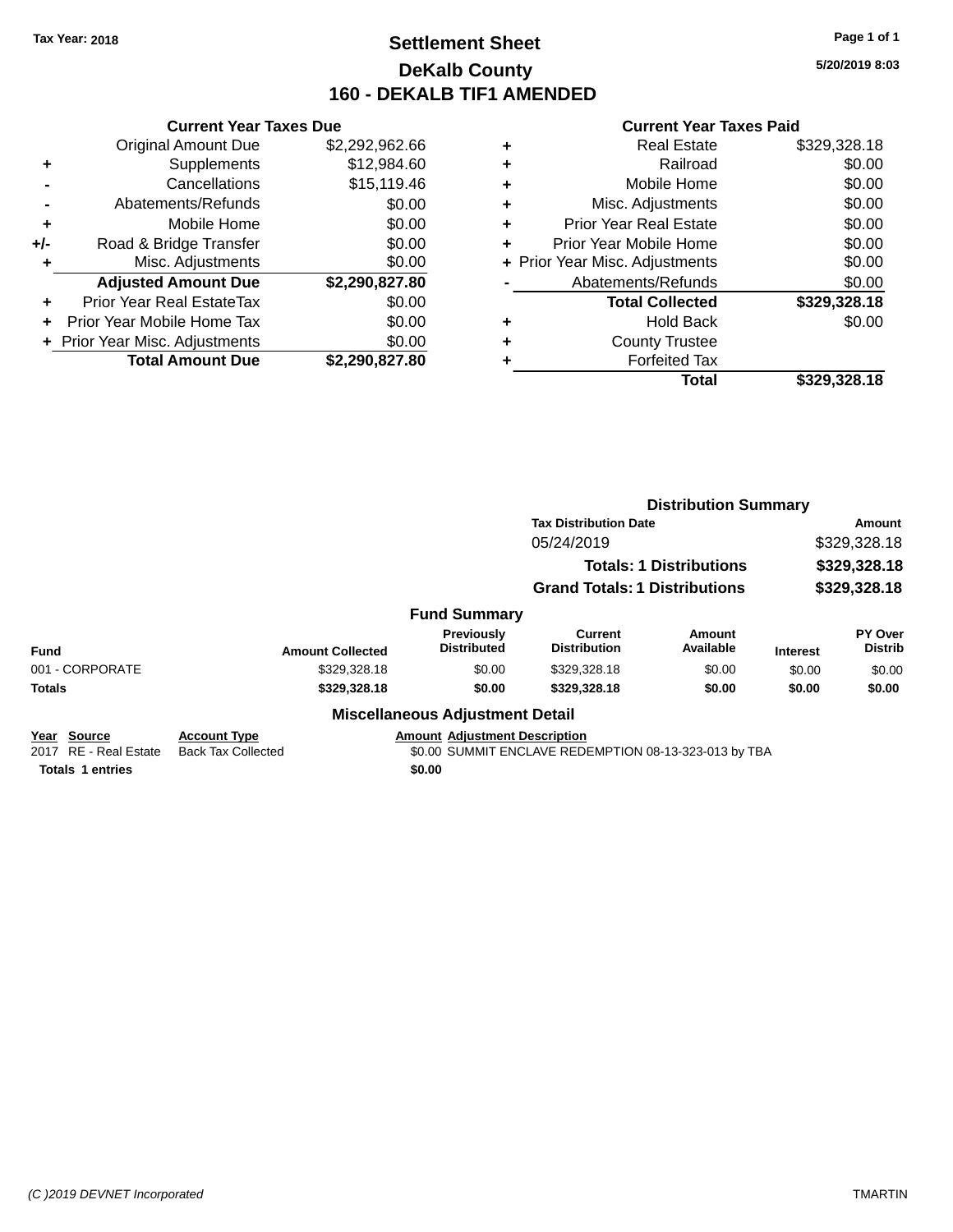### **Settlement Sheet Tax Year: 2018 Page 1 of 1 DeKalb County 163 - MALTA TIF**

**5/20/2019 8:03**

|     | <b>Current Year Taxes Due</b>  |              |  |  |  |  |
|-----|--------------------------------|--------------|--|--|--|--|
|     | <b>Original Amount Due</b>     | \$401,541.32 |  |  |  |  |
|     | Supplements                    | \$0.00       |  |  |  |  |
|     | Cancellations                  | \$0.00       |  |  |  |  |
|     | Abatements/Refunds             | \$0.00       |  |  |  |  |
| ٠   | Mobile Home                    | \$0.00       |  |  |  |  |
| +/- | Road & Bridge Transfer         | \$0.00       |  |  |  |  |
| ٠   | Misc. Adjustments              | \$0.00       |  |  |  |  |
|     | <b>Adjusted Amount Due</b>     | \$401,541.32 |  |  |  |  |
| ÷   | Prior Year Real EstateTax      | \$0.00       |  |  |  |  |
|     | Prior Year Mobile Home Tax     | \$0.00       |  |  |  |  |
|     | + Prior Year Misc. Adjustments | \$0.00       |  |  |  |  |
|     | <b>Total Amount Due</b>        | \$401,541.32 |  |  |  |  |

|   | <b>Current Year Taxes Paid</b> |             |
|---|--------------------------------|-------------|
| ٠ | <b>Real Estate</b>             | \$32,267.41 |
| ٠ | Railroad                       | \$0.00      |
|   | Mobile Home                    | \$0.00      |
| ٠ | Misc. Adjustments              | \$0.00      |
| ٠ | <b>Prior Year Real Estate</b>  | \$0.00      |
|   | Prior Year Mobile Home         | \$0.00      |
|   | + Prior Year Misc. Adjustments | \$0.00      |
|   | Abatements/Refunds             | \$0.00      |
|   | <b>Total Collected</b>         | \$32,267.41 |
| ÷ | <b>Hold Back</b>               | \$0.00      |
|   | <b>County Trustee</b>          |             |
|   | <b>Forfeited Tax</b>           |             |
|   | Total                          | \$32,267.41 |
|   |                                |             |

|                 |                         |                                         | <b>Distribution Summary</b>           |                                |                 |                           |
|-----------------|-------------------------|-----------------------------------------|---------------------------------------|--------------------------------|-----------------|---------------------------|
|                 |                         |                                         | <b>Tax Distribution Date</b>          |                                |                 | <b>Amount</b>             |
|                 |                         |                                         | 05/24/2019                            |                                |                 | \$32,267.41               |
|                 |                         |                                         |                                       | <b>Totals: 1 Distributions</b> |                 | \$32,267.41               |
|                 |                         |                                         | <b>Grand Totals: 1 Distributions</b>  |                                |                 | \$32,267.41               |
|                 |                         | <b>Fund Summary</b>                     |                                       |                                |                 |                           |
| <b>Fund</b>     | <b>Amount Collected</b> | <b>Previously</b><br><b>Distributed</b> | <b>Current</b><br><b>Distribution</b> | Amount<br>Available            | <b>Interest</b> | PY Over<br><b>Distrib</b> |
| 001 - CORPORATE | \$32,267.41             | \$0.00                                  | \$32,267.41                           | \$0.00                         | \$0.00          | \$0.00                    |
| <b>Totals</b>   | \$32,267.41             | \$0.00                                  | \$32,267.41                           | \$0.00                         | \$0.00          | \$0.00                    |
|                 |                         |                                         |                                       |                                |                 |                           |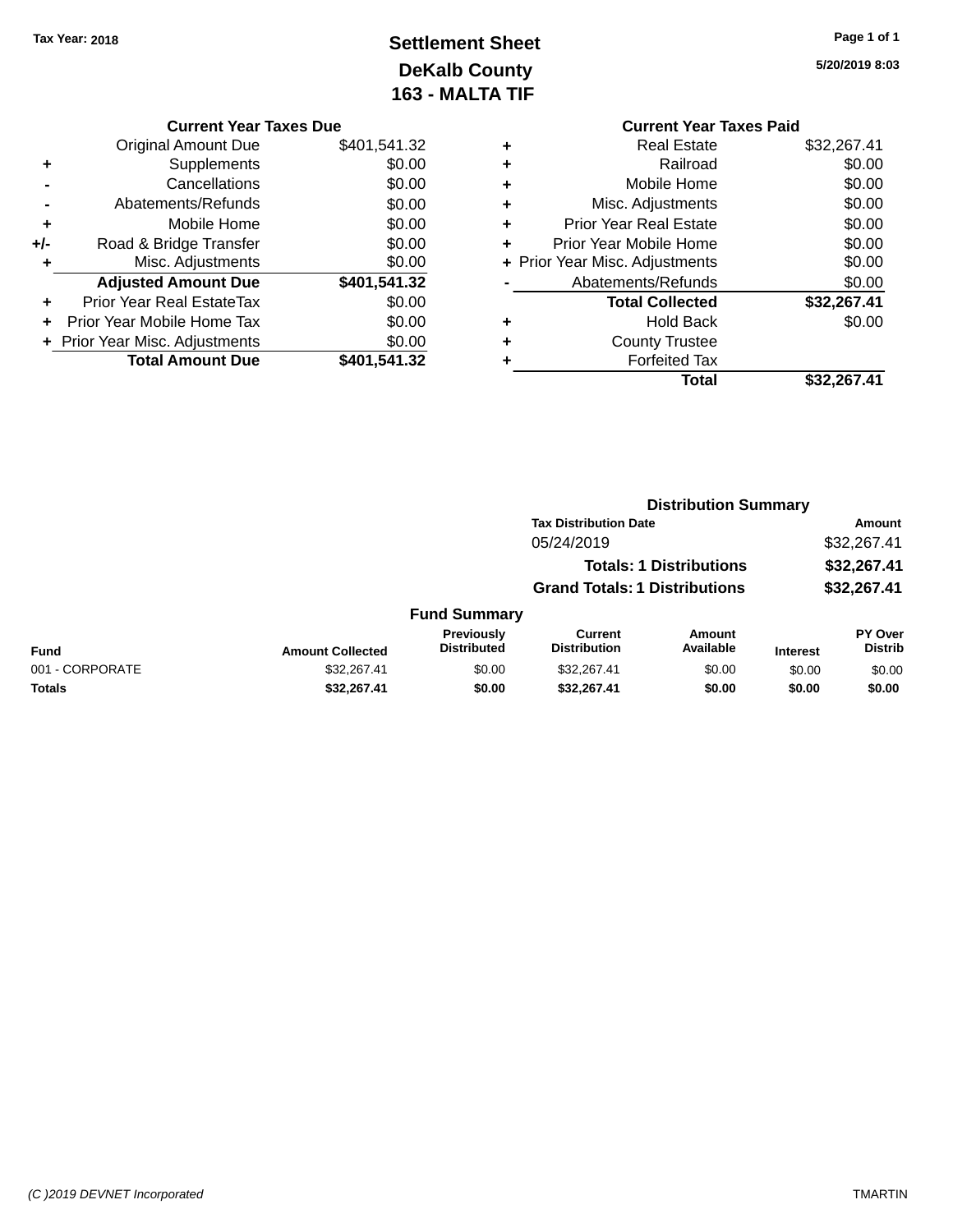### **Settlement Sheet Tax Year: 2018 Page 1 of 1 DeKalb County 164 - DEKALB TIF5**

**5/20/2019 8:03**

|     | <b>Current Year Taxes Due</b>  |          |
|-----|--------------------------------|----------|
|     | <b>Original Amount Due</b>     | \$443.94 |
| ٠   | Supplements                    | \$0.00   |
|     | Cancellations                  | \$0.00   |
|     | Abatements/Refunds             | \$0.00   |
| ٠   | Mobile Home                    | \$0.00   |
| +/- | Road & Bridge Transfer         | \$0.00   |
|     | Misc. Adjustments              | \$0.00   |
|     | <b>Adjusted Amount Due</b>     | \$443.94 |
| ٠   | Prior Year Real EstateTax      | \$0.00   |
| ÷   | Prior Year Mobile Home Tax     | \$0.00   |
|     | + Prior Year Misc. Adjustments | \$0.00   |
|     | <b>Total Amount Due</b>        | \$443.94 |
|     |                                |          |

### **Current Year Taxes Paid +** Real Estate \$0.00 **+** Railroad \$0.00 **+** Mobile Home \$0.00 **+** Misc. Adjustments \$0.00 **+** Prior Year Real Estate \$0.00 **+** Prior Year Mobile Home \$0.00 **+ Prior Year Misc. Adjustments**  $$0.00$ **-** Abatements/Refunds \$0.00 **Total Collected \$0.00 +** Hold Back \$0.00 **+** County Trustee **+** Forfeited Tax **Total \$0.00**

|                 |                         | <b>Fund Summary</b>              |                                |                     |                 |                           |
|-----------------|-------------------------|----------------------------------|--------------------------------|---------------------|-----------------|---------------------------|
| <b>Fund</b>     | <b>Amount Collected</b> | Previously<br><b>Distributed</b> | Current<br><b>Distribution</b> | Amount<br>Available | <b>Interest</b> | PY Over<br><b>Distrib</b> |
| 001 - CORPORATE | \$0.00                  | \$0.00                           | \$0.00                         | \$0.00              | \$0.00          | \$0.00                    |
| <b>Totals</b>   | \$0.00                  | \$0.00                           | \$0.00                         | \$0.00              | \$0.00          | \$0.00                    |
|                 |                         | <b>Abatement Detail</b>          |                                |                     |                 |                           |

**Year Source Account Type Amount Adjustment Description**

2017 RE - Real Estate RE Abatement \$0.00 PTAB INTEREST REFUND 08-22-228-017 by TBA

**Totals 1 entries** \$0.00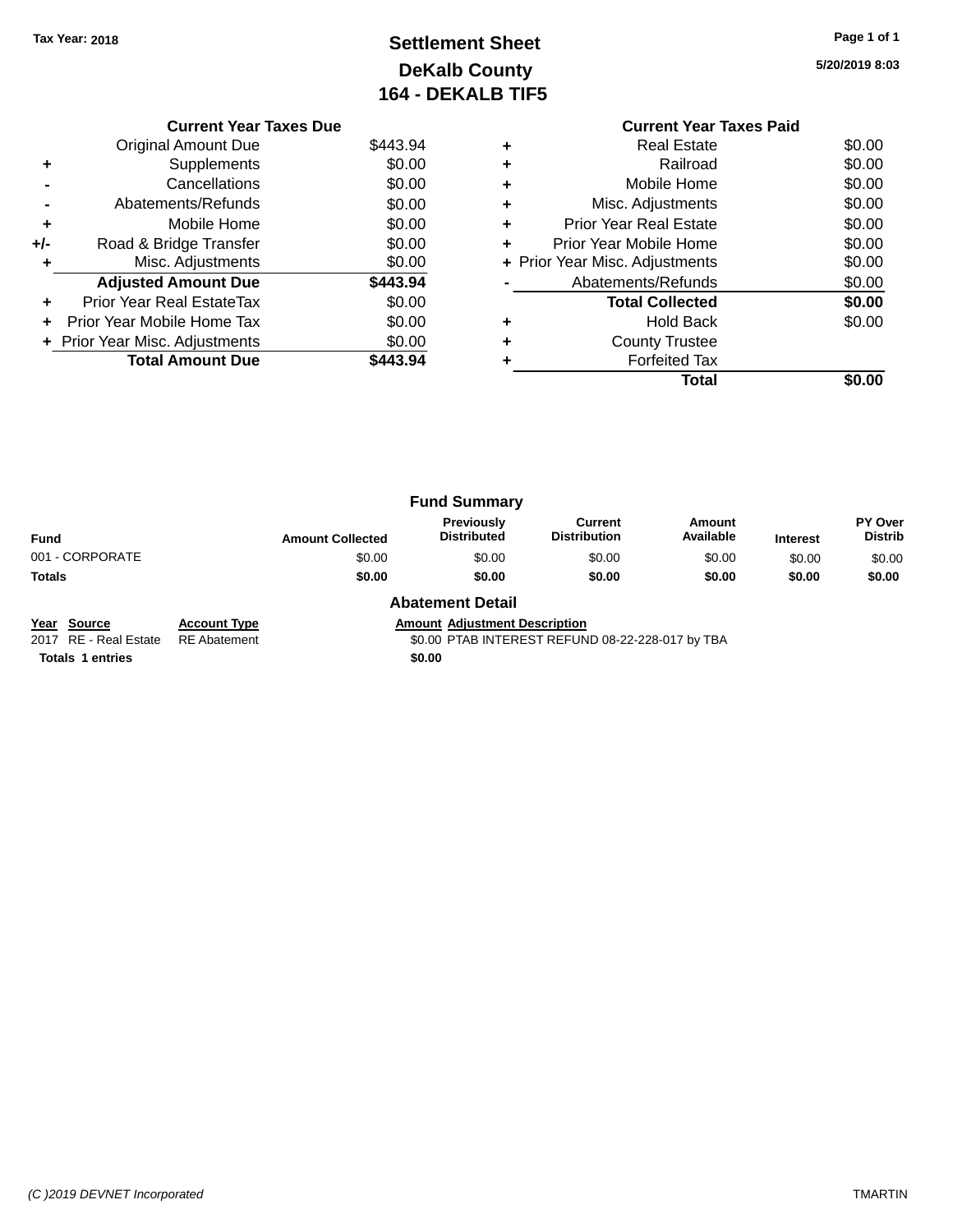## **Settlement Sheet Tax Year: 2018 Page 1 of 1 DeKalb County 170 - KIRKLAND TIF**

| Page 1 of 1 |  |  |  |
|-------------|--|--|--|
|-------------|--|--|--|

**5/20/2019 8:03**

|   | <b>Current Year Taxes Paid</b> |             |
|---|--------------------------------|-------------|
| ٠ | <b>Real Estate</b>             | \$35,830.86 |
| ٠ | Railroad                       | \$0.00      |
| ٠ | Mobile Home                    | \$0.00      |
| ٠ | Misc. Adjustments              | \$0.00      |
| ٠ | <b>Prior Year Real Estate</b>  | \$0.00      |
| ٠ | Prior Year Mobile Home         | \$0.00      |
|   | + Prior Year Misc. Adjustments | \$0.00      |
|   | Abatements/Refunds             | \$0.00      |
|   | <b>Total Collected</b>         | \$35,830.86 |
| ٠ | <b>Hold Back</b>               | \$0.00      |
| ٠ | <b>County Trustee</b>          |             |
|   | <b>Forfeited Tax</b>           |             |
|   | Total                          | \$35,830.86 |
|   |                                |             |

|     | <b>Current Year Taxes Due</b>  |              |
|-----|--------------------------------|--------------|
|     | <b>Original Amount Due</b>     | \$301,162.92 |
| ٠   | Supplements                    | \$0.00       |
|     | Cancellations                  | \$0.00       |
|     | Abatements/Refunds             | \$0.00       |
| ٠   | Mobile Home                    | \$0.00       |
| +/- | Road & Bridge Transfer         | \$0.00       |
| ٠   | Misc. Adjustments              | \$0.00       |
|     | <b>Adjusted Amount Due</b>     | \$301,162.92 |
|     | Prior Year Real EstateTax      | \$0.00       |
|     | Prior Year Mobile Home Tax     | \$0.00       |
|     | + Prior Year Misc. Adjustments | \$0.00       |
|     | <b>Total Amount Due</b>        | \$301,162.92 |
|     |                                |              |

|                 |                           | <b>Distribution Summary</b>          |                                |             |                                  |
|-----------------|---------------------------|--------------------------------------|--------------------------------|-------------|----------------------------------|
|                 |                           | <b>Tax Distribution Date</b>         |                                |             | <b>Amount</b>                    |
|                 |                           | 05/24/2019                           |                                |             | \$35,830.86                      |
|                 |                           |                                      | <b>Totals: 1 Distributions</b> |             | \$35,830.86                      |
|                 |                           | <b>Grand Totals: 1 Distributions</b> |                                |             | \$35,830.86                      |
|                 | <b>Fund Summary</b>       |                                      |                                |             |                                  |
| maunt Callantad | Previously<br>Distributed | Current<br><b>Distribution</b>       | Amount<br>Available            | In terms of | <b>PY Over</b><br><b>Distrib</b> |

| <b>Fund</b>     | <b>Amount Collected</b> | <b>Previously</b><br><b>Distributed</b> | Current<br><b>Distribution</b> | Amount<br>Available | Interest | PY Over<br><b>Distrib</b> |
|-----------------|-------------------------|-----------------------------------------|--------------------------------|---------------------|----------|---------------------------|
| 001 - CORPORATE | \$35,830.86             | \$0.00                                  | \$35,830.86                    | \$0.00              | \$0.00   | \$0.00                    |
| <b>Totals</b>   | \$35,830.86             | \$0.00                                  | \$35,830,86                    | \$0.00              | \$0.00   | \$0.00                    |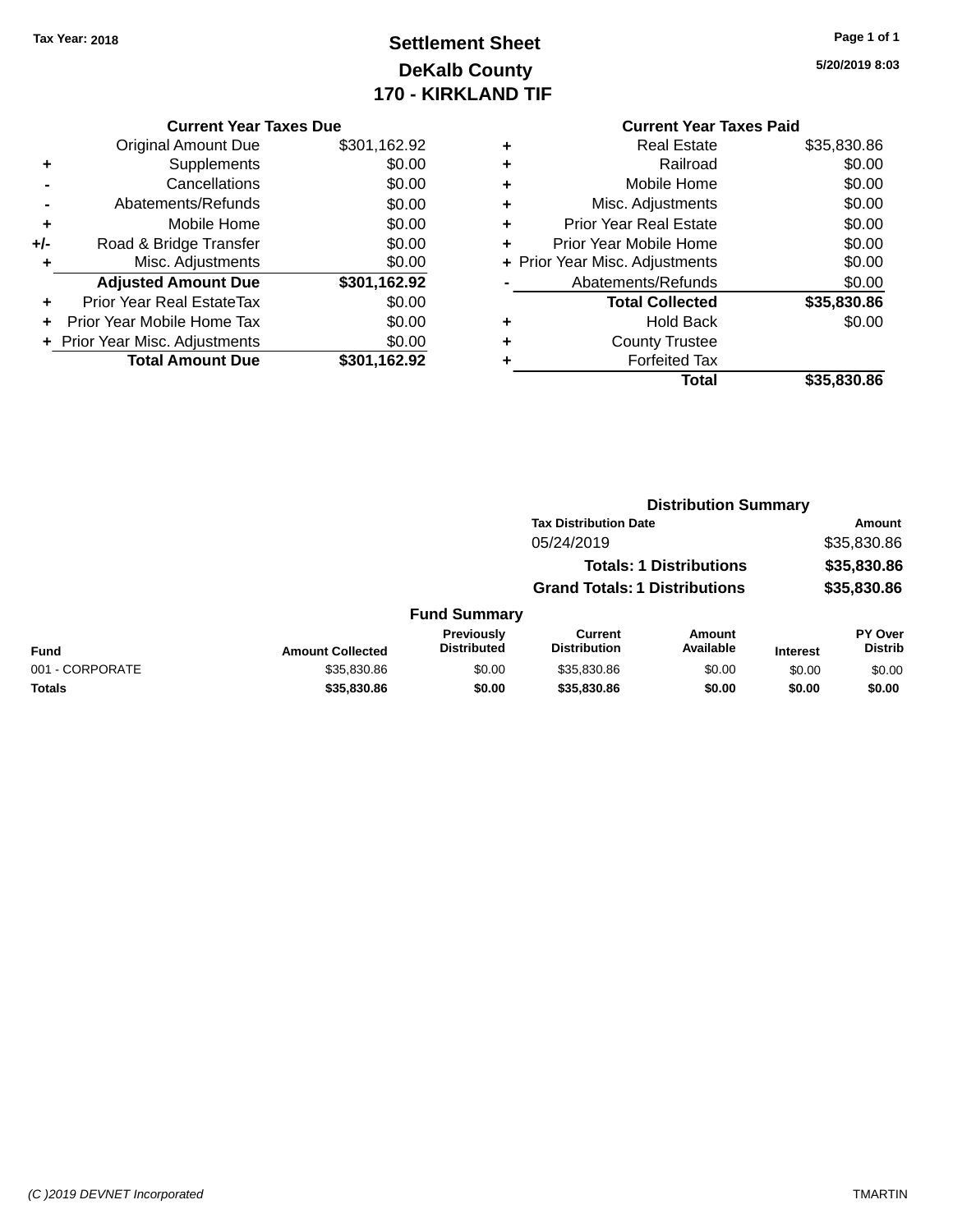## **Settlement Sheet Tax Year: 2018 Page 1 of 1 DeKalb County 171 - WATERMAN TIF**

| Page 1 of 1 |  |  |  |
|-------------|--|--|--|
|-------------|--|--|--|

**5/20/2019 8:03**

|     | <b>Current Year Taxes Due</b>  |             |
|-----|--------------------------------|-------------|
|     | <b>Original Amount Due</b>     | \$41,484.04 |
| ٠   | Supplements                    | \$0.00      |
|     | Cancellations                  | \$0.00      |
|     | Abatements/Refunds             | \$0.00      |
| ٠   | Mobile Home                    | \$0.00      |
| +/- | Road & Bridge Transfer         | \$0.00      |
| ٠   | Misc. Adjustments              | \$0.00      |
|     | <b>Adjusted Amount Due</b>     | \$41,484.04 |
|     | Prior Year Real EstateTax      | \$0.00      |
| ÷   | Prior Year Mobile Home Tax     | \$0.00      |
|     | + Prior Year Misc. Adjustments | \$0.00      |
|     | <b>Total Amount Due</b>        | \$41.484.04 |

|   | <b>Current Year Taxes Paid</b> |             |
|---|--------------------------------|-------------|
| ٠ | <b>Real Estate</b>             | \$11,354.53 |
| ٠ | Railroad                       | \$0.00      |
| ٠ | Mobile Home                    | \$0.00      |
| ٠ | Misc. Adjustments              | \$0.00      |
| ٠ | <b>Prior Year Real Estate</b>  | \$0.00      |
| ÷ | Prior Year Mobile Home         | \$0.00      |
|   | + Prior Year Misc. Adjustments | \$0.00      |
|   | Abatements/Refunds             | \$0.00      |
|   | <b>Total Collected</b>         | \$11,354.53 |
| ٠ | <b>Hold Back</b>               | \$0.00      |
|   | <b>County Trustee</b>          |             |
|   | <b>Forfeited Tax</b>           |             |
|   | Total                          | \$11,354.53 |
|   |                                |             |

|                 |                         |                                  | <b>Distribution Summary</b>                                            |                     |                            |                           |
|-----------------|-------------------------|----------------------------------|------------------------------------------------------------------------|---------------------|----------------------------|---------------------------|
|                 |                         |                                  | <b>Tax Distribution Date</b>                                           |                     | <b>Amount</b>              |                           |
|                 |                         |                                  | 05/24/2019                                                             |                     |                            | \$11,354.53               |
|                 |                         |                                  | <b>Totals: 1 Distributions</b><br><b>Grand Totals: 1 Distributions</b> |                     | \$11,354.53<br>\$11,354.53 |                           |
|                 |                         |                                  |                                                                        |                     |                            |                           |
|                 |                         | <b>Fund Summary</b>              |                                                                        |                     |                            |                           |
| <b>Fund</b>     | <b>Amount Collected</b> | Previously<br><b>Distributed</b> | <b>Current</b><br><b>Distribution</b>                                  | Amount<br>Available | <b>Interest</b>            | PY Over<br><b>Distrib</b> |
| 001 - CORPORATE | \$11,354.53             | \$0.00                           | \$11,354.53                                                            | \$0.00              | \$0.00                     | \$0.00                    |
| <b>Totals</b>   | \$11,354.53             | \$0.00                           | \$11,354.53                                                            | \$0.00              | \$0.00                     | \$0.00                    |
|                 |                         |                                  |                                                                        |                     |                            |                           |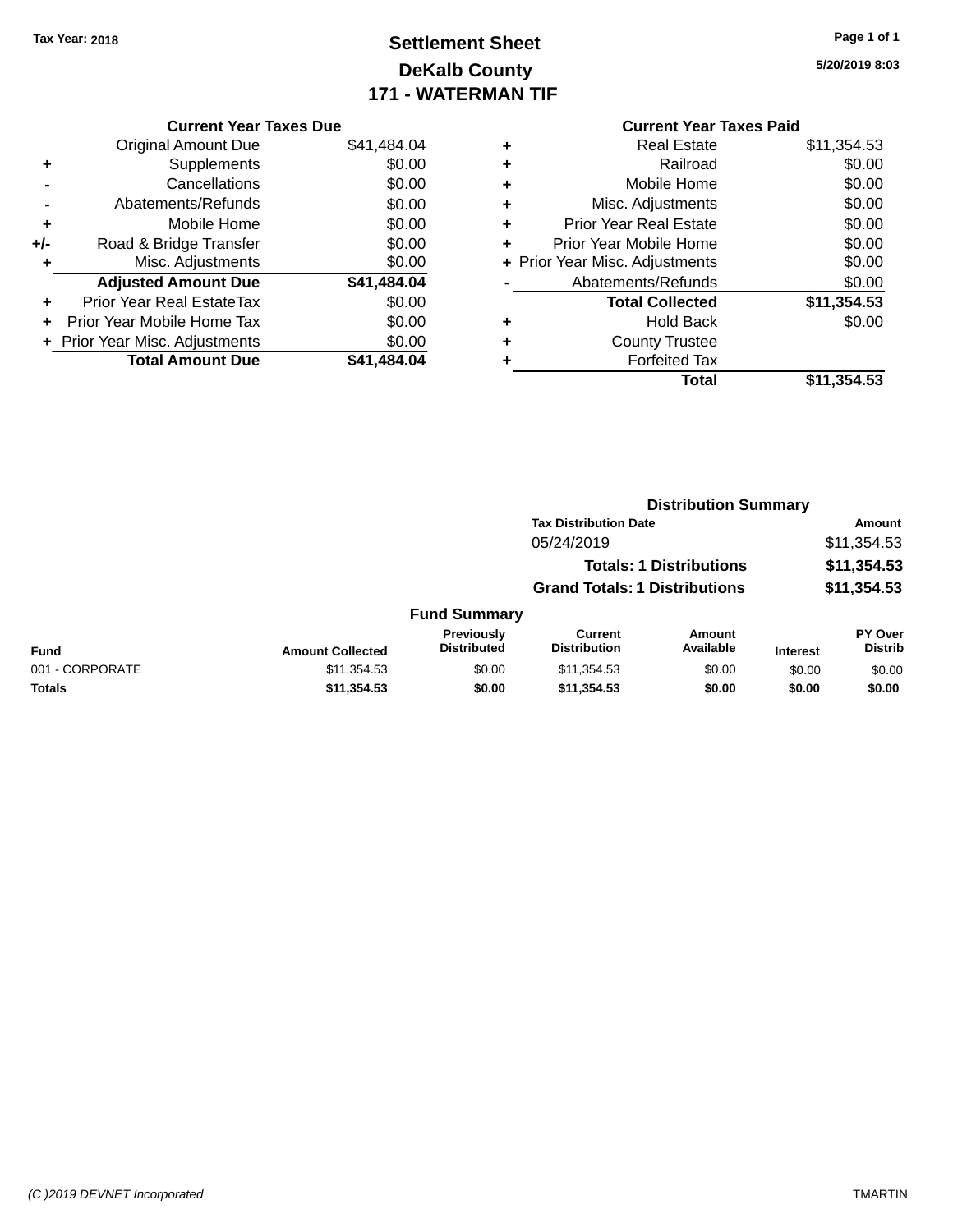### **Settlement Sheet Tax Year: 2018 Page 1 of 1 DeKalb County 172 - MAPLE PARK TIF**

**5/20/2019 8:03**

|     | <b>Current Year Taxes Due</b>  |             |   | <b>Current Year Taxes Paid</b> |               |
|-----|--------------------------------|-------------|---|--------------------------------|---------------|
|     | Original Amount Due            | \$12,152.70 | ٠ | <b>Real Estate</b>             | \$4,343.82    |
| ٠   | Supplements                    | \$0.00      | ÷ | Railroad                       | \$0.00        |
|     | Cancellations                  | \$0.00      | ٠ | Mobile Home                    | \$0.00        |
|     | Abatements/Refunds             | \$0.00      | ٠ | Misc. Adjustments              | \$0.00        |
| ٠   | Mobile Home                    | \$0.00      | ÷ | <b>Prior Year Real Estate</b>  | \$0.00        |
| +/- | Road & Bridge Transfer         | \$0.00      |   | Prior Year Mobile Home         | \$0.00        |
|     | Misc. Adjustments              | \$0.00      |   | + Prior Year Misc. Adjustments | \$0.00        |
|     | <b>Adjusted Amount Due</b>     | \$12,152.70 |   | Abatements/Refunds             | \$0.00        |
| ٠   | Prior Year Real EstateTax      | \$0.00      |   | <b>Total Collected</b>         | \$4,343.82    |
| ÷.  | Prior Year Mobile Home Tax     | \$0.00      | ٠ | <b>Hold Back</b>               | \$0.00        |
|     | + Prior Year Misc. Adjustments | \$0.00      | ٠ | <b>County Trustee</b>          |               |
|     | <b>Total Amount Due</b>        | \$12,152.70 |   | <b>Forfeited Tax</b>           |               |
|     |                                |             |   | — <b>.</b>                     | * * * * * * * |

| <b>Total</b> | \$4,343.82 |
|--------------|------------|
|              |            |
|              |            |

|                 |                         |                                  | <b>Distribution Summary</b>                                            |                     |                 |                                  |
|-----------------|-------------------------|----------------------------------|------------------------------------------------------------------------|---------------------|-----------------|----------------------------------|
|                 |                         |                                  | <b>Tax Distribution Date</b>                                           |                     |                 | Amount                           |
|                 |                         |                                  | 05/24/2019                                                             |                     |                 | \$4,343.82                       |
|                 |                         |                                  | <b>Totals: 1 Distributions</b><br><b>Grand Totals: 1 Distributions</b> |                     |                 | \$4,343.82                       |
|                 |                         |                                  |                                                                        |                     | \$4,343.82      |                                  |
|                 |                         | <b>Fund Summary</b>              |                                                                        |                     |                 |                                  |
| <b>Fund</b>     | <b>Amount Collected</b> | Previously<br><b>Distributed</b> | <b>Current</b><br><b>Distribution</b>                                  | Amount<br>Available | <b>Interest</b> | <b>PY Over</b><br><b>Distrib</b> |
| 001 - CORPORATE | \$4,343.82              | \$0.00                           | \$4,343.82                                                             | \$0.00              | \$0.00          | \$0.00                           |
| <b>Totals</b>   | \$4,343.82              | \$0.00                           | \$4,343.82                                                             | \$0.00              | \$0.00          | \$0.00                           |
|                 |                         |                                  |                                                                        |                     |                 |                                  |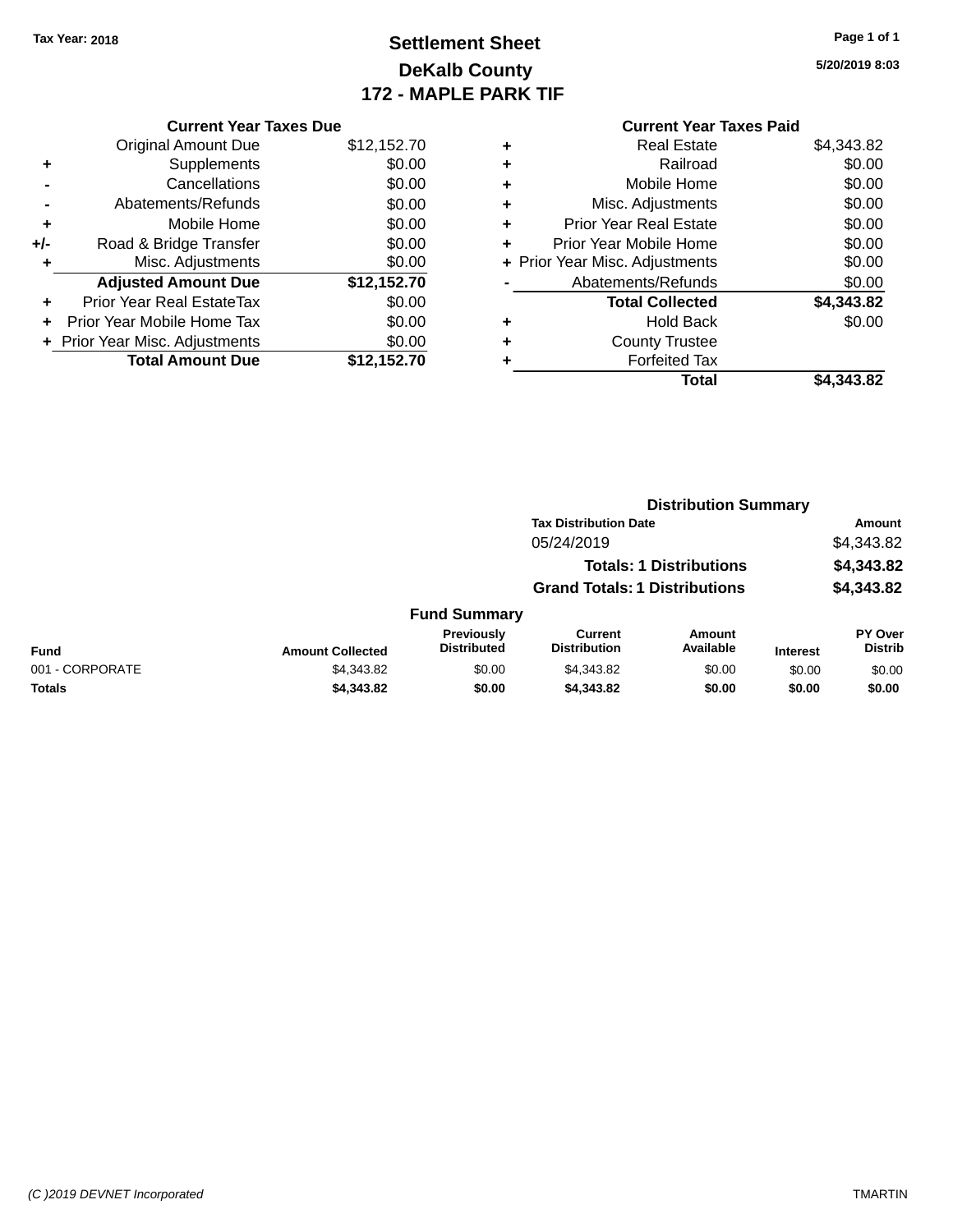# **Settlement Sheet Tax Year: 2018 Page 1 of 1 DeKalb County 180 - SYCAMORE TIF**

**5/20/2019 8:03**

|     | <b>Current Year Taxes Due</b>    |              |
|-----|----------------------------------|--------------|
|     | <b>Original Amount Due</b>       | \$108,298.00 |
| ٠   | Supplements                      | \$0.00       |
|     | Cancellations                    | \$0.00       |
|     | Abatements/Refunds               | \$0.00       |
| ٠   | Mobile Home                      | \$0.00       |
| +/- | Road & Bridge Transfer           | \$0.00       |
| ٠   | Misc. Adjustments                | \$0.00       |
|     | <b>Adjusted Amount Due</b>       | \$108,298.00 |
| ٠   | <b>Prior Year Real EstateTax</b> | \$0.00       |
|     | Prior Year Mobile Home Tax       | \$0.00       |
|     | + Prior Year Misc. Adjustments   | \$0.00       |
|     | <b>Total Amount Due</b>          | \$108,298.00 |

#### **Current Year Taxes Paid +** Real Estate \$6,576.60 **+** Railroad \$0.00 **+** Mobile Home \$0.00 **+** Misc. Adjustments \$0.00 **+** Prior Year Real Estate \$0.00 **+** Prior Year Mobile Home \$0.00 **+ Prior Year Misc. Adjustments**  $$0.00$ **-** Abatements/Refunds \$0.00 **Total Collected \$6,576.60 +** Hold Back \$0.00 **+** County Trustee **+** Forfeited Tax **Total \$6,576.60**

|                 |                         |                                         | <b>Distribution Summary</b>           |                                |                 |                                  |
|-----------------|-------------------------|-----------------------------------------|---------------------------------------|--------------------------------|-----------------|----------------------------------|
|                 |                         |                                         | <b>Tax Distribution Date</b>          |                                |                 | Amount                           |
|                 |                         |                                         | 05/24/2019                            |                                |                 | \$6,576.60                       |
|                 |                         |                                         |                                       | <b>Totals: 1 Distributions</b> |                 | \$6,576.60                       |
|                 |                         |                                         | <b>Grand Totals: 1 Distributions</b>  |                                |                 | \$6,576.60                       |
|                 |                         | <b>Fund Summary</b>                     |                                       |                                |                 |                                  |
| Fund            | <b>Amount Collected</b> | <b>Previously</b><br><b>Distributed</b> | <b>Current</b><br><b>Distribution</b> | Amount<br>Available            | <b>Interest</b> | <b>PY Over</b><br><b>Distrib</b> |
| 001 - CORPORATE | \$6,576.60              | \$0.00                                  | \$6,576.60                            | \$0.00                         | \$0.00          | \$0.00                           |
| <b>Totals</b>   | \$6,576.60              | \$0.00                                  | \$6,576.60                            | \$0.00                         | \$0.00          | \$0.00                           |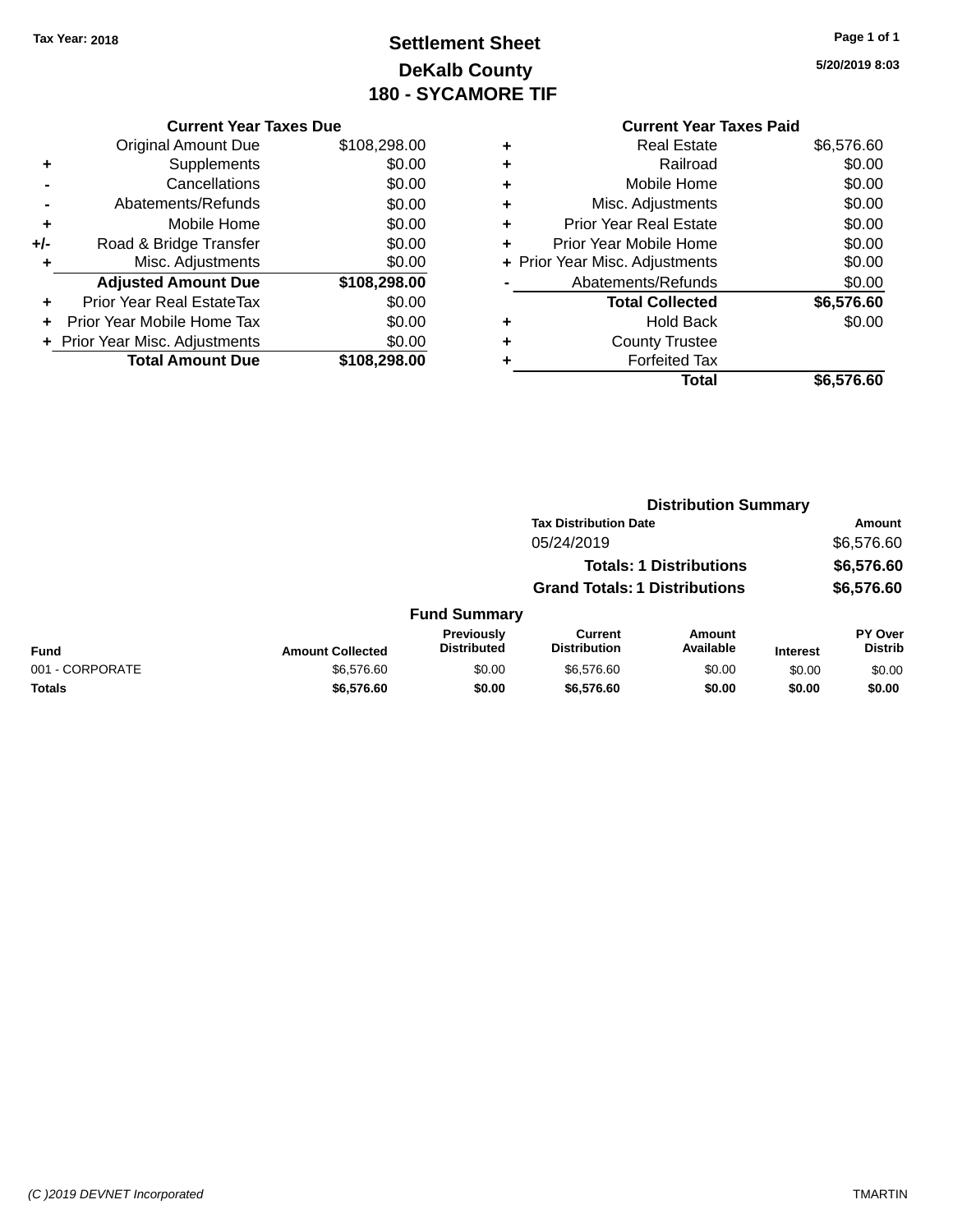# **Settlement Sheet Tax Year: 2018 Page 1 of 1 DeKalb County 190 - CORTLAND TIF**

**5/20/2019 8:03**

|       | <b>Current Year Taxes Due</b>  |              |
|-------|--------------------------------|--------------|
|       | <b>Original Amount Due</b>     | \$102,339.74 |
| ٠     | Supplements                    | \$0.00       |
|       | Cancellations                  | \$107.48     |
|       | Abatements/Refunds             | \$0.00       |
| ٠     | Mobile Home                    | \$0.00       |
| $+/-$ | Road & Bridge Transfer         | \$0.00       |
|       | Misc. Adjustments              | \$0.00       |
|       | <b>Adjusted Amount Due</b>     | \$102,232.26 |
| ÷     | Prior Year Real EstateTax      | \$0.00       |
|       | Prior Year Mobile Home Tax     | \$0.00       |
|       | + Prior Year Misc. Adjustments | \$0.00       |
|       | <b>Total Amount Due</b>        | \$102.232.26 |
|       |                                |              |

#### **Current Year Taxes Paid +** Real Estate \$37,823.32<br>Railroad \$0.00 **+** Railroad \$0.00 **+** Mobile Home \$0.00 **+** Misc. Adjustments \$0.00

|           | Total                          | \$37,823.32 |
|-----------|--------------------------------|-------------|
| ÷         | <b>Forfeited Tax</b>           |             |
| $\ddot{}$ | <b>County Trustee</b>          |             |
| ÷         | <b>Hold Back</b>               | \$0.00      |
|           | <b>Total Collected</b>         | \$37,823.32 |
|           | Abatements/Refunds             | \$0.00      |
|           | + Prior Year Misc. Adjustments | \$0.00      |
| ÷         | Prior Year Mobile Home         | \$0.00      |
| ÷         | <b>Prior Year Real Estate</b>  | \$0.00      |
|           |                                |             |

|                                         |                                                  |                                          | <b>Distribution Summary</b>              |                                |                 |                    |
|-----------------------------------------|--------------------------------------------------|------------------------------------------|------------------------------------------|--------------------------------|-----------------|--------------------|
|                                         |                                                  |                                          | <b>Tax Distribution Date</b>             |                                | Amount          |                    |
|                                         |                                                  |                                          | 05/24/2019                               |                                |                 | \$37,823.32        |
|                                         |                                                  |                                          |                                          | <b>Totals: 1 Distributions</b> |                 | \$37,823.32        |
|                                         |                                                  |                                          | <b>Grand Totals: 1 Distributions</b>     |                                |                 | \$37,823.32        |
|                                         |                                                  | <b>Fund Summary</b>                      |                                          |                                |                 |                    |
| <b>Fund</b>                             | <b>Amount Collected</b>                          | Previously<br><b>Distributed</b>         | <b>Current</b><br><b>Distribution</b>    | Amount<br>Available            | <b>Interest</b> | PY Over<br>Distrib |
| 001 - CORPORATE                         | \$37,823.32                                      | \$0.00                                   | \$37,823.32                              | \$0.00                         | \$0.00          | \$0.00             |
| <b>Totals</b>                           | \$37,823.32                                      | \$0.00                                   | \$37,823.32                              | \$0.00                         | \$0.00          | \$0.00             |
|                                         |                                                  | <b>Miscellaneous Adjustment Detail</b>   |                                          |                                |                 |                    |
| Year Source<br>RE - Real Estate<br>2017 | <b>Account Type</b><br><b>Back Tax Collected</b> | <b>Amount Adjustment Description</b>     | \$0.00 TRUSTEE SALE 09-29-252-009 by TBA |                                |                 |                    |
| 2017 RE - Real Estate                   | <b>Back Tax Collected</b>                        | \$0.00 TRUSTEE SALE 09-29-252-011 by TBA |                                          |                                |                 |                    |

**Totals 2 entries** \$0.00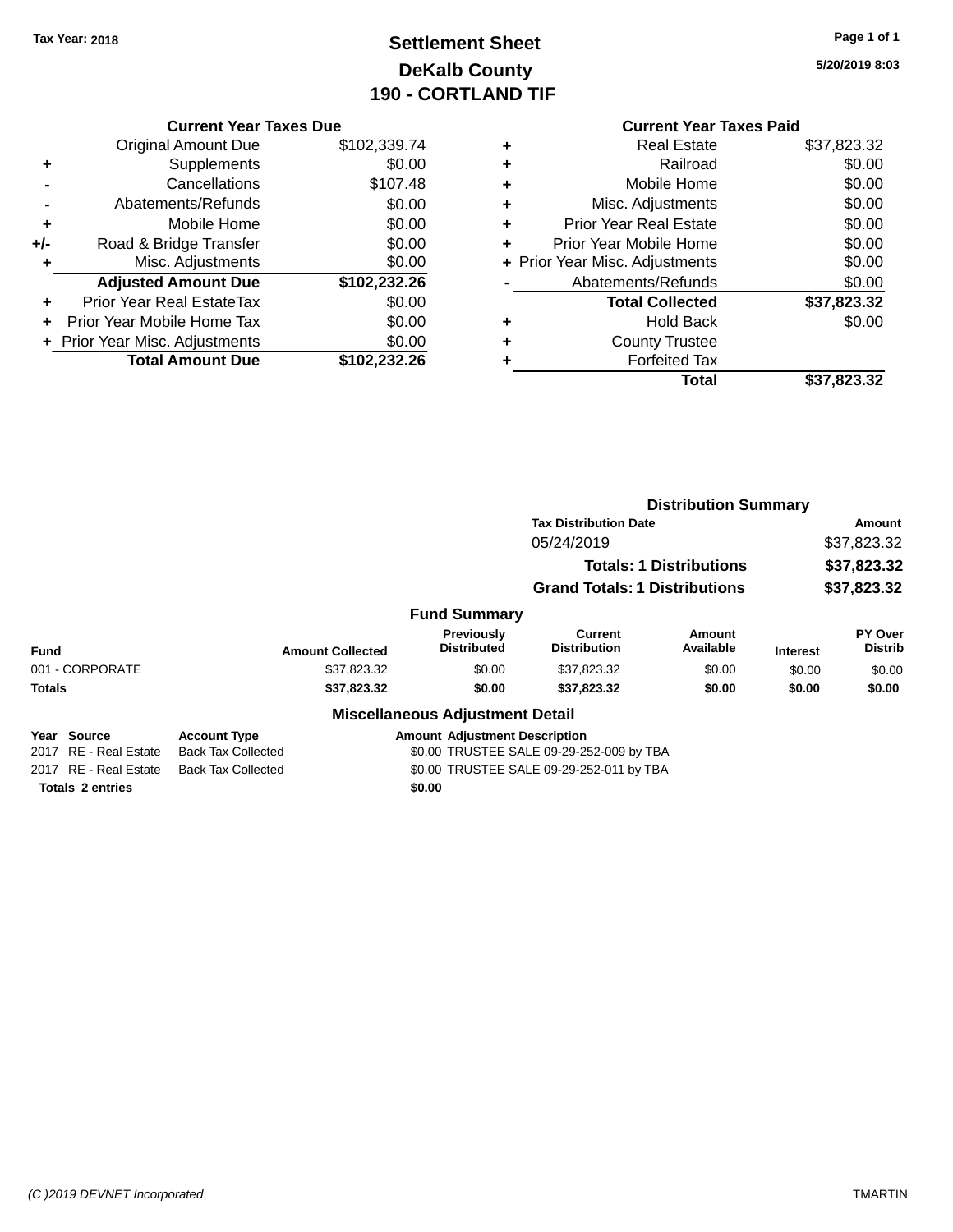# **Settlement Sheet Tax Year: 2018 Page 1 of 1 DeKalb County 201 - DEKALB SSA #6**

**5/20/2019 8:03**

#### **Current Year Taxes Paid +** Real Estate \$1,015.68 **+** Railroad \$0.00 **+** Mobile Home \$0.00 **+** Misc. Adjustments \$0.00 **+** Prior Year Real Estate \$0.00 **+** Prior Year Mobile Home \$0.00 **+ Prior Year Misc. Adjustments**  $$0.00$ **-** Abatements/Refunds \$0.00 **Total Collected \$1,015.68 +** Hold Back \$0.00 **+** County Trustee **+** Forfeited Tax **Total \$1,015.68**

|                            |                         |                                         | <b>Distribution Summary</b>           |                                |                 |                                  |
|----------------------------|-------------------------|-----------------------------------------|---------------------------------------|--------------------------------|-----------------|----------------------------------|
|                            |                         |                                         | <b>Tax Distribution Date</b>          |                                |                 | Amount                           |
|                            |                         |                                         | 05/24/2019                            |                                |                 | \$1,015.68                       |
|                            |                         |                                         |                                       | <b>Totals: 1 Distributions</b> |                 | \$1,015.68                       |
|                            |                         |                                         | <b>Grand Totals: 1 Distributions</b>  |                                |                 | \$1,015.68                       |
|                            |                         | <b>Fund Summary</b>                     |                                       |                                |                 |                                  |
| <b>Fund</b>                | <b>Amount Collected</b> | <b>Previously</b><br><b>Distributed</b> | <b>Current</b><br><b>Distribution</b> | <b>Amount</b><br>Available     | <b>Interest</b> | <b>PY Over</b><br><b>Distrib</b> |
| 023 - SPECIAL SERVICE AREA | \$1,015.68              | \$0.00                                  | \$1,015.68                            | \$0.00                         | \$0.00          | \$0.00                           |
| <b>Totals</b>              | \$1,015.68              | \$0.00                                  | \$1,015.68                            | \$0.00                         | \$0.00          | \$0.00                           |
|                            |                         |                                         |                                       |                                |                 |                                  |

# **Current Year Taxes Due**

|       | <b>Original Amount Due</b>       | \$16,400.46 |
|-------|----------------------------------|-------------|
| ٠     | Supplements                      | \$0.00      |
|       | Cancellations                    | \$0.00      |
|       | Abatements/Refunds               | \$0.00      |
| ٠     | Mobile Home                      | \$0.00      |
| $+/-$ | Road & Bridge Transfer           | \$0.00      |
|       | Misc. Adjustments                | \$0.00      |
|       |                                  |             |
|       | <b>Adjusted Amount Due</b>       | \$16,400.46 |
| ٠     | <b>Prior Year Real EstateTax</b> | \$0.00      |
|       | Prior Year Mobile Home Tax       | \$0.00      |
|       | + Prior Year Misc. Adjustments   | \$0.00      |
|       | <b>Total Amount Due</b>          | \$16,400.46 |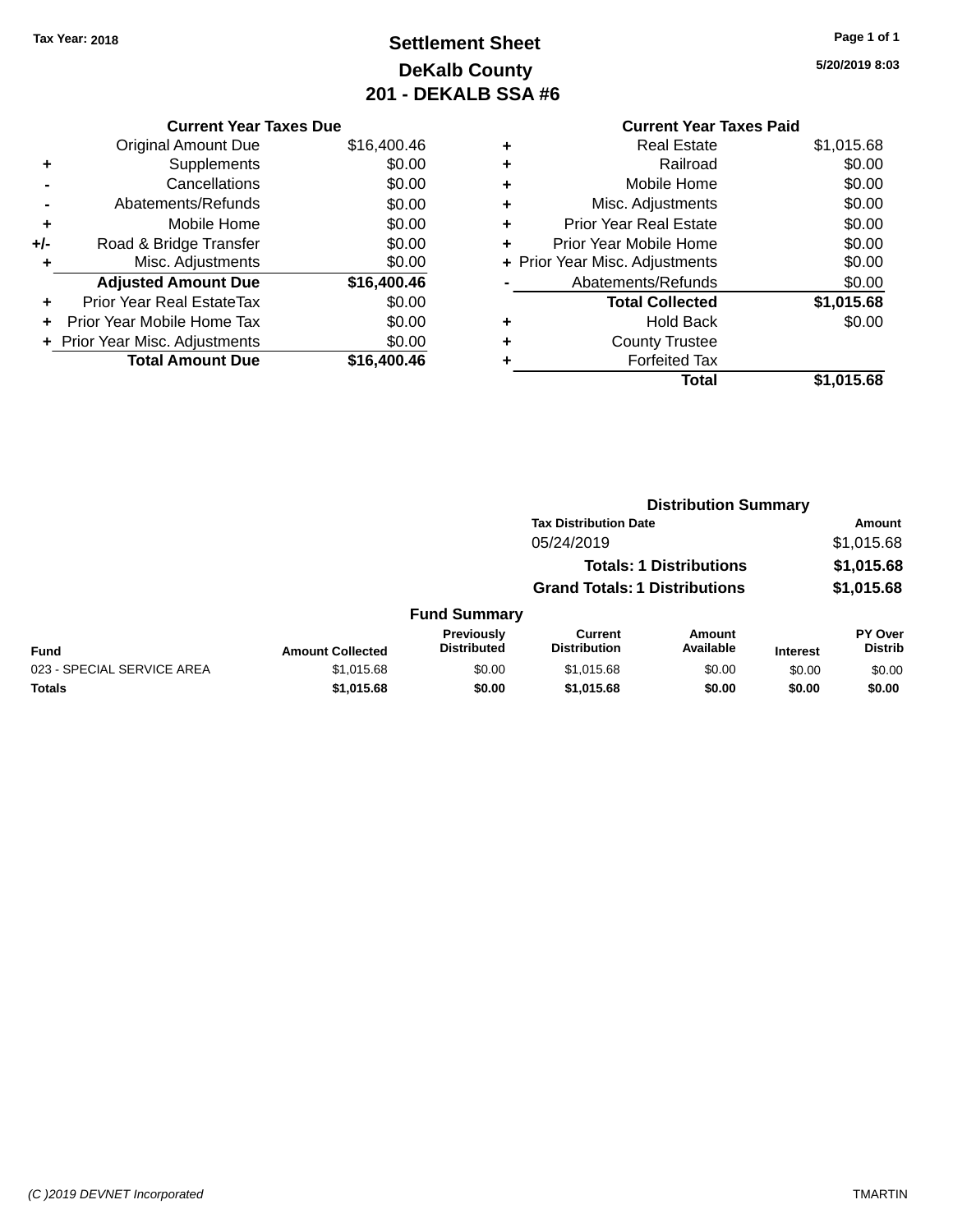# **Settlement Sheet Tax Year: 2018 Page 1 of 1 DeKalb County 204 - GENOA RIVER BEND SSA**

**5/20/2019 8:03**

|     | <b>Current Year Taxes Due</b>    |             |
|-----|----------------------------------|-------------|
|     | <b>Original Amount Due</b>       | \$63,430.66 |
| ٠   | Supplements                      | \$154.47    |
|     | Cancellations                    | \$211.40    |
|     | Abatements/Refunds               | \$0.00      |
| ٠   | Mobile Home                      | \$0.00      |
| +/- | Road & Bridge Transfer           | \$0.00      |
| ٠   | Misc. Adjustments                | \$0.00      |
|     | <b>Adjusted Amount Due</b>       | \$63,373.73 |
| ٠   | <b>Prior Year Real EstateTax</b> | \$0.00      |
| ÷   | Prior Year Mobile Home Tax       | \$0.00      |
|     | + Prior Year Misc. Adjustments   | \$94.88     |
|     | <b>Total Amount Due</b>          | \$63.468.61 |

| ٠ | <b>Real Estate</b>             | \$6,675.15 |
|---|--------------------------------|------------|
| ٠ | Railroad                       | \$0.00     |
| ٠ | Mobile Home                    | \$0.00     |
| ٠ | Misc. Adjustments              | \$0.00     |
| ٠ | <b>Prior Year Real Estate</b>  | \$0.00     |
| ٠ | Prior Year Mobile Home         | \$0.00     |
|   | + Prior Year Misc. Adjustments | \$94.88    |
|   | Abatements/Refunds             | \$0.00     |
|   | <b>Total Collected</b>         | \$6,770.03 |
| ٠ | <b>Hold Back</b>               | \$0.00     |
| ٠ | <b>County Trustee</b>          |            |
| ٠ | <b>Forfeited Tax</b>           |            |
|   | <b>Total</b>                   | \$6,770.03 |
|   |                                |            |

|                                                    |                           |                         |                                         | <b>Distribution Summary</b>                                   |                                |                 |                           |
|----------------------------------------------------|---------------------------|-------------------------|-----------------------------------------|---------------------------------------------------------------|--------------------------------|-----------------|---------------------------|
|                                                    |                           |                         |                                         | <b>Tax Distribution Date</b>                                  |                                |                 | Amount                    |
|                                                    |                           |                         |                                         | 05/24/2019                                                    |                                |                 | \$6,770.03                |
|                                                    |                           |                         |                                         |                                                               | <b>Totals: 1 Distributions</b> |                 | \$6,770.03                |
|                                                    |                           |                         |                                         | <b>Grand Totals: 1 Distributions</b>                          |                                |                 | \$6,770.03                |
|                                                    |                           |                         | <b>Fund Summary</b>                     |                                                               |                                |                 |                           |
| <b>Fund</b>                                        |                           | <b>Amount Collected</b> | <b>Previously</b><br><b>Distributed</b> | Current<br><b>Distribution</b>                                | Amount<br>Available            | <b>Interest</b> | PY Over<br><b>Distrib</b> |
| 023 - SPECIAL SERVICE AREA                         |                           | \$6,770.03              | \$0.00                                  | \$6,770.03                                                    | \$0.00                         | \$0.00          | \$0.00                    |
| <b>Totals</b>                                      |                           | \$6,770.03              | \$0.00                                  | \$6,770.03                                                    | \$0.00                         | \$0.00          | \$0.00                    |
|                                                    |                           |                         | <b>Miscellaneous Adjustment Detail</b>  |                                                               |                                |                 |                           |
| <b>Source</b><br>Year                              | <b>Account Type</b>       |                         | <b>Amount Adjustment Description</b>    |                                                               |                                |                 |                           |
| RE - Real Estate<br>2017                           | <b>Back Tax Collected</b> |                         |                                         | \$5.54 RIVERBEND DEVELOPMENT REDEMPTION 02-25-277-021 by TBA  |                                |                 |                           |
| 2017 RE - Real Estate<br><b>Back Tax Collected</b> |                           |                         |                                         | \$89.34 RIVERBEND DEVELOPMENT REDEMPTION 02-25-200-010 by TBA |                                |                 |                           |
| <b>Totals 2 entries</b>                            |                           |                         | \$94.88                                 |                                                               |                                |                 |                           |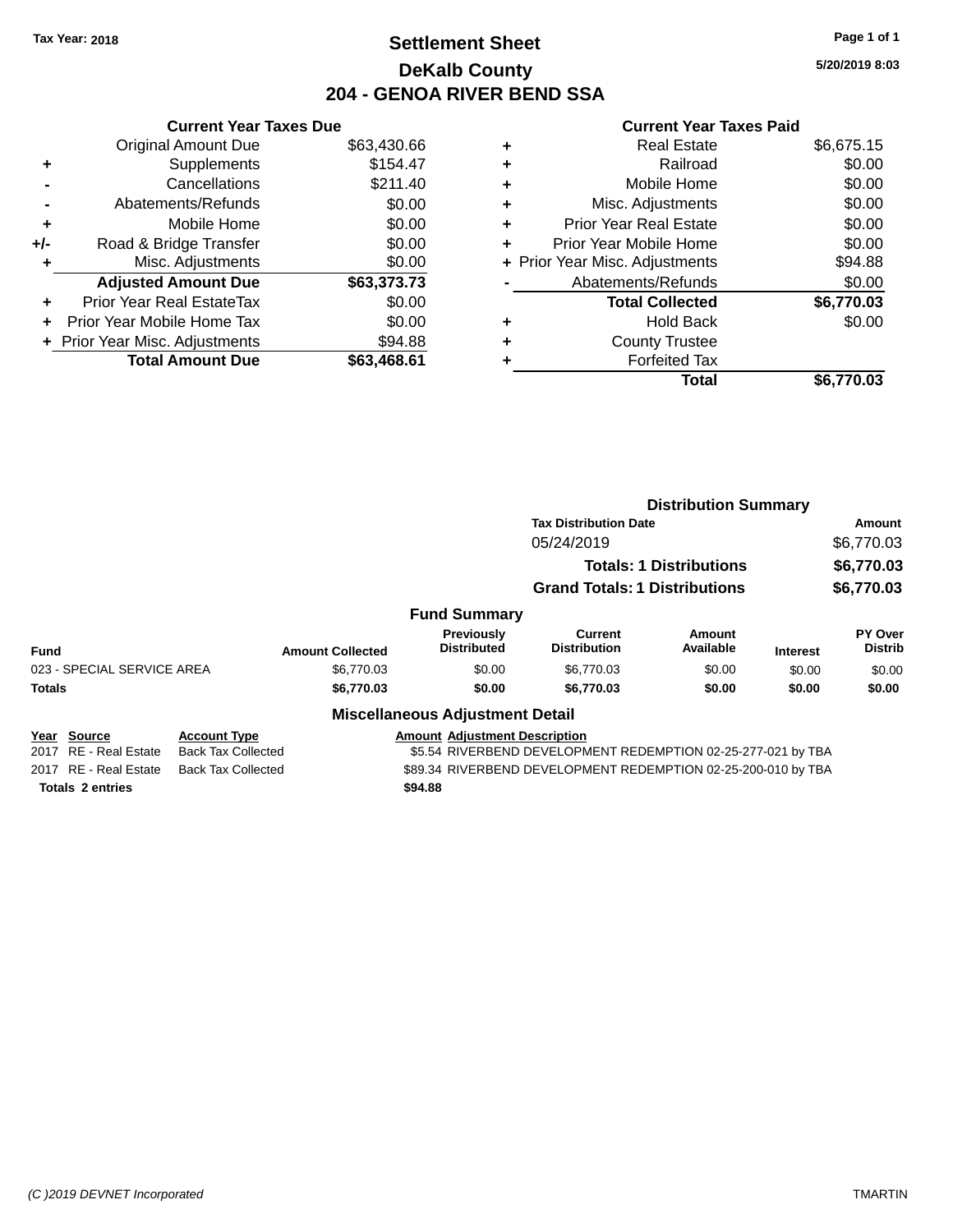# **Settlement Sheet Tax Year: 2018 Page 1 of 1 DeKalb County 207 - DERBY ESTATES SSA**

**5/20/2019 8:03**

|       | <b>Current Year Taxes Due</b>  |            |
|-------|--------------------------------|------------|
|       | <b>Original Amount Due</b>     | \$7,130.24 |
| ٠     | Supplements                    | \$0.00     |
|       | Cancellations                  | \$0.00     |
|       | Abatements/Refunds             | \$0.00     |
| ٠     | Mobile Home                    | \$0.00     |
| $+/-$ | Road & Bridge Transfer         | \$0.00     |
| ٠     | Misc. Adjustments              | \$0.00     |
|       | <b>Adjusted Amount Due</b>     | \$7,130.24 |
| ٠     | Prior Year Real EstateTax      | \$0.00     |
|       | Prior Year Mobile Home Tax     | \$0.00     |
|       | + Prior Year Misc. Adjustments | \$0.00     |
|       | <b>Total Amount Due</b>        | \$7.130.24 |
|       |                                |            |

|   | <b>Real Estate</b>             | \$478.46 |
|---|--------------------------------|----------|
| ٠ | Railroad                       | \$0.00   |
| ٠ | Mobile Home                    | \$0.00   |
| ٠ | Misc. Adjustments              | \$0.00   |
| ٠ | <b>Prior Year Real Estate</b>  | \$0.00   |
| ٠ | Prior Year Mobile Home         | \$0.00   |
|   | + Prior Year Misc. Adjustments | \$0.00   |
|   | Abatements/Refunds             | \$0.00   |
|   | <b>Total Collected</b>         | \$478.46 |
| ٠ | Hold Back                      | \$0.00   |
| ٠ | <b>County Trustee</b>          |          |
| ٠ | <b>Forfeited Tax</b>           |          |
|   | Total                          | \$478.46 |
|   |                                |          |

|                            |                         |                                  |                                       | <b>Distribution Summary</b>    |                 |                           |
|----------------------------|-------------------------|----------------------------------|---------------------------------------|--------------------------------|-----------------|---------------------------|
|                            |                         |                                  | <b>Tax Distribution Date</b>          |                                |                 | <b>Amount</b>             |
|                            |                         |                                  | 05/24/2019                            |                                |                 | \$478.46                  |
|                            |                         |                                  |                                       | <b>Totals: 1 Distributions</b> |                 | \$478.46                  |
|                            |                         |                                  | <b>Grand Totals: 1 Distributions</b>  |                                |                 | \$478.46                  |
|                            |                         | <b>Fund Summary</b>              |                                       |                                |                 |                           |
| <b>Fund</b>                | <b>Amount Collected</b> | Previously<br><b>Distributed</b> | <b>Current</b><br><b>Distribution</b> | <b>Amount</b><br>Available     | <b>Interest</b> | PY Over<br><b>Distrib</b> |
| 023 - SPECIAL SERVICE AREA | \$478.46                | \$0.00                           | \$478.46                              | \$0.00                         | \$0.00          | \$0.00                    |
| <b>Totals</b>              | \$478.46                | \$0.00                           | \$478.46                              | \$0.00                         | \$0.00          | \$0.00                    |
|                            |                         |                                  |                                       |                                |                 |                           |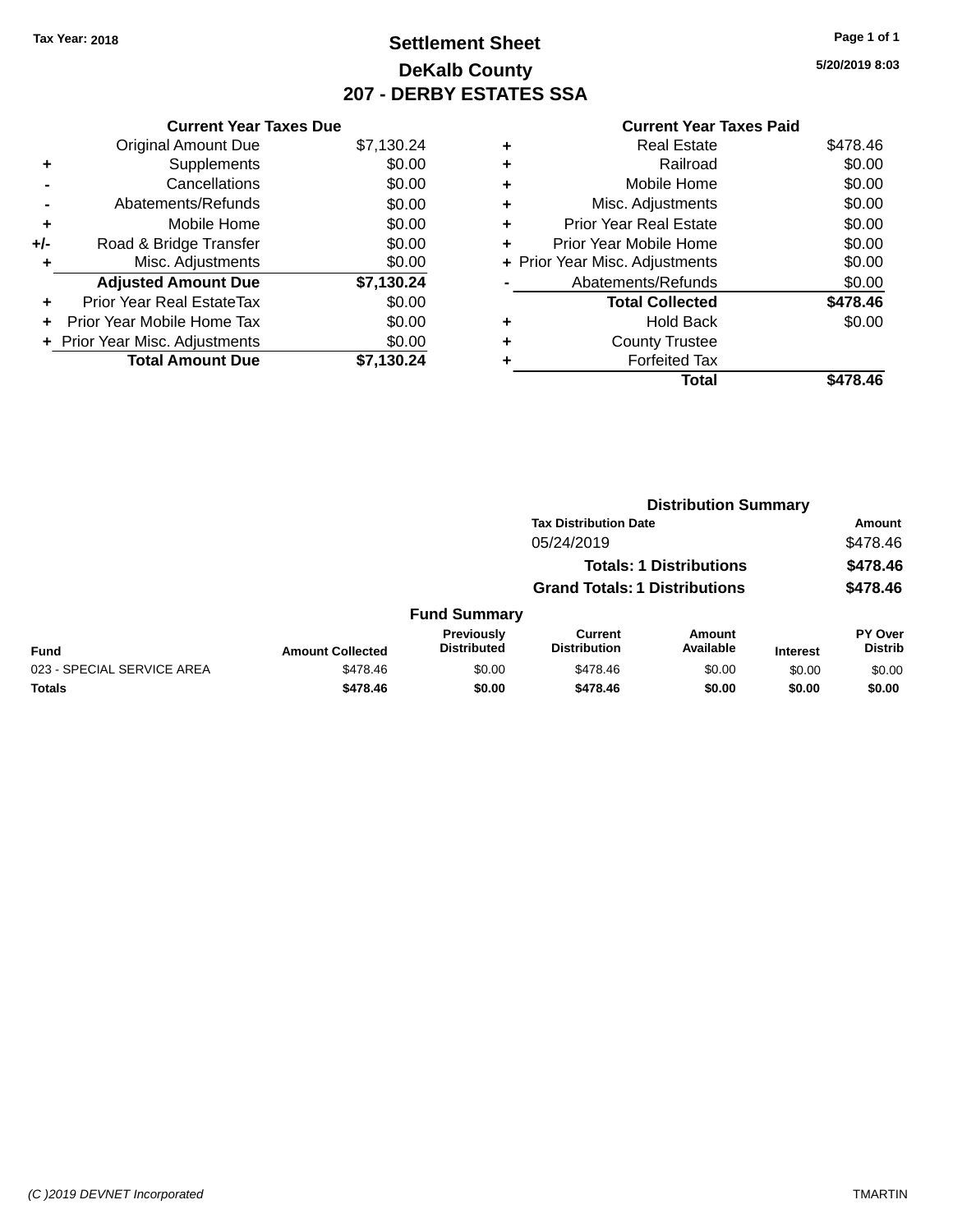# **Settlement Sheet Tax Year: 2018 Page 1 of 1 DeKalb County 209 - DEKALB SSA #14**

**5/20/2019 8:03**

**Total \$295.57**

|     | <b>Current Year Taxes Due</b>  |            |
|-----|--------------------------------|------------|
|     | <b>Original Amount Due</b>     | \$2,500.12 |
| ٠   | Supplements                    | \$0.00     |
|     | Cancellations                  | \$0.00     |
|     | Abatements/Refunds             | \$0.00     |
| ٠   | Mobile Home                    | \$0.00     |
| +/- | Road & Bridge Transfer         | \$0.00     |
|     | Misc. Adjustments              | \$0.00     |
|     | <b>Adjusted Amount Due</b>     | \$2,500.12 |
| ٠   | Prior Year Real EstateTax      | \$0.00     |
|     | Prior Year Mobile Home Tax     | \$0.00     |
|     | + Prior Year Misc. Adjustments | \$0.00     |
|     | <b>Total Amount Due</b>        | \$2,500.12 |

#### **Current Year Taxes Paid +** Real Estate \$295.57 **+** Railroad \$0.00 **+** Mobile Home \$0.00 **+** Misc. Adjustments \$0.00 **+** Prior Year Real Estate \$0.00 **+** Prior Year Mobile Home \$0.00 **+ Prior Year Misc. Adjustments \$0.00 -** Abatements/Refunds \$0.00 **Total Collected \$295.57 +** Hold Back \$0.00 **+** County Trustee

**+** Forfeited Tax

|                            |                         |                                  | <b>Distribution Summary</b>           |                                |                 |                                  |  |
|----------------------------|-------------------------|----------------------------------|---------------------------------------|--------------------------------|-----------------|----------------------------------|--|
|                            |                         |                                  | <b>Tax Distribution Date</b>          |                                |                 | <b>Amount</b>                    |  |
|                            |                         |                                  | 05/24/2019                            |                                |                 | \$295.57                         |  |
|                            |                         |                                  |                                       | <b>Totals: 1 Distributions</b> |                 | \$295.57                         |  |
|                            |                         |                                  | <b>Grand Totals: 1 Distributions</b>  |                                |                 | \$295.57                         |  |
|                            |                         | <b>Fund Summary</b>              |                                       |                                |                 |                                  |  |
| Fund                       | <b>Amount Collected</b> | Previously<br><b>Distributed</b> | <b>Current</b><br><b>Distribution</b> | Amount<br>Available            | <b>Interest</b> | <b>PY Over</b><br><b>Distrib</b> |  |
| 023 - SPECIAL SERVICE AREA | \$295.57                | \$0.00                           | \$295.57                              | \$0.00                         | \$0.00          | \$0.00                           |  |
| <b>Totals</b>              | \$295.57                | \$0.00                           | \$295.57                              | \$0.00                         | \$0.00          | \$0.00                           |  |
|                            |                         |                                  |                                       |                                |                 |                                  |  |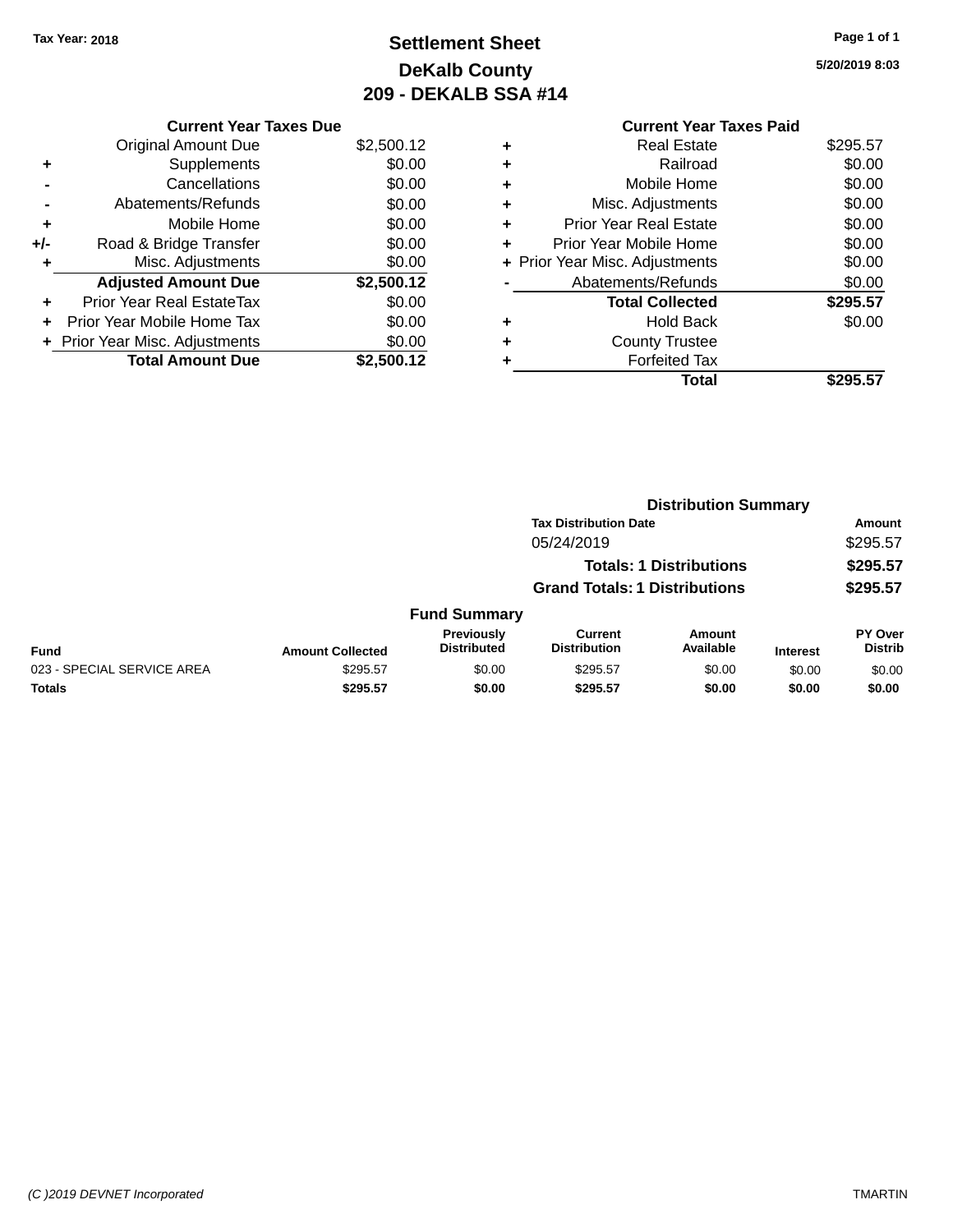# **Settlement Sheet Tax Year: 2018 Page 1 of 1 DeKalb County 213 - GENOA OAK CREEK EST SSA#4**

**5/20/2019 8:03**

|     | <b>Current Year Taxes Due</b>  |            |
|-----|--------------------------------|------------|
|     | <b>Original Amount Due</b>     | \$4,107.05 |
| ٠   | Supplements                    | \$0.00     |
|     | Cancellations                  | \$0.00     |
|     | Abatements/Refunds             | \$0.00     |
| ٠   | Mobile Home                    | \$0.00     |
| +/- | Road & Bridge Transfer         | \$0.00     |
| ٠   | Misc. Adjustments              | \$0.00     |
|     | <b>Adjusted Amount Due</b>     | \$4,107.05 |
| ÷   | Prior Year Real EstateTax      | \$0.00     |
| ÷   | Prior Year Mobile Home Tax     | \$0.00     |
|     | + Prior Year Misc. Adjustments | \$0.00     |
|     | <b>Total Amount Due</b>        | \$4.107.05 |

|   | <b>Real Estate</b>             | \$231.36 |
|---|--------------------------------|----------|
| ٠ | Railroad                       | \$0.00   |
| ٠ | Mobile Home                    | \$0.00   |
| ٠ | Misc. Adjustments              | \$0.00   |
| ٠ | <b>Prior Year Real Estate</b>  | \$0.00   |
|   | Prior Year Mobile Home         | \$0.00   |
|   | + Prior Year Misc. Adjustments | \$0.00   |
|   | Abatements/Refunds             | \$0.00   |
|   | <b>Total Collected</b>         | \$231.36 |
| ٠ | <b>Hold Back</b>               | \$0.00   |
| ٠ | <b>County Trustee</b>          |          |
| ٠ | <b>Forfeited Tax</b>           |          |
|   | Total                          | \$231.36 |
|   |                                |          |

|                            |                         |                                  |                                       | <b>Distribution Summary</b>    |                 |                           |
|----------------------------|-------------------------|----------------------------------|---------------------------------------|--------------------------------|-----------------|---------------------------|
|                            |                         |                                  | <b>Tax Distribution Date</b>          |                                |                 | <b>Amount</b>             |
|                            |                         |                                  | 05/24/2019                            |                                |                 | \$231.36                  |
|                            |                         |                                  |                                       | <b>Totals: 1 Distributions</b> |                 | \$231.36                  |
|                            |                         |                                  | <b>Grand Totals: 1 Distributions</b>  |                                |                 | \$231.36                  |
|                            |                         | <b>Fund Summary</b>              |                                       |                                |                 |                           |
| <b>Fund</b>                | <b>Amount Collected</b> | Previously<br><b>Distributed</b> | <b>Current</b><br><b>Distribution</b> | <b>Amount</b><br>Available     | <b>Interest</b> | PY Over<br><b>Distrib</b> |
| 023 - SPECIAL SERVICE AREA | \$231.36                | \$0.00                           | \$231.36                              | \$0.00                         | \$0.00          | \$0.00                    |
| <b>Totals</b>              | \$231.36                | \$0.00                           | \$231.36                              | \$0.00                         | \$0.00          | \$0.00                    |
|                            |                         |                                  |                                       |                                |                 |                           |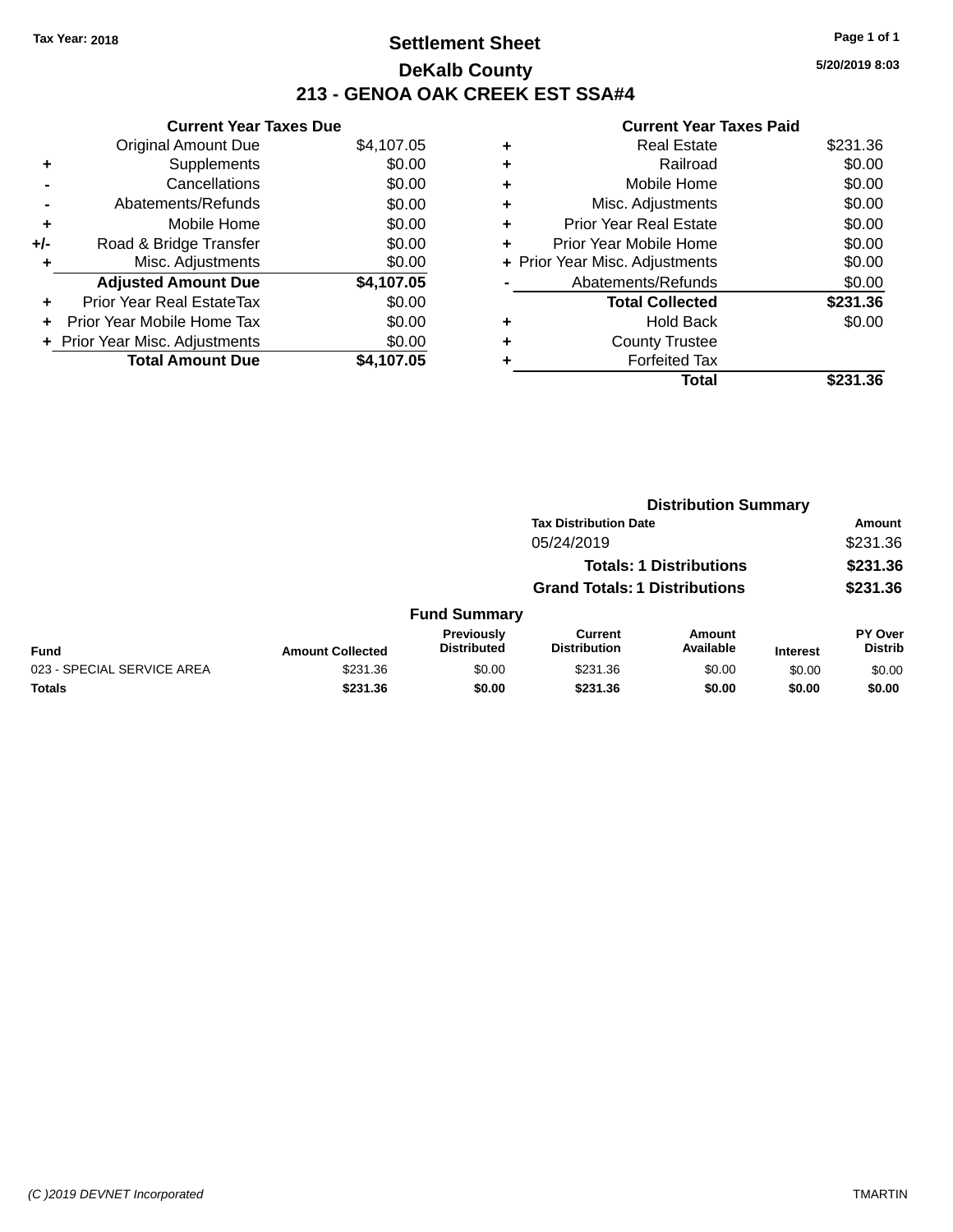# **Settlement Sheet Tax Year: 2018 Page 1 of 1 DeKalb County AF-DK #5 - AFTON DEKALB DRAINAGE #5**

**Current Year Taxes Due** Original Amount Due \$12,086.68 **+** Supplements \$6.56 **-** Cancellations \$6.56 **-** Abatements/Refunds \$0.00 **+** Mobile Home \$0.00 **+/-** Road & Bridge Transfer \$0.00 **+** Misc. Adjustments \$0.00 **Adjusted Amount Due \$12,086.68 +** Prior Year Real EstateTax \$0.00 **+** Prior Year Mobile Home Tax \$0.00 **+** Prior Year Misc. Adjustments  $$0.00$ **Total Amount Due \$12,086.68**

#### **Current Year Taxes Paid +** Real Estate \$1,638.56 **+** Railroad \$0.00 **+** Mobile Home \$0.00 **+** Misc. Adjustments \$0.00 **+** Prior Year Real Estate \$0.00 **+** Prior Year Mobile Home \$0.00 **+** Prior Year Misc. Adjustments  $$0.00$ Abatements/Refunds \$0.00 **Total Collected \$1,638.56 +** Hold Back \$0.00 **+** County Trustee **+** Forfeited Tax

**Total \$1,638.56**

**Distribution Summary**

|                 |                         |                                  | <b>Tax Distribution Date</b>          |                                |                 | <b>Amount</b>                    |
|-----------------|-------------------------|----------------------------------|---------------------------------------|--------------------------------|-----------------|----------------------------------|
|                 |                         |                                  | 05/24/2019                            |                                |                 | \$1,638.56                       |
|                 |                         |                                  |                                       | <b>Totals: 1 Distributions</b> |                 | \$1,638.56                       |
|                 |                         |                                  | <b>Grand Totals: 1 Distributions</b>  |                                |                 | \$1,638.56                       |
|                 |                         | <b>Fund Summary</b>              |                                       |                                |                 |                                  |
| Fund            | <b>Amount Collected</b> | Previously<br><b>Distributed</b> | <b>Current</b><br><b>Distribution</b> | <b>Amount</b><br>Available     | <b>Interest</b> | <b>PY Over</b><br><b>Distrib</b> |
| 001 - CORPORATE | \$1,638.56              | \$0.00                           | \$1,638.56                            | \$0.00                         | \$0.00          | \$0.00                           |
| <b>Totals</b>   | \$1,638.56              | \$0.00                           | \$1,638.56                            | \$0.00                         | \$0.00          | \$0.00                           |
|                 |                         |                                  |                                       |                                |                 |                                  |

| Page 1 of 1    |
|----------------|
| 5/20/2019 8:03 |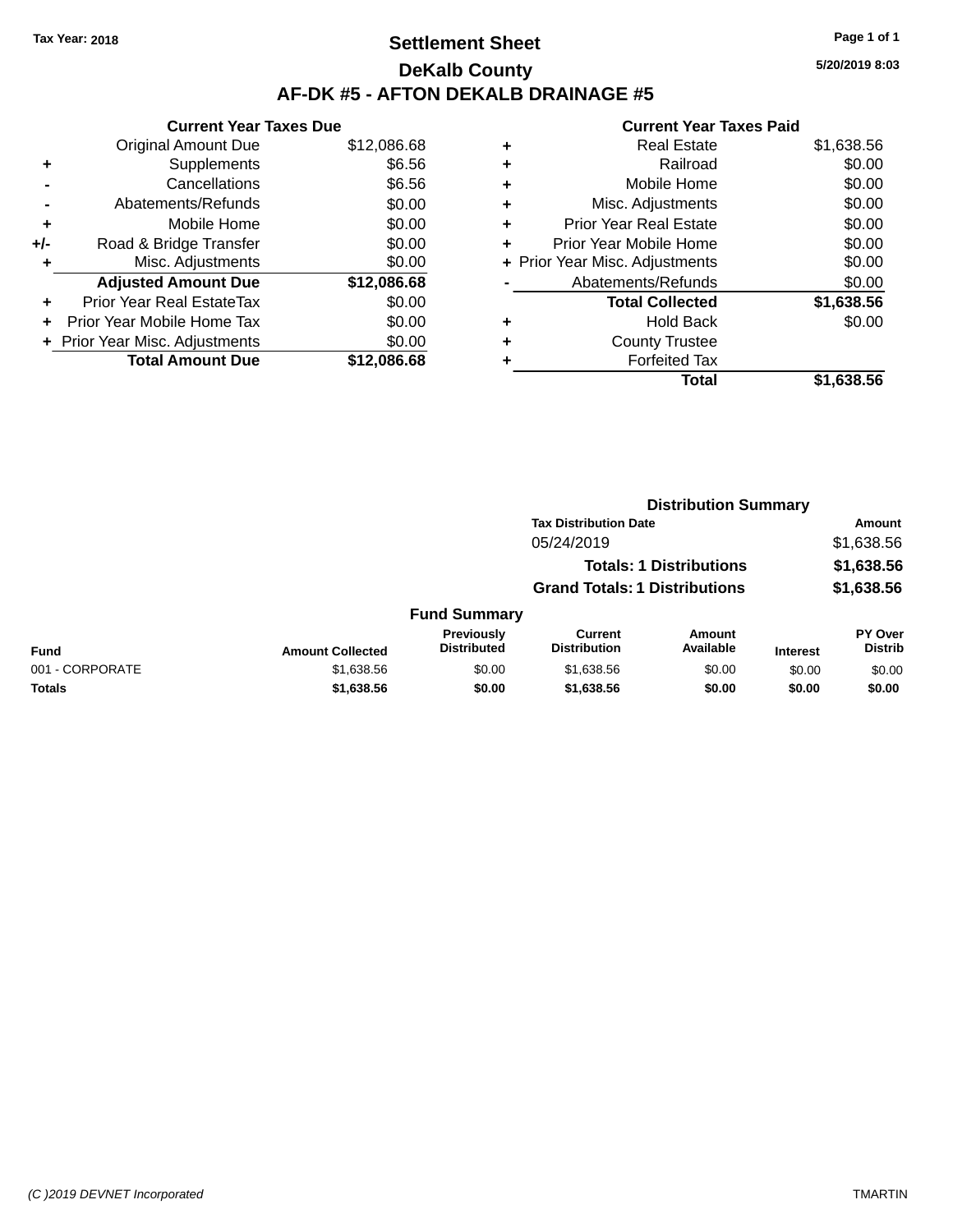# **Settlement Sheet Tax Year: 2018 Page 1 of 1 DeKalb County AF-MI #4 - AF/ MI/ DK DRAINAGE #4**

**5/20/2019 8:03**

|     | <b>Current Year Taxes Due</b>  |            |
|-----|--------------------------------|------------|
|     | <b>Original Amount Due</b>     | \$8,835.48 |
| ٠   | Supplements                    | \$0.76     |
|     | Cancellations                  | \$0.76     |
|     | Abatements/Refunds             | \$0.00     |
| ٠   | Mobile Home                    | \$0.00     |
| +/- | Road & Bridge Transfer         | \$0.00     |
| ٠   | Misc. Adjustments              | \$0.00     |
|     | <b>Adjusted Amount Due</b>     | \$8,835.48 |
| ÷   | Prior Year Real EstateTax      | \$0.00     |
| ÷   | Prior Year Mobile Home Tax     | \$0.00     |
|     | + Prior Year Misc. Adjustments | \$0.00     |
|     | <b>Total Amount Due</b>        | \$8,835,48 |

| ٠ | <b>Real Estate</b>             | \$1,201.06 |
|---|--------------------------------|------------|
| ٠ | Railroad                       | \$0.00     |
| ٠ | Mobile Home                    | \$0.00     |
| ٠ | Misc. Adjustments              | \$0.00     |
| ٠ | <b>Prior Year Real Estate</b>  | \$0.00     |
|   | Prior Year Mobile Home         | \$0.00     |
|   | + Prior Year Misc. Adjustments | \$0.00     |
|   | Abatements/Refunds             | \$0.00     |
|   | <b>Total Collected</b>         | \$1,201.06 |
| ٠ | <b>Hold Back</b>               | \$0.00     |
| ٠ | <b>County Trustee</b>          |            |
| ٠ | <b>Forfeited Tax</b>           |            |
|   | Total                          | \$1,201.06 |
|   |                                |            |

|                 |                         |                                         | <b>Distribution Summary</b>           |                                |                 |                           |
|-----------------|-------------------------|-----------------------------------------|---------------------------------------|--------------------------------|-----------------|---------------------------|
|                 |                         |                                         | <b>Tax Distribution Date</b>          |                                |                 | <b>Amount</b>             |
|                 |                         |                                         | 05/24/2019                            |                                |                 | \$1,201.06                |
|                 |                         |                                         |                                       | <b>Totals: 1 Distributions</b> |                 | \$1,201.06                |
|                 |                         |                                         | <b>Grand Totals: 1 Distributions</b>  |                                |                 | \$1,201.06                |
|                 |                         | <b>Fund Summary</b>                     |                                       |                                |                 |                           |
| <b>Fund</b>     | <b>Amount Collected</b> | <b>Previously</b><br><b>Distributed</b> | <b>Current</b><br><b>Distribution</b> | Amount<br>Available            | <b>Interest</b> | PY Over<br><b>Distrib</b> |
| 001 - CORPORATE | \$1,201.06              | \$0.00                                  | \$1,201.06                            | \$0.00                         | \$0.00          | \$0.00                    |
| <b>Totals</b>   | \$1,201.06              | \$0.00                                  | \$1,201.06                            | \$0.00                         | \$0.00          | \$0.00                    |
|                 |                         |                                         |                                       |                                |                 |                           |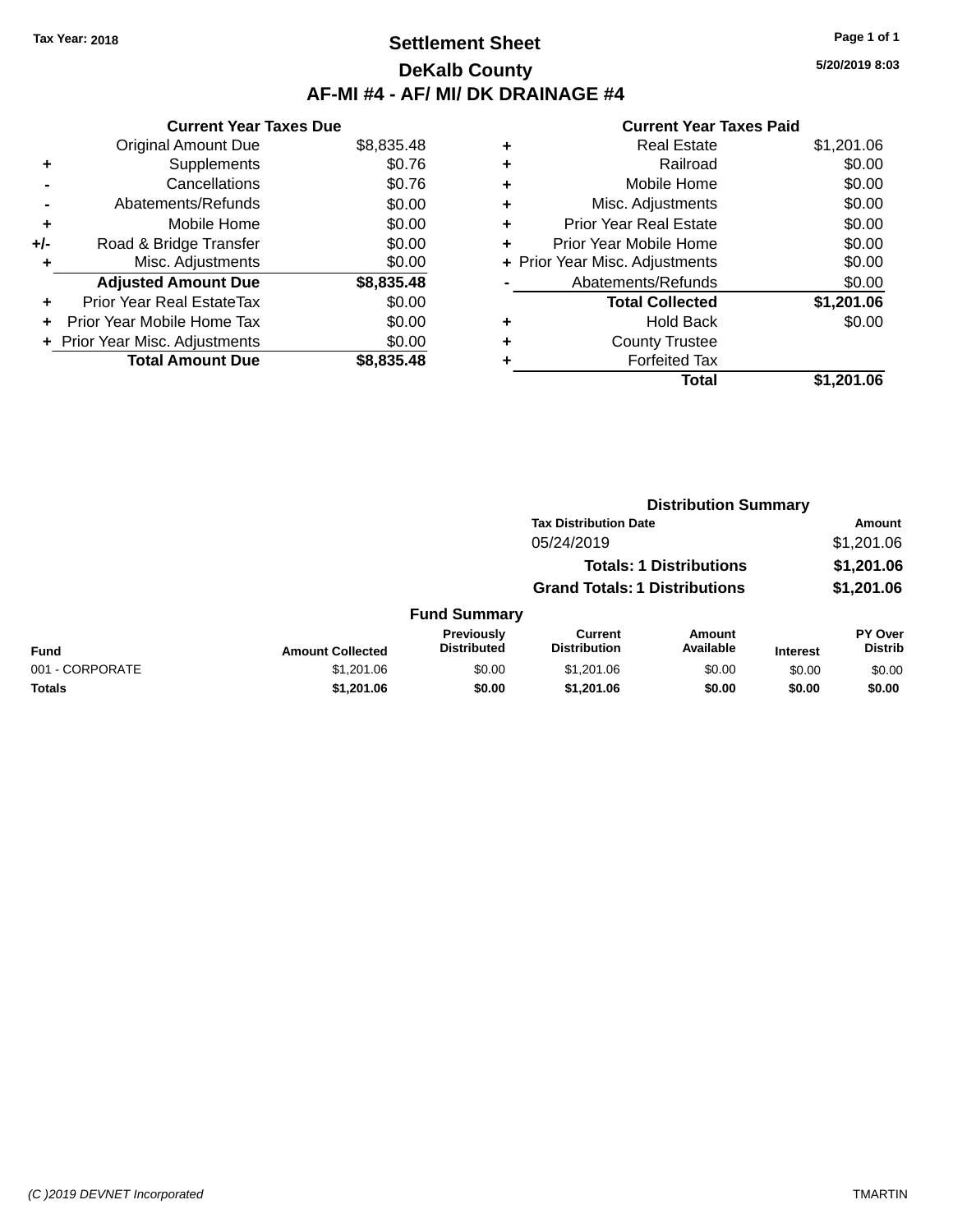# **Settlement Sheet Tax Year: 2018 Page 1 of 1 DeKalb County CL-SH #7 - CLINTON/SHABBONA DRN #7**

**5/20/2019 8:03**

|     | <b>Current Year Taxes Due</b>  |            |
|-----|--------------------------------|------------|
|     | <b>Original Amount Due</b>     | \$6,410.34 |
| ٠   | Supplements                    | \$0.00     |
|     | Cancellations                  | \$0.00     |
|     | Abatements/Refunds             | \$0.00     |
| ٠   | Mobile Home                    | \$0.00     |
| +/- | Road & Bridge Transfer         | \$0.00     |
|     | Misc. Adjustments              | \$0.00     |
|     | <b>Adjusted Amount Due</b>     | \$6,410.34 |
| ÷   | Prior Year Real EstateTax      | \$0.00     |
| ÷   | Prior Year Mobile Home Tax     | \$0.00     |
|     | + Prior Year Misc. Adjustments | \$0.00     |
|     | <b>Total Amount Due</b>        | \$6,410.34 |

|   | Total                          | \$828.81 |
|---|--------------------------------|----------|
|   | <b>Forfeited Tax</b>           |          |
|   | <b>County Trustee</b>          |          |
| ٠ | <b>Hold Back</b>               | \$0.00   |
|   | <b>Total Collected</b>         | \$828.81 |
|   | Abatements/Refunds             | \$0.00   |
|   | + Prior Year Misc. Adjustments | \$0.00   |
| ٠ | Prior Year Mobile Home         | \$0.00   |
| ÷ | <b>Prior Year Real Estate</b>  | \$0.00   |
| ٠ | Misc. Adjustments              | \$0.00   |
| ٠ | Mobile Home                    | \$0.00   |
| ٠ | Railroad                       | \$0.00   |
| ٠ | <b>Real Estate</b>             | \$828.81 |
|   |                                |          |

|                 |                         |                                         | <b>Distribution Summary</b>          |                                |                 |                                  |
|-----------------|-------------------------|-----------------------------------------|--------------------------------------|--------------------------------|-----------------|----------------------------------|
|                 |                         |                                         | <b>Tax Distribution Date</b>         |                                |                 | Amount                           |
|                 |                         |                                         | 05/24/2019                           |                                |                 | \$828.81                         |
|                 |                         |                                         |                                      | <b>Totals: 1 Distributions</b> |                 | \$828.81                         |
|                 |                         |                                         | <b>Grand Totals: 1 Distributions</b> |                                |                 | \$828.81                         |
|                 |                         | <b>Fund Summary</b>                     |                                      |                                |                 |                                  |
| <b>Fund</b>     | <b>Amount Collected</b> | <b>Previously</b><br><b>Distributed</b> | Current<br><b>Distribution</b>       | <b>Amount</b><br>Available     | <b>Interest</b> | <b>PY Over</b><br><b>Distrib</b> |
| 001 - CORPORATE | \$828.81                | \$0.00                                  | \$828.81                             | \$0.00                         | \$0.00          | \$0.00                           |
| <b>Totals</b>   | \$828.81                | \$0.00                                  | \$828.81                             | \$0.00                         | \$0.00          | \$0.00                           |
|                 |                         |                                         |                                      |                                |                 |                                  |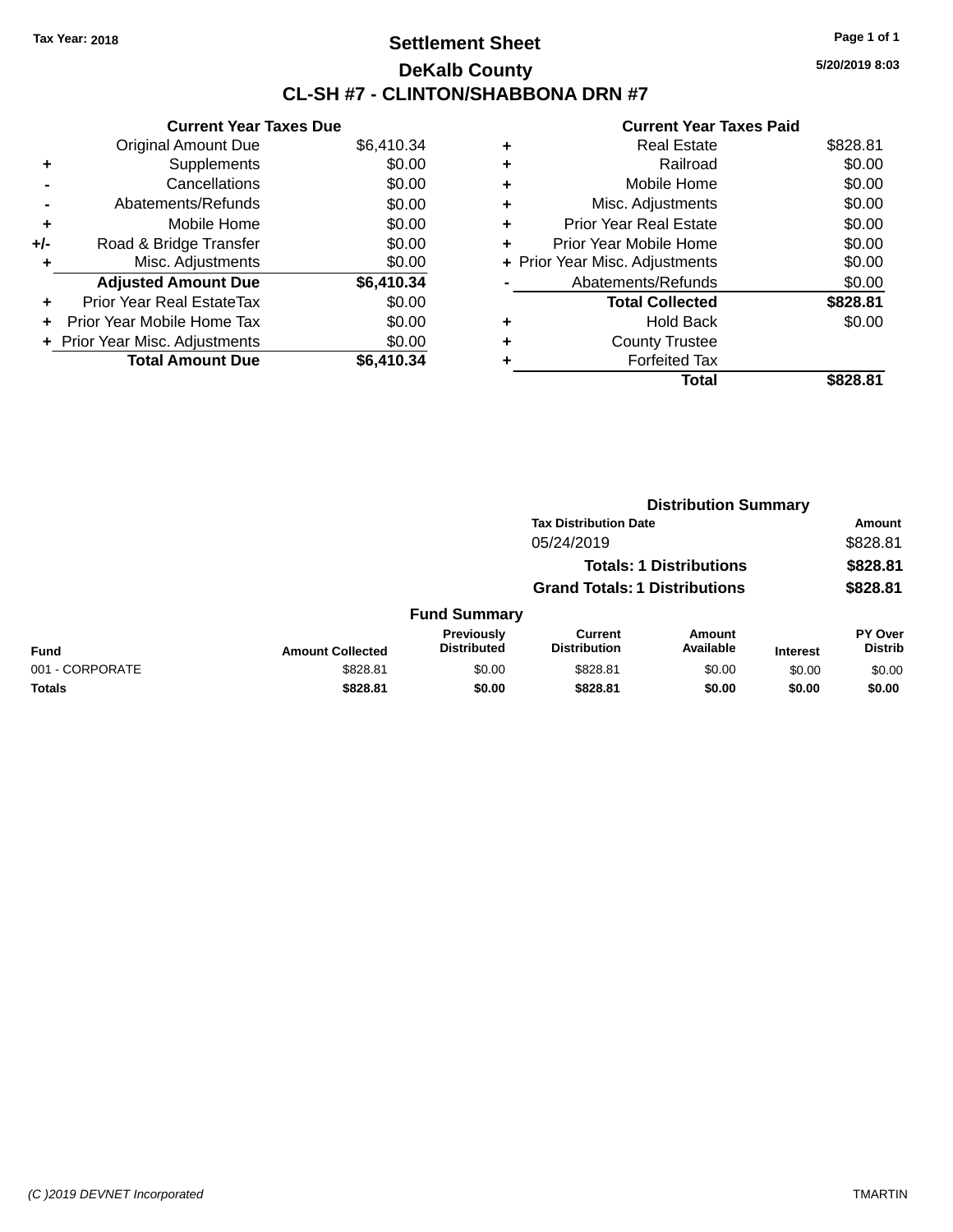### **Settlement Sheet Tax Year: 2018 Page 1 of 1 DeKalb County CL-SH #7 S - CLINTON/SHABBONA #7 SPECIAL**

**Current Year Taxes Due** Original Amount Due \$51,282.24 **+** Supplements \$0.00 **-** Cancellations \$0.00 **-** Abatements/Refunds \$0.00 **+** Mobile Home \$0.00 **+/-** Road & Bridge Transfer \$0.00 **+** Misc. Adjustments \$0.00 **Adjusted Amount Due \$51,282.24 +** Prior Year Real EstateTax \$0.00 **+** Prior Year Mobile Home Tax \$0.00 **+** Prior Year Misc. Adjustments  $$0.00$ **Total Amount Due \$51,282.24**

#### **Current Year Taxes Paid +** Real Estate \$6,630.48 **+** Railroad \$0.00 **+** Mobile Home \$0.00 **+** Misc. Adjustments \$0.00 **+** Prior Year Real Estate \$0.00 **+** Prior Year Mobile Home \$0.00 **+** Prior Year Misc. Adjustments  $$0.00$ Abatements/Refunds \$0.00 **Total Collected \$6,630.48 +** Hold Back \$0.00 **+** County Trustee **+** Forfeited Tax **Total \$6,630.48**

**Distribution Summary**

|                 |                         |                                         | <b>Tax Distribution Date</b><br>05/24/2019 |                                |                 | <b>Amount</b>                    |  |
|-----------------|-------------------------|-----------------------------------------|--------------------------------------------|--------------------------------|-----------------|----------------------------------|--|
|                 |                         |                                         |                                            |                                |                 | \$6,630.48                       |  |
|                 |                         |                                         |                                            | <b>Totals: 1 Distributions</b> |                 | \$6,630.48                       |  |
|                 |                         |                                         | <b>Grand Totals: 1 Distributions</b>       |                                |                 | \$6,630.48                       |  |
|                 |                         | <b>Fund Summary</b>                     |                                            |                                |                 |                                  |  |
| Fund            | <b>Amount Collected</b> | <b>Previously</b><br><b>Distributed</b> | <b>Current</b><br><b>Distribution</b>      | <b>Amount</b><br>Available     | <b>Interest</b> | <b>PY Over</b><br><b>Distrib</b> |  |
| 001 - CORPORATE | \$6,630.48              | \$0.00                                  | \$6,630.48                                 | \$0.00                         | \$0.00          | \$0.00                           |  |
| Totals          | \$6,630.48              | \$0.00                                  | \$6,630.48                                 | \$0.00                         | \$0.00          | \$0.00                           |  |
|                 |                         |                                         |                                            |                                |                 |                                  |  |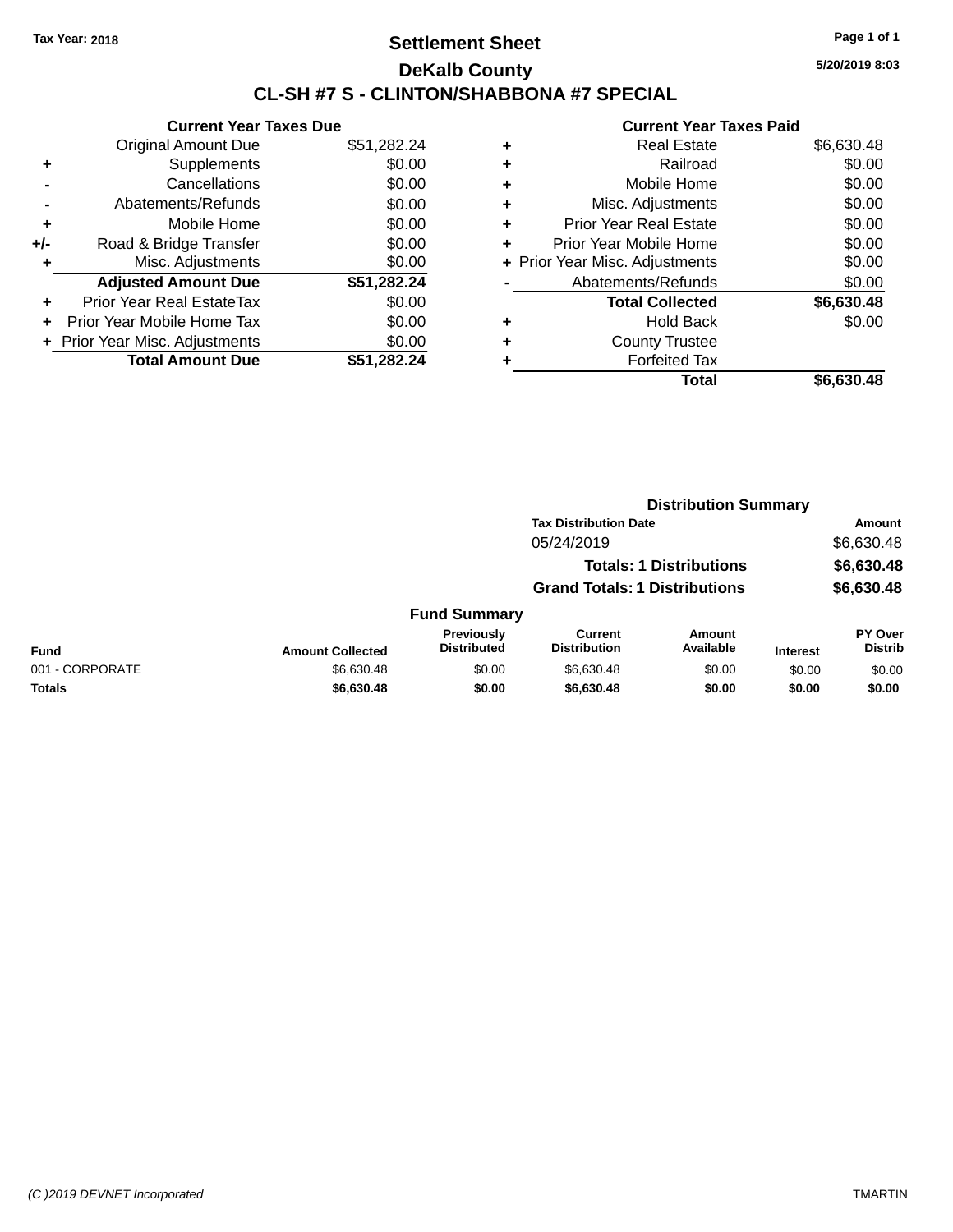# **Settlement Sheet Tax Year: 2018 Page 1 of 1 DeKalb County COON #1 - COON CREEK DRAINAGE #1**

**5/20/2019 8:03**

|     | <b>Current Year Taxes Due</b>  |             |
|-----|--------------------------------|-------------|
|     | <b>Original Amount Due</b>     | \$24,052.62 |
| ٠   | Supplements                    | \$353.92    |
|     | Cancellations                  | \$353.92    |
|     | Abatements/Refunds             | \$0.00      |
| ٠   | Mobile Home                    | \$0.00      |
| +/- | Road & Bridge Transfer         | \$0.00      |
|     | Misc. Adjustments              | \$0.00      |
|     | <b>Adjusted Amount Due</b>     | \$24,052.62 |
| ÷   | Prior Year Real EstateTax      | \$0.00      |
|     | Prior Year Mobile Home Tax     | \$0.00      |
|     | + Prior Year Misc. Adjustments | \$0.00      |
|     | <b>Total Amount Due</b>        | \$24.052.62 |

| ٠ | <b>Real Estate</b>             | \$4,596.36 |
|---|--------------------------------|------------|
| ٠ | Railroad                       | \$0.00     |
| ٠ | Mobile Home                    | \$0.00     |
| ٠ | Misc. Adjustments              | \$0.00     |
| ٠ | <b>Prior Year Real Estate</b>  | \$0.00     |
| ÷ | Prior Year Mobile Home         | \$0.00     |
|   | + Prior Year Misc. Adjustments | \$0.00     |
|   | Abatements/Refunds             | \$0.00     |
|   | <b>Total Collected</b>         | \$4,596.36 |
| ٠ | <b>Hold Back</b>               | \$0.00     |
| ٠ | <b>County Trustee</b>          |            |
| ٠ | <b>Forfeited Tax</b>           |            |
|   | Total                          | \$4,596.36 |
|   |                                |            |

|                 | <b>Distribution Summary</b> |                                  |                                       |                                |                 |                                  |
|-----------------|-----------------------------|----------------------------------|---------------------------------------|--------------------------------|-----------------|----------------------------------|
|                 |                             |                                  | <b>Tax Distribution Date</b>          |                                |                 | Amount                           |
|                 |                             |                                  | 05/24/2019                            |                                |                 | \$4,596.36                       |
|                 |                             |                                  |                                       | <b>Totals: 1 Distributions</b> |                 | \$4,596.36                       |
|                 |                             |                                  | <b>Grand Totals: 1 Distributions</b>  |                                |                 | \$4,596.36                       |
|                 |                             | <b>Fund Summary</b>              |                                       |                                |                 |                                  |
| <b>Fund</b>     | <b>Amount Collected</b>     | Previously<br><b>Distributed</b> | <b>Current</b><br><b>Distribution</b> | Amount<br>Available            | <b>Interest</b> | <b>PY Over</b><br><b>Distrib</b> |
| 001 - CORPORATE | \$4,596.36                  | \$0.00                           | \$4,596.36                            | \$0.00                         | \$0.00          | \$0.00                           |
| Totals          | \$4,596.36                  | \$0.00                           | \$4,596.36                            | \$0.00                         | \$0.00          | \$0.00                           |
|                 |                             |                                  |                                       |                                |                 |                                  |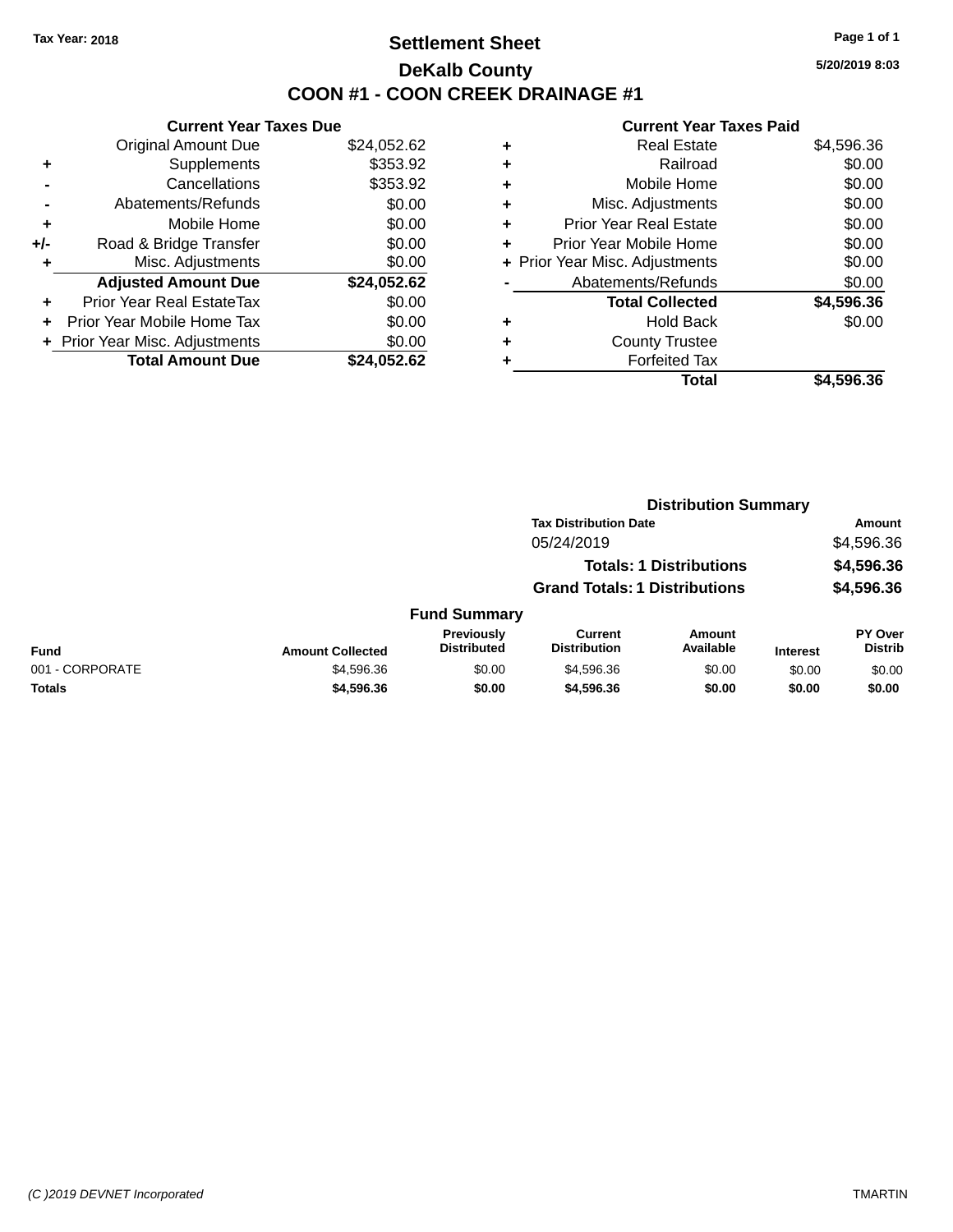### **Settlement Sheet Tax Year: 2018 Page 1 of 1 DeKalb County CO-PI #15 - CORTLAND PIERCE DRAINAGE**

**5/20/2019 8:03**

|     | <b>Current Year Taxes Due</b>  |        |
|-----|--------------------------------|--------|
|     | Original Amount Due            | \$0.00 |
| ٠   | Supplements                    | \$0.00 |
|     | Cancellations                  | \$0.00 |
|     | Abatements/Refunds             | \$0.00 |
| ٠   | Mobile Home                    | \$0.00 |
| +/- | Road & Bridge Transfer         | \$0.00 |
| ٠   | Misc. Adjustments              | \$0.00 |
|     | <b>Adjusted Amount Due</b>     | \$0.00 |
| ٠   | Prior Year Real EstateTax      | \$0.00 |
|     | Prior Year Mobile Home Tax     | \$0.00 |
|     | + Prior Year Misc. Adjustments | \$0.00 |
|     | <b>Total Amount Due</b>        | \$0.00 |
|     |                                |        |

|   | <b>Real Estate</b>             | \$0.00 |
|---|--------------------------------|--------|
|   | Railroad                       | \$0.00 |
|   | Mobile Home                    | \$0.00 |
| ٠ | Misc. Adjustments              | \$0.00 |
| ٠ | Prior Year Real Estate         | \$0.00 |
| ٠ | Prior Year Mobile Home         | \$0.00 |
|   | + Prior Year Misc. Adjustments | \$0.00 |
|   | Abatements/Refunds             | \$0.00 |
|   | <b>Total Collected</b>         | \$0.00 |
|   | <b>Hold Back</b>               | \$0.00 |
|   | <b>County Trustee</b>          |        |
|   | <b>Forfeited Tax</b>           |        |
|   | Total                          |        |

|                 |                         | <b>Fund Summary</b>                     |                                |                     |                 |                           |
|-----------------|-------------------------|-----------------------------------------|--------------------------------|---------------------|-----------------|---------------------------|
| <b>Fund</b>     | <b>Amount Collected</b> | <b>Previously</b><br><b>Distributed</b> | Current<br><b>Distribution</b> | Amount<br>Available | <b>Interest</b> | PY Over<br><b>Distrib</b> |
| 001 - CORPORATE | \$0.00                  | \$0.00                                  | \$0.00                         | \$0.00              | \$0.00          | \$0.00                    |
| <b>Totals</b>   | \$0.00                  | \$0.00                                  | \$0.00                         | \$0.00              | \$0.00          | \$0.00                    |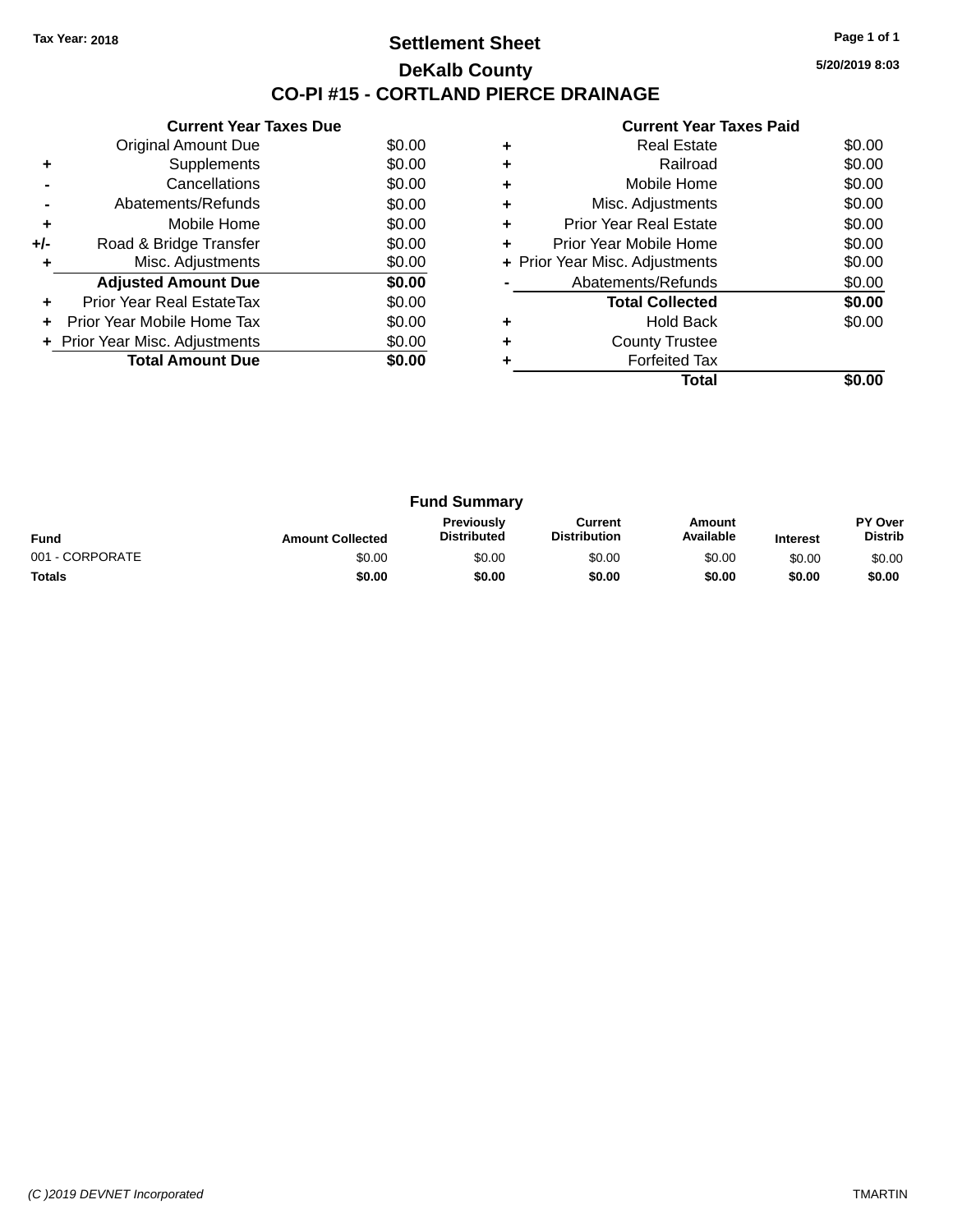# **Settlement Sheet Tax Year: 2018 Page 1 of 1 DeKalb County CO-SBA#5 - CORTLAND SBA #5**

**5/20/2019 8:03**

|       | <b>Current Year Taxes Due</b>  |        |  |  |  |  |
|-------|--------------------------------|--------|--|--|--|--|
|       | <b>Original Amount Due</b>     | \$0.00 |  |  |  |  |
| ٠     | Supplements                    | \$0.00 |  |  |  |  |
|       | Cancellations                  | \$0.00 |  |  |  |  |
|       | Abatements/Refunds             | \$0.00 |  |  |  |  |
| ٠     | Mobile Home                    | \$0.00 |  |  |  |  |
| $+/-$ | Road & Bridge Transfer         | \$0.00 |  |  |  |  |
|       | Misc. Adjustments              | \$0.00 |  |  |  |  |
|       | <b>Adjusted Amount Due</b>     | \$0.00 |  |  |  |  |
|       | Prior Year Real EstateTax      | \$0.00 |  |  |  |  |
|       | Prior Year Mobile Home Tax     | \$0.00 |  |  |  |  |
|       | + Prior Year Misc. Adjustments | \$0.00 |  |  |  |  |
|       | <b>Total Amount Due</b>        | \$0.00 |  |  |  |  |
|       |                                |        |  |  |  |  |

|   | Total                          |        |
|---|--------------------------------|--------|
|   | <b>Forfeited Tax</b>           |        |
|   | <b>County Trustee</b>          |        |
|   | <b>Hold Back</b>               | \$0.00 |
|   | <b>Total Collected</b>         | \$0.00 |
|   | Abatements/Refunds             | \$0.00 |
|   | + Prior Year Misc. Adjustments | \$0.00 |
| ٠ | Prior Year Mobile Home         | \$0.00 |
| ٠ | Prior Year Real Estate         | \$0.00 |
| ٠ | Misc. Adjustments              | \$0.00 |
|   | Mobile Home                    | \$0.00 |
|   | Railroad                       | \$0.00 |
|   | Real Estate                    | \$0.00 |

|                            |                         | <b>Fund Summary</b>                     |                                |                     |                 |                           |
|----------------------------|-------------------------|-----------------------------------------|--------------------------------|---------------------|-----------------|---------------------------|
| <b>Fund</b>                | <b>Amount Collected</b> | <b>Previously</b><br><b>Distributed</b> | Current<br><b>Distribution</b> | Amount<br>Available | <b>Interest</b> | PY Over<br><b>Distrib</b> |
| 023 - SPECIAL SERVICE AREA | \$0.00                  | \$0.00                                  | \$0.00                         | \$0.00              | \$0.00          | \$0.00                    |
| <b>Totals</b>              | \$0.00                  | \$0.00                                  | \$0.00                         | \$0.00              | \$0.00          | \$0.00                    |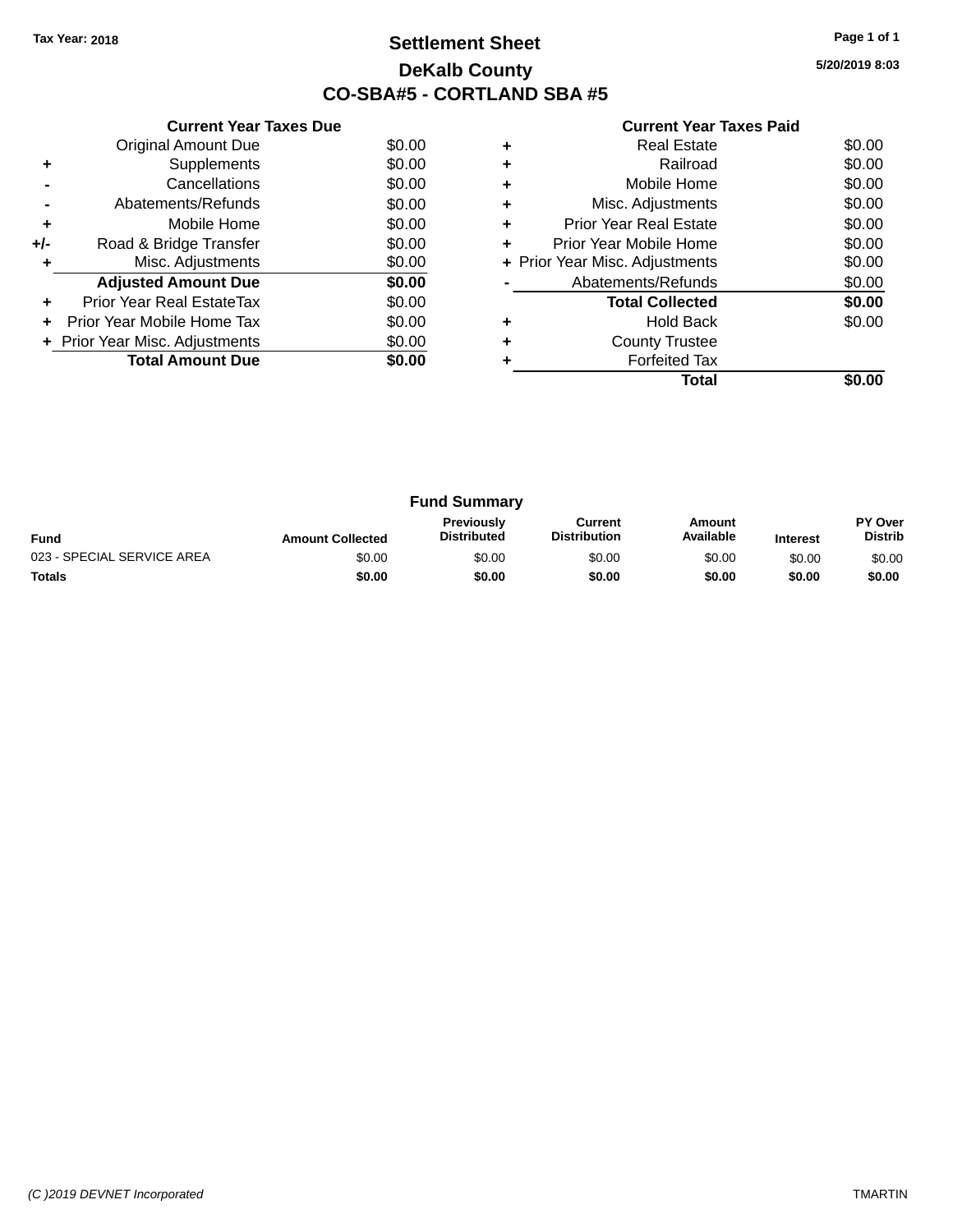# **Settlement Sheet Tax Year: 2018 Page 1 of 1 DeKalb County CO-SBA#6 - CORTLAND SBA #6**

**5/20/2019 8:03**

|     | <b>Current Year Taxes Due</b>  |        |
|-----|--------------------------------|--------|
|     | <b>Original Amount Due</b>     | \$0.00 |
| ٠   | Supplements                    | \$0.00 |
|     | Cancellations                  | \$0.00 |
|     | Abatements/Refunds             | \$0.00 |
| ٠   | Mobile Home                    | \$0.00 |
| +/- | Road & Bridge Transfer         | \$0.00 |
| ٠   | Misc. Adjustments              | \$0.00 |
|     | <b>Adjusted Amount Due</b>     | \$0.00 |
| ÷   | Prior Year Real EstateTax      | \$0.00 |
|     | Prior Year Mobile Home Tax     | \$0.00 |
|     | + Prior Year Misc. Adjustments | \$0.00 |
|     | <b>Total Amount Due</b>        | \$0.00 |
|     |                                |        |

|   | Real Estate                    | \$0.00 |
|---|--------------------------------|--------|
| ٠ | Railroad                       | \$0.00 |
| ٠ | Mobile Home                    | \$0.00 |
| ٠ | Misc. Adjustments              | \$0.00 |
| ٠ | <b>Prior Year Real Estate</b>  | \$0.00 |
| ٠ | Prior Year Mobile Home         | \$0.00 |
|   | + Prior Year Misc. Adjustments | \$0.00 |
|   | Abatements/Refunds             | \$0.00 |
|   | <b>Total Collected</b>         | \$0.00 |
| ٠ | Hold Back                      | \$0.00 |
| ٠ | <b>County Trustee</b>          |        |
|   | <b>Forfeited Tax</b>           |        |
|   | Total                          |        |

| <b>Fund Summary</b>        |                         |                                         |                                |                     |                 |                           |
|----------------------------|-------------------------|-----------------------------------------|--------------------------------|---------------------|-----------------|---------------------------|
| <b>Fund</b>                | <b>Amount Collected</b> | <b>Previously</b><br><b>Distributed</b> | Current<br><b>Distribution</b> | Amount<br>Available | <b>Interest</b> | PY Over<br><b>Distrib</b> |
| 023 - SPECIAL SERVICE AREA | \$0.00                  | \$0.00                                  | \$0.00                         | \$0.00              | \$0.00          | \$0.00                    |
| <b>Totals</b>              | \$0.00                  | \$0.00                                  | \$0.00                         | \$0.00              | \$0.00          | \$0.00                    |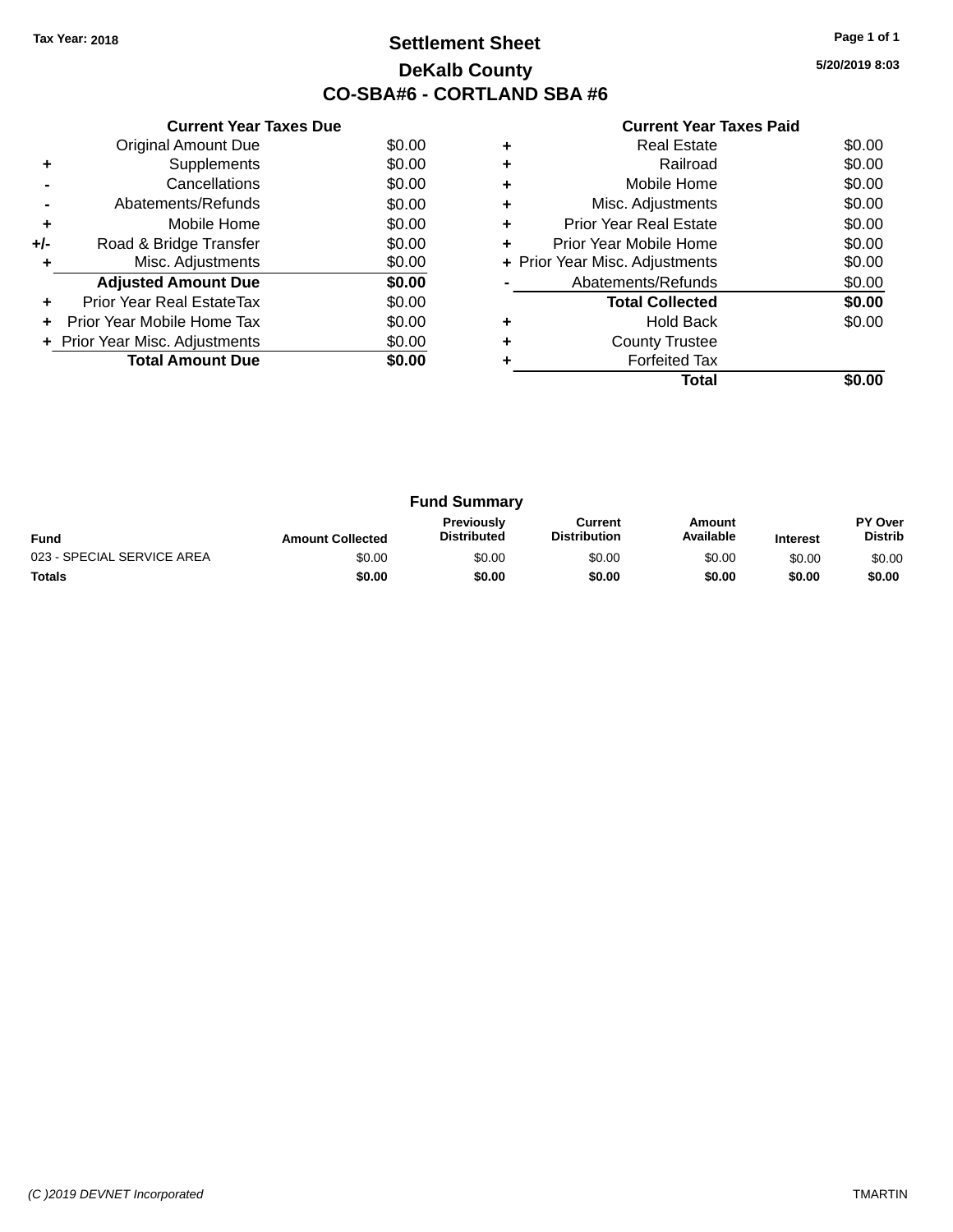# **Settlement Sheet Tax Year: 2018 Page 1 of 1 DeKalb County CO-SBA#9 - CORTLAND SBA #9**

**5/20/2019 8:03**

|     | <b>Current Year Taxes Due</b>  |              |  |  |  |
|-----|--------------------------------|--------------|--|--|--|
|     | <b>Original Amount Due</b>     | \$192,648.00 |  |  |  |
| ٠   | Supplements                    | \$6,282.00   |  |  |  |
|     | Cancellations                  | \$6,282.00   |  |  |  |
|     | Abatements/Refunds             | \$0.00       |  |  |  |
| ٠   | Mobile Home                    | \$0.00       |  |  |  |
| +/- | Road & Bridge Transfer         | \$0.00       |  |  |  |
| ٠   | Misc. Adjustments              | \$0.00       |  |  |  |
|     | <b>Adjusted Amount Due</b>     | \$192,648.00 |  |  |  |
| ÷   | Prior Year Real EstateTax      | \$0.00       |  |  |  |
|     | Prior Year Mobile Home Tax     | \$0.00       |  |  |  |
|     | + Prior Year Misc. Adjustments | \$0.00       |  |  |  |
|     | <b>Total Amount Due</b>        | \$192.648.00 |  |  |  |
|     |                                |              |  |  |  |

| ٠ | <b>Real Estate</b>             | \$24,081.00 |
|---|--------------------------------|-------------|
| ٠ | Railroad                       | \$0.00      |
| ٠ | Mobile Home                    | \$0.00      |
| ٠ | Misc. Adjustments              | \$0.00      |
| ٠ | <b>Prior Year Real Estate</b>  | \$0.00      |
| ٠ | Prior Year Mobile Home         | \$0.00      |
|   | + Prior Year Misc. Adjustments | \$0.00      |
|   | Abatements/Refunds             | \$0.00      |
|   | <b>Total Collected</b>         | \$24,081.00 |
| ٠ | Hold Back                      | \$0.00      |
| ٠ | <b>County Trustee</b>          |             |
| ٠ | <b>Forfeited Tax</b>           |             |
|   | Total                          | \$24,081.00 |
|   |                                |             |

|                            |                         |                                  | <b>Distribution Summary</b>           |                                |                 |                                  |
|----------------------------|-------------------------|----------------------------------|---------------------------------------|--------------------------------|-----------------|----------------------------------|
|                            |                         |                                  | <b>Tax Distribution Date</b>          |                                |                 | <b>Amount</b>                    |
|                            |                         |                                  | 05/24/2019                            |                                |                 | \$24,081.00                      |
|                            |                         |                                  |                                       | <b>Totals: 1 Distributions</b> |                 | \$24,081.00                      |
|                            |                         |                                  | <b>Grand Totals: 1 Distributions</b>  |                                |                 | \$24,081.00                      |
|                            |                         | <b>Fund Summary</b>              |                                       |                                |                 |                                  |
| Fund                       | <b>Amount Collected</b> | Previously<br><b>Distributed</b> | <b>Current</b><br><b>Distribution</b> | <b>Amount</b><br>Available     | <b>Interest</b> | <b>PY Over</b><br><b>Distrib</b> |
| 023 - SPECIAL SERVICE AREA | \$24.081.00             | \$0.00                           | \$24.081.00                           | \$0.00                         | \$0.00          | \$0.00                           |
| Totals                     | \$24,081.00             | \$0.00                           | \$24,081.00                           | \$0.00                         | \$0.00          | \$0.00                           |
|                            |                         |                                  |                                       |                                |                 |                                  |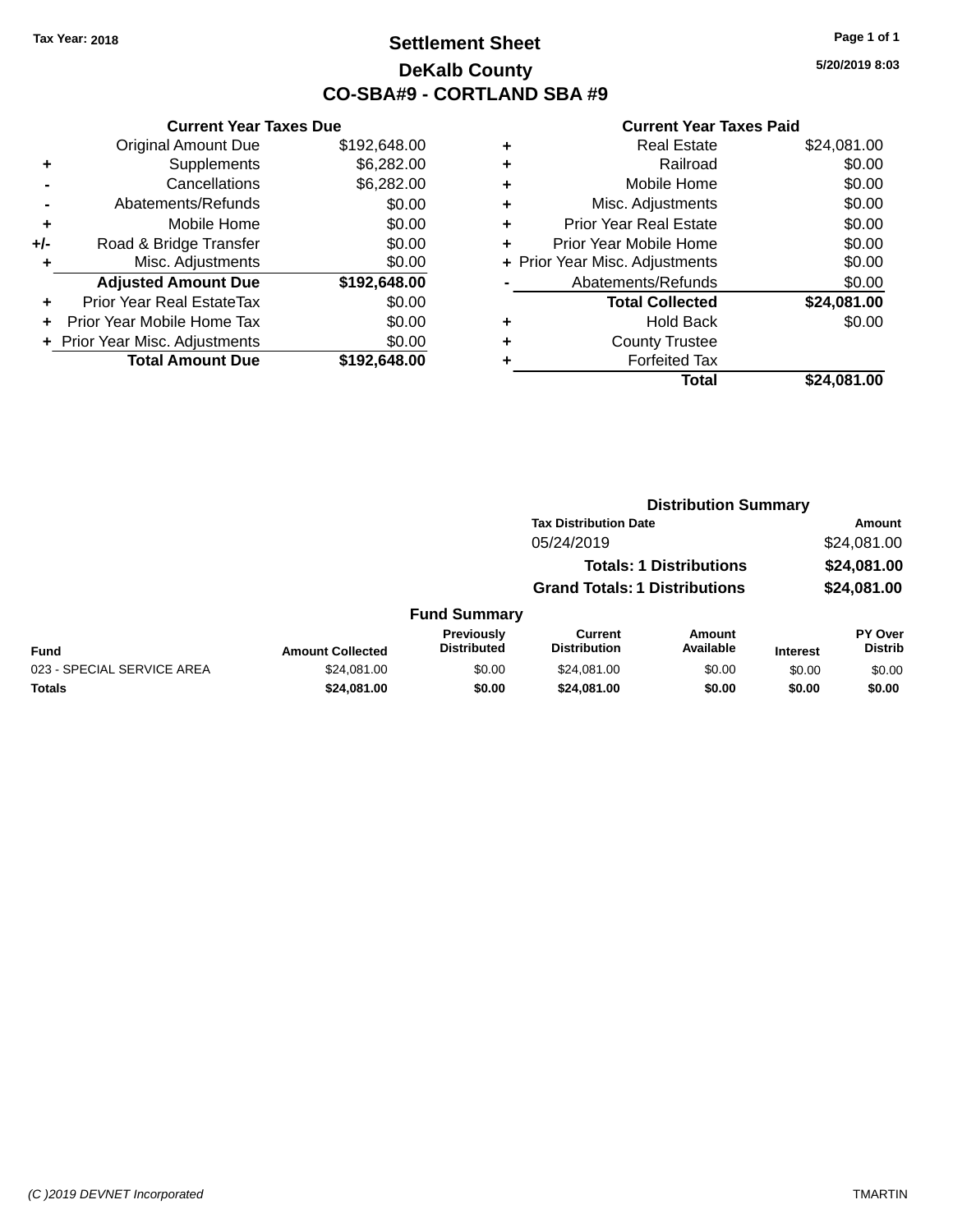# **Settlement Sheet Tax Year: 2018 Page 1 of 1 DeKalb County CO-SSA#1 - CORTLAND SBA #1**

**5/20/2019 8:03**

|     | <b>Current Year Taxes Due</b>  |              |
|-----|--------------------------------|--------------|
|     | <b>Original Amount Due</b>     | \$395,000.24 |
| ٠   | Supplements                    | \$5,085.84   |
|     | Cancellations                  | \$5,085.84   |
|     | Abatements/Refunds             | \$0.00       |
| ٠   | Mobile Home                    | \$0.00       |
| +/- | Road & Bridge Transfer         | \$0.00       |
|     | Misc. Adjustments              | \$0.00       |
|     | <b>Adjusted Amount Due</b>     | \$395,000.24 |
| ٠   | Prior Year Real EstateTax      | \$0.00       |
|     | Prior Year Mobile Home Tax     | \$0.00       |
|     | + Prior Year Misc. Adjustments | \$0.00       |
|     | <b>Total Amount Due</b>        | \$395,000.24 |
|     |                                |              |

| ٠ | <b>Real Estate</b>             | \$36,448.52 |
|---|--------------------------------|-------------|
| ٠ | Railroad                       | \$0.00      |
| ٠ | Mobile Home                    | \$0.00      |
| ٠ | Misc. Adjustments              | \$0.00      |
| ٠ | <b>Prior Year Real Estate</b>  | \$0.00      |
| ÷ | Prior Year Mobile Home         | \$0.00      |
|   | + Prior Year Misc. Adjustments | \$0.00      |
|   | Abatements/Refunds             | \$0.00      |
|   | <b>Total Collected</b>         | \$36,448.52 |
| ٠ | <b>Hold Back</b>               | \$0.00      |
| ٠ | <b>County Trustee</b>          |             |
| ٠ | <b>Forfeited Tax</b>           |             |
|   | Total                          | \$36.448.52 |
|   |                                |             |

|                            |                         |                                  | <b>Distribution Summary</b>           |                                |                 |                                  |
|----------------------------|-------------------------|----------------------------------|---------------------------------------|--------------------------------|-----------------|----------------------------------|
|                            |                         |                                  | <b>Tax Distribution Date</b>          |                                |                 | Amount                           |
|                            |                         |                                  | 05/24/2019                            |                                |                 | \$36,448.52                      |
|                            |                         |                                  |                                       | <b>Totals: 1 Distributions</b> |                 | \$36,448.52                      |
|                            |                         |                                  | <b>Grand Totals: 1 Distributions</b>  |                                |                 | \$36,448.52                      |
|                            |                         | <b>Fund Summary</b>              |                                       |                                |                 |                                  |
| Fund                       | <b>Amount Collected</b> | Previously<br><b>Distributed</b> | <b>Current</b><br><b>Distribution</b> | <b>Amount</b><br>Available     | <b>Interest</b> | <b>PY Over</b><br><b>Distrib</b> |
| 023 - SPECIAL SERVICE AREA | \$36,448.52             | \$0.00                           | \$36,448.52                           | \$0.00                         | \$0.00          | \$0.00                           |
| Totals                     | \$36,448.52             | \$0.00                           | \$36,448.52                           | \$0.00                         | \$0.00          | \$0.00                           |
|                            |                         |                                  |                                       |                                |                 |                                  |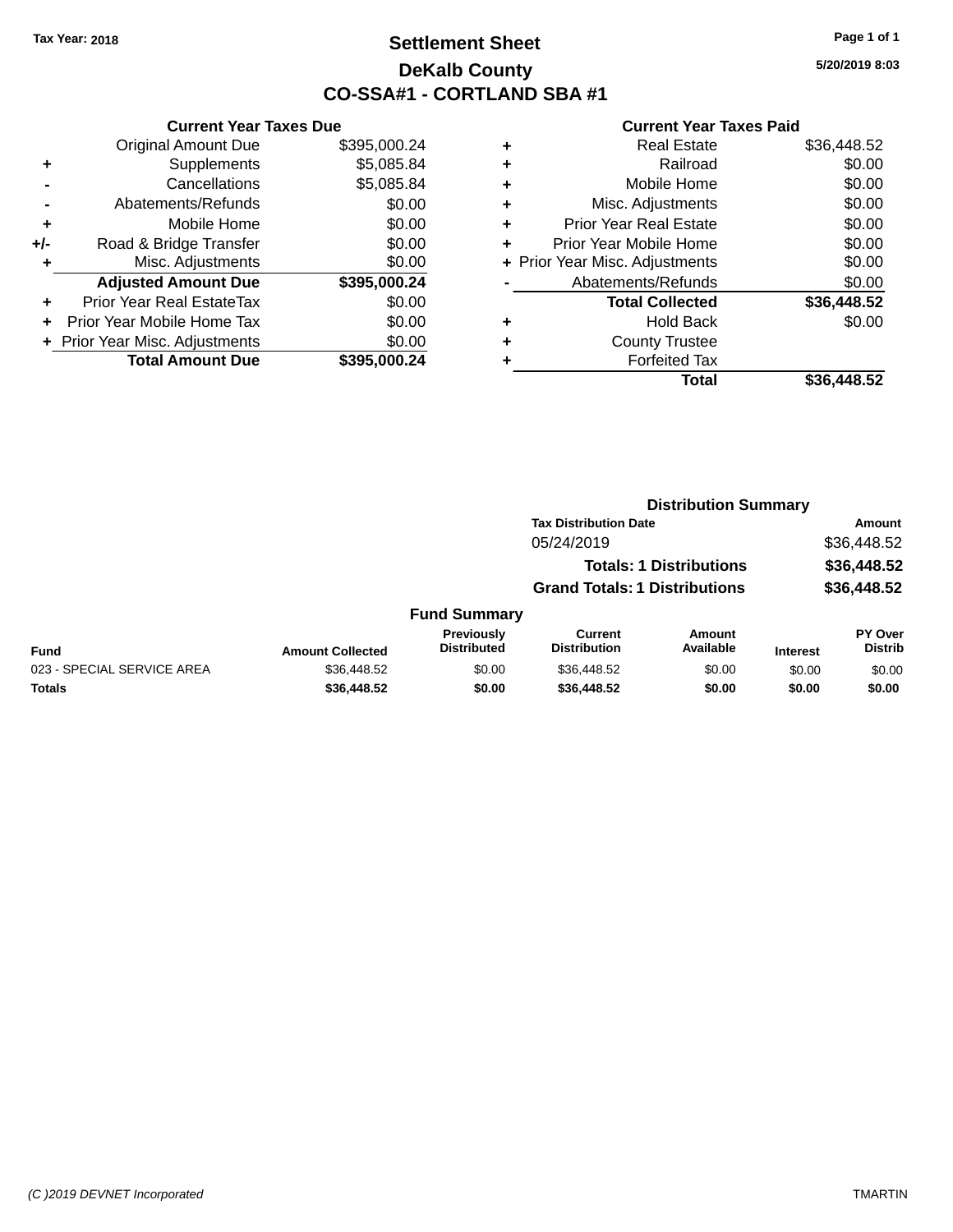# **Settlement Sheet Tax Year: 2018 Page 1 of 1 DeKalb County CO-SSA#4 - CORTLAND SBA #4**

**5/20/2019 8:03**

| <b>Current Year Taxes Paid</b> |  |  |  |
|--------------------------------|--|--|--|
|--------------------------------|--|--|--|

|     | <b>Current Year Taxes Due</b>  |        |
|-----|--------------------------------|--------|
|     | <b>Original Amount Due</b>     | \$0.00 |
| ٠   | Supplements                    | \$0.00 |
|     | Cancellations                  | \$0.00 |
|     | Abatements/Refunds             | \$0.00 |
| ٠   | Mobile Home                    | \$0.00 |
| +/- | Road & Bridge Transfer         | \$0.00 |
| ٠   | Misc. Adjustments              | \$0.00 |
|     | <b>Adjusted Amount Due</b>     | \$0.00 |
| ÷   | Prior Year Real EstateTax      | \$0.00 |
| ÷   | Prior Year Mobile Home Tax     | \$0.00 |
|     | + Prior Year Misc. Adjustments | \$0.00 |
|     | <b>Total Amount Due</b>        | \$0.00 |
|     |                                |        |

|   | <b>Real Estate</b>             | \$0.00 |
|---|--------------------------------|--------|
|   | Railroad                       | \$0.00 |
|   | Mobile Home                    | \$0.00 |
| ٠ | Misc. Adjustments              | \$0.00 |
| ٠ | <b>Prior Year Real Estate</b>  | \$0.00 |
| ٠ | Prior Year Mobile Home         | \$0.00 |
|   | + Prior Year Misc. Adjustments | \$0.00 |
|   | Abatements/Refunds             | \$0.00 |
|   | <b>Total Collected</b>         | \$0.00 |
| ٠ | <b>Hold Back</b>               | \$0.00 |
|   | <b>County Trustee</b>          |        |
|   | <b>Forfeited Tax</b>           |        |
|   | Total                          |        |

| <b>Fund Summary</b>        |                         |                                         |                                |                     |                 |                                  |
|----------------------------|-------------------------|-----------------------------------------|--------------------------------|---------------------|-----------------|----------------------------------|
| <b>Fund</b>                | <b>Amount Collected</b> | <b>Previously</b><br><b>Distributed</b> | Current<br><b>Distribution</b> | Amount<br>Available | <b>Interest</b> | <b>PY Over</b><br><b>Distrib</b> |
| 023 - SPECIAL SERVICE AREA | \$0.00                  | \$0.00                                  | \$0.00                         | \$0.00              | \$0.00          | \$0.00                           |
| <b>Totals</b>              | \$0.00                  | \$0.00                                  | \$0.00                         | \$0.00              | \$0.00          | \$0.00                           |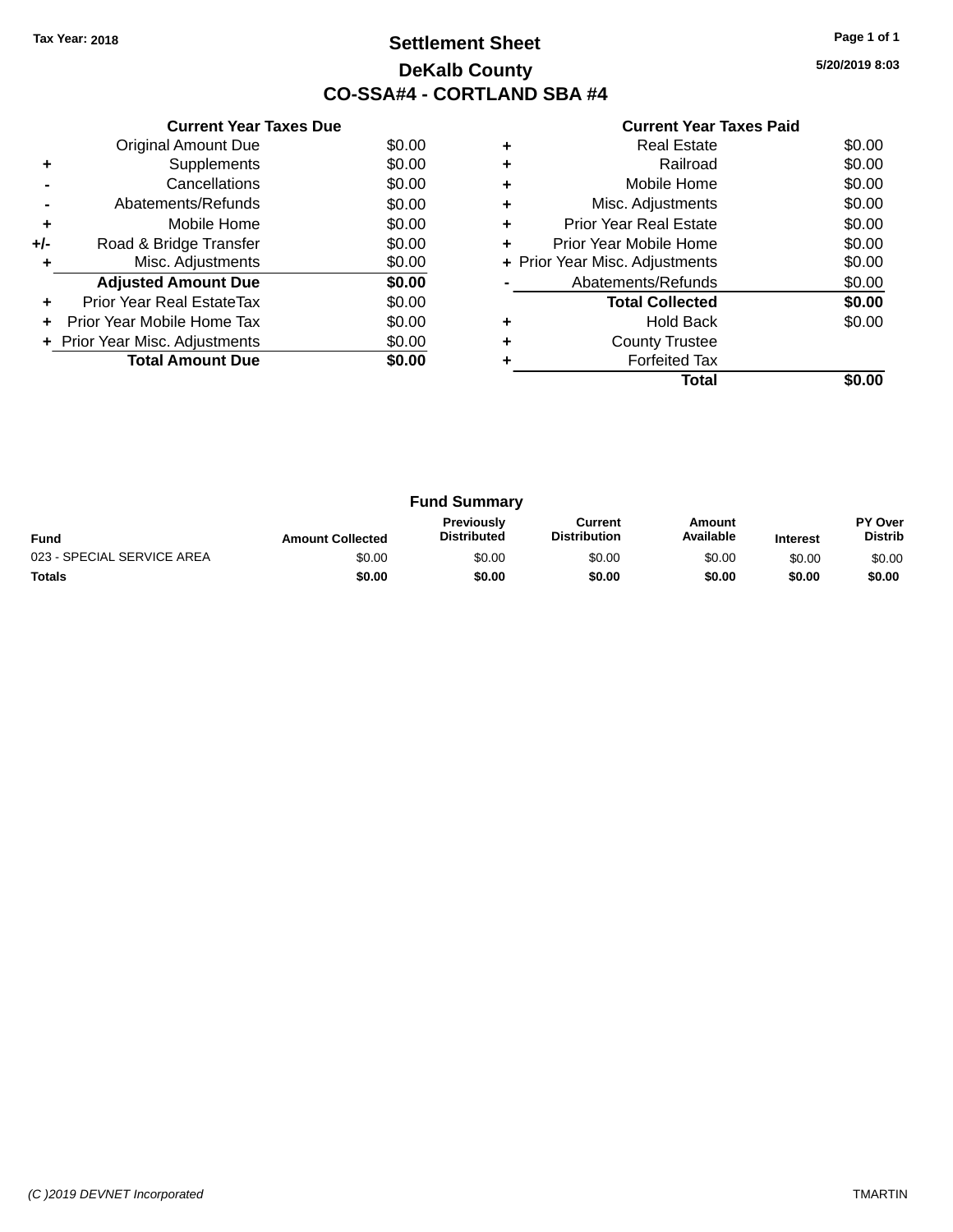# **Settlement Sheet Tax Year: 2018 Page 1 of 1 DeKalb County CO-SSA#7 - CORTLAND SBA #7**

**5/20/2019 8:03**

| <b>Current Year Taxes Paid</b> |
|--------------------------------|
| <b>Real Estate</b>             |
| Railroad                       |
| Mobile Home                    |
| Misc. Adjustments              |

|     | <b>Original Amount Due</b>     | \$0.00 |
|-----|--------------------------------|--------|
| ٠   | Supplements                    | \$0.00 |
|     | Cancellations                  | \$0.00 |
|     | Abatements/Refunds             | \$0.00 |
| ٠   | Mobile Home                    | \$0.00 |
| +/- | Road & Bridge Transfer         | \$0.00 |
| ٠   | Misc. Adjustments              | \$0.00 |
|     | <b>Adjusted Amount Due</b>     | \$0.00 |
| ÷   | Prior Year Real EstateTax      | \$0.00 |
|     |                                |        |
| ÷   | Prior Year Mobile Home Tax     | \$0.00 |
|     | + Prior Year Misc. Adjustments | \$0.00 |
|     | <b>Total Amount Due</b>        | \$0.00 |

**Current Year Taxes Due**

|   | <b>Real Estate</b>             | \$0.00 |
|---|--------------------------------|--------|
|   | Railroad                       | \$0.00 |
|   | Mobile Home                    | \$0.00 |
|   | Misc. Adjustments              | \$0.00 |
| ٠ | <b>Prior Year Real Estate</b>  | \$0.00 |
| ÷ | Prior Year Mobile Home         | \$0.00 |
|   | + Prior Year Misc. Adjustments | \$0.00 |
|   | Abatements/Refunds             | \$0.00 |
|   | <b>Total Collected</b>         | \$0.00 |
|   | <b>Hold Back</b>               | \$0.00 |
|   | <b>County Trustee</b>          |        |
|   | <b>Forfeited Tax</b>           |        |
|   | Total                          |        |

|                            |                         | <b>Fund Summary</b>                     |                                |                     |                 |                           |
|----------------------------|-------------------------|-----------------------------------------|--------------------------------|---------------------|-----------------|---------------------------|
| <b>Fund</b>                | <b>Amount Collected</b> | <b>Previously</b><br><b>Distributed</b> | Current<br><b>Distribution</b> | Amount<br>Available | <b>Interest</b> | PY Over<br><b>Distrib</b> |
| 023 - SPECIAL SERVICE AREA | \$0.00                  | \$0.00                                  | \$0.00                         | \$0.00              | \$0.00          | \$0.00                    |
| <b>Totals</b>              | \$0.00                  | \$0.00                                  | \$0.00                         | \$0.00              | \$0.00          | \$0.00                    |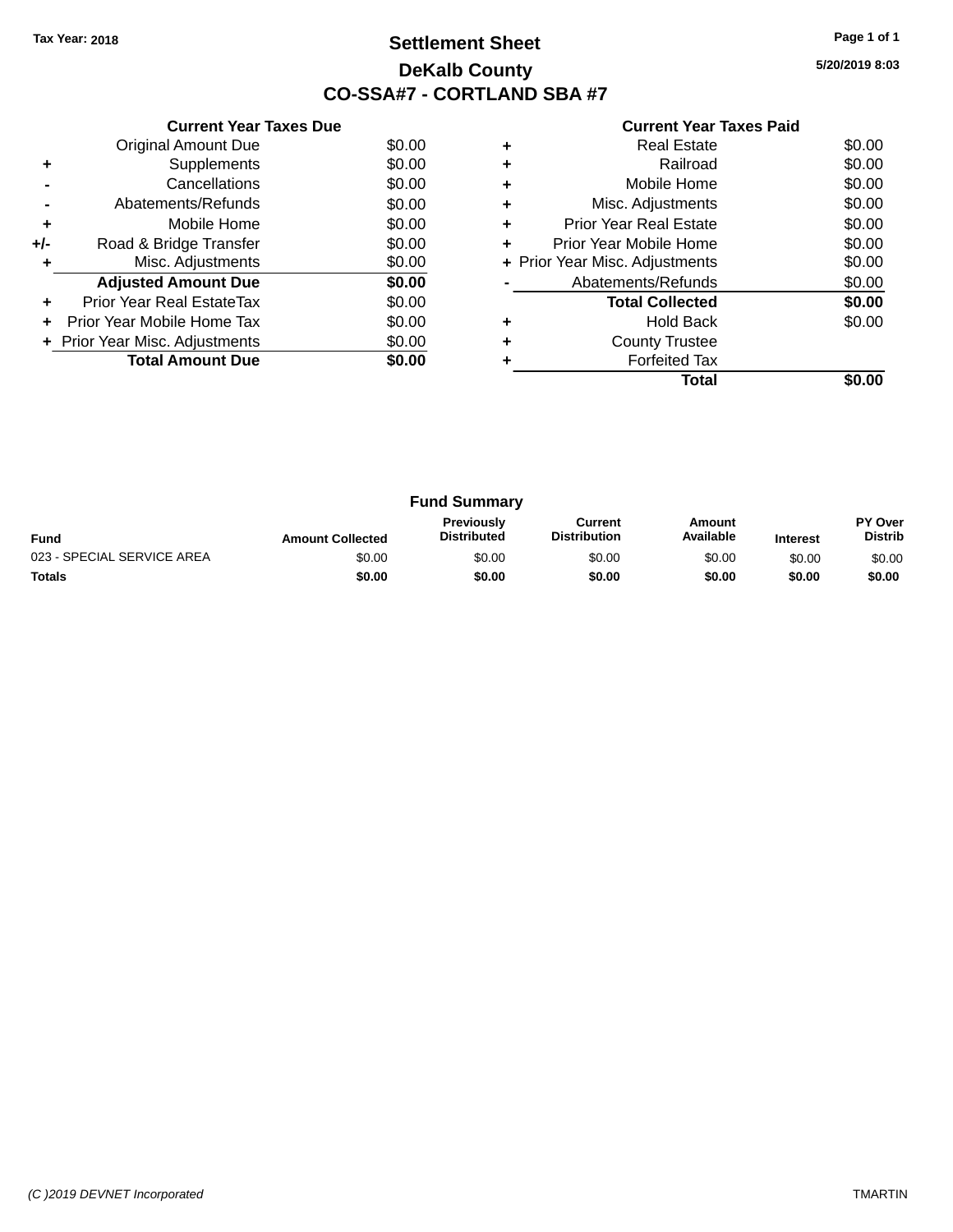# **Settlement Sheet Tax Year: 2018 Page 1 of 1 DeKalb County CO-SSA#8 - CORTLAND SBA #8**

**5/20/2019 8:03**

|     | <b>Current Year Taxes Due</b>  |        |
|-----|--------------------------------|--------|
|     | <b>Original Amount Due</b>     | \$0.00 |
| ٠   | Supplements                    | \$0.00 |
|     | Cancellations                  | \$0.00 |
|     | Abatements/Refunds             | \$0.00 |
| ٠   | Mobile Home                    | \$0.00 |
| +/- | Road & Bridge Transfer         | \$0.00 |
| ٠   | Misc. Adjustments              | \$0.00 |
|     | <b>Adjusted Amount Due</b>     | \$0.00 |
|     | Prior Year Real EstateTax      | \$0.00 |
|     | Prior Year Mobile Home Tax     | \$0.00 |
|     | + Prior Year Misc. Adjustments | \$0.00 |
|     | <b>Total Amount Due</b>        | \$0.00 |
|     |                                |        |

|   | Real Estate                    | \$0.00 |
|---|--------------------------------|--------|
|   | Railroad                       | \$0.00 |
| ٠ | Mobile Home                    | \$0.00 |
| ٠ | Misc. Adjustments              | \$0.00 |
| ٠ | <b>Prior Year Real Estate</b>  | \$0.00 |
| ٠ | Prior Year Mobile Home         | \$0.00 |
|   | + Prior Year Misc. Adjustments | \$0.00 |
|   | Abatements/Refunds             | \$0.00 |
|   | <b>Total Collected</b>         | \$0.00 |
| ٠ | <b>Hold Back</b>               | \$0.00 |
|   | <b>County Trustee</b>          |        |
|   | <b>Forfeited Tax</b>           |        |
|   | Total                          |        |

| <b>Fund Summary</b>        |                         |                                         |                                |                     |                 |                                  |
|----------------------------|-------------------------|-----------------------------------------|--------------------------------|---------------------|-----------------|----------------------------------|
| <b>Fund</b>                | <b>Amount Collected</b> | <b>Previously</b><br><b>Distributed</b> | Current<br><b>Distribution</b> | Amount<br>Available | <b>Interest</b> | <b>PY Over</b><br><b>Distrib</b> |
| 023 - SPECIAL SERVICE AREA | \$0.00                  | \$0.00                                  | \$0.00                         | \$0.00              | \$0.00          | \$0.00                           |
| <b>Totals</b>              | \$0.00                  | \$0.00                                  | \$0.00                         | \$0.00              | \$0.00          | \$0.00                           |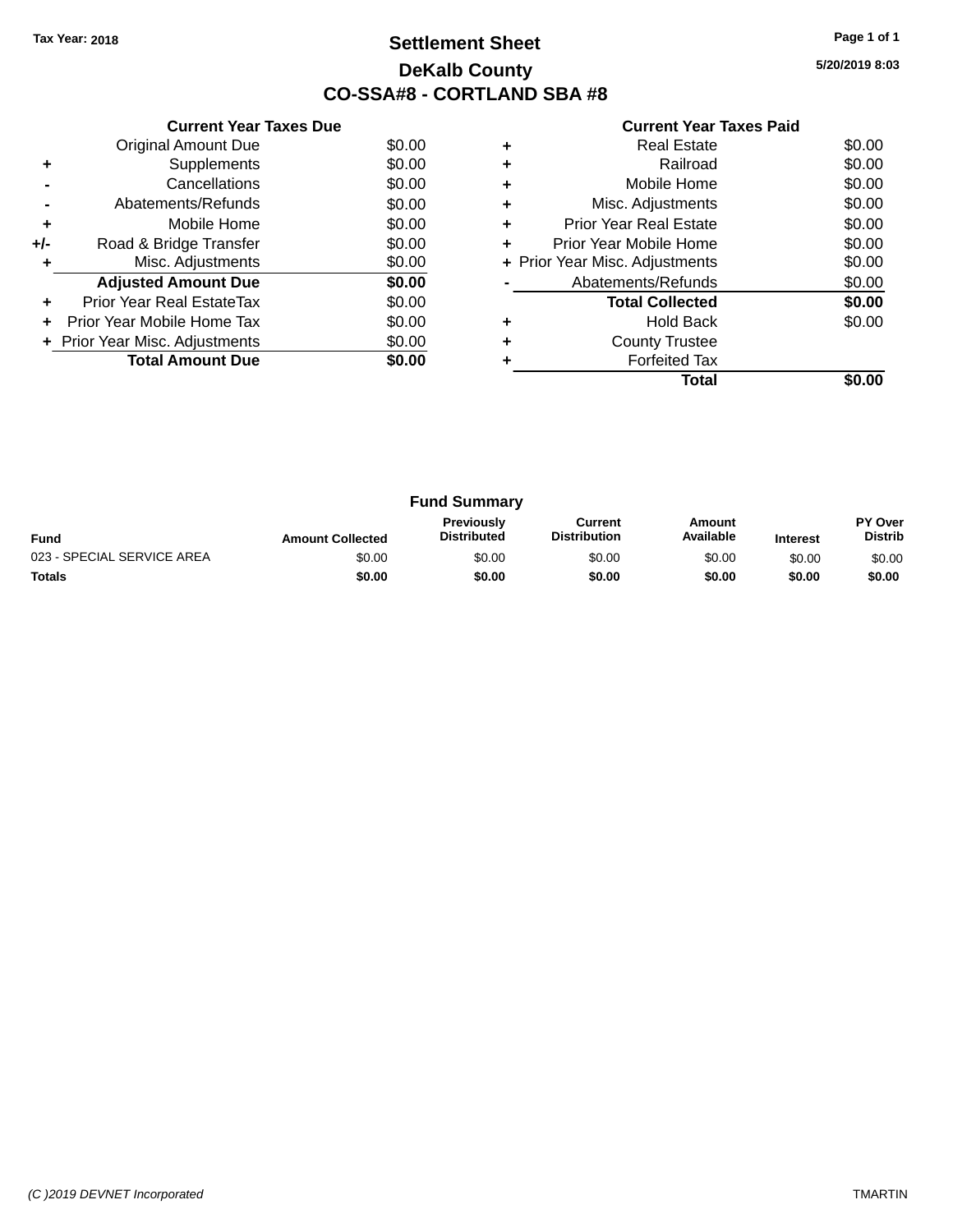# **Settlement Sheet Tax Year: 2018 Page 1 of 1 DeKalb County MA-DK #3 - MALTA DEKALB DRAINAGE #3**

|     | <b>Current Year Taxes Due</b>  |            |
|-----|--------------------------------|------------|
|     | <b>Original Amount Due</b>     | \$3,756.78 |
| ٠   | Supplements                    | \$0.00     |
|     | Cancellations                  | \$0.00     |
|     | Abatements/Refunds             | \$0.00     |
| ٠   | Mobile Home                    | \$0.00     |
| +/- | Road & Bridge Transfer         | \$0.00     |
|     | Misc. Adjustments              | \$0.00     |
|     | <b>Adjusted Amount Due</b>     | \$3,756.78 |
|     | Prior Year Real EstateTax      | \$0.00     |
|     | Prior Year Mobile Home Tax     | \$0.00     |
|     | + Prior Year Misc. Adjustments | \$0.00     |
|     | <b>Total Amount Due</b>        | \$3,756.78 |

|   | <b>Current Year Taxes Paid</b> |          |
|---|--------------------------------|----------|
| ٠ | <b>Real Estate</b>             | \$544.41 |
| ٠ | Railroad                       | \$0.00   |
| ٠ | Mobile Home                    | \$0.00   |
|   | Misc. Adjustments              | \$0.00   |
| ٠ | <b>Prior Year Real Estate</b>  | \$0.00   |
| ٠ | Prior Year Mobile Home         | \$0.00   |
|   | + Prior Year Misc. Adjustments | \$0.00   |
|   | Abatements/Refunds             | \$0.00   |
|   | <b>Total Collected</b>         | \$544.41 |
|   | <b>Hold Back</b>               | \$0.00   |
|   | <b>County Trustee</b>          |          |
|   | <b>Forfeited Tax</b>           |          |
|   | Total                          |          |

|                 |                         | <b>Distribution Summary</b>      |                                       |                                |                 |                                  |
|-----------------|-------------------------|----------------------------------|---------------------------------------|--------------------------------|-----------------|----------------------------------|
|                 |                         |                                  | <b>Tax Distribution Date</b>          |                                |                 | <b>Amount</b>                    |
|                 |                         |                                  | 05/24/2019                            |                                |                 | \$544.41                         |
|                 |                         |                                  |                                       | <b>Totals: 1 Distributions</b> |                 | \$544.41                         |
|                 |                         |                                  | <b>Grand Totals: 1 Distributions</b>  |                                |                 | \$544.41                         |
|                 |                         | <b>Fund Summary</b>              |                                       |                                |                 |                                  |
| <b>Fund</b>     | <b>Amount Collected</b> | Previously<br><b>Distributed</b> | <b>Current</b><br><b>Distribution</b> | <b>Amount</b><br>Available     | <b>Interest</b> | <b>PY Over</b><br><b>Distrib</b> |
| 001 - CORPORATE | \$544.41                | \$0.00                           | \$544.41                              | \$0.00                         | \$0.00          | \$0.00                           |
| Totals          | \$544.41                | \$0.00                           | \$544.41                              | \$0.00                         | \$0.00          | \$0.00                           |
|                 |                         |                                  |                                       |                                |                 |                                  |

**5/20/2019 8:03**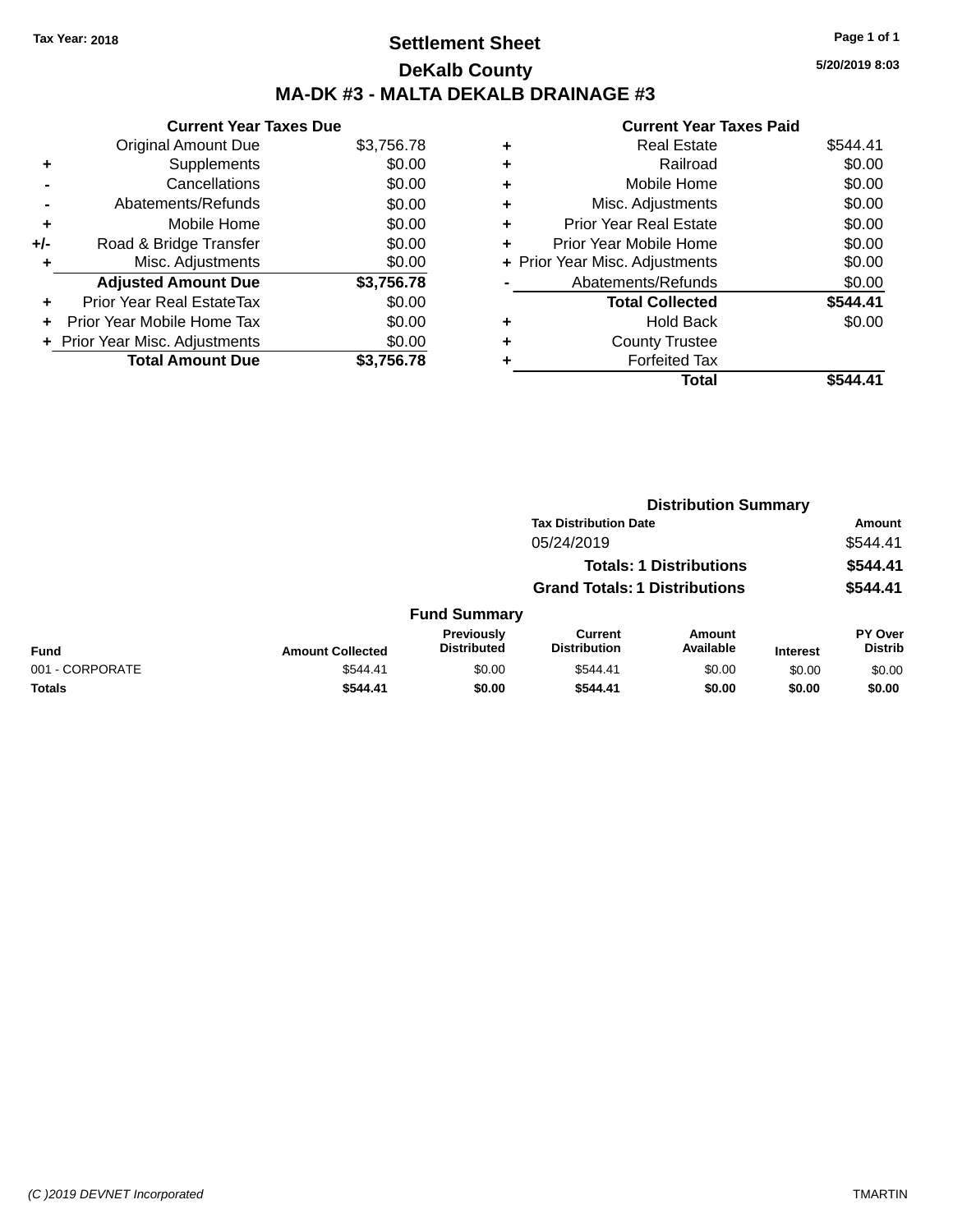## **Settlement Sheet Tax Year: 2018 Page 1 of 1 DeKalb County MAMIAFDK - MA-MI-AF-DK DRAINAGE #11**

**Current Year Taxes Due** Original Amount Due \$18,797.56 **+** Supplements \$20.00 **-** Cancellations \$20.00 **-** Abatements/Refunds \$0.00 **+** Mobile Home \$0.00 **+/-** Road & Bridge Transfer \$0.00 **+** Misc. Adjustments \$0.00 **Adjusted Amount Due \$18,797.56 +** Prior Year Real EstateTax \$0.00 **+** Prior Year Mobile Home Tax \$0.00 **+ Prior Year Misc. Adjustments**  $$0.00$ **Total Amount Due \$18,797.56**

|   | Total                          | \$1,895.12 |
|---|--------------------------------|------------|
| ٠ | <b>Forfeited Tax</b>           |            |
| ٠ | <b>County Trustee</b>          |            |
| ٠ | <b>Hold Back</b>               | \$0.00     |
|   | <b>Total Collected</b>         | \$1,895.12 |
|   | Abatements/Refunds             | \$0.00     |
|   | + Prior Year Misc. Adjustments | \$0.00     |
| ٠ | Prior Year Mobile Home         | \$0.00     |
| ٠ | <b>Prior Year Real Estate</b>  | \$0.00     |
| ٠ | Misc. Adjustments              | \$0.00     |
| ٠ | Mobile Home                    | \$0.00     |
| ٠ | Railroad                       | \$0.00     |
| ٠ | <b>Real Estate</b>             | \$1,895.12 |
|   |                                |            |

|                 |                         |                                  | <b>Distribution Summary</b>           |                                |                 |                           |
|-----------------|-------------------------|----------------------------------|---------------------------------------|--------------------------------|-----------------|---------------------------|
|                 |                         |                                  | <b>Tax Distribution Date</b>          |                                |                 | Amount                    |
|                 |                         |                                  | 05/24/2019                            |                                |                 | \$1,895.12                |
|                 |                         |                                  |                                       | <b>Totals: 1 Distributions</b> |                 | \$1,895.12                |
|                 |                         |                                  | <b>Grand Totals: 1 Distributions</b>  |                                |                 | \$1,895.12                |
|                 |                         | <b>Fund Summary</b>              |                                       |                                |                 |                           |
| <b>Fund</b>     | <b>Amount Collected</b> | Previously<br><b>Distributed</b> | <b>Current</b><br><b>Distribution</b> | <b>Amount</b><br>Available     | <b>Interest</b> | PY Over<br><b>Distrib</b> |
| 001 - CORPORATE | \$1,895.12              | \$0.00                           | \$1,895.12                            | \$0.00                         | \$0.00          | \$0.00                    |
| Totals          | \$1,895.12              | \$0.00                           | \$1,895.12                            | \$0.00                         | \$0.00          | \$0.00                    |
|                 |                         |                                  |                                       |                                |                 |                           |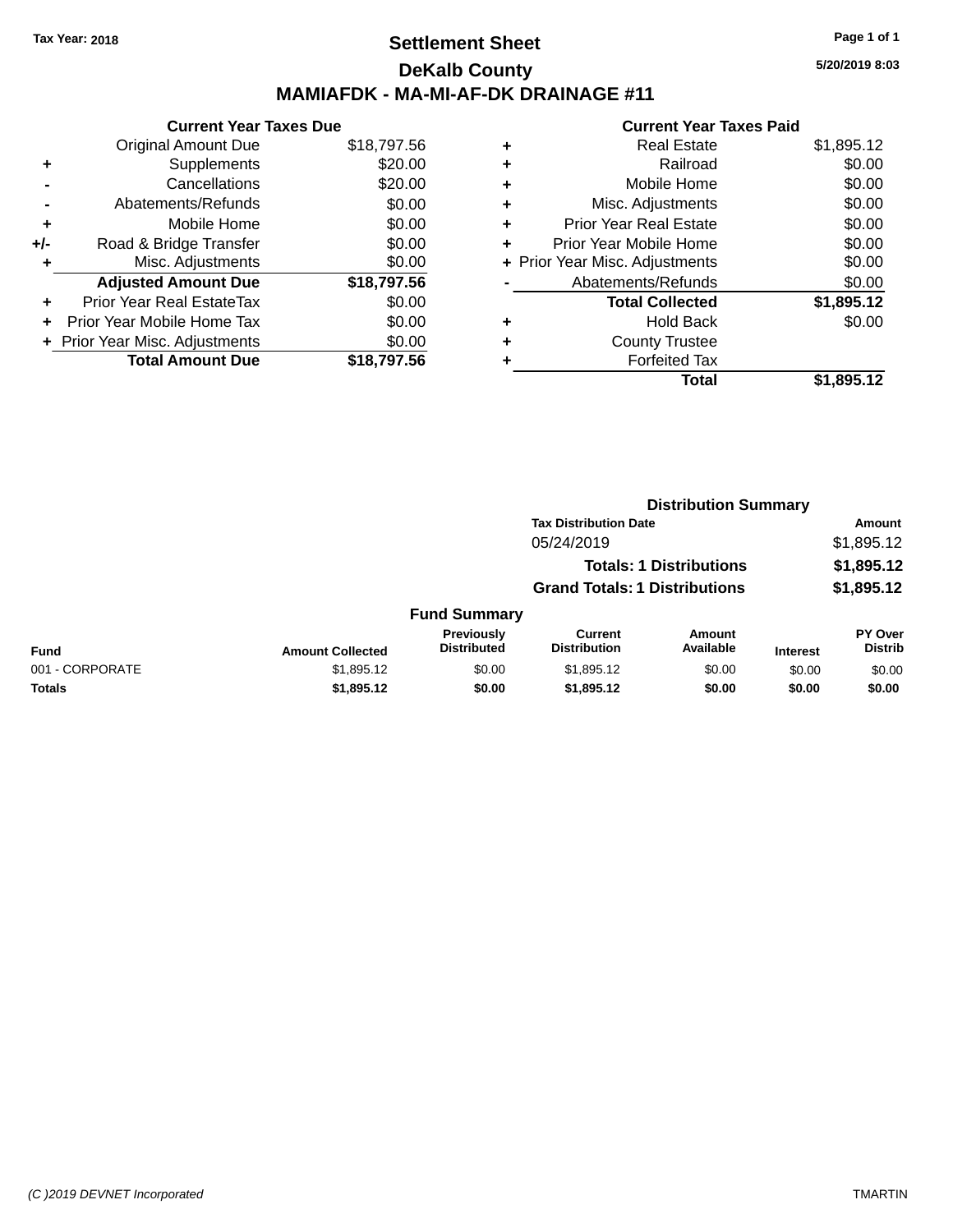# **Settlement Sheet Tax Year: 2018 Page 1 of 1 DeKalb County MY-DK #2 - MAYFIELD DEKALB DRAINAGE**

**Current Year Taxes Due** Original Amount Due \$4,825.32 **+** Supplements \$0.00 **-** Cancellations \$0.00 **-** Abatements/Refunds \$0.00 **+** Mobile Home \$0.00 **+/-** Road & Bridge Transfer \$0.00 **+** Misc. Adjustments \$0.00 **Adjusted Amount Due \$4,825.32 +** Prior Year Real EstateTax \$0.00 **+** Prior Year Mobile Home Tax \$0.00 **+** Prior Year Misc. Adjustments  $$0.00$ **Total Amount Due \$4,825.32**

#### **Current Year Taxes Paid +** Real Estate \$330.96 **+** Railroad \$0.00 **+** Mobile Home \$0.00 **+** Misc. Adjustments \$0.00 **+** Prior Year Real Estate \$0.00 **+** Prior Year Mobile Home \$0.00 **+** Prior Year Misc. Adjustments  $$0.00$ Abatements/Refunds \$0.00 **Total Collected \$330.96 +** Hold Back \$0.00 **+** County Trustee **+** Forfeited Tax **Total \$330.96**

**Distribution Summary**

|                         |                                  |                                |                     |                                                                                                        | Amount                           |  |
|-------------------------|----------------------------------|--------------------------------|---------------------|--------------------------------------------------------------------------------------------------------|----------------------------------|--|
|                         |                                  | 05/24/2019                     |                     |                                                                                                        | \$330.96                         |  |
|                         |                                  |                                |                     |                                                                                                        | \$330.96                         |  |
|                         |                                  |                                |                     |                                                                                                        | \$330.96                         |  |
|                         |                                  |                                |                     |                                                                                                        |                                  |  |
| <b>Amount Collected</b> | Previously<br><b>Distributed</b> | Current<br><b>Distribution</b> | Amount<br>Available | <b>Interest</b>                                                                                        | <b>PY Over</b><br><b>Distrib</b> |  |
| \$330.96                | \$0.00                           | \$330.96                       | \$0.00              | \$0.00                                                                                                 | \$0.00                           |  |
| \$330.96                | \$0.00                           | \$330.96                       | \$0.00              | \$0.00                                                                                                 | \$0.00                           |  |
|                         |                                  |                                | <b>Fund Summary</b> | <b>Tax Distribution Date</b><br><b>Totals: 1 Distributions</b><br><b>Grand Totals: 1 Distributions</b> | 213811846011 Julianu             |  |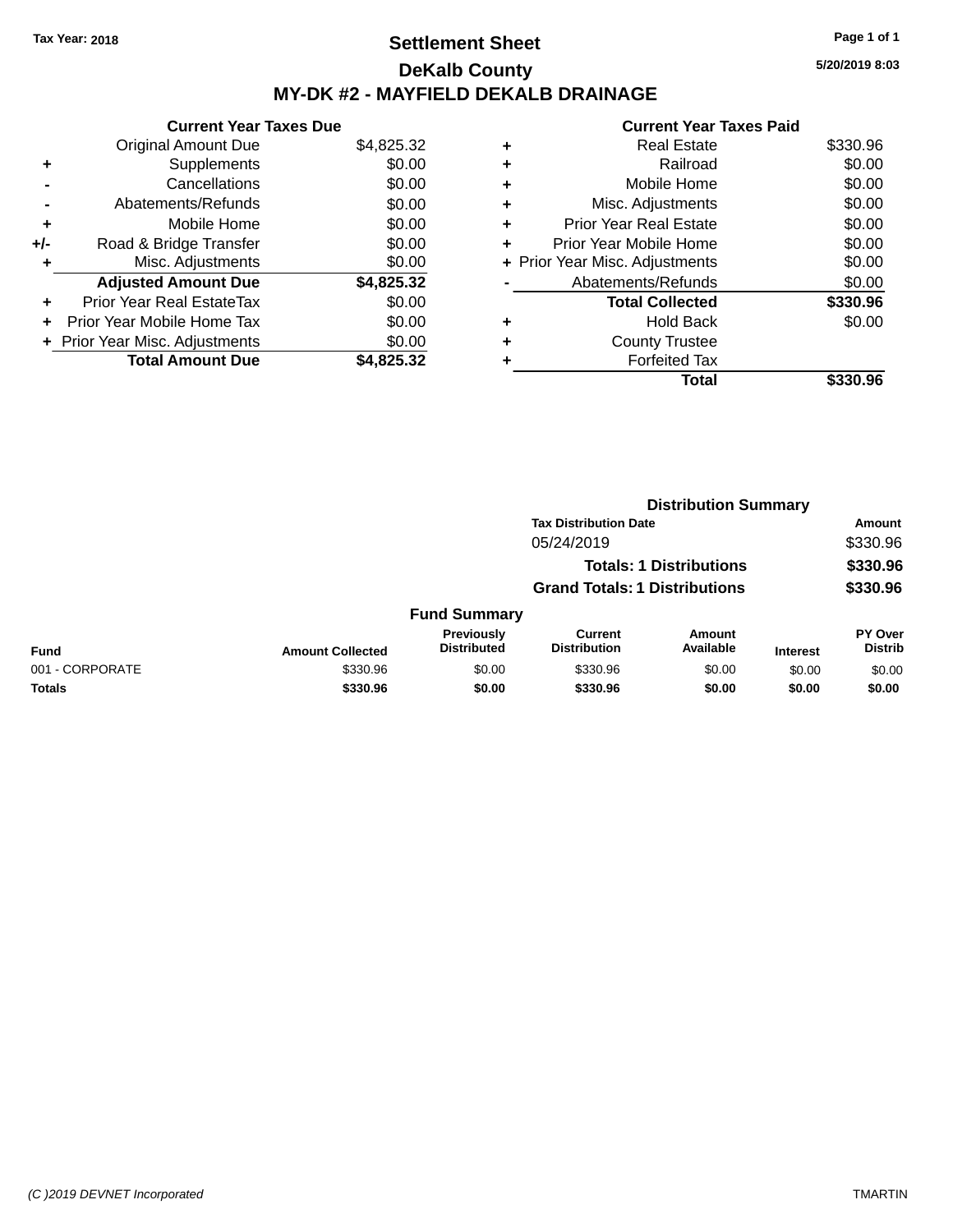# **Settlement Sheet Tax Year: 2018 Page 1 of 1 DeKalb County NO-LR-SA # - NO-LR-SA DRAINAGE #10**

**5/20/2019 8:03**

|     | <b>Current Year Taxes Due</b>    |             |
|-----|----------------------------------|-------------|
|     | <b>Original Amount Due</b>       | \$50,027.26 |
| ٠   | Supplements                      | \$312.30    |
|     | Cancellations                    | \$312.30    |
|     | Abatements/Refunds               | \$0.00      |
| ٠   | Mobile Home                      | \$0.00      |
| +/- | Road & Bridge Transfer           | \$0.00      |
| ٠   | Misc. Adjustments                | \$0.00      |
|     | <b>Adjusted Amount Due</b>       | \$50,027.26 |
| ÷   | <b>Prior Year Real EstateTax</b> | \$14.88     |
| ÷   | Prior Year Mobile Home Tax       | \$0.00      |
|     | + Prior Year Misc. Adjustments   | \$534.66    |
|     | <b>Total Amount Due</b>          | \$50,576.80 |

| ٠ | Real Estate                    | \$7,014.95 |
|---|--------------------------------|------------|
| ٠ | Railroad                       | \$0.00     |
| ٠ | Mobile Home                    | \$0.00     |
| ٠ | Misc. Adjustments              | \$0.00     |
| ٠ | <b>Prior Year Real Estate</b>  | \$14.88    |
| ٠ | Prior Year Mobile Home         | \$0.00     |
|   | + Prior Year Misc. Adjustments | \$534.66   |
|   | Abatements/Refunds             | \$0.00     |
|   | <b>Total Collected</b>         | \$7,564.49 |
| ٠ | Hold Back                      | \$0.00     |
| ٠ | <b>County Trustee</b>          |            |
|   | <b>Forfeited Tax</b>           |            |
|   | Total                          | \$7,564.49 |
|   |                                |            |

|                         |                           |                                                              | <b>Distribution Summary</b>          |                                |                 |                           |
|-------------------------|---------------------------|--------------------------------------------------------------|--------------------------------------|--------------------------------|-----------------|---------------------------|
|                         |                           | <b>Tax Distribution Date</b>                                 |                                      |                                | Amount          |                           |
|                         |                           |                                                              | 05/24/2019                           |                                |                 | \$7,564.49                |
|                         |                           |                                                              |                                      | <b>Totals: 1 Distributions</b> |                 | \$7,564.49                |
|                         |                           |                                                              | <b>Grand Totals: 1 Distributions</b> |                                |                 | \$7,564.49                |
|                         |                           | <b>Fund Summary</b>                                          |                                      |                                |                 |                           |
| <b>Fund</b>             | <b>Amount Collected</b>   | Previously<br><b>Distributed</b>                             | Current<br><b>Distribution</b>       | Amount<br>Available            | <b>Interest</b> | PY Over<br><b>Distrib</b> |
| 001 - CORPORATE         | \$7,564.49                | \$0.00                                                       | \$7,564.49                           | \$0.00                         | \$0.00          | \$0.00                    |
| <b>Totals</b>           | \$7,564.49                | \$0.00                                                       | \$7,564.49                           | \$0.00                         | \$0.00          | \$0.00                    |
|                         |                           | <b>Miscellaneous Adjustment Detail</b>                       |                                      |                                |                 |                           |
| Source<br>Year          | <b>Account Type</b>       | <b>Amount Adjustment Description</b>                         |                                      |                                |                 |                           |
| 2017<br>DR - Drainage   | <b>Back Tax Collected</b> | \$29.76 MCMASTER REDEMPTION 19-34-203-018 by TBA             |                                      |                                |                 |                           |
| DR - Drainage<br>2017   | <b>Back Tax Collected</b> | \$445.50 MARQUETTE NATL BANK REDEMPTION 19-36-204-019 by TBA |                                      |                                |                 |                           |
| DR - Drainage<br>2017   | <b>Back Tax Collected</b> | \$59.40 PPRE LLC REDEMPTION 19-25-478-004 by TBA             |                                      |                                |                 |                           |
| <b>Totals 3 entries</b> |                           | \$534.66                                                     |                                      |                                |                 |                           |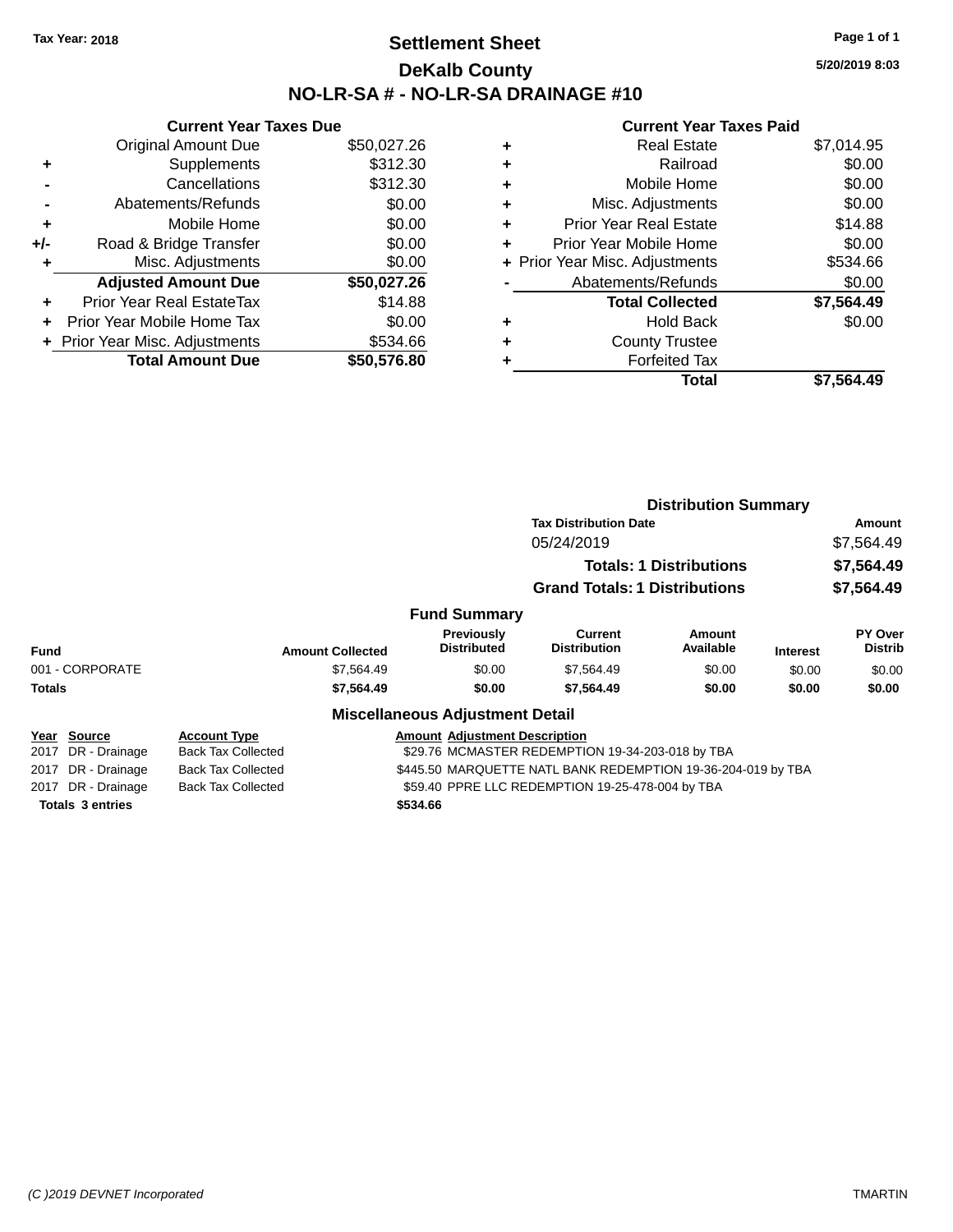# **Settlement Sheet Tax Year: 2018 Page 1 of 1 DeKalb County NORMAL #13 - NORMAL DRAINAGE DISTRICT**

**Current Year Taxes Due** Original Amount Due \$0.00<br>Supplements \$0.00 **+** Supplements **-** Cancellations \$0.00 **-** Abatements/Refunds \$0.00 **+** Mobile Home \$0.00 **+/-** Road & Bridge Transfer \$0.00<br> **+** Misc. Adjustments \$0.00 **+** Misc. Adjustments Adjusted Amount Due \$0.00 **+** Prior Year Real EstateTax \$0.00 **+** Prior Year Mobile Home Tax \$0.00 **+ Prior Year Misc. Adjustments**  $$0.00$ **Total Amount Due \$0.00** 

|   | <b>Current Year Taxes Paid</b> |        |
|---|--------------------------------|--------|
| ٠ | <b>Real Estate</b>             | \$0.00 |
| ٠ | Railroad                       | \$0.00 |
| ٠ | Mobile Home                    | \$0.00 |
|   | Misc. Adjustments              | \$0.00 |
| ٠ | <b>Prior Year Real Estate</b>  | \$0.00 |
| ٠ | Prior Year Mobile Home         | \$0.00 |
|   | + Prior Year Misc. Adjustments | \$0.00 |
|   | Abatements/Refunds             | \$0.00 |
|   | <b>Total Collected</b>         | \$0.00 |
| ٠ | Hold Back                      | \$0.00 |
| ٠ | <b>County Trustee</b>          |        |
|   | <b>Forfeited Tax</b>           |        |
|   | Total                          |        |

| <b>Fund Summary</b> |                         |                                  |                                |                     |                 |                                  |
|---------------------|-------------------------|----------------------------------|--------------------------------|---------------------|-----------------|----------------------------------|
| <b>Fund</b>         | <b>Amount Collected</b> | Previously<br><b>Distributed</b> | Current<br><b>Distribution</b> | Amount<br>Available | <b>Interest</b> | <b>PY Over</b><br><b>Distrib</b> |
| 001 - CORPORATE     | \$0.00                  | \$0.00                           | \$0.00                         | \$0.00              | \$0.00          | \$0.00                           |
| <b>Totals</b>       | \$0.00                  | \$0.00                           | \$0.00                         | \$0.00              | \$0.00          | \$0.00                           |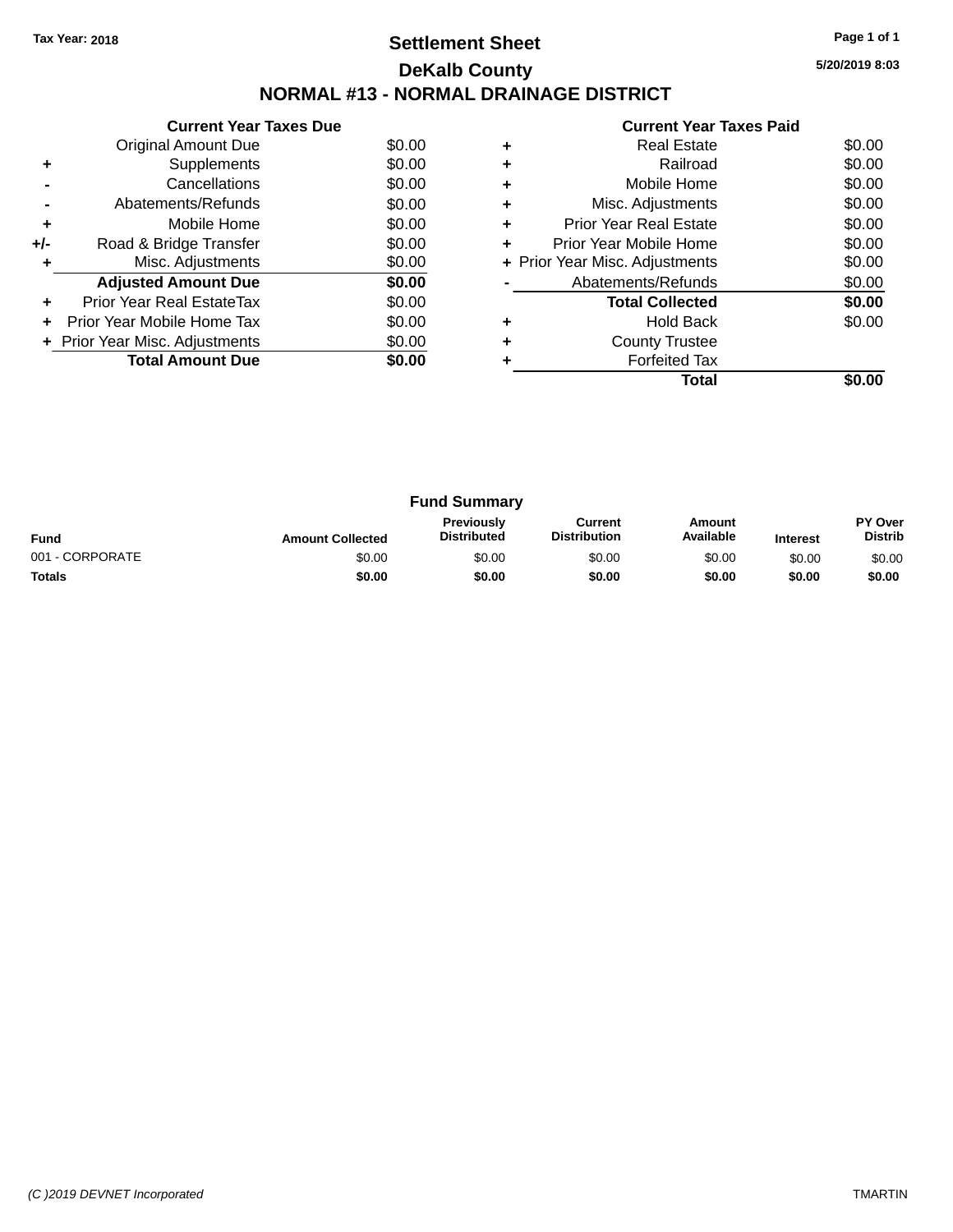# **Settlement Sheet Tax Year: 2018 Page 1 of 1 DeKalb County SH-MI #6 - SHABBONA/MILAN DRAINAGE**

**5/20/2019 8:03**

| <b>Original Amount Due</b>   | \$10,910.60                   |
|------------------------------|-------------------------------|
| Supplements                  | \$0.00                        |
| Cancellations                | \$0.00                        |
| Abatements/Refunds           | \$0.00                        |
| Mobile Home                  | \$0.00                        |
| Road & Bridge Transfer       | \$0.00                        |
| Misc. Adjustments            | \$0.00                        |
| <b>Adjusted Amount Due</b>   | \$10,910.60                   |
| Prior Year Real EstateTax    | \$0.00                        |
| Prior Year Mobile Home Tax   | \$0.00                        |
| Prior Year Misc. Adjustments | \$0.00                        |
| <b>Total Amount Due</b>      | \$10.910.60                   |
|                              | <b>Current Year Taxes Due</b> |

|   | <b>Real Estate</b>             | \$1,017.99 |
|---|--------------------------------|------------|
| ٠ | Railroad                       | \$0.00     |
| ٠ | Mobile Home                    | \$0.00     |
| ٠ | Misc. Adjustments              | \$0.00     |
| ٠ | <b>Prior Year Real Estate</b>  | \$0.00     |
|   | Prior Year Mobile Home         | \$0.00     |
|   | + Prior Year Misc. Adjustments | \$0.00     |
|   | Abatements/Refunds             | \$0.00     |
|   | <b>Total Collected</b>         | \$1,017.99 |
| ٠ | <b>Hold Back</b>               | \$0.00     |
|   | <b>County Trustee</b>          |            |
| ٠ | <b>Forfeited Tax</b>           |            |
|   | Total                          | \$1,017.99 |
|   |                                |            |

|                 |                         |                                  | <b>Distribution Summary</b>           |                                |                 |                                  |
|-----------------|-------------------------|----------------------------------|---------------------------------------|--------------------------------|-----------------|----------------------------------|
|                 |                         |                                  | <b>Tax Distribution Date</b>          |                                |                 | <b>Amount</b>                    |
|                 |                         |                                  | 05/24/2019                            |                                |                 | \$1,017.99                       |
|                 |                         |                                  |                                       | <b>Totals: 1 Distributions</b> |                 | \$1,017.99                       |
|                 |                         |                                  | <b>Grand Totals: 1 Distributions</b>  |                                |                 | \$1,017.99                       |
|                 |                         | <b>Fund Summary</b>              |                                       |                                |                 |                                  |
| <b>Fund</b>     | <b>Amount Collected</b> | Previously<br><b>Distributed</b> | <b>Current</b><br><b>Distribution</b> | Amount<br>Available            | <b>Interest</b> | <b>PY Over</b><br><b>Distrib</b> |
| 001 - CORPORATE | \$1,017.99              | \$0.00                           | \$1,017.99                            | \$0.00                         | \$0.00          | \$0.00                           |
| Totals          | \$1,017.99              | \$0.00                           | \$1,017.99                            | \$0.00                         | \$0.00          | \$0.00                           |
|                 |                         |                                  |                                       |                                |                 |                                  |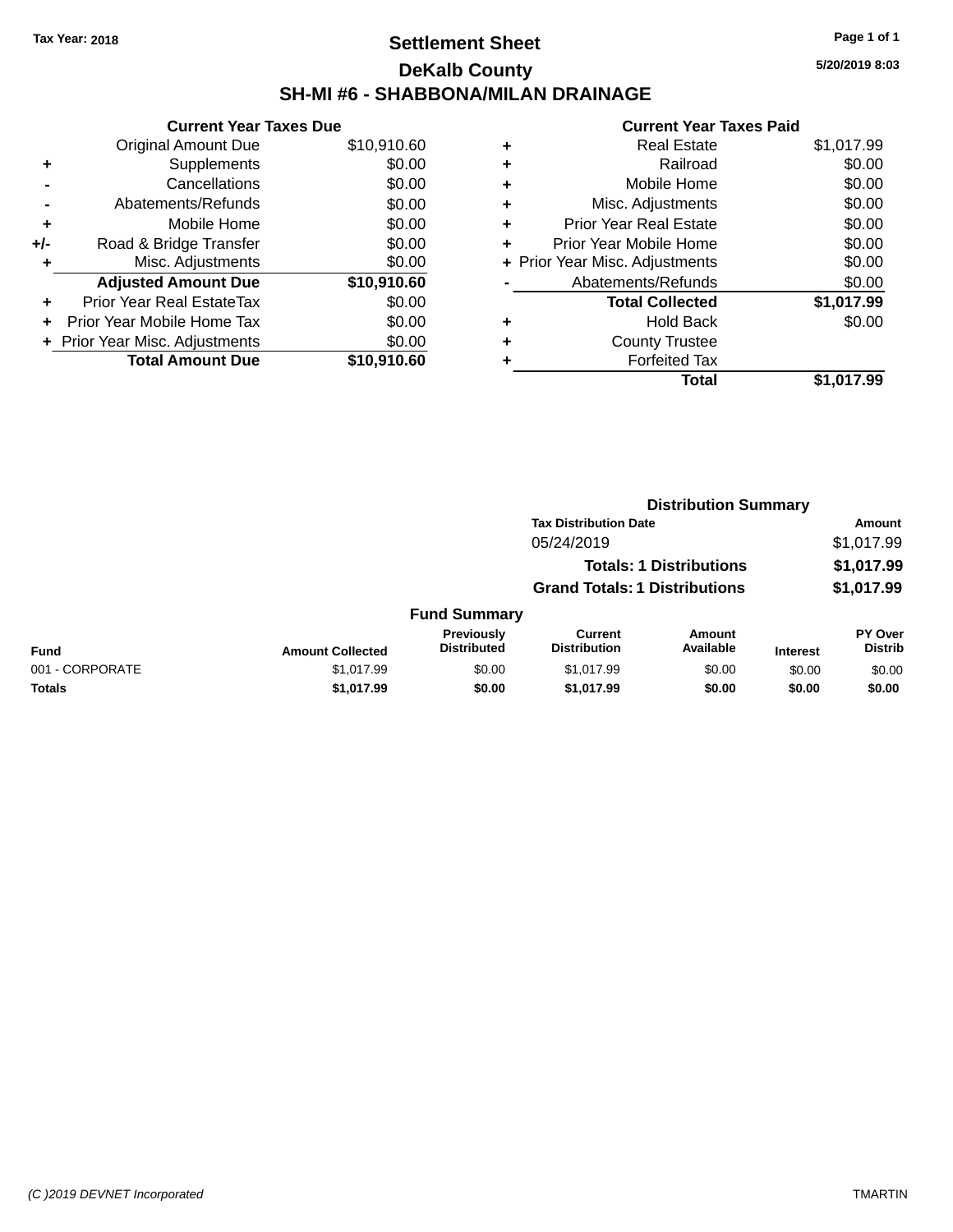# **Settlement Sheet Tax Year: 2018 Page 1 of 1 DeKalb County SO-VI #18 - SOMONAUK/VICTOR DRN #18**

**5/20/2019 8:03**

|     | <b>Current Year Taxes Due</b>  |            |
|-----|--------------------------------|------------|
|     | <b>Original Amount Due</b>     | \$5,364.82 |
| ÷   | Supplements                    | \$0.00     |
|     | Cancellations                  | \$0.00     |
|     | Abatements/Refunds             | \$0.00     |
| ٠   | Mobile Home                    | \$0.00     |
| +/- | Road & Bridge Transfer         | \$0.00     |
| ٠   | Misc. Adjustments              | \$0.00     |
|     | <b>Adjusted Amount Due</b>     | \$5,364.82 |
| ÷   | Prior Year Real EstateTax      | \$0.00     |
| ÷   | Prior Year Mobile Home Tax     | \$0.00     |
|     | + Prior Year Misc. Adjustments | \$0.00     |
|     | <b>Total Amount Due</b>        | \$5.364.82 |

| ٠ | <b>Real Estate</b>             | \$1,188.50 |
|---|--------------------------------|------------|
| ٠ | Railroad                       | \$0.00     |
| ٠ | Mobile Home                    | \$0.00     |
| ٠ | Misc. Adjustments              | \$0.00     |
| ٠ | <b>Prior Year Real Estate</b>  | \$0.00     |
| ÷ | Prior Year Mobile Home         | \$0.00     |
|   | + Prior Year Misc. Adjustments | \$0.00     |
|   | Abatements/Refunds             | \$0.00     |
|   | <b>Total Collected</b>         | \$1,188.50 |
| ٠ | Hold Back                      | \$0.00     |
| ٠ | <b>County Trustee</b>          |            |
| ٠ | <b>Forfeited Tax</b>           |            |
|   | Total                          | \$1,188.50 |
|   |                                |            |

|                 |                         |                                  |                                       | <b>Distribution Summary</b>    |                 |                                  |
|-----------------|-------------------------|----------------------------------|---------------------------------------|--------------------------------|-----------------|----------------------------------|
|                 |                         |                                  | <b>Tax Distribution Date</b>          |                                |                 | Amount                           |
|                 |                         |                                  | 05/24/2019                            |                                |                 | \$1,188.50                       |
|                 |                         |                                  |                                       | <b>Totals: 1 Distributions</b> |                 | \$1,188.50                       |
|                 |                         |                                  | <b>Grand Totals: 1 Distributions</b>  |                                |                 | \$1,188.50                       |
|                 |                         | <b>Fund Summary</b>              |                                       |                                |                 |                                  |
| <b>Fund</b>     | <b>Amount Collected</b> | Previously<br><b>Distributed</b> | <b>Current</b><br><b>Distribution</b> | Amount<br>Available            | <b>Interest</b> | <b>PY Over</b><br><b>Distrib</b> |
| 001 - CORPORATE | \$1,188.50              | \$0.00                           | \$1,188.50                            | \$0.00                         | \$0.00          | \$0.00                           |
| Totals          | \$1,188.50              | \$0.00                           | \$1,188.50                            | \$0.00                         | \$0.00          | \$0.00                           |
|                 |                         |                                  |                                       |                                |                 |                                  |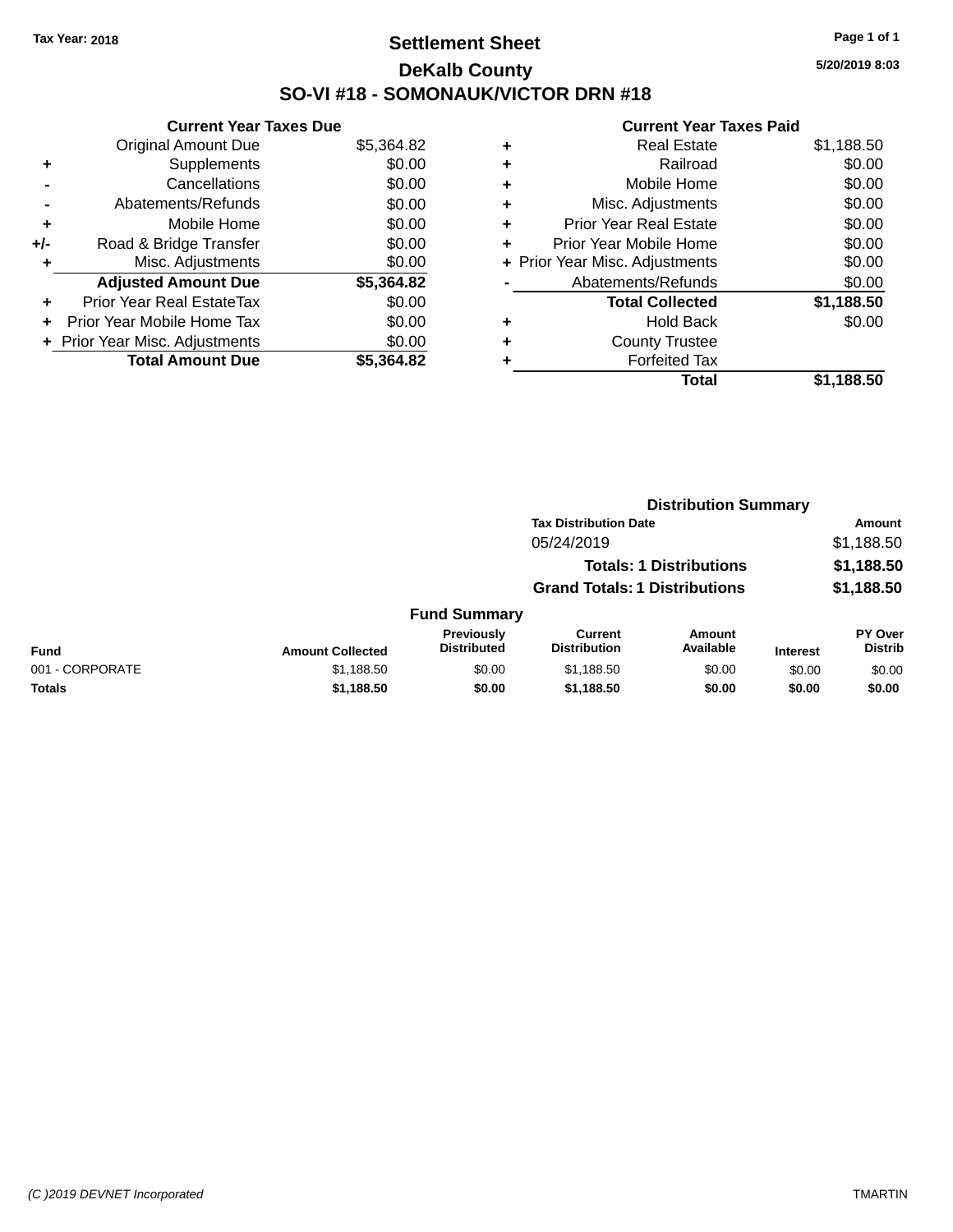# **Settlement Sheet Tax Year: 2018 Page 1 of 1 DeKalb County SQ GR #12 - SQUAW GROVE DRAINAGE**

**5/20/2019 8:03**

|     | <b>Current Year Taxes Due</b>  |            |
|-----|--------------------------------|------------|
|     | <b>Original Amount Due</b>     | \$7,028.28 |
| ٠   | Supplements                    | \$0.00     |
|     | Cancellations                  | \$0.00     |
|     | Abatements/Refunds             | \$0.00     |
| ٠   | Mobile Home                    | \$0.00     |
| +/- | Road & Bridge Transfer         | \$0.00     |
| ٠   | Misc. Adjustments              | \$0.00     |
|     | <b>Adjusted Amount Due</b>     | \$7,028.28 |
| ٠   | Prior Year Real EstateTax      | \$0.00     |
|     | Prior Year Mobile Home Tax     | \$0.00     |
|     | + Prior Year Misc. Adjustments | \$0.00     |
|     | <b>Total Amount Due</b>        | \$7.028.28 |
|     |                                |            |

|   | <b>Real Estate</b>             | \$0.00 |
|---|--------------------------------|--------|
|   | Railroad                       | \$0.00 |
| ٠ | Mobile Home                    | \$0.00 |
| ٠ | Misc. Adjustments              | \$0.00 |
| ٠ | Prior Year Real Estate         | \$0.00 |
|   | Prior Year Mobile Home         | \$0.00 |
|   | + Prior Year Misc. Adjustments | \$0.00 |
|   | Abatements/Refunds             | \$0.00 |
|   | <b>Total Collected</b>         | \$0.00 |
|   | Hold Back                      | \$0.00 |
|   | <b>County Trustee</b>          |        |
|   | <b>Forfeited Tax</b>           |        |
|   | Total                          |        |

| <b>Fund Summary</b> |                         |                                         |                                |                     |                 |                           |
|---------------------|-------------------------|-----------------------------------------|--------------------------------|---------------------|-----------------|---------------------------|
| <b>Fund</b>         | <b>Amount Collected</b> | <b>Previously</b><br><b>Distributed</b> | Current<br><b>Distribution</b> | Amount<br>Available | <b>Interest</b> | PY Over<br><b>Distrib</b> |
| 001 - CORPORATE     | \$0.00                  | \$0.00                                  | \$0.00                         | \$0.00              | \$0.00          | \$0.00                    |
| <b>Totals</b>       | \$0.00                  | \$0.00                                  | \$0.00                         | \$0.00              | \$0.00          | \$0.00                    |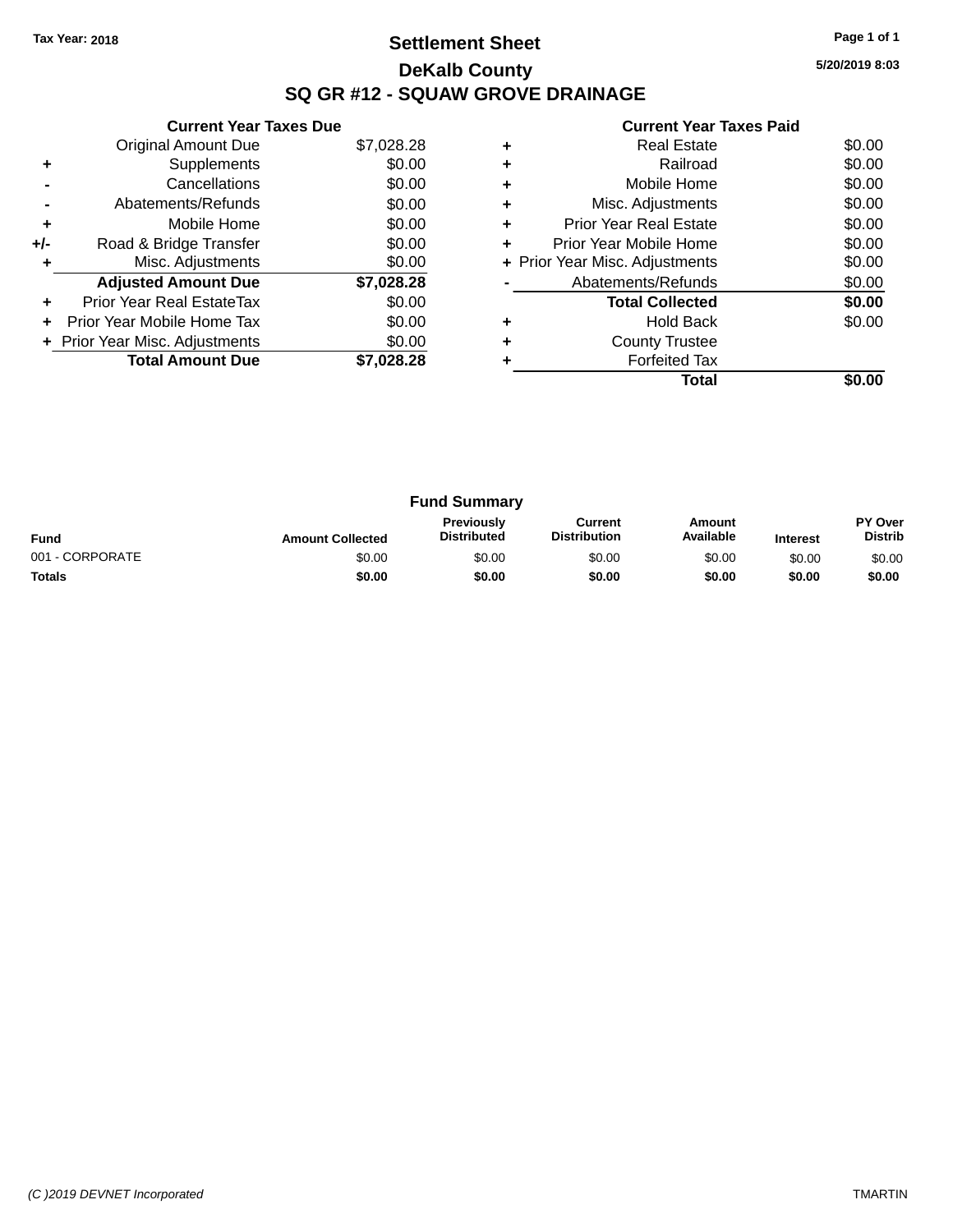### **Settlement Sheet Tax Year: 2018 Page 1 of 1 DeKalb County VG-CO #16 - VIRGIL CORTLAND DRAIN #16**

**5/20/2019 8:03**

|     | <b>Current Year Taxes Due</b>  |             |
|-----|--------------------------------|-------------|
|     | <b>Original Amount Due</b>     | \$18,446.22 |
| ٠   | Supplements                    | \$60.00     |
|     | Cancellations                  | \$60.00     |
|     | Abatements/Refunds             | \$0.00      |
| ٠   | Mobile Home                    | \$0.00      |
| +/- | Road & Bridge Transfer         | \$0.00      |
| ٠   | Misc. Adjustments              | \$0.00      |
|     | <b>Adjusted Amount Due</b>     | \$18,446.22 |
| ÷   | Prior Year Real EstateTax      | \$0.00      |
| ÷   | Prior Year Mobile Home Tax     | \$0.00      |
|     | + Prior Year Misc. Adjustments | \$0.00      |
|     | <b>Total Amount Due</b>        | \$18.446.22 |

| ٠ | <b>Real Estate</b>             | \$3,542.32 |
|---|--------------------------------|------------|
| ٠ | Railroad                       | \$0.00     |
| ٠ | Mobile Home                    | \$0.00     |
| ٠ | Misc. Adjustments              | \$0.00     |
| ٠ | <b>Prior Year Real Estate</b>  | \$0.00     |
| ÷ | Prior Year Mobile Home         | \$0.00     |
|   | + Prior Year Misc. Adjustments | \$0.00     |
|   | Abatements/Refunds             | \$0.00     |
|   | <b>Total Collected</b>         | \$3,542.32 |
| ٠ | Hold Back                      | \$0.00     |
| ٠ | <b>County Trustee</b>          |            |
| ٠ | <b>Forfeited Tax</b>           |            |
|   | Total                          | \$3.542.32 |
|   |                                |            |

|                 |                         | <b>Distribution Summary</b>      |                                       |                                |                 |                                  |
|-----------------|-------------------------|----------------------------------|---------------------------------------|--------------------------------|-----------------|----------------------------------|
|                 |                         |                                  | <b>Tax Distribution Date</b>          |                                |                 | Amount                           |
|                 |                         |                                  | 05/24/2019                            |                                |                 | \$3,542.32                       |
|                 |                         |                                  |                                       | <b>Totals: 1 Distributions</b> |                 | \$3,542.32                       |
|                 |                         |                                  | <b>Grand Totals: 1 Distributions</b>  |                                |                 | \$3,542.32                       |
|                 |                         | <b>Fund Summary</b>              |                                       |                                |                 |                                  |
| <b>Fund</b>     | <b>Amount Collected</b> | Previously<br><b>Distributed</b> | <b>Current</b><br><b>Distribution</b> | Amount<br>Available            | <b>Interest</b> | <b>PY Over</b><br><b>Distrib</b> |
| 001 - CORPORATE | \$3,542.32              | \$0.00                           | \$3,542.32                            | \$0.00                         | \$0.00          | \$0.00                           |
| Totals          | \$3,542.32              | \$0.00                           | \$3,542.32                            | \$0.00                         | \$0.00          | \$0.00                           |
|                 |                         |                                  |                                       |                                |                 |                                  |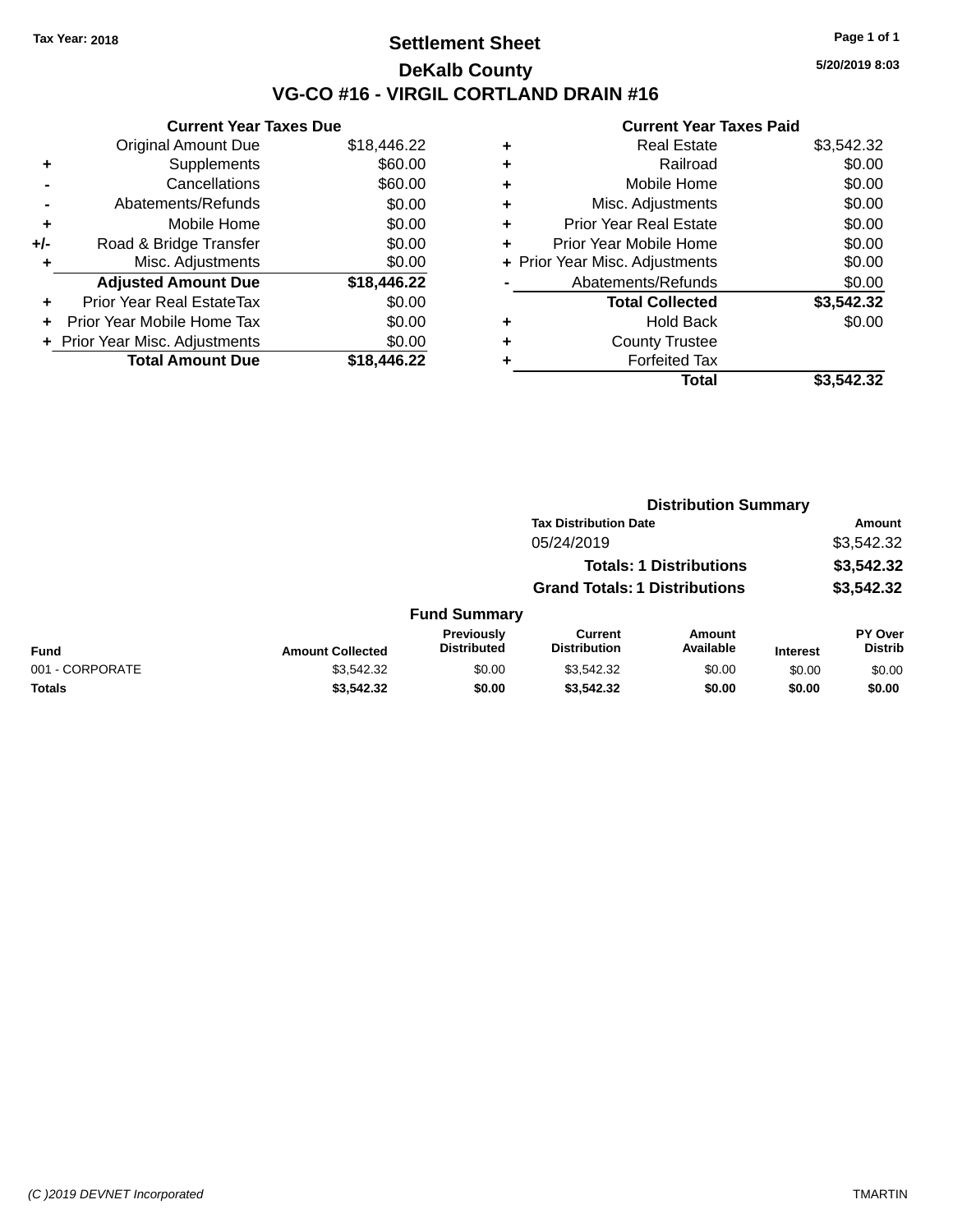# **Settlement Sheet Tax Year: 2018 Page 1 of 1 DeKalb County VI-AD #9 - VICTOR/ADAMS DRAINAGE #9**

**Current Year Taxes Due** Original Amount Due \$1,126.20 **+** Supplements \$0.00 **-** Cancellations \$0.00 **-** Abatements/Refunds \$0.00 **+** Mobile Home \$0.00 **+/-** Road & Bridge Transfer \$0.00 **+** Misc. Adjustments \$0.00 **Adjusted Amount Due \$1,126.20 +** Prior Year Real EstateTax \$0.00 **+** Prior Year Mobile Home Tax \$0.00 **+ Prior Year Misc. Adjustments**  $$0.00$ **Total Amount Due \$1,126.20**

# **Current Year Taxes Paid +** Real Estate \$63.76

|   | Total                          | \$63.76 |
|---|--------------------------------|---------|
|   | <b>Forfeited Tax</b>           |         |
| ٠ | <b>County Trustee</b>          |         |
| ٠ | <b>Hold Back</b>               | \$0.00  |
|   | <b>Total Collected</b>         | \$63.76 |
|   | Abatements/Refunds             | \$0.00  |
|   | + Prior Year Misc. Adjustments | \$0.00  |
| ٠ | Prior Year Mobile Home         | \$0.00  |
| ٠ | <b>Prior Year Real Estate</b>  | \$0.00  |
| ٠ | Misc. Adjustments              | \$0.00  |
| ٠ | Mobile Home                    | \$0.00  |
|   | Railroad                       | \$0.00  |

|                 |                         |                                  |                                       | <b>Distribution Summary</b>    |                 |                           |
|-----------------|-------------------------|----------------------------------|---------------------------------------|--------------------------------|-----------------|---------------------------|
|                 |                         |                                  | <b>Tax Distribution Date</b>          |                                |                 | <b>Amount</b>             |
|                 |                         |                                  | 05/24/2019                            |                                |                 | \$63.76                   |
|                 |                         |                                  |                                       | <b>Totals: 1 Distributions</b> |                 | \$63.76                   |
|                 |                         |                                  | <b>Grand Totals: 1 Distributions</b>  |                                |                 | \$63.76                   |
|                 |                         | <b>Fund Summary</b>              |                                       |                                |                 |                           |
| <b>Fund</b>     | <b>Amount Collected</b> | Previously<br><b>Distributed</b> | <b>Current</b><br><b>Distribution</b> | <b>Amount</b><br>Available     | <b>Interest</b> | PY Over<br><b>Distrib</b> |
| 001 - CORPORATE | \$63.76                 | \$0.00                           | \$63.76                               | \$0.00                         | \$0.00          | \$0.00                    |
| <b>Totals</b>   | \$63.76                 | \$0.00                           | \$63.76                               | \$0.00                         | \$0.00          | \$0.00                    |
|                 |                         |                                  |                                       |                                |                 |                           |

**5/20/2019 8:03**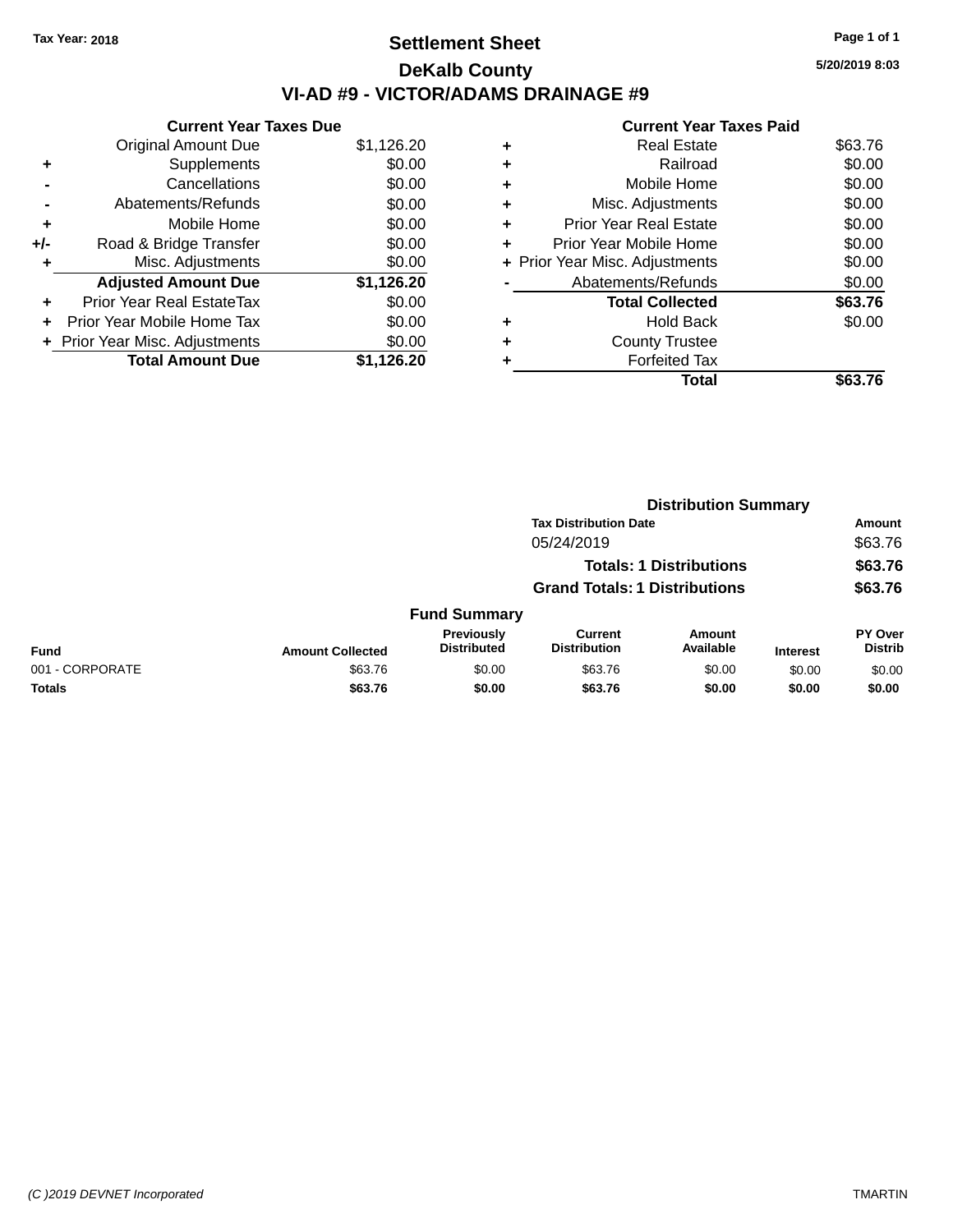# **Settlement Sheet Tax Year: 2018 Page 1 of 1 DeKalb County VI-CL #14 - VICTOR-CLINTON DRAINAGE**

**5/20/2019 8:03**

| <b>Current Year Taxes Due</b> |            |
|-------------------------------|------------|
| <b>Original Amount Due</b>    | \$5,235.32 |
| Supplements                   | \$0.00     |
| Cancellations                 | \$0.00     |
| Abatements/Refunds            | \$0.00     |
| Mobile Home                   | \$0.00     |
| Road & Bridge Transfer        | \$0.00     |
| Misc. Adjustments             | \$0.00     |
| <b>Adjusted Amount Due</b>    | \$5,235.32 |
| Prior Year Real EstateTax     | \$0.00     |
| Prior Year Mobile Home Tax    | \$0.00     |
| Prior Year Misc. Adjustments  | \$0.00     |
| <b>Total Amount Due</b>       | \$5.235.32 |
|                               |            |

| ٠ | <b>Real Estate</b>             | \$1,011.84 |
|---|--------------------------------|------------|
| ٠ | Railroad                       | \$0.00     |
| ٠ | Mobile Home                    | \$0.00     |
| ٠ | Misc. Adjustments              | \$0.00     |
| ٠ | <b>Prior Year Real Estate</b>  | \$0.00     |
|   | Prior Year Mobile Home         | \$0.00     |
|   | + Prior Year Misc. Adjustments | \$0.00     |
|   | Abatements/Refunds             | \$0.00     |
|   | <b>Total Collected</b>         | \$1,011.84 |
| ٠ | <b>Hold Back</b>               | \$0.00     |
|   | <b>County Trustee</b>          |            |
| ٠ | <b>Forfeited Tax</b>           |            |
|   | Total                          | \$1.011.84 |
|   |                                |            |

|                 |                         |                                  |                                       | <b>Distribution Summary</b>    |                 |                           |
|-----------------|-------------------------|----------------------------------|---------------------------------------|--------------------------------|-----------------|---------------------------|
|                 |                         |                                  | <b>Tax Distribution Date</b>          |                                |                 | <b>Amount</b>             |
|                 |                         |                                  | 05/24/2019                            |                                |                 | \$1,011.84                |
|                 |                         |                                  |                                       | <b>Totals: 1 Distributions</b> |                 | \$1,011.84                |
|                 |                         |                                  | <b>Grand Totals: 1 Distributions</b>  |                                |                 | \$1,011.84                |
|                 |                         | <b>Fund Summary</b>              |                                       |                                |                 |                           |
| <b>Fund</b>     | <b>Amount Collected</b> | Previously<br><b>Distributed</b> | <b>Current</b><br><b>Distribution</b> | <b>Amount</b><br>Available     | <b>Interest</b> | PY Over<br><b>Distrib</b> |
| 001 - CORPORATE | \$1,011.84              | \$0.00                           | \$1,011.84                            | \$0.00                         | \$0.00          | \$0.00                    |
| <b>Totals</b>   | \$1,011.84              | \$0.00                           | \$1,011.84                            | \$0.00                         | \$0.00          | \$0.00                    |
|                 |                         |                                  |                                       |                                |                 |                           |